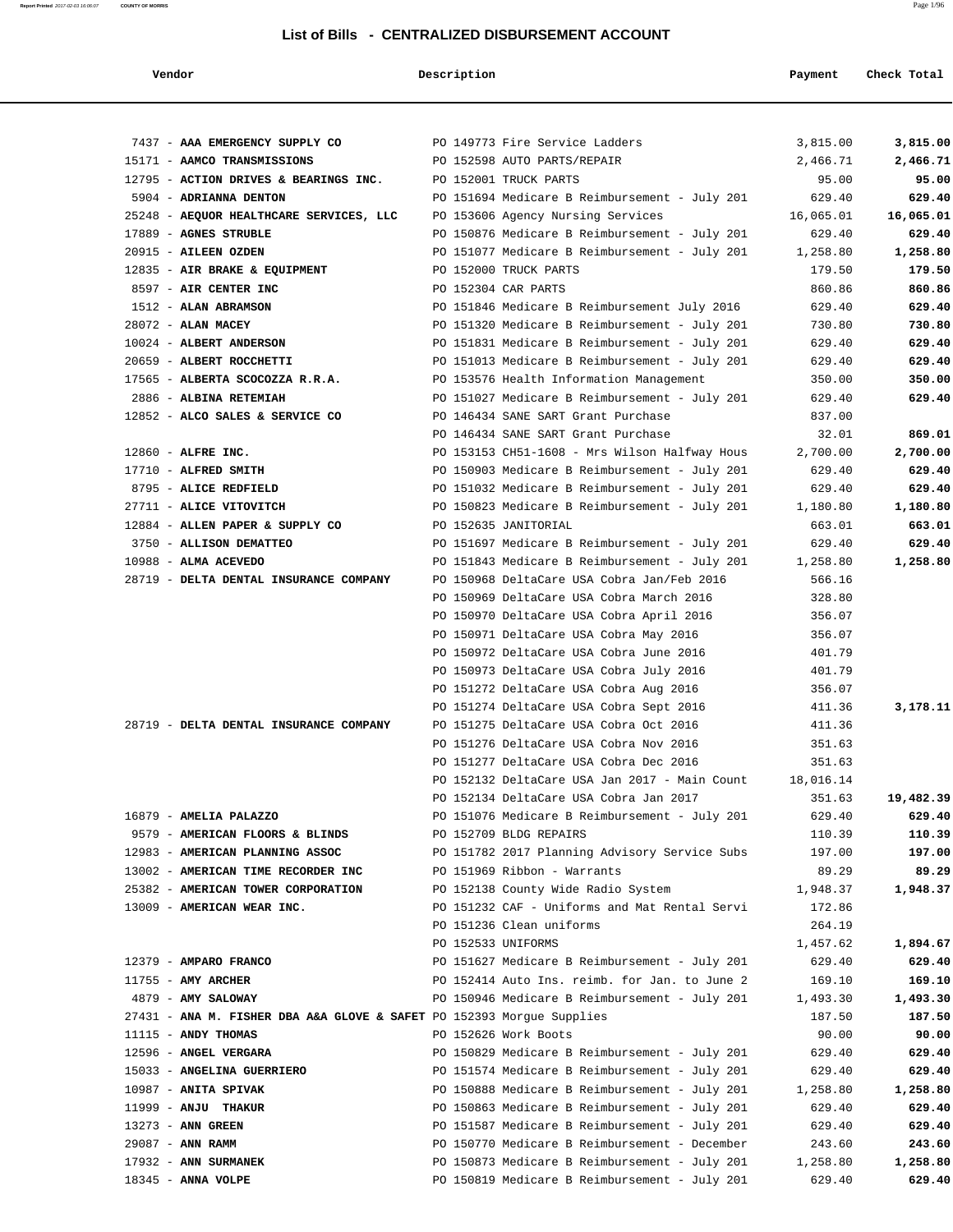| Vendor                                    | Description |                                               | Payment   | Check Total |
|-------------------------------------------|-------------|-----------------------------------------------|-----------|-------------|
| 21642 - ANNE CACCAMO                      |             | PO 151756 Medicare B Reimbursement - July 201 | 900.00    | 900.00      |
| 12367 - ANNE LAWLESS                      |             | PO 151367 Medicare B Reimbursement - July 201 | 629.40    | 629.40      |
| 25860 - ANNE MARIE KOECK                  |             | PO 151386 Medicare B Reimbursement - July 201 | 1,258.80  | 1,258.80    |
| 6562 - ANNE PAUST                         |             | PO 151067 Medicare B Reimbursement - July 201 | 629.40    | 629.40      |
| 14756 - ANNIE FORBES                      |             | PO 151636 Medicare B Reimbursement - July 201 | 629.40    | 629.40      |
| 10516 - ANTHONY DEBIASI                   |             | PO 151703 Medicare B Reimbursement - July 201 | 629.40    | 629.40      |
| 1266 - ANTHONY LORI                       |             | PO 151331 Medicare B Reimbursement - July 201 | 429.90    | 429.90      |
| 29085 - ANTHONY MAGLIO                    |             | PO 151318 Medicare B Reimbursement - July 201 | 453.40    | 453.40      |
| 430 - ANTOINETTE MENNELLA                 |             | PO 151125 Medicare B Reimbursement - July 201 | 629.40    | 629.40      |
| 13079 - ARAMARK DALLAS LOCKBOX            |             | PO 151608 CAF - Food Services and Food Manage | 24,523.34 |             |
|                                           |             | PO 151913 CAF - Food Services and Food Manage | 4,889.54  | 29,412.88   |
| 8181 - ARINTHIA CORBIN                    |             | PO 151721 Medicare B Reimbursement - July 201 | 629.40    | 629.40      |
| 9528 - ARLENE FOGARTY                     |             | PO 151639 Medicare B Reimbursement - July 201 | 629.40    | 629.40      |
| 24211 - ARLENE WILLIAMS                   |             | PO 150792 Medicare B Reimbursement - July 201 | 629.40    | 629.40      |
| 14975 - ARNE GOYTIL                       |             | PO 151590 Medicare B Reimbursement - July 201 | 1,023.00  | 1,023.00    |
| 24781 - ARNEL P GARCIA                    |             | PO 153347 Per Diem Nursing                    | 2,349.29  | 2,349.29    |
| 2983 - ART CATALUSCI                      |             | PO 152827 Expense Voucher                     | 115.35    | 115.35      |
| 12786 - ARTHUR ACKERMAN                   |             | PO 151842 Medicare B Reimbursement - July 201 | 629.40    | 629.40      |
| 24770 - ARTHUR COHEN                      |             | PO 151728 Medicare B Reimbursement - July 201 | 629.40    | 629.40      |
| 14698 - ARTHUR FIORE                      |             | PO 151646 Medicare B Reimbursement - July 201 | 1,258.80  | 1,258.80    |
| 16016 - ARTHUR MARTIN                     |             | PO 151311 Medicare B Reimbursement - July 201 | 1,258.80  | 1,258.80    |
| 13104 - ARTISTIC AQUARIA INC              |             | PO 153577 Resident Activities                 | 587.50    | 587.50      |
| 24767 - ASHLEY NORTON, INC.               |             | PO 153587 CAF - OJT-16M-26-Adult              | 4,999.58  | 4,999.58    |
| 24763 - ASHOKKUMAR SHAH                   |             | PO 150920 Medicare B Reimbursement - July 201 | 1,258.80  | 1,258.80    |
| 18710 - ASSOCIATED WATER CONDITIONERS INC |             | PO 152016 EQUIP SERV AGREEMENTS - WATER TREAT | 370.33    |             |
|                                           |             | PO 152017 EQUIP SERV AGREEMENTS - WATER TREAT | 370.33    | 740.66      |
| 26558 - ASSOCIATION OF STATE              |             | PO 151582 2017 Membership Renewal for Jennife | 150.00    | 150.00      |
| 28840 - ATLANTA DRONE CONSULTANTS LLC     |             | PO 152629 Equipment, Training, Services       | 3,000.00  | 3,000.00    |
| 13153 - ATLANTIC HEALTH SYSTEM/MMH        |             | PO 153151 GIA-1649 - Chemical Dependency - No | 1,990.00  | 1,990.00    |
| 13153 - ATLANTIC HEALTH SYSTEM/MMH        |             | PO 153532 CAF - GIA-1609 - Crisis Interventio | 6,986.00  | 6,986.00    |
| 10650 - ATLANTIC TACTICAL OF NJ, INC.     |             | PO 149342 PLEASE ORDER - Vests/N. Leo         | 955.80    |             |
|                                           |             | PO 149473 PLEASE ORDER - VEST/RECRUITS<br>QU  | 5,734.80  | 6,690.60    |
| 20400 - ATLAS DISPOSAL OPTIONS INC        |             | PO 152597 USED OIL FILTER REMOVAL             | 225.00    | 225.00      |
| 25785 - ATS ENVIRONMENTAL SERVICES, LLC.  |             | PO 152500 ANNUAL FUEL TANK TESTING            | 1,879.37  | 1,879.37    |
| 8237 - AUDREY GOLDBERG                    |             | PO 151595 Medicare B Reimbursement - July 201 | 629.40    | 629.40      |
| 27023 - AUGUSTUS PETTI                    |             | PO 151055 Medicare B Reimbursement - July 201 | 629.40    | 629.40      |
| $11818$ - AUTOZONE, INC.                  |             | PO 151999 VEHICLE REPAIRS                     | 79.99     | 79.99       |
| 13835 - AVIS MCINTOSH                     |             | PO 151137 Medicare B Reimbursement - July 201 | 629.40    | 629.40      |
| 25854 - AVRIL CRAIGIE                     |             | PO 151719 Medicare B Reimbursement - July 201 | 730.80    | 730.80      |
| 3899 - AVTECH INSTITUTE                   |             | PO 153243 CAF - 3899-3536                     | 1,194.66  |             |
|                                           |             | PO 153244 CAF - 3899-3410                     | 1,400.00  |             |
|                                           |             | PO 153474 CAF - 3899-3542                     | 1,120.00  |             |
|                                           |             | PO 153475 CAF - 3899-3347                     | 1,328.00  |             |
|                                           |             | PO 153594 CAF - 3899-3131                     | 800.00    |             |
|                                           |             | PO 153481 CAF - 3899-3258                     | 2,184.00  |             |
|                                           |             | PO 153482 CAF - 3899-3267                     | 920.00    |             |
|                                           |             | PO 153247 CAF - 3899-3326                     | 920.00    | 9,866.66    |
| 3899 - AVTECH INSTITUTE                   |             | PO 153248 CAF - 3899-3288                     | 1,184.00  |             |
|                                           |             | PO 153249 CAF - 3899-3348                     | 2,296.00  |             |
|                                           |             | PO 153250 CAF - 3899-3409                     | 1,904.00  |             |
|                                           |             | PO 153251 CAF - 3899-3488                     | 1,400.00  |             |
|                                           |             | PO 153252 CAF - 3899-3494                     | 784.00    |             |
|                                           |             | PO 153483 CAF - 3899-3513                     | 1,344.00  |             |
|                                           |             | PO 153484 CAF - 3899-3537                     | 800.00    |             |
|                                           |             | PO 153254 CAF - 3899-3315                     | 688.00    | 10,400.00   |
| 3899 - AVTECH INSTITUTE                   |             | PO 153255 CAF - 3899-3404                     | 1,848.00  |             |
|                                           |             | PO 153485 CAF - 3899-3374                     | 1,077.33  |             |
|                                           |             | PO 153486 CAF - 3899-3359                     | 1,064.00  |             |
|                                           |             | PO 153256 CAF - 3899-3422                     | 1,400.00  |             |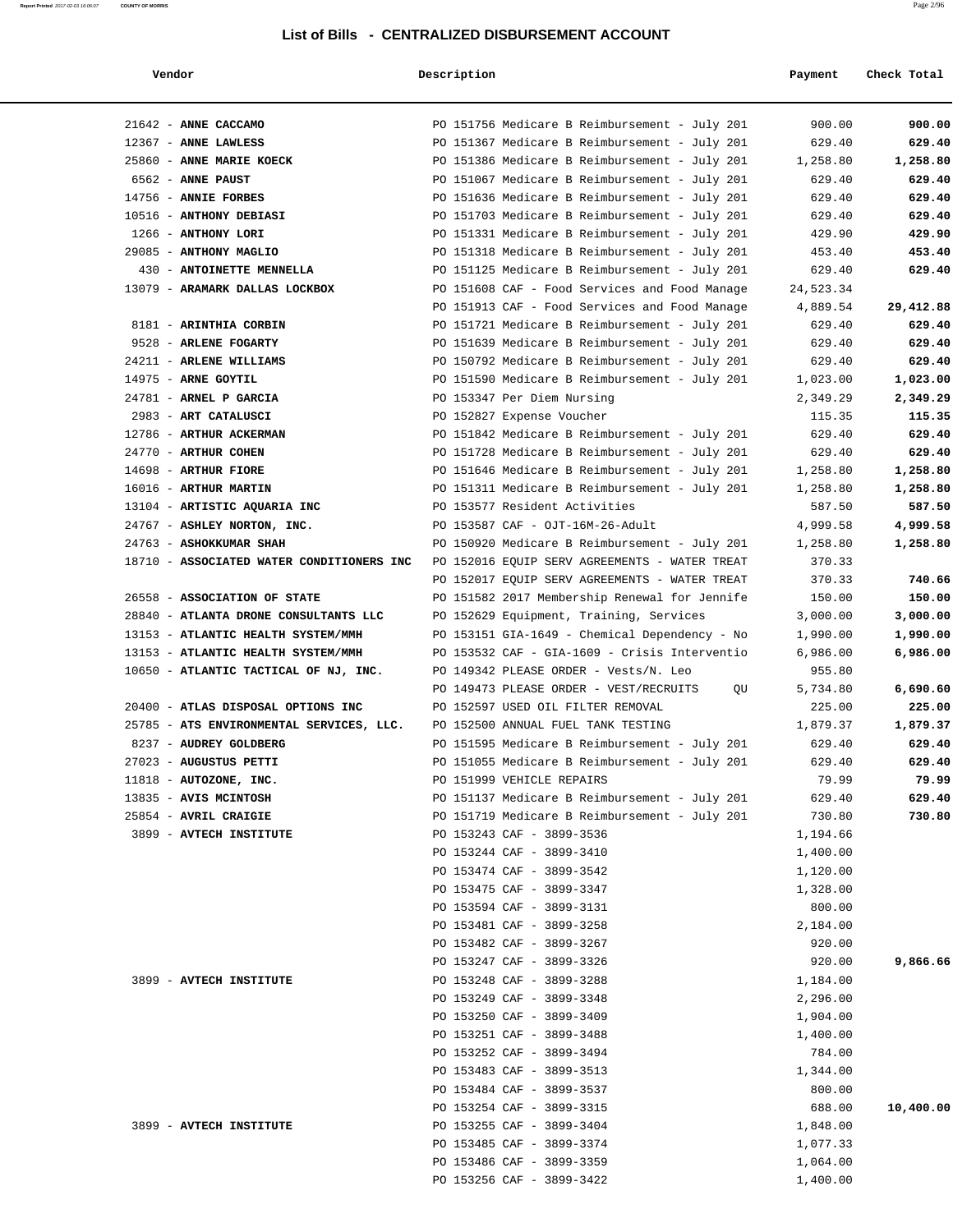**Vendor Description Payment Check Total**

|                                                      | PO 153257 CAF - 3899-3535                         | 1,240.00          |                    |
|------------------------------------------------------|---------------------------------------------------|-------------------|--------------------|
|                                                      | PO 153258 CAF - 3899-3497                         | 2,488.88          |                    |
|                                                      | PO 153259 CAF - 3899-3224                         | 900.00            |                    |
|                                                      | PO 153260 CAF - 3899-3417                         | 1,904.00          | 11,922.21          |
| 3899 - AVTECH INSTITUTE                              | PO 153445 CAF - 3899-3232                         | 800.00            |                    |
|                                                      | PO 153239 CAF - 3899-3424                         | 2,538.66          |                    |
|                                                      | PO 153240 CAF - 3899-3570                         | 728.00            |                    |
|                                                      | PO 153471 CAF - 3899-3222                         | 960.00            |                    |
|                                                      | PO 153472 CAF - 3899-3415                         | 1,904.00          |                    |
|                                                      | PO 153241 CAF - 3899-3266                         | 840.00            |                    |
|                                                      | PO 153473 CAF - 3899-3301                         | 1,300.00          |                    |
|                                                      | PO 153242 CAF - 3899-3213<br>PO 152305 AUTO PARTS | 2,192.00          | 11,262.66<br>98.88 |
| $13191 - AW DIRECT$<br>1332 - B & G RESTORATION INC. | PO 152420 MOLD REMIDIATION                        | 98.88<br>1,400.00 | 1,400.00           |
| 15978 - BAILA MANDEL                                 | PO 151316 Medicare B Reimbursement - July 201     | 1,258.80          | 1,258.80           |
| 25224 - BAILEY'S TEST STRIPS &                       | PO 151870 chlorine vial                           | 165.00            | 165.00             |
| 5364 - BARBARA POBURSKI                              | PO 151048 Medicare B Reimbursement - July 201     | 629.40            | 629.40             |
| 27751 - BARBARA ARMSTRONG                            | PO 151828 Medicare B Reimbursement - July 201     | 629.40            | 629.40             |
| 7126 - BARBARA FLINT                                 | PO 151640 Medicare B Reimbursement - July 201     | 629.40            | 629.40             |
| 12576 - BARBARA KENNEDY                              | PO 152765 MIleage reimb. for 07/13, 12/05 & 1     | 3.50              | 3.50               |
| 21221 - BARBARA L PARMIGIANI                         | PO 151071 Medicare B Reimbursement - July 201     | 2,923.20          | 2,923.20           |
| 7507 - BARBARA MCLAUGHLIN                            | PO 151133 Medicare B Reimbursement - July 201     | 1,258.80          | 1,258.80           |
| 16131 - BARBARA MENZEL                               | PO 151124 Medicare B Reimbursement - July 201     | 629.40            | 629.40             |
| 9377 - BARBARA MUELLER                               | PO 151108 Medicare B Reimbursement - July 201     | 1,258.80          | 1,258.80           |
| 16832 - BARBARA OREFICE                              | PO 151079 Medicare B Reimbursement - July 201     | 1,258.80          | 1,258.80           |
| 20141 - BARBARA SANGSTER                             | PO 150943 Medicare B Reimbursement - July 201     | 629.40            | 629.40             |
| 20636 - BARBARA SCHECKMAN                            | PO 150931 Medicare B Reimbursement - July 201     | 629.40            | 629.40             |
| 12060 - BARKEL FLEMMING                              | PO 153348 Per Diem Nursing                        | 1,142.02          | 1,142.02           |
| 28422 - BARNWELL HOUSE OF TIRES, INC.                | PO 152003 TIRES                                   | 1,449.74          |                    |
|                                                      | PO 152306 TIRES                                   | 2,105.40          |                    |
|                                                      | PO 152501 TIRES                                   | 487.39            | 4,042.53           |
| 691 - BATTINA ALRAZI                                 | PO 151832 Medicare B Reimbursement - July 201     | 629.40            | 629.40             |
| 25847 - BEATRICE DANIEL                              | PO 151708 Medicare B Reimbursement - July 201     | 1,258.80          | 1,258.80           |
| 9456 - BEATRICE MCGOVERN                             | PO 151140 Medicare B Reimbursement - July 201     | 629.40            | 629.40             |
| 25406 - BERGEN BLENDED ACADEMY                       | PO 153246 CAF - 25406-3603                        | 544.00            | 544.00             |
| 14380 - BERKELEY COLLEGE                             | PO 146217 COLLEGE TUITION/FEES                    | 11,192.00         | 11,192.00          |
| 26403 - BERKELEY COLLEGE                             | PO 153446 CAF - 26403-2472                        | 800.00            |                    |
|                                                      | PO 153447 CAF - 26403-2441                        | 1,000.00          | 1,800.00           |
| 20655 - BERTRAM PALK                                 | PO 151075 Medicare B Reimbursement - July 201     | 910.80            | 910.80             |
| 1353 - BETTY DIXON                                   | PO 151688 Medicare B Reimbursement - July 201     | 629.40            | 629.40             |
| 28372 - BETTY KITCHENS                               | PO 151394 Medicare B Reimbursement - July 201     | 634.80            | 634.80             |
| 9988 - BETTY MCBURNEY                                | PO 151145 Medicare B Reimbursement - July 201     | 1,258.80          | 1,258.80           |
| 29143 - BETZAIDA GOLDRICH                            | PO 153273 Employee Reimbursement                  | 30.00             | 30.00              |
| 9378 - BEVERLY FANOK                                 | PO 151654 Medicare B Reimbursement - July 201     | 1,258.80          | 1,258.80           |
| 24955 - BEVERLY M. CLARKE                            | PO 151732 Medicare B Reimbursement - July 201     | 730.80            | 730.80             |
| 13338 - BEYER BROS CORP                              | PO 152002 TRUCK PARTS/REPAIR                      | 32.42             | 32.42              |
| 23983 - BEYER FORD                                   | PO 143945 2017 FORD F450<br>***PLEASE ORDER       | 58,923.00         | 58,923.00          |
| 23983 - BEYER FORD                                   | PO 147656 2017 FORD EXPLORER 4X4 - *** PL         | 24,828.00         | 24,828.00          |
| 5260 - BIG BROTHERS BIG SISTERS OF                   | PO 153574 CAF - 2016 State Community Partners     | 2,183.00          | 2,183.00           |
| 9476 - BINSKY SERVICE LLC                            | PO 151989 CAF - Boiler Services                   | 6,916.80          |                    |
|                                                      | PO 151990 CAF - Boiler Services                   | 10,863.36         |                    |
|                                                      | PO 151990 CAF - Boiler Services                   | 9,833.98          | 27,614.14          |
| 9476 - BINSKY SERVICE LLC                            | PO 152419 CAF - Boiler Services                   | 6,158.91          | 6,158.91           |
| 5866 - BOARD FIRE COMMISSIONERS DIST #3              | PO 151894 November 8, 2016 General Election P     | 50.00             | 50.00              |
| 13239 - BOB BARKER COMPANY, INC.                     | PO 151930 Resident clothing, personal hygeine     | 4.53              | 4.53               |
| 24192 - BOBBIE CLARY                                 | PO 151731 Medicare B Reimbursement - July 201     | 1,258.80          | 1,258.80           |
| 27011 - BOBBY R BEAVERS                              | PO 151815 Medicare B Reimbursement - July 201     | 629.40            | 629.40             |
| 13413 - BOONTON AUTO PARTS                           | PO 152004 AUTO BODY SHOP                          | 526.73            | 526.73             |
| 2485 - BOROUGH OF BUTLER                             | PO 152162 Electric (Butler)                       | 468.87            | 468.87             |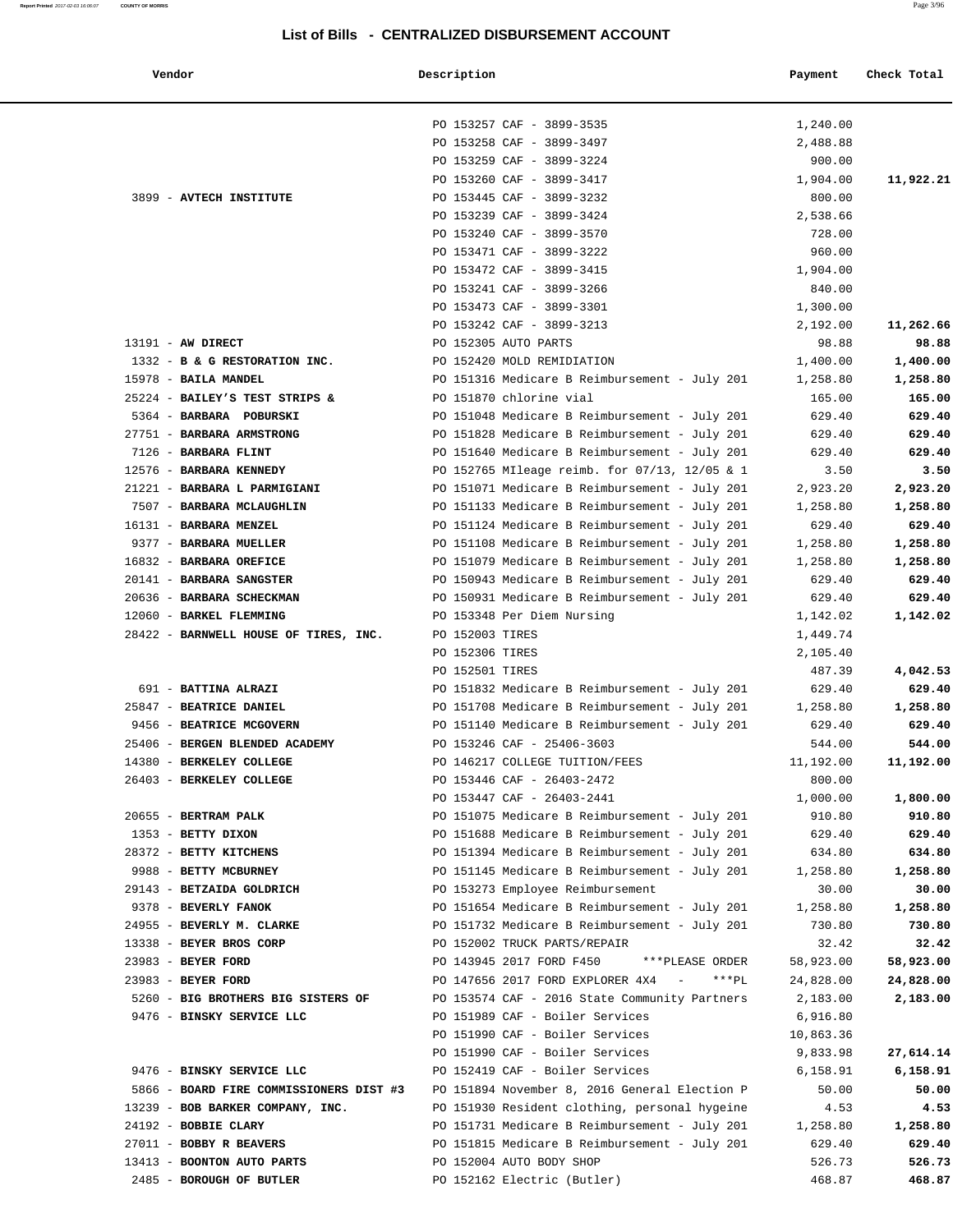### **Report Printed** 2017-02-03 16:06:07 **COUNTY OF MORRIS** Page 4/96

### **List of Bills - CENTRALIZED DISBURSEMENT ACCOUNT**

| Vendo: |  |
|--------|--|

### **Vendor Description Payment Check Total**

| 13560 - BOROUGH OF BUTLER   |                                       | PO 152633 Borough of Butler Electric          | 527.43   | 527.43   |
|-----------------------------|---------------------------------------|-----------------------------------------------|----------|----------|
| 15946 - BOROUGH OF MADISON  |                                       | PO 153675 CAF -2017 Municipal Alliance Funds  | 550.53   | 550.53   |
| 18454 - BOROUGH OF WHARTON  |                                       | PO 152999 SEWER - WHARTON                     | 228.00   | 228.00   |
|                             | 21703 - BOSWELL ENGINEERING INC       | PO 152852 CAF - Design Services for County Br | 7,259.25 | 7,259.25 |
| 27481 - BRAD SCHMITT        |                                       | PO 152066 travel reimbursement                | 33.25    | 33.25    |
| 27001 - BRENDA MILLER       |                                       | PO 151119 Medicare B Reimbursement - July 201 | 1,023.00 | 1,023.00 |
| 28825 - BRIAN E THURMAN     |                                       | PO 152802 WOOK BOOTS                          | 90.00    | 90.00    |
| 5645 - BRIAN HAMILTON       |                                       | PO 152690 State Voter Reg. System Committee M | 51.34    | 51.34    |
| $11744$ - BRIAN M CARUSO    |                                       | PO 152835 Expense Voucher                     | 21.36    | 21.36    |
| 9035 - BRIAN SHUBERT        |                                       | PO 152311 Medicare B Reimbursement - July thr | 1,000.00 | 1,000.00 |
| 28453 - BROWN TRUCK GROUP   |                                       | PO 152005 TRUCK PARTS                         | 1,612.04 |          |
|                             |                                       | PO 152307 TRUCK PARTS                         | 116.97   | 1,729.01 |
| 24321 - BROWN'S HUNTERDON   |                                       | PO 152006 TRUCK PARTS                         | 606.74   | 606.74   |
| 24321 - BROWN'S HUNTERDON   |                                       | PO 152308 TRUCK PARTS                         | 24.00    | 24.00    |
| 24321 - BROWN'S HUNTERDON   |                                       | PO 152600 TRUCK PARTS                         | 1,341.98 | 1,341.98 |
| 24321 - BROWN'S HUNTERDON   |                                       | PO 152811 TRUCK PARTS                         | 34.96    | 34.96    |
| 24321 - BROWN'S HUNTERDON   |                                       | PO 152812 TRUCK PARTS                         | 148.39   | 148.39   |
| 24321 - BROWN'S HUNTERDON   |                                       | PO 152813 TRUCK PARTS                         | 64.25    | 64.25    |
| 1754 - BRYAN DELVECCHIO     |                                       | PO 153214 Work Boots                          | 69.43    | 69.43    |
| 29134 - BRYAN TUMMINO       |                                       | PO 153215 Work Boots                          | 90.00    | 90.00    |
| 8777 - CALVIN CHAMBERS      |                                       | PO 151745 Medicare B Reimbursement - July 201 | 629.40   | 629.40   |
| 2820 - CAMILLE ALLEN        |                                       | PO 151833 Medicare B Reimbursement - July 201 | 629.40   | 629.40   |
|                             | 4865 - CAMPBELL FOUNDRY COMPANY       | PO 152562 Manhole Covers                      | 96.00    | 96.00    |
| 28532 - CANDIDO CAMPOS      |                                       | PO 151750 Medicare B Reimbursement - July 201 | 1,023.00 |          |
|                             |                                       | PO 153349 Per Diem Nursing                    | 889.85   | 1,912.85 |
| 437 - CARL GROSS            |                                       | PO 151581 Medicare B Reimbursement - July 201 | 1,258.80 | 1,258.80 |
| $6030$ - CARL LANGE         |                                       | PO 151372 Medicare B Reimbursement - July 201 | 1,258.80 | 1,258.80 |
| $18089$ - CARLO TOSI        |                                       | PO 150852 Medicare B Reimbursement - July 201 | 629.40   | 629.40   |
| 1939 - CARLOS RIVERA        |                                       | PO 151018 Medicare B Reimbursement - July 201 | 629.40   | 629.40   |
|                             | 9273 - CARMAGNOLA & RITARDI LLC       | PO 153142 legal services                      | 1,055.74 | 1,055.74 |
| 25848 - CARMEN FRANKLIN     |                                       | PO 151626 Medicare B Reimbursement - July 201 | 1,258.80 | 1,258.80 |
| 11986 - CARMEN PEREZ        |                                       | PO 151061 Medicare B Reimbursement - July 201 | 629.40   | 629.40   |
| 6056 - CARMINE PARRILLO     |                                       | PO 151070 Medicare B Reimbursement - July 201 | 1,258.80 | 1,258.80 |
| $20316$ - CAROL ALCOCK      |                                       | PO 151838 Medicare B Reimbursement - July 201 | 1,258.80 | 1,258.80 |
| 7352 - CAROL CAREY          |                                       | PO 151749 Medicare B Reimbursement - July 201 | 629.40   | 629.40   |
| 9536 - CAROL CLEMMER        |                                       | PO 151730 Medicare B Reimbursement - July 201 | 730.80   | 730.80   |
| 14287 - CAROL DI ANTHONY    |                                       | PO 151690 Medicare B Reimbursement - July 201 | 629.40   | 629.40   |
| 17539 - CAROL SCHABLIK      |                                       | PO 150932 Medicare B Reimbursement - July 201 | 1,258.80 | 1,258.80 |
| 3158 - CAROL SMYTH          |                                       | PO 150897 Medicare B Reimbursement - July 201 | 1,461.60 | 1,461.60 |
| 21362 - CAROLANN ROBERTO    |                                       | PO 151016 Medicare B Reimbursement - July 201 | 629.40   | 629.40   |
| 8171 - CAROLE PIERSON       |                                       | PO 151053 Medicare B Reimbursement - July 201 | 629.40   | 629.40   |
| 5253 - CAROLINE GREENE      |                                       | PO 151584 Medicare B Reimbursement - July 201 | 1,258.80 | 1,258.80 |
| 8196 - CAROLYN JENNINGS     |                                       | PO 151530 Medicare B Reimbursement - July 201 | 1,258.80 | 1,258.80 |
| 24193 - CAROLYN JOY         |                                       | PO 151410 Medicare B Reimbursement - July 201 | 629.40   | 629.40   |
| 26506 - CAROLYN O'GRADY     |                                       | PO 151083 Medicare B Reimbursement - July 201 | 629.40   | 629.40   |
| 25474 - CARRELLE L CALIXTE  |                                       | PO 153350 Per Diem Nursing                    | 2,829.24 | 2,829.24 |
| 4440 - CATHERINE GUIN       |                                       | PO 151573 Medicare B Reimbursement - July 201 | 1,258.80 | 1,258.80 |
| 24450 - CATHY GADDIS        |                                       | PO 150771 Medicare B Reimbursement - July 201 | 1,481.90 | 1,481.90 |
| 4598 - CDW GOVERNMENT       |                                       | PO 148414 PPW/Engineering - Capital Project   | 640.47   |          |
|                             |                                       | PO 150684 Quote #HNTJ064/12-02-16             | 8,152.98 | 8,793.45 |
|                             | 26636 - CENTER FOR EVALUATION         | PO 153374 CAF - 2016 State Community Partners | 7,792.00 | 7,792.00 |
|                             | 18831 - CENTRAL JERSEY TITLE CO. INC. | PO 151250 Professional Services - Estate of D | 7,299.00 | 7,299.00 |
| 20487 - CENTURYLINK         |                                       | PO 151438 Long Valley Garage Fax              | 436.58   | 436.58   |
| 20487 - CENTURYLINK         |                                       | PO 152184 Nut exp                             | 45.11    | 45.11    |
| $24625$ - CFCS - HOPE HOUSE |                                       | PO 153182 CH51-1606 - Adolescent Services - N | 1,575.00 | 1,575.00 |
| 24625 - CFCS - HOPE HOUSE   |                                       | PO 153564 CAF - GIA-1621 - the AIDS Center    | 2,405.00 | 2,405.00 |
| 26173 - CHARLENE GUERRA     |                                       | PO 151575 Medicare B Reimbursement - July 201 | 1,258.80 | 1,258.80 |
| 26287 - CHARLES BRIGHT      |                                       | PO 151781 Medicare B Reimbursement - July 201 | 629.40   | 629.40   |
| 11904 - CHARLES COLLINS     |                                       | PO 152693 REIMBURSEMENT                       | 54.70    | 54.70    |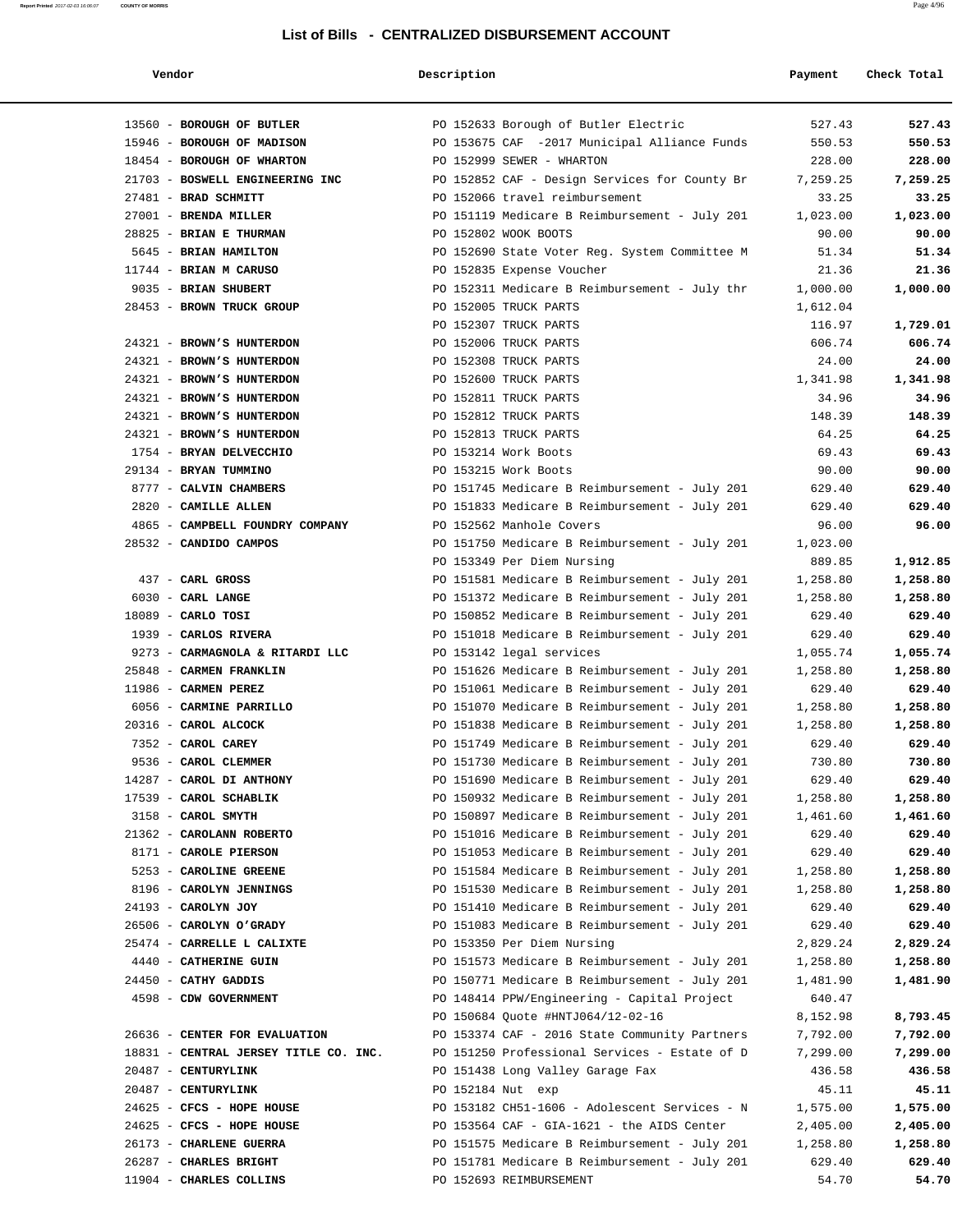| Report Printed 2017-02-03 16:06:07 | <b>COUNTY OF MORRIS</b> | Page 5/96 |
|------------------------------------|-------------------------|-----------|
|                                    |                         |           |

| Vendor                                 | Description                                   | Payment    | Check Total |
|----------------------------------------|-----------------------------------------------|------------|-------------|
| 27530 - CHARLES KOPP                   | PO 151383 Medicare B Reimbursement - July 201 | 629.40     | 629.40      |
| 24189 - CHARLES MAROTTA                | PO 151314 Medicare B Reimbursement - July 201 | 629.40     | 629.40      |
| 26522 - CHARLES MOORE                  | PO 152556 Cell Phone                          | 60.00      | 60.00       |
| 24918 - CHARLIE KRANZ                  | PO 151379 Medicare B Reimbursement - July 201 | 629.40     | 629.40      |
| 10993 - CHARLOTTE SIMANDY              | PO 150911 Medicare B Reimbursement - July 201 | 1,258.80   | 1,258.80    |
| 17862 - CHARLOTTE STEUBE               | PO 150879 Medicare B Reimbursement - July 201 | 629.40     | 629.40      |
| 5273 - CHEROKEE GLASS INC              | PO 151497 BUILD MAINT                         | 245.00     | 245.00      |
| 13788 - CHERRY WEBER & ASSOC. PC       | PO 152824 CAF - Design Services for County Br | 521.00     |             |
|                                        | PO 152825 CAF - Design Services for County Br | 521.00     |             |
|                                        | PO 152833 CAF - Construction Inspection Servi | 8,904.00   | 9,946.00    |
| 27000 - CHERYL KNEVALS                 | PO 151391 Medicare B Reimbursement - July 201 | 629.40     | 629.40      |
| 13803 - CHILD & FAMILY RESOURCES, INC. | PO 153523 CAF - GIA-1627 - Family Day Care Re | 6,456.14   | 6,456.14    |
| 21424 - CHILRAKHA JAIRAM               | PO 151535 Medicare B Reimbursement - July 201 | 629.40     | 629.40      |
| 28281 - CHRISTINA BRINO                | PO 151777 Medicare B Reimbursement - July 201 | 629.40     | 629.40      |
| 5868 - CHRISTINA DORR                  | PO 151681 Medicare B Reimbursement - July 201 | 629.40     | 629.40      |
| 21648 - CHRISTINE BRAUN                | PO 151787 Medicare B Reimbursement - July 201 | 629.40     | 629.40      |
| 1807 - CHRISTINE SAWYER                | PO 150938 Medicare B Reimbursement - July 201 | 629.40     | 629.40      |
| 20528 - CHRISTOPHER P STATILE PA       | PO 152465 CAF - Design Services for Rehab of  | 2,075.00   |             |
|                                        | PO 152702 CAF - Design Services for County Br | 7,869.50   |             |
|                                        | PO 152837 CAF - Design Services for Replaceme | 14,396.25  | 24,340.75   |
| $28373 - CHLIC$                        | PO 152223 Jan 2017 - Main County Medical      | 335,002.85 | 335,002.85  |
| 13478 - CLARENCE BRICKMAN              | PO 151783 Medicare B Reimbursement - July 201 | 629.40     | 629.40      |
| 1177 - CLARENCE HOLLENBECK             | PO 151548 Medicare B Reimbursement - July 201 | 1,258.80   | 1,258.80    |
| 12000 - CLARIS BERNARD                 | PO 151805 Medicare B Reimbursement - July 201 | 629.40     | 629.40      |
| 2882 - CLARITA HARRISON                | PO 151565 Medicare B Reimbursement - July 201 | 1,258.80   | 1,258.80    |
| 27150 - CLAUDETTE JENNINGS             | PO 151529 Medicare B Reimbursement - July 201 | 1,258.80   | 1,258.80    |
| 13300 - CLAUDIA BELL                   | PO 151810 Medicare B Reimbursement - July 201 | 629.40     | 629.40      |
| 25388 - CLAUDIA BROWN                  | PO 151768 Medicare B Reimbursement - July 201 | 629.40     | 629.40      |
| 20319 - CLAUDIA BUDDY                  | PO 151764 Medicare B Reimbursement - July 201 | 1,258.80   | 1,258.80    |
| 20678 - CLAUDIA L. HINOJOSA            | PO 152413 Auto Ins. reimb. from Jan. to June  | 72.00      | 72.00       |
| 25465 - CLEAN VENTURE, INC.            | PO 150502 Ammo disposal                       | 16,207.80  | 16,207.80   |
| 12856 - CLEMENCE ALEONG                | PO 151837 Medicare B Reimbursement - July 201 | 629.40     | 629.40      |
| 13857 - CLIFFSIDE BODY CORP            | PO 152008 TRUCK PARTS                         | 14.02      |             |
|                                        | PO 152309 TRUCK PARTS                         | 3,811.00   | 3,825.02    |
| 8454 - CLIFTON ELEVATOR SERVICE CO INC | PO 152705 CAF - Elevator Maintenance & Inspec | 5,814.00   | 5,814.00    |
| 7354 - COLLEEN MCINERNEY               | PO 152310 Medicare B Reimbursement - August 2 | 974.30     | 974.30      |
| 320 - COLONIAL APPLIANCE               | PO 151259 Equipment                           | 590.00     | 590.00      |
| 23947 - COLONIAL TELEVISION            | PO 151514 Ice maker youth shelter             | 1,999.95   | 1,999.95    |
| $12043$ - COMCAST                      | PO 151437 Long Valley Garage High Speed Inter | 230.18     | 230.18      |
| 8113 - COMMERCIAL INTERIORS            | PO 151515 YOUTH SHELTER BLINDS 2016           | 756.00     | 756.00      |
| 26074 - COMMUNICATIONS SERVICE         | PO 152391 Repair on K-9 Vehicle - Sheriff's O | 462.67     | 462.67      |
| 9486 - COMPLETE SECURITY SYSTEMS, INC. | PO 149483 Supply and Installation of addition | 2,475.00   |             |
|                                        | PO 151910 Disconnected access wire from door  | 187.50     |             |
|                                        | PO 152362 SECURITY                            | 187.50     |             |
|                                        | PO 153659 SECURITY                            | 530.00     | 3,380.00    |
| 15556 - CONNIE KATSAKOS                | PO 151403 Medicare B Reimbursement - July 201 | 629.40     | 629.40      |
| 27936 - CONTINENTAL HARDWARE, INC.     | PO 152021 CAF - Doors and Hardware Supplies   | 3,489.19   |             |
|                                        | PO 152028 Doors and Hardware Supplies         | 7,407.03   | 10,896.22   |
| 8043 - CONTRACT PHARMACY SERVICES INC  | PO 151900 CAF - Pharmaceutical and Related Se | 15,799.05  | 15,799.05   |
| 14643 - CORNERSTONE FAMILY             | PO 152664 CAF - Social Work Services          | 26,240.00  | 26,240.00   |
| 20592 - CORRESTINE TROWERS             | PO 150845 Medicare B Reimbursement - July 201 | 1,258.80   | 1,258.80    |
| 14022 - COUNTY COLLEGE OF MORRIS       | PO 153663 1st HALF 2/17 OPERATING BUDGET      | 492,916.67 | 492,916.67  |
| 14029 - COUNTY COLLEGE OF MORRIS       | PO 153705 CAF - Printing Services for 2017    | 16,256.25  | 16,256.25   |
| 14031 - COUNTY CONCRETE CORP.          | PO 152408 MASON                               | 843.65     | 843.65      |
| 13 - COUNTY OF MORRIS                  | PO 153685 2ND HALF JANUARY 2017 METERED MAIL  | 10,455.49  | 10,455.49   |
| 13 - COUNTY OF MORRIS                  | PO 153686 2ND HALF JANUARY 2017 METERED MAIL  | 303.95     | 303.95      |
| 13 - COUNTY OF MORRIS                  | PO 153736 1ST Q 2015-EMPLOYEE CONTRIBUTIONS P | 469.66     | 469.66      |
| 14041 - COUNTY WELDING SUPPLY CO       | PO 151439 Acetylene                           | 14.75      | 14.75       |
| $24293$ - CRAIG GOSS                   | PO 151522 travel reimbursement                | 86.10      | 86.10       |
|                                        |                                               |            |             |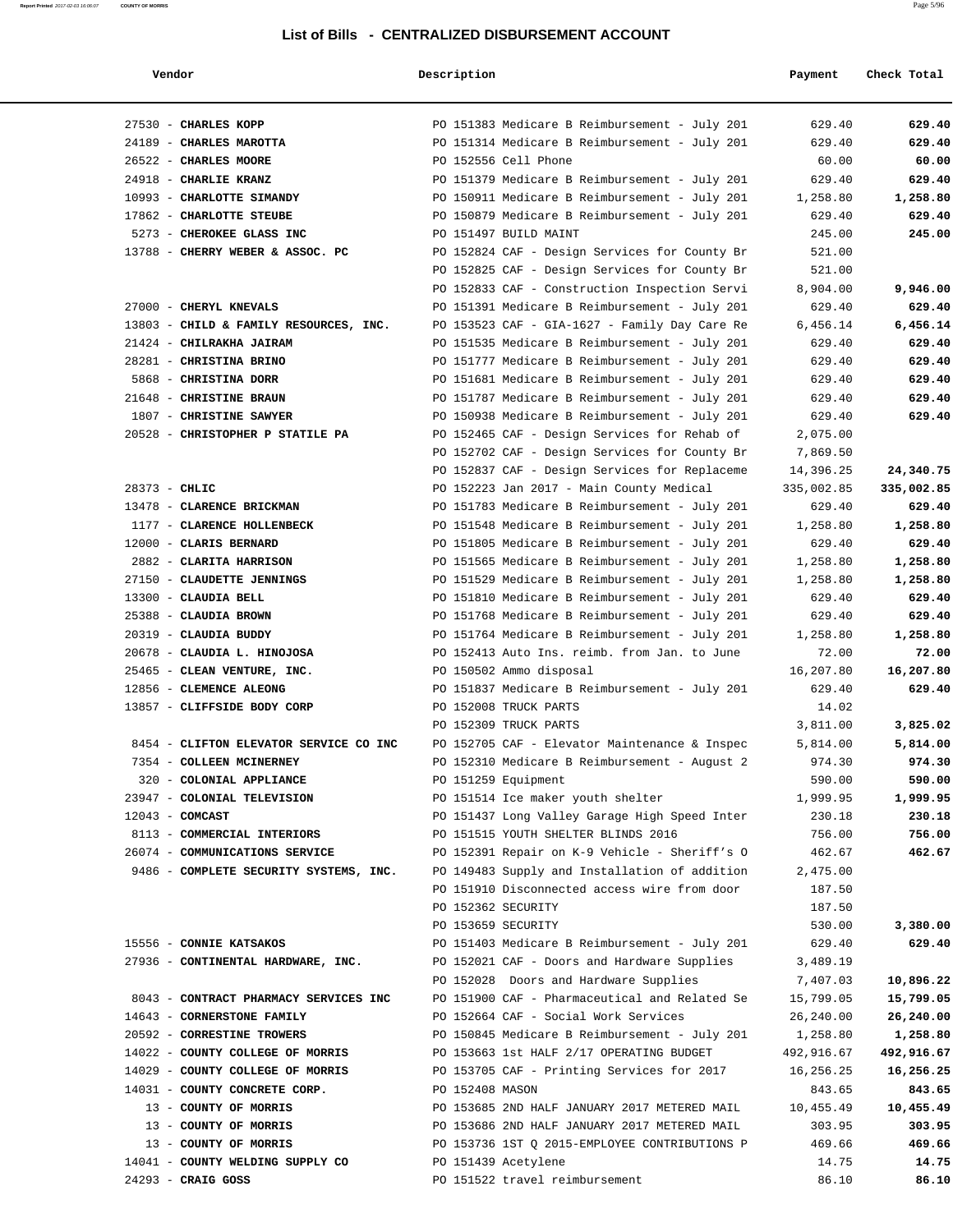### **Report Printed** 2017-02-03 16:06:07 **COUNTY OF MORRIS** Page 6/96

### **List of Bills - CENTRALIZED DISBURSEMENT ACCOUNT**

| Vendor                                        | Description                |                                                                                                | Payment          | Check Total      |
|-----------------------------------------------|----------------------------|------------------------------------------------------------------------------------------------|------------------|------------------|
| 14064 - CREATIVE VISUAL SYSTEMS               | PO 152601 SUPPLIES         |                                                                                                | 66.25            | 66.25            |
| 28581 - UNIFIED POWER, LLC                    |                            | PO 149316 CAF - UPS Maintenance and Repair Se                                                  | 7,400.00         |                  |
|                                               |                            | PO 150172 CAF - UPS Maintenance and Repair Se                                                  | 12,875.00        |                  |
|                                               |                            | PO 150267 CAF - UPS Maintenance and Repair Se                                                  | 4,216.00         | 24,491.00        |
| $14089$ - CURA INC.                           |                            | PO 153152 CH51-1613 Spanish Speaking Resident                                                  | 3,330.00         | 3,330.00         |
| 14102 - CY DRAKE LOCKSMITHS, INC.             | PO 151186 Supplies         |                                                                                                | 11.00            | 11.00            |
| 2895 - CYNTHIA GORDON                         |                            | PO 151592 Medicare B Reimbursement - July 201                                                  | 629.40           | 629.40           |
| 11976 - CYNTHIA MILLER                        |                            | PO 151120 Medicare B Reimbursement - July 201                                                  | 629.40           | 629.40           |
| 27941 - D & M AUTO BODY                       | PO 152565 EXTERNAL WORK    |                                                                                                | 3,984.85         | 3,984.85         |
| $12523$ - D&B AUTO SUPPLY                     | PO 152010 Car Parts        |                                                                                                | 6,097.80         |                  |
|                                               | PO 152010 Car Parts        |                                                                                                | 322.50           | 6,420.30         |
| $12523$ - D&B AUTO SUPPLY                     | PO 152338 CAR PARTS        |                                                                                                | 2,180.54         |                  |
|                                               | PO 152502 CAR PARTS        |                                                                                                | 626.45           |                  |
|                                               | PO 152566 CAR PARTS        |                                                                                                | 1,086.56         |                  |
|                                               | PO 152814 CAR PARTS        |                                                                                                | 2,636.68         | 6,530.23         |
| 4843 - DAILY RECORD                           |                            | PO 152636 Contract Awards - Stated Annual Mee                                                  | 397.68           | 397.68           |
| 14123 - DAILY RECORD                          |                            | PO 152637 $1/11/17$ Meeting Ordinance - Intro                                                  | 71.96            | 71.96            |
| 14123 - DAILY RECORD                          |                            | PO 153111 Contract Awards - 1/11/17 Meeting                                                    | 80.76            | 80.76            |
| 14123 - DAILY RECORD                          |                            | PO 153507 1/25/17 Meeting Ordinance - Adoptio                                                  | 68.44            | 68.44            |
| 14123 - DAILY RECORD                          | PO 153692 ADVERTISEMENT    |                                                                                                | 256.80           | 256.80           |
| $10992$ - DAISY WATSON                        |                            | PO 150807 Medicare B Reimbursement - July 201                                                  | 1,258.80         | 1,258.80         |
| 27177 - DAMACINA L. OKE                       | PO 153351 Per Diem Nursing |                                                                                                | 466.03           | 466.03           |
| 5875 - DANIEL FEBUS                           |                            | PO 151652 Medicare B Reimbursement - July 201                                                  | 629.40           | 629.40           |
| 27025 - DANIEL RICE                           |                            | PO 151022 Medicare B Reimbursement - July 201                                                  | 1,258.80         | 1,258.80         |
| 588 - DANIEL TERRY                            |                            | PO 150865 Medicare B Reimbursement - July 201                                                  | 629.40           | 629.40           |
| 11155 - DANILO LAPID                          | PO 153352 Per Diem Nursing |                                                                                                | 1,777.85         | 1,777.85         |
| 21394 - DAPHNE E JEFFREY                      |                            | PO 151532 Medicare B Reimbursement - July 201                                                  | 730.80           | 730.80           |
| 27013 - DARLENE CRINCOLI                      |                            | PO 151714 Medicare B Reimbursement - July 201                                                  | 1,258.80         | 1,258.80         |
| 28875 - DAVID ACKERMAN                        |                            | PO 151841 Medicare B Reimbursement - October                                                   | 629.40           | 629.40           |
| 12376 - DAVID HORUTZ                          |                            | PO 151544 Medicare B Reimbursement - July 201                                                  | 629.40           | 629.40           |
| 25386 - DAVID JEAN-LOUIS                      | PO 153353 Per Diem Nursing |                                                                                                | 2,362.63         | 2,362.63         |
| 16091 - DAVID MCKIM                           |                            | PO 151135 Medicare B Reimbursement - July 201                                                  | 629.40           | 629.40           |
| 18414 - DAVID WEBER OIL COMPANY               | PO 152603 OIL & LUBRICANTS |                                                                                                | 1,536.47         | 1,536.47         |
| 14181 - DAYTOP VILLAGE OF NJ, INC.            |                            | PO 153154 GIA-1662 - Adolescent & Young Adult                                                  | 12,644.00        |                  |
|                                               |                            | PO 153155 CH51-1607 - November 2016                                                            | 4,035.00         | 16,679.00        |
| 1497 - DEBORAH FINE                           |                            | PO 151647 Medicare B Reimbursement - July 201                                                  | 629.40<br>629.40 | 629.40           |
| 24051 - DEBORAH VANDERHOOF<br>8844 - DEE LOBO |                            | PO 150835 Medicare B Reimbursement - July 201<br>PO 151336 Medicare B Reimbursement - July 201 | 629.40           | 629.40<br>629.40 |
| 5414 - DEENA LEARY                            |                            | PO 152257 Expense Reimbursement - DL                                                           | 2,813.42         | 2,813.42         |
| 21922 - DEIRDRE'S HOUSE                       |                            | PO 153625 CAF - GIA-1648 - Child Abuse Preven                                                  | 3,000.00         | 3,000.00         |
| 21922 - DEIRDRE'S HOUSE                       |                            | PO 153638 CAF - GIA-1665 - Caregiver Support                                                   | 8,963.00         | 8,963.00         |
| 8224 - DELIA SPARKES                          |                            | PO 150891 Medicare B Reimbursement - July 201                                                  | 629.40           | 629.40           |
| 1167 - DELILAH SMITH                          |                            | PO 150902 Medicare B Reimbursement - July 201                                                  | 1,258.80         | 1,258.80         |
| 14228 - DELL MARKETING L.P.                   |                            | PO 144771 LPS Com Center - Capital Project                                                     | 149.99           |                  |
|                                               |                            | PO 146438 SANE SART GRANT EQUIPMENT PURCHASE                                                   | 8,356.68         |                  |
|                                               |                            | PO 148189 L&PS/ME Tablets - Capital Project                                                    | 669.22           |                  |
|                                               |                            | PO 148647 Laptop Computer for Business Manage                                                  | 1,856.64         |                  |
|                                               | PO 148736 GIS Monitors     |                                                                                                | 505.34           |                  |
|                                               | PO 149604 OIT Stock        |                                                                                                | 2,956.92         | 14,494.79        |
| 28637 - DELTA DENTAL OF NEW JERSEY, INC.      |                            | PO 152127 Jan 2017 Delta Dental - Main County                                                  | 16, 315.41       | 16,315.41        |
| 25850 - DENNIS COLDITZ                        |                            | PO 151726 Medicare B Reimbursement - July 201                                                  | 629.40           | 629.40           |
| 26582 - DENTAL & MEDICAL CAREER               | PO 153441 CAF - 26582-3411 |                                                                                                | 3,196.00         |                  |
|                                               | PO 153442 CAF - 26582-3243 |                                                                                                | 799.00           |                  |
|                                               | PO 153443 CAF - 26582-3511 |                                                                                                | 3,196.00         | 7,191.00         |
| 10267 - DEWBERRY ENGINEERS, INC               |                            | PO 152467 CAF - Replacement of County Bridge                                                   | 17,003.00        | 17,003.00        |
| 10267 - DEWBERRY ENGINEERS, INC               |                            | PO 152846 Engineering services                                                                 | 12,544.00        | 12,544.00        |
| 27327 - DIAMOND GRAPHIXX                      |                            | PO 152170 gildan dry/blend shirt.                                                              | 278.74           | 278.74           |
| 12371 - DIANE STRECKFUSS                      |                            | PO 150877 Medicare B Reimbursement - July 201                                                  | 1,258.80         | 1,258.80         |
| 26686 - DIEGNAN & BROPHY, LLC.                | PO 153135 legal services   |                                                                                                | 5,272.65         | 5,272.65         |
|                                               |                            |                                                                                                |                  |                  |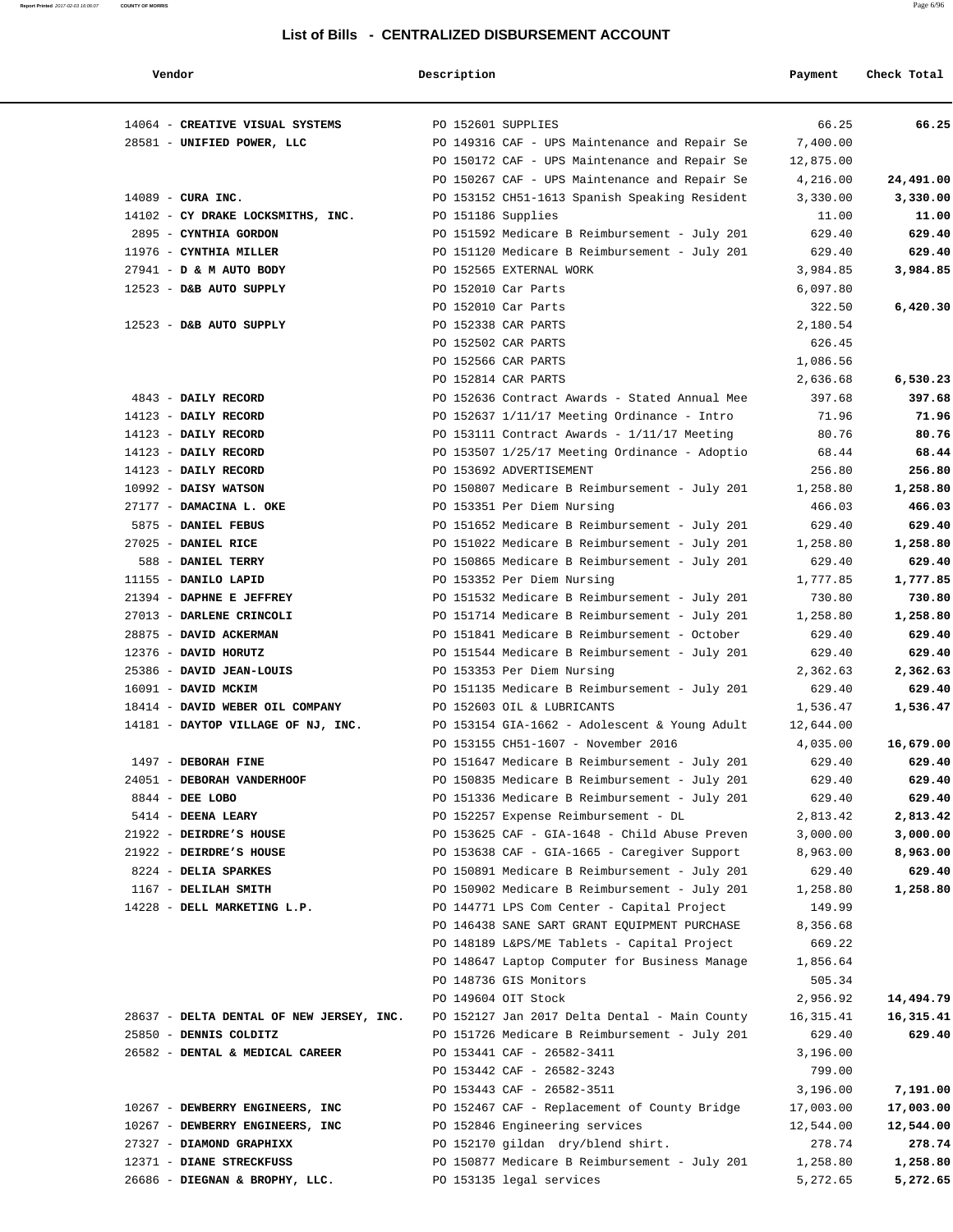| Vendor | Description | Payment | Check Total |
|--------|-------------|---------|-------------|
|        |             |         |             |

| 5793 - DIPALI PATEL                             | PO 152589 Auto Ins. reimb. for January to Jun                                                  | 72.00                | 72.00                |
|-------------------------------------------------|------------------------------------------------------------------------------------------------|----------------------|----------------------|
| 24349 - DIRECT ENERGY BUSINESS MARKETING        | PO 152723 GAS - HESS - SUPPLY - 1316                                                           | 8,334.92             | 8,334.92             |
| 24349 - DIRECT ENERGY BUSINESS MARKETING        | PO 153651 GAS - HESS - SUPPLY - 1316                                                           | 40,455.96            | 40,455.96            |
| 24349 - DIRECT ENERGY BUSINESS MARKETING        | PO 153652 GAS - HESS - SUPPLY - 1316                                                           | 3,761.35             | 3,761.35             |
| 25481 - DIVERSIFIED HEAT TRANSFER, INC.         | PO 147642 HVAC - CONTRACTED SERVICES                                                           | 4,695.20             | 4,695.20             |
| 2032 - DOLORES VICENTE                          | PO 150828 Medicare B Reimbursement - July 201                                                  | 1,258.80             | 1,258.80             |
| 27007 - DOMENIC ROBERTAZZI                      | PO 151017 Medicare B Reimbursement - July 201                                                  | 629.40               | 629.40               |
| 25851 - DOMINIC GALLO                           | PO 151615 Medicare B Reimbursement - July 201                                                  | 1,258.80             | 1,258.80             |
| 8347 - DOMINICK ESPOSITO                        | PO 151661 Medicare B Reimbursement - July 201                                                  | 1,258.80             | 1,258.80             |
| 1175 - DONALD BERLIN                            | PO 151806 Medicare B Reimbursement - July 201                                                  | 1,258.80             | 1,258.80             |
| 6031 - DONALD KOSTKA<br>28496 - DONNA FEUERZEIG | PO 151382 Medicare B Reimbursement - July 201<br>PO 151649 Medicare B Reimbursement - July 201 | 1,258.80<br>1,461.60 | 1,258.80<br>1,461.60 |
| 15638 - DONNA KOWALSKI                          | PO 151381 Medicare B Reimbursement - July 201                                                  | 1,258.80             | 1,258.80             |
| 20139 - DONNIS ZIESSE                           | PO 150774 Medicare B Reimbursement - July 201                                                  | 1,258.80             | 1,258.80             |
| 14334 - DORIS DOLAN                             | PO 151685 Medicare B Reimbursement - July 201                                                  | 1,258.80             | 1,258.80             |
| 8170 - DOROTHY BARON                            | PO 151823 Medicare B Reimbursement - July 201                                                  | 629.40               | 629.40               |
| 1168 - DOROTHY BROOME                           | PO 151776 Medicare B Reimbursement - July 201                                                  | 629.40               | 629.40               |
| 12369 - DOROTHY COLQUHOUN                       | PO 151725 Medicare B Reimbursement - July 201                                                  | 629.40               | 629.40               |
| 2960 - DOROTHY FONG                             | PO 151638 Medicare B Reimbursement - July 201                                                  | 629.40               | 629.40               |
| 27041 - DOROTHY HARRSCH                         | PO 151564 Medicare B Reimbursement - July 201                                                  | 629.40               | 629.40               |
| 4652 - DOROTHY MCCORMICK                        | PO 151143 Medicare B Reimbursement - July 201                                                  | 629.40               | 629.40               |
| 26502 - DOROTHY MCGARVA                         | PO 151142 Medicare B Reimbursement - July 201                                                  | 1,258.80             | 1,258.80             |
| 20611 - DOROTHY RETTBERG                        | PO 151026 Medicare B Reimbursement - July 201                                                  | 1,258.80             | 1,258.80             |
| 17687 - DOROTHY SMARG                           | PO 150905 Medicare B Reimbursement - July 201                                                  | 629.40               | 629.40               |
| 8178 - DOROTHY STEPHENS                         | PO 150880 Medicare B Reimbursement - July 201                                                  | 629.40               | 629.40               |
| 10986 - DOTTRIGE SMITH-CAESAR                   | PO 150898 Medicare B Reimbursement - July 201                                                  | 629.40               | 629.40               |
| 13421 - DOUGLAS BOOSER                          | PO 151793 Medicare B Reimbursement - July 201                                                  | 629.40               | 629.40               |
| 5318 - DOUGLAS GLENN                            | PO 151596 Medicare B Reimbursement - July 201                                                  | 1,023.00             | 1,023.00             |
| 5876 - DOUGLAS HINTON                           | PO 151549 Medicare B Reimbursement - July 201                                                  | 629.40               | 629.40               |
| 14379 - DOVER BRAKE & CLUTCH CO INC             | PO 152009 TRUCK PARTS                                                                          | 133.68               |                      |
|                                                 | PO 152337 TRUCK PARTS                                                                          | 80.33                | 214.01               |
| 14384 - DOVER HOUSING AUTHORITY                 | PO 153632 CAF - GIA-1638 - Family Self Suffic                                                  | 3,056.00             | 3,056.00             |
| 14394 - DOVER/VG MUNICIPAL ALLIANCE             | PO 152995 CAF - 2017 Municipal Alliance Funds                                                  | 4,966.20             | 4,966.20             |
| 28752 - CRYSTAL SPRINGS                         | PO 151205 Spring Water - Acct# 69900491591879                                                  | 1.98                 |                      |
|                                                 | PO 151151 Water 11/16/16, 12/7/16                                                              | 13.49                |                      |
|                                                 | PO 151271 2016 Department of Human Services O                                                  | 5.99                 |                      |
|                                                 | PO 151918 water cooler                                                                         | 56.98                |                      |
|                                                 | PO 151467 DRINKING WATER                                                                       | 48.49                |                      |
|                                                 | PO 151854 Inv. 15917521112216<br>Date 11-22-16                                                 | 18.49                |                      |
|                                                 | PO 151859 Inv. 15917521122216<br>Date 12-22-16                                                 | 25.99                | 171.41               |
| 28711 - e-SYSTEMS GROUP LLC                     | PO 142755 MEDICAL LABEL FOLDERS                                                                | 455.88               |                      |
| 9394 - EARL NIELSEN                             | PO 146664 MEDICAL LABEL FOLDERS<br>PO 151097 Medicare B Reimbursement - July 201               | 452.60<br>1,258.80   | 908.48<br>1,258.80   |
| 26312 - EASTERN CONCRETE MATERIALS, INC.        | PO 151448 Stone                                                                                | 160.56               | 160.56               |
| 27736 - EDDIE RAYFORD                           | PO 151034 Medicare B Reimbursement - July 201                                                  | 629.40               | 629.40               |
| 4435 - EDITH VANDER PLOEG                       | PO 150836 Medicare B Reimbursement - July 201                                                  | 1,258.80             | 1,258.80             |
| 12467 - EDITHA MARQUEZ                          | PO 153354 Per Diem Nursing                                                                     | 902.06               | 902.06               |
| 13310 - EDWARD BENNETT                          | PO 151807 Medicare B Reimbursement - January                                                   | 2,517.60             | 2,517.60             |
| 14806 - EDWARD FRONZUTO                         | PO 151623 Medicare B Reimbursement - July 201                                                  | 1,258.80             | 1,258.80             |
| 3814 - EDWARD J. BUZAK, ESQ.                    | PO 153141 legal services                                                                       | 180.00               | 180.00               |
| 20153 - EDWARD KLINGENER                        | PO 151392 Medicare B Reimbursement - July 201                                                  | 629.40               | 629.40               |
| $11015$ - EDWARD RICE                           | PO 151023 Medicare B Reimbursement - July 201                                                  | 629.40               | 629.40               |
| 12378 - EILEEN BONFANTI                         | PO 151795 Medicare B Reimbursement - July 201                                                  | 1,258.80             | 1,258.80             |
| 17942 - EILEEN SWEEDY                           | PO 150872 Medicare B Reimbursement - July 201                                                  | 629.40               | 629.40               |
| 20917 - EILEEN TRONCONE                         | PO 150847 Medicare B Reimbursement - July 201                                                  | 1,258.80             | 1,258.80             |
| 4433 - ELAINE COOPER                            | PO 151723 Medicare B Reimbursement - July 201                                                  | 629.40               | 629.40               |
| 14779 - ELAINE FRANCHI                          | PO 151629 Medicare B Reimbursement - July 201                                                  | 629.40               | 629.40               |
| 25203 - ELAINE MUCHION                          | PO 153270 Employee Reimbursement                                                               | 30.00                | 30.00                |
| 20614 - ELBERITA DELABASTIDE                    | PO 151702 Medicare B Reimbursement - July 201                                                  | 1,258.80             | 1,258.80             |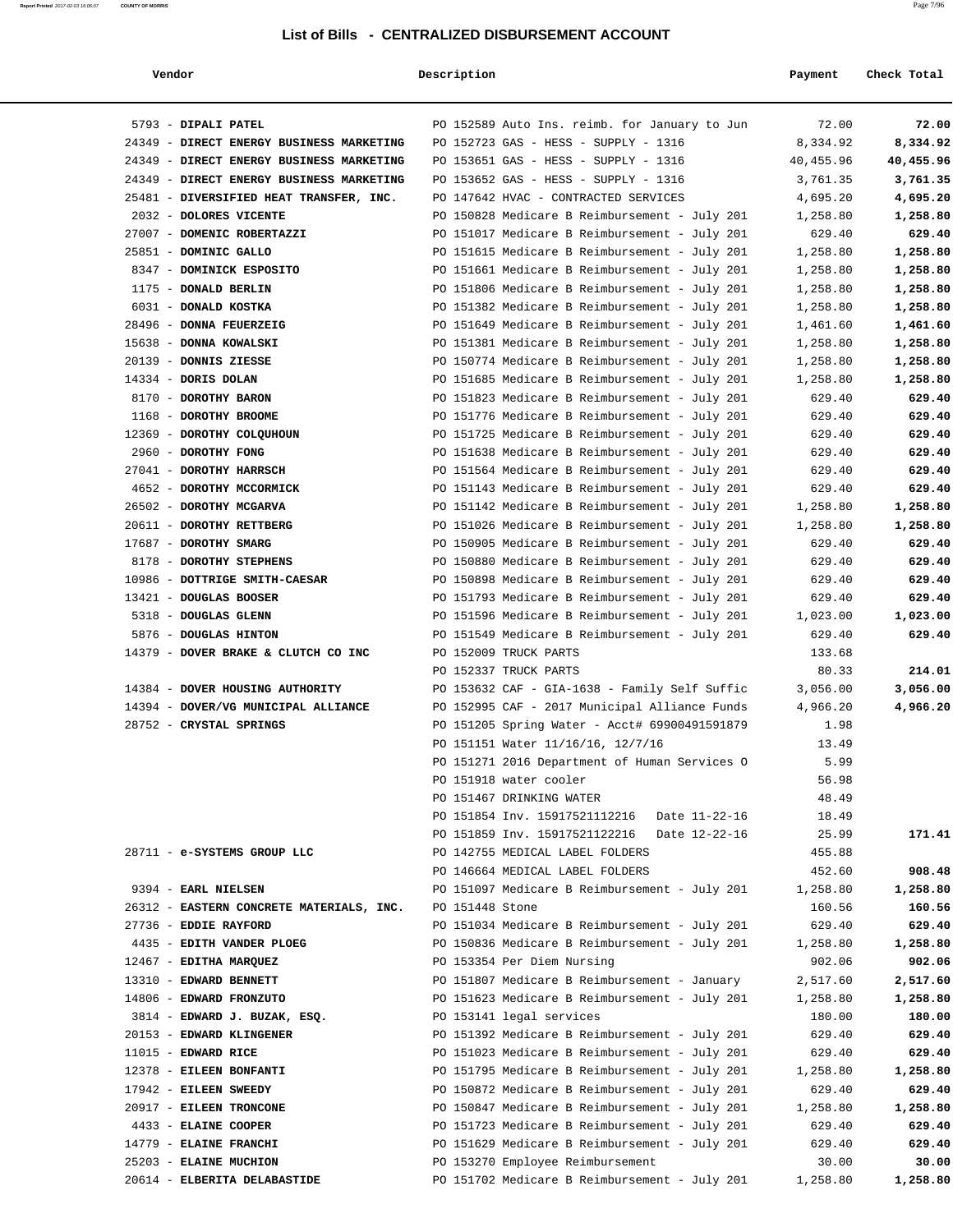### **Vendor Description Payment Check Total**

**Report Printed** 2017-02-03 16:06:07 **COUNTY OF MORRIS** Page 8/96

| 21649 - ELEANOR CARROLL                              | PO 150773 Medicare B Reimbursement - July 201                               | 629.40               | 629.40    |
|------------------------------------------------------|-----------------------------------------------------------------------------|----------------------|-----------|
| $20909$ - ELEANOR SGRO                               | PO 150921 Medicare B Reimbursement - July 201                               | 1,258.80             | 1,258.80  |
| 10560 - ELEANOR SHANN                                | PO 150918 Medicare B Reimbursement - July 201                               | 629.40               | 629.40    |
| 17946 - ELEANOR SYLVESTER                            | PO 150871 Medicare B Reimbursement - July 201                               | 1,067.40             | 1,067.40  |
| 11241 - ELISABETH LUTZ                               | PO 151325 Medicare B Reimbursement - July 201                               | 1,258.80             | 1,258.80  |
| 17613 - ELIZABETH SHANKLIN                           | PO 150919 Medicare B Reimbursement - July 201                               | 629.40               | 629.40    |
| 14343 - ELIZABETH DONEGAN                            | PO 151684 Medicare B Reimbursement - July 201                               | 1,258.80             | 1,258.80  |
| 26566 - ELIZABETH JOHNSON                            | PO 151528 Medicare B Reimbursement - July 201                               | 629.40               | 629.40    |
| 10982 - ELIZABETH KING                               | PO 151395 Medicare B Reimbursement - July 201                               | 1,258.80             | 1,258.80  |
| 13263 - ELIZABETH LASSITER                           | PO 151369 Medicare B Reimbursement - July 201                               | 629.40               | 629.40    |
| 24768 - ELIZABETH LEHMANN                            | PO 151361 Medicare B Reimbursement - July 201                               | 629.40               | 629.40    |
| 1802 - ELIZABETH LORI                                | PO 151332 Medicare B Reimbursement - July 201                               | 429.90               | 429.90    |
| 13305 - ELIZABETH N. BELZ                            | PO 151808 Medicare B Reimbursement - July 201                               | 629.40               | 629.40    |
| 8192 - ELIZABETH PANZER                              | PO 151072 Medicare B Reimbursement - July 201                               | 1,258.80             | 1,258.80  |
| 14505 - ELIZABETHTOWN GAS COMPANY                    | PO 152640 NATURAL GAS - LONG VALLEY                                         | 765.40               | 765.40    |
| 14301 - ELLEN DIDIMAMOFF                             | PO 151689 Medicare B Reimbursement - July 201                               | 1,258.80             | 1,258.80  |
| 20233 - ELLEN DODD                                   | PO 151687 Medicare B Reimbursement - July 201                               | 1,258.80             | 1,258.80  |
| 27141 - ELLEN M. NOLL                                | PO 153355 Per Diem Nursing                                                  | 1,751.60             | 1,751.60  |
| 14508 - ELLIOTT'S FLORIST SHOPPE                     | PO 153578 Employee Recognition                                              | 387.00               | 387.00    |
| 24190 - ELOUISE KING                                 | PO 151396 Medicare B Reimbursement - July 201                               | 755.40               | 755.40    |
| 2054 - ELSIE BOWEN                                   | PO 151791 Medicare B Reimbursement - July 201                               | 1,258.80             | 1,258.80  |
| 7419 - ELSIE PATTERSON                               | PO 151068 Medicare B Reimbursement - July 201                               | 629.40               | 629.40    |
| 25853 - ELTON WALLACE                                | PO 150814 Medicare B Reimbursement - July 201                               | 1,258.80             | 1,258.80  |
| 4438 - ELVA WEININGER                                | PO 150805 Medicare B Reimbursement - July 201                               | 629.40               | 629.40    |
| 5245 - EMELDA WALCOTT                                | PO 150816 Medicare B Reimbursement - July 201                               | 629.40               | 629.40    |
| 25417 - EMILY O'GORMAN                               | PO 151084 Medicare B Reimbursement - July 201                               | 1,258.80             | 1,258.80  |
| 9723 - ERICA JOHNSON                                 | PO 153301 Auto Ins. reimb. for July to Decemb                               | 90.00                | 90.00     |
| 27495 - ERLOUSE MACEAN                               | PO 151321 Medicare B Reimbursement - July 201                               | 629.40               | 629.40    |
| 4498 - ERNEST GARAY                                  | PO 151607 Medicare B Reimbursement - July 201                               | 730.80               | 730.80    |
| 26495 - ERNEST H FITZHERBERT JR                      | PO 151644 Medicare B Reimbursement - July 201                               | 1,258.80             | 1,258.80  |
| 26492 - ERROL WOLLARY                                | PO 152632 Cell Phone                                                        | 60.00                | 60.00     |
| 6038 - ESSEX COUNTY HOSPITAL                         | PO 152226 A.L. November 1-30, 2016                                          | 3,679.52             | 3,679.52  |
| 14673 - ETHEL FENTZLAFF                              | PO 151651 Medicare B Reimbursement - July 201                               | 1,258.80             | 1,258.80  |
| 21666 - ETHEL HAWKINS                                | PO 151561 Medicare B Reimbursement - July 201                               | 629.40               | 629.40    |
| 8771 - ETHEL WEISSMANN                               | PO 150801 Medicare B Reimbursement - July 201                               | 629.40               | 629.40    |
| 10403 - EUGENE JACKSON                               | PO 151538 Medicare B Reimbursement - July 201                               | 1,258.80             | 1,258.80  |
| 440 - EUNICE A REYNOLDS                              | PO 151025 Medicare B Reimbursement - July 201                               | 629.40               | 629.40    |
| 21287 - EUNICE FREEMAN                               | PO 151624 Medicare B Reimbursement - July 201                               | 629.40               | 629.40    |
| 24195 - EVA DAVIS                                    | PO 151705 Medicare B Reimbursement - July 201                               | 692.40               | 692.40    |
| 11531 - EVELYN BROWN                                 | PO 151775 Medicare B Reimbursement - July 201                               | 629.40               | 629.40    |
| 12366 - EVELYN CAFFREY                               | PO 151755 Medicare B Reimbursement - July 201                               | 1,258.80             | 1,258.80  |
| 6582 - EVELYN NELSON                                 | PO 151102 Medicare B Reimbursement - July 201                               | 1,258.80             | 1,258.80  |
| 20265 - EVELYN TOLENTINO<br>10525 - EVERETTE SOLOMON | PO 153356 Per Diem Nursing<br>PO 150893 Medicare B Reimbursement - July 201 | 959.04               | 959.04    |
| 26716 - EXECUTIVE POOL SERVICES                      | PO 152018 GROUND MAINT                                                      | 1,258.80             | 1,258.80  |
| 14604 - EXTEL COMMUNICATIONS                         | PO 152376 OUTSIDE SERVICES                                                  | 2,588.00             | 2,588.00  |
| 3549 - EZ WHEELS DRIVING SCHOOL                      | PO 152078 CAF - 3549-2830                                                   | 3,848.00<br>3,199.20 | 3,848.00  |
|                                                      | PO 153432 CAF - 3549-3611                                                   | 1,066.40             |           |
|                                                      | PO 153433 CAF - 3549-3240                                                   | 799.80               |           |
|                                                      | PO 153434 CAF - 3549-3581                                                   | 1,125.81             |           |
|                                                      | PO 153435 CAF - 3549-3585                                                   | 1,066.40             | 7,257.61  |
| 417 - EZRA BUCHWALD                                  | PO 151765 Medicare B Reimbursement - July 201                               | 1,461.60             | 1,461.60  |
| 14641 - FAMILY INTERVENTION                          | PO 153170 CAF - 2016 State Community Partners                               | 17,127.00            |           |
|                                                      | PO 153567 CAF - GIA-1623 - Family Outreach Pr                               | 20,124.00            | 37,251.00 |
| 15382 - FAMILY PROMISE OF                            | PO 153160 CAF -SSH-1702 Contract #SH17014                                   | 4,774.00             |           |
|                                                      | PO 153168 SSH-1702 ICM/STATE                                                | 22,361.48            | 27,135.48 |
| 12515 - FASTENAL COMPANY                             | PO 151872 tape measure                                                      | 52.49                |           |
|                                                      | PO 151975 PLUMBING/ HVAC/ BUILD MAINT/ JANITO                               | 9,279.54             |           |
|                                                      | PO 152029 PLUMBING                                                          | 1,076.96             | 10,408.99 |
|                                                      |                                                                             |                      |           |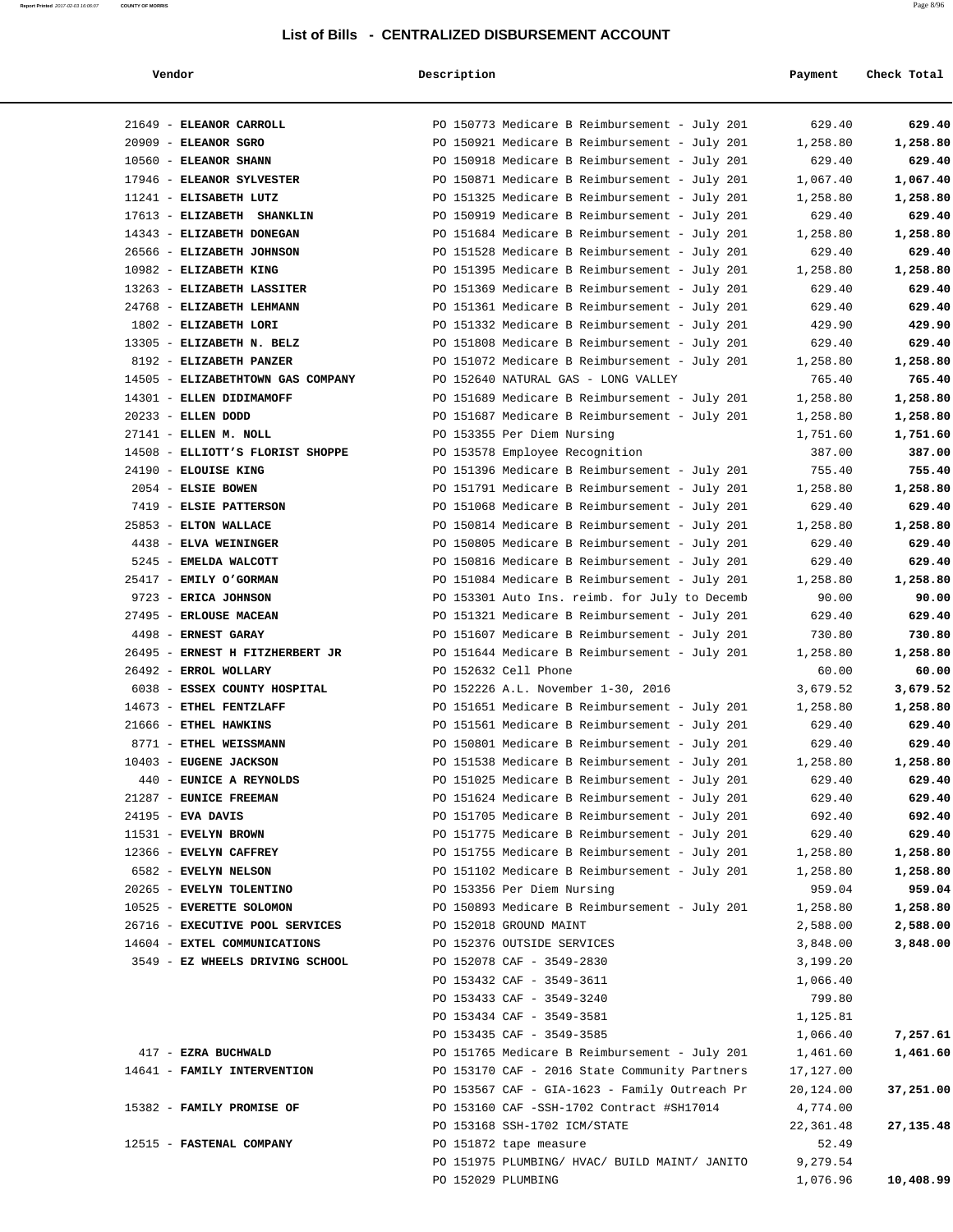| Vendor                                         | Description                                                                                    | Payment          | Check Total      |
|------------------------------------------------|------------------------------------------------------------------------------------------------|------------------|------------------|
| 12515 - FASTENAL COMPANY                       | PO 152030 PLUMBING/ BUILD MAINT/ SNOW - ICE                                                    | 1,763.76         |                  |
|                                                | PO 152720 HVAC                                                                                 | 109.32           |                  |
|                                                | PO 152785 PLUMBING                                                                             | 127.99           |                  |
|                                                | PO 152786 PLUMBING                                                                             | 3,196.34         | 5,197.41         |
| $10515$ - FAYE STEELE                          | PO 150883 Medicare B Reimbursement - July 201                                                  | 629.40           | 629.40           |
| $14668$ - FEDEX                                | PO 152615 Shipping                                                                             | 95.84            | 95.84            |
| $1190$ - FEROL DRUST                           | PO 151678 Medicare B Reimbursement - July 201                                                  | 1,258.80         | 1,258.80         |
| 9388 - FF1 PROFESSIONAL SAFETY SERVICES        | PO 148066 Uniforms, Accessories                                                                | 5,362.20         | 5,362.20         |
| 3051 - LAZ PARKING                             | PO 152405 Juror Parking                                                                        | 6,906.06         | 6,906.06         |
| 747 - FISHER HEALTHCARE                        | PO 146925 Morgue Supplies                                                                      | 498.16           |                  |
|                                                | PO 148140 Morgue Supplies                                                                      | 147.38           | 645.54           |
| 28666 - FLAGSHIP HEALTH SYSTEMS, INC.          | PO 152130 Jan 2017 Flagship-Main County, Morr                                                  | 2,965.44         | 2,965.44         |
| 12151 - FLEMINGTON BUICK CHEVROLET             | PO 152011 CAR PARTS                                                                            | 454.91           |                  |
|                                                | PO 152493 CAR PARTS                                                                            | 74.36            | 529.27           |
| 27167 - FLEMINGTON CHRYSLER                    | PO 152012 CAR PARTS                                                                            | 144.36           |                  |
|                                                | PO 152567 CAR PARTS                                                                            | 499.36           | 643.72           |
| 11444 - FLORENCE GRAMIGNANO                    | PO 151588 Medicare B Reimbursement - July 201                                                  | 1,258.80         | 1,258.80         |
| 3786 - FLORIS ROCHESTER                        | PO 151012 Medicare B Reimbursement - July 201                                                  | 629.40           | 629.40           |
| 14749 - FOLEY, INC.                            | PO 151499 SERVICE AGREEMENT                                                                    | 437.50           | 437.50           |
| 13313 - FORTIS INSTITUTE                       | PO 153430 CAF - 13313-2943                                                                     | 1,059.30         | 1,059.30         |
| 10980 - FRANCES DUFF                           | PO 151676 Medicare B Reimbursement - July 201                                                  | 1,258.80         | 1,258.80         |
| 16249 - FRANCES MOGIELNICKI                    | PO 151113 Medicare B Reimbursement - July 201                                                  | 629.40           | 629.40           |
| 16981 - FRANCES PERKALIS                       | PO 151059 Medicare B Reimbursement - July 201                                                  | 629.40           | 629.40           |
| 10978 - FRANCES SLAYTON                        | PO 150906 Medicare B Reimbursement - July 201                                                  | 629.40           | 629.40           |
| 13205 - FRANCES SPICER                         | PO 150890 Medicare B Reimbursement - July 201                                                  | 629.40           | 629.40           |
| 13282 - FRANCIS DASCOLL                        | PO 151707 Medicare B Reimbursement - July 201                                                  | 629.40           | 629.40           |
| 9393 - FRANK DEL NEGRO                         | PO 151699 Medicare B Reimbursement - July 201                                                  | 1,258.80         | 1,258.80         |
| 10971 - FRANK DRUETZLER                        | PO 151679 Medicare B Reimbursement - July 201                                                  | 629.40           | 629.40           |
| 745 - FRANK JANKOWSKI                          | PO 151533 Medicare B Reimbursement - July 201                                                  | 730.80           | 730.80           |
| 17295 - FRANK REILLY                           | PO 151031 Medicare B Reimbursement - July 201                                                  | 629.40           | 629.40           |
| 10628 - FRANK SCHOTT                           | PO 152469 Work Boots                                                                           | 59.76            | 59.76            |
| 20596 - FRANK SORIANO                          | PO 150892 Medicare B Reimbursement - July 201                                                  | 629.40           | 629.40           |
| 28283 - FRED BEANS PARTS, INC.                 | PO 152492 TRUCK PARTS                                                                          | 2.41             | 2.41             |
| $27014$ - FRED E HEIDER                        | PO 151557 Medicare B Reimbursement - July 201                                                  | 1,258.80         | 1,258.80         |
| 27809 - FRED PLECHATA                          | PO 151049 Medicare B Reimbursement - July 201                                                  | 629.40           | 629.40           |
| 14786 - FRED PRYOR SEMINARS                    | PO 150568 Training Rewards Renewal Bauer & Ko                                                  | 398.00           | 398.00           |
| 28530 - FREDERICK NUBER JR.                    | PO 151090 Medicare B Reimbursement - July 201                                                  | 730.80           | 730.80           |
| 14787 - FREEDOM HOUSE INC.                     | PO 153150 CH51-1610 - Men's Halfway House Ser                                                  | 17,882.00        | 17,882.00        |
| 15712 - GAIL LAWRENCE                          | PO 151366 Medicare B Reimbursement - July 201                                                  | 629.40           | 629.40           |
| 25849 - GAJENDRAKU SANDESARA                   | PO 150944 Medicare B Reimbursement - July 201                                                  | 629.40           | 629.40           |
| $14839 - GALE$                                 | PO 150275 Standing Order Books recieved                                                        | 633.56           | 633.56           |
| 14852 - GANN LAW BOOKS                         | PO 147849 Confirming Order NJ Attorney Ethics                                                  | 161.00           |                  |
|                                                | PO 147865 Law Booksq                                                                           | 1,094.00         | 1,255.00         |
| 24185 - GARY COLBURN                           | PO 151727 Medicare B Reimbursement - July 201<br>PO 151401 Medicare B Reimbursement - July 201 | 629.40           | 629.40           |
| $27015$ - GARY L KEEFER                        |                                                                                                | 1,258.80         | 1,258.80         |
| $21652$ - GARY RIETH                           | PO 151021 Medicare B Reimbursement - July 201                                                  | 1,258.80         | 1,258.80         |
| 14726 - GEN-EL SAFETY & INDUSTRIAL             | PO 151445 Uniforms                                                                             | 163.75           | 163.75           |
| 8167 - GENEVA JACKSON<br>$10027$ - GENEVA MIMS | PO 151540 Medicare B Reimbursement - July 201<br>PO 151118 Medicare B Reimbursement - July 201 | 629.40<br>629.40 | 629.40<br>629.40 |
| 10047 - GENEVIEVE HAYES                        | PO 151560 Medicare B Reimbursement - July 201                                                  | 629.40           | 629.40           |
| 13258 - GEORGE BAYLOR                          | PO 151817 Medicare B Reimbursement - July 201                                                  | 629.40           | 629.40           |
| 11985 - BOTSKO GEORGE JR                       | PO 151792 Medicare B Reimbursement - July 201                                                  | 629.40           | 629.40           |
| 416 - GEORGE ERATH                             | PO 151662 Medicare B Reimbursement - July 201                                                  | 1,258.80         | 1,258.80         |
| 2381 - GEORGE GILLILAND                        | PO 151599 Medicare B Reimbursement - July 201                                                  | 730.80           | 730.80           |
| 16506 - GEORGE NAY                             | PO 151103 Medicare B Reimbursement - July 201                                                  | 629.40           | 629.40           |
| 29142 - GEORGE SETTIMO                         | PO 153237 Work Boots                                                                           | 90.00            | 90.00            |
| 8269 - GEORGINA GRAY-HORSLEY                   | PO 153357 Per Diem Nursing                                                                     | 957.58           | 957.58           |
|                                                |                                                                                                |                  |                  |

 20599 - **GERALD NEWELL** PO 151100 Medicare B Reimbursement - July 201 1,258.80 **1,258.80** 29123 - **GERALD P. MCCREA** PO 152402 Photography Veterans Day Ceremony 200.00 **200.00**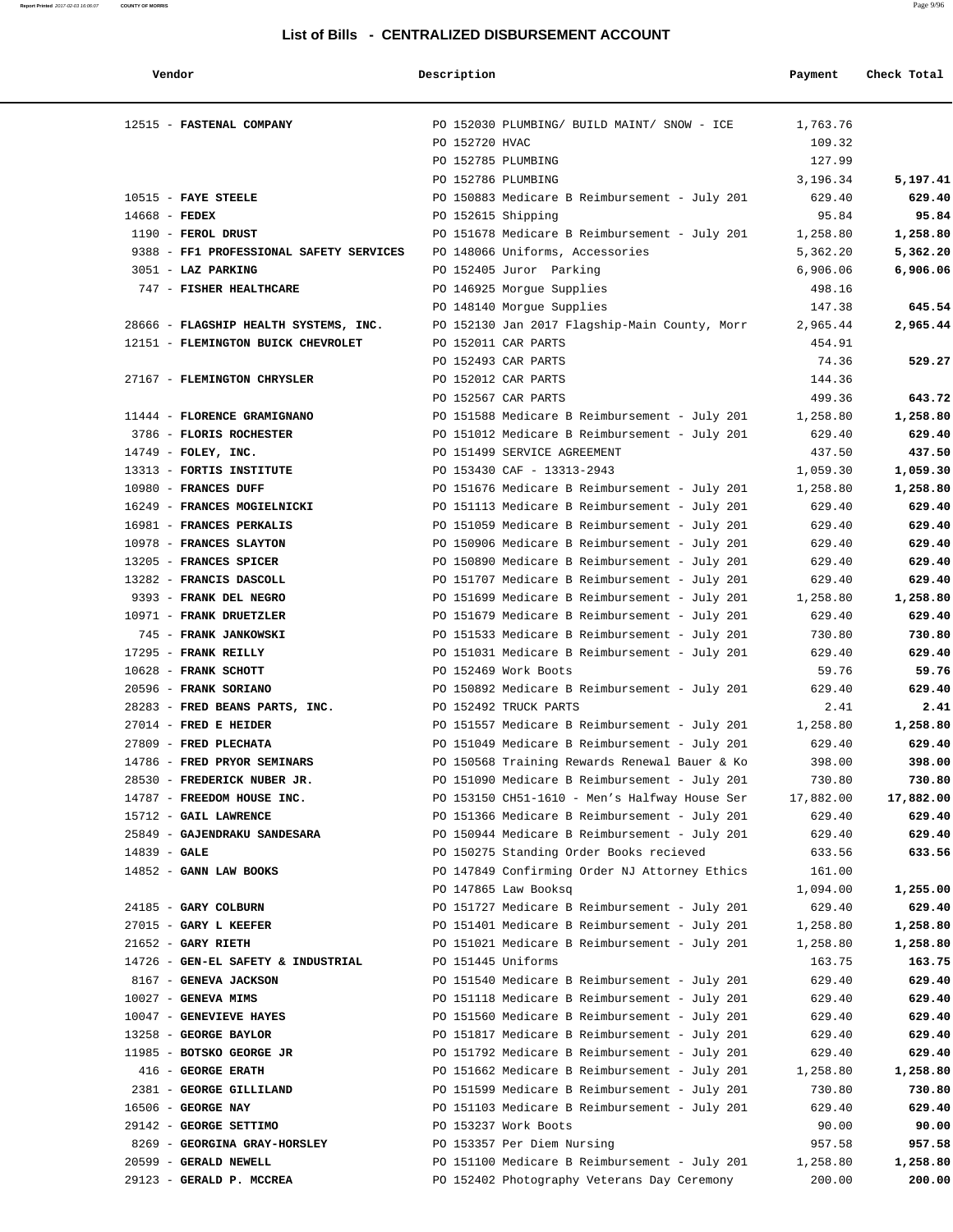**Report Printed** 2017-02-03 16:06:07 **COUNTY OF MORRIS** Page 10/96

| end | נסו |  |
|-----|-----|--|
|-----|-----|--|

 **Vendor Description Payment Check Total**

| 17386 - GERALD ROHSLER                    | PO 152902 Expense Voucher                     | 1,155.45   | 1,155.45   |
|-------------------------------------------|-----------------------------------------------|------------|------------|
| 9380 - GERALD STARK SR.                   | PO 150886 Medicare B Reimbursement - July 201 | 1,258.80   | 1,258.80   |
| 15106 - GERALDINE HARRIS                  | PO 151566 Medicare B Reimbursement - July 201 | 629.40     | 629.40     |
| 26504 - GERALDINE KITZEROW                | PO 151393 Medicare B Reimbursement - July 201 | 1,258.80   | 1,258.80   |
| 6564 - GERHARD VIENNA                     | PO 150827 Medicare B Reimbursement - July 201 | 1,258.80   | 1,258.80   |
| 27440 - GERISCRIPT PHARMACY               | PO 152661 CAF - Pharmaceutical and Related Se | 61,147.09  | 61,147.09  |
| 24379 - GHYSLAINE F. BRILLANT             | PO 151778 Medicare B Reimbursement - July 201 | 1,258.80   | 1,258.80   |
| 26994 - GISELA HARPELL                    | PO 151568 Medicare B Reimbursement - July 201 | 1,258.80   | 1,258.80   |
| 21655 - GLENDA JENKINS                    | PO 151531 Medicare B Reimbursement - July 201 | 629.40     | 629.40     |
| 13278 - GLENN BEEKMAN                     | PO 151812 Medicare B Reimbursement - July 201 | 629.40     | 629.40     |
| 21643 - GLORIA HIBBERT                    | PO 151551 Medicare B Reimbursement - July 201 | 629.40     | 629.40     |
| 16566 - GLORIA NIEC                       | PO 151098 Medicare B Reimbursement - July 201 | 629.40     | 629.40     |
| 17850 - GLORIA STEHLGENS                  | PO 150881 Medicare B Reimbursement - July 201 | 629.40     | 629.40     |
| 5878 - GLORIA STEWART                     | PO 150966 Medicare B Reimbursement - July 201 | 1,258.80   | 1,258.80   |
| 11983 - GLORIA ZAPRAUSKIS                 | PO 150777 Medicare B Reimbursement - July 201 | 1,258.80   | 1,258.80   |
| 20920 - GORDON BREEDING JR                | PO 151785 Medicare B Reimbursement - July 201 | 629.40     | 629.40     |
| 27486 - GRACE LA BARRE                    | PO 151814 Medicare B Reimbursement - July 201 | 1,258.80   | 1,258.80   |
| 6593 - GRACE TRIMMER                      | PO 150849 Medicare B Reimbursement - July 201 | 629.40     | 629.40     |
| 9766 - GRACE WINTERS                      | PO 150787 Medicare B Reimbursement - July 201 | 1,258.80   | 1,258.80   |
| $14984$ - GRAINGER                        | PO 152013 TOOLS                               | 417.96     |            |
|                                           | PO 152503 TOOLS                               | 152.38     |            |
|                                           | PO 151977 ELECTRICAL                          | 1,475.14   |            |
|                                           | PO 151981 PLUMBING/ SM TOOLS/ WINTER GEAR/ EQ | 1,518.50   |            |
|                                           | PO 152032 SNOW SUPPLIES/ HVAC                 | 445.35     | 4,009.33   |
| $14984$ - GRAINGER                        | PO 152033 HVAC/ ELECTRICAL/ BUILD MAINT       | 1,115.79   | 1,115.79   |
| $2086$ - GREAT-WEST                       | PO 152211 annual pension contribution program | 117,982.06 | 117,982.06 |
| 15051 - GRETCHEN HAAS                     | PO 151572 Medicare B Reimbursement - July 201 | 1,258.80   | 1,258.80   |
| 20005 - GROFF TRACTOR NJ, LLC             | PO 152267 TRUCK PARTS                         | 117.50     | 117.50     |
| $10972$ - GUY DEODATO                     | PO 151693 Medicare B Reimbursement - July 201 | 1,258.80   | 1,258.80   |
| 15105 - GWENDOLINE JONAH                  | PO 151413 Medicare B Reimbursement - July 201 | 629.40     | 629.40     |
| 20919 - HANNAH GILBERT                    | PO 151600 Medicare B Reimbursement - July 201 | 629.40     | 629.40     |
| 15082 - HANOVER TWP MUNICIPAL ALLIANCE    | PO 153599 CAF - 2016 Supplemental Municipal A | 1,194.73   |            |
|                                           | PO 153674 CAF - 2017 Municipal Alliance Funds | 1,692.45   | 2,887.18   |
| 16713 - HAROLD NOONAN                     | PO 151093 Medicare B Reimbursement - July 201 | 629.40     | 629.40     |
| 12377 - HAROLD WHITE                      | PO 150799 Medicare B Reimbursement - July 201 | 629.40     | 629.40     |
| 25522 - HARRY L. SCHWARZ & CO.            | PO 151247 MC Flood Mitigation Appraisal Revie | 787.50     | 787.50     |
| 8197 - HATEF QUAZI                        | PO 151042 Medicare B Reimbursement - July 201 | 1,258.80   | 1,258.80   |
| 444 - HATTIE GREEN                        | PO 151585 Medicare B Reimbursement - July 201 | 629.40     | 629.40     |
| 11991 - HAYWARD HARRELL                   | PO 151567 Medicare B Reimbursement - July 201 | 1,258.80   | 1,258.80   |
| 27040 - HAZEL WATSON                      | PO 150808 Medicare B Reimbursement - July 201 | 629.40     | 629.40     |
| 15691 - HELEN LARSON                      | PO 151370 Medicare B Reimbursement - July 201 | 629.40     | 629.40     |
| 29038 - HELEN PETERSON                    | PO 151056 Medicare B Reimbursement - July 201 | 2,046.00   | 2,046.00   |
| 21423 - HELEN S BURNS-PRIMUS              | PO 151758 Medicare B Reimbursement - July 201 | 629.40     | 629.40     |
| $17704$ - HELEN SMITH                     | PO 150904 Medicare B Reimbursement - July 201 | 629.40     | 629.40     |
| 18194 - HELEN TYCZKOWSKI                  | PO 150840 Medicare B Reimbursement - July 201 | 629.40     | 629.40     |
| 25845 - HELEN WILKENS                     | PO 150794 Medicare B Reimbursement - July 201 | 629.40     | 629.40     |
| 11530 - HENRY ARTEAGA                     | PO 151827 Medicare B Reimbursement - July 201 | 629.40     | 629.40     |
| 14507 - HENRY ELLIOTT                     | PO 151669 Medicare B Reimbursement - July 201 | 1,258.80   | 1,258.80   |
| 14868 - HENRY GARTNER                     | PO 151605 Medicare B Reimbursement - July 201 | 629.40     | 629.40     |
| $21430$ - HENRY KAFEL                     | PO 151407 Medicare B Reimbursement - July 201 | 629.40     | 629.40     |
|                                           |                                               |            |            |
| 2880 - HENRY MASKER JR.                   | PO 151150 Medicare B Reimbursement - July 201 | 629.40     | 629.40     |
| 8685 - HENRY SCHEIN INC                   | PO 151609 CAF - Medical and OTC Supplies BID  | 1,743.21   | 1,743.21   |
| 20922 - HERBERT ROSA                      | PO 150963 Medicare B Reimbursement - July 201 | 629.40     | 629.40     |
| 21459 - HERC EQUIPMENT RENTAL CORPORATION | PO 153647 OTHER OUTSIDE                       | 1,861.54   | 1,861.54   |
| 25160 - HERMA I. MCNAB                    | PO 151131 Medicare B Reimbursement - July 201 | 629.40     | 629.40     |
| 8173 - HERMAN HOOPES                      | PO 151546 Medicare B Reimbursement - July 201 | 629.40     | 629.40     |
| 5622 - HOFFMAN SERVICES INC.              | PO 152523 LIFT SERVICE CALL                   | 1,550.00   |            |
|                                           | PO 152495 LIFT SERVICE CALL                   | 675.80     | 2,225.80   |
| 28404 - HOME DEPOT U.S.A., INC.           | PO 152403 HOME DEPOT SUPPLIES -               | 425.37     |            |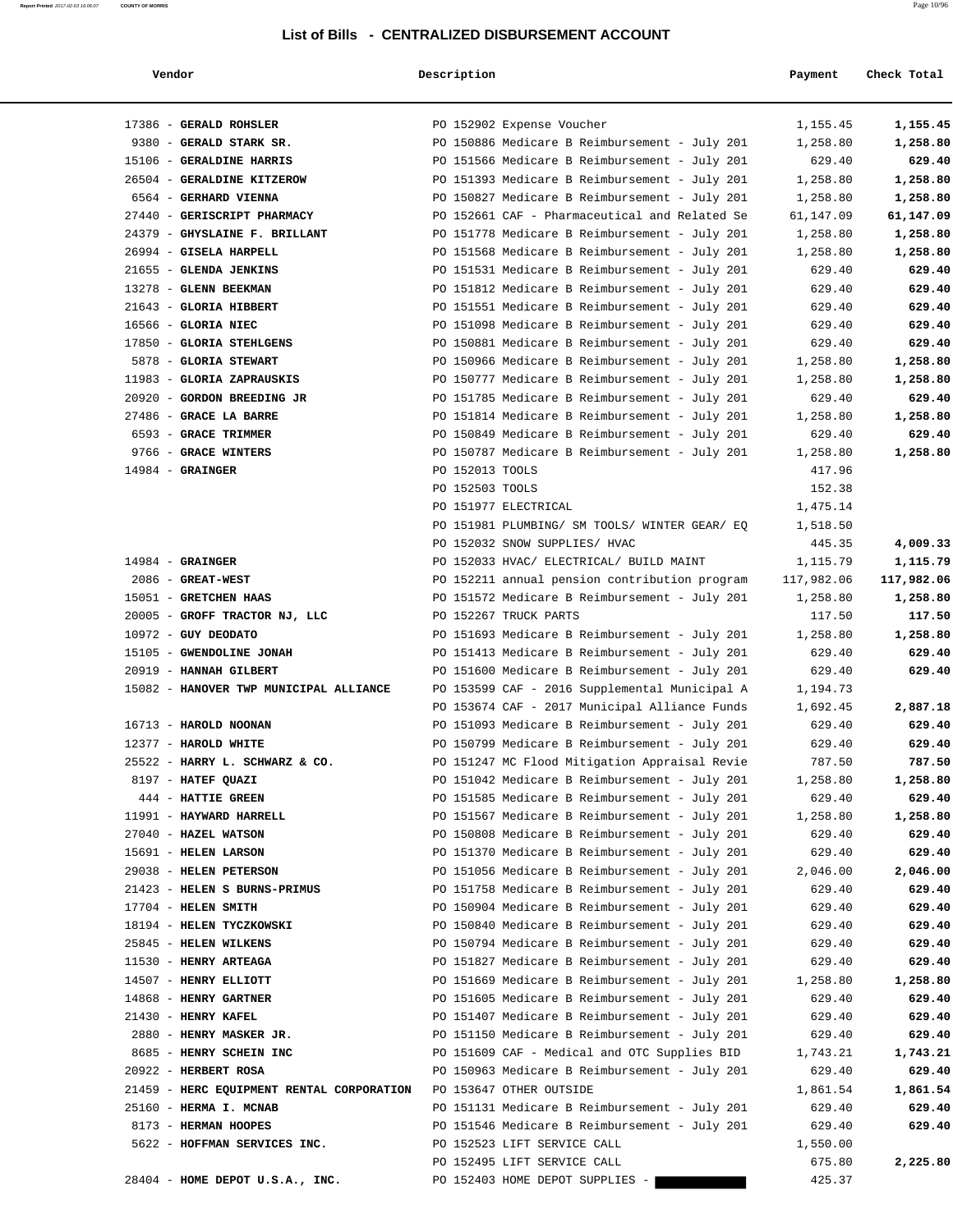**Report Printed** 2017-02-03 16:06:07 **COUNTY OF MORRIS** Page 11/96

| Vendor | Description | Payment | Check Total |
|--------|-------------|---------|-------------|
|        |             |         |             |

|                                                                      |                           | PO 152712 HOME DEPOT SUPPLIES -                                                               | 348.73               |                      |
|----------------------------------------------------------------------|---------------------------|-----------------------------------------------------------------------------------------------|----------------------|----------------------|
|                                                                      |                           | PO 153340 HOME DEPOT SUPPLIES -                                                               | 583.36               | 1,357.46             |
| 16302 - HOMELESS SOLUTIONS, INC.<br>20737 - HOOVER TRUCK CENTERS INC | PO 152524 TRUCK PARTS     | PO 153376 CAF - Social services for Homless C                                                 | 21,199.00            | 21,199.00            |
| 15249 - HOUSING PARTNERSHIP                                          |                           | PO 152977 CAF - GIA-1608 - Spanish Home Buyer                                                 | 6,938.11<br>3,222.00 | 6,938.11<br>3,222.00 |
| $20932 - IDA RANDLE$                                                 |                           | PO 151036 Medicare B Reimbursement - July 201                                                 | 629.40               | 629.40               |
| 8785 - RUBINO IGNAZIO                                                |                           | PO 150955 Medicare B Reimbursement - July 201                                                 | 629.40               | 629.40               |
| 10767 - ILLIENE CHARLES, RN                                          |                           | PO 153358 Per Diem Nursing                                                                    | 3,057.68             | 3,057.68             |
| 28969 - IMPACT TECHNOLOGY SOLUTIONS LLC                              |                           | PO 151848 Video Hearing System                                                                | 495.00               | 495.00               |
| 4592 - INFORMATION & TECHNOLOGY                                      |                           | PO 153415 CAF - 4592-3202                                                                     | 1,008.00             |                      |
|                                                                      |                           | PO 153416 CAF - 4592-3208                                                                     | 840.00               |                      |
|                                                                      |                           | PO 153418 CAF - 4592-3201                                                                     | 960.00               |                      |
|                                                                      |                           | PO 153419 CAF - 4592-3207                                                                     | 888.00               |                      |
|                                                                      |                           | PO 153420 CAF - 4592-3217                                                                     | 840.00               |                      |
|                                                                      |                           | PO 153421 CAF - 4592-3205                                                                     | 792.00               |                      |
|                                                                      |                           | PO 153422 CAF - 4592-3210                                                                     | 816.00               |                      |
|                                                                      |                           | PO 153423 CAF - 4592-3209                                                                     | 96.00                | 6,240.00             |
| 12041 - INGLESINO, WEBSTER,                                          |                           | PO 153136 legal services                                                                      | 14,090.34            | 14,090.34            |
| 1664 - INGRAM LIBRARY SERVICES                                       | $PO$ 150345 ipage - XHECK |                                                                                               | 314.15               | 314.15               |
| 9684 - INSTANT PRINTING INC                                          |                           | PO 152171 cards for the office                                                                | 412.50               | 412.50               |
| 19236 - INSTITUTE FOR FORENSIC PSYCHOLOGY                            |                           | PO 151850 Psychological Evaluation                                                            | 350.00               | 350.00               |
| 6100 - INTER CITY TIRE                                               | PO 152496 TIRES           |                                                                                               | 5,189.32             |                      |
|                                                                      | PO 152504 TIRES           |                                                                                               | 311.48               | 5,500.80             |
| 24019 - IRIS GREEN                                                   |                           | PO 151586 Medicare B Reimbursement - July 201                                                 | 629.40               | 629.40               |
| 18422 - IRVING WEISS                                                 |                           | PO 150803 Medicare B Reimbursement - July 201                                                 | 1,258.80             | 1,258.80             |
| 21366 - ISABEL RUIZ                                                  |                           | PO 150954 Medicare B Reimbursement - July 201                                                 | 629.40               | 629.40               |
| $12477 - J$ & J ENTERPRISES                                          |                           | PO 151963 Training - Sheriff's Office<br>PO 151851 Drug Educatoin and Awareness Traini        | 35.00<br>70.00       | 105.00               |
| 9398 - J.C. SAFFOLD                                                  |                           | PO 150948 Medicare B Reimbursement - July 201                                                 | 629.40               | 629.40               |
| $15840$ - JACK LUCAS                                                 |                           | PO 151328 Medicare B Reimbursement - July 201                                                 | 1,258.80             | 1,258.80             |
| 29105 - JACQUELINE BOURDONY                                          | PO 152544 Reimbursemetn   |                                                                                               | 19.99                | 19.99                |
| 25439 - JACQUELINE FULMORE                                           |                           | PO 151621 Medicare B Reimbursement - July 201                                                 | 629.40               | 629.40               |
| 21345 - JACQUELINE LIVERPOOL                                         |                           | PO 151337 Medicare B Reimbursement - November                                                 | 243.60               | 243.60               |
| 4432 - JACQUELYN BARRY                                               |                           | PO 151820 Medicare B Reimbursement - July 201                                                 | 629.40               | 629.40               |
| 8482 - JAGDISH DANG                                                  |                           | PO 152665 Professional Services                                                               | 4,400.00             | 4,400.00             |
| 21369 - JAMES DEACON                                                 |                           | PO 151704 Medicare B Reimbursement - July 201                                                 | 1,258.80             | 1,258.80             |
| 5874 - JAMES DUFFY                                                   |                           | PO 151675 Medicare B Reimbursement - July 201                                                 | 629.40               | 629.40               |
| $27030$ - JAMES E TODD                                               |                           | PO 150857 Medicare B Reimbursement - July 201                                                 | 629.40               | 629.40               |
| 21373 - JAMES GRUBBS                                                 |                           | PO 151578 Medicare B Reimbursement - July 201                                                 | 1,258.80             | 1,258.80             |
| $12197$ - JAMES H WOLF                                               |                           | PO 150785 Medicare B Reimbursement - July 201                                                 | 2,923.20             | 2,923.20             |
| 17400 - JAMES J ROSENBERG                                            |                           | PO 150960 Medicare B Reimbursement - July 201                                                 | 1,258.80             | 1,258.80             |
| 16064 - JAMES MCKINLEY                                               |                           | PO 151134 Medicare B Reimbursement - July 201                                                 | 730.80               | 730.80               |
| 9489 - JAMES MURRAY                                                  |                           | PO 151104 Medicare B Reimbursement - July 201                                                 | 1,258.80             | 1,258.80             |
| 2890 - JAMES RETEMIAH                                                |                           | PO 151028 Medicare B Reimbursement - July 201                                                 | 629.40               | 629.40               |
| 10989 - JAMES VOELKER JR                                             |                           | PO 150820 Medicare B Reimbursement - July 201                                                 | 629.40               | 629.40               |
| 7382 - JAMES WOODRUFF                                                |                           | PO 150784 Medicare B Reimbursement - July 201                                                 | 1,258.80             | 1,258.80             |
| 28604 - JANE A. ARMSTRONG                                            |                           | PO 152206 travel & expense reimbursement                                                      | 376.26               | 376.26               |
| 13544 - JANE DEROSE                                                  |                           | PO 151692 Medicare B Reimbursement - July 201                                                 | 629.40               | 629.40               |
| 21341 - JANEITA RANDALL                                              |                           | PO 151037 Medicare B Reimbursement - July 201                                                 | 629.40               | 629.40               |
| 21645 - JANET BEALE-GRAHAM                                           |                           | PO 151816 Medicare B Reimbursement - July 201                                                 | 1,258.80             | 1,258.80             |
| 14340 - JANET DONALDSON<br>3749 - JANET NIENSTADT                    |                           | PO 153346 Receipts from the Daily Record and<br>PO 151096 Medicare B Reimbursement - July 201 | 50.50<br>629.40      | 50.50<br>629.40      |
| 8770 - JANET SEABLOM                                                 |                           | PO 150926 Medicare B Reimbursement - July 201                                                 | 629.40               | 629.40               |
| 25395 - <b>JANET SEEBOHM</b>                                         |                           | PO 150924 Medicare B Reimbursement - July 201                                                 | 1,461.60             | 1,461.60             |
| 2442 - JANET TRIGGS                                                  |                           | PO 150850 Medicare B Reimbursement - July 201                                                 | 629.40               | 629.40               |
| 1477 - JANICE TRUSZ                                                  |                           | PO 150844 Medicare B Reimbursement - July 201                                                 | 1,258.80             | 1,258.80             |
| 8200 - JANT PHARMACAL CORP.                                          |                           | PO 149304 Morgue Supplies                                                                     | 540.00               | 540.00               |
| 11467 - JASCINTH MCINTOSH                                            |                           | PO 151136 Medicare B Reimbursement - July 201                                                 | 1,258.80             | 1,258.80             |
| 26526 - <b>JASON VIVIAN</b>                                          | PO 152559 Cell Phone      |                                                                                               | 60.00                | 60.00                |
|                                                                      |                           |                                                                                               |                      |                      |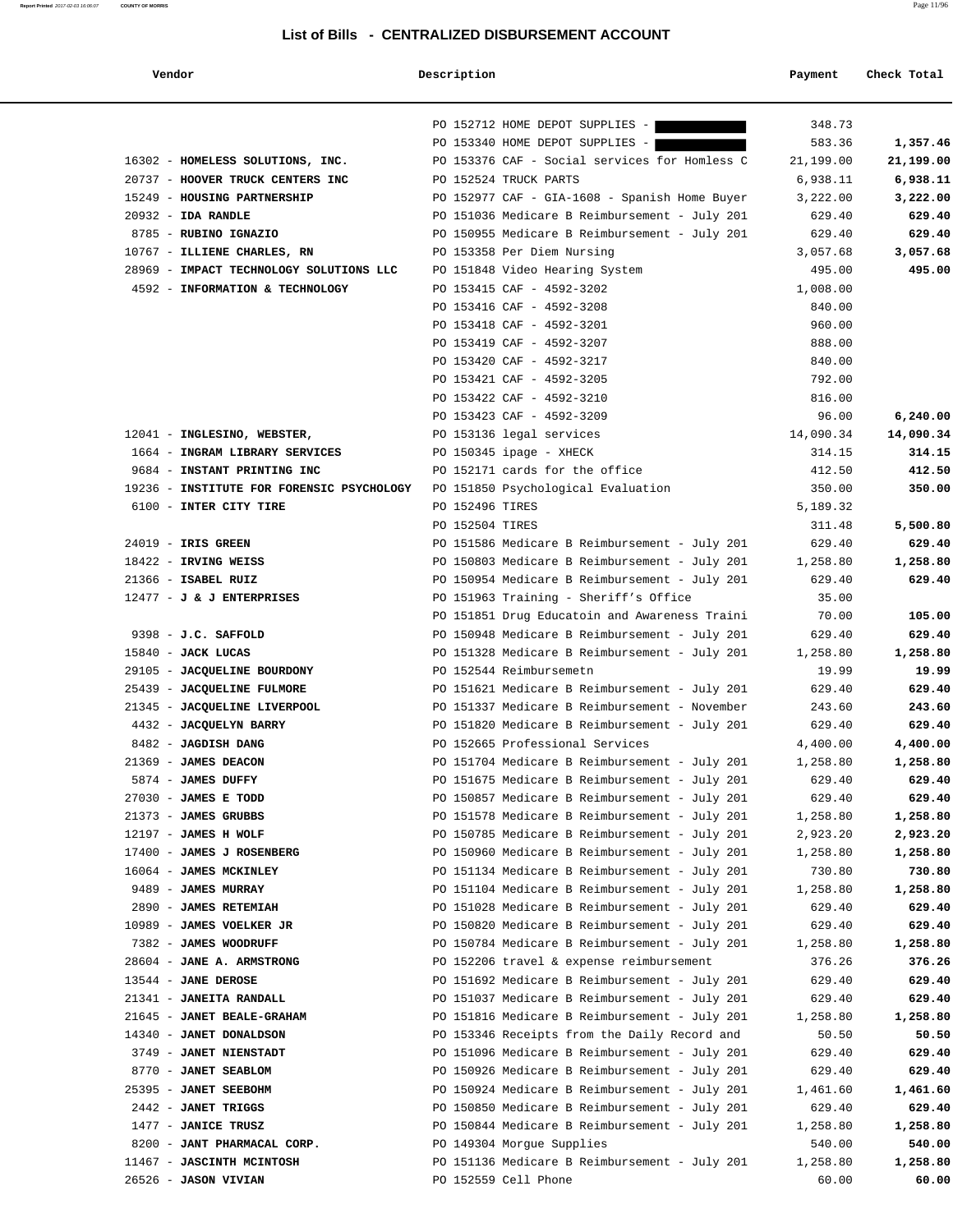| Vendor |  |  |  |
|--------|--|--|--|
|--------|--|--|--|

### **Vendor Description Payment Check Total**

**Report Printed** 2017-02-03 16:06:07 **COUNTY OF MORRIS** Page 12/96

| $27012$ - JEAN BRAGG                    | PO 151788 Medicare B Reimbursement - July 201 | 629.40      | 629.40    |
|-----------------------------------------|-----------------------------------------------|-------------|-----------|
| 11442 - JEAN LONERGAN                   | PO 151335 Medicare B Reimbursement - July 201 | 1,258.80    | 1,258.80  |
| 17849 - JEAN STEFANICK                  | PO 150882 Medicare B Reimbursement - July 201 | 1,258.80    | 1,258.80  |
| $20612$ - JEAN VIZZA                    | PO 150822 Medicare B Reimbursement - July 201 | 1,258.80    | 1,258.80  |
| 17978 - JEANETTE TAYLOR                 | PO 150868 Medicare B Reimbursement - July 201 | 629.40      | 629.40    |
| 26995 - JEANNE HEIBER                   | PO 151558 Medicare B Reimbursement - July 201 | 1,258.80    | 1,258.80  |
| 13302 - JEANNE MARIE BELLUCCI           | PO 151809 Medicare B Reimbursement - July 201 | 629.40      | 629.40    |
| 16563 - JEANNE NICHOLS                  | PO 151099 Medicare B Reimbursement - July 201 | 629.40      | 629.40    |
| 26499 - JEFFREY C MCLEAR                | PO 151132 Medicare B Reimbursement - July 201 | 629.40      | 629.40    |
| 26512 - JEFFREY DONNELLY                | PO 152550 Cell Phone                          | 60.00       | 60.00     |
| 27529 - JEFFREY ENDEAN                  | PO 151665 Medicare B Reimbursement - July 201 | 629.40      | 629.40    |
| 21088 - JENNIFER CARPINTERI             | PO 152670 Petty Cash Fund Reimbursement       | 295.93      | 295.93    |
| 24187 - JENNIFER SHELL                  | PO 150915 Medicare B Reimbursement - July 201 | 629.40      | 629.40    |
| 15483 - JENSON & MITCHELL INC           | PO 152525 TRUCK PARTS                         | 3,651.18    | 3,651.18  |
| 27860 - JERRY DAVENPORT                 | PO 151706 Medicare B Reimbursement - July 201 | 1,023.00    | 1,023.00  |
| 1585 - JERSEY BATTERED WOMEN'S          | PO 153562 CAF - 2016 State Community Partners | 500.00      |           |
|                                         | PO 153631 CAF - GIA-1607 - Protective Service | 21,190.00   | 21,690.00 |
| 960 - JERSEY CENTRAL POWER & LIGHT      | PO 151451 JCP&L                               | 41.49       | 41.49     |
| 960 - JERSEY CENTRAL POWER & LIGHT      | PO 152630 JCP&L                               | 22.61       | 22.61     |
| $960 -$<br>JERSEY CENTRAL POWER & LIGHT | PO 152631 JCP&L                               | 22.73       | 22.73     |
| 960 - JERSEY CENTRAL POWER & LIGHT      | PO 153113 Utility - Electric JCPL             | 1,899.13    | 1,899.13  |
| 960 - JERSEY CENTRAL POWER & LIGHT      | PO 153265 JCP&L                               | 680.10      | 680.10    |
| 960 - JERSEY CENTRAL POWER & LIGHT      | PO 153266 JCP&L                               | 360.00      | 360.00    |
| 960 - JERSEY CENTRAL POWER & LIGHT      | PO 153267 JCP&L                               | 32.09       | 32.09     |
| 960 - JERSEY CENTRAL POWER & LIGHT      | PO 153278 Utility - Electric JCPL             | 1,158.55    | 1,158.55  |
| 16888 - JERSEY PAPER PLUS INC           | PO 151506 CAF - Coarse Paper & Household Supp | 3,528.02    |           |
|                                         | PO 152360 CAF - Coarse Paper & Household Supp | 544.00      |           |
|                                         | PO 152627 nut exp                             | 4,027.89    | 8,099.91  |
| 1622 - JERSEY TRACTOR TRAILER           | PO 153444 CAF - 1622-3509                     | 3,200.00    | 3,200.00  |
| $1815$ - JESCO INC.                     | PO 152571 EQUIPMENT PARTS                     | 2,413.84    | 2,413.84  |
| 8838 - JESSIE WEST                      | PO 150800 Medicare B Reimbursement - July 201 | 629.40      | 629.40    |
| 1742 - JESSYKA THURDEKOOS               | PO 152760 Car Ins. reimbursement for 2016     | 144.00      | 144.00    |
| 29116 - JHOANNA RECTO                   | PO 152718 2017 WORK BOOTS - NIGHT CREW        | 90.00       | 90.00     |
| 26156 - JJS SERVICES, INC.              | PO 152706 SNOW & ICE REMOVAL                  | 17,745.00   | 17,745.00 |
| 15508 - JML MEDICAL INC.                | PO 152657 CAF - Various Medical Supplies      | 29, 275.61  |           |
|                                         | PO 152658 Adult Incontinence Product          | 37, 477. 45 |           |
|                                         | PO 153607 CAF - Various Medical Supplies      | 3,974.43    |           |
|                                         | PO 153608 Incontinence Brief Product          | 15,977.00   | 86,704.49 |
| $21646$ - JOAN BRUSEO                   | PO 152764 Mi. & Car Ins. reimb. for July to D | 96.50       | 96.50     |
| $26493$ - JOAN CARUSO                   | PO 151746 Medicare B Reimbursement - July 201 | 1,258.80    | 1,258.80  |
| 1201 - JOAN CHRISTIANSEN                | PO 151738 Medicare B Reimbursement - July 201 | 1,258.80    | 1,258.80  |
| 21701 - JOAN LEFFERTS                   | PO 151362 Medicare B Reimbursement - July 201 | 629.40      | 629.40    |
| $5250 - JOAN$ PEANO                     | PO 151066 Medicare B Reimbursement - July 201 | 629.40      | 629.40    |
| $10061$ - JOAN WULFF                    | PO 150783 Medicare B Reimbursement - July 201 | 1,258.80    | 1,258.80  |
| 20916 - JOANN DAMELIO                   | PO 151709 Medicare B Reimbursement - July 201 | 1,258.80    | 1,258.80  |
| 24772 - JOANN WEINSTEIN                 | PO 150804 Medicare B Reimbursement - July 201 | 1,264.20    | 1,264.20  |
| 15552 - JOANNE KARES                    | PO 151405 Medicare B Reimbursement - July 201 | 629.40      | 629.40    |
| 21183 - JOANNE YOUNG                    | PO 152767 Auto Ins. reimb. for January to Jun | 72.00       | 72.00     |
| 18494 - JOCELYN L. WILSON               | PO 150789 Medicare B Reimbursement - July 201 | 629.40      | 629.40    |
| 5094 - JOE COSTANTINO                   | PO 152411 Mileage reimb. for 12/07/16 and 01/ | 73.50       | 73.50     |
| 21653 - JOHN BARTOW                     | PO 151819 Medicare B Reimbursement - July 201 | 629.40      | 629.40    |
| $27028$ - JOHN A SOCHA                  | PO 150894 Medicare B Reimbursement - July 201 | 629.40      | 629.40    |
| $5928 - JOHN ALI$                       | PO 151836 Medicare B Reimbursement - July 201 | 629.40      | 629.40    |
| $20914$ - JOHN BERNI JR                 | PO 151804 Medicare B Reimbursement - July 201 | 629.40      | 629.40    |
| 24191 - JOHN CIARAMELLA                 | PO 151737 Medicare B Reimbursement - July 201 | 1,258.80    | 1,258.80  |
| 26992 - JOHN CICCHETTI                  | PO 151736 Medicare B Reimbursement - July 201 | 629.40      | 629.40    |
| 14351 - JOHN DOODY                      | PO 151682 Medicare B Reimbursement - July 201 | 1,258.80    | 1,258.80  |
| $14425$ - JOHN DUNNE                    | PO 151673 Medicare B Reimbursement - July 201 | 1,258.80    | 1,258.80  |
| 14532 - JOHN ENRIGHT                    | PO 151664 Medicare B Reimbursement - July 201 | 1,258.80    | 1,258.80  |
|                                         |                                               |             |           |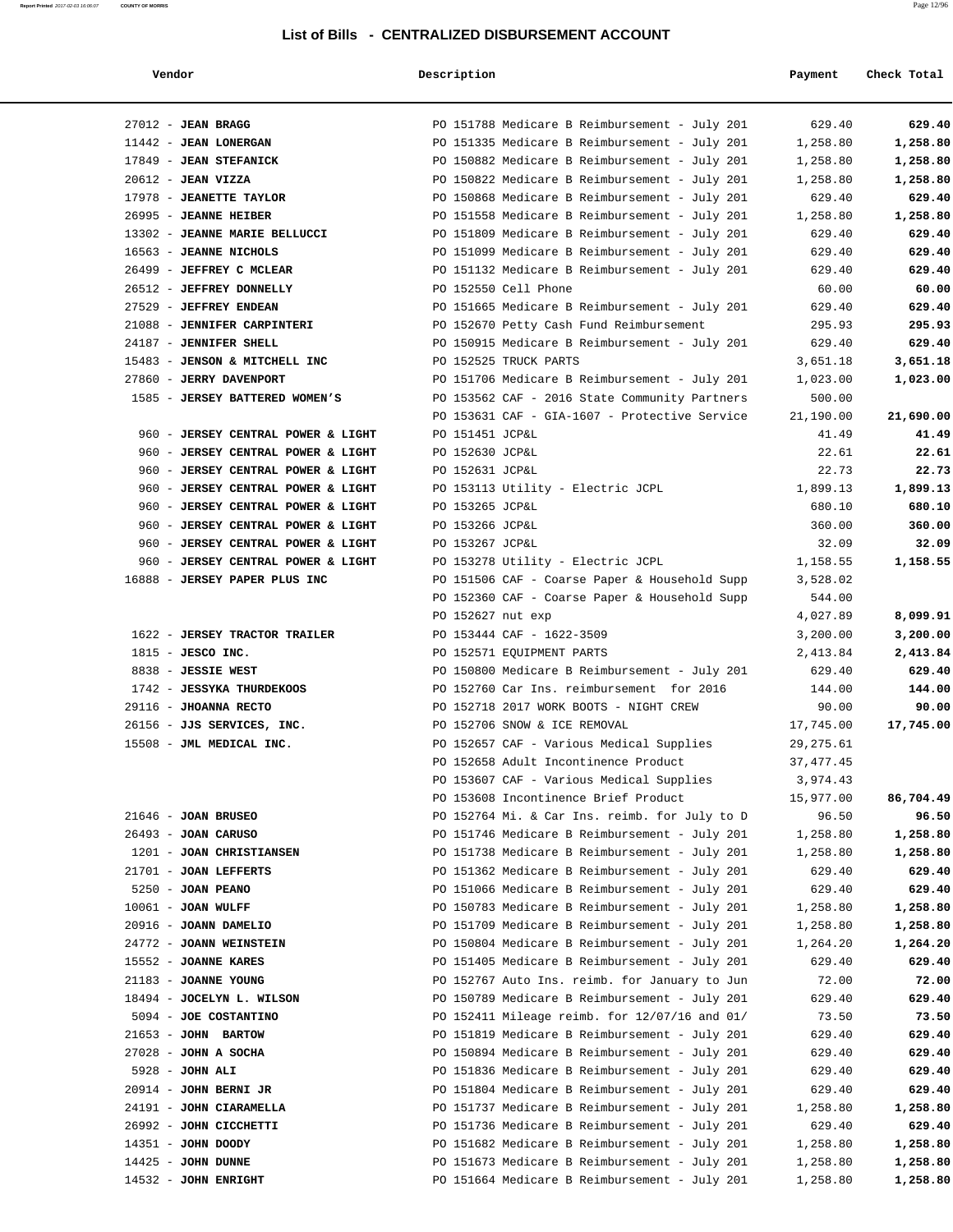| 11982 - JOHN GIORDANO                      | PO 151598 Medicare B Reimbursement - July 201 | 1,258.80 | 1,258.80 |
|--------------------------------------------|-----------------------------------------------|----------|----------|
| 25685 - JOHN J DELANEY                     | PO 151701 Medicare B Reimbursement - July 201 | 629.40   | 629.40   |
| 9304 - JOHN J. HAYES                       | PO 153097 Expenses for Travel to NJTPA/Newark | 62.50    | 62.50    |
| $17848$ - JOHN J. STEELE                   | PO 150884 Medicare B Reimbursement - July 201 | 629.40   | 629.40   |
| 26561 - JOHN JACKSON                       | PO 151541 Medicare B Reimbursement - July 201 | 629.40   | 629.40   |
| 25485 - JOHN JUSULAVAGE                    | PO 151408 Medicare B Reimbursement - July 201 | 629.40   | 629.40   |
| 1256 - JOHN LANZARA                        | PO 151371 Medicare B Reimbursement - July 201 | 629.40   | 629.40   |
| 27016 - JOHN M KNIGHT                      | PO 151389 Medicare B Reimbursement - July 201 | 629.40   | 629.40   |
| $27029$ - JOHN P SULPY                     | PO 150874 Medicare B Reimbursement - July 201 | 1,258.80 | 1,258.80 |
| 5929 - JOHN PERRY                          | PO 151058 Medicare B Reimbursement - July 201 | 1,258.80 | 1,258.80 |
| 16082 - JOHN R. MCGILL                     | PO 151141 Medicare B Reimbursement - July 201 | 629.40   | 629.40   |
| $10533 - JOHN WALSH$                       | PO 150812 Medicare B Reimbursement - July 201 | 1,258.80 | 1,258.80 |
| 6071 - JOHN ZEEK                           | PO 150776 Medicare B Reimbursement - July 201 | 751.20   | 751.20   |
| $26528$ - JOHN ZEGERS                      | PO 152560 Cell Phone                          | 60.00    | 60.00    |
| 12452 - JOHNSON & JOHNSON, ESQS            | PO 152745 Legal services rendered for Novembe | 4,433.00 |          |
|                                            | PO 153755 Legal services rendered for Decembe | 4,599.00 | 9,032.00 |
| 488 - JOHNSON MURPHY HUBNER ET AL          | PO 152974 legal services                      | 3,900.00 | 3,900.00 |
| 2695 - JOHNSTONE SUPPLY                    | PO 152998 HVAC                                | 131.46   | 131.46   |
| 12395 - JOSEPH ELLIOTT                     | PO 151667 Medicare B Reimbursement - July 201 | 1,258.80 | 1,258.80 |
| 5319 - JOSEPH NOTOWICZ                     | PO 151091 Medicare B Reimbursement - July 201 | 629.40   | 629.40   |
| 27068 - JOSEPH O'BRIEN                     | PO 151089 Medicare B Reimbursement - July 201 | 881.40   | 881.40   |
| 16818 - JOSEPH OLIVIA, MD.                 | PO 151080 Medicare B Reimbursement - July 201 | 1,258.80 | 1,258.80 |
| 27047 - JOSEPH PIRELLO                     | PO 151052 Medicare B Reimbursement - July 201 | 629.40   | 629.40   |
| 27019 - JOSEPH R LYLE                      | PO 151322 Medicare B Reimbursement - July 201 | 629.40   | 629.40   |
| $25420$ - JOSEPH RYAN                      | PO 150951 Medicare B Reimbursement - July 201 | 1,258.80 | 1,258.80 |
| 26574 - JOSEPH SCARPONE                    | PO 150936 Medicare B Reimbursement - July 201 | 629.40   | 629.40   |
| 27050 - JOSEPH SHERWOOD                    | PO 150913 Medicare B Reimbursement - July 201 | 629.40   | 629.40   |
| 2239 - JOSEPH STUPPIELLO                   | PO 150875 Medicare B Reimbursement - July 201 | 1,258.80 | 1,258.80 |
| 5251 - JOSEPHINE ABRUZZO                   | PO 151844 Medicare B Reimbursement - July 201 | 629.40   | 629.40   |
| 20664 - JOSEPHINE SIKORA                   | PO 150912 Medicare B Reimbursement - July 201 | 1,258.80 | 1,258.80 |
| 28768 - JOYCE CROMWELL                     | PO 151713 Medicare B Reimbursement - July 201 | 629.40   | 629.40   |
| 2627 - JOYCE GENDRAU                       | PO 151603 Medicare B Reimbursement - July 201 | 629.40   | 629.40   |
| 8724 - JOYCE GOULD                         | PO 151591 Medicare B Reimbursement - July 201 | 1,238.40 | 1,238.40 |
| 2884 - JOYCE MOONEY                        | PO 151110 Medicare B Reimbursement - July 201 | 629.40   | 629.40   |
| 6601 - JOYCELENE ADAMS                     | PO 151840 Medicare B Reimbursement - July 201 | 629.40   | 629.40   |
| 11543 - JUAN MULERO                        | PO 151105 Medicare B Reimbursement - July 201 | 629.40   | 629.40   |
| 4486 - JUDITH BEECHER                      | PO 151813 Medicare B Reimbursement - July 201 | 1,023.00 | 1,023.00 |
| 10974 - JUDITH CLIFF                       | PO 151729 Medicare B Reimbursement - July 201 | 1,258.80 | 1,258.80 |
| 9999 - JUDITH FYFFE                        | PO 151619 Medicare B Reimbursement - July 201 | 1,258.80 | 1,258.80 |
| 9396 - JULENE NORTHAN                      | PO 151092 Medicare B Reimbursement - July 201 | 1,258.80 | 1,258.80 |
| 20662 - JULIA POPOVITCH                    | PO 151045 Medicare B Reimbursement - July 201 | 730.80   | 730.80   |
| 25068 - JULIAN PEDRO                       | PO 151064 Medicare B Reimbursement - December | 121.80   | 121.80   |
| 13399 - JULIE BOLCAR                       | PO 151796 Medicare B Reimbursement - July 201 | 629.40   | 629.40   |
| 677 - JULIO PORRAO                         | PO 152410 Mileage reimb. from 10/01/16 to 12/ | 115.15   | 115.15   |
| 7026 - JUNE TAYLOR                         | PO 150869 Medicare B Reimbursement - July 201 | 629.40   | 629.40   |
| 27163 - JUPITER ENVIRONMENTAL SERVICS INC. | PO 151161 ASBESTOS ABATEMENT - COURT HOUSE    | 5,900.00 | 5,900.00 |
| 26511 - JUSTIN CHUPLIS                     | PO 152561 Cell Phone                          | 60.00    | 60.00    |
| 20384 - KAITLYN HELLYER                    | PO 152762 Mileage reimb. for 12/09/16 to 12/2 | 38.35    | 38.35    |
| 20776 - KAREN GOTTSHALL                    | PO 152217 travel reimbursement                | 254.37   | 254.37   |
| 703 - KAREN REMUS                          | PO 152412 Auto Ins. reimb. from Jan. to June  | 72.00    | 72.00    |
| 6308 - KARIN KELLY-WEISERT                 | PO 151398 Medicare B Reimbursement - July 201 | 1,762.80 | 1,762.80 |
| 25418 - KATHLEEN FIUMARA                   | PO 151643 Medicare B Reimbursement - July 201 | 629.40   | 629.40   |
| 10025 - KATHLEEN HALL                      | PO 151571 Medicare B Reimbursement - July 201 | 1,258.80 | 1,258.80 |
| 5252 - KATHLEEN SCANLON                    | PO 150937 Medicare B Reimbursement - July 201 | 1,258.80 | 1,258.80 |
| 25394 - KATHLEEN WAGNER                    | PO 150817 Medicare B Reimbursement - July 201 | 629.40   | 629.40   |
| 9982 - KATHLIN FACEY                       | PO 151655 Medicare B Reimbursement - July 201 | 629.40   | 629.40   |
| 3511 - KATHY CRATE                         | PO 151715 Medicare B Reimbursement - July 201 | 1,258.80 | 1,258.80 |
| 16400 - KATHY MURARIK                      | PO 152900 8-16 to 12-16 expenses              | 102.15   | 102.15   |
| 24924 - KEEGAN TECHNOLOGY &                | PO 152841 CAF - Materials Testing of County-w | 600.00   | 600.00   |
|                                            |                                               |          |          |
|                                            |                                               |          |          |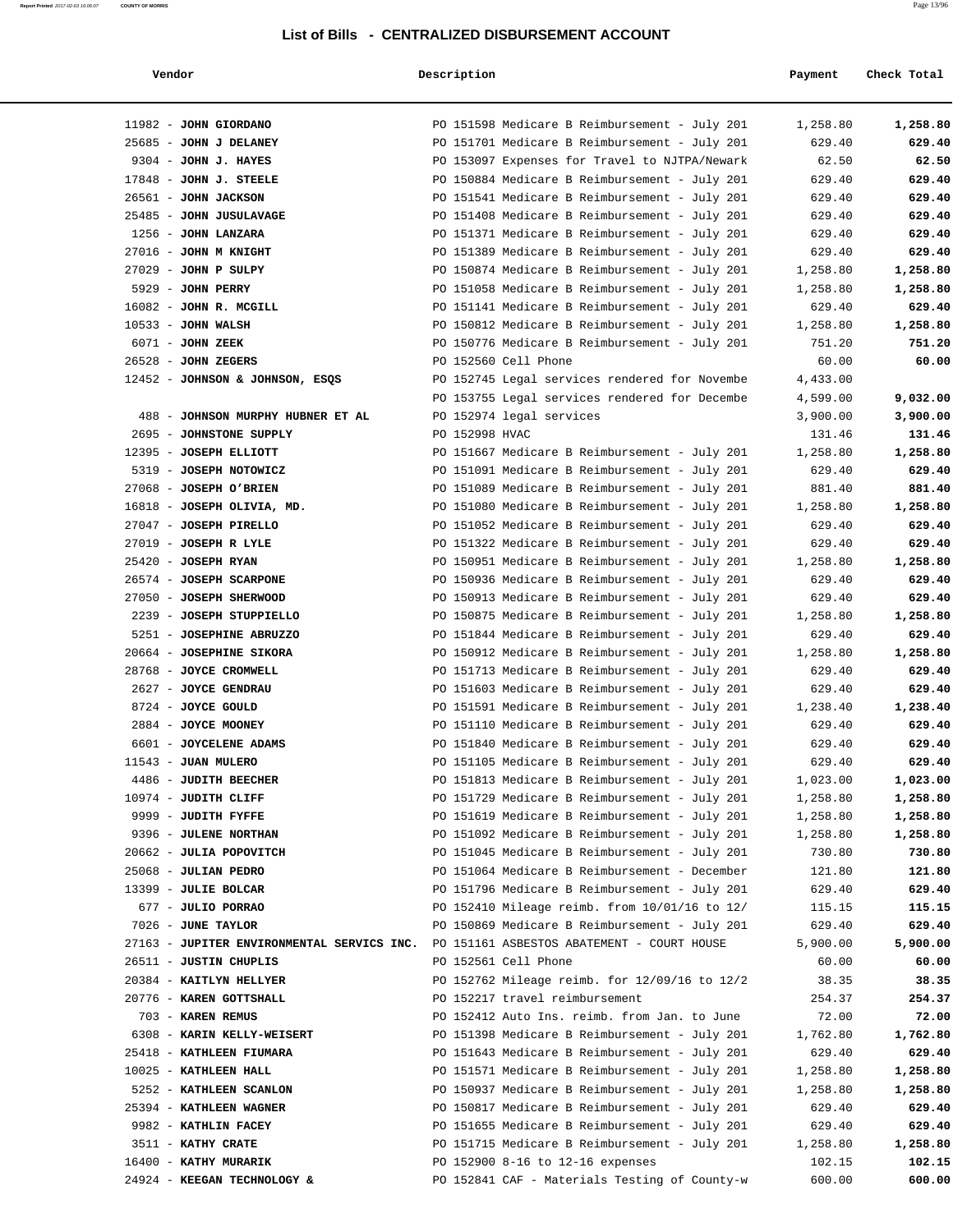**Report Printed** 2017-02-03 16:06:07 **COUNTY OF MORRIS** Page 14/96

### **Vendor Description Payment Check Total**

| 24924 - KEEGAN TECHNOLOGY &            | PO 153096 CAF - Materials Testing of County-w | 1,700.00  | 1,700.00  |
|----------------------------------------|-----------------------------------------------|-----------|-----------|
| 15565 - KELLER & KIRKPATRICK           | PO 152828 Construction Inspection - Clerk of  | 6,032.00  | 6,032.00  |
| $24864$ - KELLY DZIAK                  | PO 153620 11-16 & 12-16 expenses              | 112.92    | 112.92    |
| 24864 - KELLY DZIAK                    | PO 153621 1-17 expenses                       | 143.83    | 143.83    |
| 27752 - KENNETH ARMSTRONG              | PO 151829 Medicare B Reimbursement - July 201 | 1,023.00  | 1,023.00  |
| 15574 - KENVIL POWER EQUIPMENT, INC.   | PO 152268 MOWER PARTS                         | 110.78    | 110.78    |
| 26559 - KERRY KUBER                    | PO 153579 Resident Activities                 | 300.00    | 300.00    |
| 28842 - KEVIN LOUGHMAN                 | PO 151330 Medicare B Reimbursement - July 201 | 730.80    | 730.80    |
| 15587 - KEYSTONE PUBLIC SAFETY INC.    | PO 152683 Software Maintenance - Sheriff's Of | 15,894.00 | 15,894.00 |
| 15607 - KINNELON MUNICIPAL ALLIANCE    | PO 153526 CAF - 2017 Municipal Alliance Funds | 3,167.75  | 3,167.75  |
| 2201 - KIRKUS MEDIA, LLC               | PO 148859 Confirm Renewal Subscription        | 199.00    | 199.00    |
| 15634 - KORNER STORE INC               | PO 151958 Meals                               | 391.00    |           |
|                                        | PO 151501 MEAL RECEIPTS                       | 170.00    | 561.00    |
|                                        |                                               |           |           |
| 26521 - KRISTIAN MCMORLAND             | PO 152555 Cell Phone                          | 60.00     | 60.00     |
| 27043 - LANCELOT EVANS                 | PO 151659 Medicare B Reimbursement - July 201 | 629.40    | 629.40    |
| 79 - LARISSA PENCAK                    | PO 151062 Medicare B Reimbursement - July 201 | 1,258.80  | 1,258.80  |
| 28359 - LARRY BRIGHT                   | PO 151779 Medicare B Reimbursement - July 201 | 629.40    | 629.40    |
| 20143 - LASCOMP INSTITUTE              | PO 153440 CAF - 20143-3533                    | 3,200.00  | 3,200.00  |
| 25486 - LASZLO CSENGETO                | PO 152766 Mileage reimb. for November 2016    | 23.80     | 23.80     |
| 25486 - LASZLO CSENGETO                | PO 152768 Mi. & Car Ins. reimb. for July to D | 98.60     | 98.60     |
| 689 - LAURA GARUBO                     | PO 151604 Medicare B Reimbursement - July 201 | 629.40    | 629.40    |
| $20594$ - LAURA TSENG                  | PO 150843 Medicare B Reimbursement - July 201 | 1,258.80  | 1,258.80  |
| 5905 - LAURETTA RUNYON                 | PO 150953 Medicare B Reimbursement - July 201 | 1,258.80  | 1,258.80  |
| 21208 - LAURIE A ENGEMANN              | PO 152377 Transcripts                         | 631.12    | 631.12    |
| 15709 - LAWMEN SUPPLY CO OF NJ, INC.   | PO 147025 PLEASE ORDER - Camera Body QUOTE    | 4,595.10  | 4,595.10  |
| 8182 - LAWRENCE BROWN                  | PO 151774 Medicare B Reimbursement - July 201 | 1,258.80  | 1,258.80  |
| 5244 - LAWRENCE VAN RIPER JR.          | PO 150837 Medicare B Reimbursement - July 201 | 1,258.80  | 1,258.80  |
| 15019 - LEANN GROSSMAN                 | PO 151580 Medicare B Reimbursement - July 201 | 764.58    | 764.58    |
| 21265 - LEDGEWOOD POWER SPORTS INC     | PO 152365 EQUIP REPAIR                        | 972.81    | 972.81    |
| 21750 - LEE P MINGO ALLICOCK           | PO 151116 Medicare B Reimbursement - July 201 | 629.40    | 629.40    |
| 20653 - LEGAL SERVICES OF NORTHWEST    | PO 153528 CAF - GIA-1628 - Commitment Rights  | 17,401.00 | 17,401.00 |
| 28932 - LEGENDS MANAGEMENT COMPANY LLC | PO 153617 CAF - OJT-17S-03-DW                 | 4,994.09  | 4,994.09  |
| 9379 - LEONA GAMINO                    | PO 151614 Medicare B Reimbursement - July 201 | 629.40    | 629.40    |
| 491 - LEONARD LAUTER                   | PO 151368 Medicare B Reimbursement - July 201 | 1,258.80  | 1,258.80  |
| 10789 - LEOPOLD TURNER                 | PO 150841 Medicare B Reimbursement - July 201 | 629.40    | 629.40    |
| 21665 - LESTER JOSEPH                  | PO 151411 Medicare B Reimbursement - July 201 | 629.40    | 629.40    |
| 24886 - LIBERTY NEWS DISTRIBUTION INC. | PO 152604 Newspaper Delivery for Morris View  | 415.00    | 415.00    |
|                                        |                                               |           |           |
| 10983 - LILLIAN MUELLER                | PO 151107 Medicare B Reimbursement - July 201 | 1,258.80  | 1,258.80  |
| 5989 - LINCOLN TECHNICAL INSTITUTE     | PO 153429 CAF - 5989-2646                     | 633.60    | 633.60    |
| $20601$ - LINDA FLATT                  | PO 151642 Medicare B Reimbursement - July 201 | 629.40    | 629.40    |
| 8099 - LINDA HOMSCHEK                  | PO 151547 Medicare B Reimbursement - July 201 | 629.40    | 629.40    |
| 9538 - LINDA MATHEW                    | PO 151147 Medicare B Reimbursement - July 201 | 1,258.80  | 1,258.80  |
| $28468$ - LINDA ROSA                   | PO 150962 Medicare B Reimbursement - July 201 | 730.80    | 730.80    |
| 6110 - LINDA ZEGLIN                    | PO 150775 Medicare B Reimbursement - July 201 | 1,258.80  | 1,258.80  |
| 26725 - LINVAL SENIOR                  | PO 150923 Medicare B Reimbursement - July 201 | 1,258.80  | 1,258.80  |
| 28578 - LISA PROKOPOWITZ               | PO 153580 Resident Activities                 | 150.00    | 150.00    |
| 15816 - LONGFELLOWS SANDWICH DELI      | PO 153319 2017 Department of Human Services M | 336.98    | 336.98    |
| 1777 - LORCO PETROLEUM SERVICES        | PO 152572 WASTE DISPOSAL                      | 192.50    | 192.50    |
| 8307 - LOREEN RAFISURA                 | PO 153360 Per Diem Nursing                    | 805.49    | 805.49    |
| 13630 - LORENZO CAMPOLI                | PO 151751 Medicare B Reimbursement - July 201 | 1,258.80  | 1,258.80  |
| 1927 - LORETTA HENDRICKSON             | PO 151554 Medicare B Reimbursement - July 201 | 629.40    | 629.40    |
| 8786 - LORI TRAETTINO                  | PO 150851 Medicare B Reimbursement - July 201 | 629.40    | 629.40    |
| 27022 - LOUIS D MCCANN                 | PO 151144 Medicare B Reimbursement - July 201 | 629.40    | 629.40    |
| $27620$ - LOUIS SACCO                  | PO 150949 Medicare B Reimbursement - July 201 | 629.40    | 629.40    |
| $11993$ - LOUIS VIOLIO                 | PO 150825 Medicare B Reimbursement - July 201 | 629.40    | 629.40    |
| 15111 - LOUISE HARSANYI                | PO 151563 Medicare B Reimbursement - July 201 | 629.40    | 629.40    |
| 24773 - LOUISE JOY-PARKER              | PO 151409 Medicare B Reimbursement - July 201 | 1,258.80  | 1,258.80  |
| 21100 - LOUISE R. MACCHIA              | PO 153359 Per Diem Nursing                    | 2,724.31  | 2,724.31  |
| 53 - LOVEYS PIZZA & GRILL              | PO 151525 Meals                               | 483.00    |           |
|                                        |                                               |           |           |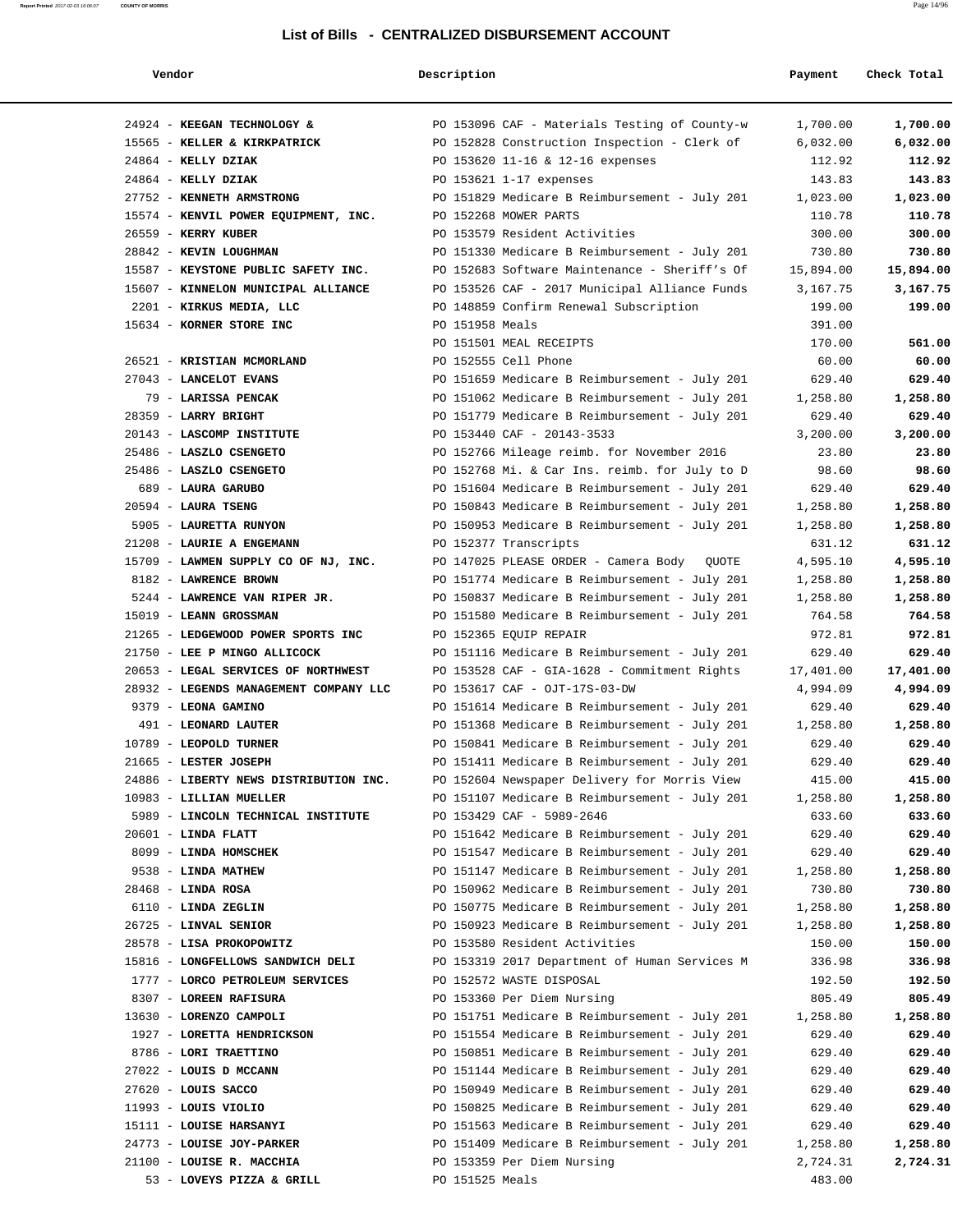| Vendor                                  | Description |                                               | Payment  | Check Total |
|-----------------------------------------|-------------|-----------------------------------------------|----------|-------------|
|                                         |             | PO 152696 December invoice for Pizza for Resi | 341.79   | 824.79      |
| 26155 - LS ENGINEERING ASSOCIATES CORP. |             | PO 151946 OFFICE FIT OUT - CENTRAL AVE COMPLE | 1,800.00 | 1,800.00    |
| 26155 - LS ENGINEERING ASSOCIATES CORP. |             | PO 151947 MORRIS COUNTY COURTHOUSE ELEVATOR U | 2,500.00 | 2,500.00    |
| $9984$ - LUBA ROSE                      |             | PO 150961 Medicare B Reimbursement - July 201 | 1,258.80 | 1,258.80    |
| 20453 - LUCIA BEHRENS                   |             | PO 151811 Medicare B Reimbursement - October  | 680.10   | 680.10      |
| 6057 - LUCIANO RAMIREZ                  |             | PO 152366 2017 WORK BOOTS - NIGHT CREW        | 90.00    | 90.00       |
| 13573 - LUCILLE DEZENZO                 |             | PO 151691 Medicare B Reimbursement - July 201 | 629.40   | 629.40      |
| 14412 - LUCILLE DUETSCH                 |             | PO 151677 Medicare B Reimbursement - July 201 | 1,258.80 | 1,258.80    |
| 26514 - LUCILLE DWYER                   |             | PO 151671 Medicare B Reimbursement - July 201 | 629.40   | 629.40      |
| 15711 - LUCILLE LAWRENCE                |             | PO 151365 Medicare B Reimbursement - July 201 | 629.40   | 629.40      |
| 13206 - LUCILLE SCERBO                  |             | PO 150934 Medicare B Reimbursement - July 201 | 629.40   | 629.40      |
| 666 - LUCY CANNIZZO                     |             | PO 152188 aging exp                           | 82.35    | 82.35       |
| 2030 - LUCY CHARLES                     |             | PO 151742 Medicare B Reimbursement - July 201 | 629.40   | 629.40      |
| 6050 - LUIS HENAO                       |             | PO 151555 Medicare B Reimbursement - July 201 | 629.40   | 629.40      |
| 15850 - LUM, DRASCO & POSITAN LLC       |             | PO 152794 Legal Services                      | 600.00   | 600.00      |
| 15926 - M.C. SCHOOL OF TECHNOLOGY       |             | PO 153424 CAF - 15926-3339                    | 589.16   |             |
|                                         |             | PO 153425 CAF - 15926-3356                    | 574.05   | 1,163.21    |
| 17579 - MABLE SEAWICK                   |             | PO 150925 Medicare B Reimbursement - July 201 | 629.40   | 629.40      |
| 7568 - MADUKWE IMO IBOKO, RN            |             | PO 153361 Per Diem Nursing                    | 2,373.18 | 2,373.18    |
| 9866 - MAGNOLIO CARDONA                 |             | PO 152997 2017 WORK BOOTS - NIGHT CREW        | 44.87    | 44.87       |
| 4528 - MALICK AND SCHERER PC            |             | PO 152826 old Ref# CF08000825000              |          |             |
|                                         |             |                                               | 1,510.44 | 1,510.44    |
| 15445 - MAMIE JACOBUS                   |             | PO 151537 Medicare B Reimbursement - July 201 | 629.40   | 629.40      |
| 29118 - KAREN MANCINELLI-PAIGE          |             | PO 152613 Photography for FH Reorg Meeting    | 211.00   | 211.00      |
| 26656 - MARC E. SLAFF                   |             | PO 150907 Medicare B Reimbursement - December | 130.95   | 130.95      |
| 21371 - MARGARET BREE                   |             | PO 151786 Medicare B Reimbursement - July 201 | 629.40   | 629.40      |
| 25202 - MARGARET E MINOTT               |             | PO 151115 Medicare B Reimbursement - July 201 | 1,258.80 | 1,258.80    |
| 24218 - MARGARET FORBES                 |             | PO 151635 Medicare B Reimbursement - July 201 | 629.40   | 629.40      |
| 15168 - MARGARET HESLIN                 |             | PO 151553 Medicare B Reimbursement - July 201 | 629.40   | 629.40      |
| 27024 - MARGARET K RAVO                 |             | PO 151035 Medicare B Reimbursement - July 201 | 629.40   | 629.40      |
| 29086 - MARGARET PALOVITZ               |             | PO 151074 Medicare B Reimbursement - November | 243.60   | 243.60      |
| 1636 - MARGARET ROMANO                  |             | PO 150964 Medicare B Reimbursement - July 201 | 751.20   | 751.20      |
| 25396 - MARGARITA PONZANO               |             | PO 151047 Medicare B Reimbursement - July 201 | 629.40   | 629.40      |
| 25080 - MARIA CARMELITA OBLINA          |             | PO 153362 Per Diem Nursing                    | 466.03   | 466.03      |
| $11468$ - MARIA PLA                     |             | PO 151050 Medicare B Reimbursement - July 201 | 1,258.80 | 1,258.80    |
| $11437$ - MARIA QUILES                  |             | PO 151040 Medicare B Reimbursement - July 201 | 629.40   | 629.40      |
| 27830 - MARIA RODRIGUEZ                 |             | PO 150967 Medicare B Reimbursement - July 201 | 629.40   | 629.40      |
| 25393 - MARIANNE KRANZ                  |             | PO 151378 Medicare B Reimbursement - July 201 | 629.40   | 629.40      |
| 8222 - MARIE ALBERT                     |             | PO 151839 Medicare B Reimbursement - July 201 | 629.40   | 629.40      |
| 25389 - MARIE LINDOR                    |             | PO 151341 Medicare B Reimbursement - July 201 | 629.40   | 629.40      |
| 21667 - MARIE REMY                      |             | PO 151029 Medicare B Reimbursement - July 201 | 1,258.80 | 1,258.80    |
| 7549 - MARIE ROZAN                      |             | PO 150957 Medicare B Reimbursement - July 201 | 629.40   | 629.40      |
| 10975 - MARIE UGLIALORO                 |             | PO 150839 Medicare B Reimbursement - July 201 | 1,258.80 | 1,258.80    |
| 20609 - MARILYN CRANDON                 |             | PO 151717 Medicare B Reimbursement - July 201 | 629.40   | 629.40      |
| 21905 - MARILYN L CIOFFI                |             | PO 151735 Medicare B Reimbursement - July 201 | 629.40   | 629.40      |
| 18512 - MARILYN WIRTZ                   |             | PO 150786 Medicare B Reimbursement - July 201 | 629.40   | 629.40      |
| 26982 - MARION BROWN                    |             | PO 151770 Medicare B Reimbursement - July 201 | 629.40   | 629.40      |
| 26678 - MARION ENNIS                    |             | PO 153363 Per Diem Nursing                    | 1,916.70 | 1,916.70    |
| 27031 - MARION G WILDER                 |             | PO 150795 Medicare B Reimbursement - July 201 | 629.40   | 629.40      |
| 29121 - MARISOL MACHADO                 |             | PO 152415 Mileage for 12/05/16                | 33.95    | 33.95       |
| 9483 - MARK CARMAN                      |             | PO 153227 Work Boots                          | 90.00    | 90.00       |
| 29077 - MARK LUSARDI                    |             | PO 151327 Medicare B Reimbursement - October  | 365.40   | 365.40      |
| 8774 - MARTHA PORTILLA                  |             | PO 151044 Medicare B Reimbursement - July 201 | 1,258.80 | 1,258.80    |
| $11023$ - MARTHA YAGHI                  |             | PO 153364 Per Diem Nursing                    | 891.70   | 891.70      |
| 3769 - MARTIN LUTHER KING               |             | PO 152151 Martin Luther King Breakfast        |          | 100.00      |
|                                         |             |                                               | 100.00   |             |
| 27081 - MARY ANN HEMPHILL               |             | PO 151556 Medicare B Reimbursement - July 201 | 1,948.80 | 1,948.80    |
| $17716$ - MARY E. SNYDER                |             | PO 150896 Medicare B Reimbursement - July 201 | 1,258.80 | 1,258.80    |
| 18075 - MARY ELAINE TODD                |             | PO 150858 Medicare B Reimbursement - July 201 | 629.40   | 629.40      |
| 411 - MARY LWOWSKI                      |             | PO 151324 Medicare B Reimbursement - July 201 | 1,258.80 | 1,258.80    |
| 21323 - MARY NORA KOLLER                |             | PO 151385 Medicare B Reimbursement - July 201 | 629.40   | 629.40      |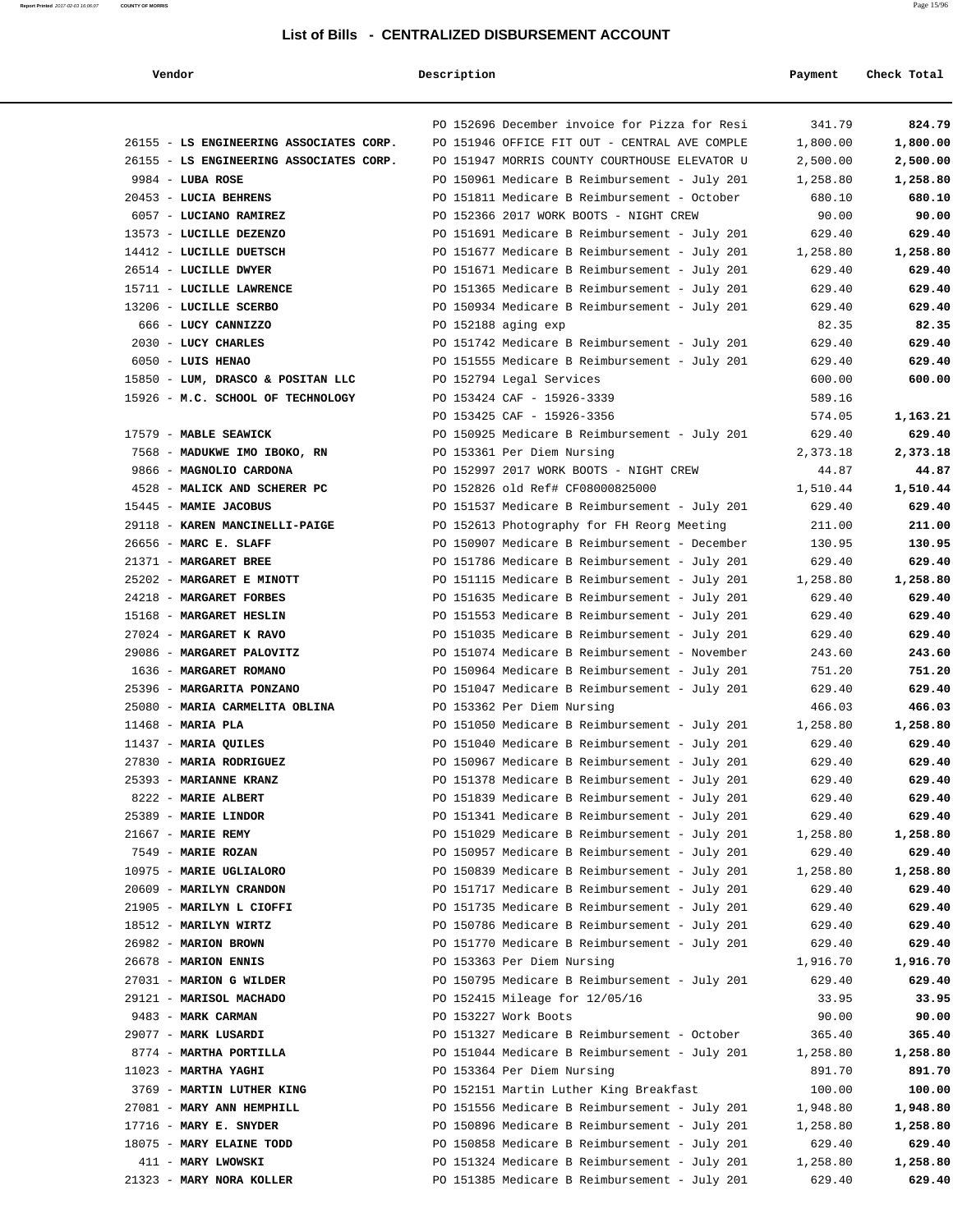| endor |  |
|-------|--|
|-------|--|

### **Report Printed** 2017-02-03 16:06:07 **COUNTY OF MORRIS** Page 16/96

| Vendor                                                 | Description                                                           | Payment         | Check Total       |
|--------------------------------------------------------|-----------------------------------------------------------------------|-----------------|-------------------|
| 10995 - MARY ROLIO                                     | PO 150965 Medicare B Reimbursement - July 201                         | 1,258.80        | 1,258.80          |
| $24201$ - MARY SNYDER                                  | PO 150979 Medicare B Reimbursement - July 201                         | 1,258.80        | 1,258.80          |
| 18076 - MARY TOGNO                                     | PO 150856 Medicare B Reimbursement - July 201                         | 629.40          | 629.40            |
| 5467 - MARY VEDDER                                     | PO 150830 Medicare B Reimbursement - July 201                         | 1,258.80        | 1,258.80          |
| $27902$ - MARY WALSH                                   | PO 150813 Medicare B Reimbursement - July 201                         | 629.40          | 629.40            |
| $10520$ - MARYANN FOX                                  | PO 151630 Medicare B Reimbursement - July 201                         | 881.40          | 881.40            |
| 11472 - MATILDE GARCERAN                               | PO 151606 Medicare B Reimbursement - July 201                         | 1,258.80        | 1,258.80          |
| 20933 - MAUREEN BARRATT                                | PO 151821 Medicare B Reimbursement - July 201                         | 629.40          | 629.40            |
| 20661 - MAUREEN BURIAN                                 | PO 151763 Medicare B Reimbursement - July 201                         | 629.40          | 629.40            |
| 9986 - MAVIS BROWN                                     | PO 151769 Medicare B Reimbursement - July 201                         | 1,258.80        | 1,258.80          |
| 9650 - MC LEAGUE OF MUNICIPALITIES                     | PO 151891 Registration for D. Leary & C. Mari                         | 100.00          | 100.00            |
| 16065 - MC VOCATIONAL SCHOOL DISTRICT                  | PO 152678 Training/Class                                              | 859.00          |                   |
|                                                        | PO 153678 2/17 DISTRICT TAXES TO BE RAISED                            | 800,000.00      | 800,859.00        |
| 16096 - MCMASTER-CARR SUPPLY CO                        | PO 152497 AUTO PARTS                                                  | 124.18          |                   |
|                                                        | PO 152505 AUTO PARTS                                                  | 187.93          |                   |
|                                                        | PO 152577 AUTO PARTS                                                  | 248.95          | 561.06            |
| $10129$ - MEDIA PLUS, LLC                              | PO 152167 printer ribbons for the TBG printer                         | 800.00          | 800.00            |
| 20839 - MEDLINE INDUSTRIES INC                         | PO 152660 Rehabilitation Supplies                                     | 2,711.03        | 2,711.03          |
| 27688 - MELISSA MARTIN                                 | PO 152554 Cell Phone                                                  | 60.00           | 60.00             |
| 8443 - MELOJANE CELESTINO                              | PO 153365 Per Diem Nursing                                            | 296.00          | 296.00            |
| 11447 - MELVIN LEPOFSKY                                | PO 151342 Medicare B Reimbursement - July 201                         | 629.40          | 629.40            |
| 16129 - MENTAL HEALTH ASSOCIATION OF                   | PO 153518 CAF - GIA-1668 - Edna's Haven Resou                         | 1,119.65        |                   |
|                                                        | PO 153519 CAF - GIA-1652 - Tenant Based Renta                         | 2,011.50        |                   |
|                                                        | PO 153525 CAF - GIA-1637 - Forensic Liaison                           | 11,585.00       |                   |
|                                                        | PO 153527 CAF - GIA-1622- Step Off the Street                         | 1,602.00        | 16,318.15         |
| 21365 - MERITSUM WHITE                                 | PO 150798 Medicare B Reimbursement - July 201                         | 629.40          | 629.40            |
| 27879 - METRO PET SUPPLY INC.                          | PO 152384 Dog food - K9                                               | 1,104.65        | 1,104.65          |
| 1191 - MICHAEL CORCORAN                                | PO 151720 Medicare B Reimbursement - July 201                         | 1,258.80        | 1,258.80          |
| 14250 - MICHAEL DELVECCHIO<br>12173 - MICHAEL GUADAGNO | PO 151698 Medicare B Reimbursement - July 201                         | 1,258.80        | 1,258.80          |
| 26517 - MICHAEL HENDERSON                              | PO 151576 Medicare B Reimbursement - July 201<br>PO 152552 Cell Phone | 1,461.60        | 1,461.60<br>60.00 |
| 20600 - MICHAEL LOWE                                   | PO 151329 Medicare B Reimbursement - July 201                         | 60.00<br>629.40 | 629.40            |
| 17101 - MICHAEL POPOVICH                               | PO 151046 Medicare B Reimbursement - July 201                         | 1,900.20        | 1,900.20          |
| 5243 - MICHAEL RIPATRAZONE                             | PO 151019 Medicare B Reimbursement - July 201                         | 1,258.80        | 1,258.80          |
| 24951 - MICHELLE CAPILI                                | PO 153366 Per Diem Nursing                                            | 2,061.64        | 2,061.64          |
| 28204 - MICHELLE PELLECHIO                             | PO 151063 Medicare B Reimbursement - July 201                         | 629.40          | 629.40            |
| 295 - MID-ATLANTIC TRUCK CENTRE INC                    | PO 152271 TRUCK PARTS                                                 | 1,447.20        |                   |
|                                                        | PO 152508 TRUCK PARTS                                                 | 404.65          |                   |
|                                                        | PO 152574 TRUCK PARTS                                                 | 98.46           | 1,950.31          |
| 10506 - MIDEO SYSTEMS INC                              | PO 152682 Quote E8349 Maintenance Contract                            | 5,589.00        | 5,589.00          |
| 10999 - MILDRED BYRD                                   | PO 151757 Medicare B Reimbursement - July 201                         | 629.40          | 629.40            |
| 9373 - MILDRED JOLLY                                   | PO 151414 Medicare B Reimbursement - July 201                         | 629.40          | 629.40            |
| 3879 - MILLENNIUM SOLUTION FOCUS                       | PO 153477 CAF - 3879-3328                                             | 750.00          | 750.00            |
| 20658 - MILTON SMITH                                   | PO 150900 Medicare B Reimbursement - July 201                         | 629.40          | 629.40            |
| 6408 - MIRION TECHNOLOGIES (GDS) INC                   | PO 152590 Badges - Sheriff's Office                                   | 1,075.30        | 1,075.30          |
| 25428 - MIRLENE ESTRIPLET                              | PO 153367 Per Diem Nursing                                            | 3,381.06        | 3,381.06          |
| 16248 - MOE DISTRIBUTORS INC.                          | PO 152406 BUILD MAINT                                                 | 49.00           | 49.00             |
| 24115 - MONICA A JOINTE                                | PO 151415 Medicare B Reimbursement - July 201                         | 629.40          | 629.40            |
| 5140 - MONOGRAM MADNESS                                | PO 151852 JDO Clothing                                                | 1,030.00        | 1,030.00          |
| 7313 - MONTAGE ENTERPRISES INC.                        | PO 152575 LAWN MOWER PARTS                                            | 2,488.47        | 2,488.47          |
| 8900 - MONTVILLE TWP WATER & SEWER                     | PO 152641 WATER / SEWER - MONTVILLE                                   | 130.85          | 130.85            |
| $13106$ - MORRIS ARTS                                  | PO 152979 CAF - 2016 State Community Partners                         | 800.00          | 800.00            |
| 16283 - MORRIS BRICK AND STONE CO.                     | PO 152407 MASON                                                       | 461.25          | 461.25            |
| 15883 - MORRIS COUNTY BAR ASSOCIATION                  | PO 149266 Annual Holiday Party and Annual Mee                         | 85.00           |                   |
|                                                        | PO 151901 Morris County Bar Assoc Annual Inst                         | 95.00           |                   |
|                                                        | PO 152183 Morris County Bar Association Membe                         | 75.00           | 255.00            |
| 19478 - MORRIS COUNTY CHAMBER OF                       | PO 151656 2017 Annual Membership - Deena Lear                         | 390.00          |                   |
|                                                        | PO 151889 GA- DL Registration to attend 2-10-                         | 135.00          |                   |
|                                                        | PO 152401 Women In Business Luncheon                                  | 65.00           | 590.00            |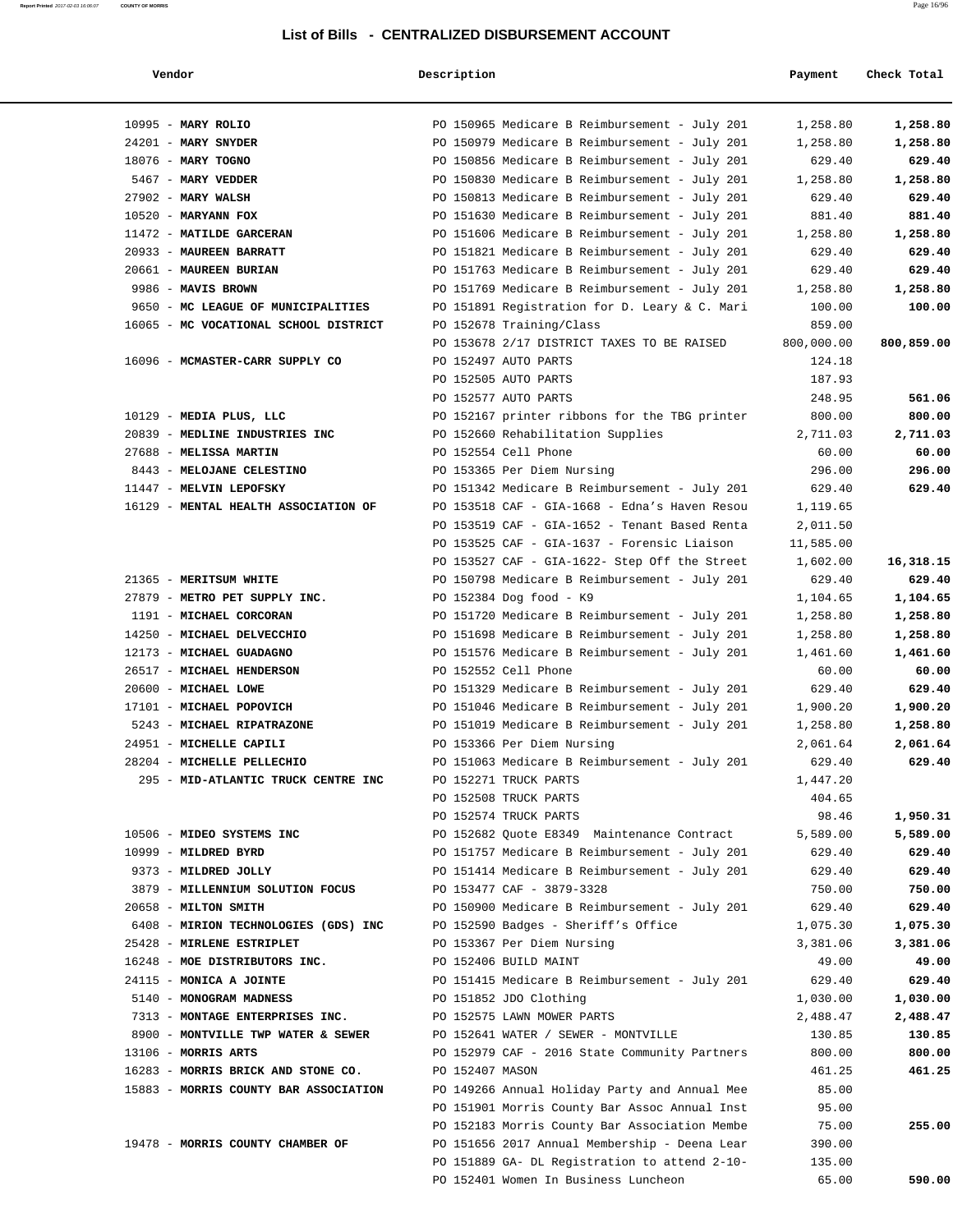| Vendor                                                                        | Description         |                                                                                                | Payment            | Check Total        |
|-------------------------------------------------------------------------------|---------------------|------------------------------------------------------------------------------------------------|--------------------|--------------------|
| 16288 - MORRIS COUNTY FARMS INC                                               |                     | PO 152409 HOLIDAY DECOR                                                                        | 1,021.01           | 1,021.01           |
| 5526 - MORRIS COUNTY HEALTH OFFICER ASSO. PO 151874 Annual membership fee     |                     |                                                                                                | 50.00              | 50.00              |
| 12819 - MORRIS COUNTY MUA                                                     |                     | PO 153680 Reimbursement for Project Costs                                                      | 22,607.86          | 22,607.86          |
| 19483 - MORRIS COUNTY MUNICIPAL                                               |                     | PO 150984 REFUSE REMOVAL                                                                       | 455.49             | 455.49             |
| 19483 - MORRIS COUNTY MUNICIPAL PO 151160 CAF - Solid Waste Collection Servic |                     |                                                                                                | 7,198.49           | 7,198.49           |
| 19483 - MORRIS COUNTY MUNICIPAL                                               |                     | PO 151983 CAF - Solid Waste Collection Servic                                                  | 7,376.15           | 7,376.15           |
| 19483 - MORRIS COUNTY MUNICIPAL                                               |                     | PO 151984 REFUSE REMOVAL                                                                       | 360.99             | 360.99             |
| 4812 - MORRIS COUNTY PREVENTION PO 153185 GIA-1615 - CARES - Qtr 3 2016       |                     |                                                                                                | 3,106.00           |                    |
|                                                                               |                     | PO 153186 CH51-1609 CARES - Qtr 3 2016                                                         | 7,100.00           | 10,206.00          |
| 16293 - MORRIS IMAGING ASSOC II PA                                            |                     | PO 143046 INMATE MEDICAL CARE                                                                  | 656.00             |                    |
|                                                                               |                     | PO 143391 INMATE MEDICAL CARE                                                                  | 309.00             |                    |
|                                                                               |                     | PO 145227 INMATE MEDICAL CARE                                                                  | 972.00             | 1,937.00           |
| 16298 - MORRIS PLAINS MUNICIPAL ALL.                                          |                     | PO 153598 CAF - 2017 Municipal Alliance Funds                                                  | 108.00             | 108.00             |
| 16321 - MORRISTOWN LUMBER &                                                   |                     | PO 152269 SHOP SUPPLIES                                                                        | 43.26              |                    |
|                                                                               |                     | PO 152710 SMALL TOOLS                                                                          | 83.78              | 127.04             |
| 16323 - MORRISTOWN MEDICAL CENTER                                             |                     | PO 152790 TB Clinic Services                                                                   | 10,000.00          | 10,000.00          |
| 21573 - ATLANTIC CORPORATE                                                    |                     | PO 153130 Medical Services for Youth Shelter                                                   | 8,533.00           | 8,533.00           |
| 7584 - MORRISTOWN MEDICAL CENTER/AHS                                          |                     | PO 139122 INMATE MEDICAL CARE                                                                  | 4,598.44           | 4,598.44           |
| 28951 - MORRISTOWN NAPA, LLC                                                  |                     | PO 150339 Misc. Supplies                                                                       | 170.00             |                    |
|                                                                               |                     | PO 152490 AUTO PARTS                                                                           | 3, 211.31          |                    |
|                                                                               |                     | PO 152499 AUTO PARTS                                                                           | 708.32             |                    |
|                                                                               |                     | PO 152507 AUTO PARTS                                                                           | 112.05             | 4,201.68           |
| 28951 - MORRISTOWN NAPA, LLC                                                  |                     | PO 152576 AUTO PARTS                                                                           | 142.22             | 142.22             |
| 16338 - MORRISTOWN NEIGHBORHOOD HOUSE                                         |                     | PO 153596 CAF - 2016 State Community Partners                                                  | 437.00             |                    |
|                                                                               |                     | PO 153600 CAF - 2016 State Community Partners                                                  | 1,624.00           | 2,061.00           |
| 16340 - MORRISTOWN PARKING AUTHORITY                                          |                     | PO 152724 ELECTRIC - SCHUYLER ANNEX PARKING                                                    | 1,813.81           | 1,813.81           |
| 27295 - MORTON SALT, INC.                                                     |                     | PO 151435 CAF - Rock Salt                                                                      | 245,360.91         | 245,360.91         |
| 27021 - MOSES MCBRYDE                                                         |                     | PO 151146 Medicare B Reimbursement - July 201                                                  | 629.40             | 629.40             |
| 21791 - MOTOROLA SOLUTIONS INC                                                |                     | PO 140317 Proprietary Software                                                                 | 3,956.00           | 3,956.00           |
| 21791 - MOTOROLA SOLUTIONS INC                                                |                     | PO 149960 County Wide Radio                                                                    | 3,712.00           | 3,712.00           |
| 21791 - MOTOROLA SOLUTIONS INC                                                |                     | PO 150304 VEHICLE RADIO/SOFTWARE/ACCESSORIES                                                   | 3,937.75           | 3,937.75           |
| 21791 - MOTOROLA SOLUTIONS INC                                                | PO 151260 Equipment |                                                                                                | 574.56             | 574.56             |
| 10752 - MOTT MACDONALD LLC                                                    |                     | PO 152832 CAF- Design Services for Drainage 1,729.45                                           |                    | 1,729.45           |
| 4955 - MR. JOHN, INC.                                                         | PO 152022 OTR O/S   |                                                                                                | 389.43             | 389.43             |
| 1917 - MRS. PETER KEEFE                                                       |                     | PO 151402 Medicare B Reimbursement - July 201                                                  | 1,258.80           | 1,258.80           |
| 19501 - MSC INDUSTRIAL SUPPLY CO.                                             |                     | PO 152527 SHOP SUPPLIES                                                                        | 2,646.49           |                    |
|                                                                               |                     | PO 152498 SHOP SUPPLIES                                                                        | 427.87             |                    |
|                                                                               |                     | PO 152573 SHOP SUPPLIES                                                                        | 237.22             | 3,311.58           |
| 18149 - MURIEL TREVENA                                                        |                     | PO 150980 Medicare B Reimbursement - July 201                                                  | 629.40             | 629.40             |
| 19523 - N.J. NATURAL GAS COMPANY                                              |                     | PO 152714 NATURAL GAS - MONTVILLE                                                              | 1,307.20           | 1,307.20           |
| 16454 - NAFA FLEET MANAGEMENT                                                 |                     | PO 152274 RENEW MEMBERSHIP                                                                     | 499.00             | 499.00             |
| 27018 - NANCY A LUTES                                                         |                     | PO 151326 Medicare B Reimbursement - July 201                                                  | 629.40             | 629.40             |
| 973 - NANCY CHARETTE                                                          |                     | PO 151744 Medicare B Reimbursement - July 201<br>PO 151674 Medicare B Reimbursement - July 201 | 629.40             | 629.40             |
| 14423 - NANCY DUNLEAVY                                                        |                     |                                                                                                | 629.40             | 629.40             |
| 20657 - NANCY MEEKER                                                          |                     | PO 151128 Medicare B Reimbursement - July 201<br>PO 150811 Medicare B Reimbursement - July 201 | 629.40             | 629.40<br>1,258.80 |
| 410 - NANCY WALTER<br>28785 - NAPA OF ROCKAWAY                                |                     | PO 152513 AUTO PARTS                                                                           | 1,258.80<br>168.71 | 168.71             |
| 27508 - NATALE'S DELI AND CATERING                                            |                     |                                                                                                |                    | 358.13             |
| 16455 - NATIONAL ASSOCIATION OF MEDICAL PO 152614 Renewal                     |                     | PO 151442 youth shelter meeting 2016                                                           | 358.13<br>840.00   | 840.00             |
| 12481 - NATIONAL CAREER INSTITUTE                                             |                     | PO 153478 CAF - 12481-3295                                                                     | 880.00             | 880.00             |
| 8496 - NELLIE THOMPSON                                                        |                     | PO 150859 Medicare B Reimbursement - July 201                                                  | 629.40             | 629.40             |
| $9504 - NENA$                                                                 |                     | PO 152164 Education, School, Training                                                          | 3,600.00           | 3,600.00           |
| 28330 - NESTLE WATERS NORTH AMERICA INC. PO 152677 WATER COOLER RENTAL        |                     |                                                                                                | 207.92             | 207.92             |
| 16533 - NEW HOPE FOUNDATION INC.                                              |                     | PO 153183 CH51-1604 - November 2016                                                            | 13,377.00          |                    |
|                                                                               |                     | PO 153184 GIA-1603 YDC - November 2016                                                         | 2,100.00           | 15,477.00          |
| 14560 - NEW JERSEY AIDS SERVICES                                              |                     | PO 153023 CAF - GIA-1636- Traditional Housing                                                  | 2,270.00           |                    |
|                                                                               |                     | PO 153149 GIA-1645 - NJAS Substance Abuse Com                                                  | 7,380.00           | 9,650.00           |
| 24261 - NEW JERSEY ASSOCIATION OF COUNTIES PO 151181 NJAC Summit              |                     |                                                                                                | 125.00             | 125.00             |
| 16552 - NEWBRIDGE SERVICES INC                                                |                     | PO 152978 CAF -GIA-1629 - Jobs Plus Clinical                                                   | 7,177.00           |                    |
|                                                                               |                     |                                                                                                |                    |                    |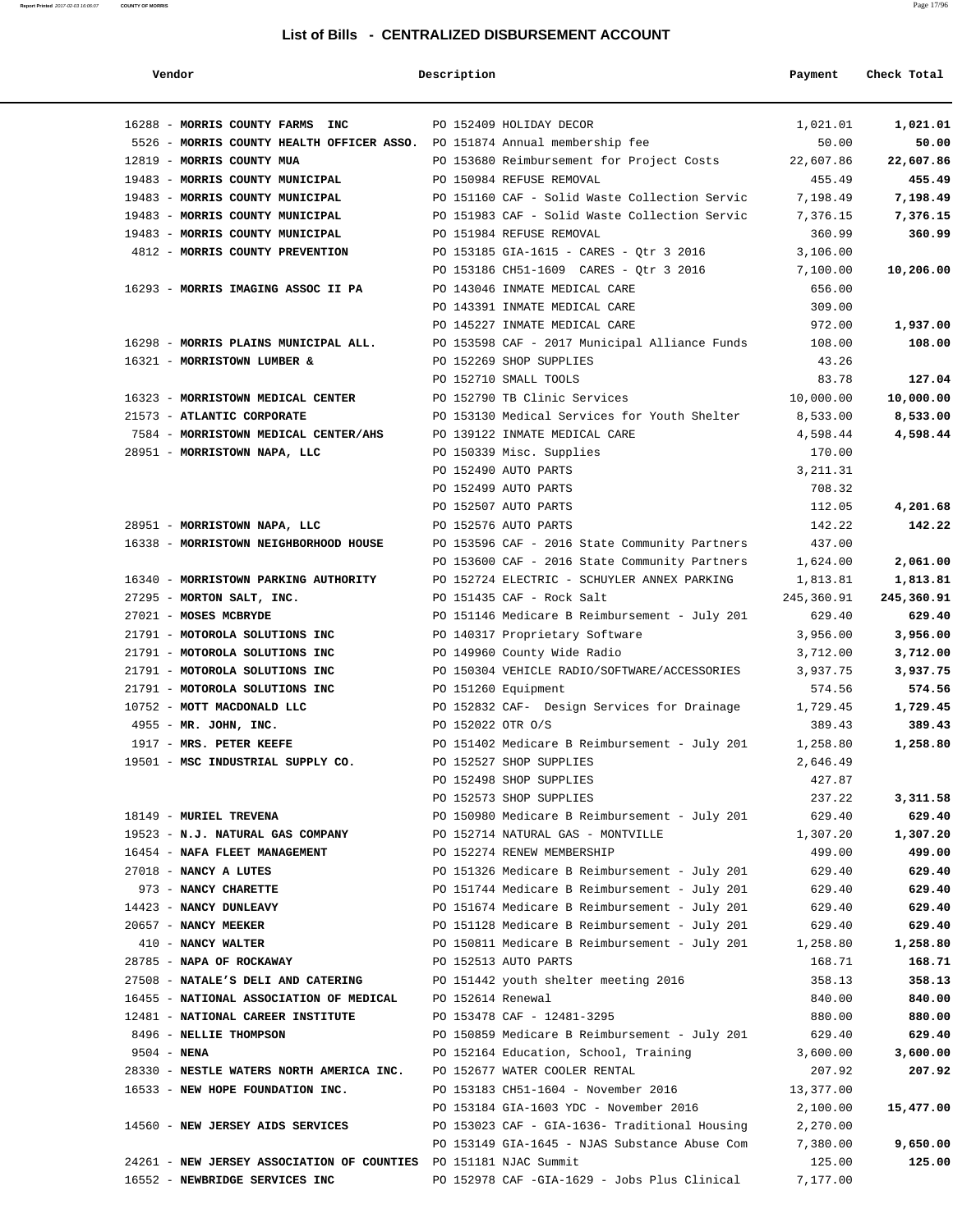# **Report Printed** 2017-02-03 16:06:07 **COUNTY OF MORRIS** Page 18/96 **List of Bills - CENTRALIZED DISBURSEMENT ACCOUNT**

| Vendor                                              | Description        |                                                                                                | Payment              | Check Total          |
|-----------------------------------------------------|--------------------|------------------------------------------------------------------------------------------------|----------------------|----------------------|
|                                                     |                    | PO 153052 CAF - GIA-1611 - Core Services                                                       | 61,055.00            |                      |
|                                                     |                    | PO 153470 CAF - NEWSER-15M-WIA                                                                 | 1,197.41             | 69,429.41            |
| 23981 - NIELSEN DODGE - C-J-R                       |                    | PO 152509 AUTO PARTS                                                                           | 887.79               | 887.79               |
| 21704 - NJ DEPARTMENT OF TREASURY                   |                    | PO 152719 SEWER - CAC                                                                          | 49.00                | 49.00                |
| 2290 - NJ SECTION AWRA                              |                    | PO 151526 2017 Annual Individual Membership F                                                  | 30.00                | 30.00                |
| 9397 - NORA SERVICE                                 |                    | PO 150922 Medicare B Reimbursement - July 201                                                  | 1,258.80             | 1,258.80             |
| $20613$ - NORMA MINGO                               |                    | PO 151117 Medicare B Reimbursement - July 201                                                  | 1,258.80             | 1,258.80             |
| 26357 - NORTHEAST COMMUNICATIONS, INC.              |                    | PO 151855 Communications equipement                                                            | 278.00               | 278.00               |
| 26357 - NORTHEAST COMMUNICATIONS, INC.              |                    | PO 152165 Radio Installation/Removal                                                           | 1,500.00             | 1,500.00             |
| 26357 - NORTHEAST COMMUNICATIONS, INC.              |                    | PO 152279 TRUCK PARTS / COMMUNICATION EQUIPME                                                  | 172.00               | 172.00               |
| 26357 - NORTHEAST COMMUNICATIONS, INC.              |                    | PO 152510 TRUCK PARTS / COMMUNICATION EQUIPME                                                  | 896.70               | 896.70               |
| 10182 - NORTHEASTERN ARBORIST SUPPLY                |                    | PO 151446 Blades, Handle Bar, Chain                                                            | 1,017.20             | 1,017.20             |
| $19739 - NV5$                                       |                    | PO 152468 old Ref# CF09001500000                                                               | 193, 433.57          | 193,433.57           |
| 2887 - ODESSA PRIVOTT                               |                    | PO 151043 Medicare B Reimbursement - July 201                                                  | 629.40               | 629.40               |
| 8872 - OEGLAIRE INGRAM                              |                    | PO 151542 Medicare B Reimbursement - July 201                                                  | 1,258.80             | 1,258.80             |
| 26726 - OFFICE CONCEPTS GROUP, INC.                 |                    | PO 150977 Office Supplies                                                                      | 151.47               | 151.47               |
| 26726 - OFFICE CONCEPTS GROUP, INC.                 |                    | PO 151856 Office Supplies                                                                      | 779.40               | 779.40               |
| 26726 - OFFICE CONCEPTS GROUP, INC.                 |                    | PO 151864 Office & Kitchen Supplies                                                            | 156.55               | 156.55               |
| 26726 - OFFICE CONCEPTS GROUP, INC.                 |                    | PO 153205 Various Office Supplies                                                              | 332.29               | 332.29               |
| 10248 - OKCHIN MEERBERGER                           |                    | PO 151127 Medicare B Reimbursement - July 201                                                  | 1,258.80             | 1,258.80             |
| 12760 - OLGA ABRAMIDES                              |                    | PO 151845 Medicare B Reimbursement - July 201                                                  | 629.40               | 629.40               |
| $13539$ - OLGA BURNS                                |                    | PO 151759 Medicare B Reimbursement - July 201                                                  | 1,258.80             | 1,258.80             |
| 9987 - OLIVE RUSSELL                                |                    | PO 150952 Medicare B Reimbursement - July 201                                                  | 1,258.80             | 1,258.80             |
| 8772 - OMAR BETANCOURT                              |                    | PO 151803 Medicare B Reimbursement - July 201                                                  | 629.40               | 629.40               |
| 25021 - ONE SOURCE OF NEW JERSEY LLC                | PO 152511 HARDWARE |                                                                                                | 403.05               | 403.05               |
| 26965 - CABLEVISION LIGHLPATH INC.                  |                    | PO 151176 Lightpath - phone service VESTA 911                                                  | 2,895.52             | 2,895.52             |
| 15650 - ORILYN KRISA                                |                    | PO 151375 Medicare B Reimbursement - July 201                                                  | 1,258.80             | 1,258.80             |
| 2624 - PAMELA REYNOLDS                              |                    | PO 151024 Medicare B Reimbursement - July 201                                                  | 629.40               | 629.40               |
| 10287 - PANCIELLO CONSTRUCTION LLC                  |                    | PO 152418 CAF - Labor Rates Masonry & Concret                                                  | 1,020.00             | 1,020.00             |
| 16887 - PAPER MART INC                              |                    | PO 151875 Paper, Treasurer's & Adjuster's Off                                                  | 334.75               |                      |
|                                                     |                    | PO 152172 paper and envelopes for office                                                       | 3,228.75             |                      |
|                                                     |                    | PO 152347 Copy Paper - Sheriff's Office                                                        | 814.56               | 4,378.06             |
| 14997 - PARKHURST DISTRIBUTING CO INC               |                    | PO 152026 PLUMBING                                                                             | 834.01               | 834.01               |
| 2749 - PARSIPPANY CHILD DAY CARE CTR.               |                    | PO 153560 CAF - GIA-1655 - Infant Toddler Pro                                                  | 2,851.00             | 2,851.00             |
| 2811 - PATRICA SCHRAFT                              |                    | PO 150929 Medicare B Reimbursement - July 201                                                  | 629.40               | 629.40               |
| 28688 - PATRICIA ARCI                               |                    | PO 151830 Medicare B Reimbursement - July 201                                                  | 730.80               | 730.80               |
| 7929 - PATRICIA BIZZARO                             |                    | PO 151800 Medicare B Reimbursement - July 201                                                  | 629.40               | 629.40               |
| 94 - PATRICIA BONGIORNO                             |                    | PO 151794 Medicare B Reimbursement - July 201                                                  | 629.40               | 629.40               |
| 13842 - PATRICIA CLARK                              |                    | PO 151733 Medicare B Reimbursement - July 201                                                  | 629.40               | 629.40               |
| 2031 - PATRICIA GALLAGHER                           |                    | PO 151616 Medicare B Reimbursement - July 201                                                  | 629.40               | 629.40               |
| 742 - PATRICIA GEPPERT                              |                    | PO 151601 Medicare B Reimbursement - July 201                                                  | 1,258.80             | 1,258.80             |
| 28921 - PATRICIA HOOVER-HAGEN                       | PO 152787 nut exp  |                                                                                                | 9.94                 | 9.94                 |
| 21688 - PATRICIA MASTERBONE                         |                    | PO 150769 Medicare B Reimbursement - July 201                                                  | 1,360.20             | 1,360.20             |
| 7374 - PATRICIA MATHER                              |                    | PO 151148 Medicare B Reimbursement - July 201                                                  | 629.40               | 629.40               |
| 21367 - PATRICIA MIGLIORINO                         |                    | PO 151122 Medicare B Reimbursement - July 201                                                  | 1,258.80             | 1,258.80             |
| 12380 - PATRICIA SCHWARTZ                           |                    | PO 150927 Medicare B Reimbursement - July 201                                                  | 629.40               | 629.40               |
| 26029 - PATRICIA SHERRER                            |                    | PO 150914 Medicare B Reimbursement - July 201                                                  | 1,258.80             | 1,258.80             |
| 2748 - PATRICIA STEWART                             |                    | PO 150878 Medicare B Reimbursement - July 201                                                  | 730.80               | 730.80               |
| 18491 - PATRICIA WILLS                              |                    | PO 150790 Medicare B Reimbursement - July 201                                                  | 881.40               | 881.40               |
| 21343 - PATRICK O'CONNOR                            |                    | PO 151086 Medicare B Reimbursement - July 201                                                  | 629.40               | 629.40               |
| $11450$ - PAUL CARIFI                               |                    | PO 151747 Medicare B Reimbursement - July 201                                                  | 1,258.80             | 1,258.80             |
| 21370 - PAUL DATTOLO                                |                    | PO 150772 Medicare B Reimbursement - July 201                                                  | 629.40               | 629.40               |
| 27008 - PAULA SCERBO                                |                    | PO 150933 Medicare B Reimbursement - July 201                                                  | 881.40               | 881.40               |
| $11063$ - PAULA WARGO                               |                    | PO 150809 Medicare B Reimbursement - July 201                                                  | 629.40               | 629.40               |
| 24966 - PAVIA KRIEGMAN                              |                    | PO 152526 Web site page - Sheriff's Office                                                     | 200.00               | 200.00               |
| 11975 - PEARL SAVAGE<br>18102 - PEQUANNOCK TOWNSHIP |                    | PO 150939 Medicare B Reimbursement - July 201<br>PO 151511 CAF - Salting, Sanding and or Plowi | 1,258.80             | 1,258.80             |
| 18102 - PEQUANNOCK TOWNSHIP                         |                    | PO 152466 CAF - Salting, Sanding & Plowing Op                                                  | 2,900.00<br>1,760.00 | 2,900.00<br>1,760.00 |
| 19663 - PERFORMANCE TRAILERS INC.                   |                    | PO 152283 TRUCK PARTS                                                                          | 14.00                | 14.00                |
|                                                     |                    |                                                                                                |                      |                      |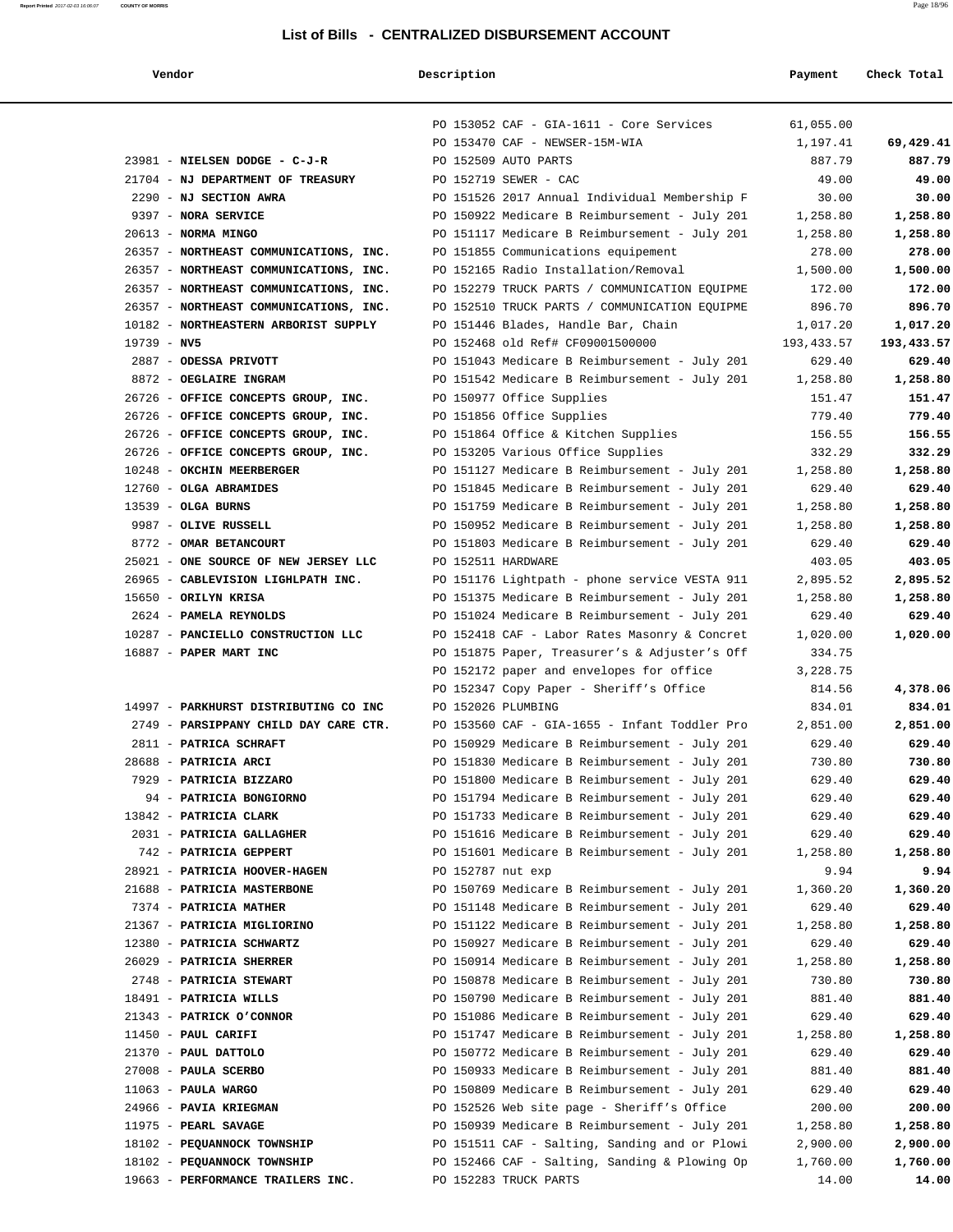| Vendor                                                                                    | Description       |                                                                                                | Payment               | Check Total           |
|-------------------------------------------------------------------------------------------|-------------------|------------------------------------------------------------------------------------------------|-----------------------|-----------------------|
| 28715 - PERSELAY ASSOCIATES, INC.                                                         |                   | PO 150978 Facilitator for Board of Chosen Fre                                                  | 40,300.00             | 40,300.00             |
| 20911 - PETER HEYWANG                                                                     |                   | PO 151552 Medicare B Reimbursement - July 201                                                  | 1,258.80              | 1,258.80              |
| 9849 - PETER LIMONE JR                                                                    | PO 152788 nut exp |                                                                                                | 75.00                 | 75.00                 |
| 12426 - PETROCHOICE                                                                       |                   | PO 152606 OIL AND LUBRICANTS                                                                   | 500.00                | 500.00                |
| 27413 - PETROLIN NELSON                                                                   |                   | PO 151101 Medicare B Reimbursement - July 201                                                  | 1,258.80              | 1,258.80              |
| 17005 - PHARMA CARE INC                                                                   |                   | PO 152662 CAF - Pharmaceutical Consulting Ser                                                  | 3,679.96              |                       |
|                                                                                           |                   | PO 153609 CAF - Pharmaceutical Consulting Ser                                                  | 3,835.00              | 7,514.96              |
| 24188 - PHILIP GALATI                                                                     |                   | PO 151618 Medicare B Reimbursement - July 201                                                  | 629.40                | 629.40                |
| 16712 - PHILIP NODORO                                                                     |                   | PO 151095 Medicare B Reimbursement - July 201                                                  | 629.40                | 629.40                |
| 17019 - PHILLIPSBURG SCHOOL BASED                                                         |                   | PO 153436 CAF - PHILS-16Y-WIA                                                                  | 972.00                |                       |
|                                                                                           |                   | PO 153437 CAF - PHILS-15Y-WIA                                                                  | 213.00                |                       |
|                                                                                           |                   | PO 153438 CAF - Employment & Training service                                                  | 460.00                |                       |
|                                                                                           |                   | PO 153235 CAF - Employment & Training service                                                  | 7,051.00              | 8,696.00              |
| 4934 - PHYLLIS COPPOLA                                                                    |                   | PO 151722 Medicare B Reimbursement - July 201                                                  | 1,461.60              |                       |
|                                                                                           |                   | PO 152691 Election Work - 25.0hrs @ \$10.00 1/                                                 | 250.00                |                       |
|                                                                                           |                   | PO 153559 Election Work - 30.0hrs @ \$10.00 1/                                                 | 300.00                | 2,011.60              |
| 8140 - PHYLLIS KELLEY                                                                     |                   | PO 151400 Medicare B Reimbursement - July 201                                                  | 629.40                | 629.40                |
| 9933 - PMC ASSOCIATES                                                                     |                   | PO 146952 Interop Comm Equipment                                                               | 3,425.22              | 3,425.22              |
| 25859 - POINTCLICKCARE                                                                    |                   | PO 152667 Data Processing Services                                                             | 3,579.15              | 3,579.15              |
| 13432 - POSITIVE PROMOTIONS, INC.                                                         |                   | PO 150441 Veterans Exp - Please order pens                                                     | 1,283.13              | 1,283.13              |
| 17117 - POWER PLACE INC                                                                   |                   | PO 152154 Shear Pin KIt                                                                        | 18.70                 | 18.70                 |
| 26363 - PRAXAIR DISTRIBUTION                                                              |                   | PO 152284 WELDING SUPPLIES                                                                     | 1,032.92              | 1,032.92              |
| 26363 - PRAXAIR DISTRIBUTION                                                              |                   | PO 152367 OXYGEN TANKS - MORRIS VIEW                                                           | 5,122.36              | 5,122.36              |
| 26363 - PRAXAIR DISTRIBUTION                                                              |                   | PO 152607 WELDING SUPPLIES                                                                     | 291.60                | 291.60                |
| 10503 - PREMIER HEALTHCARE                                                                |                   | PO 152659 CAF - Management Services                                                            | 113,072.98            |                       |
|                                                                                           |                   | PO 153610 CAF - Management Services                                                            | 113,072.98            | 226,145.96            |
| 8172 - PREMLATABE TRIVEDI                                                                 |                   | PO 150848 Medicare B Reimbursement - July 201                                                  | 629.40                | 629.40                |
| 21397 - PRESERVATION DESIGN PARTNERSHIP LLC PO 151193 CAF - Historic Preservation Archite |                   |                                                                                                | 1,335.18              | 1,335.18              |
|                                                                                           |                   | 6638 - PRESERVATION DESIGN PARTNERSHIP LLC PO 151213 CAF - Historic Preservation Consult       | 2,555.56              | 2,555.56              |
| 28417 - PLIC SBD GRAND ISLAND                                                             |                   | PO 152214 group life insurance for ETS                                                         | 252.01                | 252.01                |
| 24196 - PRISCILLA CONOVER                                                                 |                   | PO 151724 Medicare B Reimbursement - July 201                                                  | 629.40                | 629.40                |
| 21391 - PRISCILLA HARTWELL                                                                |                   | PO 151562 Medicare B Reimbursement - July 201                                                  | 629.40                | 629.40                |
| 4811 - PROJECT LIFESAVER, INC.                                                            |                   | PO 150685 PLEASE ORDER - Batteries/D. Thornto                                                  | 2,000.76              | 2,000.76              |
| 3316 - PROJECT SELF SUFFICIENCY                                                           |                   | PO 153261 CAF - Job Search/Readiness Services                                                  | 550.00                |                       |
|                                                                                           |                   | PO 153263 CAF - Job Search/Readiness Services                                                  | 250.00                | 800.00                |
|                                                                                           |                   |                                                                                                |                       |                       |
| 17189 - PSE&G CO<br>27549 - PYRAMID SCHOOL PRODUCTS                                       |                   | PO 152638 GAS - PSE & G - MOMBAG<br>PO 151508 CAF - FEMININE PRODUCTS                          | 27,084.86<br>1,662.80 | 27,084.86<br>1,662.80 |
| 7872 - QUENCH USA, INC.                                                                   |                   | PO 152141 Quench cooler, Comm Div break rm                                                     | 48.00                 |                       |
|                                                                                           |                   | PO 153280 Quench cooler, Comm Div break rm, E                                                  |                       | 204.00                |
| 264 - R & J CONTROL, INC.                                                                 |                   | PO 151857 CAF - Generator Repair                                                               | 156.00<br>1,778.59    |                       |
|                                                                                           |                   |                                                                                                |                       |                       |
|                                                                                           |                   | PO 152361 CAF - Generator Repair<br>PO 151929 CAF - Generator Repair Services                  | 275.00                | 2,053.59              |
| $264$ - R & J CONTROL, INC.                                                               |                   |                                                                                                | 3,410.00              |                       |
|                                                                                           |                   | PO 151929 CAF - Generator Repair Services                                                      | 310.00                | 3,720.00              |
| 25392 - R. GAYLE KRANZ                                                                    |                   | PO 151377 Medicare B Reimbursement - July 201<br>PO 152545 Service Contract for Designjet & PW | 629.40                | 629.40                |
| 15620 - R.S. KNAPP CO INC                                                                 |                   |                                                                                                | 302.53                |                       |
|                                                                                           |                   | PO 152363 OTHER OUTSIDE                                                                        | 71.77                 | 374.30                |
| 21740 - RACHAEL MOBLEY                                                                    |                   | PO 151114 Medicare B Reimbursement - July 201                                                  | 629.40                | 629.40                |
| 8169 - RAE BACHRACH                                                                       |                   | PO 151824 Medicare B Reimbursement - July 201                                                  | 629.40                | 629.40                |
| 20927 - RAILROAD CONSTRUCTION CO, INC.                                                    |                   | PO 152649 Route 10 Crossing Reconstruction                                                     | 265,980.01            |                       |
|                                                                                           |                   | PO 152649 Route 10 Crossing Reconstruction                                                     | 102,907.45            | 368,887.46            |
| 4945 - RALPH BROWN                                                                        |                   | PO 151773 Medicare B Reimbursement - July 201                                                  | 1,258.80              | 1,258.80              |
| 14081 - RALPH CUEMAN                                                                      |                   | PO 151710 Medicare B Reimbursement - July 201                                                  | 1,258.80              | 1,258.80              |
| 930 - RALPH MCGRANE                                                                       |                   | PO 151139 Medicare B Reimbursement - July 201                                                  | 629.40                | 629.40                |
| 21654 - RAMONA WHITMORE                                                                   |                   | PO 150797 Medicare B Reimbursement - July 201                                                  | 629.40                | 629.40                |
| 25416 - RARZELL GRUBBS                                                                    |                   | PO 151577 Medicare B Reimbursement - July 201                                                  | 629.40                | 629.40                |
| 26494 - RAYMOND DRAKE                                                                     |                   | PO 151680 Medicare B Reimbursement - July 201                                                  | 629.40                | 629.40                |
| 11723 - RAYMOND TERWILLIGER                                                               |                   | PO 150864 Medicare B Reimbursement - July 201                                                  | 1,258.80              | 1,258.80              |
| 26223 - RE-TRON TECHNOLOGIES INC.                                                         |                   | PO 152288 TRUCK/EQUIPMENT PARTS                                                                | 2,860.59              | 2,860.59              |
| 26223 - RE-TRON TECHNOLOGIES INC.                                                         |                   | PO 152512 TRUCK/EQUIPMENT PARTS                                                                | 319.98                | 319.98                |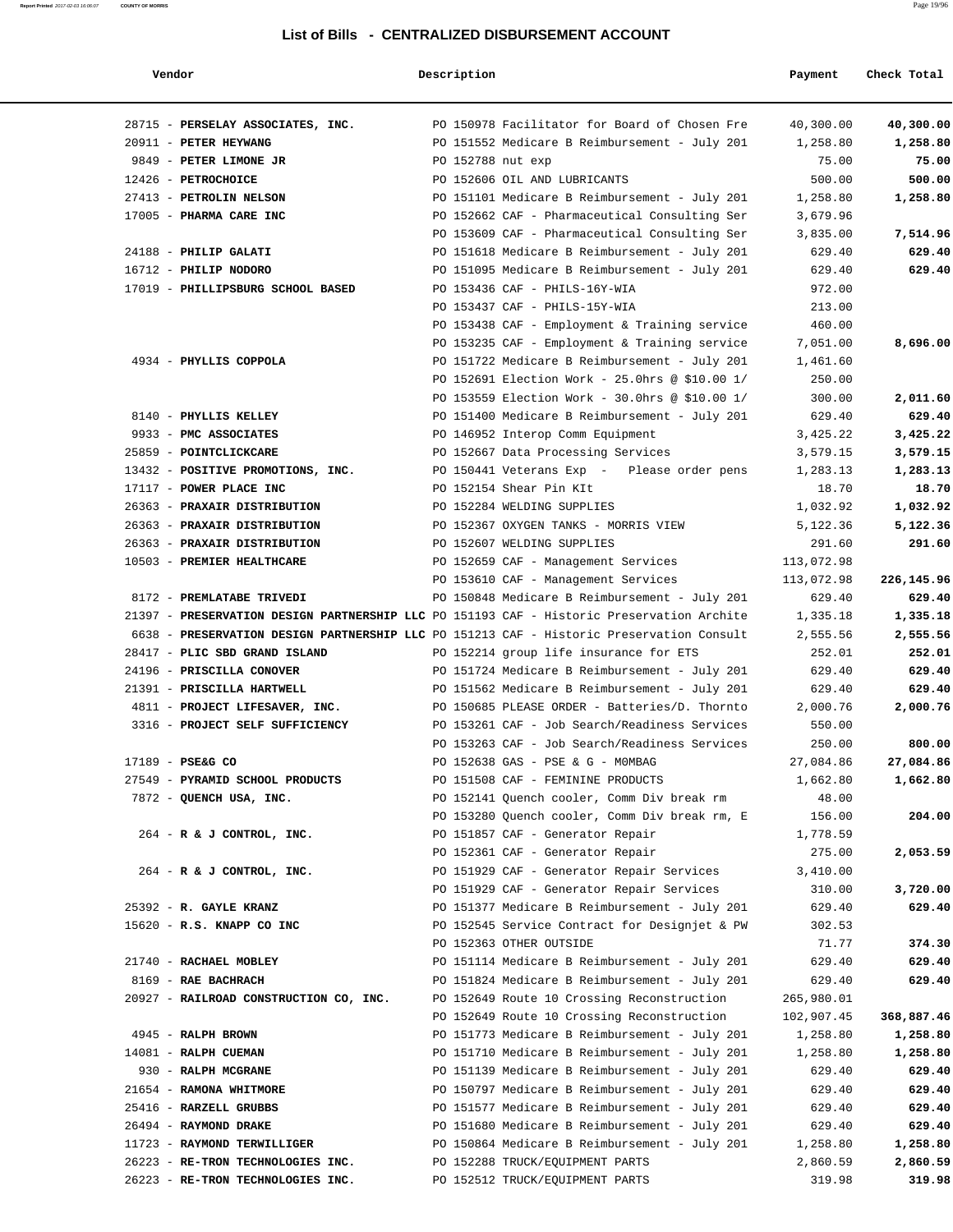| Vendor                                   | Description      |                                               | Payment   | Check Total |
|------------------------------------------|------------------|-----------------------------------------------|-----------|-------------|
| $12128$ - READY SUPPLY                   |                  | PO 149893 Resident Grooming Supplies          | 899.25    |             |
|                                          |                  | PO 149894 Personnel Safety Supplies           | 359.00    |             |
|                                          |                  | PO 150183 PLANT OPS - MV                      | 6,236.00  | 7,494.25    |
| 27101 - REDMANN ELECTRIC CO., INC.       |                  | PO 151496 CAF - Labor Rates Electrical Repair | 1,693.77  | 1,693.77    |
| 17277 - REDRESS OFFICE MACHINES          |                  | PO 153679 Typewriter Tune Up and supplies     | 120.60    | 120.60      |
| 1578 - REED SYSTEMS, LTD.                |                  | PO 151516 Envirobrine Liquid                  | 6,837.16  |             |
|                                          |                  | PO 152579 TRUCK PARTS                         | 128.52    |             |
|                                          | PO 152364 EQUIP  |                                               | 785.84    | 7,751.52    |
| 20346 - REIVAX CONTRACTING CORP          |                  | PO 152850 CAF - Coarse Paper and Household Su | 13,367.20 | 13,367.20   |
| 24300 - RELIABLE LIFT TRUCK SERVICES     |                  | PO 152585 Machinery Repair & Parts            | 288.61    | 288.61      |
| 24300 - RELIABLE LIFT TRUCK SERVICES     |                  | PO 153581 Machinery Parts & Repair            | 1,343.40  | 1,343.40    |
| 12034 - RICCIARDI BROTHERS OF            | PO 151987 PAINT  |                                               | 949.49    |             |
|                                          | PO 151988 PAINT  |                                               | 2,152.93  | 3,102.42    |
| 14533 - RICHARD ENRIGHT                  |                  | PO 151663 Medicare B Reimbursement - July 201 | 629.40    | 629.40      |
| 6561 - RICHARD ESTLER                    |                  | PO 151660 Medicare B Reimbursement - July 201 | 629.40    | 629.40      |
| 15626 - RICHARD KNISS                    |                  | PO 151388 Medicare B Reimbursement - July 201 | 1,258.80  | 1,258.80    |
| 24774 - RICHARD LOOCK                    |                  | PO 151333 Medicare B Reimbursement - July 201 | 1,871.92  | 1,871.92    |
| 21344 - RICHARD PERINO                   |                  | PO 151060 Medicare B Reimbursement - July 201 | 1,258.80  | 1,258.80    |
| 10985 - RICHARD RILEY                    |                  | PO 151020 Medicare B Reimbursement - July 201 | 1,258.80  | 1,258.80    |
| 19765 - RICOH AMERICAS CORPORATION       |                  | PO 152648 Copier Lease                        | 483.83    |             |
|                                          | PO 152461 Copier |                                               | 166.37    |             |
|                                          |                  | PO 152650 Ricoh Contract 15588 Inv. 15588-06  | 592.99    |             |
|                                          |                  | PO 152652 Board of Elections Copier Contract  | 652.46    |             |
|                                          |                  | PO 152180 County Counsel RICOH MPC4503SP Quar | 904.42    |             |
|                                          |                  | PO 152169 lease payment on contract #14895-08 | 1,268.94  |             |
|                                          |                  | PO 152679 COPIER RENTAL                       | 926.05    | 4,995.06    |
| 28741 - RICOH USA, INC.                  |                  | PO 151241 Lease of copier                     | 983.34    |             |
|                                          | PO 151917 Copier |                                               | 332.73    |             |
|                                          |                  | PO 151961 Copier Rental - V8205602183 Sheriff | 178.32    |             |
|                                          |                  | PO 152128 COPIER LEASE - DEC 2016, JAN & FEB  | 1,267.09  |             |
|                                          |                  | PO 152160 Office Machine Rental - copier (Ric | 639.12    |             |
|                                          |                  | PO 152701 Personnel color copies              | 54.74     |             |
|                                          |                  | PO 152442 Copier Rental Fee                   | 7,819.68  |             |
|                                          |                  | PO 152901 12-23-16 to 3-22-17 MPC4504 Ricoh C | 992.39    | 12,267.41   |
| 28741 - RICOH USA, INC.                  |                  | PO 152755 10 Copier maintenance for 11/22/16  | 6,749.62  | 6,749.62    |
| 19767 - RIDGEDALE PIZZA & RESTAURANT     | PO 151521 Meals  |                                               | 92.00     | 92.00       |
| 10337 - RIKER, DANZIG, SCHERER, HYLAND & |                  | PO 153646 legal services                      | 1,116.00  | 1,116.00    |
| 7952 - RIOS' ENGRAVING                   |                  | PO 150999 OSTF MC Historic Preservation Trust | 220.50    |             |
|                                          |                  | PO 152522 Stamp Div of Temp Disability Ins.   | 45.00     | 265.50      |
| 17334 - RIOS' ENGRAVING                  |                  | PO 152335 MC Planning & Preservaton Date Stam | 86.00     | 86.00       |
| 28455 - ROBERT & SON, INC.               |                  | PO 152285 VEHICLE REPAIRS                     | 440.00    | 440.00      |
| 27970 - ROBERT D'ANTONIO                 |                  | PO 152757 Mileage reimb. for 07/11/16 to 09/1 | 17.50     | 17.50       |
| 21644 - ROBERT DURR                      |                  | PO 151672 Medicare B Reimbursement - July 201 | 629.40    | 629.40      |
| 8223 - ROBERT EMMONS                     |                  | PO 151666 Medicare B Reimbursement - July 201 | 629.40    | 629.40      |
| 4642 - ROBERT GREGOVICH                  |                  | PO 151583 Medicare B Reimbursement - July 201 | 1,258.80  | 1,258.80    |
| 21324 - ROBERT PECK                      |                  | PO 151065 Medicare B Reimbursement - July 201 | 629.40    | 629.40      |
| 20663 - ROBERT REDER                     |                  | PO 151033 Medicare B Reimbursement - July 201 | 629.40    | 629.40      |
| 10996 - ROBERT ROSSI                     |                  | PO 150959 Medicare B Reimbursement - July 201 | 629.40    | 629.40      |
| 22161 - ROBERT SCHMIDT                   |                  | PO 150930 Medicare B Reimbursement - July 201 | 2,046.00  | 2,046.00    |
| 17622 - ROBERT SHEEHAN                   |                  | PO 150916 Medicare B Reimbursement - July 201 | 629.40    | 629.40      |
| 2379 - ROBERT SICKLEY                    |                  | PO 153218 Work Boots                          | 90.00     | 90.00       |
| 20921 - ROBERT VOELKER                   |                  | PO 150821 Medicare B Reimbursement - July 201 | 629.40    | 629.40      |
| 27042 - ROBERT YOUNG                     |                  | PO 150780 Medicare B Reimbursement - July 201 | 1,258.80  | 1,258.80    |
| 15677 - ROBIN LAMOREAUX                  |                  | PO 151373 Medicare B Reimbursement - July 201 | 629.40    | 629.40      |
| 26509 - ROGER ARMSTRONG                  |                  | PO 152673 Cell Phone                          | 60.00     | 60.00       |
| 27166 - ROGER BISHOP                     |                  | PO 151801 Medicare B Reimbursement - July 201 | 873.00    | 873.00      |
| 5903 - ROGER SAVAGE                      |                  | PO 150940 Medicare B Reimbursement - July 201 | 629.40    | 629.40      |
| 18583 - ROMAN ZABIHACH                   |                  | PO 150779 Medicare B Reimbursement - July 201 | 629.40    | 629.40      |
| 20990 - RON-JON CONSTRUCTION CORP.       |                  | PO 152829 CAF - Replacement of Bridge #1400-7 | 91,276.57 | 91,276.57   |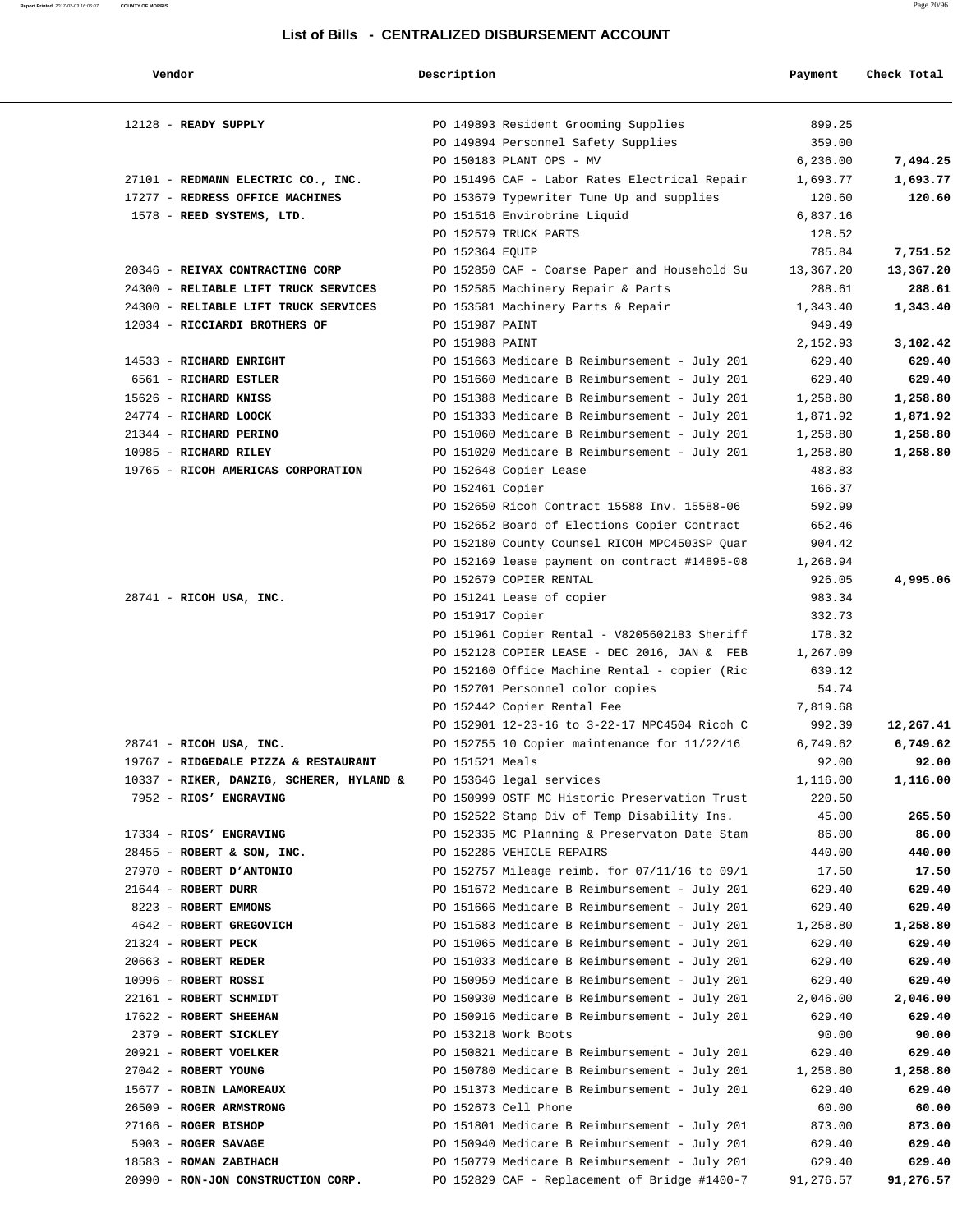### **Report Printed** 2017-02-03 16:06:07 **COUNTY OF MORRIS** Page 21/96

### **List of Bills - CENTRALIZED DISBURSEMENT ACCOUNT**

 **Vendor Description Payment Check Total** 20912 - **RONALD CIUFFREDA** PO 151734 Medicare B Reimbursement - July 201 2,046.00 **2,046.00** 27098 - **RONALD FISHER** PO 151645 Medicare B Reimbursement - July 201 629.40 **629.40** 26515 - **RONALD FOSTER** PO 151631 Medicare B Reimbursement - November 243.60 **243.60** 25846 - **ROSA QUICENO** PO 151041 Medicare B Reimbursement - July 201 629.40 **629.40** 5906 - **ROSALIE DELLI SANTI** PO 151700 Medicare B Reimbursement - July 201 629.40 **629.40** 26993 - **ROSALIE GROW** PO 151579 Medicare B Reimbursement - July 201 629.40 **629.40** 13157 - **ROSALIE ZABITA** PO 150778 Medicare B Reimbursement - July 201 629.40 **629.40** 27149 - **ROSALIND LEBLANC** PO 151363 Medicare B Reimbursement - July 201 629.40 **629.40** 17517 - **ROSAMOND SANTELLA** PO 150942 Medicare B Reimbursement - July 201 629.40 **629.40** 28259 - **ROSARIO PATINO** PO 151069 Medicare B Reimbursement - July 201 629.40 **629.40** 13458 - **ROSE BRADY** PO 151789 Medicare B Reimbursement - July 201 629.40 **629.40** 7805 - **ROSE DUMAPIT** PO 153368 Per Diem Nursing 903.91 **903.91** 15758 - **ROSE LIVA** PO 151338 Medicare B Reimbursement - July 201 629.40 **629.40** 25124 - **ROSELIND A. CUDJOE** PO 151711 Medicare B Reimbursement - July 201 629.40 **629.40** 2561 - **ROSEMARIE BURKE** PO 151761 Medicare B Reimbursement - July 201 1,258.80 **1,258.80** 25265 - **ROUTE 23 AUTOMALL LLC** PO 141029 Ford F150 truck 21,952.00 **21,952.00** 5345 - **ROUTE 23 AUTOMALL LLC** PO 152286 AUTO PARTS 325.03 PO 152514 AUTO PARTS 178.78 PO 152580 AUTO PARTS 775.00 **1,278.81** 696 - **ROXBURY DAY CARE CENTER, INC.** PO 153520 CAF - GIA-1634- Infant Toddler Prog 3,922.00 **3,922.00** 10040 - **RUBY FULLER** PO 151622 Medicare B Reimbursement - July 201 629.40 **629.40** 3234 - **RUDOLPH BRIGHT** PO 151780 Medicare B Reimbursement - July 201 629.40 **629.40** 26510 - **RUSSELL BERGER** PO 152784 Cell Phone 60.00 **60.00** 9938 - **RUTGERS CENTER FOR CONTINUING** PO 153428 CAF - 9938-3029 779.00 PO 153431 CAF - 9938-3607 2,300.00 PO 153476 CAF - 9938-3379 2,154.00 PO 153479 CAF - 9938-3512 2,405.00 PO 153245 CAF - 9938-3219 2,476.00 **10,114.00** 29149 - **RUTGERS COOPERATIVE EXTENSION** PO 153156 Work shop Registration 15.00 **15.00** 9325 - **RUTGERS SCHOOL OF BUSINESS** PO 153337 CAF - 9325-3098 3,080.00 3,080.00 3,080.00 27044 - **RUTGERS, THE STATE UNIVERSITY** PO 153439 CAF - 27044-3572 3,200.00 **3,200.00** 4666 - **RUTH BIAMONTE** PO 153213 Work Boots 90.00 **90.00** 14059 - **RUTH CRANE** PO 151716 Medicare B Reimbursement - July 201 629.40 **629.40** 9990 - **RUTH SCHULTZ** PO 150928 Medicare B Reimbursement - July 201 629.40 **629.40** 17461 - **S & S WORLDWIDE, INC.** PO 146075 Confirm the balance of previous ord 19.98 **19.98** 21775 - **SABINE VON AULOCK** PO 150818 Medicare B Reimbursement - July 201 629.40 **629.40** 4327 - **SAINT CLARE'S HOSPITAL** PO 153161 CAF - GIA-1630 - Outpatient Service 82,556.00 PO 153163 CAF - Grant in Aid 2016 - Supported 15,942.00 PO 153169 CAF - GIA-1616 - Outpatient Service 66,200.00 **164,698.00** 20656 - **SALOME OGILVIE** PO 151085 Medicare B Reimbursement - July 201 629.40 **629.40** 28931 - **SAMANTHA MARIA PIERSON** PO 153322 parking expense reimbursement 100.00 **100.00** 14681 - **SANDILLO FICO** PO 151648 Medicare B Reimbursement - July 201 1,258.80 **1,258.80** 10044 - **SANDRA BOLAN** PO 151797 Medicare B Reimbursement - July 201 629.40 **629.40** 27026 - **SANDRA SHAW** PO 150981 Medicare B Reimbursement - July 201 944.10 **944.10** 18423 - **SARA WEISSMAN** PO 150802 Medicare B Reimbursement - July 201 1,384.80 **1,384.80** 2885 - **SARAH HORAN** PO 151545 Medicare B Reimbursement - July 201 1,258.80 **1,258.80** 19827 - **SCHENCK PRICE, SMITH & KING** PO 153143 legal services 1,124.64 **1,124.64** 3032 - **SCIENTIFIC BOILER WATER** PO 152019 EQUIP SERV AGREEMENTS - WATERGUARD 2,175.00 **2,175.00** 26535 - **SEAN DEL BENE** PO 152564 Cell Phone 60.00 **60.00** 24186 - **SERAFIN GONZALEZ** PO 151593 Medicare B Reimbursement - July 201 629.40 **629.40** 20899 - **SGS TESTCOM INC** PO 152528 MONTHLY INSPECTION MAINTENANCE 84.08 **84.08** 1073 - **SHARI BOEHM** PO 153262 Mileage - 10/27/16 to 12/6/16 & Aut 270.80 **270.80** 28491 - **SHARON LITTLEJOHN** PO 151340 Medicare B Reimbursement - July 201 730.80 **730.80** 740 - **SHAU-YING LIU** PO 151339 Medicare B Reimbursement - July 201 1,258.80 **1,258.80** 17621 - **SHEAFFER SUPPLY, INC.** PO 152289 HARDWARE 5.94 PO 152024 BUILD MAINT 127.70 **133.64**  8193 - **SHEILA KARNER** PO 151404 Medicare B Reimbursement - July 201 1,258.80 **1,258.80** 27853 - **SHELLEY REINER** PO 153369 Per Diem Nursing 1,006.88 **1,006.88** 17726 - **SHI INTERNATIONAL CORP** PO 146505 VOIP Upgrade project - Licenses for 4,200.00 **4,200.00**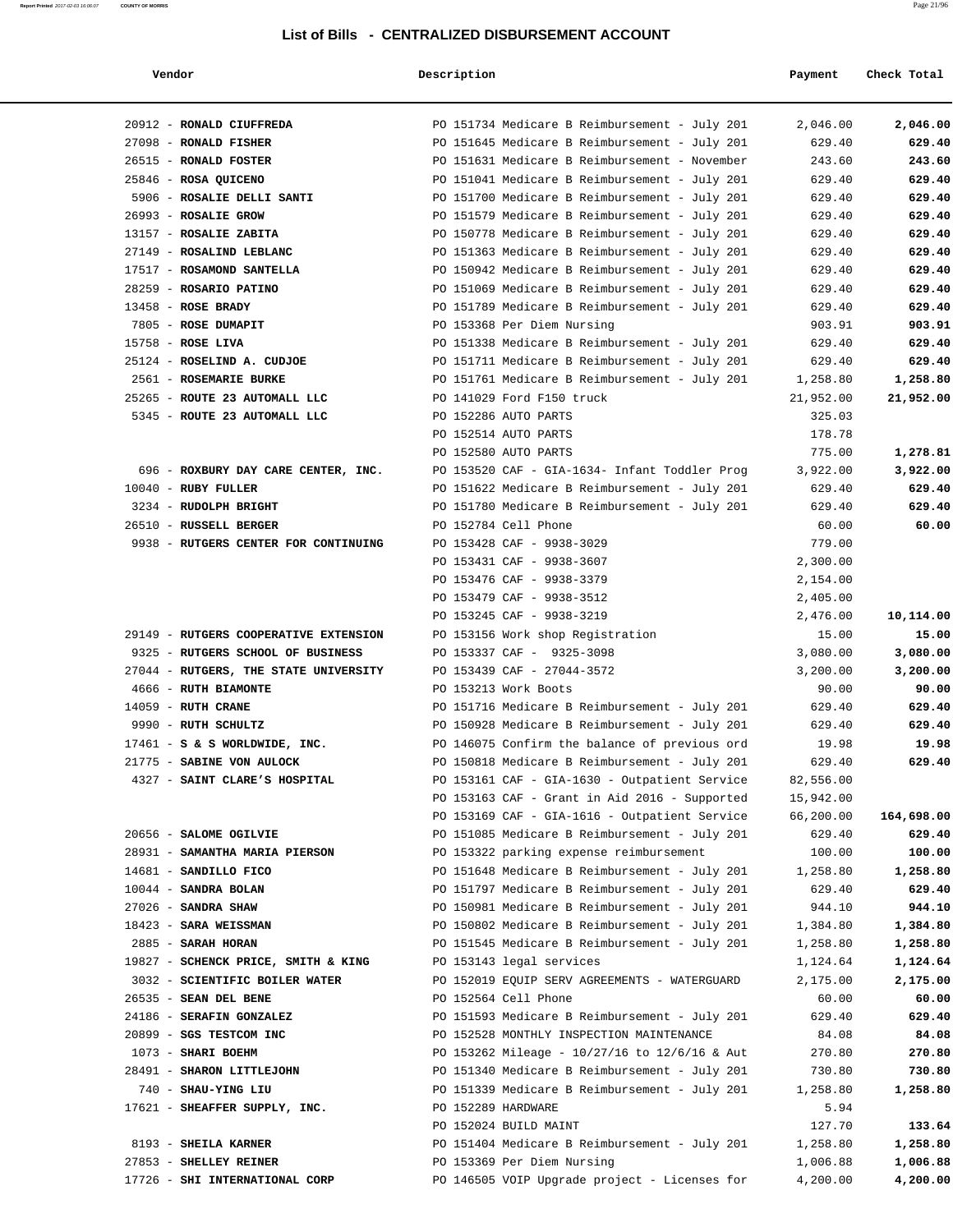|  | endor |  |
|--|-------|--|
|--|-------|--|

| Report Printed 2017-02-03 16:06:07 | <b>COUNTY OF MORRIS</b> | Page 22/96 |
|------------------------------------|-------------------------|------------|
|                                    |                         |            |
|                                    |                         |            |

| Vendor                                         | Description |                                                                                                | Payment            | Check Total          |
|------------------------------------------------|-------------|------------------------------------------------------------------------------------------------|--------------------|----------------------|
| 17726 - SHI INTERNATIONAL CORP                 |             | PO 147177 Software Maintenance Renewal - Adob                                                  | 5,595.45           | 5,595.45             |
| 17726 - SHI INTERNATIONAL CORP                 |             | PO 148738 PPW/Engineering - Capital Project -                                                  | 7,796.76           | 7,796.76             |
| 24112 - SHIRLEY M CAMPBELL                     |             | PO 151752 Medicare B Reimbursement - July 201                                                  | 629.40             | 629.40               |
| 17699 - SMITH MOTOR CO., INC.                  |             | PO 152294 AUTO PARTS                                                                           | 735.39             |                      |
|                                                |             | PO 152515 AUTO PARTS                                                                           | 1,637.35           | 2,372.74             |
| 8503 - SMITH TRACTOR & EQUIPMENT INC.          |             | PO 152290 TRUCK PARTS                                                                          | 124.42             | 124.42               |
| 6981 - SODEXO INC & AFFILIATES                 |             | PO 152663 CAF - Housekeeping, Facility & Boil                                                  | 470,228.96         | 470,228.96           |
| 6981 - SODEXO INC & AFFILIATES                 |             | PO 153611 Dietary Services                                                                     | 2,326.05           | 2,326.05             |
| 6981 - SODEXO INC & AFFILIATES                 |             | PO 153612 Parts & Smallwares for Kitchen                                                       | 2,171.16           | 2,171.16             |
| 6981 - SODEXO INC & AFFILIATES                 |             | PO 153634 2016 Department of Human Services O                                                  | 56.90              | 56.90                |
| 12625 - SOMERSET HILLS TOWING                  |             | PO 152516 TRUCK PARTS                                                                          | 607.32             | 607.32               |
| 11448 - SONIA JOHNSTON                         |             | PO 151416 Medicare B Reimbursement - July 201                                                  | 1,258.80           | 1,258.80             |
| $14433$ - SOPHIE DYER                          |             | PO 151670 Medicare B Reimbursement - July 201                                                  | 629.40             | 629.40               |
| 17755 - SOUTHEAST MORRIS COUNTY                |             | PO 152639 WATER - CH COMPLEX                                                                   | 548.76             | 548.76               |
| 17755 - SOUTHEAST MORRIS COUNTY                |             | PO 153501 WATER - MONTHLY                                                                      | 12,698.17          | 12,698.17            |
| 11160 - SPACE FARMS INC                        |             | PO 151440 Deer Carcass Removal                                                                 | 5,040.00           |                      |
|                                                |             | PO 151960 Carcass Removal                                                                      | 3,570.00           | 8,610.00             |
| 17772 - SPEEDWELL ELECTRIC MOTORS              |             | PO 151500 CAF - Labor Rates for Electrical Mo                                                  | 4,751.74           | 4,751.74             |
| 17800 - ST. CLARE'S HOSPITAL                   |             | PO 153147 GIA-1614 COD and CD services - Qtr                                                   | 38,310.00          | 38,310.00            |
| 17798 - ST. CLARE'S HOSPITAL                   |             | PO 153148 CH51-1624 Detox - Qtr 4 2016                                                         | 7,752.00           | 7,752.00             |
| 17837 - STATE OF NJ                            |             | PO 152666 Food for Morris View Kitchen                                                         | 7,919.10           |                      |
|                                                |             | PO 152668 Food for Morris View Dietary                                                         | 5,570.61           | 13,489.71            |
| 5021 - AEROFUND FINANCIAL INC.                 |             | PO 153592 CAF - ETS Transportaion Services fo                                                  | 86.60              |                      |
|                                                |             | PO 153288 Rates differ from contract, so no c                                                  | 100.00             | 186.60               |
| 15070 - STEPHEN HAMMOND                        |             | PO 151570 Medicare B Reimbursement - July 201                                                  | 2,517.60           | 2,517.60             |
| 15640 - STEPHEN KRALL                          |             | PO 151380 Medicare B Reimbursement - July 201                                                  | 629.40             | 629.40               |
| 6563 - STEPHEN ROZAN                           |             | PO 150956 Medicare B Reimbursement - July 201                                                  | 629.40             | 629.40               |
| 5948 - STEPHEN TURKO                           |             | PO 150842 Medicare B Reimbursement - July 201                                                  | 1,258.80           | 1,258.80             |
| 4298 - STERICYCLE INC.                         |             | PO 152570 Solid Waste Disposal                                                                 | 1,340.77           |                      |
|                                                |             | PO 153272 Medical Solid Waste Disposal for Mo                                                  | 1,340.77           | 2,681.54<br>1,258.80 |
| 27020 - STEVE J MACIAG<br>12372 - STEVE TOLAND |             | PO 151319 Medicare B Reimbursement - July 201<br>PO 150855 Medicare B Reimbursement - July 201 | 1,258.80<br>629.40 | 629.40               |
| 702 - STEVEN A. TOTH                           |             | PO 152587 Auto Ins. reimb. for January to Jun                                                  | 72.00              | 72.00                |
| 15211 - STEVEN B. HODES, DVM PA                |             | PO 152685 Medical K9 Dogs                                                                      | 840.00             | 840.00               |
| 17875 - STORY TELLING ARTS INC                 |             | PO 153051 CAF - 2016 State Community Partners                                                  | 5,112.00           | 5,112.00             |
| 18009 - SUDESH THAPAR                          |             | PO 150862 Medicare B Reimbursement - July 201                                                  | 1,023.00           | 1,023.00             |
| 11445 - SUDHIR BHENDE                          |             | PO 151802 Medicare B Reimbursement - July 201                                                  | 629.40             | 629.40               |
| $24452$ - SUE O'CONNOR                         |             | PO 151087 Medicare B Reimbursement - July 201                                                  | 173.40             | 173.40               |
| 11950 - SUMITA SAKPAL                          |             | PO 150947 Medicare B Reimbursement - July 201                                                  | 1,258.80           | 1,258.80             |
| 1487 - SUSAN SMITH                             |             | PO 150899 Medicare B Reimbursement - July 201                                                  | 629.40             | 629.40               |
| 5927 - SUSIE GLEATON                           |             | PO 151597 Medicare B Reimbursement - July 201                                                  | 629.40             | 629.40               |
| 17937 - SUSSEX COUNTY COMMUNITY COLLEGE        |             | PO 153145 CHARGEBACK FOR WINTER 2017                                                           | 77.37              | 77.37                |
| 2908 - SYBIL RALPH                             |             | PO 151038 Medicare B Reimbursement - July 201                                                  | 629.40             | 629.40               |
| 25387 - SYLVIA CHARLES                         |             | PO 151743 Medicare B Reimbursement - July 201                                                  | 629.40             | 629.40               |
| 21364 - SYSTEM ONE ALARM                       |             | PO 151417 CAF - Network Video Recorder Upgrad                                                  | 103,954.00         | 103,954.00           |
| 6265 - T & M ASSOCIATES                        |             | PO 150985 ASBESTOS ABATEMENT - COURT HOUSE                                                     | 494.32             |                      |
|                                                |             | PO 150987 STORAGE ROOM - FIRST FLOOR VESTIBUL                                                  | 60.00              |                      |
|                                                |             | PO 153410 CAF - Remedial Investigation to del                                                  | 3,073.50           |                      |
|                                                |             | PO 152831 CAF - Remedial Investigation to del                                                  | 2,323.87           | 5,951.69             |
| 21173 - T. SLACK ENVIRONMENTAL                 |             | PO 152296 DEF SYSTEM INSTALL                                                                   | 188.30             | 188.30               |
| 16110 - T. Y. LIN INTERNATIONAL                |             | PO 152851 old Ref# CF20200865000                                                               | 300.00             | 300.00               |
| 26030 - TABB INC.                              |             | PO 151230 Background Checks                                                                    | 38.00              | 38.00                |
| 26030 - TABB INC.                              |             | PO 151231 Background Check                                                                     | 111.00             | 111.00               |
| 26677 - TEODORA O. DELEON                      |             | PO 153370 Per Diem Nursing                                                                     | 620.12             | 620.12               |
| 25504 - TEQUIPMENT INC.                        |             | PO 150471 SMART BOARD PARTIAL PAYMENT                                                          | 545.00             | 545.00               |
| 1163 - TERESA BURKE                            |             | PO 151762 Medicare B Reimbursement - July 201                                                  | 1,258.80           | 1,258.80             |
| 26513 - TERESA DUCKWORTH                       |             | PO 152551 Cell Phone                                                                           | 60.00              | 60.00                |
| 14846 - TERESA GALLAGHER                       |             | PO 151617 Medicare B Reimbursement - July 201                                                  | 1,258.80           | 1,258.80             |
| 24184 - TERESA PANNULLO                        |             | PO 151073 Medicare B Reimbursement - July 201                                                  | 1,258.80           | 1,258.80             |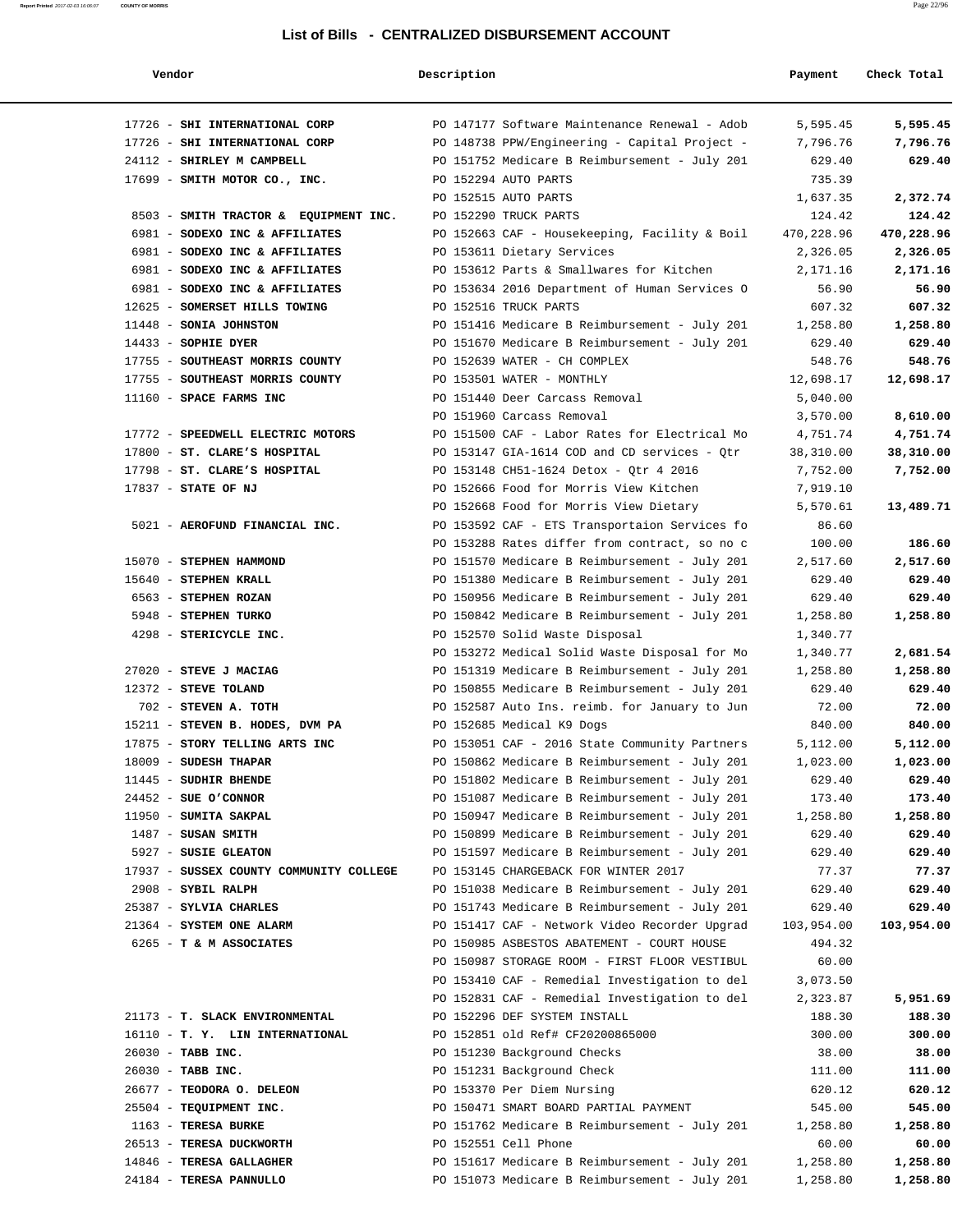|  | endor |  |
|--|-------|--|
|--|-------|--|

### **Vendor Description Payment Check Total**

**Report Printed** 2017-02-03 16:06:07 **COUNTY OF MORRIS** Page 23/96

|                  | 11311 - TERRI MCINERNEY                |                 | PO 151138 Medicare B Reimbursement - July 201 | 629.40     | 629.40     |
|------------------|----------------------------------------|-----------------|-----------------------------------------------|------------|------------|
|                  | 11987 - TERRY CRUMP                    |                 | PO 151712 Medicare B Reimbursement - July 201 | 629.40     | 629.40     |
|                  | 3962 - TESSCO INC.                     |                 | PO 148578 Small Tools                         | 981.39     | 981.39     |
|                  | 27608 - THE DAILY DISH DELI            | PO 151523 Meals |                                               | 161.00     | 161.00     |
|                  | 20797 - THE MUSIAL GROUP PA            |                 | PO 153492 PROFESSIONAL SERVICES - LADY OF JUS | 5,235.00   | 5,235.00   |
|                  | 5711 - THE TAB GROUP                   |                 | PO 152166 retrieval and refile 12/15/16       | 58.00      | 58.00      |
|                  | 26501 - THELMA EVANS-KNIGHT            |                 | PO 151658 Medicare B Reimbursement - July 201 | 629.40     | 629.40     |
|                  | 20237 - THELMA LAYNE                   |                 | PO 151364 Medicare B Reimbursement - July 201 | 629.40     | 629.40     |
|                  | 24831 - THERESA JACKSON                |                 | PO 151539 Medicare B Reimbursement - July 201 | 629.40     | 629.40     |
|                  | 18003 - THERESE TERRERI                |                 | PO 150866 Medicare B Reimbursement - July 201 | 629.40     | 629.40     |
|                  | 27528 - THERMOWORKS, INC.              |                 | PO 151878 Thermometers                        | 217.99     | 217.99     |
|                  | 16007 - THOMAS A. MARKT                |                 | PO 151315 Medicare B Reimbursement - July 201 | 629.40     | 629.40     |
|                  | 8778 - THOMAS JANKE                    |                 | PO 151534 Medicare B Reimbursement - July 201 | 629.40     | 629.40     |
|                  | 20151 - THOMAS MCNIECE                 |                 | PO 151130 Medicare B Reimbursement - July 201 | 629.40     | 629.40     |
|                  | 24933 - THOMAS POLLIO                  |                 |                                               | 133.63     |            |
|                  |                                        |                 | PO 152699 Petty Cash for Dec. 2016            |            | 133.63     |
|                  | 27687 - THOMAS REMBIS                  |                 | PO 152558 Cell Phone                          | 60.00      | 60.00      |
|                  | 17474 - THOMAS SACCO                   |                 | PO 150950 Medicare B Reimbursement - July 201 | 1,258.80   | 1,258.80   |
|                  | 17538 - THOMAS SCERBO                  |                 | PO 150935 Medicare B Reimbursement - July 201 | 629.40     | 629.40     |
|                  | 122 - TILCON NEW YORK INC.             |                 | PO 151447 Bituminous Concrete                 | 3,368.07   | 3,368.07   |
|                  | 6572 - TILLIE CHOLLETTE                |                 | PO 151739 Medicare B Reimbursement - July 201 | 629.40     | 629.40     |
|                  | 281 - TOMAR INDUSTRIES INC             |                 | PO 152297 JANITORIAL SUPPLIES                 | 247.40     |            |
|                  |                                        |                 | PO 152517 JANITORIAL SUPPLIES                 | 168.60     | 416.00     |
|                  | 9099 - TONY SANCHEZ LTD                |                 | PO 152295 TRUCK PARTS                         | 1,686.21   |            |
|                  |                                        |                 | PO 152518 TRUCK PARTS                         | 1,903.43   | 3,589.64   |
|                  | 20788 - TOP LINE CONSTRUCTION CORP     |                 | PO 152386 CAF - Milling & Resurfacing of CR 6 | 235,662.38 | 235,662.38 |
|                  | 7555 - TOSHIBA BUSINESS SOLUTIONS USA  |                 | PO 150707 Data Card System                    | 6,855.00   |            |
|                  |                                        |                 | PO 151849 Maintenance on Card Data Systems Co | 2,663.00   | 9,518.00   |
|                  | 13419 - TOWN OF BOONTON                |                 | PO 153676 CAF - 2016 Supplemental Municipal A | 1,925.42   | 1,925.42   |
|                  | 13793 - TOWNSHIP OF CHESTER            |                 | PO 153630 CAF - 2016 Supplemental Municipal A | 2,181.72   |            |
|                  |                                        |                 | PO 153633 CAF - 2017 Municipal Alliance Funds | 3,157.63   | 5,339.35   |
|                  | 15811 - TOWNSHIP OF LONG HILL          |                 | PO 151966 Salting County Roads                | 675.00     | 675.00     |
|                  | 18099 - TOWNSHIP OF MENDHAM            |                 | PO 153701 CAF - 2017 Municipal Alliance Funds | 3,645.99   | 3,645.99   |
|                  | 18100 - TOWNSHIP OF MONTVILLE          |                 | PO 153605 CAF - 2017 Municipal Alliance Funds | 3,511.63   | 3,511.63   |
|                  | 1122 - TOWNSHIP OF MORRIS              |                 | PO 153024 CAF - 2017 Municipal Alliance Funds | 8,218.66   | 8,218.66   |
|                  | 19736 - TOWNSHIP OF RANDOLPH           |                 | PO 151249 Telephone pobox4833                 | 459.78     | 459.78     |
|                  | 19736 - TOWNSHIP OF RANDOLPH           |                 | PO 152352 2017 MEMBERSHIP DUES                | 1,100.00   | 1,100.00   |
|                  | 18105 - TOWNSQUARE DINER RESTAURANT    | PO 151524 Meals |                                               | 264.50     | 264.50     |
| $3049$ - TRANE   |                                        |                 | PO 151498 CAF - Labor Rates HVAC Repairs Serv | 3,502.75   | 3,502.75   |
|                  | 11758 - TREASURER-STATE OF NJ          |                 | PO 151519 Hazardous Waste Compliance Monitori | 70.00      | 70.00      |
|                  | 18144 - TREE KING INC                  |                 | PO 150974 2016 Snow Plowing                   | 65,625.00  | 65,625.00  |
|                  | 18144 - TREE KING INC                  |                 | PO 152462 Contracted Snow Removal             | 41,325.00  | 41,325.00  |
|                  | 18144 - TREE KING INC                  |                 | PO 152463 Contracted Snow Removal             | 7,125.00   | 7,125.00   |
|                  | 18144 - TREE KING INC                  |                 | PO 152464 Contracted Snow Removal             | 12,825.00  | 12,825.00  |
|                  | $2181$ - TRIUS, INC.                   |                 | PO 150141 TRUCK PARTS                         | 507.50     | 507.50     |
|                  | 25390 - TRUCHSIA HANABERGH             |                 | PO 151569 Medicare B Reimbursement - July 201 | 1,258.80   | 1,258.80   |
|                  | 25209 - TURN OUT UNIFORMS, INC.        |                 | PO 148047 EMS Program                         | 539.97     | 539.97     |
|                  | 8262 - UNA SOARES                      |                 | PO 150895 Medicare B Reimbursement - July 201 | 629.40     | 629.40     |
|                  | 18219 - UNIQUE PHOTO INC               |                 | PO 152473 Repair - Canon (CIS)                | 267.14     | 267.14     |
|                  | 18232 - UNITED PARCEL SERVICE          |                 | PO 151005 2nd Day Air - SADC - Jessica Uttal  | 16.32      | 16.32      |
|                  | 18233 - UNITED PARCEL SERVICE          |                 | PO 152173 summary of charges account # 6x7742 | 232.20     | 232.20     |
|                  | 15732 - UNIVERSAL UNIFORM SALES CO INC |                 | PO 151505 CAF - Contract Renewal uniforms     | 1,241.50   | 1,241.50   |
|                  | 15732 - UNIVERSAL UNIFORM SALES CO INC |                 | PO 151509 CAF - Contract Renewal uniforms     | 1,189.60   | 1,189.60   |
|                  | 9716 - UNIVERSITY HOSPITAL             |                 | PO 145716 INMATE MEDICAL CARE                 | 6,904.25   | 6,904.25   |
|                  | 5241 - VARLO CAMPBELL                  |                 | PO 151753 Medicare B Reimbursement - July 201 | 629.40     | 629.40     |
|                  | 24350 - VENETIA MILLER                 |                 | PO 151121 Medicare B Reimbursement - July 201 | 629.40     | 629.40     |
|                  |                                        |                 |                                               |            |            |
|                  | 1855 - VERA BLOSSOM                    |                 | PO 151798 Medicare B Reimbursement - July 201 | 629.40     | 629.40     |
| $1286$ - VERIZON |                                        |                 | PO 151884 MORRIS CTY OFCS & INST              | 68.00      | 68.00      |
| $1286$ - VERIZON |                                        |                 | PO 152123 Telephone pobox4833                 | 66.07      | 66.07      |
| $1286$ - VERIZON |                                        |                 | PO 152369 PENTHOUSE- A & R BLDG               | 65.73      | 65.73      |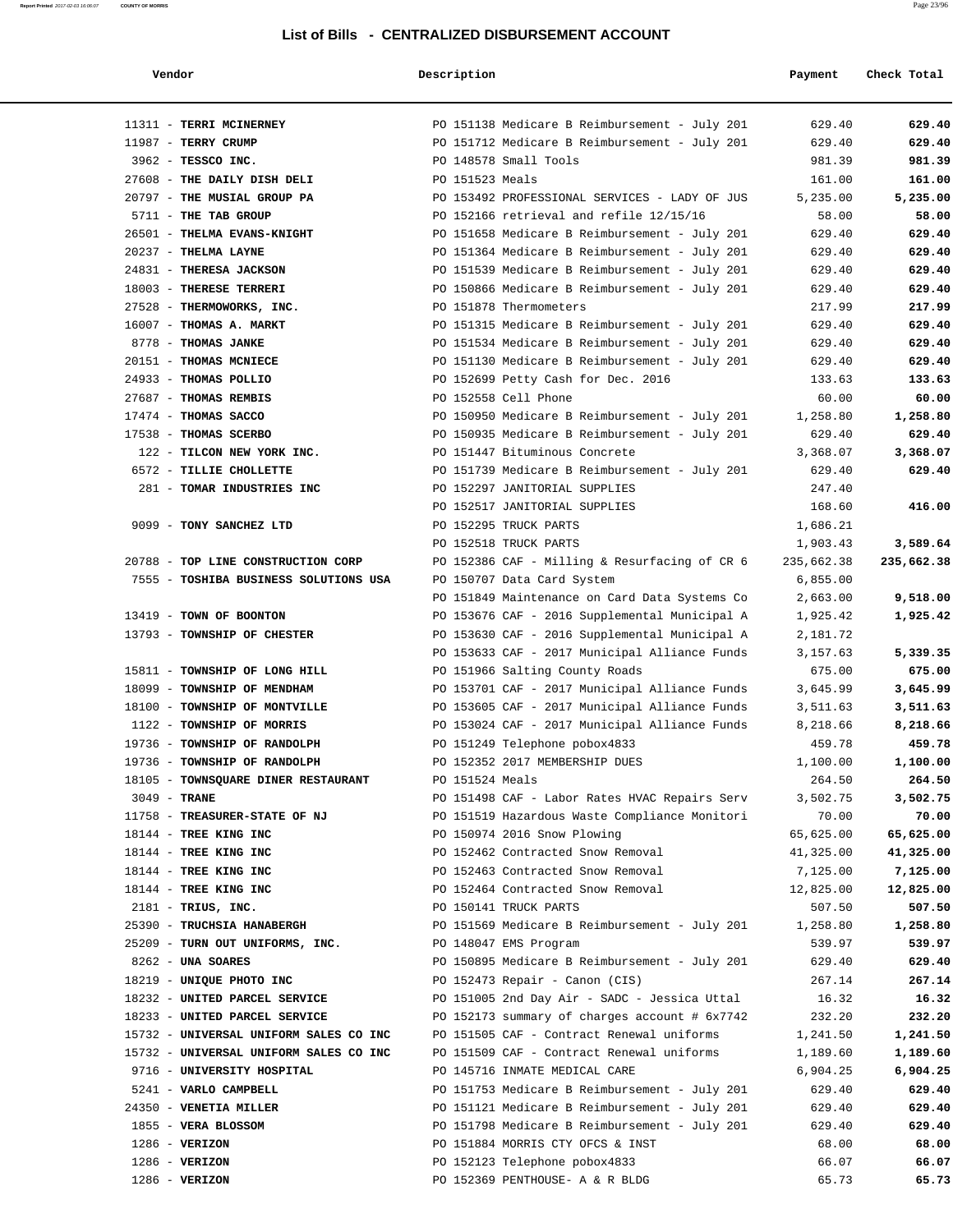| Vendor                                 | Description |                                                                            | Payment              | Check Total |
|----------------------------------------|-------------|----------------------------------------------------------------------------|----------------------|-------------|
| $1286$ - VERIZON                       |             | PO 152485 CRIME STOPPERS HOTLINE                                           | 42.63                | 42.63       |
| $1286$ - VERIZON                       |             | PO 152486 MORRIS CO SHERIFF'S OFCS & INST                                  | 67.92                | 67.92       |
| $1286$ - VERIZON                       |             | PO 152726 Telephone pobox4833                                              | 300.40               | 300.40      |
| 1348 - VERIZON WIRELESS                |             | PO 150198 Cell Phones                                                      | 59.65                |             |
|                                        |             | PO 150208 Cell Phones                                                      | 9,155.55             |             |
|                                        |             | PO 150210 Cell Phones                                                      | 830.30               |             |
|                                        |             | PO 150226 Cell Phones                                                      | 830.26               |             |
|                                        |             | PO 150233 Cell Phones                                                      | 9,316.66             |             |
|                                        |             | PO 150367 GPS TRACKING SERVICE                                             | 90.12                |             |
|                                        |             | PO 150395 Monthly Statement -                                              | 813.68               |             |
|                                        |             | PO 151964 Monthly Statement -                                              | 811.76               | 21,907.98   |
| 1348 - VERIZON WIRELESS                |             | PO 152622 Monthly Statement -                                              | 1,661.62             |             |
|                                        |             | PO 152396 VERIZON MOBILE PHONE SERVICE MOTH O                              | 21, 156. 13          |             |
|                                        |             | PO 152396 VERIZON MOBILE PHONE SERVICE MOTH O                              | 292.16               |             |
|                                        |             | PO 152783 Wireless Service                                                 | 80.04                | 23,189.95   |
| $20154$ - VERNA FRASER                 |             | PO 151625 Medicare B Reimbursement - July 201                              | 629.40               | 629.40      |
| 8263 - VERNA KOLMAN                    |             | PO 151384 Medicare B Reimbursement - July 201                              | 1,258.80             | 1,258.80    |
| 26991 - VERNON BROWN                   |             | PO 151767 Medicare B Reimbursement - July 201                              | 1,258.80             | 1,258.80    |
| 24183 - VICTORIA BRYANT                |             | PO 151766 Medicare B Reimbursement - July 201                              | 629.40               | 629.40      |
| 28202 - VILLAGE SHOP RITE              |             | PO 152612 K-9 Graduation Ceremony - M. Reilly                              | 446.66               | 446.66      |
| 7037 - VILLAGE SUPER MARKET, INC.      |             | PO 150993 12/17/16 HP Board Meeting Dinner fo                              | 107.77               |             |
|                                        |             | PO 151003 OEM Expenses                                                     | 337.87               |             |
|                                        |             | PO 153508 Freeholder/Budget Meeting Dinner                                 | 148.48               | 594.12      |
| 16028 - VINCENT MASSALONGO             |             | PO 151149 Medicare B Reimbursement - July 201                              | 629.40               | 629.40      |
| 21650 - VIOLET FORBES                  |             | PO 151634 Medicare B Reimbursement - July 201                              | 629.40               | 629.40      |
| 9116 - VIOLETA VASILAS                 |             | PO 150832 Medicare B Reimbursement - July 201                              | 896.00               | 896.00      |
| 27009 - VIRTRA SYSTEMS                 |             | PO 150727 Annual Service Agreement for Firear                              | 23,540.00            | 23,540.00   |
| 18331 - VIRTU WATER METER SERVICES INC |             | PO 151986 METER TESTING                                                    | 1,135.00             | 1,135.00    |
| 16784 - VIVIAN O'KEEFE                 |             | PO 151082 Medicare B Reimbursement - July 201                              | 629.40               | 629.40      |
| 25832 - VOIANCE LANGUAGE SERVICES, LLC |             | PO 152161 Interpreter fees                                                 | 615.42               | 615.42      |
| 25832 - VOIANCE LANGUAGE SERVICES, LLC |             | PO 153116 Interpreter fees                                                 | 721.98               | 721.98      |
| 25815 - VOLKER CRANE LLC               |             | PO 152669 DCA Permit Application Assistance f                              | 1,596.00             | 1,596.00    |
| 6146 - W.B. MASON COMPANY INC          |             | PO 151443 Office Supplies                                                  | 98.08                |             |
|                                        |             | PO 151510 Office Supplies                                                  | 345.62               |             |
|                                        |             | PO 151895 Office Supplies                                                  | 137.03               |             |
|                                        |             |                                                                            |                      | 1,682.22    |
| 6146 - W.B. MASON COMPANY INC          |             | PO 152654 Youth Shelter Supplies Inv. 1399764<br>PO 152298 OFFICE SUPPLIES | 1,101.49<br>1,568.12 |             |
|                                        |             | PO 152519 OFFICE SUPPLIES                                                  | 244.09               |             |
|                                        |             | PO 152539 office suplies                                                   | 174.26               |             |
|                                        |             | PO 152546 Office Supplies                                                  | 570.57               |             |
|                                        |             | PO 152547 Office Supplies                                                  |                      |             |
|                                        |             | PO 152781 Office Supplies                                                  | 1,934.94             |             |
|                                        |             |                                                                            | 532.28               | 5,972.94    |
| 6146 - W.B. MASON COMPANY INC          |             | PO 152753 Office Supplies - Inv. # I39766573<br>PO 152582 OFFICE SUPPLIES  | 948.68<br>69.07      |             |
|                                        |             | PO 152218 office supplies for ETS                                          | 1,455.22             |             |
|                                        |             | PO 152348 Supplies - Sheriff's Office                                      |                      |             |
|                                        |             |                                                                            | 476.18               |             |
|                                        |             | PO 152349 Office Supplies - CIS                                            | 1,023.58<br>487.49   |             |
|                                        |             | PO 152351 Office Supplies - Warrants<br>PO 152355 Office Supplies          | 190.37               |             |
|                                        |             |                                                                            |                      |             |
|                                        |             | PO 152155 office supplies                                                  | 232.68               |             |
|                                        |             | PO 152404 OFFICE SUPPLIES                                                  | 289.08               | 4,223.67    |
| 6146 - W.B. MASON COMPANY INC          |             | PO 152838 office supplies                                                  | 270.98               |             |
|                                        |             | PO 153134 County Counsel Office - Office Supp                              | 324.15               |             |
|                                        |             | PO 152722 OFFICE SUPPLIES                                                  | 155.80               |             |
|                                        |             | PO 153463 OFFICE SUPPLIES                                                  | 124.93               |             |
|                                        |             | PO 152796 Office Supplies                                                  | 616.33               |             |
|                                        |             | PO 152809 OFFICE SUPPLIES                                                  | 13.83                |             |
|                                        |             | PO 152888 OFFICE SUPPLIES                                                  | 154.07               | 1,660.09    |
| 27401 - WALLKILL GROUP INC             |             | PO 153613 CAF - Shower Suite Alterations                                   | 122,935.44           | 122,935.44  |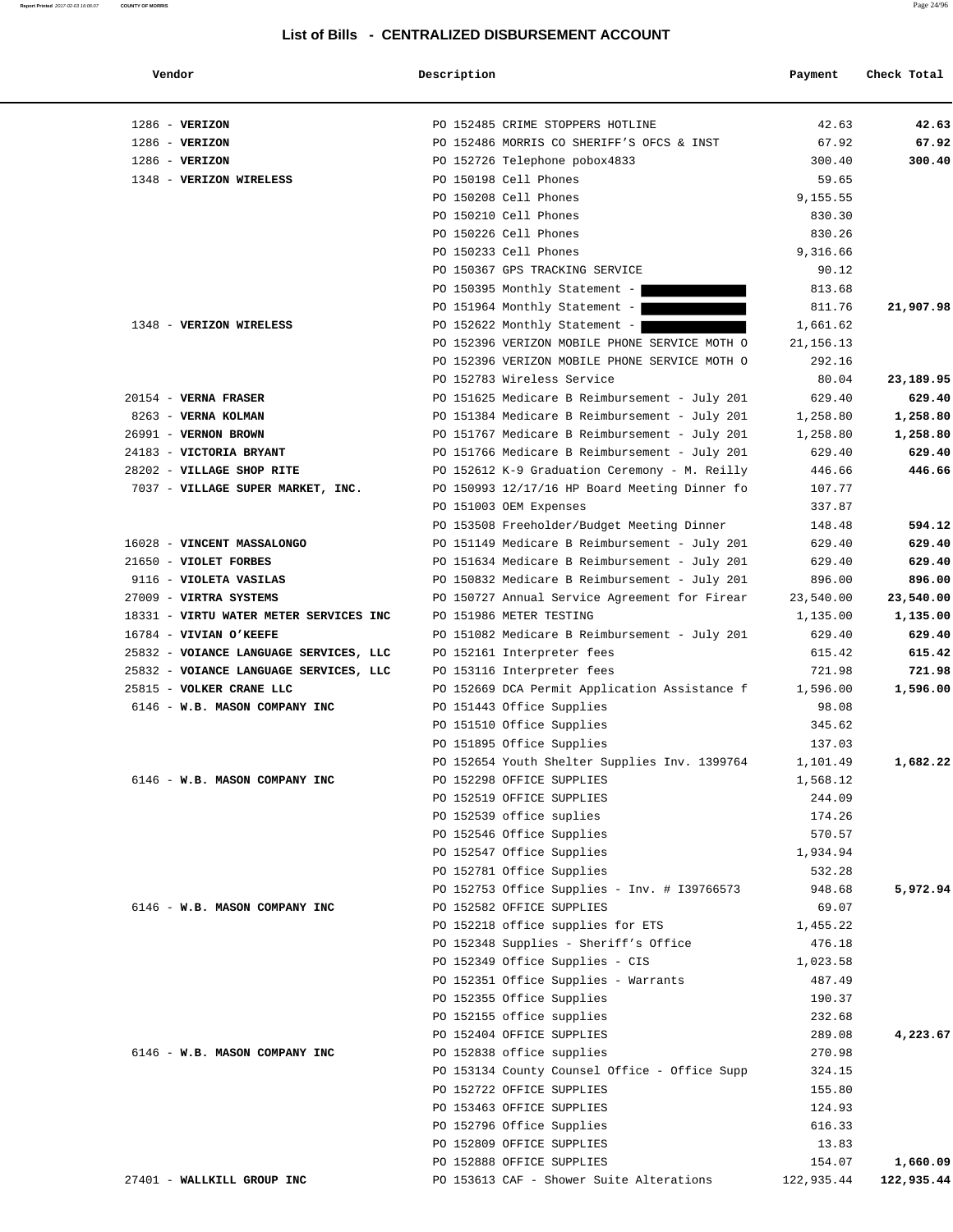| Vendor                                    | Description                                   | Payment  |                          |
|-------------------------------------------|-----------------------------------------------|----------|--------------------------|
| 26518 - WALTER JONES                      | PO 152553 Cell Phone                          | 60.00    | 60.00                    |
| 20598 - WALTER PETERSON                   | PO 151057 Medicare B Reimbursement - July 201 | 1,258.80 | 1,258.80                 |
| 18359 - WALTER WALKER                     | PO 150815 Medicare B Reimbursement - July 201 | 629.40   | 629.40                   |
| 18388 - WARREN COUNTY COMMUNITY COLL.     | PO 153426 CAF - 18388-3487                    | 1,555.00 |                          |
|                                           | PO 153480 CAF - 18388-3491                    | 1,555.00 | 3,110.00                 |
| 20080 - WASHINGTON TOWNSHIP M.U.A.        | PO 152416 WATER & SEWER - LONG VALLEY         | 372.01   | 372.01                   |
| 24231 - WATERS, MCPHERSON, MCNEILL, P.C.  | PO 153138 legal services                      | 324.00   | 324.00                   |
| 24231 - WATERS, MCPHERSON, MCNEILL, P.C.  | PO 153139 legal services                      | 1,399.38 | 1,399.38                 |
| 24231 - WATERS, MCPHERSON, MCNEILL, P.C.  | PO 153140 legal services                      | 1,464.00 | 1,464.00                 |
| 13392 - WEBSTER PLUMBING &                | PO 151502 CAF - Labor Rates Plumbing & Heatin | 1,066.00 |                          |
|                                           | PO 151502 CAF - Labor Rates Plumbing & Heatin | 8,064.00 | 9,130.00                 |
| 20093 - WELDON QUARRY CO., LLC            | PO 151462 Milling Disposals                   | 3,325.00 |                          |
|                                           | PO 152399 Milling Disposals (2016)            | 950.00   | 4,275.00                 |
| 4677 - WHITEMARSH CORPORATION             | PO 152520 GAS PUMP EQUIPMENT                  | 395.00   | 395.00                   |
| 10826 - WHITES HEALTHCARE ENTERPRISES INC | PO 149964 Medical for Youth Shelter Sept. 201 | 62.78    | 62.78                    |
| 453 - WHITES HEALTHCARE ENTERPRISES INC   | PO 151513 Supply of Medicine for residents at | 885.52   |                          |
|                                           | PO 151880 Medicines for the month of October  | 15.99    | 901.51                   |
| 28820 - WILL GADDISH                      | PO 153221 Work Boots                          | 90.00    | 90.00                    |
| 20610 - WILLIAM CALLERY                   | PO 151754 Medicare B Reimbursement - July 201 | 450.00   | 450.00                   |
| 13653 - WILLIAM CARHUFF, JR.              | PO 151748 Medicare B Reimbursement - July 201 | 629.40   | 629.40                   |
| 20913 - WILLIAM EVERS                     | PO 151657 Medicare B Reimbursement - July 201 | 1,258.80 | 1,258.80                 |
| 1885 - WILLIAM HIBLER                     | PO 151550 Medicare B Reimbursement - July 201 | 1,258.80 | 1,258.80                 |
| 21372 - WILLIAM JOHNSON                   | PO 151527 Medicare B Reimbursement - July 201 | 1,258.80 | 1,258.80                 |
| 11998 - WILLIAM KELLY                     | PO 151399 Medicare B Reimbursement - July 201 | 629.40   | 629.40                   |
| 15625 - WILLIAM KNIGHT                    | PO 151390 Medicare B Reimbursement - July 201 | 629.40   | 629.40                   |
| 8221 - WILLIAM MCNIECE                    | PO 151129 Medicare B Reimbursement - July 201 | 1,258.80 | 1,258.80                 |
| 26523 - WILLIAM MOTT                      | PO 152557 Cell Phone                          | 60.00    | 60.00                    |
| $20941 - \text{WILLIAM OSA}$              | PO 151078 Medicare B Reimbursement - July 201 | 629.40   | 629.40                   |
| 8335 - WILLIAM PATERSON UNIVERSITY        | PO 153427 CAF - 8335-3088                     | 800.00   | 800.00                   |
| 21361 - WILLIAM STATON                    | PO 150885 Medicare B Reimbursement - July 201 | 1,258.80 | 1,258.80                 |
| 29084 - WILLIAM WIGGINS                   | PO 150796 Medicare B Reimbursement - November | 243.60   | 243.60                   |
| 24769 - WILLIAM YANCEY                    | PO 150782 Medicare B Reimbursement - July 201 | 629.40   | 629.40                   |
| 25391 - WILLIE CHAVIS                     | PO 151740 Medicare B Reimbursement - July 201 | 1,258.80 | 1,258.80                 |
| 10817 - WINFRED SUE ROWE                  | PO 150958 Medicare B Reimbursement - July 201 | 629.40   | 629.40                   |
| $10991 - WINSTON YAW$                     | PO 150781 Medicare B Reimbursement - July 201 | 629.40   | 629.40                   |
| 21189 - WITMER-PUBLIC SAFETY GROUP        | PO 141724 (OfficeStore) PLEASE ORDER - Silen  | 3,996.00 | 3,996.00                 |
| 18538 - WORK N WEAR STORE                 | PO 138412 clothing hazmat team                | 640.00   |                          |
|                                           | PO 151985 UNIFORMS/ WINTER GEAR               | 390.00   | 1,030.00                 |
| 18564 - XEROX CORP                        | PO 152174 meter usage on WC7335P              | 33.95    | 33.95                    |
| 20820 - Y-PERS INC                        | PO 152299 SHOP SUPPLIES                       | 267.79   | 267.79                   |
| 27099 - YE S WANG                         | PO 150810 Medicare B Reimbursement - July 201 | 2,923.20 | 2,923.20                 |
| 28286 - YOLANDA DOL                       | PO 151686 Medicare B Reimbursement - July 201 | 629.40   | 629.40                   |
| 24271 - YVONNE LYKEN                      | PO 151323 Medicare B Reimbursement - July 201 | 629.40   | 629.40<br>-------------- |

TOTAL **6,741,245.72**

|  |  |  |  | Total to be paid from Fund 13 Dedicated Trust | 35,805.53    |
|--|--|--|--|-----------------------------------------------|--------------|
|  |  |  |  | Total to be paid from Fund 04 County Capital  | 893,863.72   |
|  |  |  |  | Total to be paid from Fund 02 Grant Fund      | 897,217.32   |
|  |  |  |  | Total to be paid from Fund 01 Current Fund    | 4,914,359.15 |

 **6,741,245.72**

**Report Printed** 2017-02-03 16:06:07 **COUNTY OF MORRIS** Page 25/96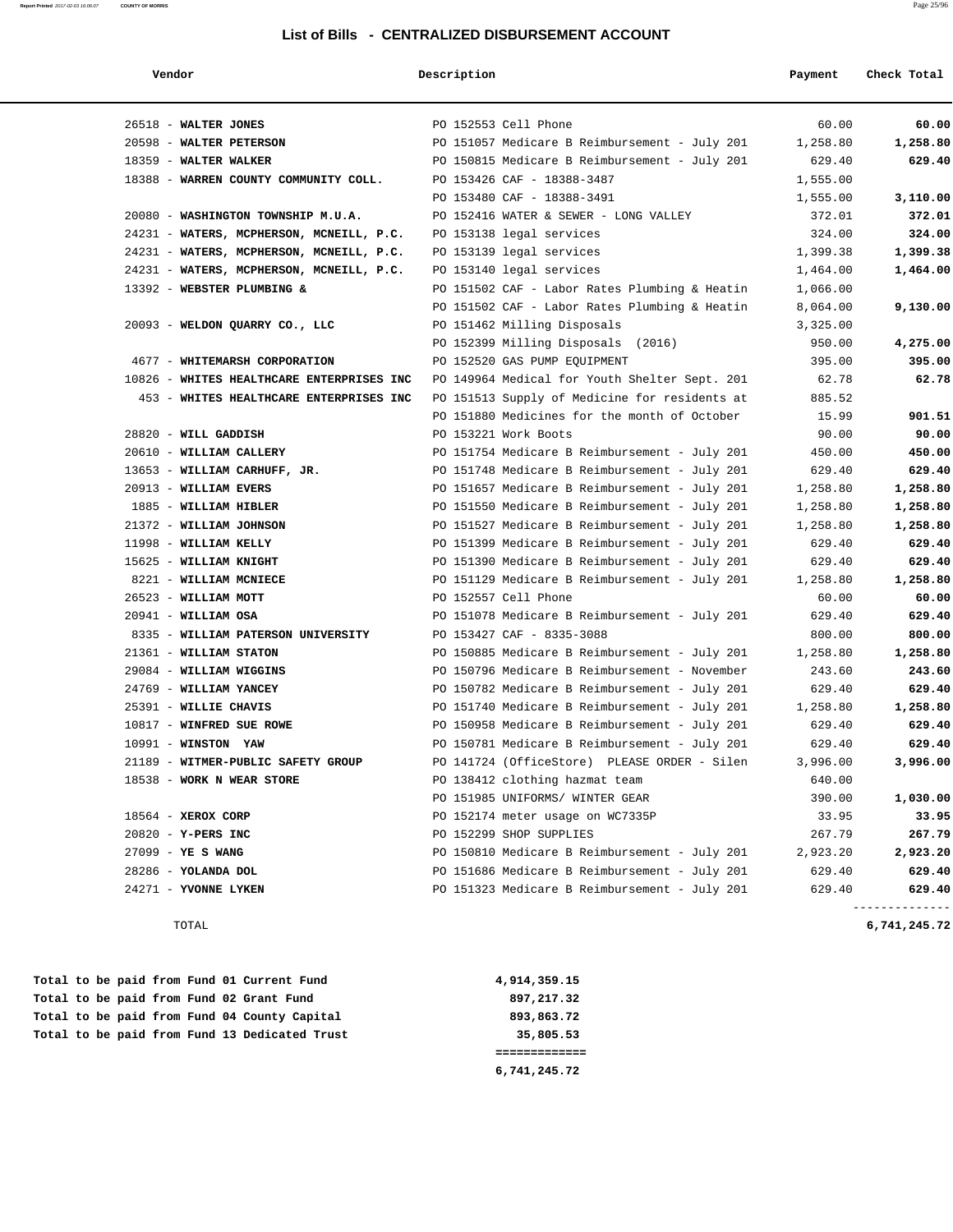**Report Printed** 2017-02-03 16:06:34 **COUNTY OF MORRIS** Page 26/96

### **List of Bills (Department/Account Detail) - CENTRALIZED DISBURSEMENT ACCOUNT**

| Account | P <sub>0</sub> | Vendor | Description | Payment | Account Total |
|---------|----------------|--------|-------------|---------|---------------|
|         |                |        |             |         |               |

### **Current Fund**

### **County Administrator**

| 152151 MARTIN LUTHER KING                                  | Reservation for John Bonanni to attend t                                           | 25.00        |
|------------------------------------------------------------|------------------------------------------------------------------------------------|--------------|
| $01-201-20-100100-039$ Education Schools & Training        | TOTAL FOR ACCOUNT                                                                  | 25.00        |
|                                                            |                                                                                    |              |
| 153685 COUNTY OF MORRIS                                    | 2ND HALF JANUARY 2017 METERED MAIL                                                 | 37.07        |
| 01-201-20-100100-068 Postage & Metered Mail                | TOTAL FOR ACCOUNT                                                                  | 37.07        |
| 152613 KAREN MANCINELLI-PAIGE                              | Photography services for Freeholders reo                                           | 211.00       |
| $01-201-20-100100-084$ Other Outside Services              | TOTAL FOR ACCOUNT                                                                  | 211.00       |
|                                                            |                                                                                    |              |
|                                                            | 153205 OFFICE CONCEPTS GROUP, INC. Breakfast blend kcup, donut shop coffee, 332.29 |              |
| $01-203-20-100100-058$ (2016) Office Supplies & Stationery | TOTAL FOR ACCOUNT                                                                  | 332.29       |
|                                                            |                                                                                    |              |
| 152402 GERALD P. MCCREA                                    | FH Veteran's Day Medal Presentation Cere                                           | 200.00       |
| 151231 TABB INC.                                           | Joseph Gilmore                                                                     | 111.00       |
| 01-203-20-100100-084 (2016) Other Outside Services         | TOTAL FOR ACCOUNT                                                                  | 311.00       |
| 151241 RICOH USA, INC.                                     | Lease of copier 11/22/16-2/21/17                                                   | 983.34       |
| $01-203-20-100100-164$ (2016) Office Machines - Rental     | TOTAL FOR ACCOUNT                                                                  | 983.34       |
|                                                            |                                                                                    |              |
|                                                            |                                                                                    | ============ |
| TOTAL for County Administrator                             |                                                                                    | 1,899.70     |
|                                                            |                                                                                    |              |

### **Personnel**

| 01-201-20-105100-068 | 153685 COUNTY OF MORRIS              | 2ND HALF JANUARY 2017 METERED MAIL       | 52.96                  |
|----------------------|--------------------------------------|------------------------------------------|------------------------|
|                      | Postage & Metered Mail               | TOTAL FOR ACCOUNT                        | 52.96                  |
| 01-203-20-105100-058 | 152522 RIOS' ENGRAVING               | N18 Stamp Div. of Temp. Dis. Ins.        | 45.00                  |
|                      | (2016) Office Supplies & Stationery  | TOTAL FOR ACCOUNT                        | 45.00                  |
| 01-203-20-105100-095 | 151151 CRYSTAL SPRINGS               | Water 11/16/16, 12/7/16, Account #699004 | 13.49                  |
|                      | (2016) Other Administrative Supplies | TOTAL FOR ACCOUNT                        | 13.49                  |
| 01-203-20-105100-164 | 152701 RICOH USA, INC.               | Color Copies 10/1/2016-11-30-2016        | 54.74                  |
|                      | (2016) Office Machines - Rental      | TOTAL FOR ACCOUNT                        | 54.74                  |
|                      | TOTAL for Personnel                  |                                          | ============<br>166.19 |

### **Board of Chosen Freeholders**

| 153685 COUNTY OF MORRIS                        | 2ND HALF JANUARY 2017 METERED MAIL | 194.83 |
|------------------------------------------------|------------------------------------|--------|
| 153685 COUNTY OF MORRIS                        | 2ND HALF JANUARY 2017 METERED MAIL | 152.58 |
| Postage & Metered Mail<br>01-201-20-110100-068 | TOTAL FOR ACCOUNT                  | 347.41 |
|                                                |                                    |        |
| 153508 VILLAGE SUPER MARKET, INC.              | 01-31-17 Dinner for 12 people      | 148.48 |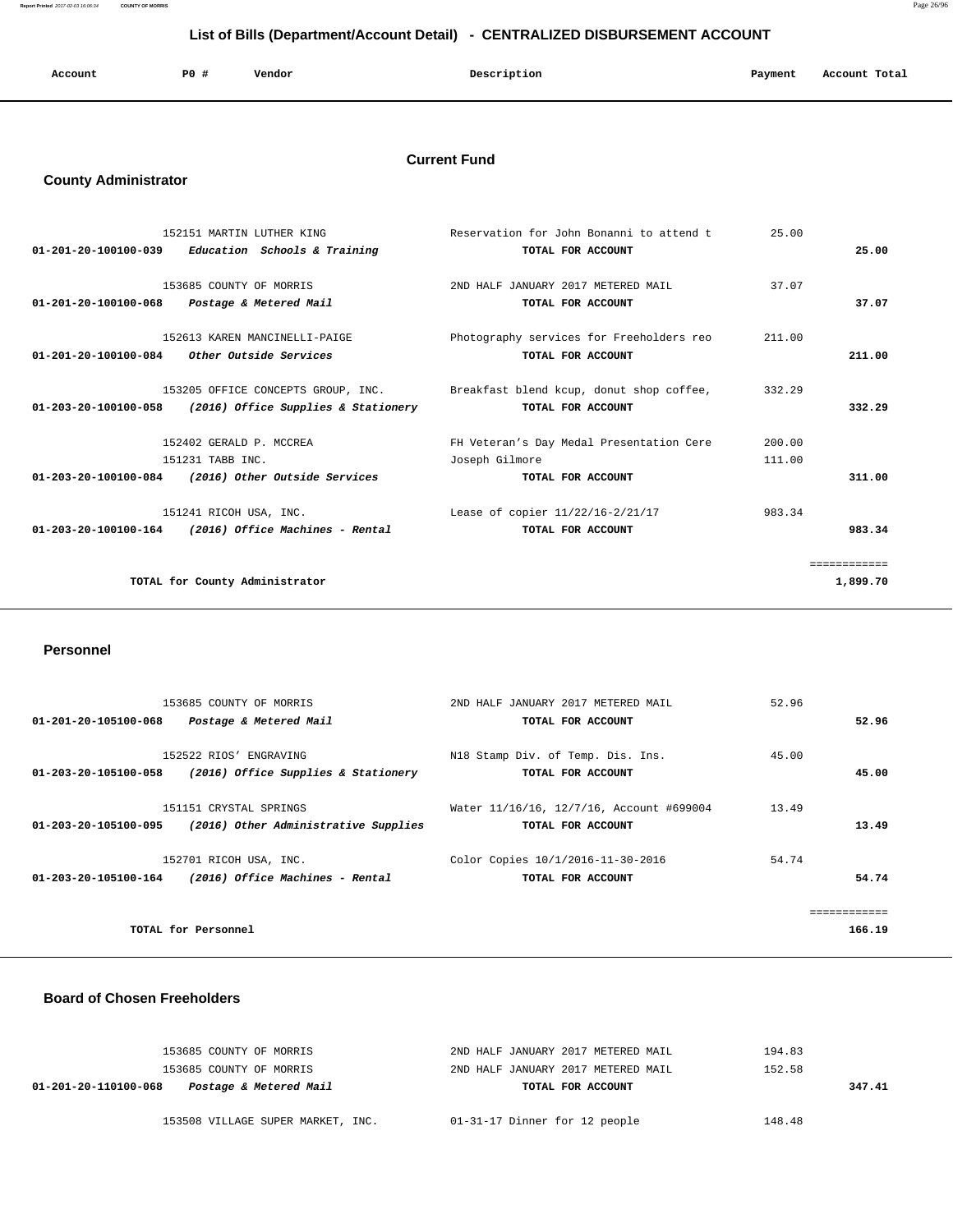| Account                                      | PO# | Vendor                                                                                                | Description                                                                        | Payment                | Account Total          |
|----------------------------------------------|-----|-------------------------------------------------------------------------------------------------------|------------------------------------------------------------------------------------|------------------------|------------------------|
| <b>Board of Chosen Freeholders</b>           |     |                                                                                                       |                                                                                    |                        |                        |
| $01 - 201 - 20 - 110100 - 079$               |     | 152151 MARTIN LUTHER KING<br>Special Projects                                                         | Reservation for Freeholders Kathy DeFill<br>TOTAL FOR ACCOUNT                      | 75.00                  | 288.48                 |
|                                              |     | 153679 REDRESS OFFICE MACHINES<br>153679 REDRESS OFFICE MACHINES<br>153679 REDRESS OFFICE MACHINES    | Typewriter cleaned and oiled<br>Typewriter wheel<br>correction tapes               | 90.00<br>22.50<br>8.10 |                        |
| 01-201-20-110100-084<br>01-203-20-110100-079 |     | <i>Other Outside Services</i><br>151181 NEW JERSEY ASSOCIATION OF COUNTIES<br>(2016) Special Projects | TOTAL FOR ACCOUNT<br>Registration for Doug Cabana to attend t<br>TOTAL FOR ACCOUNT | 125.00                 | 120.60<br>125.00       |
|                                              |     | TOTAL for Board of Chosen Freeholders                                                                 |                                                                                    |                        | ============<br>881.49 |

### **Clerk of the Board**

|              | 64.48 | 1. Special Counsel $(p/d \ 1/13/17)$      | 152636 DAILY RECORD                                |                      |
|--------------|-------|-------------------------------------------|----------------------------------------------------|----------------------|
|              | 49.96 | 2.Appraisers/Right-of-Way Negotiators (p  | 152636 DAILY RECORD                                |                      |
|              | 49.08 | 3. Title insurance services (p/d 1/13/17) | 152636 DAILY RECORD                                |                      |
|              | 49.08 | 4. Mediator (p/d 1/13/17)                 | 152636 DAILY RECORD                                |                      |
|              | 50.40 | 5. Professional certified court reporting | 152636 DAILY RECORD                                |                      |
|              | 82.52 | 6. Special Counsel â Bond counsel (p/d    | 152636 DAILY RECORD                                |                      |
|              | 52.16 | 7.General Counsel/Litigation Management   | 152636 DAILY RECORD                                |                      |
|              | 71.96 | ASB-70021774 1. BOND ORDINANCE AMENDING   | 152637 DAILY RECORD                                |                      |
|              | 68.44 | ASB-70021774 1. BOND ORDINANCE AMENDIN    | 153507 DAILY RECORD                                |                      |
|              | 80.76 | ASB-70021774 - 1. Cherry, Weber & Associa | 153111 DAILY RECORD                                |                      |
|              | 76.80 | ASB-03668474 LEGAL NOTICE B17-25 01/12/   | 153692 DAILY RECORD                                |                      |
|              | 86.92 | ASB-03668474 LEGAL NOTICE B17-22, B17-26  | 153692 DAILY RECORD                                |                      |
|              | 93.08 | ASB-03668474 LEGAL NOTICE B17-27, B17-28  | 153692 DAILY RECORD                                |                      |
| 875.64       |       | TOTAL FOR ACCOUNT                         | Advertising                                        | 01-201-20-110105-022 |
|              | 50.50 | Receipts from the Daily Record and Star   | 153346 JANET DONALDSON                             |                      |
| 50.50        |       | TOTAL FOR ACCOUNT                         | 01-201-20-110105-095 Other Administrative Supplies |                      |
| ============ |       |                                           |                                                    |                      |
| 926.14       |       |                                           | TOTAL for Clerk of the Board                       |                      |
|              |       |                                           |                                                    |                      |

# **County Clerk**

|          | 2,560.83 | 2ND HALF JANUARY 2017 METERED MAIL       | 153685 COUNTY OF MORRIS             |                      |
|----------|----------|------------------------------------------|-------------------------------------|----------------------|
| 2,560.83 |          | TOTAL FOR ACCOUNT                        | Postage & Metered Mail              | 01-201-20-120100-068 |
|          | 265.11   | COUNTY CLERK                             | 152396 VERIZON WIRELESS             |                      |
| 265.11   |          | TOTAL FOR ACCOUNT                        | (2016) Cellular Phones/Pagers       | 01-203-20-120100-031 |
|          | 33.95    | meter usage on wc7335p ser.#FKA-937519 1 | 152174 XEROX CORP                   |                      |
| 33.95    |          | TOTAL FOR ACCOUNT                        | (2016) Equipment Service Agreements | 01-203-20-120100-044 |
|          | 278.74   | gildan dryblend double pique shirt       | 152170 DIAMOND GRAPHIXX             |                      |
| 278.74   |          | TOTAL FOR ACCOUNT                        | (2016) Office Supplies & Stationery | 01-203-20-120100-058 |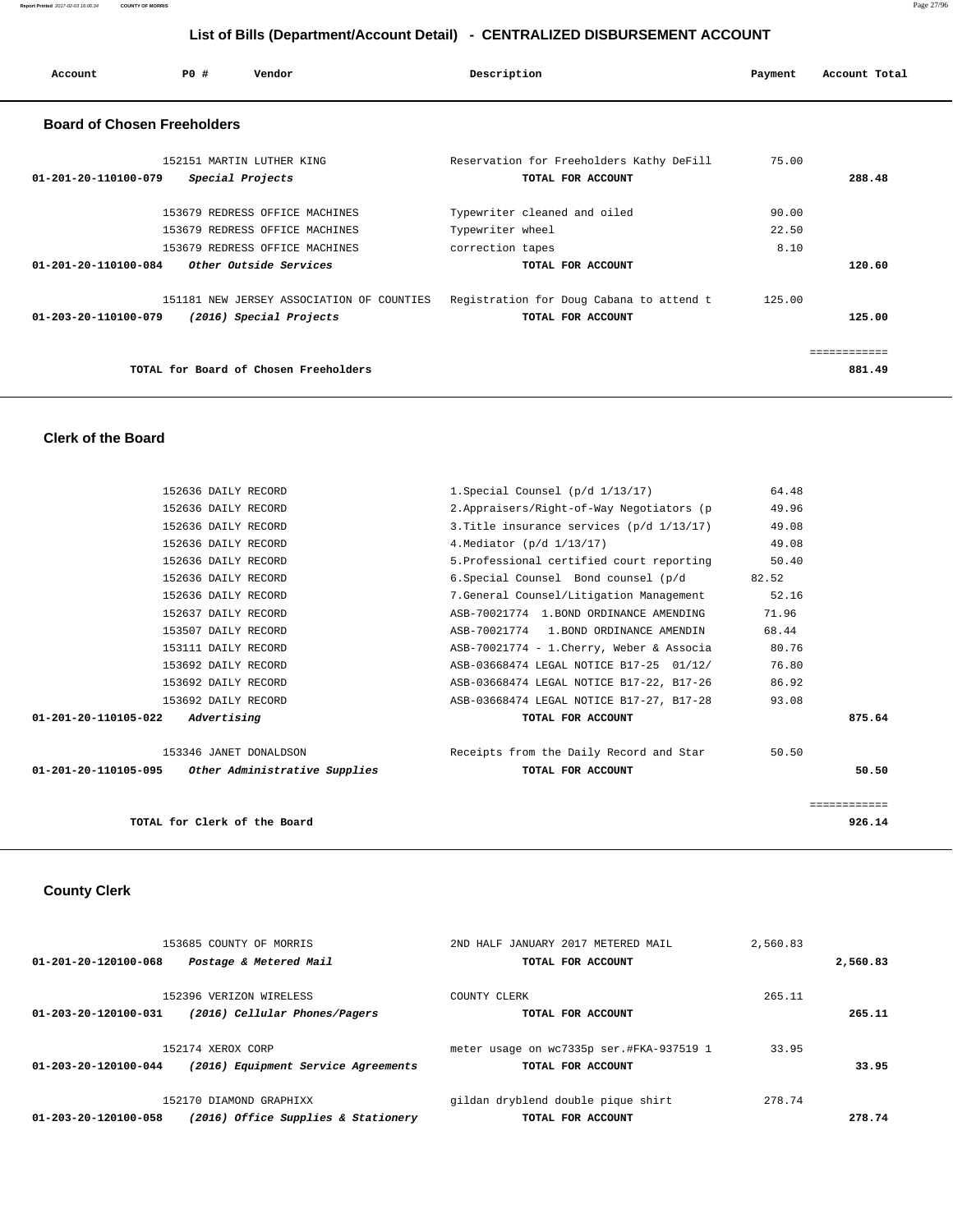| Account | PO# | Vendor | Description | Payment | Account Total |
|---------|-----|--------|-------------|---------|---------------|
|         |     |        |             |         |               |

# **County Clerk**

| $01 - 203 - 20 - 120100 - 059$<br>(2016) Other General Expenses | TOTAL FOR ACCOUNT                        |          | 58.00        |
|-----------------------------------------------------------------|------------------------------------------|----------|--------------|
| 152171 INSTANT PRINTING INC                                     | 250 digital press cards                  | 137.50   |              |
| 152171 INSTANT PRINTING INC                                     | digital color press Christmas cards      | 275.00   |              |
| 152172 PAPER MART INC                                           | 9x12 open end envelopes brown kraft and  | 1,669.00 |              |
| 152172 PAPER MART INC                                           | 8 1/2x11 first choice white paper        | 989.75   |              |
| 152172 PAPER MART INC                                           | white wove regular envelope and window   | 570.00   |              |
| $01 - 203 - 20 - 120100 - 069$<br>$(2016)$ Printing             | TOTAL FOR ACCOUNT                        |          | 3,641.25     |
| 152173 UNITED PARCEL SERVICE                                    | summary of charges weekly services 11/19 | 232.20   |              |
| (2016) Other Outside Services<br>01-203-20-120100-084           | TOTAL FOR ACCOUNT                        |          | 232.20       |
| 152169 RICOH AMERICAS CORPORATION                               | ricoh mpc3003 copier E154MB10577 passpor | 634.47   |              |
| 152169 RICOH AMERICAS CORPORATION                               | ricoh MPC3003S copier E154MB10560 Regist | 634.47   |              |
| 01-203-20-120100-164<br>(2016) Office Machines - Rental         | TOTAL FOR ACCOUNT                        |          | 1,268.94     |
|                                                                 |                                          |          | ============ |
| TOTAL for County Clerk                                          |                                          |          | 8,339.02     |

# **County Board of Elections**

| 153685 COUNTY OF MORRIS                                 | 2ND HALF JANUARY 2017 METERED MAIL       | 1,266.25 |              |
|---------------------------------------------------------|------------------------------------------|----------|--------------|
| 01-201-20-121100-068 Postage & Metered Mail             | TOTAL FOR ACCOUNT                        |          | 1,266.25     |
|                                                         |                                          |          |              |
| 152691 PHYLLIS COPPOLA                                  | Tuesday, January 3, 2017 8:00AM-3:00PM ( | 65.00    |              |
| 152691 PHYLLIS COPPOLA                                  | Wednesday, January 4, 2017 8:00AM-3:00PM | 65.00    |              |
| 152691 PHYLLIS COPPOLA                                  | Monday, January 9, 2017 8:30AM-3:00PM (1 | 60.00    |              |
| 152691 PHYLLIS COPPOLA                                  | Wednesday, January 11, 2017 8:00AM-3:00P | 60.00    |              |
| 153559 PHYLLIS COPPOLA                                  | Tuesday, January 17, 2017 8:30AM-3:00PM  | 60.00    |              |
| 153559 PHYLLIS COPPOLA                                  | Wednesday, January 18, 2017 8:30AM-3:00P | 60.00    |              |
| 153559 PHYLLIS COPPOLA                                  | Monday, January 23, 2017 8:30AM-3:00PM ( | 60.00    |              |
| 153559 PHYLLIS COPPOLA                                  | Tuesday, January 24, 2017 8:00AM-3:00PM  | 60.00    |              |
| 153559 PHYLLIS COPPOLA                                  | Wednesday, January 25, 2017 8:00AM-3:00P | 60.00    |              |
| 01-201-20-121100-096 Election Officer                   | TOTAL FOR ACCOUNT                        |          | 550.00       |
| 152652 RICOH AMERICAS CORPORATION                       | Ricoh MPC3003S Copier - S/N E155MC61561  | 652.46   |              |
| $01 - 201 - 20 - 121100 - 164$ Office Machines - Rental | TOTAL FOR ACCOUNT                        |          | 652.46       |
|                                                         |                                          |          | ------------ |
| TOTAL for County Board of Elections                     |                                          |          | 2,468.71     |

### **Superintendent of Elections**

| 152690 BRIAN HAMILTON<br>National Voter Registration<br>01-201-20-121105-057                          | 1/5/17 State Voter Registration System C<br>TOTAL FOR ACCOUNT | 51.34<br>51.34 |
|-------------------------------------------------------------------------------------------------------|---------------------------------------------------------------|----------------|
| 153685 COUNTY OF MORRIS<br>Postage & Metered Mail<br>01-201-20-121105-068                             | 2ND HALF JANUARY 2017 METERED MAIL<br>TOTAL FOR ACCOUNT       | 12.00<br>12.00 |
| 151894 BOARD FIRE COMMISSIONERS DIST #3<br>(2016) National Voter Registration<br>01-203-20-121105-057 | November 8, 2016 General Election Polli<br>TOTAL FOR ACCOUNT  | 50.00<br>50.00 |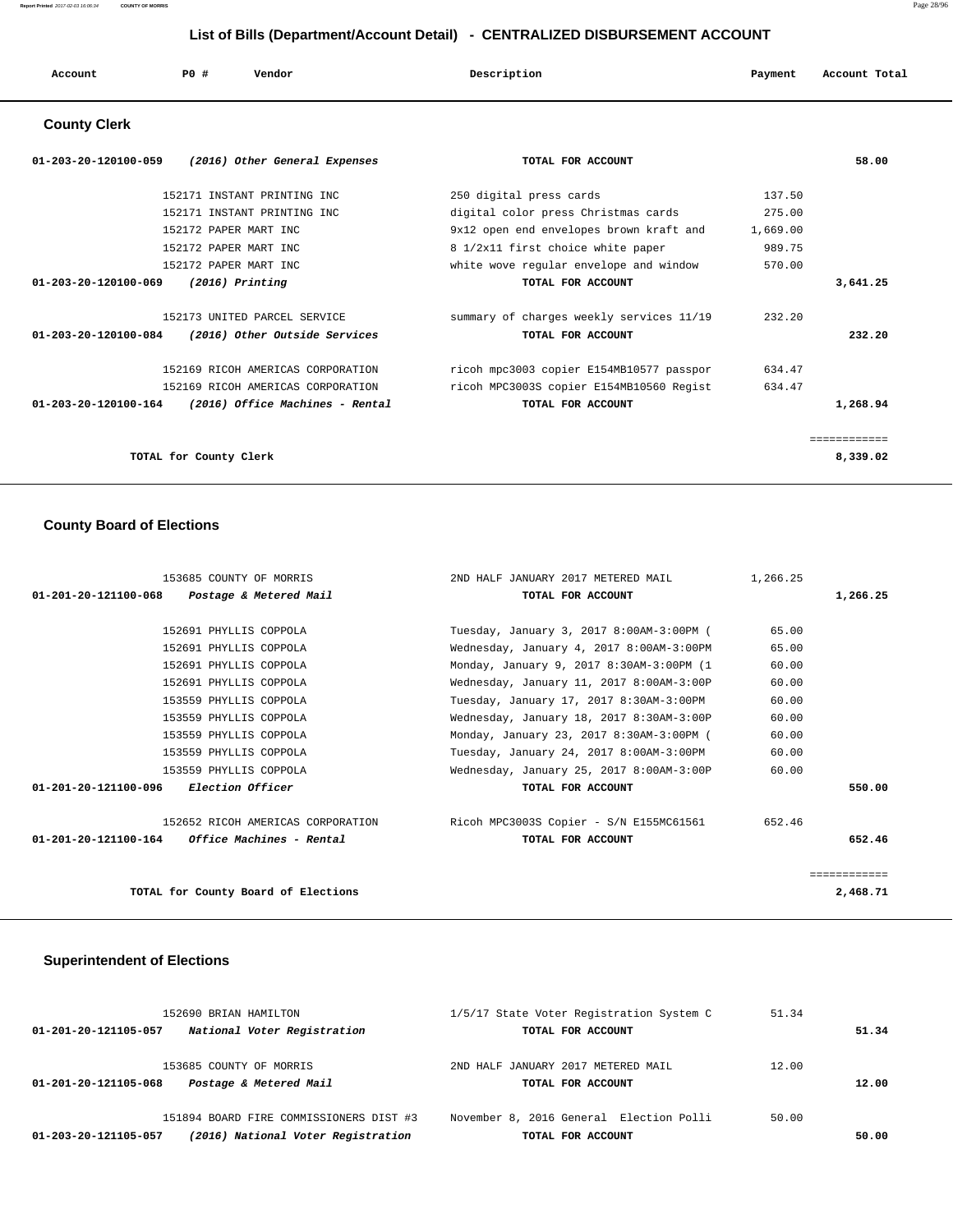| Account                            | PO# | Vendor                                | Description                              | Payment | Account Total |
|------------------------------------|-----|---------------------------------------|------------------------------------------|---------|---------------|
| <b>Superintendent of Elections</b> |     |                                       |                                          |         |               |
|                                    |     | 151854 CRYSTAL SPRINGS                | 10/26/16 PWD 300LXP Series Hot & Cold Co | 0.99    |               |
|                                    |     | 151854 CRYSTAL SPRINGS                | 10/28/16 Trans#T163193554004 Crystal Spr | 10.00   |               |
|                                    |     | 151859 CRYSTAL SPRINGS                | Trans# T163426254003 Crystal Springs 5G  | 25.00   |               |
|                                    |     | 151859 CRYSTAL SPRINGS                | Trans#R1633113254456 PWD 300 LXP Series  | 0.99    |               |
| 01-203-20-121105-095               |     | (2016) Other Administrative Supplies  | TOTAL FOR ACCOUNT                        |         | 44.48         |
|                                    |     | 152650 RICOH AMERICAS CORPORATION     | Ricoh MP4054SP Copier, S/N G175R230212 P | 592.99  |               |
| 01-203-20-121105-164               |     | (2016) Office Machines - Rental       | TOTAL FOR ACCOUNT                        |         | 592.99        |
|                                    |     |                                       |                                          |         | :==========   |
|                                    |     | TOTAL for Superintendent of Elections |                                          |         | 750.81        |

### **County Elections (Cty Clerk)**

| 153685 COUNTY OF MORRIS<br>Postage & Metered Mail<br>01-201-20-121110-068             | 2ND HALF JANUARY 2017 METERED MAIL<br>TOTAL FOR ACCOUNT   | 5.52<br>5.52     |
|---------------------------------------------------------------------------------------|-----------------------------------------------------------|------------------|
| 152167 MEDIA PLUS, LLC<br>(2016) Office Supplies & Stationery<br>01-203-20-121110-058 | printer ribbons for the TBG printers<br>TOTAL FOR ACCOUNT | 800.00<br>800.00 |
| TOTAL for County Elections (Cty Clerk)                                                |                                                           | 805.52           |

### **County Treasurer**

| 153685 COUNTY OF MORRIS                                     | 2ND HALF JANUARY 2017 METERED MAIL      | 539.39      |
|-------------------------------------------------------------|-----------------------------------------|-------------|
| 01-201-20-130100-068<br>Postage & Metered Mail              | TOTAL FOR ACCOUNT                       | 539.39      |
|                                                             |                                         |             |
| 150568 FRED PRYOR SEMINARS                                  | Training Rewards Renewal, Beti Bauer    | 199.00      |
| 150568 FRED PRYOR SEMINARS                                  | Training Rewards Renewal, Joe Kovalcik  | 199.00      |
| (2016) Education Schools & Training<br>01-203-20-130100-039 | TOTAL FOR ACCOUNT                       | 398.00      |
|                                                             |                                         |             |
| 151875 PAPER MART INC                                       | Supreme Multi White 92 Bright 8.5x11    | 298.00      |
| 151875 PAPER MART INC                                       | Branch/FC Copy L White 92 Bright 8.5x14 | 36.75       |
| (2016) Office Supplies & Stationery<br>01-203-20-130100-058 | TOTAL FOR ACCOUNT                       | 334.75      |
|                                                             |                                         |             |
|                                                             |                                         | =========== |
| TOTAL for County Treasurer                                  |                                         | 1,272.14    |

### **Purchasing Division**

| 152352 TOWNSHIP OF RANDOLPH                          | 2017 MCCPC MEMBERSHIP FEE                | 1,100.00 |          |
|------------------------------------------------------|------------------------------------------|----------|----------|
| Associations and Memberships<br>01-201-20-130105-023 | TOTAL FOR ACCOUNT                        |          | 1,100.00 |
|                                                      |                                          |          |          |
| 153463 W.B. MASON COMPANY INC                        | C1033751 TONER, REFILL DY DESK, MEMORY F | 135.70   |          |
| 153463 W.B. MASON COMPANY INC                        | C1033751 CALENDAR, DESK PAD              | $-10.77$ |          |
| Office Supplies & Stationery<br>01-201-20-130105-058 | TOTAL FOR ACCOUNT                        |          | 124.93   |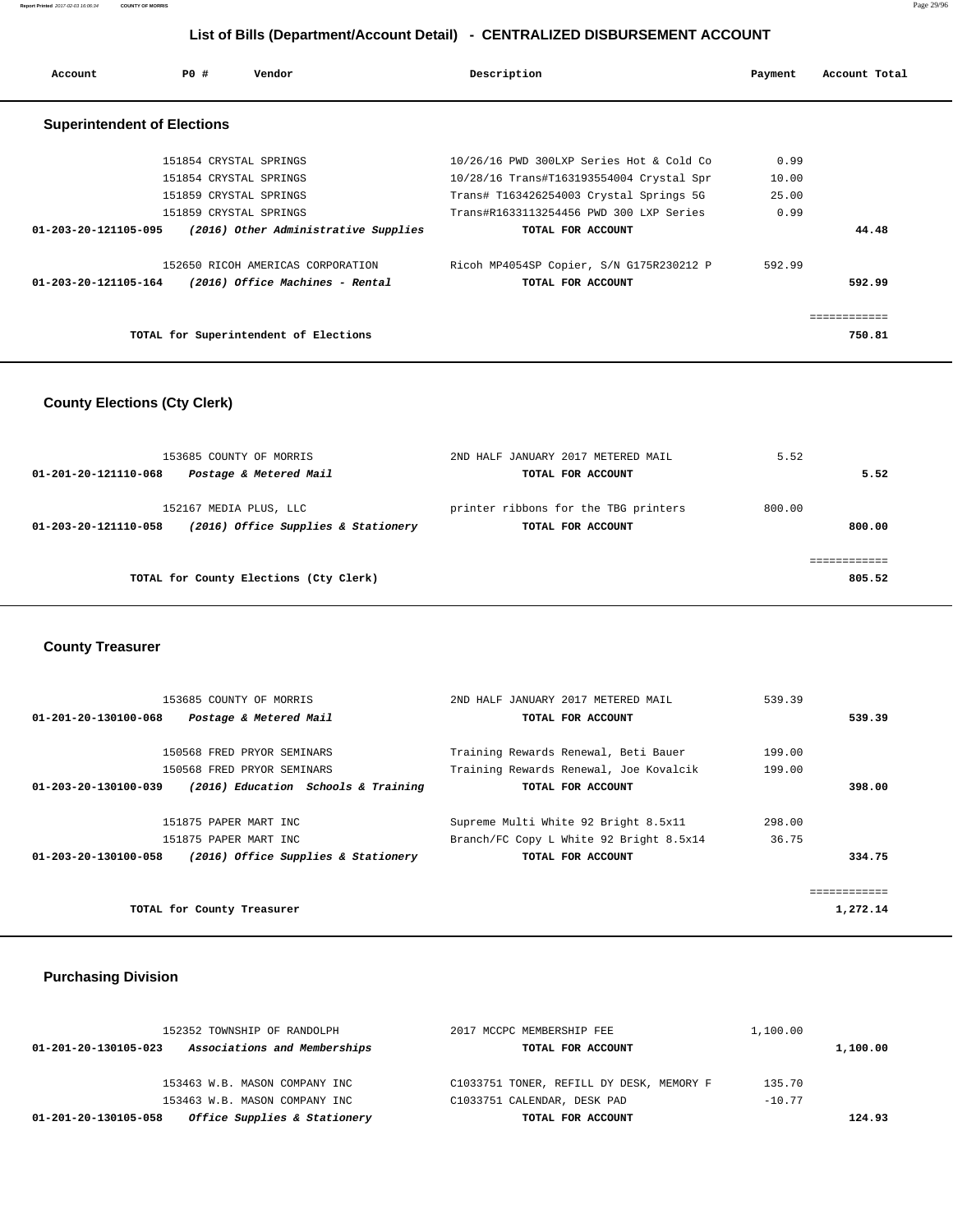**Report Printed** 2017-02-03 16:06:34 **COUNTY OF MORRIS** Page 30/96

### **List of Bills (Department/Account Detail) - CENTRALIZED DISBURSEMENT ACCOUNT**

| Account                    | PO#                    | Vendor                               | Description                              | Payment | Account Total |
|----------------------------|------------------------|--------------------------------------|------------------------------------------|---------|---------------|
| <b>Purchasing Division</b> |                        |                                      |                                          |         |               |
| 01-201-20-130105-068       |                        | Postage & Metered Mail               | TOTAL FOR ACCOUNT                        |         | 258.49        |
|                            | 151467 CRYSTAL SPRINGS |                                      | 699004915917609 CRYSTAL SPRINGS FRESH DR | 55.42   |               |
|                            | 151467 CRYSTAL SPRINGS |                                      | LESS 7 RENTAL                            | $-6.93$ |               |
| 01-203-20-130105-095       |                        | (2016) Other Administrative Supplies | TOTAL FOR ACCOUNT                        |         | 48.49         |
|                            |                        |                                      |                                          |         | eeeeeeeeeee   |
|                            |                        | TOTAL for Purchasing Division        |                                          |         | 1,531.91      |
|                            |                        |                                      |                                          |         |               |

### **Office Services**

| 153705 COUNTY COLLEGE OF MORRIS  | Printing as per contract 1/17 | 16,256.25 |
|----------------------------------|-------------------------------|-----------|
| Printing<br>01-201-20-130110-069 | TOTAL FOR ACCOUNT             | 16,256.25 |
|                                  |                               |           |
|                                  |                               |           |
| TOTAL for Office Services        |                               | 16,256.25 |

### **Information Technology Div**

| 153685 COUNTY OF MORRIS                                      | 2ND HALF JANUARY 2017 METERED MAIL      | 5.81     |              |
|--------------------------------------------------------------|-----------------------------------------|----------|--------------|
| 01-201-20-140100-068<br>Postage & Metered Mail               | TOTAL FOR ACCOUNT                       |          | 5.81         |
|                                                              |                                         |          |              |
| 147177 SHI INTERNATIONAL CORP                                | Adobe Creative Cloud for Teams - 1 Year | 5,595.45 |              |
| (2016) Software Maintenance<br>01-203-20-140100-078          | TOTAL FOR ACCOUNT                       |          | 5,595.45     |
|                                                              |                                         |          |              |
| 149604 DELL MARKETING L.P.                                   | Dell P2417H Monitor                     | 2,956.92 |              |
| 148736 DELL MARKETING L.P.                                   | Dell 24 Ultra HD 4K Monitor - P24150    | 443.81   |              |
| 148736 DELL MARKETING L.P.                                   | Dell USB SoundBar - AC511               | 26.24    |              |
| 148736 DELL MARKETING L.P.                                   | C2G Mini DP-DP cable 6 ft               | 18.05    |              |
| 148736 DELL MARKETING L.P.                                   | Dell Adapter-Mini DP to DP              | 17.24    |              |
| 01-203-20-140100-098<br>(2016) Other Operating&Repair Supply | TOTAL FOR ACCOUNT                       |          | 3,462.26     |
|                                                              |                                         |          |              |
|                                                              |                                         |          | ============ |
| TOTAL for Information Technology Div                         |                                         |          | 9,063.52     |

### **County Board of Taxation**

| 153685 COUNTY OF MORRIS                                     | 2ND HALF JANUARY 2017 METERED MAIL | 150.90 |
|-------------------------------------------------------------|------------------------------------|--------|
| Postage & Metered Mail<br>01-201-20-150100-068              | TOTAL FOR ACCOUNT                  | 150.90 |
| 150977 OFFICE CONCEPTS GROUP, INC.                          | Desk Calendar                      | 30.69  |
| 150977 OFFICE CONCEPTS GROUP, INC.                          | Hanging folders                    | 35.28  |
| 150977 OFFICE CONCEPTS GROUP, INC.                          | Wallet, Exp                        | 44.50  |
| 150977 OFFICE CONCEPTS GROUP, INC.                          | Scotch tape                        | 19.55  |
| 150977 OFFICE CONCEPTS GROUP, INC.                          | Legal Pads                         | 21.45  |
| (2016) Office Supplies & Stationery<br>01-203-20-150100-058 | TOTAL FOR ACCOUNT                  | 151.47 |
|                                                             |                                    |        |

**TOTAL for County Board of Taxation 302.37**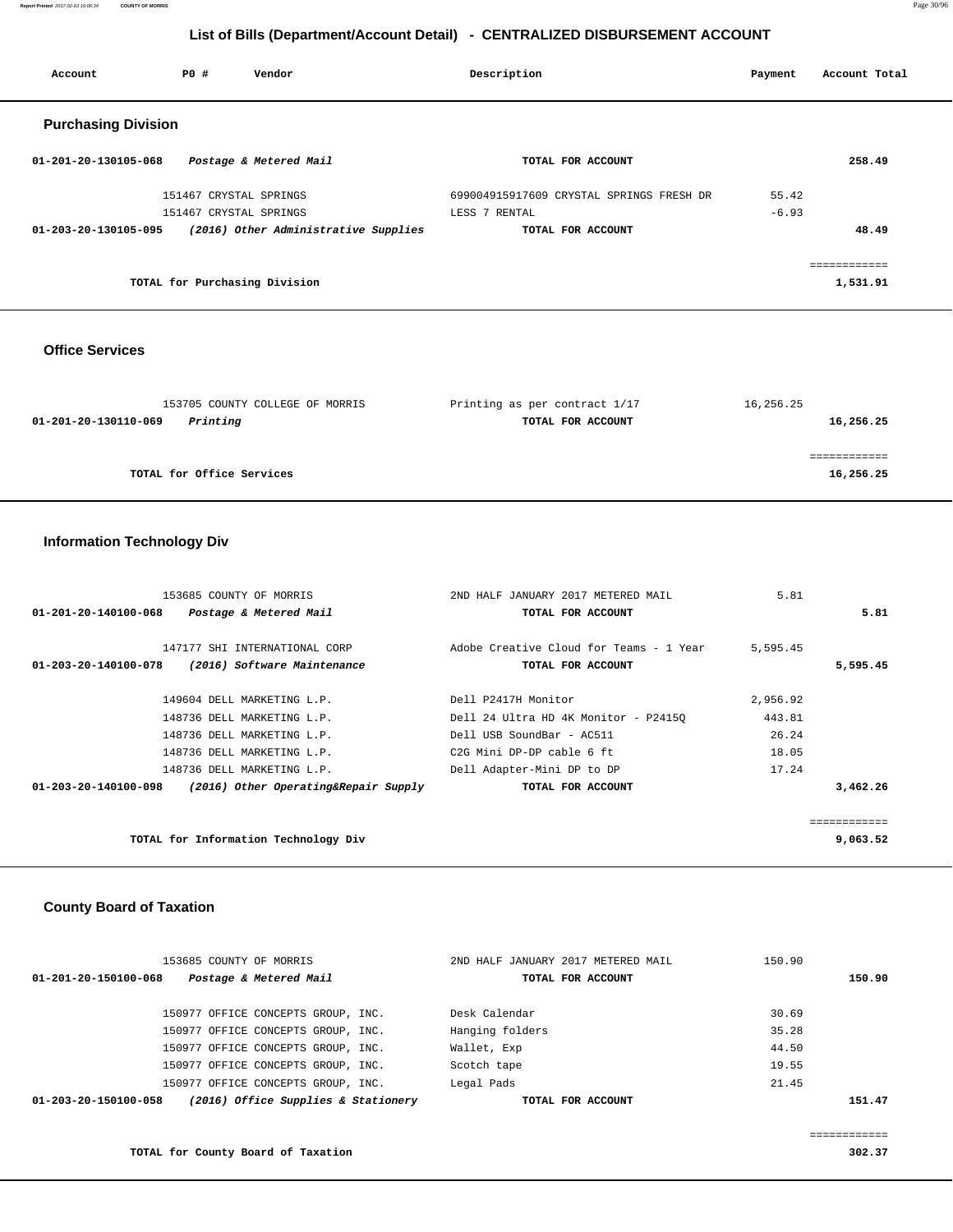**Report Printed** 2017-02-03 16:06:34 **COUNTY OF MORRIS** Page 31/96

### **List of Bills (Department/Account Detail) - CENTRALIZED DISBURSEMENT ACCOUNT**

| Account | PO# | Vendor | Description | Payment | Account Total |
|---------|-----|--------|-------------|---------|---------------|
|         |     |        |             |         |               |

### **County Counsel**

| 01-201-20-155100-023 | 152183 MORRIS COUNTY BAR ASSOCIATION<br>Associations and Memberships        | W. Randall Bush - MCBA 2017 Membership D<br>TOTAL FOR ACCOUNT | 75.00     | 75.00                     |
|----------------------|-----------------------------------------------------------------------------|---------------------------------------------------------------|-----------|---------------------------|
| 01-201-20-155100-058 | 153134 W.B. MASON COMPANY INC<br>Office Supplies & Stationery               | General Office Supplies - Cust # C10337<br>TOTAL FOR ACCOUNT  | 324.15    | 324.15                    |
| 01-201-20-155100-068 | 153685 COUNTY OF MORRIS<br>Postage & Metered Mail                           | 2ND HALF JANUARY 2017 METERED MAIL<br>TOTAL FOR ACCOUNT       | 86.95     | 86.95                     |
| 01-201-20-155100-164 | 152180 RICOH AMERICAS CORPORATION<br>Office Machines - Rental               | Contract G-2075 - copier lease months of<br>TOTAL FOR ACCOUNT | 602.95    | 602.95                    |
| 01-203-20-155100-023 | 151901 MORRIS COUNTY BAR ASSOCIATION<br>(2016) Associations and Memberships | W.Randall Bush attendance at MCBA Annual<br>TOTAL FOR ACCOUNT | 95.00     | 95.00                     |
|                      | 153142 CARMAGNOLA & RITARDI LLC                                             | Schaeffer v. Tracey                                           | 635.74    |                           |
|                      | 153142 CARMAGNOLA & RITARDI LLC                                             | Tucker Kelley v. MCPO                                         | 372.00    |                           |
|                      | 153142 CARMAGNOLA & RITARDI LLC                                             | Faber v. CCM                                                  | 48.00     |                           |
|                      | 153135 DIEGNAN & BROPHY, LLC.                                               | IMO Erminia Castelo                                           | 468.00    |                           |
|                      | 153135 DIEGNAN & BROPHY, LLC.                                               | IMO Guiseppin Siciliano                                       | 648.00    |                           |
|                      | 153135 DIEGNAN & BROPHY, LLC.                                               | IMO Peter Spetaccino                                          | 1,420.65  |                           |
|                      | 153135 DIEGNAN & BROPHY, LLC.                                               | IMO Michelle Leisner                                          | 996.00    |                           |
|                      | 153135 DIEGNAN & BROPHY, LLC.                                               | IMO Jove Antoniadis                                           | 132.00    |                           |
|                      | 153135 DIEGNAN & BROPHY, LLC.                                               | IMO Robert Bilko                                              | 684.00    |                           |
|                      | 153135 DIEGNAN & BROPHY, LLC.                                               | IMO Thomas Heeney                                             | 924.00    |                           |
|                      | 153141 EDWARD J. BUZAK, ESO.                                                | T.F.R. v. MCPO - December (2)                                 | 180.00    |                           |
|                      | 153136 INGLESINO, WEBSTER,                                                  | Morris View Nursing Home December 2016                        | 14,090.34 |                           |
|                      | 152974 JOHNSON MURPHY HUBNER ET AL                                          | Local Public Contracts November 2016                          | 1,104.00  |                           |
|                      | 152974 JOHNSON MURPHY HUBNER ET AL                                          | Local Public Contracts December 2016                          | 2,796.00  |                           |
|                      | 153143 SCHENCK PRICE, SMITH & KING                                          | December legal services                                       | 1,124.64  |                           |
|                      | 153646 RIKER, DANZIG, SCHERER, HYLAND &                                     | MC ROW December 2016                                          | 1,056.00  |                           |
|                      | 153646 RIKER, DANZIG, SCHERER, HYLAND &                                     | MC ROW December 2016                                          | 60.00     |                           |
| 01-203-20-155100-051 | (2016) Legal                                                                | TOTAL FOR ACCOUNT                                             |           | 26,739.37                 |
|                      | 149266 MORRIS COUNTY BAR ASSOCIATION                                        | W. R. Bush, Esq. MCBA Holiday Party/Annu                      | 85.00     |                           |
| 01-203-20-155100-059 | (2016) Other General Expenses                                               | TOTAL FOR ACCOUNT                                             |           | 85.00                     |
|                      | 152180 RICOH AMERICAS CORPORATION                                           | Contract G-2075 - copier lease month of                       | 301.47    |                           |
| 01-203-20-155100-164 | (2016) Office Machines - Rental                                             | TOTAL FOR ACCOUNT                                             |           | 301.47                    |
|                      |                                                                             |                                                               |           | ============<br>28,309.89 |
|                      | TOTAL for County Counsel                                                    |                                                               |           |                           |

### **County Surrogate**

|                      | 153685 COUNTY OF MORRIS              | 2ND HALF JANUARY 2017 METERED MAIL | 383.18 |        |
|----------------------|--------------------------------------|------------------------------------|--------|--------|
| 01-201-20-160100-068 | Postage & Metered Mail               | TOTAL FOR ACCOUNT                  |        | 383.18 |
|                      |                                      |                                    |        |        |
|                      | 152693 CHARLES COLLINS               | NBI COURSE AT RAMADA PLAZA HOTEL   | 34.30  |        |
|                      | 152693 CHARLES COLLINS               | LUNCH                              | 20.40  |        |
| 01-203-20-160100-095 | (2016) Other Administrative Supplies | TOTAL FOR ACCOUNT                  |        | 54.70  |
|                      |                                      |                                    |        |        |

============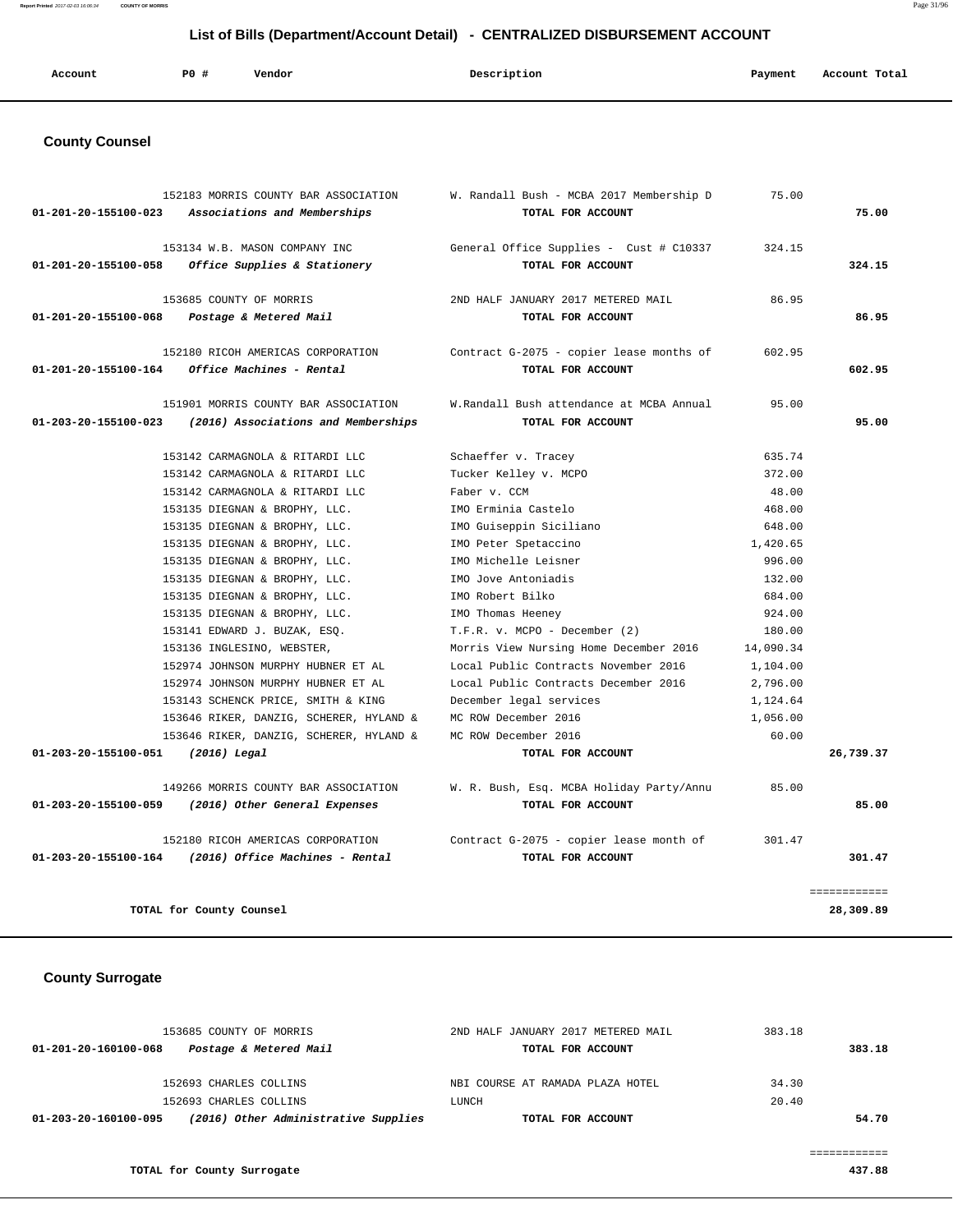| Account | P <sub>0</sub> | Vendor | Description | Payment | Account Total<br>. |
|---------|----------------|--------|-------------|---------|--------------------|
|         |                |        |             |         |                    |

# **Engineering**

|                      | 153156 RUTGERS COOPERATIVE EXTENSION                   | Expenses for Complying with New Jersey S  | 15.00    |              |
|----------------------|--------------------------------------------------------|-------------------------------------------|----------|--------------|
| 01-201-20-165100-039 | Education, Schools & Training                          | TOTAL FOR ACCOUNT                         |          | 15.00        |
|                      |                                                        |                                           |          |              |
|                      | 153685 COUNTY OF MORRIS                                | 2ND HALF JANUARY 2017 METERED MAIL        | 19.81    |              |
|                      | 153685 COUNTY OF MORRIS                                | 2ND HALF JANUARY 2017 METERED MAIL        | 99.31    |              |
|                      | 153685 COUNTY OF MORRIS                                | 2ND HALF JANUARY 2017 METERED MAIL        | 40.31    |              |
| 01-201-20-165100-068 | Postage & Metered Mail                                 | TOTAL FOR ACCOUNT                         |          | 159.43       |
|                      | 152835 BRIAN M CARUSO                                  | Serial Port to USB Adapter Cable for Sur  | 21.36    |              |
| 01-201-20-165100-082 | Travel Expense                                         | TOTAL FOR ACCOUNT                         |          | 21.36        |
|                      | 152838 W.B. MASON COMPANY INC                          | Ink Cartridges #88, also 2 other ink car  | 270.98   |              |
|                      | 152539 W.B. MASON COMPANY INC.                         | Planners, Diary Books, Detergent, Desk C  | 174.26   |              |
| 01-203-20-165100-058 | (2016) Office Supplies & Stationery                    | TOTAL FOR ACCOUNT                         |          | 445.24       |
|                      |                                                        |                                           |          |              |
|                      | 152902 GERALD ROHSLER                                  | Expense Voucher from January 2016 to end  | 1,155.45 |              |
|                      | 153097 JOHN J. HAYES                                   | 12/5/16 - RTAC meeting at NJTPA           | 15.00    |              |
|                      | 153097 JOHN J. HAYES                                   | System Connectivity TAC meeting at NJTPA  | 32.50    |              |
|                      | 153097 JOHN J. HAYES                                   | 12/16/16 - MPO Annual Meeting at NJTPA,   | 15.00    |              |
|                      | 152827 ART CATALUSCI                                   | Mileage Report for Meetings for the Coun  | 115.35   |              |
| 01-203-20-165100-082 | (2016) Travel Expense                                  | TOTAL FOR ACCOUNT                         |          | 1,333.30     |
|                      | 152545 R.S. KNAPP CO INC                               | HP Design Jet Monthly ServiceContract fr  | 66.64    |              |
|                      | 152545 R.S. KNAPP CO INC                               | PW300 Print Engine Monthly Chrg. from 12/ | 235.89   |              |
|                      | $01-203-20-165100-164$ (2016) Office Machines - Rental | TOTAL FOR ACCOUNT                         |          | 302.53       |
|                      |                                                        |                                           |          | ============ |
|                      | TOTAL for Engineering                                  |                                           |          | 2,276.86     |

# **Heritage Commission**

| 153685 COUNTY OF MORRIS                        | 2ND HALF JANUARY 2017 METERED MAIL | 14.31 |
|------------------------------------------------|------------------------------------|-------|
| Postage & Metered Mail<br>01-201-20-175100-068 | TOTAL FOR ACCOUNT                  | 14.31 |
|                                                |                                    |       |
|                                                |                                    |       |
| TOTAL for Heritage Commission                  |                                    | 14.31 |
|                                                |                                    |       |

# **Planning Board**

| <i>Schools &amp; Training</i><br>01-201-20-180100-039<br>Education | TOTAL FOR ACCOUNT                        |        | 235.00 |
|--------------------------------------------------------------------|------------------------------------------|--------|--------|
| 151889 MORRIS COUNTY CHAMBER OF                                    | Member ID624 - Registration for Deena Le | 135.00 |        |
| 151891 MC LEAGUE OF MUNICIPALITIES                                 | Registration for Christine Marion, Plann | 50.00  |        |
| 151891 MC LEAGUE OF MUNICIPALITIES                                 | Registration for Deena Leary, Director,  | 50.00  |        |
| Associations and Memberships<br>01-201-20-180100-023               | TOTAL FOR ACCOUNT                        |        | 570.00 |
| 151582 ASSOCIATION OF STATE                                        | 2017 Membership Renewal fee for Jennifer | 150.00 |        |
| 151656 MORRIS COUNTY CHAMBER OF                                    | Annual membership investment covering 1/ | 390.00 |        |
| 151526 NJ SECTION AWRA                                             | 2017 Membership Renewal for Virginia Mic | 30.00  |        |
|                                                                    |                                          |        |        |

**Report Printed** 2017-02-03 16:06:34 **COUNTY OF MORRIS** Page 32/96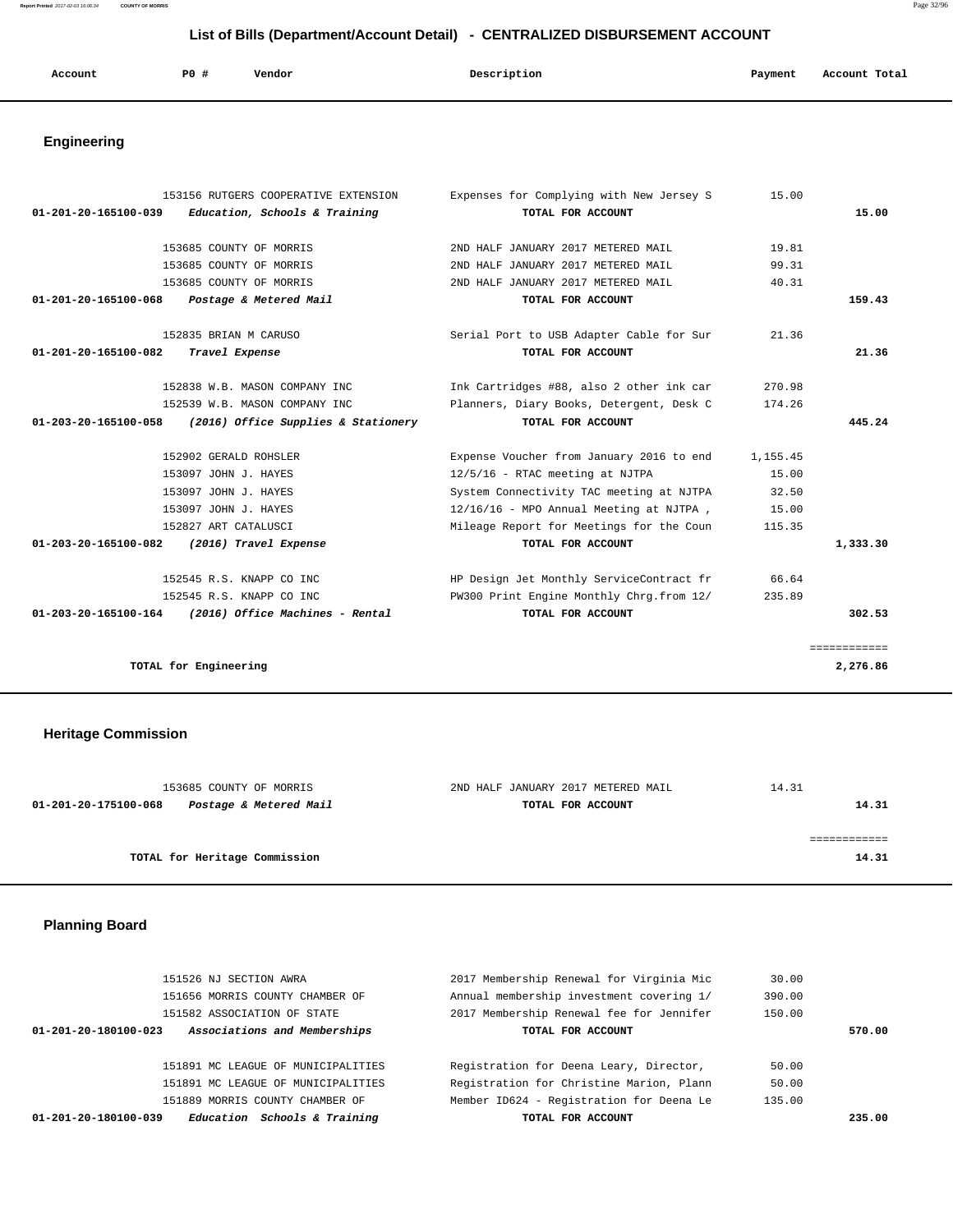**Report Printed** 2017-02-03 16:06:34 **COUNTY OF MORRIS** Page 33/96

### **List of Bills (Department/Account Detail) - CENTRALIZED DISBURSEMENT ACCOUNT**

| Account                        | PO#                      | Vendor                              | Description                               | Payment  | Account Total |
|--------------------------------|--------------------------|-------------------------------------|-------------------------------------------|----------|---------------|
| <b>Planning Board</b>          |                          |                                     |                                           |          |               |
|                                |                          | 151864 OFFICE CONCEPTS GROUP, INC.  | Item #MMM260024ARL 225 Hi - Res 3M High   | 5.74     |               |
|                                |                          | 151864 OFFICE CONCEPTS GROUP, INC.  | Item #DXEUX9WSPK Georgia Pacific Corp. D  | 13.19    |               |
|                                |                          | 151864 OFFICE CONCEPTS GROUP, INC.  | Item #DXECP12DXPK Dixie Foods Crystal Cl  | 24.80    |               |
|                                |                          | 151864 OFFICE CONCEPTS GROUP, INC.  | Item #DURNLAA4BCD Duracell Stay Charged   | 6.91     |               |
|                                |                          | 151895 W.B. MASON COMPANY INC       | Oxford'fi Premium Paper Clear Front Cover | 46.16    |               |
|                                |                          | 151895 W.B. MASON COMPANY INC       | X-ACTO'fi #11 Bulk Pack Blades for X-Acto | 17.35    |               |
|                                |                          | 152335 RIOS' ENGRAVING              | Morris County Planning & Preservation Da  | 86.00    |               |
| 01-201-20-180100-058           |                          | Office Supplies & Stationery        | TOTAL FOR ACCOUNT                         |          | 207.06        |
|                                | 152257 DEENA LEARY       |                                     | Lunch for six "Space Needs & Facilities   | 56.42    |               |
| $01 - 201 - 20 - 180100 - 059$ |                          | Other General Expenses              | TOTAL FOR ACCOUNT                         |          | 56.42         |
|                                |                          | 153685 COUNTY OF MORRIS             | 2ND HALF JANUARY 2017 METERED MAIL        | 107.01   |               |
| $01 - 201 - 20 - 180100 - 068$ |                          | Postage & Metered Mail              | TOTAL FOR ACCOUNT                         |          | 107.01        |
|                                |                          | 151864 OFFICE CONCEPTS GROUP, INC.  | Item #HEWC9403AHP 72 Matte Black Ink Car  | 99.00    |               |
|                                |                          | 151895 W.B. MASON COMPANY INC       | HP 05A, (CE505A) Black Original LaserJet  | 73.52    |               |
| 01-201-20-180100-069           | Printing                 |                                     | TOTAL FOR ACCOUNT                         |          | 172.52        |
|                                |                          | 151782 AMERICAN PLANNING ASSOC      | Planning Advisory Service Subscription    | 197.00   |               |
| 01-201-20-180100-070           |                          | Publication & Subscriptions         | TOTAL FOR ACCOUNT                         |          | 197.00        |
|                                | 152257 DEENA LEARY       |                                     | Fall 2016 Semester at Rutgers University  | 2,757.00 |               |
| 01-203-20-180100-039           |                          | (2016) Education Schools & Training | TOTAL FOR ACCOUNT                         |          | 2,757.00      |
|                                |                          | 151005 UNITED PARCEL SERVICE        | Invoice #000059Y428496 Shipment to Jessi  | 16.32    |               |
| 01-203-20-180100-068           |                          | (2016) Postage & Metered Mail       | TOTAL FOR ACCOUNT                         |          | 16.32         |
|                                |                          |                                     |                                           |          | ============  |
|                                | TOTAL for Planning Board |                                     |                                           |          | 4,318.33      |

# **County Weights & Measures**

|                      | 153685 COUNTY OF MORRIS             | 2ND HALF JANUARY 2017 METERED MAIL      | 2.27     |                     |
|----------------------|-------------------------------------|-----------------------------------------|----------|---------------------|
| 01-201-22-201100-068 | Postage & Metered Mail              | TOTAL FOR ACCOUNT                       |          | 2.27                |
|                      |                                     |                                         |          |                     |
|                      | 152396 VERIZON WIRELESS             | L&PS/WEIGHTS & MEASURES                 | 237.70   |                     |
| 01-203-22-201100-031 | (2016) Cellular Phones/Pagers       | TOTAL FOR ACCOUNT                       |          | 237.70              |
|                      |                                     |                                         |          |                     |
|                      | 152638 PSE&G CO                     | REF # MOMBAG/ 65-513-961-00 W & M       | 669.62   |                     |
| 01-203-22-201100-141 | (2016) Natural Gas                  | TOTAL FOR ACCOUNT                       |          | 669.62              |
|                      | 152128 RICOH USA, INC.              | CONTRACT# 17151 PO# 142875 PAYMENT 2/12 | 1,267.09 |                     |
| 01-203-22-201100-258 | (2016) Equipment                    | TOTAL FOR ACCOUNT                       |          | 1,267.09            |
|                      |                                     |                                         |          |                     |
|                      |                                     |                                         |          | <u> ===========</u> |
|                      | TOTAL for County Weights & Measures |                                         |          | 2,176.68            |
|                      |                                     |                                         |          |                     |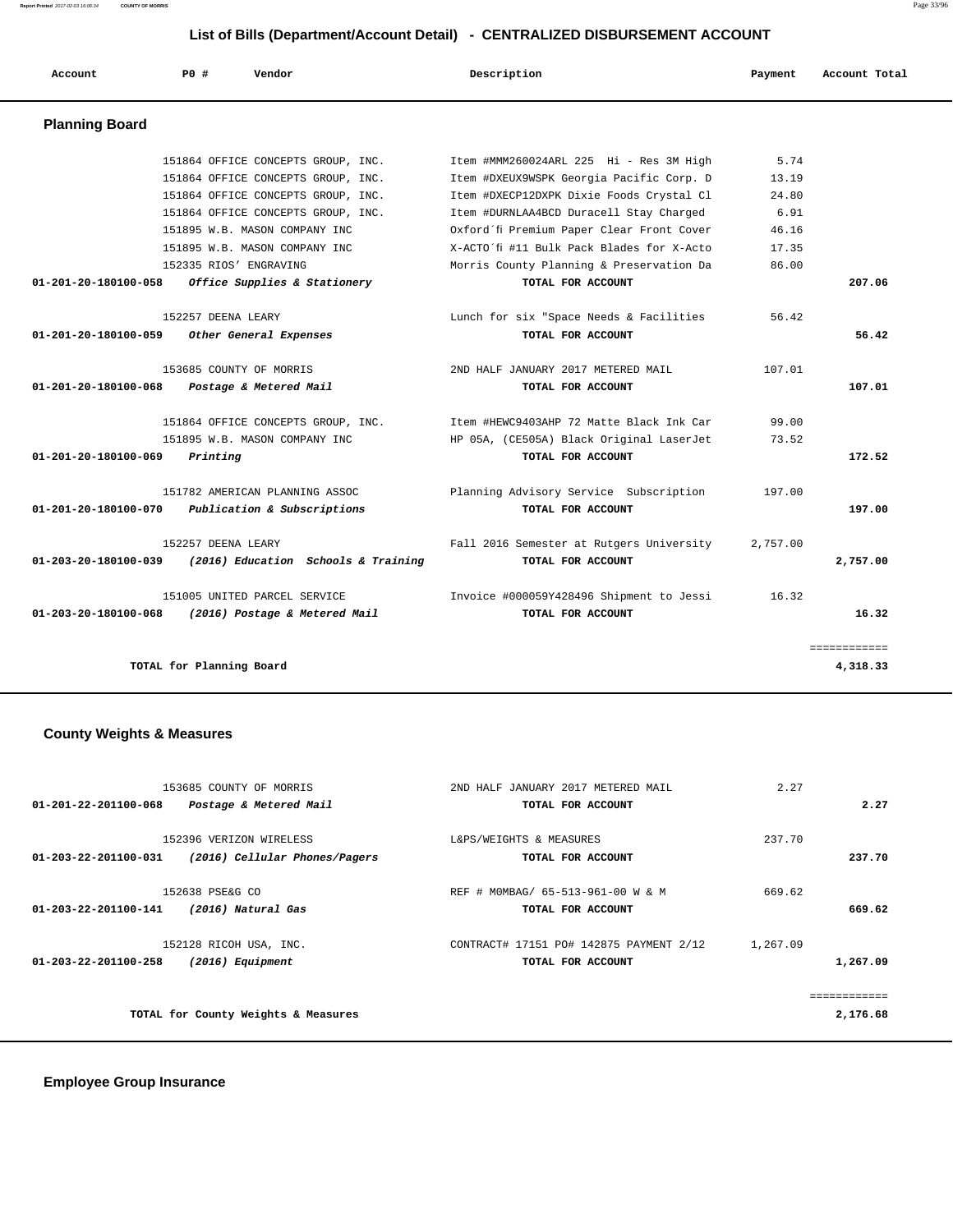| Account                         | P0 #         | Vendor                                                | Description                                                                          | Payment                | Account Total |
|---------------------------------|--------------|-------------------------------------------------------|--------------------------------------------------------------------------------------|------------------------|---------------|
| <b>Employee Group Insurance</b> |              |                                                       |                                                                                      |                        |               |
|                                 | 152223 CHLIC | 152127 DELTA DENTAL OF NEW JERSEY, INC.               | Jan 2017 - Main County Medical, Client I<br>Jan 2017 - Main County, Acct #09480-0000 | $-542.48$<br>10,373.77 |               |
|                                 |              | 152127 DELTA DENTAL OF NEW JERSEY, INC.               | Jan 2017 - Main County Cobra, Acct #0948                                             | 344.88                 |               |
|                                 |              | 152127 DELTA DENTAL OF NEW JERSEY, INC.               | Jan 2017 - Main County, Acct #09480-0601                                             | 4,703.21               |               |
|                                 |              | 152127 DELTA DENTAL OF NEW JERSEY, INC.               | Jan 2017 - Main County Cobra, Acct #0948                                             | 26.73                  |               |
|                                 |              | 152127 DELTA DENTAL OF NEW JERSEY, INC.               | Jan 2017 - Morris View, Acct #09480-0601                                             | 294.03                 |               |
|                                 |              | 152127 DELTA DENTAL OF NEW JERSEY, INC.               | Jan 2017 - Morris View, Acct #09480-0000                                             | 344.88                 |               |
|                                 |              | 152127 DELTA DENTAL OF NEW JERSEY, INC.               | Jan 2017 - Mosquito, Acct #09480-00003,                                              | 201.18                 |               |
|                                 |              | 152127 DELTA DENTAL OF NEW JERSEY, INC.               | Jan 2017 - Mosquito, Acct #09480-06013,                                              | 26.73                  |               |
|                                 |              | 152132 DELTA DENTAL INSURANCE COMPANY                 | Jan 2017 Main County, Account #F1-786760                                             | 13,219.50              |               |
|                                 |              | 152132 DELTA DENTAL INSURANCE COMPANY                 | Jan 2017 Mosquito, Account #F1-78676000                                              | 356.13                 |               |
|                                 |              | 152132 DELTA DENTAL INSURANCE COMPANY                 | Jan 2017 Morris View, Account #F1-78676                                              | 4,440.51               |               |
|                                 |              | 152134 DELTA DENTAL INSURANCE COMPANY                 | DeltaCare USA Cobra Jan 2017, Acct F1-R1                                             | 196.08                 |               |
|                                 |              | 152134 DELTA DENTAL INSURANCE COMPANY                 | DeltaCare USA Cobra Jan 2017, Acct F1-R1                                             | 155.55                 |               |
|                                 |              | 152130 FLAGSHIP HEALTH SYSTEMS, INC.                  | Jan 2017 Flagship - Main County Dental,                                              | 2,625.65               |               |
|                                 |              | 152130 FLAGSHIP HEALTH SYSTEMS, INC.                  | Jan 2017 Flagship Adjustment - Main Coun                                             | 61.78                  |               |
|                                 |              | 152130 FLAGSHIP HEALTH SYSTEMS, INC.                  | Jan 2017 Flagship - Main County Cobra De                                             | 123.56                 |               |
|                                 |              | 152130 FLAGSHIP HEALTH SYSTEMS, INC.                  | Jan 2017 Flagship - Morris View Cobra De                                             | 154.45                 |               |
| 01-201-23-220100-090            |              | Employee Group Insurance Expenditures                 | TOTAL FOR ACCOUNT                                                                    |                        | 372,651.47    |
|                                 |              | 151415 MONICA A JOINTE                                | Medicare B Reimbursement - July 2016 thr                                             | 629.40                 |               |
|                                 |              | 150856 MARY TOGNO                                     | Medicare B Reimbursement - July 2016 thr                                             | 629.40                 |               |
|                                 |              | 150980 MURIEL TREVENA                                 | Medicare B Reimbursement - July 2016 thr                                             | 629.40                 |               |
|                                 |              | 150858 MARY ELAINE TODD                               | Medicare B Reimbursement - July 2016 thr                                             | 629.40                 |               |
|                                 |              | 151717 MARILYN CRANDON                                | Medicare B Reimbursement - July 2016 thr                                             | 629.40                 |               |
|                                 |              | 151770 MARION BROWN                                   | Medicare B Reimbursement - July 2016 thr                                             | 629.40                 |               |
|                                 |              | 150795 MARION G WILDER                                | Medicare B Reimbursement - July 2016 thr                                             | 629.40                 |               |
|                                 |              | 151553 MARGARET HESLIN                                | Medicare B Reimbursement - July 2016 thr                                             | 629.40                 |               |
|                                 |              | 151735 MARILYN L CIOFFI                               | Medicare B Reimbursement - July 2016 thr                                             | 629.40                 |               |
|                                 |              | 151635 MARGARET FORBES                                | Medicare B Reimbursement - July 2016 thr                                             | 629.40                 |               |
|                                 |              | 151029 MARIE REMY                                     | Medicare B Reimbursement - July 2016 thr                                             | 1,258.80               |               |
|                                 |              | 151630 MARYANN FOX                                    | Medicare B Reimbursement - July 2016 thr                                             | 881.40                 |               |
|                                 |              | 150967 MARIA RODRIGUEZ                                | Medicare B Reimbursement - July 2016 thr                                             | 629.40                 |               |
|                                 |              | 150925 MABLE SEAWICK                                  | Medicare B Reimbursement - July 2016 thr                                             | 629.40                 |               |
|                                 |              | 151576 MICHAEL GUADAGNO                               | Medicare B Reimbursement - July 2016 thr                                             | 1,461.60               |               |
|                                 |              | 151040 MARIA OUILES                                   | Medicare B Reimbursement - July 2016 thr                                             | 629.40                 |               |
|                                 |              | 151402 MRS. PETER KEEFE<br>151019 MICHAEL RIPATRAZONE | Medicare B Reimbursement - July 2016 thr<br>Medicare B Reimbursement - July 2016 thr | 1,258.80               |               |
|                                 |              | 151385 MARY NORA KOLLER                               | Medicare B Reimbursement - July 2016 thr                                             | 1,258.80<br>629.40     |               |
|                                 |              | 150813 MARY WALSH                                     | Medicare B Reimbursement - July 2016 thr                                             | 629.40                 |               |
|                                 |              | 151757 MILDRED BYRD                                   | Medicare B Reimbursement - July 2016 thr                                             | 629.40                 |               |
|                                 |              | 151146 MOSES MCBRYDE                                  | Medicare B Reimbursement - July 2016 thr                                             | 629.40                 |               |
|                                 |              | 151414 MILDRED JOLLY                                  | Medicare B Reimbursement - July 2016 thr                                             | 629.40                 |               |
|                                 |              | 151327 MARK LUSARDI                                   | Medicare B Reimbursement - October 2016                                              | 365.40                 |               |
|                                 |              | 151556 MARY ANN HEMPHILL                              | Medicare B Reimbursement - July 2016 thr                                             | 1,948.80               |               |
|                                 |              | 151341 MARIE LINDOR                                   | Medicare B Reimbursement - July 2016 thr                                             | 629.40                 |               |
|                                 |              | 151047 MARGARITA PONZANO                              | Medicare B Reimbursement - July 2016 thr                                             | 629.40                 |               |
|                                 |              | 151115 MARGARET E MINOTT                              | Medicare B Reimbursement - July 2016 thr                                             | 1,258.80               |               |
|                                 |              | 151378 MARIANNE KRANZ                                 | Medicare B Reimbursement - July 2016 thr                                             | 629.40                 |               |
|                                 |              | 151044 MARTHA PORTILLA                                | Medicare B Reimbursement - July 2016 thr                                             | 1,258.80               |               |
|                                 |              | 151342 MELVIN LEPOFSKY                                | Medicare B Reimbursement - July 2016 thr                                             | 629.40                 |               |
|                                 |              | 150957 MARIE ROZAN                                    | Medicare B Reimbursement - July 2016 thr                                             | 629.40                 |               |
|                                 |              | 150964 MARGARET ROMANO                                | Medicare B Reimbursement - July 2016 thr                                             | 751.20                 |               |
|                                 |              | 151063 MICHELLE PELLECHIO                             | Medicare B Reimbursement - July 2016 thr                                             | 629.40                 |               |
|                                 |              | 151046 MICHAEL POPOVICH                               | Medicare B Reimbursement - July 2016 thr                                             | 1,900.20               |               |
|                                 |              | 150907 MARC E. SLAFF                                  | Medicare B Reimbursement - December 2016                                             | 130.95                 |               |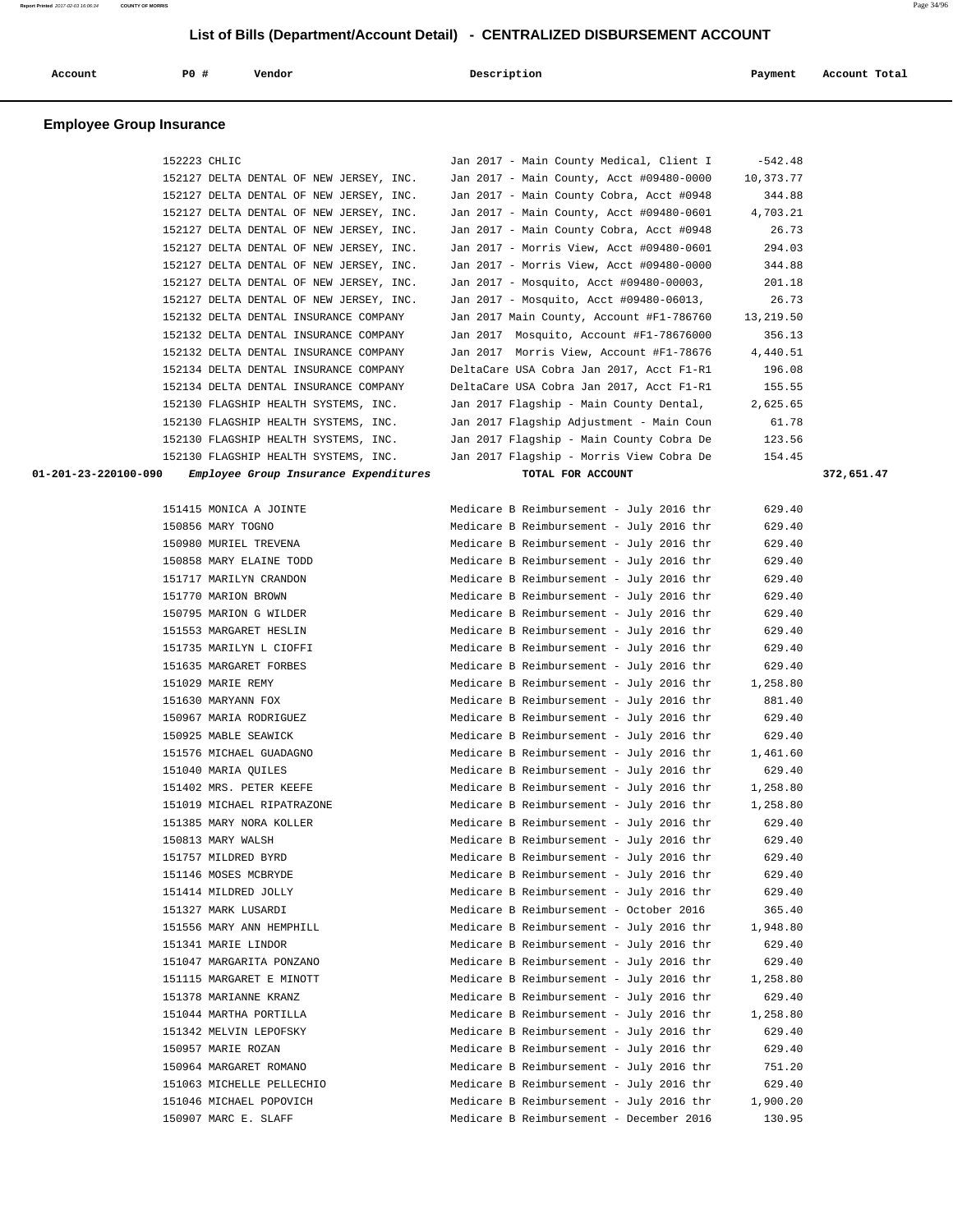| Account | P0 # | Vendor | Description | Payment | Account Total |
|---------|------|--------|-------------|---------|---------------|
|         |      |        |             |         |               |

### **Employee Group Insurance**

| 150896 MARY E. SNYDER      | Medicare B Reimbursement - July 2016 thr | 1,258.80 |
|----------------------------|------------------------------------------|----------|
| 150922 NORA SERVICE        | Medicare B Reimbursement - July 2016 thr | 1,258.80 |
| 150811 NANCY WALTER        | Medicare B Reimbursement - July 2016 thr | 1,258.80 |
| 151117 NORMA MINGO         | Medicare B Reimbursement - July 2016 thr | 1,258.80 |
| 151127 OKCHIN MEERBERGER   | Medicare B Reimbursement - July 2016 thr | 1,258.80 |
| 151759 OLGA BURNS          | Medicare B Reimbursement - July 2016 thr | 1,258.80 |
| 151375 ORILYN KRISA        | Medicare B Reimbursement - July 2016 thr | 1,258.80 |
| 151845 OLGA ABRAMIDES      | Medicare B Reimbursement - July 2016 thr | 629.40   |
| 150952 OLIVE RUSSELL       | Medicare B Reimbursement - July 2016 thr | 1,258.80 |
| 151043 ODESSA PRIVOTT      | Medicare B Reimbursement - July 2016 thr | 629.40   |
| 151618 PHILIP GALATI       | Medicare B Reimbursement - July 2016 thr | 629.40   |
| 150790 PATRICIA WILLS      | Medicare B Reimbursement - July 2016 thr | 881.40   |
| 151724 PRISCILLA CONOVER   | Medicare B Reimbursement - July 2016 thr | 629.40   |
| 151148 PATRICIA MATHER     | Medicare B Reimbursement - July 2016 thr | 629.40   |
| 151794 PATRICIA BONGIORNO  | Medicare B Reimbursement - July 2016 thr | 629.40   |
| 151722 PHYLLIS COPPOLA     | Medicare B Reimbursement - July 2016 thr | 1,461.60 |
| 150929 PATRICA SCHRAFT     | Medicare B Reimbursement - July 2016 thr | 629.40   |
| 151830 PATRICIA ARCI       | Medicare B Reimbursement - July 2016 thr | 730.80   |
| 151122 PATRICIA MIGLIORINO | Medicare B Reimbursement - July 2016 thr | 1,258.80 |
| 151747 PAUL CARIFI         | Medicare B Reimbursement - July 2016 thr | 1,258.80 |
| 151095 PHILIP NODORO       |                                          |          |
|                            | Medicare B Reimbursement - July 2016 thr | 629.40   |
| 151562 PRISCILLA HARTWELL  | Medicare B Reimbursement - July 2016 thr | 629.40   |
| 151024 PAMELA REYNOLDS     | Medicare B Reimbursement - July 2016 thr | 629.40   |
| 151101 PETROLIN NELSON     | Medicare B Reimbursement - July 2016 thr | 1,258.80 |
| 150933 PAULA SCERBO        | Medicare B Reimbursement - July 2016 thr | 881.40   |
| 150878 PATRICIA STEWART    | Medicare B Reimbursement - July 2016 thr | 730.80   |
| 151086 PATRICK O'CONNOR    | Medicare B Reimbursement - July 2016 thr | 629.40   |
| 150939 PEARL SAVAGE        | Medicare B Reimbursement - July 2016 thr | 1,258.80 |
| 150809 PAULA WARGO         | Medicare B Reimbursement - July 2016 thr | 629.40   |
| 150927 PATRICIA SCHWARTZ   | Medicare B Reimbursement - July 2016 thr | 629.40   |
| 150769 PATRICIA MASTERBONE | Medicare B Reimbursement - July 2016 thr | 1,360.20 |
| 151672 ROBERT DURR         | Medicare B Reimbursement - July 2016 thr | 629.40   |
| 151663 RICHARD ENRIGHT     | Medicare B Reimbursement - July 2016 thr | 629.40   |
| 151789 ROSE BRADY          | Medicare B Reimbursement - July 2016 thr | 629.40   |
| 151660 RICHARD ESTLER      | Medicare B Reimbursement - July 2016 thr | 629.40   |
| 151622 RUBY FULLER         | Medicare B Reimbursement - July 2016 thr | 629.40   |
| 150779 ROMAN ZABIHACH      | Medicare B Reimbursement - July 2016 thr | 629.40   |
| 150940 ROGER SAVAGE        | Medicare B Reimbursement - July 2016 thr | 629.40   |
| 151069 ROSARIO PATINO      | Medicare B Reimbursement - July 2016 thr | 629.40   |
| 151631 RONALD FOSTER       | Medicare B Reimbursement - November 2016 | 243.60   |
| 150778 ROSALIE ZABITA      | Medicare B Reimbursement - July 2016 thr | 629.40   |
| 151801 ROGER BISHOP        | Medicare B Reimbursement - July 2016 thr | 873.00   |
| 151666 ROBERT EMMONS       | Medicare B Reimbursement - July 2016 thr | 629.40   |
| 151033 ROBERT REDER        | Medicare B Reimbursement - July 2016 thr | 629.40   |
| 150930 ROBERT SCHMIDT      | Medicare B Reimbursement - July 2016 thr | 2,046.00 |
| 151020 RICHARD RILEY       | Medicare B Reimbursement - July 2016 thr | 1,258.80 |
| 151377 R. GAYLE KRANZ      | Medicare B Reimbursement - July 2016 thr | 629.40   |
| 150797 RAMONA WHITMORE     | Medicare B Reimbursement - July 2016 thr | 629.40   |
| 151734 RONALD CIUFFREDA    | Medicare B Reimbursement - July 2016 thr | 2,046.00 |
| 150955 RUBINO IGNAZIO      | Medicare B Reimbursement - July 2016 thr | 629.40   |
| 151773 RALPH BROWN         | Medicare B Reimbursement - July 2016 thr | 1,258.80 |
| 151700 ROSALIE DELLI SANTI | Medicare B Reimbursement - July 2016 thr | 629.40   |
| 151338 ROSE LIVA           |                                          |          |
|                            | Medicare B Reimbursement - July 2016 thr | 629.40   |
| 150780 ROBERT YOUNG        | Medicare B Reimbursement - July 2016 thr | 1,258.80 |
| 151579 ROSALIE GROW        | Medicare B Reimbursement - July 2016 thr | 629.40   |
| 150864 RAYMOND TERWILLIGER | Medicare B Reimbursement - July 2016 thr | 1,258.80 |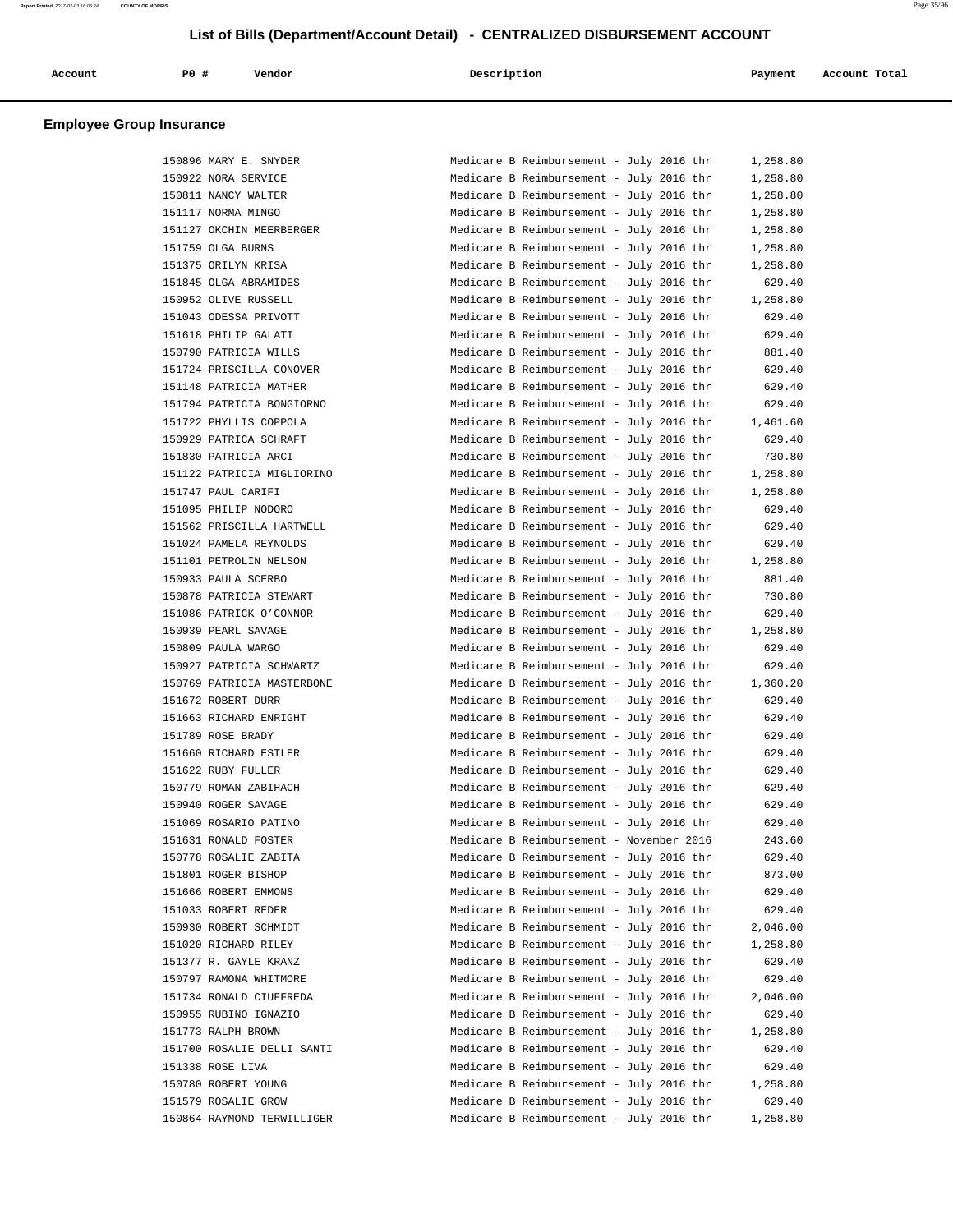| Account | P0 # | Vendor | Description | Payment | Account Total |
|---------|------|--------|-------------|---------|---------------|
|         |      |        |             |         |               |

### **Employee Group Insurance**

| 150821 ROBERT VOELKER       | Medicare B Reimbursement - July 2016 thr | 629.40   |
|-----------------------------|------------------------------------------|----------|
| 150959 ROBERT ROSSI         | Medicare B Reimbursement - July 2016 thr | 629.40   |
| 151065 ROBERT PECK          | Medicare B Reimbursement - July 2016 thr | 629.40   |
| 150928 RUTH SCHULTZ         | Medicare B Reimbursement - July 2016 thr | 629.40   |
| 151060 RICHARD PERINO       | Medicare B Reimbursement - July 2016 thr | 1,258.80 |
| 151333 RICHARD LOOCK        | Medicare B Reimbursement - July 2016 thr | 1,871.92 |
| 151670 SOPHIE DYER          | Medicare B Reimbursement - July 2016 thr | 629.40   |
| 150899 SUSAN SMITH          | Medicare B Reimbursement - July 2016 thr | 629.40   |
| 151038 SYBIL RALPH          | Medicare B Reimbursement - July 2016 thr | 629.40   |
| 151404 SHEILA KARNER        | Medicare B Reimbursement - July 2016 thr | 1,258.80 |
| 151085 SALOME OGILVIE       | Medicare B Reimbursement - July 2016 thr | 629.40   |
| 151416 SONIA JOHNSTON       | Medicare B Reimbursement - July 2016 thr | 1,258.80 |
| 151380 STEPHEN KRALL        | Medicare B Reimbursement - July 2016 thr | 629.40   |
|                             |                                          |          |
| 150862 SUDESH THAPAR        | Medicare B Reimbursement - July 2016 thr | 1,023.00 |
| 151802 SUDHIR BHENDE        | Medicare B Reimbursement - July 2016 thr | 629.40   |
| 151797 SANDRA BOLAN         | Medicare B Reimbursement - July 2016 thr | 629.40   |
| 151570 STEPHEN HAMMOND      | Medicare B Reimbursement - July 2016 thr | 2,517.60 |
| 151319 STEVE J MACIAG       | Medicare B Reimbursement - July 2016 thr | 1,258.80 |
| 151339 SHAU-YING LIU        | Medicare B Reimbursement - July 2016 thr | 1,258.80 |
| 150956 STEPHEN ROZAN        | Medicare B Reimbursement - July 2016 thr | 629.40   |
| 151087 SUE O'CONNOR         | Medicare B Reimbursement - July 2016 thr | 173.40   |
| 150802 SARA WEISSMAN        | Medicare B Reimbursement - July 2016 thr | 1,384.80 |
| 151539 THERESA JACKSON      | Medicare B Reimbursement - July 2016 thr | 629.40   |
| 151569 TRUCHSIA HANABERGH   | Medicare B Reimbursement - July 2016 thr | 1,258.80 |
| 151712 TERRY CRUMP          | Medicare B Reimbursement - July 2016 thr | 629.40   |
| 151364 THELMA LAYNE         | Medicare B Reimbursement - July 2016 thr | 629.40   |
| 151739 TILLIE CHOLLETTE     | Medicare B Reimbursement - July 2016 thr | 629.40   |
| 151762 TERESA BURKE         | Medicare B Reimbursement - July 2016 thr | 1,258.80 |
| 151315 THOMAS A. MARKT      | Medicare B Reimbursement - July 2016 thr | 629.40   |
| 151138 TERRI MCINERNEY      | Medicare B Reimbursement - July 2016 thr | 629.40   |
| 151617 TERESA GALLAGHER     | Medicare B Reimbursement - July 2016 thr | 1,258.80 |
| 150950 THOMAS SACCO         | Medicare B Reimbursement - July 2016 thr | 1,258.80 |
| 150935 THOMAS SCERBO        | Medicare B Reimbursement - July 2016 thr | 629.40   |
| 151073 TERESA PANNULLO      | Medicare B Reimbursement - July 2016 thr | 1,258.80 |
| 150895 UNA SOARES           | Medicare B Reimbursement - July 2016 thr | 629.40   |
| 151798 VERA BLOSSOM         | Medicare B Reimbursement - July 2016 thr |          |
|                             |                                          | 629.40   |
| 151766 VICTORIA BRYANT      | Medicare B Reimbursement - July 2016 thr | 629.40   |
| 150832 VIOLETA VASILAS      | Medicare B Reimbursement - July 2016 thr | 896.00   |
| 151634 VIOLET FORBES        | Medicare B Reimbursement - July 2016 thr | 629.40   |
| 151767 VERNON BROWN         | Medicare B Reimbursement - July 2016 thr | 1,258.80 |
| 151082 VIVIAN O'KEEFE       | Medicare B Reimbursement - July 2016 thr | 629.40   |
| 150810 YE S WANG            | Medicare B Reimbursement - July 2016 thr | 2,923.20 |
| 150796 WILLIAM WIGGINS      | Medicare B Reimbursement - November 2016 | 243.60   |
| 151657 WILLIAM EVERS        | Medicare B Reimbursement - July 2016 thr | 1,258.80 |
| 151754 WILLIAM CALLERY      | Medicare B Reimbursement - July 2016 thr | 450.00   |
| 151527 WILLIAM JOHNSON      | Medicare B Reimbursement - July 2016 thr | 1,258.80 |
| 150958 WINFRED SUE ROWE     | Medicare B Reimbursement - July 2016 thr | 629.40   |
| 151057 WALTER PETERSON      | Medicare B Reimbursement - July 2016 thr | 1,258.80 |
| 150815 WALTER WALKER        | Medicare B Reimbursement - July 2016 thr | 629.40   |
| 150781 WINSTON YAW          | Medicare B Reimbursement - July 2016 thr | 629.40   |
| 151078 WILLIAM OSA          | Medicare B Reimbursement - July 2016 thr | 629.40   |
| 151740 WILLIE CHAVIS        | Medicare B Reimbursement - July 2016 thr | 1,258.80 |
| 151129 WILLIAM MCNIECE      | Medicare B Reimbursement - July 2016 thr | 1,258.80 |
| 150782 WILLIAM YANCEY       | Medicare B Reimbursement - July 2016 thr | 629.40   |
| 151550 WILLIAM HIBLER       | Medicare B Reimbursement - July 2016 thr | 1,258.80 |
| 151748 WILLIAM CARHUFF, JR. | Medicare B Reimbursement - July 2016 thr | 629.40   |
|                             |                                          |          |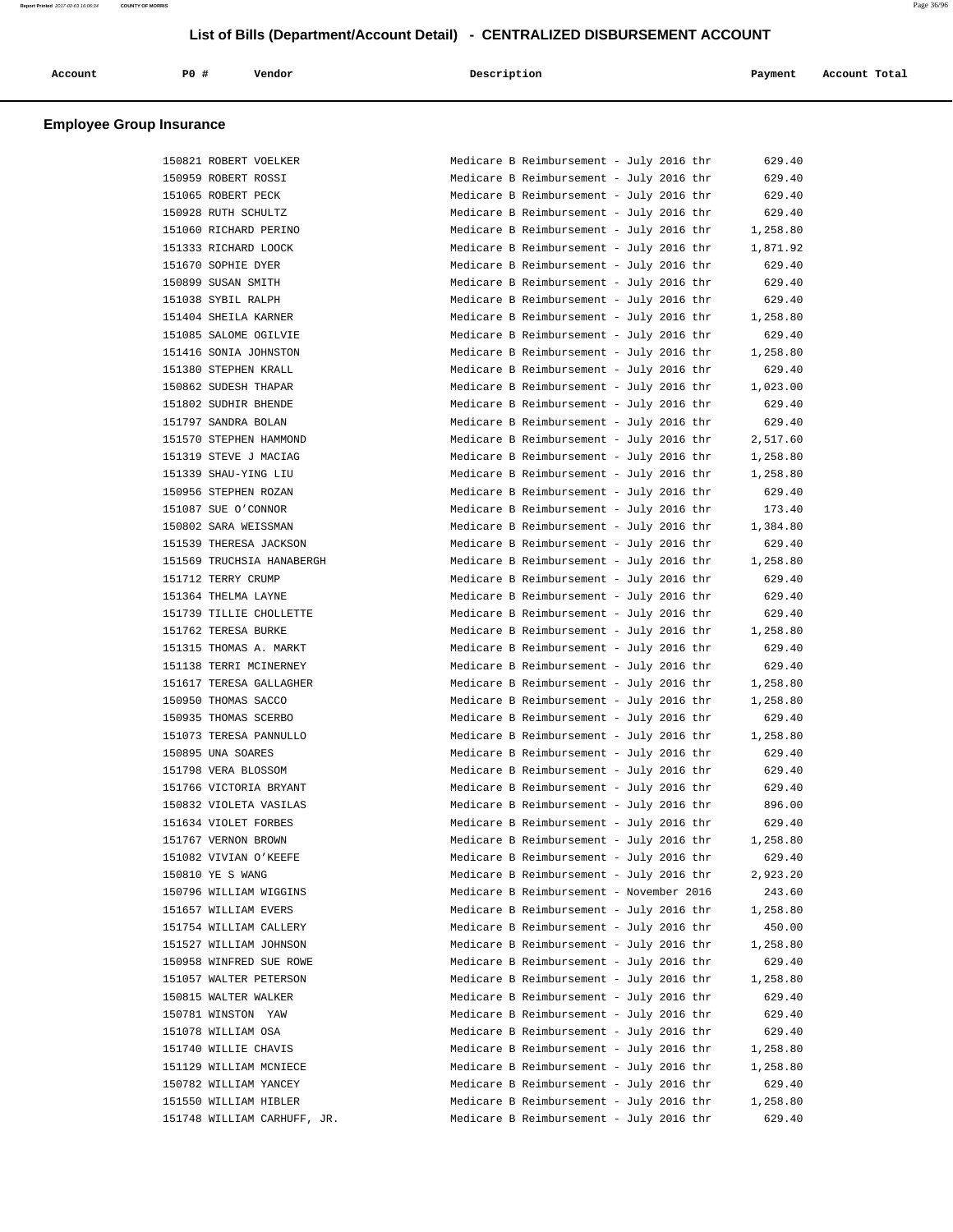| Account<br>. | P <sub>0</sub> | Vendor | Description | Payment | Account Total |
|--------------|----------------|--------|-------------|---------|---------------|
|              |                |        |             |         |               |

| 150883 FAYE STEELE          | Medicare B Reimbursement - July 2016 thr | 629.40   |
|-----------------------------|------------------------------------------|----------|
| 151012 FLORIS ROCHESTER     | Medicare B Reimbursement - July 2016 thr | 629.40   |
| 151699 FRANK DEL NEGRO      | Medicare B Reimbursement - July 2016 thr | 1,258.80 |
| 151676 FRANCES DUFF         | Medicare B Reimbursement - July 2016 thr | 1,258.80 |
| 151090 FREDERICK NUBER JR.  | Medicare B Reimbursement - July 2016 thr | 730.80   |
| 151113 FRANCES MOGIELNICKI  | Medicare B Reimbursement - July 2016 thr | 629.40   |
| 151588 FLORENCE GRAMIGNANO  | Medicare B Reimbursement - July 2016 thr | 1,258.80 |
| 151031 FRANK REILLY         | Medicare B Reimbursement - July 2016 thr | 629.40   |
| 151707 FRANCIS DASCOLL      | Medicare B Reimbursement - July 2016 thr | 629.40   |
| 150803 IRVING WEISS         | Medicare B Reimbursement - July 2016 thr | 1,258.80 |
| 150817 KATHLEEN WAGNER      | Medicare B Reimbursement - July 2016 thr | 629.40   |
| 150937 KATHLEEN SCANLON     | Medicare B Reimbursement - July 2016 thr | 1,258.80 |
| 151330 KEVIN LOUGHMAN       | Medicare B Reimbursement - July 2016 thr | 730.80   |
| 151829 KENNETH ARMSTRONG    | Medicare B Reimbursement - July 2016 thr | 1,023.00 |
| 151571 KATHLEEN HALL        | Medicare B Reimbursement - July 2016 thr | 1,258.80 |
| 151398 KARIN KELLY-WEISERT  | Medicare B Reimbursement - July 2016 thr | 1,762.80 |
| 151715 KATHY CRATE          | Medicare B Reimbursement - July 2016 thr | 1,258.80 |
| 151056 HELEN PETERSON       | Medicare B Reimbursement - July 2016 thr | 2,046.00 |
| 150794 HELEN WILKENS        | Medicare B Reimbursement - July 2016 thr | 629.40   |
| 151827 HENRY ARTEAGA        | Medicare B Reimbursement - July 2016 thr | 629.40   |
| 151600 HANNAH GILBERT       | Medicare B Reimbursement - July 2016 thr | 629.40   |
| 151370 HELEN LARSON         | Medicare B Reimbursement - July 2016 thr | 629.40   |
| 151150 HENRY MASKER JR.     | Medicare B Reimbursement - July 2016 thr | 629.40   |
| 151546 HERMAN HOOPES        | Medicare B Reimbursement - July 2016 thr | 629.40   |
| 151585 HATTIE GREEN         | Medicare B Reimbursement - July 2016 thr | 629.40   |
| 151605 HENRY GARTNER        | Medicare B Reimbursement - July 2016 thr | 629.40   |
| 150799 HAROLD WHITE         | Medicare B Reimbursement - July 2016 thr | 629.40   |
| 151758 HELEN S BURNS-PRIMUS | Medicare B Reimbursement - July 2016 thr | 629.40   |
| 150961 LUBA ROSE            | Medicare B Reimbursement - July 2016 thr | 1,258.80 |
|                             |                                          |          |
| 150775 LINDA ZEGLIN         | Medicare B Reimbursement - July 2016 thr | 1,258.80 |
| 150843 LAURA TSENG          | Medicare B Reimbursement - July 2016 thr | 1,258.80 |
| 150841 LEOPOLD TURNER       | Medicare B Reimbursement - July 2016 thr | 629.40   |
| 150949 LOUIS SACCO          | Medicare B Reimbursement - July 2016 thr | 629.40   |
| 151547 LINDA HOMSCHEK       | Medicare B Reimbursement - July 2016 thr | 629.40   |
| 150962 LINDA ROSA           | Medicare B Reimbursement - July 2016 thr | 730.80   |
| 150851 LORI TRAETTINO       | Medicare B Reimbursement - July 2016 thr | 629.40   |
| 151411 LESTER JOSEPH        | Medicare B Reimbursement - July 2016 thr | 629.40   |
| 151554 LORETTA HENDRICKSON  | Medicare B Reimbursement - July 2016 thr | 629.40   |
| 151107 LILLIAN MUELLER      | Medicare B Reimbursement - July 2016 thr | 1,258.80 |
| 150953 LAURETTA RUNYON      | Medicare B Reimbursement - July 2016 thr | 1,258.80 |
| 151642 LINDA FLATT          | Medicare B Reimbursement - July 2016 thr | 629.40   |
| 151409 LOUISE JOY-PARKER    | Medicare B Reimbursement - July 2016 thr | 1,258.80 |
| 150825 LOUIS VIOLIO         | Medicare B Reimbursement - July 2016 thr | 629.40   |
| 151604 LAURA GARUBO         | Medicare B Reimbursement - July 2016 thr | 629.40   |
| 151563 LOUISE HARSANYI      | Medicare B Reimbursement - July 2016 thr | 629.40   |
| 151580 LEANN GROSSMAN       | Medicare B Reimbursement - July 2016 thr | 764.58   |
| 151774 LAWRENCE BROWN       | Medicare B Reimbursement - July 2016 thr | 1,258.80 |
| 151691 LUCILLE DEZENZO      | Medicare B Reimbursement - July 2016 thr | 629.40   |
| 151811 LUCIA BEHRENS        | Medicare B Reimbursement - October 2016  | 680.10   |
| 151671 LUCILLE DWYER        | Medicare B Reimbursement - July 2016 thr | 629.40   |
| 151614 LEONA GAMINO         | Medicare B Reimbursement - July 2016 thr | 629.40   |
| 151365 LUCILLE LAWRENCE     | Medicare B Reimbursement - July 2016 thr | 629.40   |
| 151368 LEONARD LAUTER       | Medicare B Reimbursement - July 2016 thr | 1,258.80 |
| 151116 LEE P MINGO ALLICOCK | Medicare B Reimbursement - July 2016 thr | 629.40   |
| 150777 GLORIA ZAPRAUSKIS    | Medicare B Reimbursement - July 2016 thr | 1,258.80 |
| 151021 GARY RIETH           | Medicare B Reimbursement - July 2016 thr | 1,258.80 |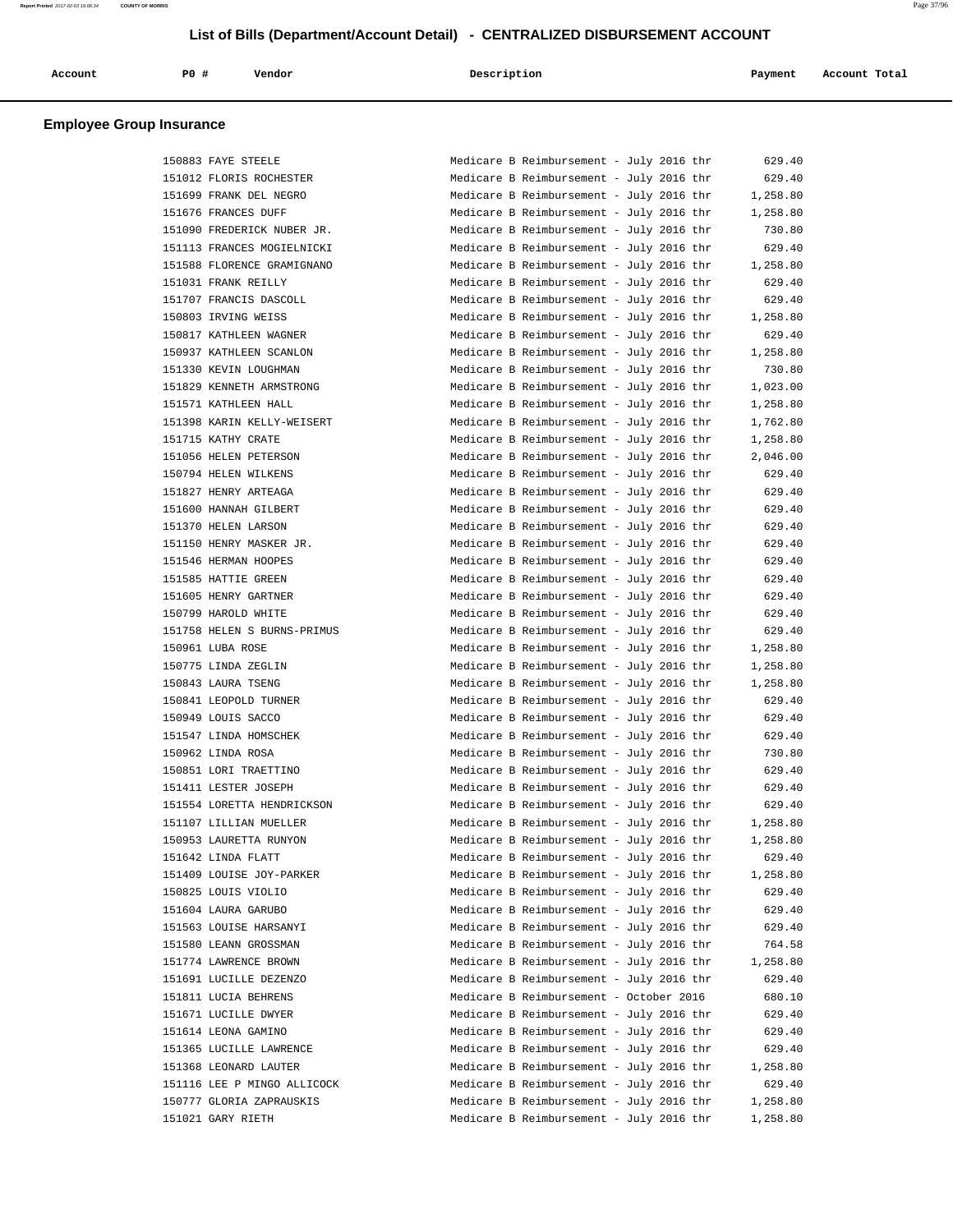| Account | PO# | Vendor | Description | Payment | Account Total |
|---------|-----|--------|-------------|---------|---------------|
|         |     |        |             |         |               |

| 151100 GERALD NEWELL          | Medicare B Reimbursement - July 2016 thr | 1,258.80 |
|-------------------------------|------------------------------------------|----------|
| 150881 GLORIA STEHLGENS       | Medicare B Reimbursement - July 2016 thr | 629.40   |
| 150849 GRACE TRIMMER          | Medicare B Reimbursement - July 2016 thr | 629.40   |
| 151572 GRETCHEN HAAS          | Medicare B Reimbursement - July 2016 thr | 1,258.80 |
| 151727 GARY COLBURN           | Medicare B Reimbursement - July 2016 thr | 629.40   |
| 151540 GENEVA JACKSON         | Medicare B Reimbursement - July 2016 thr | 629.40   |
| 151560 GENEVIEVE HAYES        | Medicare B Reimbursement - July 2016 thr | 629.40   |
| 150944 GAJENDRAKU SANDESARA   | Medicare B Reimbursement - July 2016 thr | 629.40   |
| 150886 GERALD STARK SR.       | Medicare B Reimbursement - July 2016 thr | 1,258.80 |
| 150787 GRACE WINTERS          | Medicare B Reimbursement - July 2016 thr | 1,258.80 |
| 151366 GAIL LAWRENCE          | Medicare B Reimbursement - July 2016 thr | 629.40   |
| 151531 GLENDA JENKINS         | Medicare B Reimbursement - July 2016 thr | 629.40   |
| 151812 GLENN BEEKMAN          | Medicare B Reimbursement - July 2016 thr | 629.40   |
| 150966 GLORIA STEWART         | Medicare B Reimbursement - July 2016 thr | 1,258.80 |
| 151662 GEORGE ERATH           | Medicare B Reimbursement - July 2016 thr | 1,258.80 |
| 151568 GISELA HARPELL         | Medicare B Reimbursement - July 2016 thr | 1,258.80 |
| 151323 YVONNE LYKEN           | Medicare B Reimbursement - July 2016 thr | 629.40   |
|                               | Medicare B Reimbursement - July 2016 thr |          |
| 151686 YOLANDA DOL            |                                          | 629.40   |
| 151384 VERNA KOLMAN           | Medicare B Reimbursement - July 2016 thr | 1,258.80 |
| 151149 VINCENT MASSALONGO     | Medicare B Reimbursement - July 2016 thr | 629.40   |
| 151616 PATRICIA GALLAGHER     | Medicare B Reimbursement - July 2016 thr | 629.40   |
| 151601 PATRICIA GEPPERT       | Medicare B Reimbursement - July 2016 thr | 1,258.80 |
| 151552 PETER HEYWANG          | Medicare B Reimbursement - July 2016 thr | 1,258.80 |
| 151800 PATRICIA BIZZARO       | Medicare B Reimbursement - July 2016 thr | 629.40   |
| 150772 PAUL DATTOLO           | Medicare B Reimbursement - July 2016 thr | 629.40   |
| 150848 PREMLATABE TRIVEDI     | Medicare B Reimbursement - July 2016 thr | 629.40   |
| 151400 PHYLLIS KELLEY         | Medicare B Reimbursement - July 2016 thr | 629.40   |
| 151803 OMAR BETANCOURT        | Medicare B Reimbursement - July 2016 thr | 629.40   |
| 150923 LINVAL SENIOR          | Medicare B Reimbursement - July 2016 thr | 1,258.80 |
| 151144 LOUIS D MCCANN         | Medicare B Reimbursement - July 2016 thr | 629.40   |
| 151677 LUCILLE DUETSCH        | Medicare B Reimbursement - July 2016 thr | 1,258.80 |
| 151742 LUCY CHARLES           | Medicare B Reimbursement - July 2016 thr | 629.40   |
| 151062 LARISSA PENCAK         | Medicare B Reimbursement - July 2016 thr | 1,258.80 |
| 151147 LINDA MATHEW           | Medicare B Reimbursement - July 2016 thr | 1,258.80 |
| 150934 LUCILLE SCERBO         | Medicare B Reimbursement - July 2016 thr | 629.40   |
| 151659 LANCELOT EVANS         | Medicare B Reimbursement - July 2016 thr | 629.40   |
| 151555 LUIS HENAO             | Medicare B Reimbursement - July 2016 thr | 629.40   |
| 151779 LARRY BRIGHT           | Medicare B Reimbursement - July 2016 thr | 629.40   |
| 151751 LORENZO CAMPOLI        | Medicare B Reimbursement - July 2016 thr | 1,258.80 |
| 150837 LAWRENCE VAN RIPER JR. | Medicare B Reimbursement - July 2016 thr | 1,258.80 |
| 151655 KATHLIN FACEY          | Medicare B Reimbursement - July 2016 thr | 629.40   |
| 150954 ISABEL RUIZ            | Medicare B Reimbursement - July 2016 thr | 629.40   |
| 151036 IDA RANDLE             | Medicare B Reimbursement - July 2016 thr | 629.40   |
| 151586 IRIS GREEN             | Medicare B Reimbursement - July 2016 thr | 629.40   |
| 150808 HAZEL WATSON           | Medicare B Reimbursement - July 2016 thr | 629.40   |
| 151669 HENRY ELLIOTT          | Medicare B Reimbursement - July 2016 thr | 1,258.80 |
| 151567 HAYWARD HARRELL        | Medicare B Reimbursement - July 2016 thr | 1,258.80 |
| 150904 HELEN SMITH            | Medicare B Reimbursement - July 2016 thr | 629.40   |
| 151131 HERMA I. MCNAB         | Medicare B Reimbursement - July 2016 thr | 629.40   |
| 151093 HAROLD NOONAN          | Medicare B Reimbursement - July 2016 thr | 629.40   |
| 150963 HERBERT ROSA           | Medicare B Reimbursement - July 2016 thr | 629.40   |
| 151390 WILLIAM KNIGHT         | Medicare B Reimbursement - July 2016 thr |          |
|                               |                                          | 629.40   |
| 151042 HATEF QUAZI            | Medicare B Reimbursement - July 2016 thr | 1,258.80 |
| 150840 HELEN TYCZKOWSKI       | Medicare B Reimbursement - July 2016 thr | 629.40   |
| 151693 GUY DEODATO            | Medicare B Reimbursement - July 2016 thr | 1,258.80 |
| 151098 GLORIA NIEC            | Medicare B Reimbursement - July 2016 thr | 629.40   |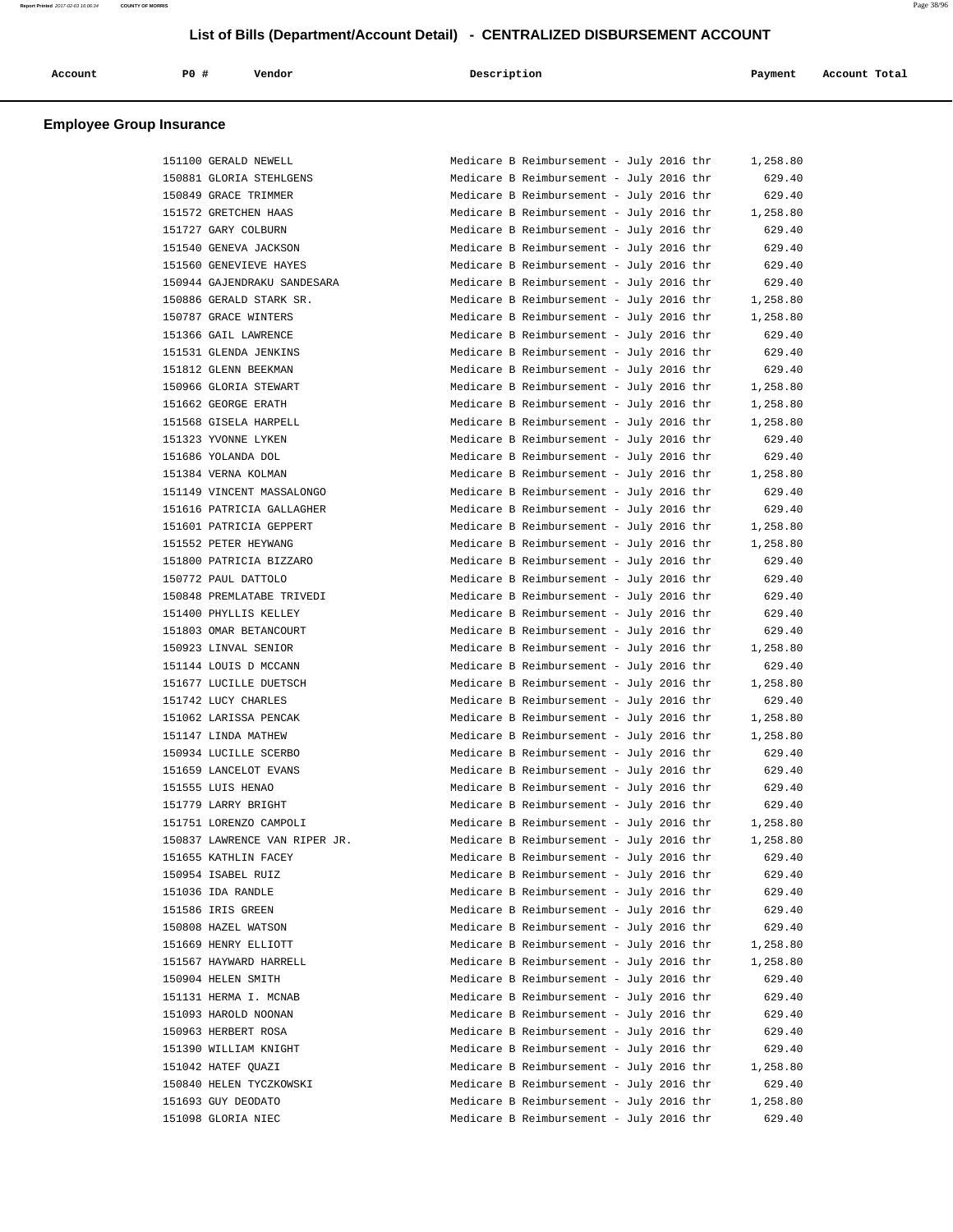| Account | P0 # | Vendor | Description | Payment | Account Total |
|---------|------|--------|-------------|---------|---------------|
|         |      |        |             |         |               |

| 151599 GEORGE GILLILAND      | Medicare B Reimbursement - July 2016 thr | 730.80   |
|------------------------------|------------------------------------------|----------|
| 151393 GERALDINE KITZEROW    | Medicare B Reimbursement - July 2016 thr | 1,258.80 |
| 151103 GEORGE NAY            | Medicare B Reimbursement - July 2016 thr | 629.40   |
| 151401 GARY L KEEFER         | Medicare B Reimbursement - July 2016 thr | 1,258.80 |
| 151778 GHYSLAINE F. BRILLANT | Medicare B Reimbursement - July 2016 thr | 1,258.80 |
| 150827 GERHARD VIENNA        | Medicare B Reimbursement - July 2016 thr | 1,258.80 |
| 151551 GLORIA HIBBERT        | Medicare B Reimbursement - July 2016 thr | 629.40   |
| 150885 WILLIAM STATON        | Medicare B Reimbursement - July 2016 thr | 1,258.80 |
| 151399 WILLIAM KELLY         | Medicare B Reimbursement - July 2016 thr | 629.40   |
| 150866 THERESE TERRERI       | Medicare B Reimbursement - July 2016 thr | 629.40   |
| 151130 THOMAS MCNIECE        | Medicare B Reimbursement - July 2016 thr | 629.40   |
| 151534 THOMAS JANKE          | Medicare B Reimbursement - July 2016 thr | 629.40   |
| 151658 THELMA EVANS-KNIGHT   | Medicare B Reimbursement - July 2016 thr | 629.40   |
|                              |                                          |          |
| 151326 NANCY A LUTES         | Medicare B Reimbursement - July 2016 thr | 629.40   |
| 151059 FRANCES PERKALIS      | Medicare B Reimbursement - July 2016 thr | 629.40   |
| 151744 NANCY CHARETTE        | Medicare B Reimbursement - July 2016 thr | 629.40   |
| 151679 FRANK DRUETZLER       | Medicare B Reimbursement - July 2016 thr | 629.40   |
| 151674 NANCY DUNLEAVY        | Medicare B Reimbursement - July 2016 thr | 629.40   |
| 151128 NANCY MEEKER          | Medicare B Reimbursement - July 2016 thr | 629.40   |
| 151557 FRED E HEIDER         | Medicare B Reimbursement - July 2016 thr | 1,258.80 |
| 150906 FRANCES SLAYTON       | Medicare B Reimbursement - July 2016 thr | 629.40   |
| 150892 FRANK SORIANO         | Medicare B Reimbursement - July 2016 thr | 629.40   |
| 150890 FRANCES SPICER        | Medicare B Reimbursement - July 2016 thr | 629.40   |
| 151678 FEROL DRUST           | Medicare B Reimbursement - July 2016 thr | 1,258.80 |
| 150859 NELLIE THOMPSON       | Medicare B Reimbursement - July 2016 thr | 629.40   |
| 151648 SANDILLO FICO         | Medicare B Reimbursement - July 2016 thr | 1,258.80 |
| 150981 SANDRA SHAW           | Medicare B Reimbursement - July 2016 thr | 944.10   |
| 151743 SYLVIA CHARLES        | Medicare B Reimbursement - July 2016 thr | 629.40   |
| 150842 STEPHEN TURKO         | Medicare B Reimbursement - July 2016 thr | 1,258.80 |
| 151597 SUSIE GLEATON         | Medicare B Reimbursement - July 2016 thr | 629.40   |
| 151545 SARAH HORAN           | Medicare B Reimbursement - July 2016 thr | 1,258.80 |
| 151593 SERAFIN GONZALEZ      | Medicare B Reimbursement - July 2016 thr | 629.40   |
| 151537 MAMIE JACOBUS         | Medicare B Reimbursement - July 2016 thr | 629.40   |
| 151786 MARGARET BREE         | Medicare B Reimbursement - July 2016 thr | 629.40   |
| 151035 MARGARET K RAVO       | Medicare B Reimbursement - July 2016 thr | 629.40   |
|                              |                                          |          |
| 151074 MARGARET PALOVITZ     | Medicare B Reimbursement - November 2016 | 243.60   |
| 151050 MARIA PLA             | Medicare B Reimbursement - July 2016 thr | 1,258.80 |
| 151839 MARIE ALBERT          | Medicare B Reimbursement - July 2016 thr | 629.40   |
| 151324 MARY LWOWSKI          | Medicare B Reimbursement - July 2016 thr | 1,258.80 |
| 150965 MARY ROLIO            | Medicare B Reimbursement - July 2016 thr | 1,258.80 |
| 150979 MARY SNYDER           | Medicare B Reimbursement - July 2016 thr | 1,258.80 |
| 150830 MARY VEDDER           | Medicare B Reimbursement - July 2016 thr | 1,258.80 |
| 151606 MATILDE GARCERAN      | Medicare B Reimbursement - July 2016 thr | 1,258.80 |
| 151821 MAUREEN BARRATT       | Medicare B Reimbursement - July 2016 thr | 629.40   |
| 151763 MAUREEN BURIAN        | Medicare B Reimbursement - July 2016 thr | 629.40   |
| 151769 MAVIS BROWN           | Medicare B Reimbursement - July 2016 thr | 1,258.80 |
| 150798 MERITSUM WHITE        | Medicare B Reimbursement - July 2016 thr | 629.40   |
| 151720 MICHAEL CORCORAN      | Medicare B Reimbursement - July 2016 thr | 1,258.80 |
| 151698 MICHAEL DELVECCHIO    | Medicare B Reimbursement - July 2016 thr | 1,258.80 |
| 151329 MICHAEL LOWE          | Medicare B Reimbursement - July 2016 thr | 629.40   |
| 150900 MILTON SMITH          | Medicare B Reimbursement - July 2016 thr | 629.40   |
| 150820 JAMES VOELKER JR      | Medicare B Reimbursement - July 2016 thr | 629.40   |
| 151746 JOAN CARUSO           | Medicare B Reimbursement - July 2016 thr | 1,258.80 |
| 151080 JOSEPH OLIVIA, MD.    | Medicare B Reimbursement - July 2016 thr | 1,258.80 |
| 151737 JOHN CIARAMELLA       | Medicare B Reimbursement - July 2016 thr | 1,258.80 |
| 150800 JESSIE WEST           | Medicare B Reimbursement - July 2016 thr | 629.40   |
|                              |                                          |          |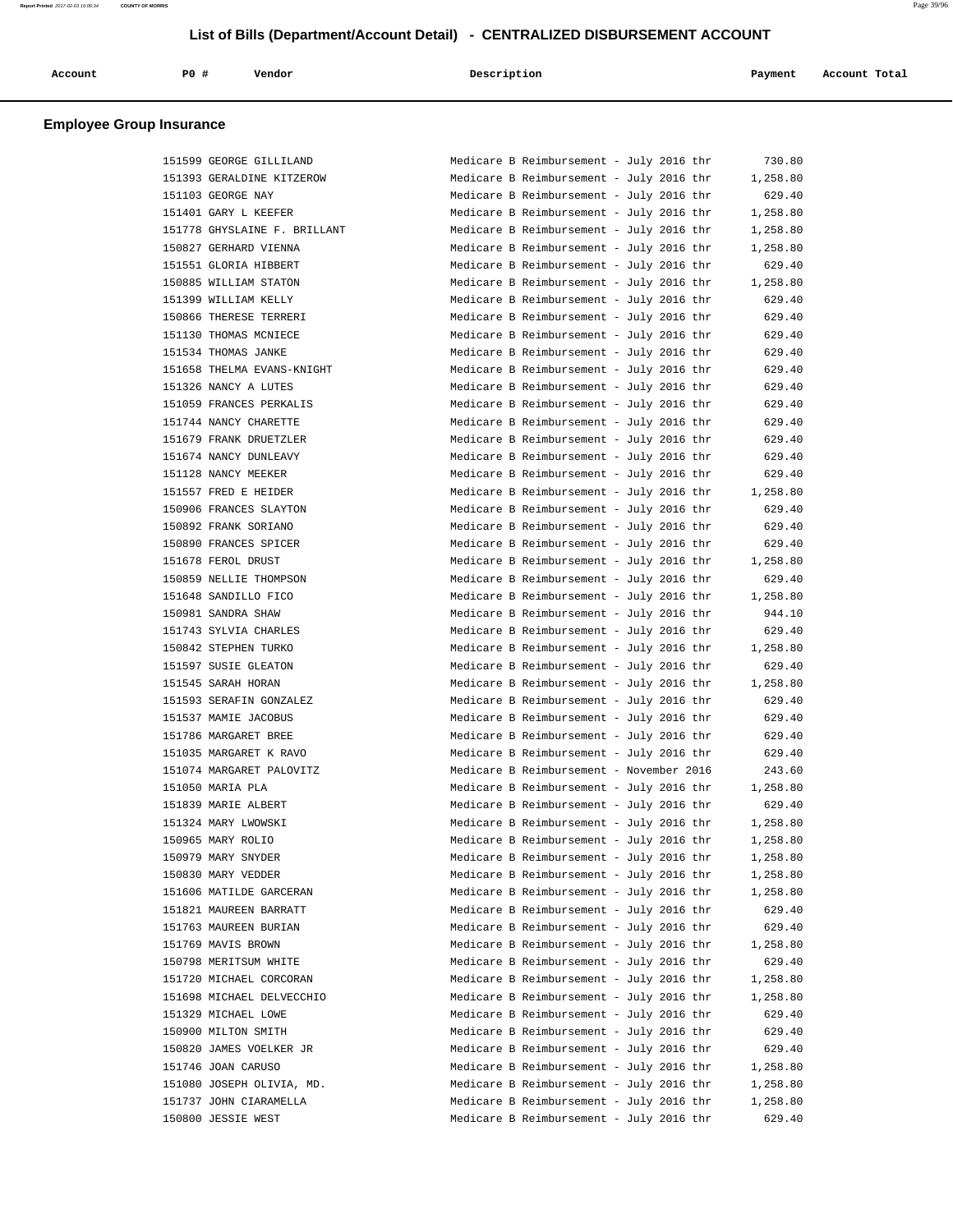| Account<br>. | P0 # | Vendor | Description | Payment | Account Total |
|--------------|------|--------|-------------|---------|---------------|
|              |      |        |             |         |               |

| 151809 JEANNE MARIE BELLUCCI | Medi |
|------------------------------|------|
| 150789 JOCELYN L. WILSON     | Medi |
| 150912 JOSEPHINE SIKORA      | Medi |
| 151058 JOHN PERRY            | Medi |
| 151621 JACQUELINE FULMORE    | Medi |
| 151389 JOHN M KNIGHT         | Medi |
| 151816 JANET BEALE-GRAHAM    | Medi |
| 151675 JAMES DUFFY           | Medi |
| 151804 JOHN BERNI JR         | Medi |
| 151405 JOANNE KARES          | Medi |
| 151619 JUDITH FYFFE          | Medi |
| 150875 JOSEPH STUPPIELLO     | Medi |
| 151096 JANET NIENSTADT       | Medi |
| 151105 JUAN MULERO           | Medi |
| 151578 JAMES GRUBBS          | Medi |
| 151836 JOHN ALI              | Medi |
| 151840 JOYCELENE ADAMS       | Medi |
| 151322 JOSEPH R LYLE         | Medi |
| 151091 JOSEPH NOTOWICZ       | Medi |
| 151371 JOHN LANZARA          | Medi |
| 151328 JACK LUCAS            | Medi |
| 150857 JAMES E TODD          | Medi |
| 150784 JAMES WOODRUFF        | Medi |
| 150882 JEAN STEFANICK        | Medi |
| 151028 JAMES RETEMIAH        | Medi |
| 151089 JOSEPH O'BRIEN        | Medi |
| 150874 JOHN P SULPY          | Medi |
| 150926 JANET SEABLOM         | Medi |
| 150783 JOAN WULFF            | Medi |
| 150948 J.C. SAFFOLD          | Medi |
| 150850 JANET TRIGGS          | Medi |
| 150776 JOHN ZEEK             | Medi |
| 150844 JANICE TRUSZ          | Medi |
| 150812 JOHN WALSH            | Medi |
| 150960 JAMES J ROSENBERG     | Medi |
| 151092 JULENE NORTHAN        | Medi |
| 151362 JOAN LEFFERTS         | Medi |
| 151110 JOYCE MOONEY          | Medi |
| 151132 JEFFREY C MCLEAR      | Medi |
| 151066 JOAN PEANO            | Medi |
| 151788 JEAN BRAGG            | Medi |
| 150785 JAMES H WOLF          | Medi |
| 151064 JULIAN PEDRO          | Medi |
| 151738 JOAN CHRISTIANSEN     | Medi |
| 150822 JEAN VIZZA            | Medi |
| 150868 JEANETTE TAYLOR       | Medi |
| 151558 JEANNE HEIBER         | Medi |
| 151598 JOHN GIORDANO         | Medi |
| 151591 JOYCE GOULD           | Medi |
| 151704 JAMES DEACON          | Medi |
| 151813 JUDITH BEECHER        | Medi |
| 151844 JOSEPHINE ABRUZZO     | Medi |
| 150884 JOHN J. STEELE        | Medi |
| 150804 JOANN WEINSTEIN       | Medi |
| 151099 JEANNE NICHOLS        | Medi |
| 151701 JOHN J DELANEY        | Medi |

| 151809 JEANNE MARIE BELLUCCI | Medicare B Reimbursement - July 2016 thr |  |  | 629.40   |
|------------------------------|------------------------------------------|--|--|----------|
| 150789 JOCELYN L. WILSON     | Medicare B Reimbursement - July 2016 thr |  |  | 629.40   |
| 150912 JOSEPHINE SIKORA      | Medicare B Reimbursement - July 2016 thr |  |  | 1,258.80 |
| 151058 JOHN PERRY            | Medicare B Reimbursement - July 2016 thr |  |  | 1,258.80 |
| 151621 JACQUELINE FULMORE    | Medicare B Reimbursement - July 2016 thr |  |  | 629.40   |
| 151389 JOHN M KNIGHT         | Medicare B Reimbursement - July 2016 thr |  |  | 629.40   |
| 151816 JANET BEALE-GRAHAM    | Medicare B Reimbursement - July 2016 thr |  |  | 1,258.80 |
| 151675 JAMES DUFFY           | Medicare B Reimbursement - July 2016 thr |  |  | 629.40   |
| 151804 JOHN BERNI JR         | Medicare B Reimbursement - July 2016 thr |  |  | 629.40   |
| 151405 JOANNE KARES          | Medicare B Reimbursement - July 2016 thr |  |  | 629.40   |
| 151619 JUDITH FYFFE          | Medicare B Reimbursement - July 2016 thr |  |  | 1,258.80 |
| 150875 JOSEPH STUPPIELLO     | Medicare B Reimbursement - July 2016 thr |  |  | 1,258.80 |
| 151096 JANET NIENSTADT       | Medicare B Reimbursement - July 2016 thr |  |  | 629.40   |
| 151105 JUAN MULERO           | Medicare B Reimbursement - July 2016 thr |  |  | 629.40   |
| 151578 JAMES GRUBBS          | Medicare B Reimbursement - July 2016 thr |  |  | 1,258.80 |
| 151836 JOHN ALI              | Medicare B Reimbursement - July 2016 thr |  |  | 629.40   |
| 151840 JOYCELENE ADAMS       | Medicare B Reimbursement - July 2016 thr |  |  | 629.40   |
| 151322 JOSEPH R LYLE         | Medicare B Reimbursement - July 2016 thr |  |  | 629.40   |
| 151091 JOSEPH NOTOWICZ       | Medicare B Reimbursement - July 2016 thr |  |  | 629.40   |
| 151371 JOHN LANZARA          | Medicare B Reimbursement - July 2016 thr |  |  | 629.40   |
| 151328 JACK LUCAS            | Medicare B Reimbursement - July 2016 thr |  |  | 1,258.80 |
| 150857 JAMES E TODD          | Medicare B Reimbursement - July 2016 thr |  |  | 629.40   |
| 150784 JAMES WOODRUFF        | Medicare B Reimbursement - July 2016 thr |  |  | 1,258.80 |
| 150882 JEAN STEFANICK        | Medicare B Reimbursement - July 2016 thr |  |  | 1,258.80 |
| 151028 JAMES RETEMIAH        | Medicare B Reimbursement - July 2016 thr |  |  | 629.40   |
| 151089 JOSEPH O'BRIEN        | Medicare B Reimbursement - July 2016 thr |  |  | 881.40   |
| 150874 JOHN P SULPY          | Medicare B Reimbursement - July 2016 thr |  |  | 1,258.80 |
| 150926 JANET SEABLOM         | Medicare B Reimbursement - July 2016 thr |  |  | 629.40   |
| 150783 JOAN WULFF            | Medicare B Reimbursement - July 2016 thr |  |  | 1,258.80 |
| 150948 J.C. SAFFOLD          | Medicare B Reimbursement - July 2016 thr |  |  | 629.40   |
| 150850 JANET TRIGGS          | Medicare B Reimbursement - July 2016 thr |  |  | 629.40   |
| 150776 JOHN ZEEK             | Medicare B Reimbursement - July 2016 thr |  |  | 751.20   |
| 150844 JANICE TRUSZ          | Medicare B Reimbursement - July 2016 thr |  |  | 1,258.80 |
| 150812 JOHN WALSH            | Medicare B Reimbursement - July 2016 thr |  |  | 1,258.80 |
| 150960 JAMES J ROSENBERG     | Medicare B Reimbursement - July 2016 thr |  |  | 1,258.80 |
| 151092 JULENE NORTHAN        | Medicare B Reimbursement - July 2016 thr |  |  | 1,258.80 |
| 151362 JOAN LEFFERTS         | Medicare B Reimbursement - July 2016 thr |  |  | 629.40   |
| 151110 JOYCE MOONEY          | Medicare B Reimbursement - July 2016 thr |  |  | 629.40   |
| 151132 JEFFREY C MCLEAR      | Medicare B Reimbursement - July 2016 thr |  |  | 629.40   |
| 151066 JOAN PEANO            | Medicare B Reimbursement - July 2016 thr |  |  | 629.40   |
| 151788 JEAN BRAGG            | Medicare B Reimbursement - July 2016 thr |  |  | 629.40   |
| 150785 JAMES H WOLF          | Medicare B Reimbursement - July 2016 thr |  |  | 2,923.20 |
| 151064 JULIAN PEDRO          | Medicare B Reimbursement - December 2016 |  |  | 121.80   |
| 151738 JOAN CHRISTIANSEN     | Medicare B Reimbursement - July 2016 thr |  |  | 1,258.80 |
| 150822 JEAN VIZZA            | Medicare B Reimbursement - July 2016 thr |  |  | 1,258.80 |
| 150868 JEANETTE TAYLOR       | Medicare B Reimbursement - July 2016 thr |  |  | 629.40   |
| 151558 JEANNE HEIBER         | Medicare B Reimbursement - July 2016 thr |  |  | 1,258.80 |
| 151598 JOHN GIORDANO         | Medicare B Reimbursement - July 2016 thr |  |  | 1,258.80 |
| 151591 JOYCE GOULD           | Medicare B Reimbursement - July 2016 thr |  |  | 1,238.40 |
| 151704 JAMES DEACON          | Medicare B Reimbursement - July 2016 thr |  |  | 1,258.80 |
| 151813 JUDITH BEECHER        | Medicare B Reimbursement - July 2016 thr |  |  | 1,023.00 |
| 151844 JOSEPHINE ABRUZZO     | Medicare B Reimbursement - July 2016 thr |  |  | 629.40   |
| 150884 JOHN J. STEELE        | Medicare B Reimbursement - July 2016 thr |  |  | 629.40   |
|                              |                                          |  |  |          |
| 150804 JOANN WEINSTEIN       | Medicare B Reimbursement - July 2016 thr |  |  | 1,264.20 |
| 151099 JEANNE NICHOLS        | Medicare B Reimbursement - July 2016 thr |  |  | 629.40   |
| 151701 JOHN J DELANEY        | Medicare B Reimbursement - July 2016 thr |  |  | 629.40   |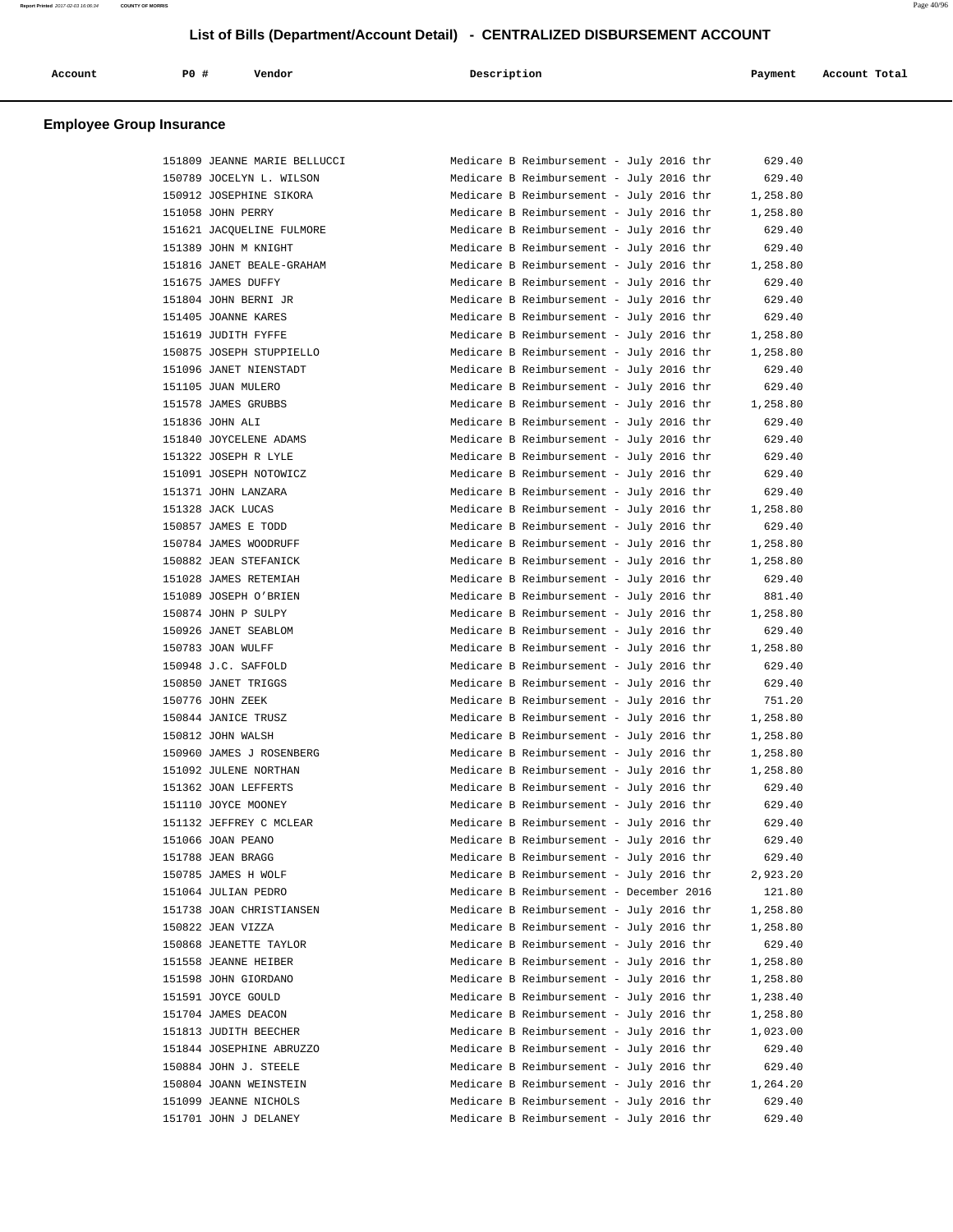| Account | PO# | Vendor | Description | Payment | Account Total |
|---------|-----|--------|-------------|---------|---------------|
|         |     |        |             |         |               |

| 151134 JAMES MCKINLEY       | Medicare B Reimbursement - July 2016 thr |  | 730.80   |
|-----------------------------|------------------------------------------|--|----------|
| 150913 JOSEPH SHERWOOD      | Medicare B Reimbursement - July 2016 thr |  | 629.40   |
| 151052 JOSEPH PIRELLO       | Medicare B Reimbursement - July 2016 thr |  | 629.40   |
| 151682 JOHN DOODY           | Medicare B Reimbursement - July 2016 thr |  | 1,258.80 |
| 151337 JACQUELINE LIVERPOOL | Medicare B Reimbursement - November 2016 |  | 243.60   |
| 150951 JOSEPH RYAN          | Medicare B Reimbursement - July 2016 thr |  | 1,258.80 |
| 151664 JOHN ENRIGHT         | Medicare B Reimbursement - July 2016 thr |  | 1,258.80 |
| 150894 JOHN A SOCHA         | Medicare B Reimbursement - July 2016 thr |  | 629.40   |
| 150936 JOSEPH SCARPONE      | Medicare B Reimbursement - July 2016 thr |  | 629.40   |
| 151141 JOHN R. MCGILL       | Medicare B Reimbursement - July 2016 thr |  | 629.40   |
| 151667 JOSEPH ELLIOTT       | Medicare B Reimbursement - July 2016 thr |  | 1,258.80 |
| 151709 JOANN DAMELIO        | Medicare B Reimbursement - July 2016 thr |  | 1,258.80 |
| 151673 JOHN DUNNE           | Medicare B Reimbursement - July 2016 thr |  | 1,258.80 |
| 151541 JOHN JACKSON         | Medicare B Reimbursement - July 2016 thr |  | 629.40   |
| 151104 JAMES MURRAY         | Medicare B Reimbursement - July 2016 thr |  | 1,258.80 |
| 151692 JANE DEROSE          | Medicare B Reimbursement - July 2016 thr |  | 629.40   |
| 150915 JENNIFER SHELL       | Medicare B Reimbursement - July 2016 thr |  | 629.40   |
| 151820 JACQUELYN BARRY      | Medicare B Reimbursement - July 2016 thr |  | 629.40   |
| 151736 JOHN CICCHETTI       | Medicare B Reimbursement - July 2016 thr |  | 629.40   |
| 151037 JANEITA RANDALL      | Medicare B Reimbursement - July 2016 thr |  | 629.40   |
| 150924 JANET SEEBOHM        | Medicare B Reimbursement - July 2016 thr |  | 1,461.60 |
| 151603 JOYCE GENDRAU        | Medicare B Reimbursement - July 2016 thr |  | 629.40   |
| 151665 JEFFREY ENDEAN       | Medicare B Reimbursement - July 2016 thr |  | 629.40   |
| 151796 JULIE BOLCAR         | Medicare B Reimbursement - July 2016 thr |  | 629.40   |
| 151114 RACHAEL MOBLEY       | Medicare B Reimbursement - July 2016 thr |  | 629.40   |
| 151824 RAE BACHRACH         | Medicare B Reimbursement - July 2016 thr |  | 629.40   |
| 151710 RALPH CUEMAN         | Medicare B Reimbursement - July 2016 thr |  | 1,258.80 |
| 151139 RALPH MCGRANE        | Medicare B Reimbursement - July 2016 thr |  | 629.40   |
| 151577 RARZELL GRUBBS       | Medicare B Reimbursement - July 2016 thr |  | 629.40   |
| 151680 RAYMOND DRAKE        | Medicare B Reimbursement - July 2016 thr |  | 629.40   |
| 151388 RICHARD KNISS        | Medicare B Reimbursement - July 2016 thr |  | 1,258.80 |
| 150916 ROBERT SHEEHAN       | Medicare B Reimbursement - July 2016 thr |  | 629.40   |
| 151373 ROBIN LAMOREAUX      | Medicare B Reimbursement - July 2016 thr |  | 629.40   |
| 151041 ROSA QUICENO         | Medicare B Reimbursement - July 2016 thr |  | 629.40   |
| 151363 ROSALIND LEBLANC     | Medicare B Reimbursement - July 2016 thr |  | 629.40   |
| 150942 ROSAMOND SANTELLA    | Medicare B Reimbursement - July 2016 thr |  | 629.40   |
| 151761 ROSEMARIE BURKE      | Medicare B Reimbursement - July 2016 thr |  | 1,258.80 |
| 151780 RUDOLPH BRIGHT       | Medicare B Reimbursement - July 2016 thr |  | 629.40   |
| 151716 RUTH CRANE           | Medicare B Reimbursement - July 2016 thr |  | 629.40   |
| 151690 CAROL DI ANTHONY     | Medicare B Reimbursement - July 2016 thr |  | 629.40   |
| 151529 CLAUDETTE JENNINGS   | Medicare B Reimbursement - July 2016 thr |  | 1,258.80 |
| 151745 CALVIN CHAMBERS      | Medicare B Reimbursement - July 2016 thr |  | 629.40   |
| 151750 CANDIDO CAMPOS       | Medicare B Reimbursement - July 2016 thr |  | 1,023.00 |
| 151777 CHRISTINA BRINO      | Medicare B Reimbursement - July 2016 thr |  | 629.40   |
| 151403 CONNIE KATSAKOS      | Medicare B Reimbursement - July 2016 thr |  | 629.40   |
| 150845 CORRESTINE TROWERS   | Medicare B Reimbursement - July 2016 thr |  | 1,258.80 |
| 151383 CHARLES KOPP         | Medicare B Reimbursement - July 2016 thr |  | 629.40   |
| 151833 CAMILLE ALLEN        | Medicare B Reimbursement - July 2016 thr |  | 629.40   |
| 151575 CHARLENE GUERRA      | Medicare B Reimbursement - July 2016 thr |  | 1,258.80 |
| 151565 CLARITA HARRISON     | Medicare B Reimbursement - July 2016 thr |  | 1,258.80 |
| 151764 CLAUDIA BUDDY        | Medicare B Reimbursement - July 2016 thr |  | 1,258.80 |
| 151781 CHARLES BRIGHT       | Medicare B Reimbursement - July 2016 thr |  | 629.40   |
| 151805 CLARIS BERNARD       | Medicare B Reimbursement - July 2016 thr |  | 629.40   |
| 151730 CAROL CLEMMER        | Medicare B Reimbursement - July 2016 thr |  | 730.80   |
| 150771 CATHY GADDIS         | Medicare B Reimbursement - July 2016 thr |  | 1,481.90 |
| 151535 CHILRAKHA JAIRAM     | Medicare B Reimbursement - July 2016 thr |  | 629.40   |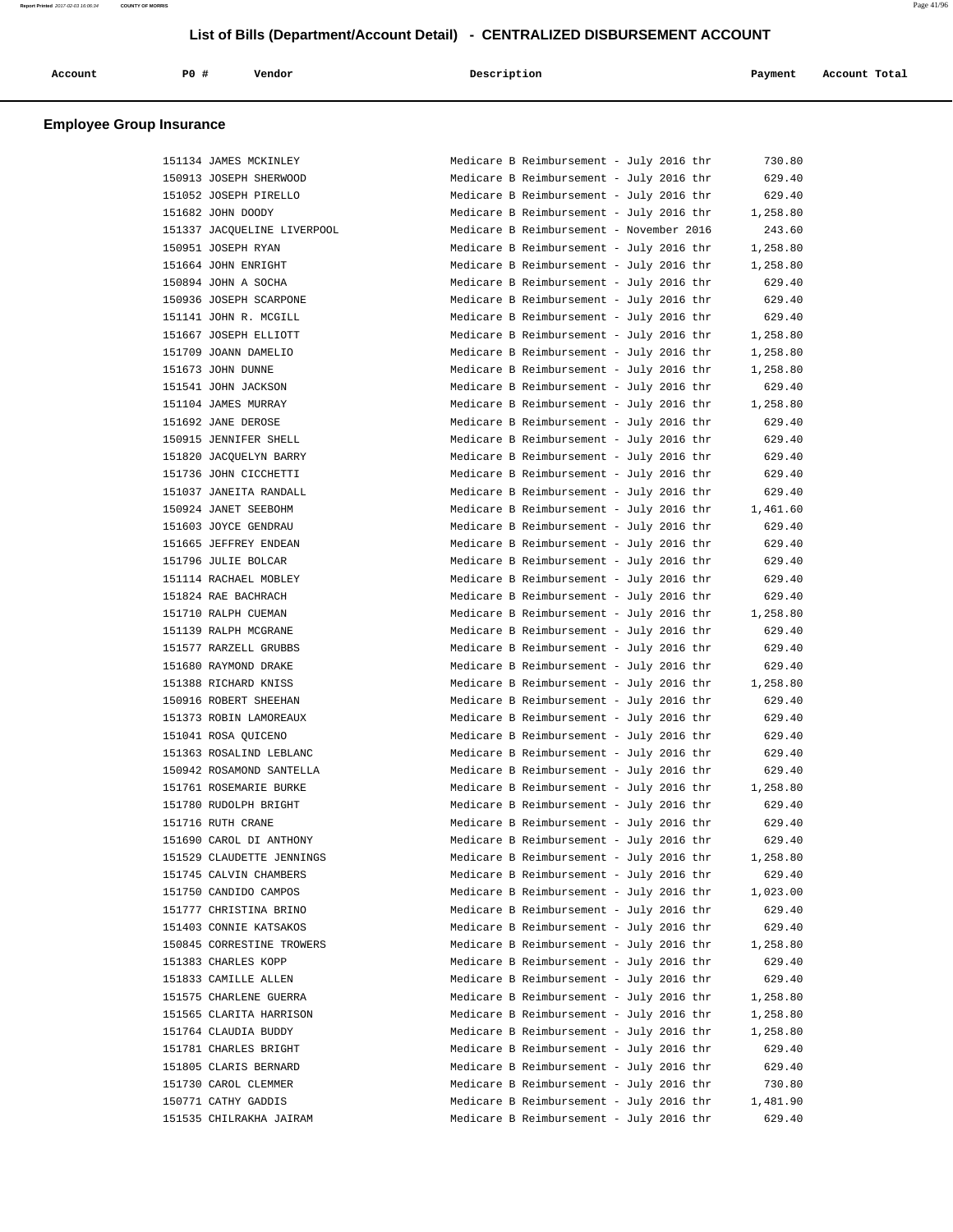| Account<br>. | PO# | Vendor | Description | Payment | Account Total |
|--------------|-----|--------|-------------|---------|---------------|
|              |     |        |             |         |               |

| 151018 CARLOS RIVERA                  | Medicare B Reimbursement - July 2016 thr | 629.40   |
|---------------------------------------|------------------------------------------|----------|
| 150852 CARLO TOSI                     | Medicare B Reimbursement - July 2016 thr | 629.40   |
| 151083 CAROLYN O'GRADY                | Medicare B Reimbursement - July 2016 thr | 629.40   |
| 151070 CARMINE PARRILLO               | Medicare B Reimbursement - July 2016 thr | 1,258.80 |
| 151410 CAROLYN JOY                    | Medicare B Reimbursement - July 2016 thr | 629.40   |
| 151592 CYNTHIA GORDON                 | Medicare B Reimbursement - July 2016 thr | 629.40   |
| 150879 CHARLOTTE STEUBE               | Medicare B Reimbursement - July 2016 thr | 629.40   |
| 151379 CHARLIE KRANZ                  | Medicare B Reimbursement - July 2016 thr | 629.40   |
| 151314 CHARLES MAROTTA                | Medicare B Reimbursement - July 2016 thr | 629.40   |
|                                       |                                          |          |
| 151573 CATHERINE GUIN                 | Medicare B Reimbursement - July 2016 thr | 1,258.80 |
| 151053 CAROLE PIERSON                 | Medicare B Reimbursement - July 2016 thr | 629.40   |
| 151016 CAROLANN ROBERTO               | Medicare B Reimbursement - July 2016 thr | 629.40   |
| 151548 CLARENCE HOLLENBECK            | Medicare B Reimbursement - July 2016 thr | 1,258.80 |
| 151783 CLARENCE BRICKMAN              | Medicare B Reimbursement - July 2016 thr | 629.40   |
| 151681 CHRISTINA DORR                 | Medicare B Reimbursement - July 2016 thr | 629.40   |
| 151838 CAROL ALCOCK                   | Medicare B Reimbursement - July 2016 thr | 1,258.80 |
| 151768 CLAUDIA BROWN                  | Medicare B Reimbursement - July 2016 thr | 629.40   |
| 151581 CARL GROSS                     | Medicare B Reimbursement - July 2016 thr | 1,258.80 |
| 151372 CARL LANGE                     | Medicare B Reimbursement - July 2016 thr | 1,258.80 |
| 151584 CAROLINE GREENE                | Medicare B Reimbursement - July 2016 thr | 1,258.80 |
| 150932 CAROL SCHABLIK                 | Medicare B Reimbursement - July 2016 thr | 1,258.80 |
| 151626 CARMEN FRANKLIN                | Medicare B Reimbursement - July 2016 thr | 1,258.80 |
| 150938 CHRISTINE SAWYER               | Medicare B Reimbursement - July 2016 thr | 629.40   |
| 151061 CARMEN PEREZ                   | Medicare B Reimbursement - July 2016 thr | 629.40   |
| 151837 CLEMENCE ALEONG                | Medicare B Reimbursement - July 2016 thr | 629.40   |
| 151391 CHERYL KNEVALS                 | Medicare B Reimbursement - July 2016 thr | 629.40   |
| 151120 CYNTHIA MILLER                 | Medicare B Reimbursement - July 2016 thr | 629.40   |
|                                       |                                          |          |
| 151810 CLAUDIA BELL                   | Medicare B Reimbursement - July 2016 thr | 629.40   |
| 150911 CHARLOTTE SIMANDY              | Medicare B Reimbursement - July 2016 thr | 1,258.80 |
| 151549 DOUGLAS HINTON                 | Medicare B Reimbursement - July 2016 thr | 629.40   |
| 150905 DOROTHY SMARG                  | Medicare B Reimbursement - July 2016 thr | 629.40   |
| 151142 DOROTHY MCGARVA                | Medicare B Reimbursement - July 2016 thr | 1,258.80 |
| 151017 DOMENIC ROBERTAZZI             | Medicare B Reimbursement - July 2016 thr | 629.40   |
| 151776 DOROTHY BROOME                 | Medicare B Reimbursement - July 2016 thr | 629.40   |
| 151661 DOMINICK ESPOSITO              | Medicare B Reimbursement - July 2016 thr | 1,258.80 |
| 151647 DEBORAH FINE                   | Medicare B Reimbursement - July 2016 thr | 629.40   |
| 151725 DOROTHY COLQUHOUN              | Medicare B Reimbursement - July 2016 thr | 629.40   |
| 151022 DANIEL RICE                    | Medicare B Reimbursement - July 2016 thr | 1,258.80 |
| 150865 DANIEL TERRY                   | Medicare B Reimbursement - July 2016 thr | 629.40   |
| 150891 DELIA SPARKES                  | Medicare B Reimbursement - July 2016 thr | 629.40   |
| 151277 DELTA DENTAL INSURANCE COMPANY | DeltaCare USA Cobra Dec, Acct F1-R103114 | 196.08   |
| 151277 DELTA DENTAL INSURANCE COMPANY | DeltaCare USA Cobra Dec, Acct F1-R103114 | 155.55   |
| 151276 DELTA DENTAL INSURANCE COMPANY | DeltaCare USA Cobra Nov, Acct F1-R103114 | 196.08   |
| 151276 DELTA DENTAL INSURANCE COMPANY | DeltaCare USA Cobra Nov, Acct F1-R103114 | 155.55   |
| 151275 DELTA DENTAL INSURANCE COMPANY | DeltaCare USA Cobra Oct, Acct F1-R103114 |          |
|                                       |                                          | 241.80   |
| 151275 DELTA DENTAL INSURANCE COMPANY | DeltaCare USA Cobra Oct, Acct F1-R103114 | 169.56   |
| 151274 DELTA DENTAL INSURANCE COMPANY | DeltaCare USA Cobra Sept, Acct F1-R10311 | 241.80   |
| 151274 DELTA DENTAL INSURANCE COMPANY | DeltaCare USA Cobra Sept, Acct F1-R10311 | 169.56   |
| 151272 DELTA DENTAL INSURANCE COMPANY | DeltaCare USA Cobra Aug, Acct F1-R103114 | 200.52   |
| 151272 DELTA DENTAL INSURANCE COMPANY | DeltaCare USA Cobra Aug, Acct F1-R103114 | 155.55   |
| 150973 DELTA DENTAL INSURANCE COMPANY | DeltaCare USA Cobra July, Acct F1-R10311 | 246.24   |
| 150973 DELTA DENTAL INSURANCE COMPANY | DeltaCare USA Cobra July, Acct F1-R10311 | 155.55   |
| 150972 DELTA DENTAL INSURANCE COMPANY | DeltaCare USA Cobra June, Acct F1-R10311 | 246.24   |
| 150972 DELTA DENTAL INSURANCE COMPANY | DeltaCare USA Cobra June, Acct F1-R10311 | 155.55   |
| 150971 DELTA DENTAL INSURANCE COMPANY | DeltaCare USA Cobra May, Acct F1-R103114 | 200.52   |
| 150971 DELTA DENTAL INSURANCE COMPANY | DeltaCare USA Cobra May, Acct F1-R103114 | 155.55   |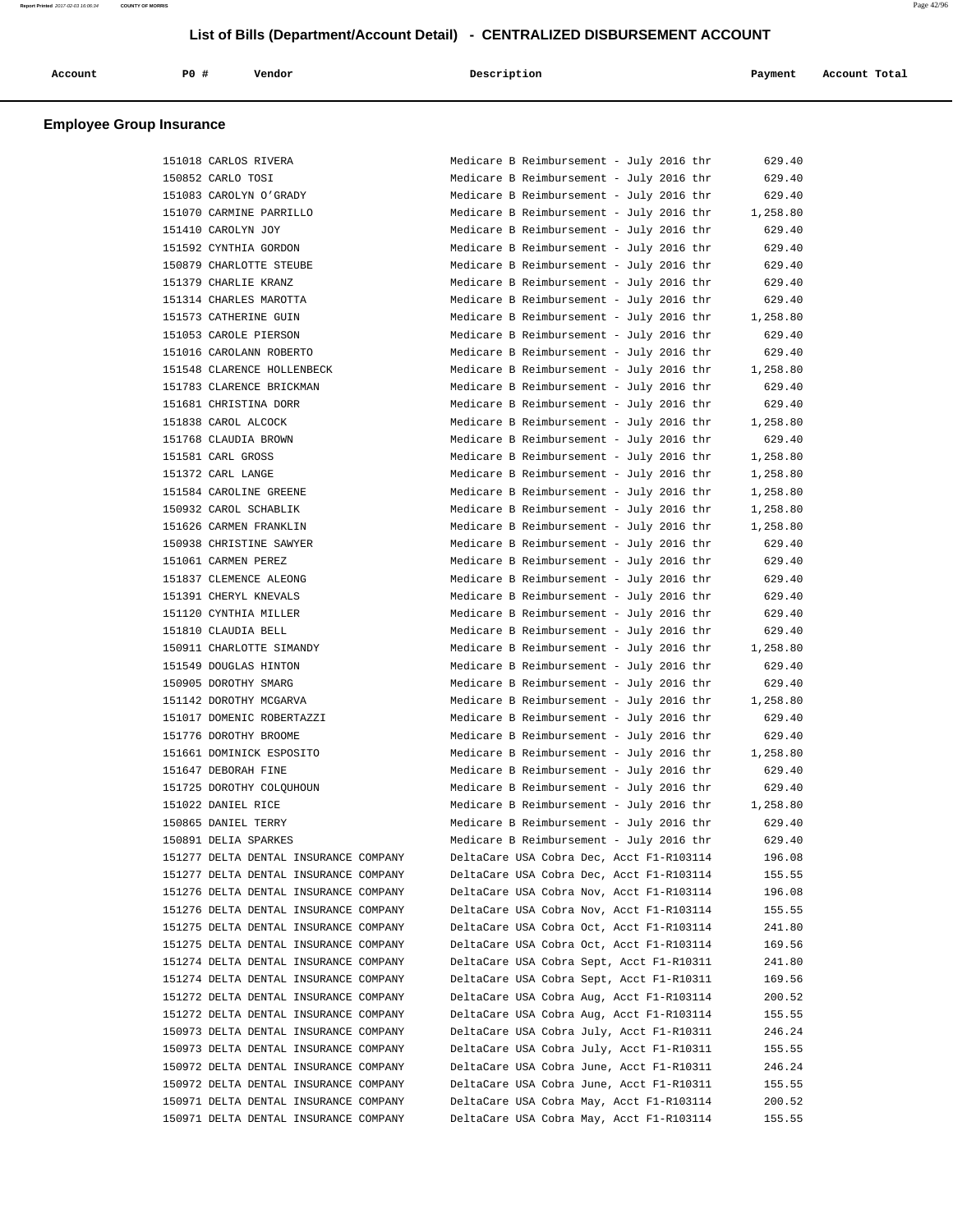| Account | P0 # | Vendor<br>. | Description | Payment | Account Total |
|---------|------|-------------|-------------|---------|---------------|
|         |      |             |             |         |               |

| 150970 DELTA DENTAL INSURANCE COMPANY | DeltaCare USA Cobra April, Acct F1-R1031 | 155.55   |
|---------------------------------------|------------------------------------------|----------|
| 150969 DELTA DENTAL INSURANCE COMPANY | DeltaCare USA Cobra March, Act 78676-705 | 173.25   |
| 150969 DELTA DENTAL INSURANCE COMPANY | DeltaCare USA Cobra March, Act 78676-705 | 155.55   |
| 150968 DELTA DENTAL INSURANCE COMPANY | DeltaCare USA Cobra Jan, Act 78676-7050  | 100.26   |
| 150968 DELTA DENTAL INSURANCE COMPANY | DeltaCare USA Cobra Jan, Act 78676-7056  | 155.55   |
| 150968 DELTA DENTAL INSURANCE COMPANY | DeltaCare USA Cobra Feb, Act 78676-7050  | 154.80   |
| 150968 DELTA DENTAL INSURANCE COMPANY | DeltaCare USA Cobra Feb, Act 78676-7056  | 155.55   |
| 150880 DOROTHY STEPHENS               | Medicare B Reimbursement - July 2016 thr | 629.40   |
| 150877 DIANE STRECKFUSS               | Medicare B Reimbursement - July 2016 thr | 1,258.80 |
| 150774 DONNIS ZIESSE                  | Medicare B Reimbursement - July 2016 thr | 1,258.80 |
| 151143 DOROTHY MCCORMICK              | Medicare B Reimbursement - July 2016 thr | 629.40   |
| 150835 DEBORAH VANDERHOOF             | Medicare B Reimbursement - July 2016 thr | 629.40   |
| 151596 DOUGLAS GLENN                  | Medicare B Reimbursement - July 2016 thr | 1,023.00 |
|                                       |                                          |          |
| 151685 DORIS DOLAN                    | Medicare B Reimbursement - July 2016 thr | 1,258.80 |
| 151649 DONNA FEUERZEIG                | Medicare B Reimbursement - July 2016 thr | 1,461.60 |
| 151806 DONALD BERLIN                  | Medicare B Reimbursement - July 2016 thr | 1,258.80 |
| 151532 DAPHNE E JEFFREY               | Medicare B Reimbursement - July 2016 thr | 730.80   |
| 151381 DONNA KOWALSKI                 | Medicare B Reimbursement - July 2016 thr | 1,258.80 |
| 150902 DELILAH SMITH                  | Medicare B Reimbursement - July 2016 thr | 1,258.80 |
| 151026 DOROTHY RETTBERG               | Medicare B Reimbursement - July 2016 thr | 1,258.80 |
| 151336 DEE LOBO                       | Medicare B Reimbursement - July 2016 thr | 629.40   |
| 150807 DAISY WATSON                   | Medicare B Reimbursement - July 2016 thr | 1,258.80 |
| 151135 DAVID MCKIM                    | Medicare B Reimbursement - July 2016 thr | 629.40   |
| 151382 DONALD KOSTKA                  | Medicare B Reimbursement - July 2016 thr | 1,258.80 |
| 151544 DAVID HORUTZ                   | Medicare B Reimbursement - July 2016 thr | 629.40   |
| 151841 DAVID ACKERMAN                 | Medicare B Reimbursement - October 2016  | 629.40   |
| 151652 DANIEL FEBUS                   | Medicare B Reimbursement - July 2016 thr | 629.40   |
| 151793 DOUGLAS BOOSER                 | Medicare B Reimbursement - July 2016 thr | 629.40   |
| 151638 DOROTHY FONG                   | Medicare B Reimbursement - July 2016 thr | 629.40   |
| 151823 DOROTHY BARON                  | Medicare B Reimbursement - July 2016 thr | 629.40   |
| 151726 DENNIS COLDITZ                 | Medicare B Reimbursement - July 2016 thr | 629.40   |
| 151615 DOMINIC GALLO                  | Medicare B Reimbursement - July 2016 thr | 1,258.80 |
| 151629 ELAINE FRANCHI                 | Medicare B Reimbursement - July 2016 thr | 629.40   |
| 151396 ELOUISE KING                   | Medicare B Reimbursement - July 2016 thr | 755.40   |
| 151705 EVA DAVIS                      | Medicare B Reimbursement - July 2016 thr | 692.40   |
| 150773 ELEANOR CARROLL                | Medicare B Reimbursement - July 2016 thr | 629.40   |
| 151395 ELIZABETH KING                 | Medicare B Reimbursement - July 2016 thr | 1,258.80 |
| 150893 EVERETTE SOLOMON               | Medicare B Reimbursement - July 2016 thr | 1,258.80 |
| 150919 ELIZABETH SHANKLIN             | Medicare B Reimbursement - July 2016 thr | 629.40   |
| 151775 EVELYN BROWN                   | Medicare B Reimbursement - July 2016 thr | 629.40   |
| 150921 ELEANOR SGRO                   | Medicare B Reimbursement - July 2016 thr | 1,258.80 |
| 151321 ERLOUSE MACEAN                 | Medicare B Reimbursement - July 2016 thr | 629.40   |
| 151702 ELBERITA DELABASTIDE           | Medicare B Reimbursement - July 2016 thr | 1,258.80 |
| 150918 ELEANOR SHANN                  | Medicare B Reimbursement - July 2016 thr | 629.40   |
| 151325 ELISABETH LUTZ                 | Medicare B Reimbursement - July 2016 thr | 1,258.80 |
| 150847 EILEEN TRONCONE                | Medicare B Reimbursement - July 2016 thr | 1,258.80 |
| 150871 ELEANOR SYLVESTER              | Medicare B Reimbursement - July 2016 thr | 1,067.40 |
| 151102 EVELYN NELSON                  | Medicare B Reimbursement - July 2016 thr | 1,258.80 |
| 151332 ELIZABETH LORI                 | Medicare B Reimbursement - July 2016 thr | 429.90   |
| 151684 ELIZABETH DONEGAN              | Medicare B Reimbursement - July 2016 thr | 1,258.80 |
| 151623 EDWARD FRONZUTO                | Medicare B Reimbursement - July 2016 thr | 1,258.80 |
| 151807 EDWARD BENNETT                 | Medicare B Reimbursement - January 2016  | 2,517.60 |
| 150805 ELVA WEININGER                 | Medicare B Reimbursement - July 2016 thr | 629.40   |
| 151795 EILEEN BONFANTI                | Medicare B Reimbursement - July 2016 thr | 1,258.80 |
| 150801 ETHEL WEISSMANN                | Medicare B Reimbursement - July 2016 thr | 629.40   |
| 150816 EMELDA WALCOTT                 | Medicare B Reimbursement - July 2016 thr | 629.40   |
|                                       |                                          |          |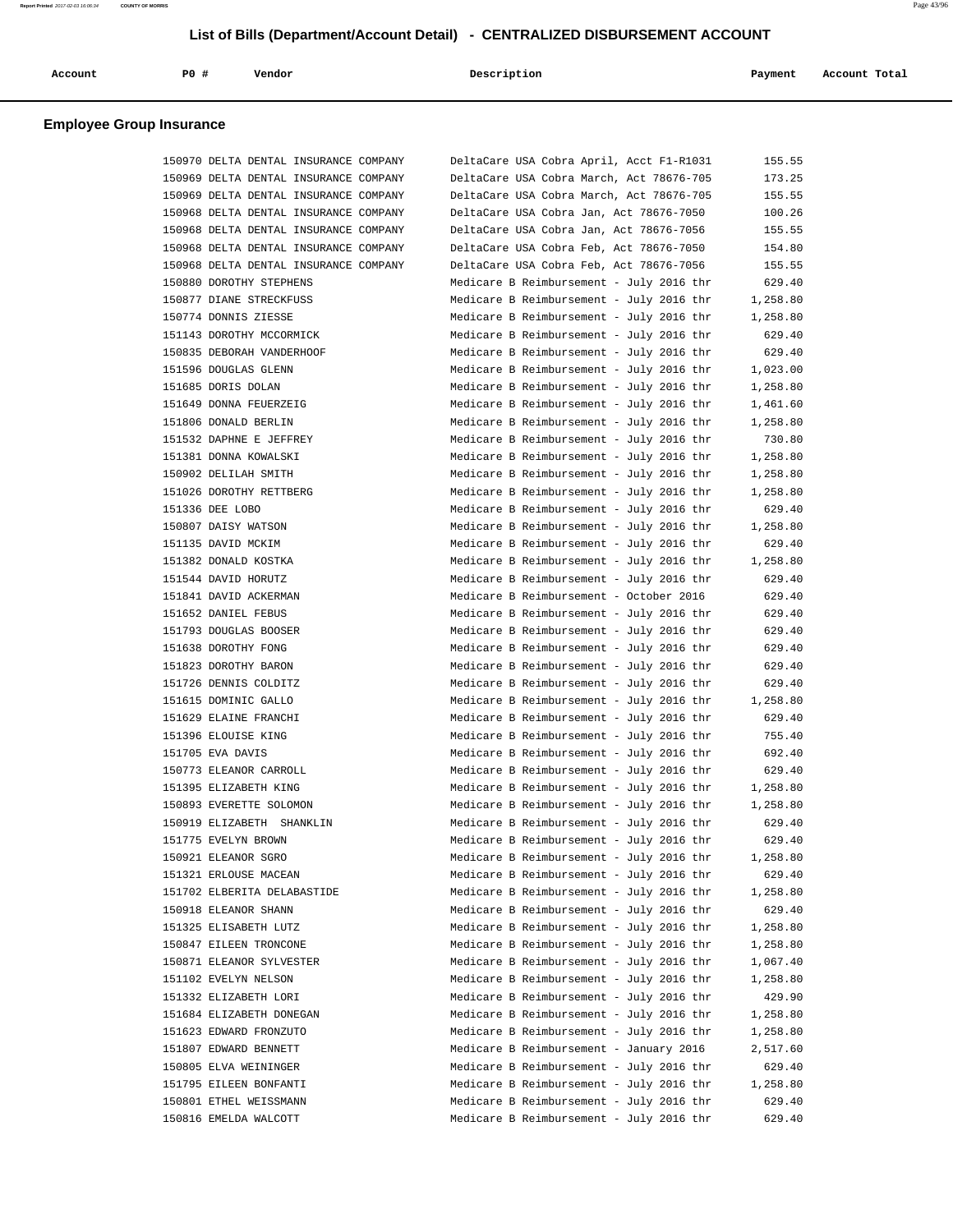| Account | P0 # | Vendor | Description | Payment | Account Total |
|---------|------|--------|-------------|---------|---------------|
|         |      |        |             |         |               |

| 151624 EUNICE FREEMAN          | Medicare B Reimbursement - July 2016 thr | 629.40   |
|--------------------------------|------------------------------------------|----------|
| 151538 EUGENE JACKSON          | Medicare B Reimbursement - July 2016 thr | 1,258.80 |
|                                |                                          |          |
| 151025 EUNICE A REYNOLDS       | Medicare B Reimbursement - July 2016 thr | 629.40   |
| 151644 ERNEST H FITZHERBERT JR | Medicare B Reimbursement - July 2016 thr | 1,258.80 |
| 151072 ELIZABETH PANZER        | Medicare B Reimbursement - July 2016 thr | 1,258.80 |
| 151023 EDWARD RICE             | Medicare B Reimbursement - July 2016 thr | 629.40   |
| 150814 ELTON WALLACE           | Medicare B Reimbursement - July 2016 thr | 1,258.80 |
| 151084 EMILY O'GORMAN          | Medicare B Reimbursement - July 2016 thr | 1,258.80 |
| 151097 EARL NIELSEN            | Medicare B Reimbursement - July 2016 thr | 1,258.80 |
| 150836 EDITH VANDER PLOEG      | Medicare B Reimbursement - July 2016 thr | 1,258.80 |
| 151369 ELIZABETH LASSITER      | Medicare B Reimbursement - July 2016 thr | 629.40   |
| 151034 EDDIE RAYFORD           | Medicare B Reimbursement - July 2016 thr | 629.40   |
| 151607 ERNEST GARAY            | Medicare B Reimbursement - July 2016 thr | 730.80   |
| 151528 ELIZABETH JOHNSON       | Medicare B Reimbursement - July 2016 thr | 629.40   |
| 151765 EZRA BUCHWALD           | Medicare B Reimbursement - July 2016 thr | 1,461.60 |
| 151723 ELAINE COOPER           | Medicare B Reimbursement - July 2016 thr | 629.40   |
| 151755 EVELYN CAFFREY          | Medicare B Reimbursement - July 2016 thr | 1,258.80 |
| 150872 EILEEN SWEEDY           |                                          | 629.40   |
|                                | Medicare B Reimbursement - July 2016 thr |          |
| 151392 EDWARD KLINGENER        | Medicare B Reimbursement - July 2016 thr | 629.40   |
| 151068 ELSIE PATTERSON         | Medicare B Reimbursement - July 2016 thr | 629.40   |
| 152310 COLLEEN MCINERNEY       | Medicare B Reimbursement-August 2016 thr | 974.30   |
| 151530 CAROLYN JENNINGS        | Medicare B Reimbursement - July 2016 thr | 1,258.80 |
| 151564 DOROTHY HARRSCH         | Medicare B Reimbursement - July 2016 thr | 629.40   |
| 150828 DOLORES VICENTE         | Medicare B Reimbursement - July 2016 thr | 1,258.80 |
| 151687 ELLEN DODD              | Medicare B Reimbursement - July 2016 thr | 1,258.80 |
| 151533 FRANK JANKOWSKI         | Medicare B Reimbursement - July 2016 thr | 730.80   |
| 151413 GWENDOLINE JONAH        | Medicare B Reimbursement - July 2016 thr | 629.40   |
| 151817 GEORGE BAYLOR           | Medicare B Reimbursement - July 2016 thr | 629.40   |
| 151713 JOYCE CROMWELL          | Medicare B Reimbursement - July 2016 thr | 629.40   |
| 151819 JOHN BARTOW             | Medicare B Reimbursement - July 2016 thr | 629.40   |
| 151706 JERRY DAVENPORT         | Medicare B Reimbursement - July 2016 thr | 1,023.00 |
| 151408 JOHN JUSULAVAGE         | Medicare B Reimbursement - July 2016 thr | 629.40   |
| 151045 JULIA POPOVITCH         | Medicare B Reimbursement - July 2016 thr | 730.80   |
| 151335 JEAN LONERGAN           | Medicare B Reimbursement - July 2016 thr | 1,258.80 |
| 151542 OEGLAIRE INGRAM         | Medicare B Reimbursement - July 2016 thr | 1,258.80 |
|                                |                                          |          |
| 150914 PATRICIA SHERRER        | Medicare B Reimbursement - July 2016 thr | 1,258.80 |
| 151733 PATRICIA CLARK          | Medicare B Reimbursement - July 2016 thr | 629.40   |
| 151583 ROBERT GREGOVICH        | Medicare B Reimbursement - July 2016 thr | 1,258.80 |
| 151645 RONALD FISHER           | Medicare B Reimbursement - July 2016 thr | 629.40   |
| 151752 SHIRLEY M CAMPBELL      | Medicare B Reimbursement - July 2016 thr | 629.40   |
| 150818 SABINE VON AULOCK       | Medicare B Reimbursement - July 2016 thr | 629.40   |
| 150855 STEVE TOLAND            | Medicare B Reimbursement - July 2016 thr | 629.40   |
| 150947 SUMITA SAKPAL           | Medicare B Reimbursement - July 2016 thr | 1,258.80 |
| 151753 VARLO CAMPBELL          | Medicare B Reimbursement - July 2016 thr | 629.40   |
| 151316 BAILA MANDEL            | Medicare B Reimbursement - July 2016 thr | 1,258.80 |
| 151828 BARBARA ARMSTRONG       | Medicare B Reimbursement - July 2016 thr | 629.40   |
| 151640 BARBARA FLINT           | Medicare B Reimbursement - July 2016 thr | 629.40   |
| 151071 BARBARA L PARMIGIANI    | Medicare B Reimbursement - July 2016 thr | 2,923.20 |
| 151133 BARBARA MCLAUGHLIN      | Medicare B Reimbursement - July 2016 thr | 1,258.80 |
| 151124 BARBARA MENZEL          | Medicare B Reimbursement - July 2016 thr | 629.40   |
| 151108 BARBARA MUELLER         | Medicare B Reimbursement - July 2016 thr | 1,258.80 |
| 151048 BARBARA POBURSKI        | Medicare B Reimbursement - July 2016 thr | 629.40   |
|                                |                                          |          |
| 150943 BARBARA SANGSTER        | Medicare B Reimbursement - July 2016 thr | 629.40   |
| 150931 BARBARA SCHECKMAN       | Medicare B Reimbursement - July 2016 thr | 629.40   |
| 151832 BATTINA ALRAZI          | Medicare B Reimbursement - July 2016 thr | 629.40   |
| 151708 BEATRICE DANIEL         | Medicare B Reimbursement - July 2016 thr | 1,258.80 |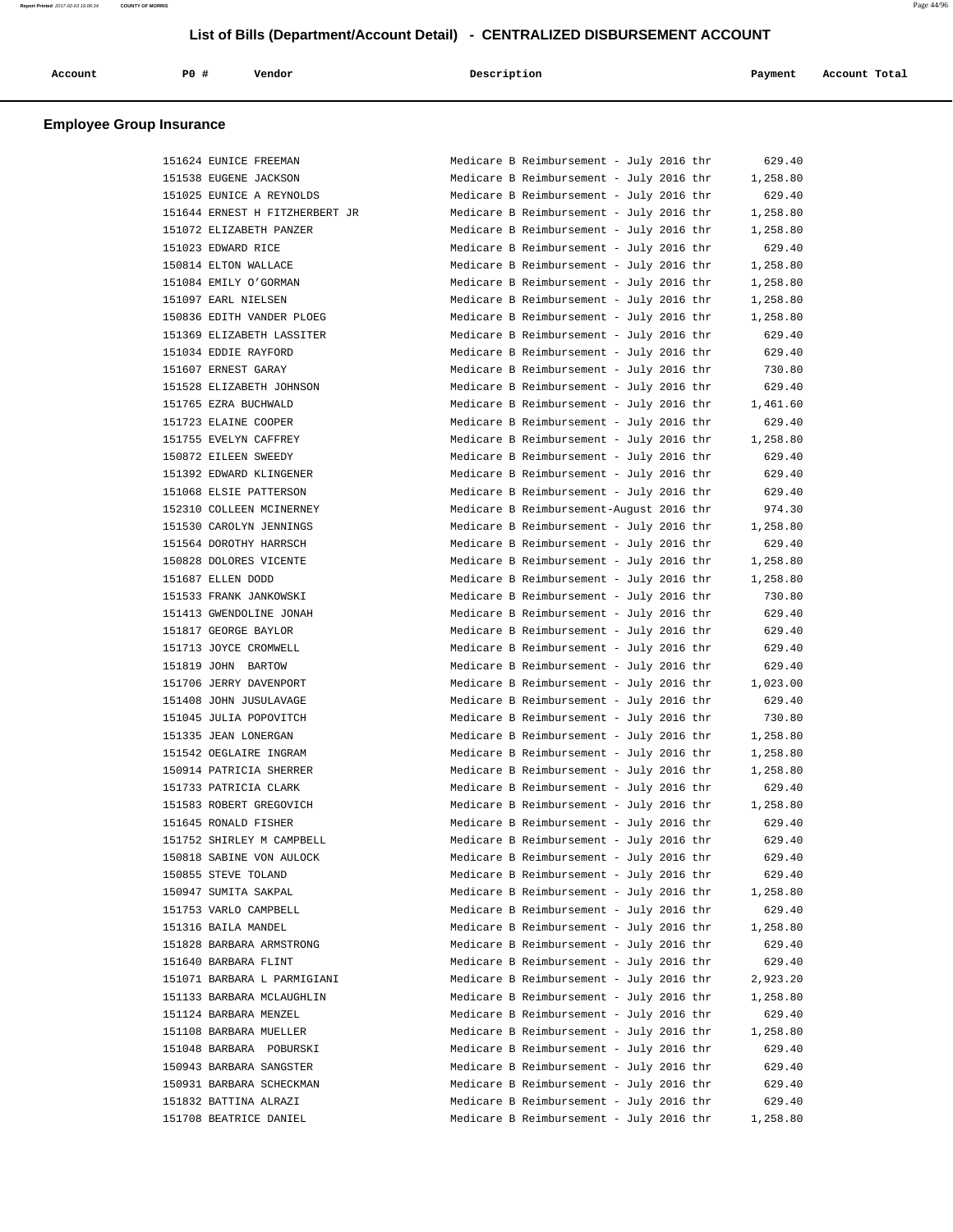| Account | <b>PO #</b> | Vendor | Description | Payment | Account Total<br>. |
|---------|-------------|--------|-------------|---------|--------------------|
|         |             |        |             |         |                    |

| 151075 BERTRAM PALK        | Medicare B Reimbursement - July 2016 thr                                             | 910.80           |
|----------------------------|--------------------------------------------------------------------------------------|------------------|
| 151688 BETTY DIXON         | Medicare B Reimbursement - July 2016 thr                                             | 629.40           |
| 151394 BETTY KITCHENS      | Medicare B Reimbursement - July 2016 thr                                             | 634.80           |
| 151145 BETTY MCBURNEY      | Medicare B Reimbursement - July 2016 thr                                             | 1,258.80         |
| 151654 BEVERLY FANOK       | Medicare B Reimbursement - July 2016 thr                                             | 1,258.80         |
| 151732 BEVERLY M. CLARKE   | Medicare B Reimbursement - July 2016 thr                                             | 730.80           |
| 151815 BOBBY R BEAVERS     | Medicare B Reimbursement - July 2016 thr                                             | 629.40           |
| 151792 BOTSKO GEORGE JR    | Medicare B Reimbursement - July 2016 thr                                             | 629.40           |
| 151119 BRENDA MILLER       | Medicare B Reimbursement - July 2016 thr                                             | 1,023.00         |
| 152311 BRIAN SHUBERT       | Medicare B Reimbursement - July through                                              | 1,000.00         |
| 151694 ADRIANNA DENTON     | Medicare B Reimbursement - July 2016 thr                                             | 629.40           |
| 150876 AGNES STRUBLE       | Medicare B Reimbursement - July 2016 thr                                             | 629.40           |
| 151077 AILEEN OZDEN        | Medicare B Reimbursement - July 2016 thr                                             | 1,258.80         |
| 151846 ALAN ABRAMSON       | Medicare B - July 2016 through December                                              | 629.40           |
| 151320 ALAN MACEY          | Medicare B Reimbursement - July 2016 thr                                             | 730.80           |
| 151831 ALBERT ANDERSON     | Medicare B Reimbursement - July 2016 thr                                             | 629.40           |
| 151013 ALBERT ROCCHETTI    | Medicare B Reimbursement - July 2016 thr                                             | 629.40           |
| 151027 ALBINA RETEMIAH     | Medicare B Reimbursement - July 2016 thr                                             | 629.40           |
| 150903 ALFRED SMITH        | Medicare B Reimbursement - July 2016 thr                                             | 629.40           |
| 151032 ALICE REDFIELD      | Medicare B Reimbursement - July 2016 thr                                             | 629.40           |
| 150823 ALICE VITOVITCH     | Medicare B Reimbursement - July 2016 thr                                             | 1,180.80         |
| 151843 ALMA ACEVEDO        | Medicare B Reimbursement - July 2016 thr                                             | 1,258.80         |
| 151076 AMELIA PALAZZO      | Medicare B Reimbursement - July 2016 thr                                             | 629.40           |
| 151627 AMPARO FRANCO       |                                                                                      | 629.40           |
| 150946 AMY SALOWAY         | Medicare B Reimbursement - July 2016 thr<br>Medicare B Reimbursement - July 2016 thr | 1,493.30         |
| 150829 ANGEL VERGARA       | Medicare B Reimbursement - July 2016 thr                                             | 629.40           |
| 151574 ANGELINA GUERRIERO  | Medicare B Reimbursement - July 2016 thr                                             | 629.40           |
| 150888 ANITA SPIVAK        | Medicare B Reimbursement - July 2016 thr                                             | 1,258.80         |
| 151587 ANN GREEN           | Medicare B Reimbursement - July 2016 thr                                             | 629.40           |
| 150770 ANN RAMM            | Medicare B Reimbursement - December 2016                                             | 243.60           |
| 150873 ANN SURMANEK        | Medicare B Reimbursement - July 2016 thr                                             | 1,258.80         |
| 150819 ANNA VOLPE          | Medicare B Reimbursement - July 2016 thr                                             | 629.40           |
| 151756 ANNE CACCAMO        | Medicare B Reimbursement - July 2016 thr                                             | 900.00           |
| 151367 ANNE LAWLESS        | Medicare B Reimbursement - July 2016 thr                                             | 629.40           |
| 151386 ANNE MARIE KOECK    | Medicare B Reimbursement - July 2016 thr                                             | 1,258.80         |
| 151067 ANNE PAUST          | Medicare B Reimbursement - July 2016 thr                                             | 629.40           |
| 151636 ANNIE FORBES        | Medicare B Reimbursement - July 2016 thr                                             | 629.40           |
| 150863 ANJU THAKUR         | Medicare B Reimbursement - July 2016 thr                                             | 629.40           |
| 151703 ANTHONY DEBIASI     | Medicare B Reimbursement - July 2016 thr                                             | 629.40           |
| 151331 ANTHONY LORI        | Medicare B Reimbursement - July 2016 thr                                             | 429.90           |
| 151318 ANTHONY MAGLIO      |                                                                                      |                  |
| 151125 ANTOINETTE MENNELLA | Medicare B Reimbursement - July 2016 thr<br>Medicare B Reimbursement - July 2016 thr | 453.40<br>629.40 |
|                            |                                                                                      |                  |
| 151721 ARINTHIA CORBIN     | Medicare B Reimbursement - July 2016 thr                                             | 629.40           |
| 150792 ARLENE WILLIAMS     | Medicare B Reimbursement - July 2016 thr                                             | 629.40           |
| 151590 ARNE GOYTIL         | Medicare B Reimbursement - July 2016 thr                                             | 1,023.00         |
| 151842 ARTHUR ACKERMAN     | Medicare B Reimbursement - July 2016 thr                                             | 629.40           |
| 151728 ARTHUR COHEN        | Medicare B Reimbursement - July 2016 thr                                             | 629.40           |
| 151646 ARTHUR FIORE        | Medicare B Reimbursement - July 2016 thr                                             | 1,258.80         |
| 151311 ARTHUR MARTIN       | Medicare B Reimbursement - July 2016 thr                                             | 1,258.80         |
| 150920 ASHOKKUMAR SHAH     | Medicare B Reimbursement - July 2016 thr                                             | 1,258.80         |
| 151595 AUDREY GOLDBERG     | Medicare B Reimbursement - July 2016 thr                                             | 629.40           |
| 151055 AUGUSTUS PETTI      | Medicare B Reimbursement - July 2016 thr                                             | 629.40           |
| 151719 AVRIL CRAIGIE       | Medicare B Reimbursement - July 2016 thr                                             | 730.80           |
| 151689 ELLEN DIDIMAMOFF    | Medicare B Reimbursement - July 2016 thr                                             | 1,258.80         |
| 151697 ALLISON DEMATTEO    | Medicare B Reimbursement - July 2016 thr                                             | 629.40           |
| 151639 ARLENE FOGARTY      | Medicare B Reimbursement - July 2016 thr                                             | 629.40           |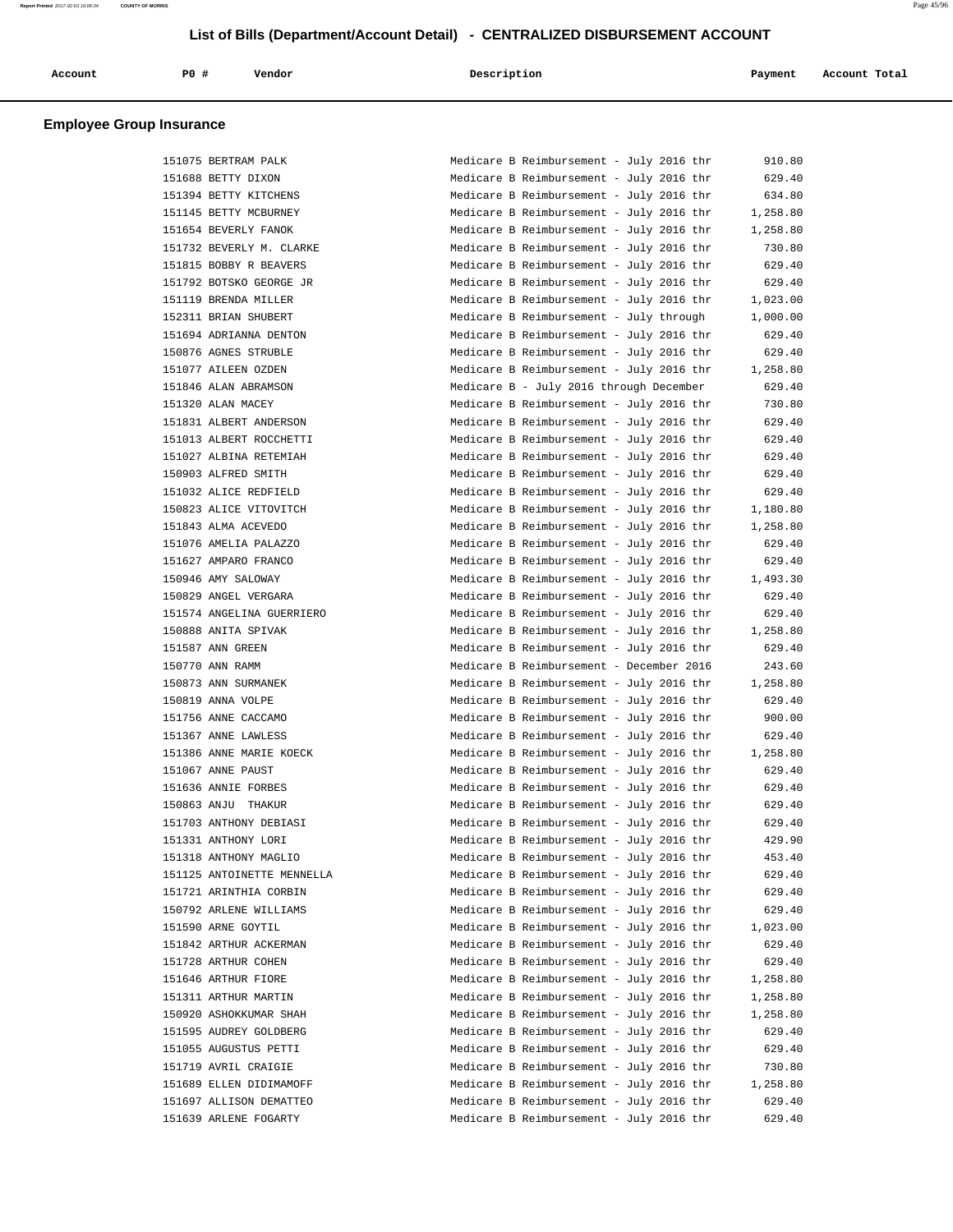| Account                         | PO#<br>Vendor                | Description                                        | Account Total<br>Payment |
|---------------------------------|------------------------------|----------------------------------------------------|--------------------------|
| <b>Employee Group Insurance</b> |                              |                                                    |                          |
|                                 | 151079 BARBARA OREFICE       | Medicare B Reimbursement - July 2016 thr           | 1,258.80                 |
|                                 | 151731 BOBBIE CLARY          | Medicare B Reimbursement - July 2016 thr           | 1,258.80                 |
|                                 | 151749 CAROL CAREY           | Medicare B Reimbursement - July 2016 thr           | 629.40                   |
|                                 | 151787 CHRISTINE BRAUN       | Medicare B Reimbursement - July 2016 thr           | 629.40                   |
|                                 | 151714 DARLENE CRINCOLI      | Medicare B Reimbursement - July 2016 thr           | 1,258.80                 |
|                                 | 150898 DOTTRIGE SMITH-CAESAR | Medicare B Reimbursement - July 2016 thr           | 629.40                   |
|                                 | 151808 ELIZABETH N. BELZ     | Medicare B Reimbursement - July 2016 thr           | 629.40                   |
|                                 | 151791 ELSIE BOWEN           | Medicare B Reimbursement - July 2016 thr           | 1,258.80                 |
|                                 | ססו ומיווחים וסטיוים וS1651  | Modianzo P Poimburgoment - $\text{unit } 2016$ thr | 1 250 00                 |

| 01-203-23-220100-090 | (2016) Employee Group Insurance Expendit | TOTAL FOR ACCOUNT                        | 582,483.08 |
|----------------------|------------------------------------------|------------------------------------------|------------|
|                      | 151625 VERNA FRASER                      | Medicare B Reimbursement - July 2016 thr | 629.40     |
|                      | 151121 VENETIA MILLER                    | Medicare B Reimbursement - July 2016 thr | 629.40     |
|                      | 151340 SHARON LITTLEJOHN                 | Medicare B Reimbursement - July 2016 thr | 730.80     |
|                      | 150786 MARILYN WIRTZ                     | Medicare B Reimbursement - July 2016 thr | 629.40     |
|                      | 151643 KATHLEEN FIUMARA                  | Medicare B Reimbursement - July 2016 thr | 629.40     |
|                      | 150869 JUNE TAYLOR                       | Medicare B Reimbursement - July 2016 thr | 629.40     |
|                      | 151407 HENRY KAFEL                       | Medicare B Reimbursement - July 2016 thr | 629.40     |
|                      | 151785 GORDON BREEDING JR                | Medicare B Reimbursement - July 2016 thr | 629.40     |
|                      | 151118 GENEVA MIMS                       | Medicare B Reimbursement - July 2016 thr | 629.40     |
|                      | 151561 ETHEL HAWKINS                     | Medicare B Reimbursement - July 2016 thr | 629.40     |
|                      | 151651 ETHEL FENTZLAFF                   | Medicare B Reimbursement - July 2016 thr | 1,258.80   |
|                      | 151791 ELSIE BOWEN                       | Medicare B Reimbursement - July 2016 thr | 1,258.80   |

**TOTAL for Employee Group Insurance 955,134.55**

============

# **Office of Emergency Management**

| 152783 VERIZON WIRELESS                                      | Wireless Service - MCP                                        | 80.04       |          |
|--------------------------------------------------------------|---------------------------------------------------------------|-------------|----------|
| 01-201-25-252100-031    Cellular Phones/Pagers               | TOTAL FOR ACCOUNT                                             |             | 80.04    |
| 152796 W.B. MASON COMPANY INC                                | Cust#C1033751, Inv Date 1/12/17                               | 616.33      |          |
| $01-201-25-252100-058$ Office Supplies & Stationery          | TOTAL FOR ACCOUNT                                             |             | 616.33   |
| 153685 COUNTY OF MORRIS                                      | 2ND HALF JANUARY 2017 METERED MAIL                            | 0.47        |          |
| 153685 COUNTY OF MORRIS                                      | 2ND HALF JANUARY 2017 METERED MAIL                            | 52.60       |          |
| 01-201-25-252100-068 Postage & Metered Mail                  | TOTAL FOR ACCOUNT                                             |             | 53.07    |
| 152396 VERIZON WIRELESS                                      | L&PS/ADMIN                                                    | 241.39      |          |
| $01 - 203 - 25 - 252100 - 031$ (2016) Cellular Phones/Pagers | TOTAL FOR ACCOUNT                                             |             | 241.39   |
| 151003 VILLAGE SUPER MARKET, INC. EOC, Inv Date 12/19/16     |                                                               | 145.54      |          |
| 151003 VILLAGE SUPER MARKET, INC. EOC, Inv Date 12/20/16     |                                                               | 192.33      |          |
| $01-203-25-252100-039$ (2016) Education Schools & Training   | TOTAL FOR ACCOUNT                                             |             | 337.87   |
| 152547 W.B. MASON COMPANY INC                                | Cust#C1033571, 12/9/16                                        | 1,934.94    |          |
| 152547 W.B. MASON COMPANY INC                                | Cust#C1033571, 1/3/17                                         | $-1,899.00$ |          |
| 152547 W.B. MASON COMPANY INC                                | Cust#C1033571, 12/20/16                                       | 1,899.00    |          |
| 152355 W.B. MASON COMPANY INC                                | Cust#C1033751, 12/30/16                                       | 190.37      |          |
| 01-203-25-252100-058 (2016) Office Supplies & Stationery     | TOTAL FOR ACCOUNT                                             |             | 2,125.31 |
|                                                              | 148047 TURN OUT UNIFORMS, INC. 5.11 Responder 84 ALS Backpack | 539.97      |          |
| 151230 TABB INC.                                             | Inv Date 12/30/16                                             | 38.00       |          |
| 152629 ATLANTA DRONE CONSULTANTS LLC                         | Final payment on RO PO 145486 for servic                      | 3,000.00    |          |
| 01-203-25-252100-059 (2016) Other General Expenses           | TOTAL FOR ACCOUNT                                             |             | 3,577.97 |
|                                                              |                                                               |             |          |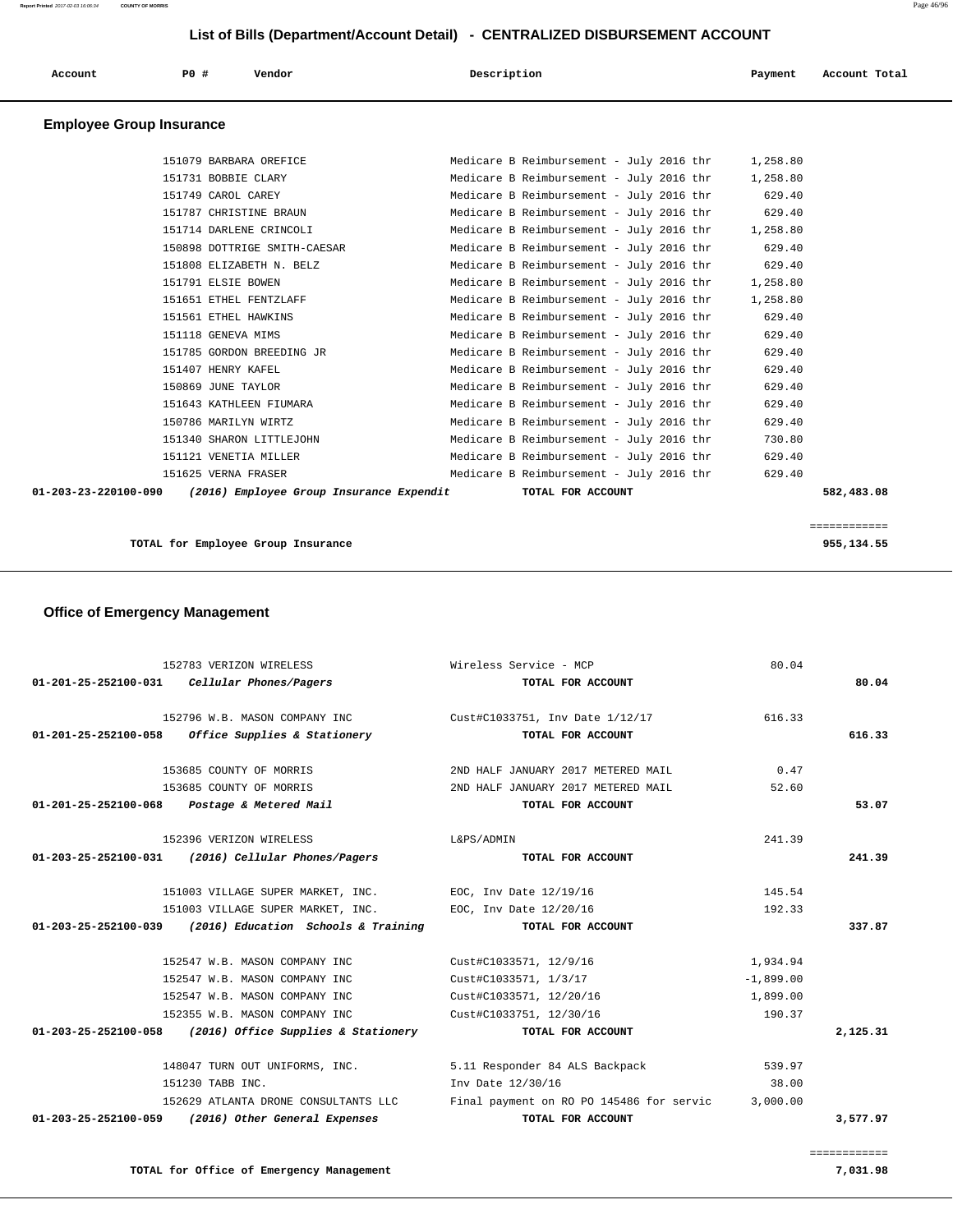| Account | P0 # | Vendor | Description | Payment | Account Total |
|---------|------|--------|-------------|---------|---------------|
|         |      |        |             |         |               |

## **Communications Center**

| 152164 NENA                                                 | $11/22/16$ , CMCP - Galloway, NJ - three pa | 3,600.00 |           |
|-------------------------------------------------------------|---------------------------------------------|----------|-----------|
| Education Schools & Training<br>01-201-25-252105-039        | TOTAL FOR ACCOUNT                           |          | 3,600.00  |
|                                                             |                                             |          |           |
| 152141 OUENCH USA, INC.                                     | D060586, 1/1/17, Chiller3-UV-U N00006297    | 48.00    |           |
| 153280 QUENCH USA, INC.                                     | D060586, 2/1/17, Chiller3-UV-U N00006297    | 48.00    |           |
| 153280 QUENCH USA, INC.                                     | D048914, 2/1/17, 720-UV-HC N000061882, E    | 108.00   |           |
| Office Supplies & Stationery<br>01-201-25-252105-058        | TOTAL FOR ACCOUNT                           |          | 204.00    |
| 153685 COUNTY OF MORRIS                                     | 2ND HALF JANUARY 2017 METERED MAIL          | 24.78    |           |
| 01-201-25-252105-068<br>Postage & Metered Mail              | TOTAL FOR ACCOUNT                           |          | 24.78     |
| 152138 AMERICAN TOWER CORPORATION                           | Tower rental for January 2017, Green Pon    | 1,948.37 |           |
| 01-201-25-252105-131<br>County Wide Radio System            | TOTAL FOR ACCOUNT                           |          | 1,948.37  |
| 152160 RICOH USA, INC.                                      | Contract# 16972, 1/3/17, Ricoh MP4054SP     | 639.12   |           |
| Office Machines - Rental<br>01-201-25-252105-164            | TOTAL FOR ACCOUNT                           |          | 639.12    |
| 150267 UNIFIED POWER, LLC                                   | Quote# NQ16-PM-2720, 11/28/16, Semi-annu    | 4,216.00 |           |
| 149316 UNIFIED POWER, LLC                                   | Quote# NQ16-B-2042, 7/12/16, Washington     | 3,700.00 |           |
| 149316 UNIFIED POWER, LLC                                   | Quote# NQ16-B-2103, 7/25/16, Kinnelon re    | 3,700.00 |           |
| 150172 UNIFIED POWER, LLC                                   | Quote# NQ16-B-2104, 7/25/16, Boonton rep    | 4,260.00 |           |
| 150172 UNIFIED POWER, LLC                                   | Quote# NQ16-B-2119, 7/26/16, Morristown     | 3,700.00 |           |
| 150172 UNIFIED POWER, LLC                                   | Quote# NQ16-DM-2155, 8/2/16, Randolph re    | 4,915.00 |           |
| 01-203-25-252105-044<br>(2016) Equipment Service Agreements | TOTAL FOR ACCOUNT                           |          | 24,491.00 |
| 151186 CY DRAKE LOCKSMITHS, INC.                            | $12/2/16$ , Keys                            | 11.00    |           |
| 01-203-25-252105-058<br>(2016) Office Supplies & Stationery | TOTAL FOR ACCOUNT                           |          | 11.00     |
| 152165 NORTHEAST COMMUNICATIONS, INC.                       | 12/29/16, #16-58, 2017 MV-1 van, LP#OP36    | 250.00   |           |
| 152165 NORTHEAST COMMUNICATIONS, INC.                       | 12/29/16, #17-13, 2017 International Dum    | 500.00   |           |
| 152165 NORTHEAST COMMUNICATIONS, INC.                       | 12/29/16, #16-57, 2017 MV-1 van, LP#OP36    | 250.00   |           |
| 152165 NORTHEAST COMMUNICATIONS, INC.                       | 12/29/16, #17-18, 2017 Jeep Patriot, LP#    | 250.00   |           |
| 152165 NORTHEAST COMMUNICATIONS, INC.                       | 12/29/16, #16-56, 2017 MV-1 van, LP#OP36    | 250.00   |           |
| 01-203-25-252105-072<br>(2016) Radio Repairs                | TOTAL FOR ACCOUNT                           |          | 1,500.00  |
| 140317 MOTOROLA SOLUTIONS INC                               | NICE Inform API for integration w/ AQUA     | 880.00   |           |
| 140317 MOTOROLA SOLUTIONS INC                               | INFORM Stand alone Exp Project Remote PM    | 1,538.00 |           |
| 140317 MOTOROLA SOLUTIONS INC                               | Remote Installation/config of ProQA AQUA    | 1,538.00 |           |
| 01-203-25-252105-078<br>(2016) Software Maintenance         | TOTAL FOR ACCOUNT                           |          | 3,956.00  |
| 152161 VOIANCE LANGUAGE SERVICES, LLC                       | Cust# 16638, 12/31/16, Interpreter fees     | 615.42   |           |
| 153116 VOIANCE LANGUAGE SERVICES, LLC                       | Cust# 16638, 10/31/16, Interpreter fees     | 721.98   |           |
| 01-203-25-252105-117<br>(2016) Interpretor Fees             | TOTAL FOR ACCOUNT                           |          | 1,337.40  |
| 149960 MOTOROLA SOLUTIONS INC                               | Quote# 11/17/16, DSTWIN6328A Dual foot p    | 3,712.00 |           |
| 01-203-25-252105-131<br>(2016) County Wide Radio System     | TOTAL FOR ACCOUNT                           |          | 3,712.00  |
| 152162 BOROUGH OF BUTLER                                    | 3680-0, 1/4/17, Denise Drive cell tower     | 468.87   |           |
| 153113 JERSEY CENTRAL POWER & LIGHT                         | 100 078 771 605, 1/16/17, George St Dove    | 515.37   |           |
| 153113 JERSEY CENTRAL POWER & LIGHT                         | 100 078 772 421, 1/17/17, Hickory Tvrn R    | 489.45   |           |
| 153113 JERSEY CENTRAL POWER & LIGHT                         | 100 100 194 933, 1/17/17, High Ridge Rd     | 517.30   |           |
| 153113 JERSEY CENTRAL POWER & LIGHT                         | 100 097 920 035, 1/17/17, W Springtown R    | 377.01   |           |
| 153278 JERSEY CENTRAL POWER & LIGHT                         | 100 097 970 519, 1/20/17, W Hanover Dr R    | 1,158.55 |           |
| (2016) Electricity<br>01-203-25-252105-137                  | TOTAL FOR ACCOUNT                           |          | 3,526.55  |

**Report Printed** 2017-02-03 16:06:34 **COUNTY OF MORRIS** Page 47/96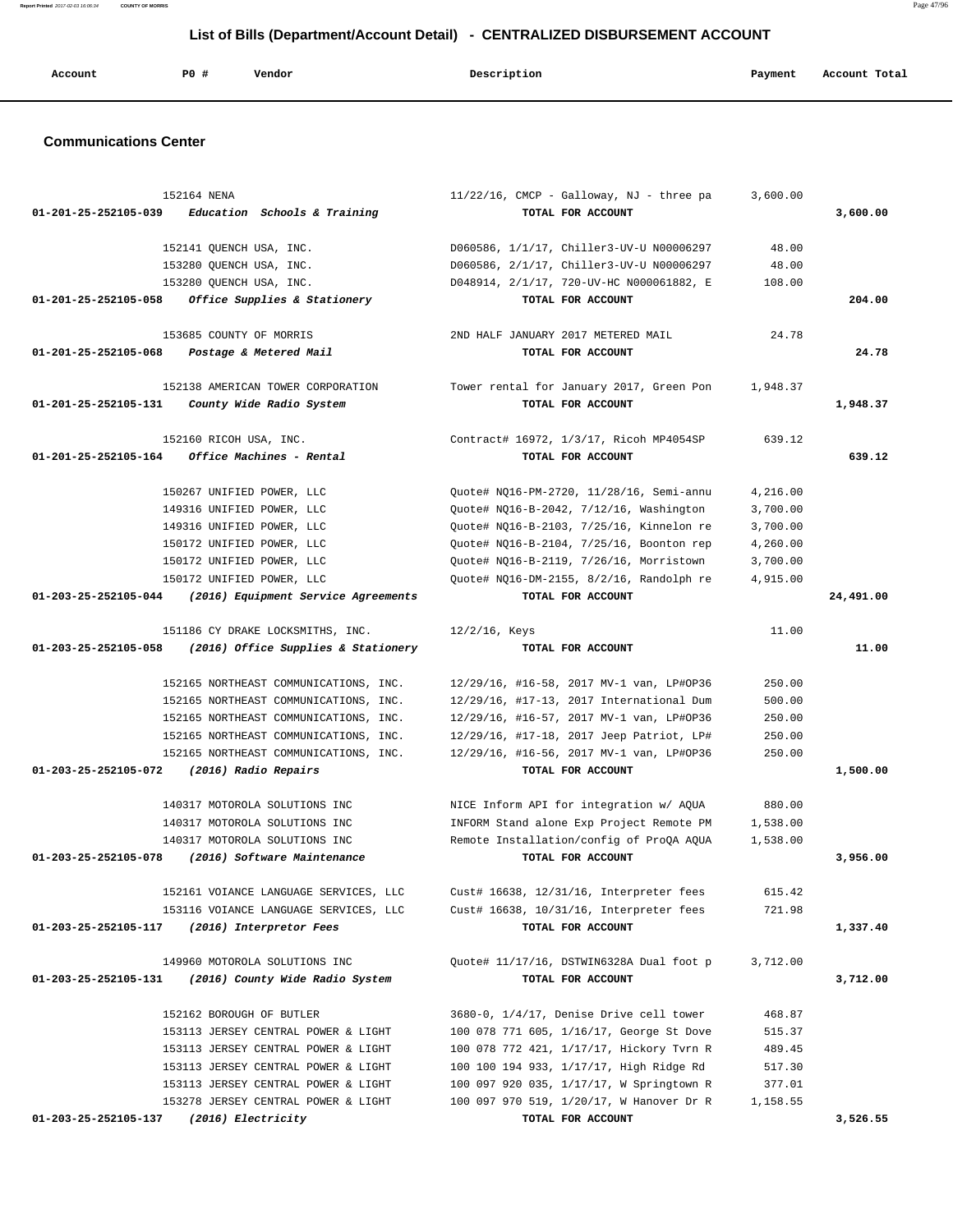| Account | <b>PO#</b> | Vendor | Description | Payment | Account Total |  |
|---------|------------|--------|-------------|---------|---------------|--|
|         |            |        |             |         |               |  |

## **Communications Center**

| $01 - 203 - 25 - 252105 - 161$ (2016) Communications Equipment   | TOTAL FOR ACCOUNT                        | 2,895.52     |
|------------------------------------------------------------------|------------------------------------------|--------------|
| 148066 FF1 PROFESSIONAL SAFETY SERVICES                          | Ouote# 477846, 10/19/16, Uniforms, acces | 4,859.04     |
| 148066 FF1 PROFESSIONAL SAFETY SERVICES                          | Ouote# 477823, 10/18/16, Job shirt for F | 503.16       |
| (2016) Uniform And Accessories<br>$01 - 203 - 25 - 252105 - 202$ | TOTAL FOR ACCOUNT                        | 5,362.20     |
|                                                                  |                                          |              |
| 148578 TESSCO INC.                                               | Ouote# 10/26/16, 549565, 43 piece expand | 597.86       |
| 148578 TESSCO INC.                                               | Quote# 10/26/16, 450803, PC cable checke | 196.36       |
| 148578 TESSCO INC.                                               | Ouote# 10/26/16, 515194, RJ45 clad cable | 83.70        |
| 148578 TESSCO INC.                                               | Delivery                                 | 11.93        |
| 148578 TESSCO INC.                                               | Ouote# 10/26/16, 515194, RJ45 clad cable | 83.70        |
| 148578 TESSCO INC.                                               | Delivery                                 | 7.84         |
| 01-203-25-252105-239 (2016) Small Tools                          | TOTAL FOR ACCOUNT                        | 981.39       |
| 151260 MOTOROLA SOLUTIONS INC                                    | 12/9/16, Batt Impres NIHM 2410T          | 574.56       |
| 151259 COLONIAL APPLIANCE                                        | $12/6/16$ , Genesis EP-310 black NG BBO  | 590.00       |
| 01-203-25-252105-258<br>(2016) Equipment                         | TOTAL FOR ACCOUNT                        | 1,164.56     |
|                                                                  |                                          |              |
|                                                                  |                                          | ============ |
| TOTAL for Communications Center                                  |                                          | 55,353.89    |

## **County Medical Examiner Office**

| 152615 FEDEX                                               |                                                                | AC#164215938, 1/9/17, Case 21-16-0236                                              | 95.84    |          |
|------------------------------------------------------------|----------------------------------------------------------------|------------------------------------------------------------------------------------|----------|----------|
|                                                            |                                                                | 153685 COUNTY OF MORRIS 2ND HALF JANUARY 2017 METERED MAIL                         | 25.61    |          |
| 01-201-25-254100-068  Postage & Metered Mail               |                                                                | TOTAL FOR ACCOUNT                                                                  |          | 121.45   |
|                                                            |                                                                |                                                                                    |          |          |
|                                                            |                                                                | 152648 RICOH AMERICAS CORPORATION Contract 12939, Pymt 12 of 12, Dec 2016, 483.83  |          |          |
| $01-201-25-254100-164$ Office Machines - Rental            |                                                                | TOTAL FOR ACCOUNT                                                                  |          | 483.83   |
|                                                            | 152546 W.B. MASON COMPANY INC                                  | Cust#C1033751, 12/6/16                                                             | 11.10    |          |
|                                                            | 152546 W.B. MASON COMPANY INC                                  | Cust#C1033751, 12/5/16                                                             | $-11.10$ |          |
|                                                            | 152546 W.B. MASON COMPANY INC                                  | Cust#C1033751, 12/13/16                                                            | 67.78    |          |
|                                                            | 152546 W.B. MASON COMPANY INC                                  | Cust#C1033751, 12/19/16                                                            | 90.27    |          |
|                                                            | 152546 W.B. MASON COMPANY INC                                  | Cust#1033751, 1/3/17, Date ordered 12/30                                           | 412.52   |          |
|                                                            | 152614 NATIONAL ASSOCIATION OF MEDICAL                         | #05-0044 R.Suarez 2017                                                             | 420.00   |          |
|                                                            |                                                                |                                                                                    |          |          |
|                                                            | 152614 NATIONAL ASSOCIATION OF MEDICAL #03-0218 C.Fonseca 2017 |                                                                                    | 420.00   |          |
| $01-203-25-254100-058$ (2016) Office Supplies & Stationery |                                                                | TOTAL FOR ACCOUNT                                                                  |          | 1,410.57 |
|                                                            | 149304 JANT PHARMACAL CORP.                                    | Ouote Stat Drug Test (2 boxes)                                                     | 515.00   |          |
|                                                            | 149304 JANT PHARMACAL CORP.                                    | Freight                                                                            | 25.00    |          |
|                                                            |                                                                | 152393 ANA M. FISHER DBA A&A GLOVE & SAFET 12/30/16 Item 23-36 High Risk PFLatex G | 167.50   |          |
|                                                            | 152393 ANA M. FISHER DBA A&A GLOVE & SAFET Freight             |                                                                                    | 20.00    |          |
|                                                            | 146925 FISHER HEALTHCARE                                       | Quote# 6280-9916-05, 10/6/16, Scint Vial                                           | 498.16   |          |
|                                                            | 148140 FISHER HEALTHCARE                                       | Ouote 6305-0400-98, 11/1/16, Sodium Flor                                           | 124.88   |          |
|                                                            |                                                                | 148140 FISHER HEALTHCARE THE Hazardous Material Charge                             | 22.50    |          |
| $01-203-25-254100-203$ (2016) X-Ray & Medical Supplies     |                                                                | TOTAL FOR ACCOUNT                                                                  |          | 1,373.04 |
|                                                            |                                                                |                                                                                    |          |          |

**TOTAL for County Medical Examiner Office 3,388.89**

============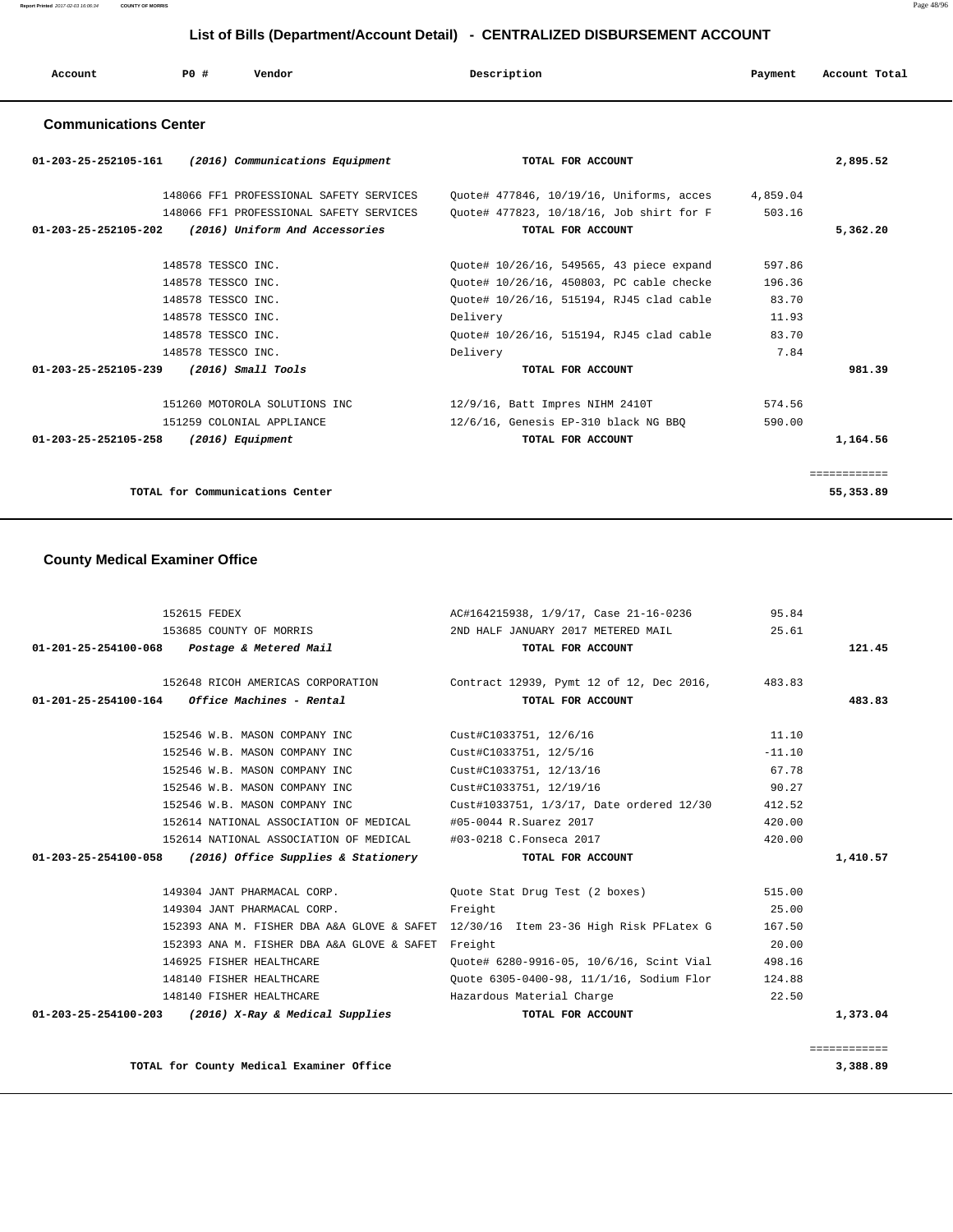**Report Printed** 2017-02-03 16:06:34 **COUNTY OF MORRIS** Page 49/96

# **List of Bills (Department/Account Detail) - CENTRALIZED DISBURSEMENT ACCOUNT**

| Account              | PO#                     | Vendor                                            | Description                                             | Payment   | Account Total |
|----------------------|-------------------------|---------------------------------------------------|---------------------------------------------------------|-----------|---------------|
|                      |                         |                                                   |                                                         |           |               |
|                      |                         | 152682 MIDEO SYSTEMS INC                          | Part#MSM-003-YMA Extended Maintenance -                 | 5,589.00  |               |
| 01-201-25-270100-044 |                         | Equipment Service Agreements                      | TOTAL FOR ACCOUNT                                       |           | 5,589.00      |
|                      |                         | 153685 COUNTY OF MORRIS                           | 2ND HALF JANUARY 2017 METERED MAIL                      | 635.81    |               |
|                      |                         | 153685 COUNTY OF MORRIS                           | 2ND HALF JANUARY 2017 METERED MAIL                      | 0.46      |               |
| 01-201-25-270100-068 |                         | Postage & Metered Mail                            | TOTAL FOR ACCOUNT                                       |           | 636.27        |
|                      |                         | 152683 KEYSTONE PUBLIC SAFETY INC.                | Software Maintenance - CAD (3 Users), Po                | 15,894.00 |               |
| 01-201-25-270100-078 |                         | Software Maintenance                              | TOTAL FOR ACCOUNT                                       |           | 15,894.00     |
|                      |                         | 151963 J & J ENTERPRISES                          | N. Ricciotti - "Current Drug Trends" @ P                | 35.00     |               |
| 01-203-25-270100-039 |                         | (2016) Education Schools & Training               | TOTAL FOR ACCOUNT                                       |           | 35.00         |
|                      |                         | 150685 PROJECT LIFESAVER, INC.                    | Transmitter 1-Yr Kit Special (30 day Ova                | 1,200.00  |               |
|                      |                         | 150685 PROJECT LIFESAVER, INC.                    | Transmitter 1-Yr Kit Special (60 day Ova                | 600.00    |               |
|                      |                         | 150685 PROJECT LIFESAVER, INC.                    | Battery - Wafer Style for M60 "Longrange                | 135.00    |               |
|                      |                         | 150685 PROJECT LIFESAVER, INC.                    | Battery - Wafer Style (for Oval & Round                 | 26.60     |               |
|                      |                         | 150685 PROJECT LIFESAVER, INC.                    | HazMat Fee                                              | 27.50     |               |
|                      |                         | 150685 PROJECT LIFESAVER, INC.                    | Shipping                                                | 11.66     |               |
|                      |                         | 152612 VILLAGE SHOP RITE                          | Receipt dtd 12/22/16, OEM Acct#451191032                | 432.26    |               |
|                      |                         | 152612 VILLAGE SHOP RITE                          | Receipt dtd 12/22/16, OEM Acct#451191032                | 14.40     |               |
| 01-203-25-270100-059 |                         | (2016) Other General Expenses                     | TOTAL FOR ACCOUNT                                       |           | 2,447.42      |
|                      |                         | 152349 W.B. MASON COMPANY INC                     | Supplies, Inv dtd 11/18/16, Cust #C10337                | 1,023.58  |               |
| 01-203-25-270100-064 |                         | (2016) Photographic Suppies                       | TOTAL FOR ACCOUNT                                       |           | 1,023.58      |
|                      |                         | 152348 W.B. MASON COMPANY INC                     | Supplies/Admin, Inv dtd 11/30/16,                       | 222.07    |               |
|                      |                         | 152348 W.B. MASON COMPANY INC                     | Supplies/CIS, Inv dtd 12/2/16, 113.61                   | 113.61    |               |
|                      |                         | 152348 W.B. MASON COMPANY INC                     | Supplies/Admin, Inv dtd 12/6/16                         | 106.30    |               |
|                      |                         | 152348 W.B. MASON COMPANY INC                     | Supplies/Admin, Ind dtd 12/15/16                        | 34.20     |               |
|                      | 152347 PAPER MART INC   |                                                   | Cases of Supreme Multi White Paper/Warra                | 317.76    |               |
|                      | 152347 PAPER MART INC   |                                                   | Cases of Supreme Multi White paper/Legal                | 496.80    |               |
| 01-203-25-270100-095 |                         | (2016) Other Administrative Supplies              | TOTAL FOR ACCOUNT                                       |           | 1,290.74      |
|                      | 150395 VERIZON WIRELESS |                                                   | 442002049-00001 10/24/16 - 11/23/16, In                 | 813.68    |               |
|                      |                         | 151964 VERIZON WIRELESS                           | 442002049-00001 11/24/16 - 12/23/16, In                 | 811.76    |               |
|                      |                         | 152622 VERIZON WIRELESS                           | 482559481-00001 12/2/16 - 1/1/17, Inv d                 | 1,661.62  |               |
|                      | 152526 PAVIA KRIEGMAN   |                                                   | Quarterly web site maintenance for www.m                | 200.00    |               |
| 01-203-25-270100-161 |                         | (2016) Communications Equipment                   | TOTAL FOR ACCOUNT                                       |           | 3,487.06      |
|                      | 151961 RICOH USA, INC.  |                                                   | $12/18/16 - 3/17/17$ (Quarterly), Inv dtd               | 178.32    |               |
| 01-203-25-270100-164 |                         | (2016) Office Machines - Rental                   | TOTAL FOR ACCOUNT                                       |           | 178.32        |
|                      |                         | 152384 METRO PET SUPPLY INC.                      | Barn Beef Receipt, Barn Chicken & Liver                 | 1,104.65  |               |
| 01-203-25-270100-185 | (2016) Food             |                                                   | TOTAL FOR ACCOUNT                                       |           | 1,104.65      |
|                      |                         | 152685 STEVEN B. HODES, DVM PA                    | FINN - 12/19/16 Vaccines, LOCO - 12/9/16                | 840.00    |               |
| 01-203-25-270100-189 | (2016) Medical          |                                                   | TOTAL FOR ACCOUNT                                       |           | 840.00        |
|                      |                         | 152590 MIRION TECHNOLOGIES (GDS) INC              | TLD Badges, 90 days badges: E. KUCEVIC,                 | 597.30    |               |
|                      |                         | 152590 MIRION TECHNOLOGIES (GDS) INC              | TLD Badges, Inv dtd 9/30/16                             | 478.00    |               |
| 01-203-25-270100-203 |                         | (2016) X-Ray & Medical Supplies                   | TOTAL FOR ACCOUNT                                       |           | 1,075.30      |
|                      |                         |                                                   |                                                         |           |               |
| 01-203-25-270100-258 |                         | 152351 W.B. MASON COMPANY INC<br>(2016) Equipment | Desktop Scanner - Inv dtd 11/22/16<br>TOTAL FOR ACCOUNT | 487.49    | 487.49        |
|                      |                         |                                                   |                                                         |           |               |
|                      |                         | 151969 AMERICAN TIME RECORDER INC                 | (3) Ribbons for Time Clock - Inv dtd 12/                | 75.00     |               |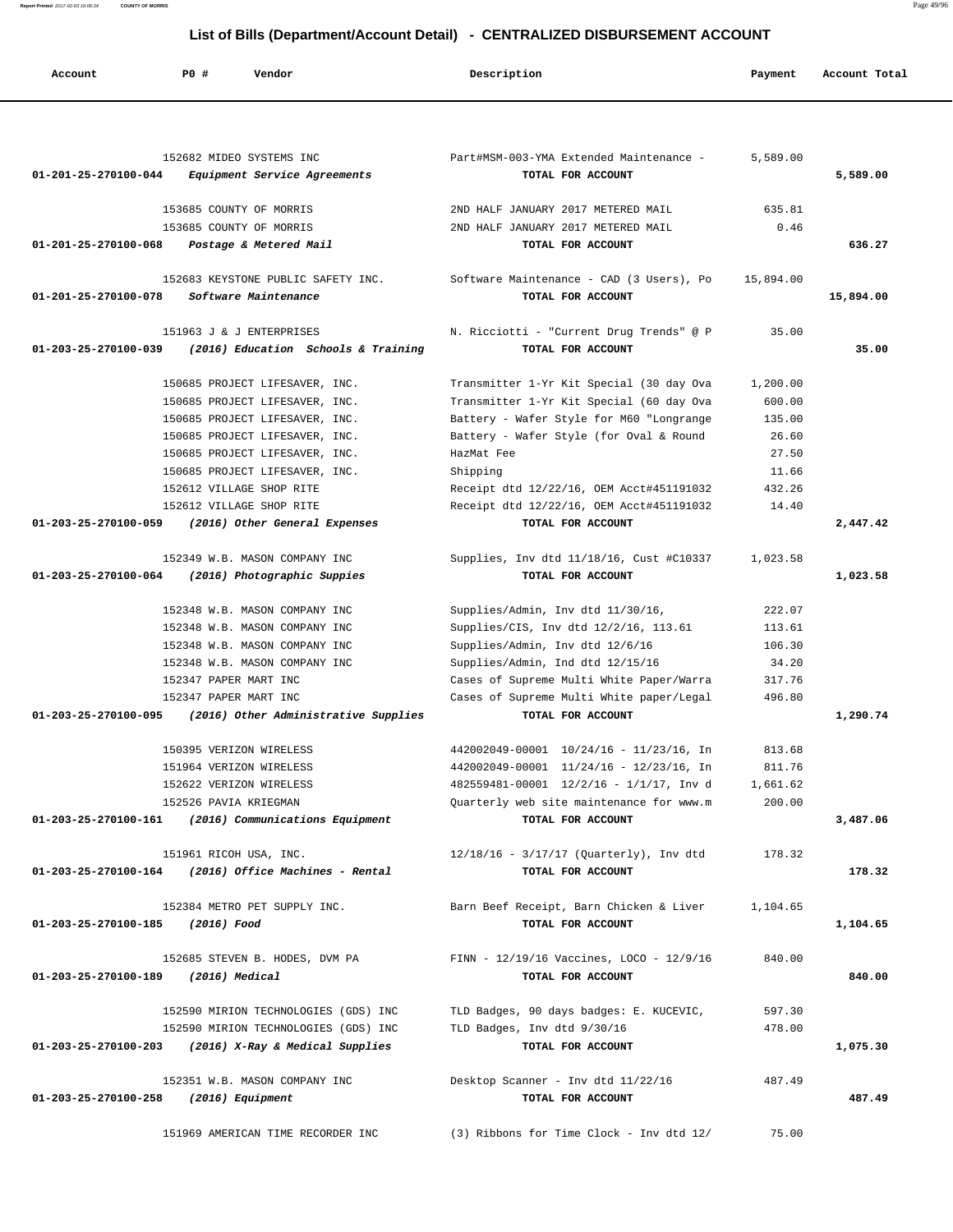**Report Printed** 2017-02-03 16:06:34 **COUNTY OF MORRIS** Page 50/96

# **List of Bills (Department/Account Detail) - CENTRALIZED DISBURSEMENT ACCOUNT**

| Account              | PO# | Vendor                                | Description                              | Payment | Account Total |
|----------------------|-----|---------------------------------------|------------------------------------------|---------|---------------|
|                      |     | 152391 COMMUNICATIONS SERVICE         | Unit Lighting & Siren Equipment not work | 462.67  |               |
|                      |     | 152473 UNIOUE PHOTO INC               | Repairs made on Canon Camera, Inv dtd 12 | 267.14  |               |
| 01-203-25-270100-262 |     | (2016) Machinery Repairs & Parts      | TOTAL FOR ACCOUNT                        |         | 819.10        |
|                      |     |                                       |                                          |         | ------------  |
|                      |     | TOTAL for County Sheriff's Department |                                          |         | 34,907.93     |

## **County Prosecutor's Office**

|           | 1,171.52 | 2ND HALF JANUARY 2017 METERED MAIL        | 153685 COUNTY OF MORRIS               |                      |
|-----------|----------|-------------------------------------------|---------------------------------------|----------------------|
| 1,171.52  |          | TOTAL FOR ACCOUNT                         | Postage & Metered Mail                | 01-201-25-275100-068 |
|           | 32.01    | shipping                                  | 146434 ALCO SALES & SERVICE CO        |                      |
| 32.01     |          | TOTAL FOR ACCOUNT                         | Investigation Expense                 | 01-201-25-275100-118 |
|           | 7,819.68 | 1st Otr. 2017 (Jan., Feb. and March 2017) | 152442 RICOH USA, INC.                |                      |
| 7,819.68  |          | TOTAL FOR ACCOUNT                         | Office Machines - Rental              | 01-201-25-275100-164 |
|           | 9,155.55 | Account #242004961-00001 (Sept.24-Oct.23  | 150208 VERIZON WIRELESS               |                      |
|           | 830.26   | Account #982471570-00001 (10/13-11/12/16  | 150226 VERIZON WIRELESS               |                      |
|           | 830.30   | Account #982471570-0001 (9/13-10/12/16)   | 150210 VERIZON WIRELESS               |                      |
|           | 9,316.66 | Account #242004961-00001 (10/24-11/23/16  | 150233 VERIZON WIRELESS               |                      |
|           | 59.65    | Account #882249917-00001 (10/10-11/9/16   | 150198 VERIZON WIRELESS               |                      |
| 20,192.42 |          | TOTAL FOR ACCOUNT                         | (2016) Cellular Phones/Pagers         | 01-203-25-275100-031 |
|           | 1,078.00 | NJ Attorney Ethics                        | 147865 GANN LAW BOOKS                 |                      |
|           | 16.00    | Shipping ** Attention Michelle Rhinesmit  | 147865 GANN LAW BOOKS                 |                      |
| 1,094.00  |          | TOTAL FOR ACCOUNT                         | $(2016)$ Law Books                    | 01-203-25-275100-050 |
|           | 631.12   | State v Escobar ** Ordered by AP Callaha  | 152377 LAURIE A ENGEMANN              |                      |
| 631.12    |          | TOTAL FOR ACCOUNT                         | (2016) Transcripts                    | 01-203-25-275100-081 |
|           | 5,295.00 | Datacard CD800 CLM Printer and Data Card  | 150707 TOSHIBA BUSINESS SOLUTIONS USA |                      |
|           | 275.00   | Card Data Systems On-Site Installation a  | 150707 TOSHIBA BUSINESS SOLUTIONS USA |                      |
|           | 553.00   | Extended 1 Year On Site Software, Parts   | 150707 TOSHIBA BUSINESS SOLUTIONS USA |                      |
|           | 149.00   | Color Ribbons with UV Panel YMCKF-KT      | 150707 TOSHIBA BUSINESS SOLUTIONS USA |                      |
|           | 45.00    | Box of White Graphics Quality, Cards (50  | 150707 TOSHIBA BUSINESS SOLUTIONS USA |                      |
|           | 78.00    | Holographic Overlay                       | 150707 TOSHIBA BUSINESS SOLUTIONS USA |                      |
|           | 460.00   | Custom Card Stock, DSI Digitally shiftin  | 150707 TOSHIBA BUSINESS SOLUTIONS USA |                      |
|           |          |                                           |                                       |                      |

# **County Jail**

| 153685 COUNTY OF MORRIS                                     | 2ND HALF JANUARY 2017 METERED MAIL      | 63.16     |
|-------------------------------------------------------------|-----------------------------------------|-----------|
| Postage & Metered Mail<br>01-201-25-280100-068              | TOTAL FOR ACCOUNT                       | 63.16     |
|                                                             |                                         |           |
| 146217 BERKELEY COLLEGE                                     | 01986604 COLLEGE TUITION/FEES FOR HERNE | 8.250.00  |
| 146217 BERKELEY COLLEGE                                     | 01986604 COLLEGE TUITION/FEES FOR HERNE | 2,942.00  |
| (2016) Education Schools & Training<br>01-203-25-280100-039 | TOTAL FOR ACCOUNT                       | 11,192.00 |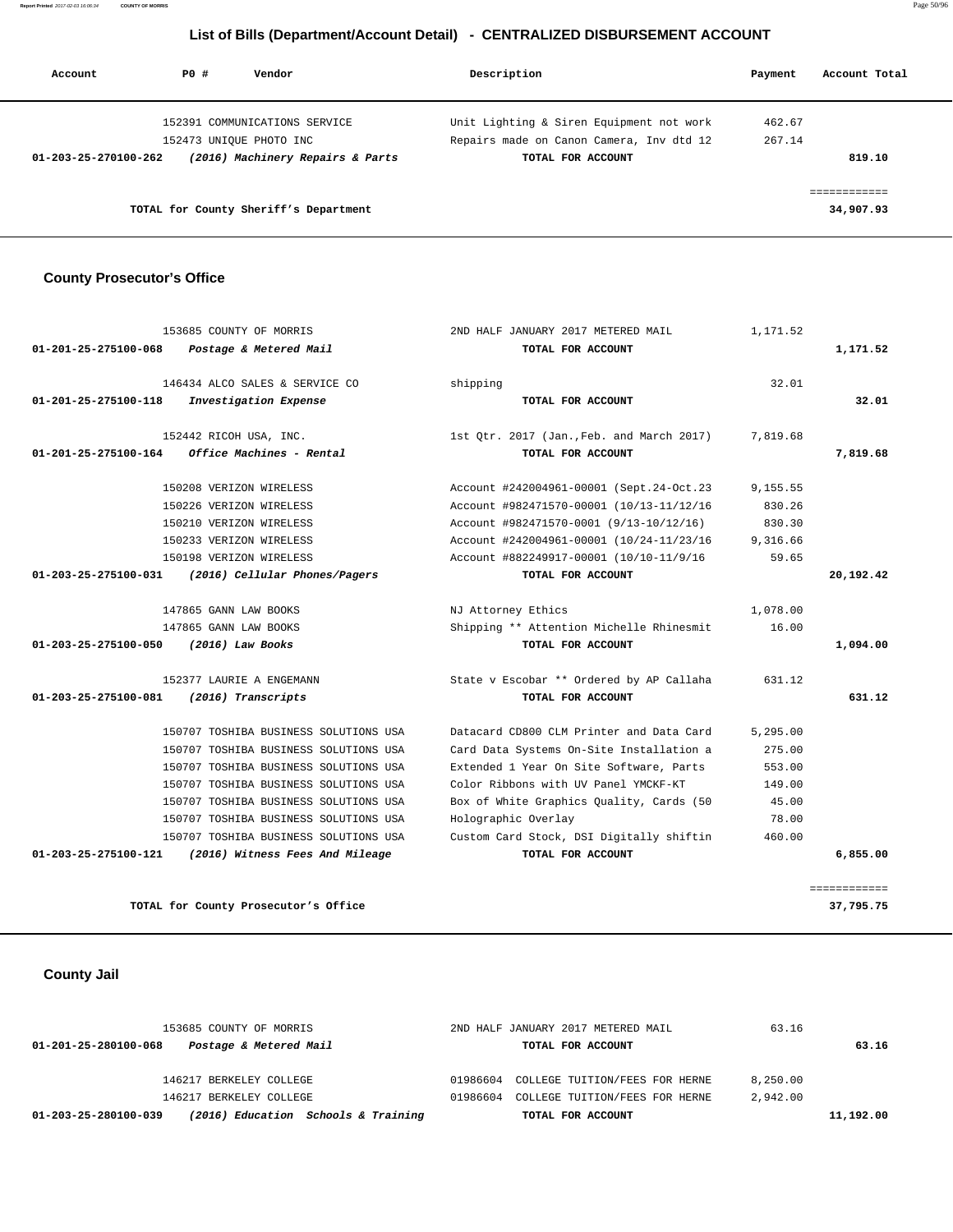### **County Youth Detention Facilit**

| AGGOUNG                             |                                                                                         |                                                                        |          |              |
|-------------------------------------|-----------------------------------------------------------------------------------------|------------------------------------------------------------------------|----------|--------------|
| <b>County Jail</b>                  |                                                                                         |                                                                        |          |              |
|                                     | $01-203-25-280100-059$ (2016) Other General Expenses                                    | TOTAL FOR ACCOUNT                                                      |          | 90.12        |
|                                     | 150304 MOTOROLA SOLUTIONS INC<br>$01-203-25-280100-161$ (2016) Communications Equipment | VEHICLE RADIO/SOFTWARE/ACCESSORIES. DATE 3,937.75<br>TOTAL FOR ACCOUNT |          | 3,937.75     |
|                                     | 151608 ARAMARK DALLAS LOCKBOX                                                           | 200334000 - STAFF & INMATE MEALS DATED 1 12,126.12                     |          |              |
|                                     | 151608 ARAMARK DALLAS LOCKBOX                                                           | 200334000 - STAFF MEALS DATED 12.7.16                                  | 60.00    |              |
|                                     | 151608 ARAMARK DALLAS LOCKBOX                                                           | 200334000 - STAFF & INMATE MEALS DATED 1 12,239.72                     |          |              |
|                                     | 151608 ARAMARK DALLAS LOCKBOX                                                           | 200334000 - STAFF MEALS DATED 12.14.16                                 | 45.00    |              |
|                                     | 151608 ARAMARK DALLAS LOCKBOX                                                           | 200334000 - STAFF MEALS DATED 8.3.16                                   | 52.50    |              |
|                                     | 151913 ARAMARK DALLAS LOCKBOX                                                           | 200334000 - STAFF & INMATE MEALS DATED 1 4,889.54                      |          |              |
| 01-203-25-280100-185 (2016) Food    |                                                                                         | TOTAL FOR ACCOUNT                                                      |          | 29,412.88    |
|                                     | 145227 MORRIS IMAGING ASSOC II PA                                                       | MEDICAL CARE FOR J.GONZALEZLUIS DATED 7.                               | 972.00   |              |
|                                     | 143391 MORRIS IMAGING ASSOC II PA                                                       | MEDICAL CARE FOR J.GONZALEZ DATED 6.27.1                               | 309.00   |              |
|                                     | 143046 MORRIS IMAGING ASSOC II PA                                                       | MEDICAL CARE FOR V.VERTETIS DATED 6.9.16                               | 325.00   |              |
|                                     | 143046 MORRIS IMAGING ASSOC II PA                                                       | MEDICAL CARE FOR E.WALKER DATED 5.26.16                                | 31.00    |              |
|                                     | 143046 MORRIS IMAGING ASSOC II PA                                                       | MEDICAL CARE FOR R.FERNANDEZ DATED 6.22.                               | 300.00   |              |
|                                     | 151609 HENRY SCHEIN INC                                                                 | MEDICAL SUPPLIES DATED 12.9.16                                         | 1,743.21 |              |
|                                     | 151900 CONTRACT PHARMACY SERVICES INC                                                   | INMATE MEDICATION FOR NOV 2016 DATED 11. 15,799.05                     |          |              |
|                                     | 142755 e-SYSTEMS GROUP LLC                                                              | MEDICAL LABEL FOLDERS PLUS FREIGHT DATED                               | 227.71   |              |
|                                     | 142755 e-SYSTEMS GROUP LLC                                                              | MEDICAL LABEL FOLDERS PLUS FREIGHT DATED                               | 228.17   |              |
|                                     | 146664 e-SYSTEMS GROUP LLC                                                              | MEDICAL LABEL FOLDERS PLUS FREIGHT DATED 452.60                        |          |              |
| 01-203-25-280100-189 (2016) Medical |                                                                                         | TOTAL FOR ACCOUNT                                                      |          | 20,387.74    |
|                                     | 151509 UNIVERSAL UNIFORM SALES CO INC                                                   | UNIFORMS FOR J.SIMPSON DATED 2.24.16                                   | 243.00   |              |
|                                     | 151509 UNIVERSAL UNIFORM SALES CO INC                                                   | UNIFORMS FOR LAW DATED 11.1.16                                         | 105.00   |              |
|                                     | 151509 UNIVERSAL UNIFORM SALES CO INC                                                   | UNIFORMS FOR NIELSEN DATED 12.8.16                                     | 8.00     |              |
|                                     | 151509 UNIVERSAL UNIFORM SALES CO INC                                                   | HANDCUFF KEYS DATED 12.8.16                                            | 399.60   |              |
|                                     | 151509 UNIVERSAL UNIFORM SALES CO INC                                                   | UNIFORMS FOR B.WILLIAMS DATED 11.14.16 304.00                          |          |              |
|                                     | 151509 UNIVERSAL UNIFORM SALES CO INC                                                   | UNIFORMS FOR CRUSE DATED 12.8.16                                       | 130.00   |              |
|                                     | 151505 UNIVERSAL UNIFORM SALES CO INC                                                   | UNIFORMS FOR H. GONZALEZ DATED 10/28/16                                | 7.50     |              |
|                                     | 151505 UNIVERSAL UNIFORM SALES CO INC                                                   | UNIFORMS FOR THERIAULT DATED 12/3/16                                   | 105.00   |              |
|                                     | 151505 UNIVERSAL UNIFORM SALES CO INC                                                   | UNIFORMS FOR LOTZ DATED 12/2/16                                        | 810.00   |              |
|                                     | 151505 UNIVERSAL UNIFORM SALES CO INC                                                   | UNIFORMS FOR HERRERA-GARCIA DATED 11/22/                               | 224.00   |              |
|                                     | 151505 UNIVERSAL UNIFORM SALES CO INC                                                   | CHIEF WARRANT OFFICER BADGE DATED 12/9/1                               | 95.00    |              |
| 01-203-25-280100-202                | (2016) Uniform And Accessories                                                          | TOTAL FOR ACCOUNT                                                      |          | 2,431.10     |
|                                     | 151508 PYRAMID SCHOOL PRODUCTS                                                          | FEMININE PRODUCTS DATED 11/28/16                                       | 1,662.80 |              |
|                                     | 151506 JERSEY PAPER PLUS INC                                                            | JANITORIAL SUPPLIES DATED 12/14/16                                     | 798.02   |              |
|                                     | 151506 JERSEY PAPER PLUS INC                                                            | JANITORIAL SUPPLIES DATED 12/28/16                                     | 2,730.00 |              |
| 01-203-25-280100-252                | (2016) Janitorial Supplies                                                              | TOTAL FOR ACCOUNT                                                      |          | 5,190.82     |
|                                     | 145716 UNIVERSITY HOSPITAL                                                              | MEDICAL CARE FOR C.KOTZ DATED 3.17.15                                  | 6,904.25 |              |
|                                     | 139122 MORRISTOWN MEDICAL CENTER/AHS                                                    | MEDICAL CARE FOR O.ARGUETA DATED 12.27.1                               | 4,598.44 |              |
| 01-204-55-280100-515                | (2015) County Jail - OE                                                                 | TOTAL FOR ACCOUNT                                                      |          | 11,502.69    |
|                                     |                                                                                         |                                                                        |          | ============ |
|                                     | TOTAL for County Jail                                                                   |                                                                        |          | 84,208.26    |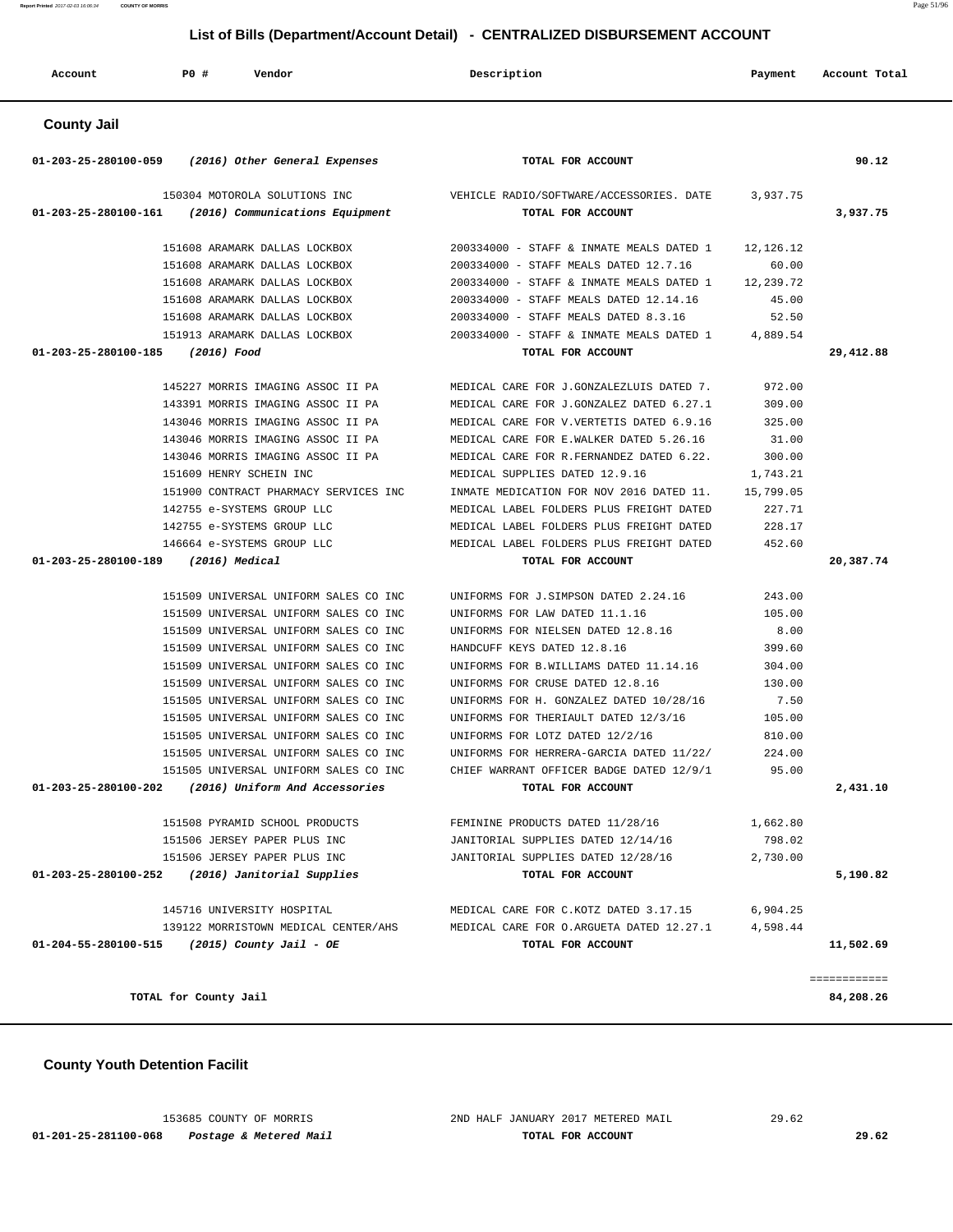| Account                               | PO# | Vendor | Description | Payment | Account Total |
|---------------------------------------|-----|--------|-------------|---------|---------------|
| <b>County Youth Detention Facilit</b> |     |        |             |         |               |

| 70.00                                            | 565.00       |
|--------------------------------------------------|--------------|
| 10.77                                            |              |
| 762.82                                           |              |
| 5.81                                             |              |
|                                                  | 779.40       |
| 4.53                                             |              |
|                                                  | 4.53         |
| Psychological eval for 1 JDO (E. Chan)<br>350.00 |              |
| Supply of medicines for October 2016<br>15.99    |              |
|                                                  | 365.99       |
| 1,030.00                                         |              |
|                                                  | 1,030.00     |
| 140.00                                           |              |
| 138.00                                           |              |
|                                                  | 278.00       |
|                                                  | ============ |
|                                                  | 3,052.54     |
|                                                  |              |

 **Road Repairs** 

|                      | 152461 RICOH AMERICAS CORPORATION                   | Ricoh MPC2003 Billed Quarterly (15589-06               | 166.37    |           |
|----------------------|-----------------------------------------------------|--------------------------------------------------------|-----------|-----------|
|                      | $01-201-26-290100-058$ Office Supplies & Stationery | TOTAL FOR ACCOUNT                                      |           | 166.37    |
|                      | 153685 COUNTY OF MORRIS                             | 2ND HALF JANUARY 2017 METERED MAIL                     | 1.90      |           |
| 01-201-26-290100-068 | Postage & Metered Mail                              | TOTAL FOR ACCOUNT                                      |           | 1.90      |
|                      | 152469 FRANK SCHOTT                                 | work boots per contract                                | 59.76     |           |
|                      | 153215 BRYAN TUMMINO                                | Work Boots per Contract                                | 90.00     |           |
|                      | 153214 BRYAN DELVECCHIO                             | Work Boots per Contract                                | 69.43     |           |
|                      | 153237 GEORGE SETTIMO                               | Work Boots per Contract                                | 90.00     |           |
|                      | 153227 MARK CARMAN                                  | work boots per contract                                | 90.00     |           |
|                      | 153213 RUTH BIAMONTE                                | Work Boots per Contract                                | 90.00     |           |
|                      | 153218 ROBERT SICKLEY                               | work boots per contract                                | 90.00     |           |
|                      | 153221 WILL GADDISH                                 | work boots per contract                                | 90.00     |           |
|                      | 152626 ANDY THOMAS                                  | work boots per contract                                | 90.00     |           |
|                      | 01-201-26-290100-207 Uniform & Clothing Allowance   | TOTAL FOR ACCOUNT                                      |           | 759.19    |
|                      | 152464 TREE KING INC                                | Storm #10 1/14/2017 Sections 2, 10, 17, 22, 12, 825.00 |           |           |
|                      | 152462 TREE KING INC                                | Storm #6 Jan. 2, 2017 Sections 10,17,22,               | 7,125.00  |           |
|                      | 152462 TREE KING INC                                | Storm #7 Jan. 5, 2017                                  | 12,825.00 |           |
|                      | 152462 TREE KING INC                                | Storm #8 Jan. 7, 2017                                  | 21,375.00 |           |
|                      | 152463 TREE KING INC                                | Storm #9 1/10/2017 Sections 2, 10, 17, 22, 2 7, 125.00 |           |           |
|                      | 152466 PEOUANNOCK TOWNSHIP                          | Snow Removal/Salting County Roads Januar 1,760.00      |           |           |
|                      | 01-201-26-290100-228 Contracted Snow/Ice Removal    | TOTAL FOR ACCOUNT                                      |           | 63,035.00 |
|                      | 151440 SPACE FARMS INC                              | 11/1 - 11/30/2016 Deer Carcass Removal                 | 5,040.00  |           |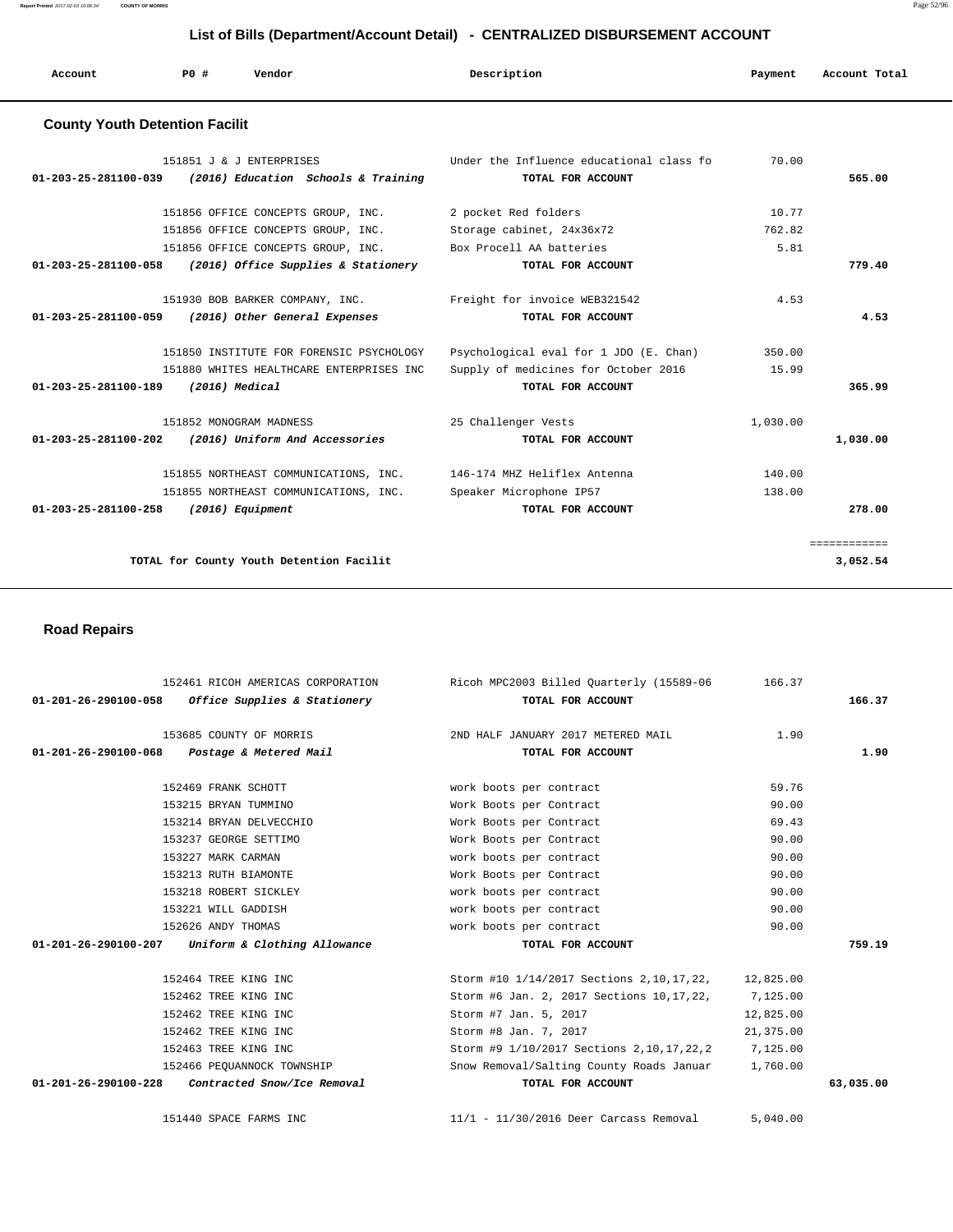**Road Repairs 01-203-26-290100-036 (2016) Contracted Services TOTAL FOR ACCOUNT 8,610.00** 151917 RICOH USA, INC. Ricoh MPC2003 Copier Contract # 15589 332.73 151510 W.B. MASON COMPANY INC Copier Paper 8.5x11 81.30 151510 W.B. MASON COMPANY INC Dis, DVD-RW, Case, Calendars, Toner, Com 368.84 151510 W.B. MASON COMPANY INC CREDIT Copier Paper 8.5x14 -104.52  **01-203-26-290100-058 (2016) Office Supplies & Stationery TOTAL FOR ACCOUNT 678.35** 151438 CENTURYLINK 310111021 November 25, 2016 L.V. Garage 215.82 151438 CENTURYLINK 310111021 December 25, 2016 L.V/ Garage 220.76 151437 COMCAST 8499 05 276 0081952 Billing Date 12/1/20 115.09 151437 COMCAST 8499 05 276 0081952 Billing Date 11/1/20 115.09  **01-203-26-290100-146 (2016) Telephone TOTAL FOR ACCOUNT 666.76** 151524 TOWNSQUARE DINER RESTAURANT Meals 8/10 - 12/18/2016 230.00 151524 TOWNSQUARE DINER RESTAURANT 15% Gratuity 34.50 151958 KORNER STORE INC Meals 6/16 - 12/29/2016 340.00 151958 KORNER STORE INC 15% Gratuity 51.00 151521 RIDGEDALE PIZZA & RESTAURANT Meals 4/16/2016, 8/25-12/23/2016 80.00 151521 RIDGEDALE PIZZA & RESTAURANT 15% Gratuity 12.00 151523 THE DAILY DISH DELI Meals 2/19 - 9/9/2016 140.00 151523 THE DAILY DISH DELI 15% Gratuity 15% Gratuity 21.00 151525 LOVEYS PIZZA & GRILL Meals 6/28 - 12/30/2016 420.00 151525 LOVEYS PIZZA & GRILL 15% Gratuity 63.00  **01-203-26-290100-188 (2016) Meals TOTAL FOR ACCOUNT 1,391.50** 151462 WELDON QUARRY CO., LLC rap tandem 11/2 - 11/7/2016 3,325.00 151447 TILCON NEW YORK INC. I-5 Bituminous Concrete, I-6 Skin Patch 551.15 151447 TILCON NEW YORK INC. I-6 Skin Patch 695.21 151447 TILCON NEW YORK INC. I-5 Bituminous Concrete 118.21 151447 TILCON NEW YORK INC. I-6 Skin Patch 304.32 151447 TILCON NEW YORK INC. I-5 Bituminous Concrete, I-6 Skin Patch 676.92 151447 TILCON NEW YORK INC. I-5 Bituminous Concrete 68.37 151447 TILCON NEW YORK INC. I-6 Skin Patch 953.89 152399 WELDON QUARRY CO., LLC Rap Tandem 950.00  **01-203-26-290100-222 (2016) Bituminous Concrete TOTAL FOR ACCOUNT 7,643.07** 152562 CAMPBELL FOUNDRY COMPANY manhole cover cushions 96.00  **01-203-26-290100-224 (2016) Catch Basin Drainage & Pipes TOTAL FOR ACCOUNT 96.00** 151511 PEQUANNOCK TOWNSHIP Snow Removal Dec. 11, Dec. 12, 2016 700.00 151511 PEQUANNOCK TOWNSHIP Snow Removal Dec. 17, 2016 1,600.00 151511 PEQUANNOCK TOWNSHIP Snow Removal Dec. 29, 2016 600.00 150974 TREE KING INC Storm #1 12/5/2016 Sections 2, 10, 17, 2 10,687.50 150974 TREE KING INC Storm #2 12/7/2016 Sections 2,10,17,22,2 8,235.00 150974 TREE KING INC Storm #3 12/13/2016 Sections 2,10,17,22, 25,132.50 150974 TREE KING INC Storm #4 12/19/2016 Sections 2,10,17,22, 21,570.00 151966 TOWNSHIP OF LONG HILL Salting 12/11, 12/17, & 12/29/2016 675.00  **01-203-26-290100-228 (2016) Contracted Snow/Ice Removal TOTAL FOR ACCOUNT 69,200.00** 151439 COUNTY WELDING SUPPLY CO Medium/Small Acetylene 14.75  **01-203-26-290100-238 (2016) Signage TOTAL FOR ACCOUNT 14.75** 151516 REED SYSTEMS, LTD. Envirobrine/Cal-Mag w/corrosion Inhibito 2,653.73 151516 REED SYSTEMS, LTD. Envirobrine/Cal-Mag w/corrosion Inhibito 2,152.51

151516 REED SYSTEMS, LTD. Envirobrine/Cal-Mag w/corrosion Inhibito 2,030.92

 **Account P0 # Vendor Description Payment Account Total**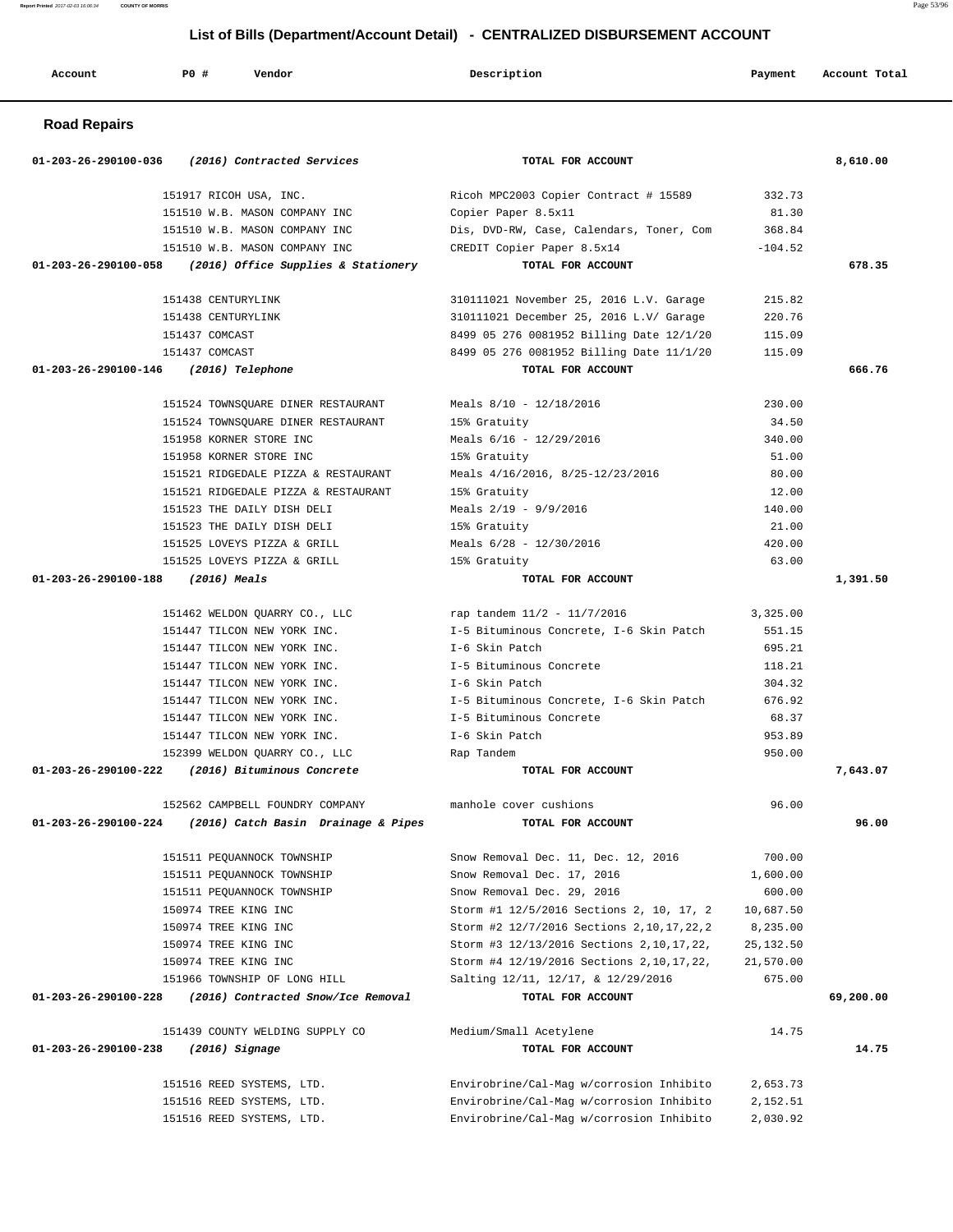| Account                        | PO#                      | Vendor                                  | Description                          | Payment   | Account Total |
|--------------------------------|--------------------------|-----------------------------------------|--------------------------------------|-----------|---------------|
| <b>Road Repairs</b>            |                          |                                         |                                      |           |               |
|                                |                          | 151435 MORTON SALT, INC.                | Wharton Garage Order #5101153487     | 2,545.59  |               |
|                                |                          | 151435 MORTON SALT, INC.                | Wharton Garage Order #5101153487     | 14,397.44 |               |
|                                |                          | 151435 MORTON SALT, INC.                | Wharton Garage Order #5101153487     | 20,786.82 |               |
|                                |                          | 151435 MORTON SALT, INC.                | Hanover Garage Order #5101153477     | 14,682.38 |               |
|                                |                          | 151435 MORTON SALT, INC.                | Hanover Garage Order #5101153477     | 5,327.36  |               |
|                                |                          | 151435 MORTON SALT, INC.                | Hanover Garage Order #5101153477     | 1,249.44  |               |
|                                |                          | 151435 MORTON SALT, INC.                | Hanover Garage Order #5101157843     | 9,092.43  |               |
|                                |                          | 151435 MORTON SALT, INC.                | Hanover Garage Order #5101157843     | 41,862.65 |               |
|                                |                          | 151435 MORTON SALT, INC.                | Montville Garage Order #5101162341   | 3,909.31  |               |
|                                |                          | 151435 MORTON SALT, INC.                | Montville Garage Order #5101162341   | 3,884.93  |               |
|                                |                          | 151435 MORTON SALT, INC.                | Wharton Garage Order #5101166101     | 19,079.26 |               |
|                                | 151435 MORTON SALT, INC. |                                         | Montville Garage Order #5101162341   | 8,066.47  |               |
|                                |                          | 151435 MORTON SALT, INC.                | Hanover Garage Order #5101166121     | 8,657.16  |               |
|                                |                          | 151435 MORTON SALT, INC.                | Wharton Garage Order #5101166101     | 58,672.60 |               |
|                                |                          | 151435 MORTON SALT, INC.                | Hanover Garage Order #5101166121     | 2,772.62  |               |
|                                |                          | 151435 MORTON SALT, INC.                | Wharton Garage Order #5101166101     | 1,316.48  |               |
|                                |                          | 151435 MORTON SALT, INC.                | Hanover Garage Order #5101166121     | 8,676.97  |               |
|                                |                          | 151435 MORTON SALT, INC.                | MontvilleGarage Order #5101169123    | 1,463.26  |               |
|                                |                          | 151435 MORTON SALT, INC.                | Hanover Garage Order #5101166121     | 4,238.93  |               |
|                                |                          | 151435 MORTON SALT, INC.                | Montville Garage Order #5101169123   | 1,412.47  |               |
| $01 - 203 - 26 - 290100 - 242$ |                          | (2016) Snow Removal & Ice Control       | TOTAL FOR ACCOUNT                    |           | 252,198.07    |
|                                |                          | 151448 EASTERN CONCRETE MATERIALS, INC. | 3/4" OP Ticket # 21336832 12/15/2016 | 160.56    |               |
| 01-203-26-290100-244           | (2016) Stone             |                                         | TOTAL FOR ACCOUNT                    |           | 160.56        |
|                                |                          |                                         |                                      |           | ============  |
|                                | TOTAL for Road Repairs   |                                         |                                      |           | 404,621.52    |
|                                |                          |                                         |                                      |           |               |

# **Bridges and Culverts**

|                      | 152155 W.B. MASON COMPANY INC             | Diary, Jan-Dec. Reminder, Rd. | 85.40 |              |
|----------------------|-------------------------------------------|-------------------------------|-------|--------------|
|                      | 152155 W.B. MASON COMPANY INC             | Calendar, Desk Pad            | 17.10 |              |
|                      | 152155 W.B. MASON COMPANY INC             | Inkcart, 950 xl               | 27.97 |              |
|                      | 152155 W.B. MASON COMPANY INC             | Inkcart, 951 tri combo        | 84.28 |              |
|                      | 152155 W.B. MASON COMPANY INC             | Pad, Lql, ruled, 8.5x11       | 17.93 |              |
| 01-203-26-292100-058 | (2016) Office Supplies & Stationery       | TOTAL FOR ACCOUNT             |       | 232.68       |
|                      |                                           |                               |       |              |
|                      | 152154 POWER PLACE INC                    | Two (2) Shear Pins, 5         | 18.70 |              |
|                      | $01-203-26-292100-239$ (2016) Small Tools | TOTAL FOR ACCOUNT             |       | 18.70        |
|                      |                                           |                               |       |              |
|                      |                                           |                               |       | ------------ |
|                      | TOTAL for Bridges and Culverts            |                               |       | 251.38       |
|                      |                                           |                               |       |              |

### **Shade Tree Commission**

|                      | 151443 W.B. MASON COMPANY INC       | Ink Cartridges 951 Tri Combo, 950XL Blac | 98.08  |        |
|----------------------|-------------------------------------|------------------------------------------|--------|--------|
| 01-203-26-300100-058 | (2016) Office Supplies & Stationery | TOTAL FOR ACCOUNT                        |        | 98.08  |
|                      | 151445 GEN-EL SAFETY & INDUSTRIAL   | Jacket/Parka Three Season, Overalls Clas | 163.75 |        |
| 01-203-26-300100-207 | (2016) Uniform & Clothing Allowance | TOTAL FOR ACCOUNT                        |        | 163.75 |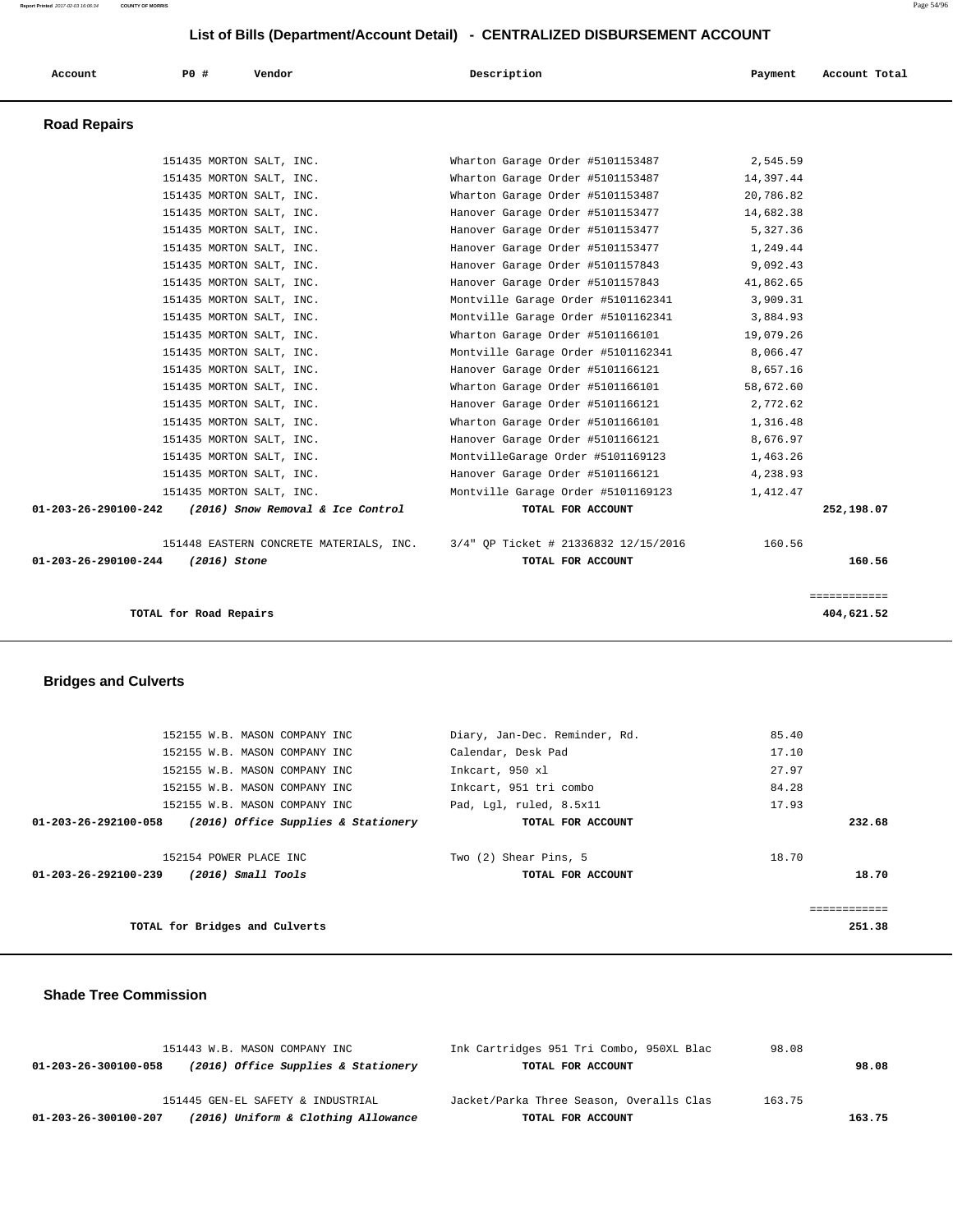**Report Printed** 2017-02-03 16:06:34 **COUNTY OF MORRIS** Page 55/96

# **List of Bills (Department/Account Detail) - CENTRALIZED DISBURSEMENT ACCOUNT**

| Account                      | PO# | Vendor                                                                  | Description       |                                          | Payment | Account Total            |
|------------------------------|-----|-------------------------------------------------------------------------|-------------------|------------------------------------------|---------|--------------------------|
| <b>Shade Tree Commission</b> |     |                                                                         |                   |                                          |         |                          |
| 01-203-26-300100-262         |     | 151446 NORTHEASTERN ARBORIST SUPPLY<br>(2016) Machinery Repairs & Parts | TOTAL FOR ACCOUNT | Chain, Sharpen 1/2" thick double edge bl | 563.95  | 1,017.20                 |
|                              |     | TOTAL for Shade Tree Commission                                         |                   |                                          |         | ------------<br>1,279.03 |

## **Buildings & Grounds**

|                                | 152017 ASSOCIATED WATER CONDITIONERS INC                               | RE: PSTA - MONTHLY SERVICE AGREEMENT/ JA      | 370.33   |          |
|--------------------------------|------------------------------------------------------------------------|-----------------------------------------------|----------|----------|
|                                | 152019 SCIENTIFIC BOILER WATER                                         | WATERGUARD OTRLY BILLING/ DEC 2016, JAN,      | 2,175.00 |          |
| 01-201-26-310100-044           | Equipment Service Agreements                                           | TOTAL FOR ACCOUNT                             |          | 2,545.33 |
|                                | 152722 W.B. MASON COMPANY INC                                          | WO: 2017111BG/ RE: B&G/ 01-11-17              | 59.20    |          |
|                                | 01-201-26-310100-058 Office Supplies & Stationery                      | TOTAL FOR ACCOUNT                             |          | 59.20    |
|                                | 152705 CLIFTON ELEVATOR SERVICE CO INC                                 | $RE: A & R BLDG - 10 COUNT ST - (4) CAR(S)$   | 1,768.00 |          |
|                                | 152705 CLIFTON ELEVATOR SERVICE CO INC                                 | $RE: CH - 15 COURT ST- (3) CAR(S)$            | 782.00   |          |
|                                | 152705 CLIFTON ELEVATOR SERVICE CO INC                                 | RE: SCHUYLER ANNEX - 30 SCHUYLER - (2) C      | 720.00   |          |
|                                | 152705 CLIFTON ELEVATOR SERVICE CO INC                                 | RE: LIBRARY - 30 E. HANOVER - $(1)$ CAR $(S)$ | 294.00   |          |
|                                | 152705 CLIFTON ELEVATOR SERVICE CO INC                                 | RE: CAC COMPLEX - 1 MEDICAL DR - (1) CA       | 294.00   |          |
|                                | 152705 CLIFTON ELEVATOR SERVICE CO INC                                 | RE: SEU - 102 RAYNOR RD - $(1)$ CAR $(S)$     | 294.00   |          |
|                                | 152705 CLIFTON ELEVATOR SERVICE CO INC                                 | RE: HUMAN SERVICES - 340 W. HANOVER - (2      | 696.00   |          |
|                                | 152705 CLIFTON ELEVATOR SERVICE CO INC                                 | RE: HOMELESS CENTER- 540 W. HANOVER - (1      | 378.00   |          |
|                                | 152705 CLIFTON ELEVATOR SERVICE CO INC                                 | $RE: PSTA - 500 W. HANOVER - (1) CAR(S)$      | 294.00   |          |
|                                | 152705 CLIFTON ELEVATOR SERVICE CO INC                                 | RE: LPS - 450 W. HANOVER - $(2)$ CAR $(S)$    | 294.00   |          |
|                                | $01-201-26-310100-084$ Other Outside Services                          | TOTAL FOR ACCOUNT                             |          | 5,814.00 |
|                                | 152722 W.B. MASON COMPANY INC                                          | WO:BG011117/ RE: FREEHOLDERS/ 01-12-17        | 96.60    |          |
| 01-201-26-310100-095           | Other Administrative Supplies                                          | TOTAL FOR ACCOUNT                             |          | 96.60    |
|                                | 153659 COMPLETE SECURITY SYSTEMS, INC.                                 | RE: COM CENTER- SERVICE CALL/ 01-03-17        | 250.00   |          |
|                                | 153659 COMPLETE SECURITY SYSTEMS, INC. RE: CH - SERVICE CALL/ 01-04-17 |                                               | 140.00   |          |
| 01-201-26-310100-128           | Security Equipment                                                     | TOTAL FOR ACCOUNT                             |          | 390.00   |
|                                | 152366 LUCIANO RAMIREZ                                                 | RE: 2017 WORK BOOTS - NIGHT CREW/ 01-02-      | 90.00    |          |
|                                | 152718 JHOANNA RECTO                                                   | RE: 2017 WORK BOOTS - NIGHT CREW/ 01-07-      | 90.00    |          |
|                                | 152997 MAGNOLIO CARDONA                                                | RE: 2017 WORK BOOTS - NIGHT CREW/ 01-22-      | 44.87    |          |
|                                | 01-201-26-310100-207 Uniform & Clothing Allowance                      | TOTAL FOR ACCOUNT                             |          | 224.87   |
|                                | 152709 AMERICAN FLOORS & BLINDS                                        | WO78290/ RE: OPI - BLINDS/ 01-06-17           | 110.39   |          |
| 01-201-26-310100-223           | Building Repairs                                                       | TOTAL FOR ACCOUNT                             |          | 110.39   |
|                                | 152030 FASTENAL COMPANY                                                | WO77528/ RE: PLUMBING - VARIOUS LOCATION      | 227.56   |          |
|                                | 152030 FASTENAL COMPANY                                                | WO77528/ RE: PLUMBING - VARIOUS LOCATION      | 456.39   |          |
|                                | 152030 FASTENAL COMPANY                                                | WO77528/ RE: PLUMBING - VARIOUS LOCATION      | 59.33    |          |
|                                | 152030 FASTENAL COMPANY                                                | WO77528/ RE: PLUMBING - VARIOUS LOCATION      | 439.71   |          |
|                                | 152030 FASTENAL COMPANY                                                | WO77528/ RE: PLUMBING - VARIOUS LOCATION      | 215.22   |          |
|                                | 152030 FASTENAL COMPANY                                                | WO77528/ RE: PLUMBING - VARIOUS LOCATION      | 111.12   |          |
|                                | 152030 FASTENAL COMPANY                                                | WO77528/ RE: PLUMBING - VARIOUS LOCATION      | 25.60    |          |
|                                | 152786 FASTENAL COMPANY                                                | WO77528/ RE: ROADS/ 01-17-17                  | 584.81   |          |
|                                | 152786 FASTENAL COMPANY                                                | WO77528/ RE: ROADS/ 01-17-17                  | 1,640.55 |          |
|                                | 152786 FASTENAL COMPANY                                                | WO77528/ RE: ROADS/ 01-20-17                  | 936.96   |          |
|                                | 152786 FASTENAL COMPANY                                                | WO77528/ RE: ROADS/ 01-20-17                  | 34.02    |          |
| $01 - 201 - 26 - 310100 - 235$ | <i>Pipes - Others</i>                                                  | TOTAL FOR ACCOUNT                             |          | 4,731.27 |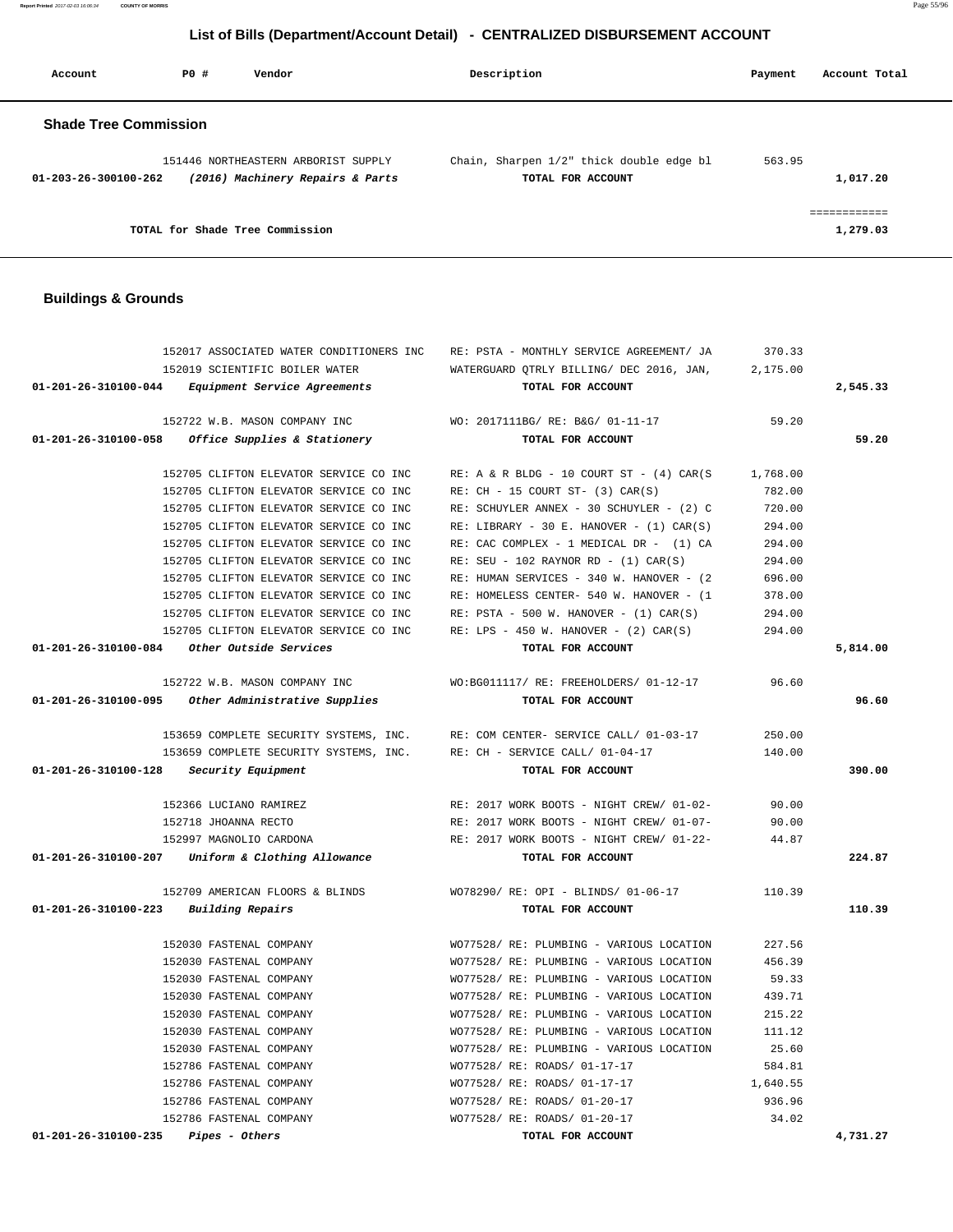| Account | PO# | Vendor | Description | Payment | Account Total |
|---------|-----|--------|-------------|---------|---------------|

## **Buildings & Grounds**

|                                           | $01-201-26-310100-242$ Snow Removal & Ice Control    | TOTAL FOR ACCOUNT                                                                       |                 | 176.66   |
|-------------------------------------------|------------------------------------------------------|-----------------------------------------------------------------------------------------|-----------------|----------|
|                                           |                                                      | 152403 HOME DEPOT U.S.A., INC. WO78862/RE: MV/01-06-17                                  | 94.57           |          |
|                                           |                                                      | 152403 HOME DEPOT U.S.A., INC. WO78850/ RE: CH/ 01-04-17                                | 330.80          |          |
|                                           | 152030 FASTENAL COMPANY                              | WO78887/ RE: HEALTH MGMT/ 01-09-17                                                      | 52.17           |          |
|                                           |                                                      | 153340 HOME DEPOT U.S.A., INC. WO79011/ RE: SHERIFF/ 01-26-17                           | 294.36          |          |
|                                           |                                                      | 153340 HOME DEPOT U.S.A., INC. WO79011/ RE: SHERIFF/ 01-26-17                           | 289.00          |          |
|                                           | 152712 HOME DEPOT U.S.A., INC.                       | WO78873/ RE: HEALTH MGMT/ 01-12-17                                                      | 248.97          |          |
|                                           | 152033 GRAINGER                                      | WO78904/ RE: SHERIFF/ 01-04-17                                                          | 220.96          |          |
|                                           | 152033 GRAINGER                                      | WO78935/ RE: SHADE TREE/ 01-06-17                                                       | 123.48          |          |
|                                           | $01-201-26-310100-249$ Bldg Maintenance Supplies     | TOTAL FOR ACCOUNT                                                                       |                 | 1,654.31 |
|                                           |                                                      | 152360 JERSEY PAPER PLUS INC WO78894/ RE: B&G - HILL/ 01-05-17 544.00                   |                 |          |
|                                           |                                                      | 152635 ALLEN PAPER & SUPPLY CO WO78894/RE: B&G - HILL/ 01-03-17 663.01                  |                 |          |
|                                           | $01-201-26-310100-252$ <i>Janitorial Supplies</i>    | TOTAL FOR ACCOUNT                                                                       |                 | 1,207.01 |
|                                           | 152998 JOHNSTONE SUPPLY                              | WO78871/ RE: B&G/ 01-11-17                                                              | 57.30           |          |
|                                           | 152998 JOHNSTONE SUPPLY                              | WO78769/ RE: HEALTH MGMT/ 01-11-17                                                      | 74.16           |          |
|                                           | 152033 GRAINGER                                      | WO78764/ RE: MV/ 01-03-17                                                               | 239.00          |          |
|                                           | 152720 FASTENAL COMPANY                              | WO78769/RE: HEALTH MGMT/ 01-11-17                                                       | 21.72           |          |
|                                           | 152720 FASTENAL COMPANY                              | WO78687/ RE: B&G - HILL/ 01-13-17 87.60                                                 |                 |          |
| 01-201-26-310100-264 Heat & A/C           |                                                      | TOTAL FOR ACCOUNT                                                                       |                 | 479.78   |
|                                           |                                                      |                                                                                         |                 |          |
|                                           | 152712 HOME DEPOT U.S.A., INC.                       | WO77970/ RE: B&G/ 01-17-17                                                              | 99.76           |          |
|                                           | 152033 GRAINGER                                      | WO78902/ RE: BRIDGES/ 01-03-17                                                          | 532.35          |          |
| $01 - 201 - 26 - 310100 - 265$ Electrical |                                                      | TOTAL FOR ACCOUNT                                                                       |                 | 632.11   |
|                                           |                                                      | 147642 DIVERSIFIED HEAT TRANSFER, INC. WO78548/RE: MV - HEATING COILS/ 10-13-1 4,695.20 |                 |          |
|                                           | 01-203-26-310100-036 (2016) Contracted Services      | TOTAL FOR ACCOUNT                                                                       |                 | 4,695.20 |
|                                           | 151498 TRANE                                         | WO78746/ RE: K-9/ 12-01-16                                                              | 237.75          |          |
|                                           | 151498 TRANE                                         | RE: MV1 - REPAIR/ 12-09-16                                                              | 1,392.00        |          |
|                                           | 151498 TRANE                                         | RE: MV1 - REPAIR/ 12-27-16                                                              | 752.00          |          |
|                                           | 151498 TRANE                                         | RE: MV1 - REPAIR/12-27-16                                                               | 745.00          |          |
|                                           | 151498 TRANE                                         | RE: MV1 - REPAIR/ 12-30-16                                                              | 376.00          |          |
|                                           | 151499 FOLEY, INC.                                   | RE: OEM - GEN 1 OUARTERLY INSPECTION/ SE 218.75                                         |                 |          |
|                                           | 151499 FOLEY, INC.                                   | RE: OEM - GEN 2 OUARTERLY INSPECTION/ SE                                                | 218.75          |          |
|                                           | 152016 ASSOCIATED WATER CONDITIONERS INC             | RE: PSTA - MONTHLY SERVICE AGREEMENT/ DE                                                | 370.33          |          |
|                                           | 151502 WEBSTER PLUMBING &                            | RE: INTERFAITH FOOD PANTRY/ 11-10-16                                                    | 264.00          |          |
|                                           | 151502 WEBSTER PLUMBING &                            | RE: INTERFAITH FOOD PANTRY/ 12-06-16                                                    | 802.00          |          |
| 01-203-26-310100-044                      | (2016) Equipment Service Agreements                  | TOTAL FOR ACCOUNT                                                                       |                 | 5,376.58 |
|                                           | 152404 W.B. MASON COMPANY INC                        | WO: 12022016/ RE: B&G/ 12-05-16                                                         | 252.54          |          |
|                                           | 152404 W.B. MASON COMPANY INC                        | WO:12022016/ RE: B&G/ 12-08/16                                                          | 14.94           |          |
|                                           | 152404 W.B. MASON COMPANY INC                        | WO:BG120816/ RE: B&G/ 12-09-16                                                          | 36.54           |          |
|                                           | 152404 W.B. MASON COMPANY INC                        | CREDIT MEMO/ 12-07-16                                                                   | $-14.94$        |          |
| 01-203-26-310100-058                      | (2016) Office Supplies & Stationery                  | TOTAL FOR ACCOUNT                                                                       |                 | 289.08   |
|                                           | 152405 LAZ PARKING                                   | 590803109/ JUROR PKG - NOVEMBER 2016/ DA                                                | 3,601.80        |          |
|                                           | 152405 LAZ PARKING                                   | 590803109/ JUROR PKG - DECEMBER 2016/ DA                                                | 3,304.26        |          |
|                                           | 01-203-26-310100-062 (2016) Parking Lot Rental       | TOTAL FOR ACCOUNT                                                                       |                 | 6,906.06 |
|                                           |                                                      |                                                                                         |                 |          |
|                                           | 151501 KORNER STORE INC                              | RE: MEAL RECEIPTS/12-17-16                                                              | 170.00          |          |
|                                           |                                                      |                                                                                         |                 |          |
|                                           | 152376 EXTEL COMMUNICATIONS                          | WO78319/ RE: LAW & PUB SAFETY/ 10-11-16                                                 | 3,380.00        |          |
|                                           | 152376 EXTEL COMMUNICATIONS<br>152022 MR. JOHN, INC. | RE: CH COMPLEX/ 10-31-16<br>RE: PSTA - DELIVERY AND SET UP/ 11-24-16                    | 468.00<br>50.00 |          |

**Report Printed** 2017-02-03 16:06:34 **COUNTY OF MORRIS** Page 56/96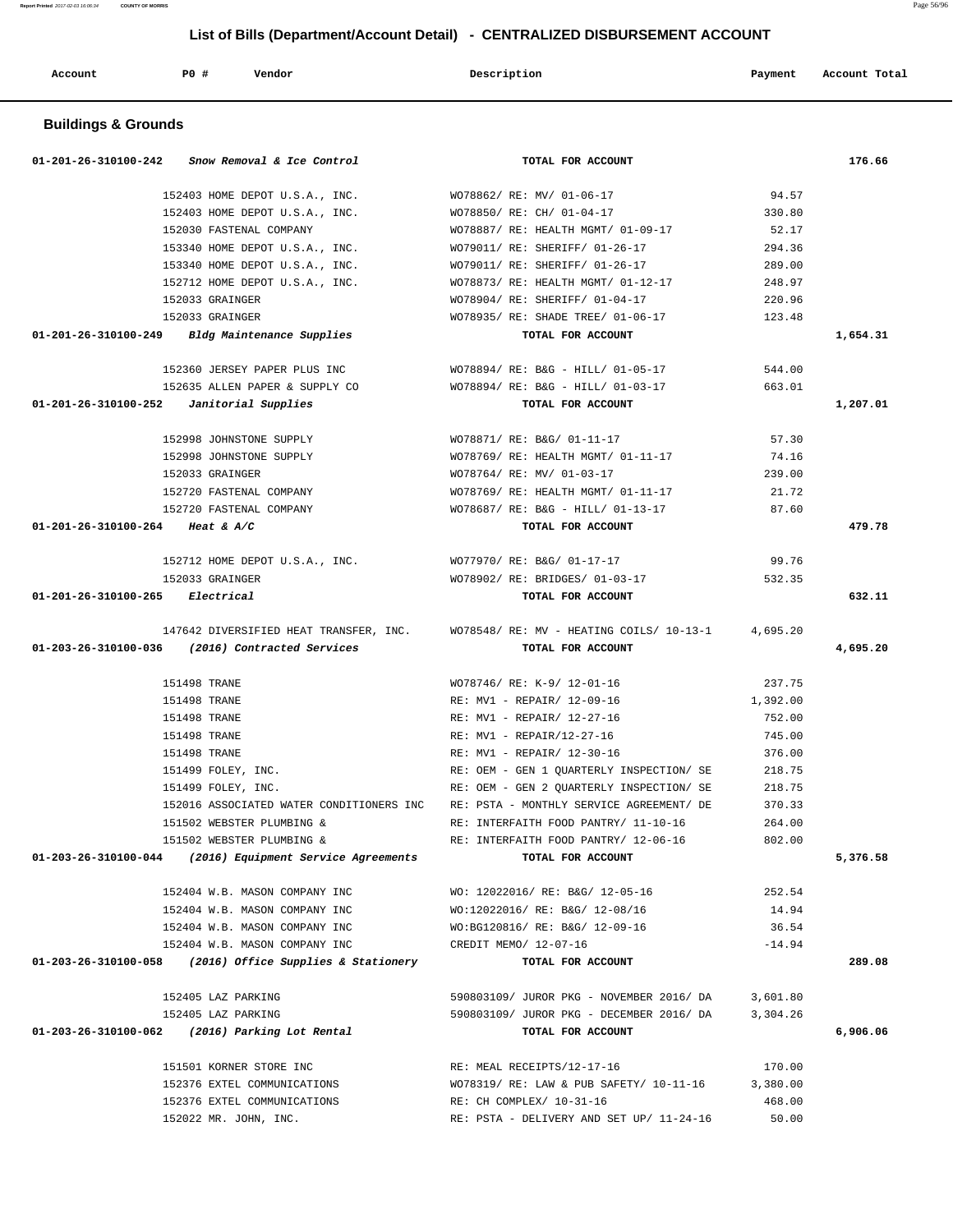**Account P0 # Vendor Description Payment Account Total Buildings & Grounds**  152420 B & G RESTORATION INC. RE: HOMELESS - REMOVE ASBESTOS PIPE INSU 1,400.00 153647 HERC EQUIPMENT RENTAL CORPORATION RE: HEALTH MGMT/ 11-15-16 THRU 11-21-16/ 1,861.54 152363 R.S. KNAPP CO INC RE: PRINTING - PLANS & SPECS/ 12-28-16 71.77  **01-203-26-310100-084 (2016) Other Outside Services TOTAL FOR ACCOUNT 7,740.74** 152362 COMPLETE SECURITY SYSTEMS, INC. RE: MONTVILLE GARAGE - SERVICE CALL/ 11- 187.50 153659 COMPLETE SECURITY SYSTEMS, INC. RE: PSTA - SERVICE CALL/ 12-08-16 140.00  **01-203-26-310100-128 (2016) Security Equipment TOTAL FOR ACCOUNT 327.50** 150984 MORRIS COUNTY MUNICIPAL 000291/ RE: REFUSE REMOVAL/ NOVEMBER 201 455.49 151160 MORRIS COUNTY MUNICIPAL 100055/ WASTE COLLECTION - NOVEMBER 2016 5,656.24 151160 MORRIS COUNTY MUNICIPAL 100055/ TIPPING FEES - NOVEMBER 2016/ 12 1,542.25 151983 MORRIS COUNTY MUNICIPAL 100055/ WASTE COLLECTION - DECEMBER 2016 5,656.24 151983 MORRIS COUNTY MUNICIPAL 100055/ TIPPING FEES - DECEMBER 2016/ 01 1,719.91 151984 MORRIS COUNTY MUNICIPAL 000291/ RE: REFUSE REMOVAL/ DECEMBER 201 360.99  **01-203-26-310100-143 (2016) Rubbish & Trash Removal TOTAL FOR ACCOUNT 15,391.12** 150183 READY SUPPLY RE: MV - MAINTENANCE SUPPLIES/ 09-21-16 2,338.50 150183 READY SUPPLY RE: MV - MAINTENANCE SUPPLIES/ 10-25-16 3,897.50 152367 PRAXAIR DISTRIBUTION ID: 71615034/ 11-19-16 264.22 152367 PRAXAIR DISTRIBUTION ID: 71615034/ 11-21-16 1,564.43 152367 PRAXAIR DISTRIBUTION ID: 71615034/ 11-28-16 189.62 152367 PRAXAIR DISTRIBUTION ID: 71615034/ 12-03-16 444.72 152367 PRAXAIR DISTRIBUTION ID: 71615034/ 12-13-16 383.58 152367 PRAXAIR DISTRIBUTION ID: 71615034/ 12-17-16 144.86 152367 PRAXAIR DISTRIBUTION ID: 71615034/ 12-21-16 1,430.91 152367 PRAXAIR DISTRIBUTION ID: 71615034/ 12-23-16 316.44 152367 PRAXAIR DISTRIBUTION ID: 71615034/ 12-31-16 383.58  **01-203-26-310100-204 (2016) Plant Operations TOTAL FOR ACCOUNT 11,358.36** 151985 WORK N WEAR STORE WO78209/ RE: B&G - UNIFORM/ 08-10-16 175.00 151985 WORK N WEAR STORE WO78616/ RE: WINTER GEAR/ 12-12-16 120.00 151985 WORK N WEAR STORE RE: B&G - UNIFORMS/ 02-14-16 95.00 151981 GRAINGER **RE: WINTER GEAR/** 12-15-16 154.72 151981 GRAINGER 154.72 RE: WINTER GEAR/ 12-15-16 154.72  **01-203-26-310100-207 (2016) Uniform & Clothing Allowance TOTAL FOR ACCOUNT 699.44** 152407 MORRIS BRICK AND STONE CO. WO78551/ RE: SHERIFF/ 11-16-16 115.80 152407 MORRIS BRICK AND STONE CO. WO78551/ RE: SHERIFF/ 11-17-16 115.80 152407 MORRIS BRICK AND STONE CO. WO78551/ RE: SHERIFF/ 11-17-16 89.85 152407 MORRIS BRICK AND STONE CO. WO78761/ RE: HEALTH MGMT/ 12-02-16 139.80 152408 COUNTY CONCRETE CORP. RE: HEALTH MGMT/ 12-03-16 843.65 152409 MORRIS COUNTY FARMS INC WO78747/ RE: HOLIDAY DECOR/ 01-02-17 2,268.41 152409 MORRIS COUNTY FARMS INC CREDIT - STATEMENT DATE 12-31-16 -1,247.40  **01-203-26-310100-223 (2016) Building Repairs TOTAL FOR ACCOUNT 2,325.91** 151988 RICCIARDI BROTHERS OF WO78777/ RE: MV/ 12-05-16 378.04 151988 RICCIARDI BROTHERS OF WO78616/ RE: CH/ 12-06-16 120.57 151988 RICCIARDI BROTHERS OF WO78616/ RE: CH/ 12-09-16 187.89 151988 RICCIARDI BROTHERS OF WO78616/ RE: CH/ 12-10-16 18.99 151988 RICCIARDI BROTHERS OF WO78781/ RE: WARRANTS/ 12-14-16 660.45 151988 RICCIARDI BROTHERS OF WO78616/ RE: CH/ 12-14-16 173.99 151988 RICCIARDI BROTHERS OF WO7808/ RE: A&R/ 12-15-16 77.01 151988 RICCIARDI BROTHERS OF WO78808/ RE: A&R/ 12-20-16 91.39 151988 RICCIARDI BROTHERS OF WO78782/ RE: PSTA/ 12-22-16 444.60

151987 RICCIARDI BROTHERS OF WO78616/ RE: CH/ 11-03-16 24.94

 **List of Bills (Department/Account Detail) - CENTRALIZED DISBURSEMENT ACCOUNT**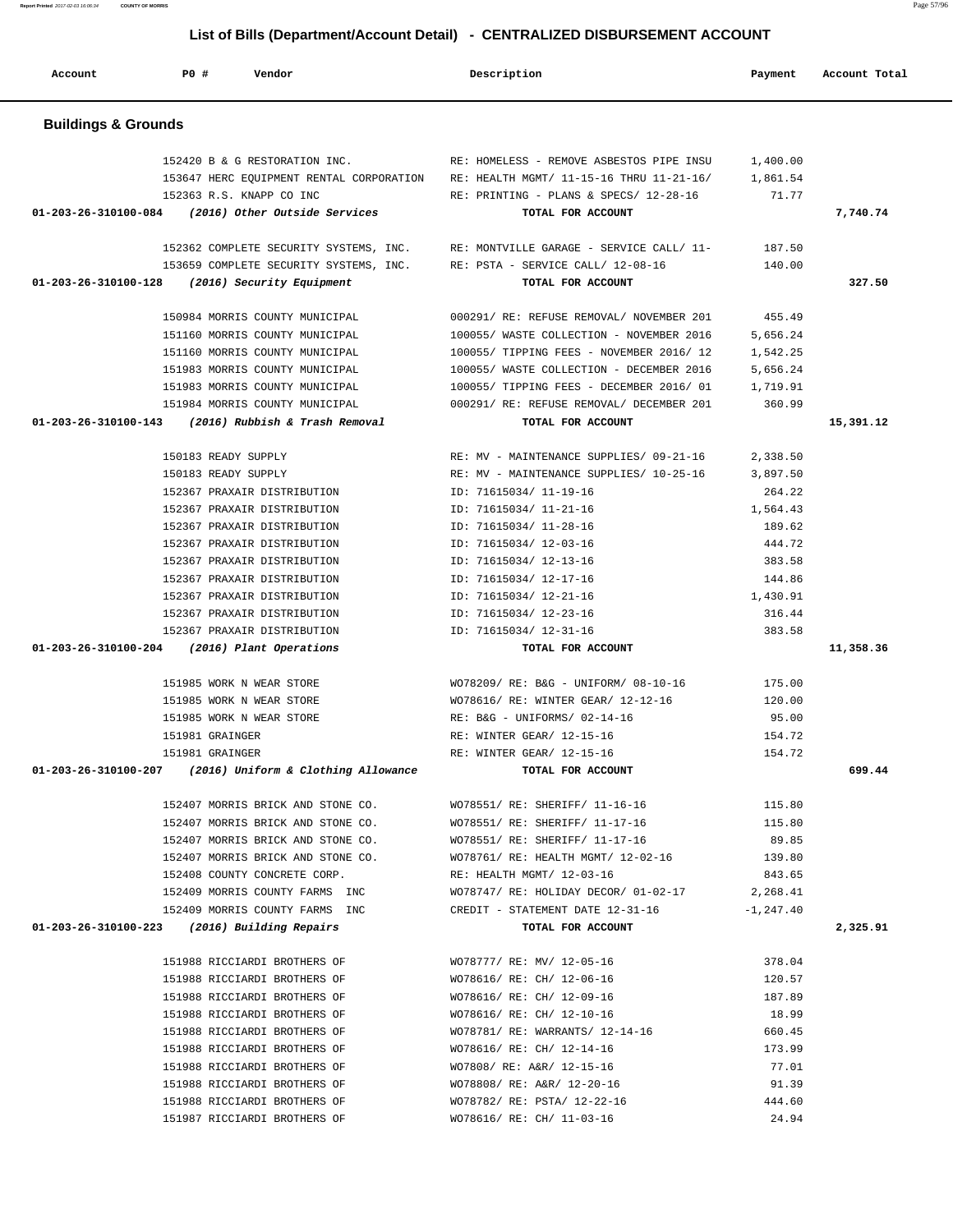| <b>Buildings &amp; Grounds</b>                                                               |                                                             |           |
|----------------------------------------------------------------------------------------------|-------------------------------------------------------------|-----------|
|                                                                                              |                                                             |           |
| 151987 RICCIARDI BROTHERS OF                                                                 | 59.10<br>WO78639/ RE: CTY GARAGE/ 11-04-16                  |           |
| 151987 RICCIARDI BROTHERS OF                                                                 | WO78616/ RE: CH/ 11-10-16<br>179.34                         |           |
| 151987 RICCIARDI BROTHERS OF                                                                 | 86.83<br>WO78331/ RE: OPI/ 11-14-16                         |           |
| 151987 RICCIARDI BROTHERS OF                                                                 | WO78570/ RE: A&R/ 11-17-16<br>159.58                        |           |
| 151987 RICCIARDI BROTHERS OF                                                                 | WO78616/ RE: CH/ 11-29-16<br>146.09                         |           |
| 151987 RICCIARDI BROTHERS OF                                                                 | WO78616/ RE: CH/ 11-30-16<br>34.40                          |           |
| 151987 RICCIARDI BROTHERS OF                                                                 | WO78616/ RE: CH/ 11-30-16<br>178.85                         |           |
| 151987 RICCIARDI BROTHERS OF                                                                 | WO78616/ CH/ 11-30-16<br>54.38                              |           |
| 01-203-26-310100-234 (2016) Paint                                                            | TOTAL FOR ACCOUNT                                           | 3,102.42  |
| 152029 FASTENAL COMPANY                                                                      | WO77528/ RE: PLUMBING - VARIOUS LOCATION<br>496.09          |           |
| 152029 FASTENAL COMPANY                                                                      | 419.01<br>WO77528/ RE: PLUMBING - VARIOUS LOCATION          |           |
| 152029 FASTENAL COMPANY                                                                      | WO77528/ RE: PLUMBING - VARIOUS LOCATION<br>161.86          |           |
| 151975 FASTENAL COMPANY                                                                      | WO77528/ RE: ROADS/ 11/28/16<br>229.82                      |           |
| 151975 FASTENAL COMPANY                                                                      | WO77528/ RE: ROADS/ 12-01-16<br>193.50                      |           |
| 151975 FASTENAL COMPANY                                                                      | WO77528/ RE: ROADS/ 12-05-16<br>402.68                      |           |
| 151975 FASTENAL COMPANY                                                                      | WO77528/ RE: ROADS/ 12-05-16<br>411.19                      |           |
| 151975 FASTENAL COMPANY                                                                      | 57.01<br>WO77528/ RE: ROADS/ 12-06-16                       |           |
| 151975 FASTENAL COMPANY                                                                      | WO77528/ RE: ROADS/ 12-08-16<br>288.06                      |           |
| 151975 FASTENAL COMPANY                                                                      | 258.78<br>WO77528/ RE: ROADS/ 12-09-16                      |           |
| 152026 PARKHURST DISTRIBUTING CO INC                                                         | WO77528/ RE: ROADS/ 12-08-16<br>834.01                      |           |
| 151981 GRAINGER                                                                              | RE: COUNTY LIBRARY/ 12-23-16<br>440.73                      |           |
| 152785 FASTENAL COMPANY                                                                      | WO77528/ RE: ROADS/ 12-19-16<br>127.99                      |           |
| $01-203-26-310100-235$ (2016) Pipes - Others                                                 | TOTAL FOR ACCOUNT                                           | 4,320.73  |
| 151981 GRAINGER                                                                              | WO78763/ RE: SMALL TOOLS/ 12-02-16<br>128.25                |           |
| 152710 MORRISTOWN LUMBER &                                                                   | WO78795/ RE: SMALL TOOLS/ 12-08-16<br>83.78                 |           |
| 01-203-26-310100-239 (2016) Small Tools                                                      | TOTAL FOR ACCOUNT                                           | 212.03    |
|                                                                                              |                                                             |           |
| 152706 JJS SERVICES, INC.                                                                    | RE: WEIGHTS & MEASURES/ 01-01-17<br>430.00                  |           |
| 152706 JJS SERVICES, INC.                                                                    | RE: MV/ 01-01-17<br>150.00                                  |           |
| 152706 JJS SERVICES, INC.                                                                    | RE: CENTRAL AVE/ 01-01-17<br>5,950.00                       |           |
| 152706 JJS SERVICES, INC.                                                                    | RE: MC LIBRARY/ 01-01-17<br>8,215.00                        |           |
| 152706 JJS SERVICES, INC.                                                                    | $RE: HILL$ - LOADER/ 01-01-17<br>3,000.00                   |           |
| 151981 GRAINGER                                                                              | WO78838/ RE: SNOW & ICE EQUIP/ 12-19-16<br>57.44            |           |
| 151981 GRAINGER                                                                              | 65.34<br>WO78838/ RE: SNOW & ICE EQUIP/ 12-19-16            |           |
| 152032 GRAINGER                                                                              | WO78498/ RE: SNOW SUPPLIES/ 12-13-16<br>357.75              |           |
| (2016) Snow Removal & Ice Control<br>01-203-26-310100-242                                    | TOTAL FOR ACCOUNT                                           | 18,225.53 |
| 151975 FASTENAL COMPANY                                                                      | RE: B&G- HILL/ 12-09-16<br>26.12                            |           |
| 151975 FASTENAL COMPANY                                                                      | WO78811/ RE: YOUTH SHELTER/ 12-20-16<br>65.94               |           |
| 152024 SHEAFFER SUPPLY, INC.                                                                 | WO78733/ RE: HUMAN SERVICES/ 11-29-16<br>127.70             |           |
| 151497 CHEROKEE GLASS INC                                                                    | WO78761/ RE: HEALTH MGMT/ 12-05-16<br>245.00                |           |
| 152406 MOE DISTRIBUTORS INC.                                                                 | WO78694/ RE: SHERIFF/ 11-18-16<br>49.00                     |           |
| 151981 GRAINGER                                                                              | WO78828/ RE: PERSONNEL/ 12-19-16<br>208.87                  |           |
| 151981 GRAINGER                                                                              | WO78828/ RE: PERSONNEL/ 12-19-16<br>248.91                  |           |
| 01-203-26-310100-249 (2016) Bldg Maintenance Supplies                                        | TOTAL FOR ACCOUNT                                           | 971.54    |
|                                                                                              |                                                             |           |
| 152018 EXECUTIVE POOL SERVICES<br>(2016) Ground Maintenance Supplies<br>01-203-26-310100-251 | RE: 911 MEMORIAL/ 11-28-16<br>2,588.00<br>TOTAL FOR ACCOUNT |           |
|                                                                                              |                                                             | 2,588.00  |
| 151975 FASTENAL COMPANY                                                                      | WO75528/ RE: JANITORIAL/ 12-15-16<br>399.27                 |           |
| 01-203-26-310100-252<br>(2016) Janitorial Supplies                                           | TOTAL FOR ACCOUNT                                           | 399.27    |
|                                                                                              |                                                             |           |
| 152365 LEDGEWOOD POWER SPORTS INC                                                            | RE: EQUIP REPAIR/ 12-20-16<br>972.81                        |           |
| 152364 REED SYSTEMS, LTD.                                                                    | RE: B&G/ 12-21-16<br>785.84                                 |           |

Account 1990 **PO** # **Vendor 20 20 2012 <b>Description** Payment Account Total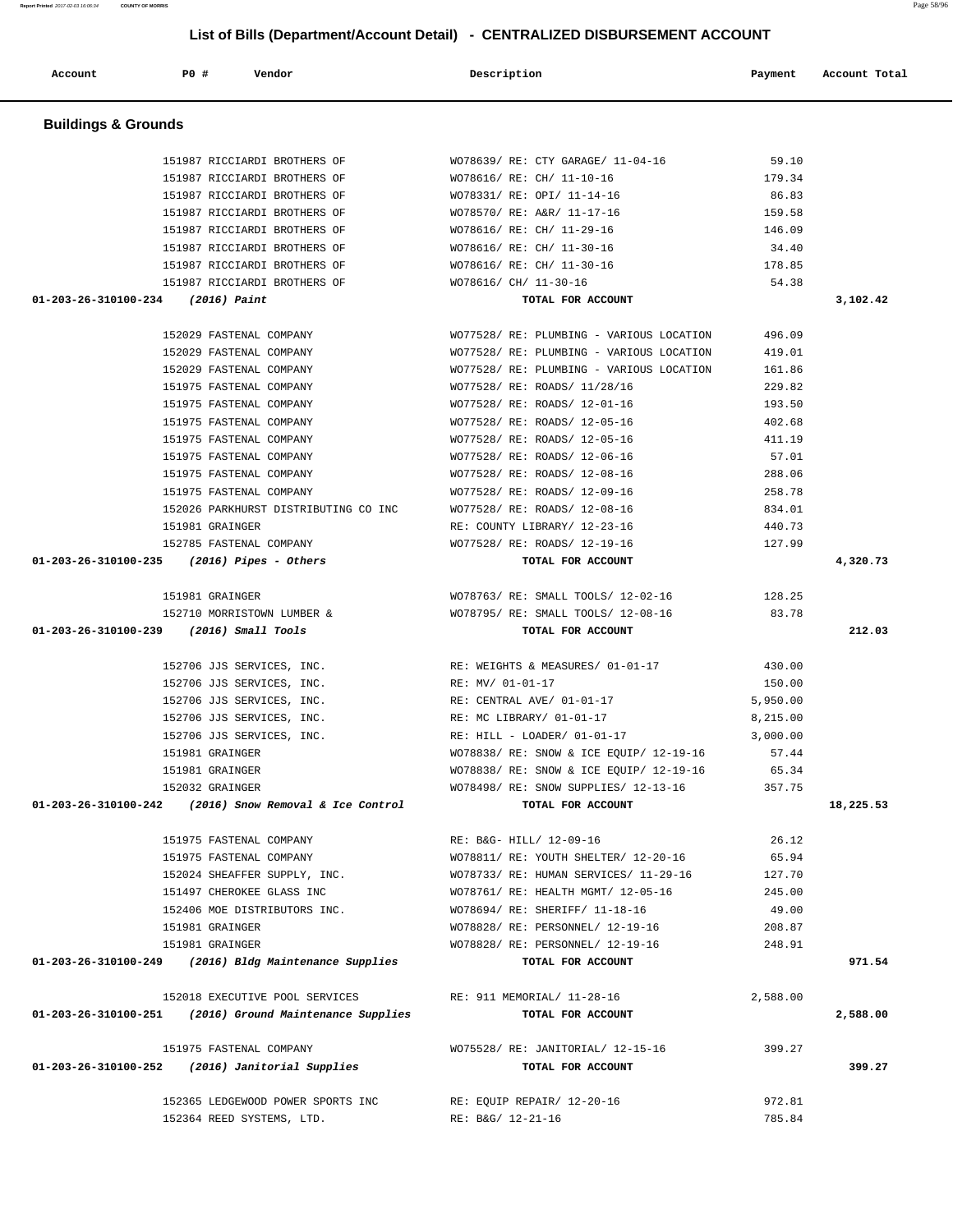| Account | PO# | Vendor | Description | Payment | Account Total |
|---------|-----|--------|-------------|---------|---------------|
|         |     |        |             |         |               |

## **Buildings & Grounds**

| 01-203-26-310100-258 | $(2016)$ Equipment | TOTAL FOR ACCOUNT | .,818.17 |
|----------------------|--------------------|-------------------|----------|
| .                    |                    |                   |          |

| 151986 VIRTU WATER METER SERVICES INC                 | 2110000045-00/ ADMIN BLDG - 6" HERSEY CT       | 350.00   |           |
|-------------------------------------------------------|------------------------------------------------|----------|-----------|
| 151986 VIRTU WATER METER SERVICES INC                 | 7721000133-00/ CAC BLDGS - 8" X 2" NEPTU       | 350.00   |           |
| 151986 VIRTU WATER METER SERVICES INC                 | PUMPING OUT UNDERGROUND VAULT TO ACCESS        | 85.00    |           |
| 151986 VIRTU WATER METER SERVICES INC                 | 6" NEPTUNE TRU-FLO COMPOUND WATER METER        | 350.00   |           |
| 151857 R & J CONTROL, INC.                            | 004145/RE: OEM/004145/ SERVICE CALL/ 12-       | 432.74   |           |
| 151857 R & J CONTROL, INC.                            | 003129/RE:LAW & PUB SAFETY/ SERVICE CAL        | 337.50   |           |
| 151857 R & J CONTROL, INC.                            | 002869/RE: SCHUYLER/ SERVICE CALL/ 12-1        | 337.50   |           |
| 151857 R & J CONTROL, INC.                            | 003134/RE: HILL FUEL STATION/ PM/ 11-07-       | 305.25   |           |
| 151857 R & J CONTROL, INC.                            | 003100/ RE: DOVER/ SERVICE CALL/ 11-18-1       | 365.60   |           |
| 151929 R & J CONTROL, INC.                            | 002838/ PSTA                                   | 310.00   |           |
| 151929 R & J CONTROL, INC.                            | 002839/ A & R BLDG-KOHLER                      | 155.00   |           |
| 151929 R & J CONTROL, INC.                            | 002840/ A & R BLDG - ONAN                      | 155.00   |           |
| 151929 R & J CONTROL, INC.                            | 002841/ JDC                                    | 155.00   |           |
| 151929 R & J CONTROL, INC.                            | 002866/ YOUTH SHELTER                          | 155.00   |           |
| 151929 R & J CONTROL, INC.                            | 002867/ COUNTY GARAGE                          | 155.00   |           |
| 151929 R & J CONTROL, INC.                            | 002868/ WHARTON                                | 155.00   |           |
| 151929 R & J CONTROL, INC.                            | 002869/ SCHUYLER                               | 155.00   |           |
| 151929 R & J CONTROL, INC.                            | 003091/ ROCKAWAY                               | 155.00   |           |
| 151929 R & J CONTROL, INC.                            | 003092/ LONG VALLEY                            | 155.00   |           |
| 151929 R & J CONTROL, INC.                            | 003108/ HEALTH MNGMNT                          | 155.00   |           |
| 151929 R & J CONTROL, INC.                            | 003109/ MONTVILLE                              | 155.00   |           |
| 151929 R & J CONTROL, INC.                            | 003113/ CAC BLDG                               | 155.00   |           |
| 151929 R & J CONTROL, INC.                            | 003114/ SEU                                    | 155.00   |           |
| 151929 R & J CONTROL, INC.                            | 003129/ LAW & PUBLIC SAFETY - TS25 TRAIL       | 155.00   |           |
| 151929 R & J CONTROL, INC.                            | 003130/ LAW & PUBLIC SAFETY - 225K BALDO       | 155.00   |           |
| 151929 R & J CONTROL, INC.                            | 003131/ LAW & PUBLIC SAFETY - TRAILER          | 155.00   |           |
| 151929 R & J CONTROL, INC.                            | 003132/ LAW & PUBLIC SAFETY - 500K BALDO       | 155.00   |           |
| 151929 R & J CONTROL, INC.                            | 003133/ LAW & PUBLIC SAFETY - WHISPERWAT       | 155.00   |           |
| 151929 R & J CONTROL, INC.                            | 003134/ FUEL TRANSFER STATION                  | 155.00   |           |
| 151929 R & J CONTROL, INC.                            | 0003135/ W&M                                   | 155.00   |           |
| 151929 R & J CONTROL, INC.                            | 0003136/ OTA                                   | 155.00   |           |
| 151929 R & J CONTROL, INC.                            | 004143/ PSTA                                   | 155.00   |           |
| 151500 SPEEDWELL ELECTRIC MOTORS                      | WO78760/ RE: A&R/ 12-01-16                     | 826.34   |           |
| 151500 SPEEDWELL ELECTRIC MOTORS                      | WO78748/ RE: HOMELESS/ 12-2-16                 | 374.75   |           |
| 151500 SPEEDWELL ELECTRIC MOTORS                      | WO78748/ RE: HOMELESS/ 12-06-12                | 698.65   |           |
| 151500 SPEEDWELL ELECTRIC MOTORS                      | WO78792/ RE: A&R/ 12-13-16                     | 2,852.00 |           |
| 152361 R & J CONTROL, INC.                            | 003136/RE: OTA - SERVICE CALL/ 08-15-16 275.00 |          |           |
| 01-203-26-310100-262 (2016) Machinery Repairs & Parts | TOTAL FOR ACCOUNT                              |          | 11,660.33 |
| 151989 BINSKY SERVICE LLC                             | RE: PSTA/ 11-09-16                             | 615.00   |           |
| 151989 BINSKY SERVICE LLC                             | RE: K-9/ 11-09-16                              | 410.00   |           |
| 151989 BINSKY SERVICE LLC                             | RE: JDC/ 11-09-16                              | 615.00   |           |
|                                                       |                                                |          |           |

|        | TPTARA RIMSKI SEKATCE PPC |  |
|--------|---------------------------|--|
|        | 151989 BINSKY SERVICE LLC |  |
| 151989 | BINSKY SERVICE LLC        |  |
| 151989 | BINSKY SERVICE LLC        |  |
| 151989 | BINSKY SERVICE LLC        |  |
| 151989 | BINSKY SERVICE LLC        |  |
| 151989 | BINSKY SERVICE LLC        |  |
| 151989 | BINSKY SERVICE LLC        |  |
| 151989 | BINSKY SERVICE LLC        |  |
| 151975 | FASTENAL COMPANY          |  |
| 151975 | FASTENAL COMPANY          |  |
|        | 151975 FASTENAL COMPANY   |  |
|        | 151990 BINSKY SERVICE LLC |  |
|        | 151990 BINSKY SERVICE LLC |  |
|        |                           |  |

| 151989 BINSKY SERVICE LLC | RE: K-9/ 11-09-16                 | 410.00   |
|---------------------------|-----------------------------------|----------|
| 151989 BINSKY SERVICE LLC | RE: JDC/ 11-09-16                 | 615.00   |
| 151989 BINSKY SERVICE LLC | RE: JDC/ 11-09-16                 | 410.00   |
| 151989 BINSKY SERVICE LLC | RE: PSTA/ 11-29-16                | 650.00   |
| 151989 BINSKY SERVICE LLC | RE: SHADE TREE/ 11-29-16          | 936.80   |
| 151989 BINSKY SERVICE LLC | RE: PROSECUTOR'S/ 11-29-16        | 820.00   |
| 151989 BINSKY SERVICE LLC | RE: PSTA/ 11-29-16                | 820.00   |
| 151989 BINSKY SERVICE LLC | RE: PSTA/ 11-29-16                | 820.00   |
| 151989 BINSKY SERVICE LLC | RE: PSTA/ 11-29-16                | 820.00   |
| 151975 FASTENAL COMPANY   | WO78736/ RE: SHADE TREE/ 12-02-16 | 65.79    |
| 151975 FASTENAL COMPANY   | WO78687/ RE: B&G - HILL/ 12-09-16 | 957.95   |
| 151975 FASTENAL COMPANY   | WO78813/ RE: CTY GARAGE/ 12-19-16 | 5,923.43 |
| 151990 BINSKY SERVICE LLC | RE:PSTA/ 11-29-16                 | 820.00   |
| 151990 BINSKY SERVICE LLC | RE: 340 W. HANOVER/ 11-29-16      | 820.00   |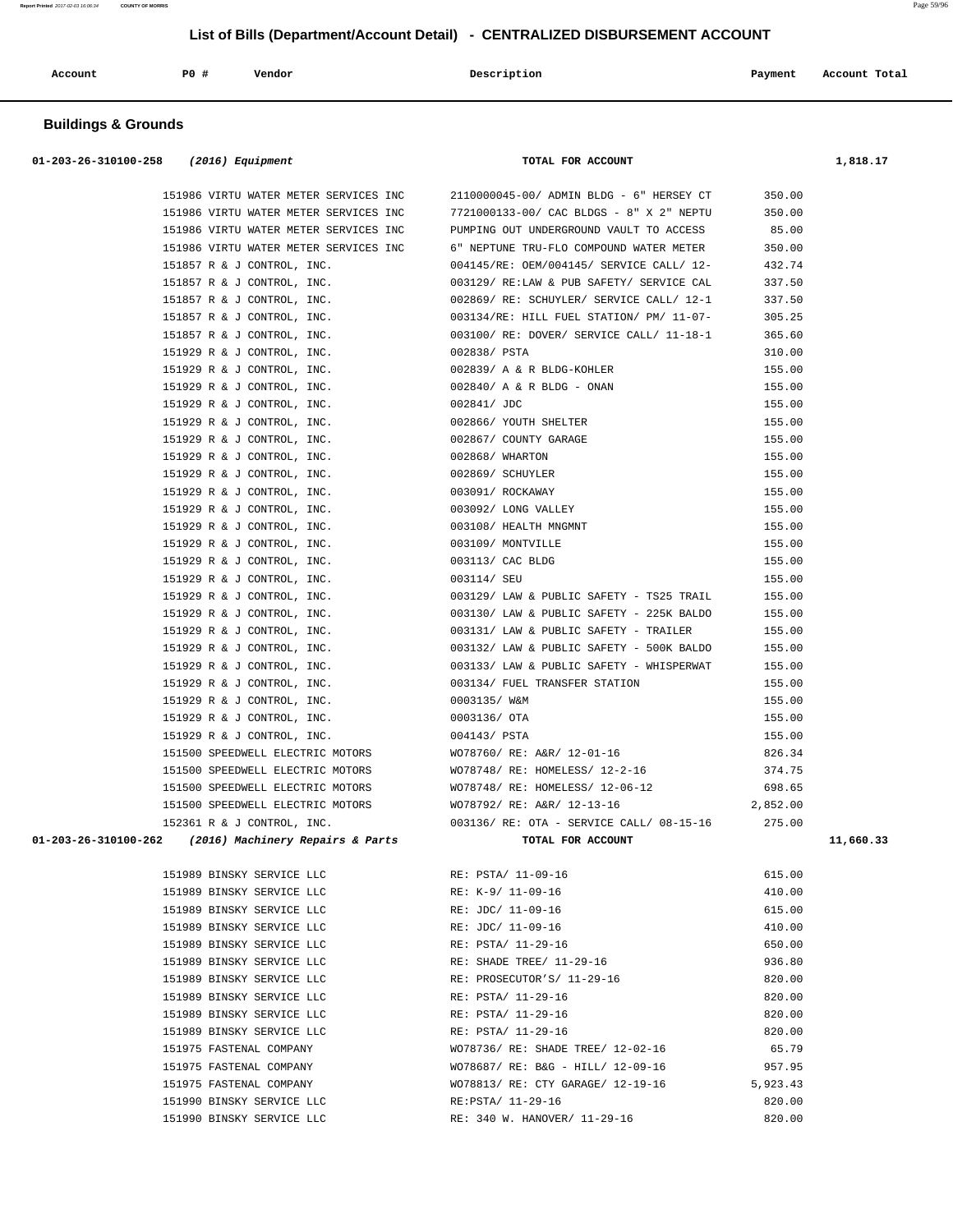| Account                        | Vendor<br>PO#                          | Description                       | Account Total<br>Payment |
|--------------------------------|----------------------------------------|-----------------------------------|--------------------------|
| <b>Buildings &amp; Grounds</b> |                                        |                                   |                          |
|                                | 151990 BINSKY SERVICE LLC              | RE: 8 COURT ST/ 11-30-16          | 8,427.73                 |
|                                | 151990 BINSKY SERVICE LLC              | RE: WHARTON GARAGE, K-9/ 12-07-16 | 180.63                   |
|                                | 152032 GRAINGER                        | WO78687/ RE: B&G - HILL/ 12-14-16 | 87.60                    |
|                                | 01-203-26-310100-264 (2016) Heat & A/C | TOTAL FOR ACCOUNT                 | 24,814.93                |
|                                |                                        |                                   |                          |
|                                | 151977 GRAINGER                        | WO78820/ RE: SCHUYLER/ 12-14-16   | 212.20                   |
|                                | 151977 GRAINGER                        | WO78826/ RE: ROADS/ 12-15-16      | 49.90                    |
|                                | 151977 GRAINGER                        | WO78826/ RE: ROADS/ 12-15-16      | 24.95                    |
|                                | 151977 GRAINGER                        | WO78826/ RE: ROADS/ 12-15-16      | 447.57                   |
|                                | 151977 GRAINGER                        | WO78826/ RE: ROADS/ 12-15-16      | 166.52                   |
|                                | 151977 GRAINGER                        | WO78826/ RE: ROADS/ 12-15-16      | 49.90                    |
|                                | 151977 GRAINGER                        | WO78886/ RE: CH/ 12-19-16         | 347.80                   |
|                                | 151977 GRAINGER                        | WO78889/ RE: PSTA/ 12-30-16       | 176.30                   |
|                                | 01-203-26-310100-265 (2016) Electrical | TOTAL FOR ACCOUNT                 | 1,475.14                 |
|                                |                                        |                                   |                          |
|                                |                                        |                                   | ============             |

**TOTAL for Buildings & Grounds 142,819.61**

### **Motor Services Center**

| 01-201-26-315100-291<br><i><b>Vehicle Repairs</b></i>          | TOTAL FOR ACCOUNT                        |               | 2.636.68 |
|----------------------------------------------------------------|------------------------------------------|---------------|----------|
| 152814 D&B AUTO SUPPLY                                         | Disc Pad, Brake Rotor, Air Filter, Socke | 402.31        |          |
| 152814 D&B AUTO SUPPLY                                         | Wiper Blade, Disc Brake Pad, Air Filter, | 327.49        |          |
| 152814 D&B AUTO SUPPLY                                         | Fuse Holder, Ratchet, Air Filter, Oil Fi | 472.34        |          |
| 152814 D&B AUTO SUPPLY                                         | Window Regulator, Cement, Disc Brake Rot | 570.61        |          |
| 152814 D&B AUTO SUPPLY                                         | Oil Cooler, Napagold Oil Filter, Dexcool | 512.26        |          |
| 152814 D&B AUTO SUPPLY                                         | Brake Rotor, Miniature Lamp, Disc Brake  | 353.77        |          |
| 152814 D&B AUTO SUPPLY                                         | Clip, Spark Plug, Door Handle, Connector | 207.00        |          |
| 152814 D&B AUTO SUPPLY                                         | Credit                                   | $-28.20$      |          |
| 152814 D&B AUTO SUPPLY                                         | Credit                                   | $-125.48$     |          |
| 152814 D&B AUTO SUPPLY                                         | Credit                                   | $-55.42$      |          |
| 01-201-26-315100-261<br>Spare Parts for Equipment              | TOTAL FOR ACCOUNT                        |               | 247.60   |
| 152813 BROWN'S HUNTERDON                                       | Head Light                               | 64.25         |          |
| 152812 BROWN'S HUNTERDON                                       | Tail Pipe                                | 148.39        |          |
| 152811 BROWN'S HUNTERDON                                       | Belt                                     | 34.96         |          |
| Uniform & Clothing Allowance<br>01-201-26-315100-207           | TOTAL FOR ACCOUNT                        |               | 90.00    |
| 152802 BRIAN E THURMAN                                         | WORK BOOTS PER CONTRACT                  | 90.00         |          |
|                                                                |                                          |               |          |
| 01-201-26-315100-058<br>Office Supplies & Stationery           | TOTAL FOR ACCOUNT                        |               | 167.90   |
| 152888 W.B. MASON COMPANY INC                                  | Pro Line Marker                          | 15.15         |          |
| 152888 W.B. MASON COMPANY INC                                  | Pro Line Marker                          | 15.15         |          |
| 152888 W.B. MASON COMPANY INC                                  | Marker                                   | 10.52         |          |
| 152888 W.B. MASON COMPANY INC                                  | Letter Opener                            | 4.88          |          |
| 152888 W.B. MASON COMPANY INC                                  | Pad                                      | 19.51         |          |
| 152888 W.B. MASON COMPANY INC                                  | Book                                     | 7.44          |          |
| 152888 W.B. MASON COMPANY INC<br>152888 W.B. MASON COMPANY INC | Envelope 10X13<br>Envelope 7.5X10.5      | 30.35         |          |
| 152888 W.B. MASON COMPANY INC                                  | Sponge                                   | 1.81<br>42.35 |          |
| 152888 W.B. MASON COMPANY INC                                  | Wipes                                    | 6.91          |          |
| 152809 W.B. MASON COMPANY INC                                  | Drain Rack                               | 13.83         |          |
|                                                                |                                          |               |          |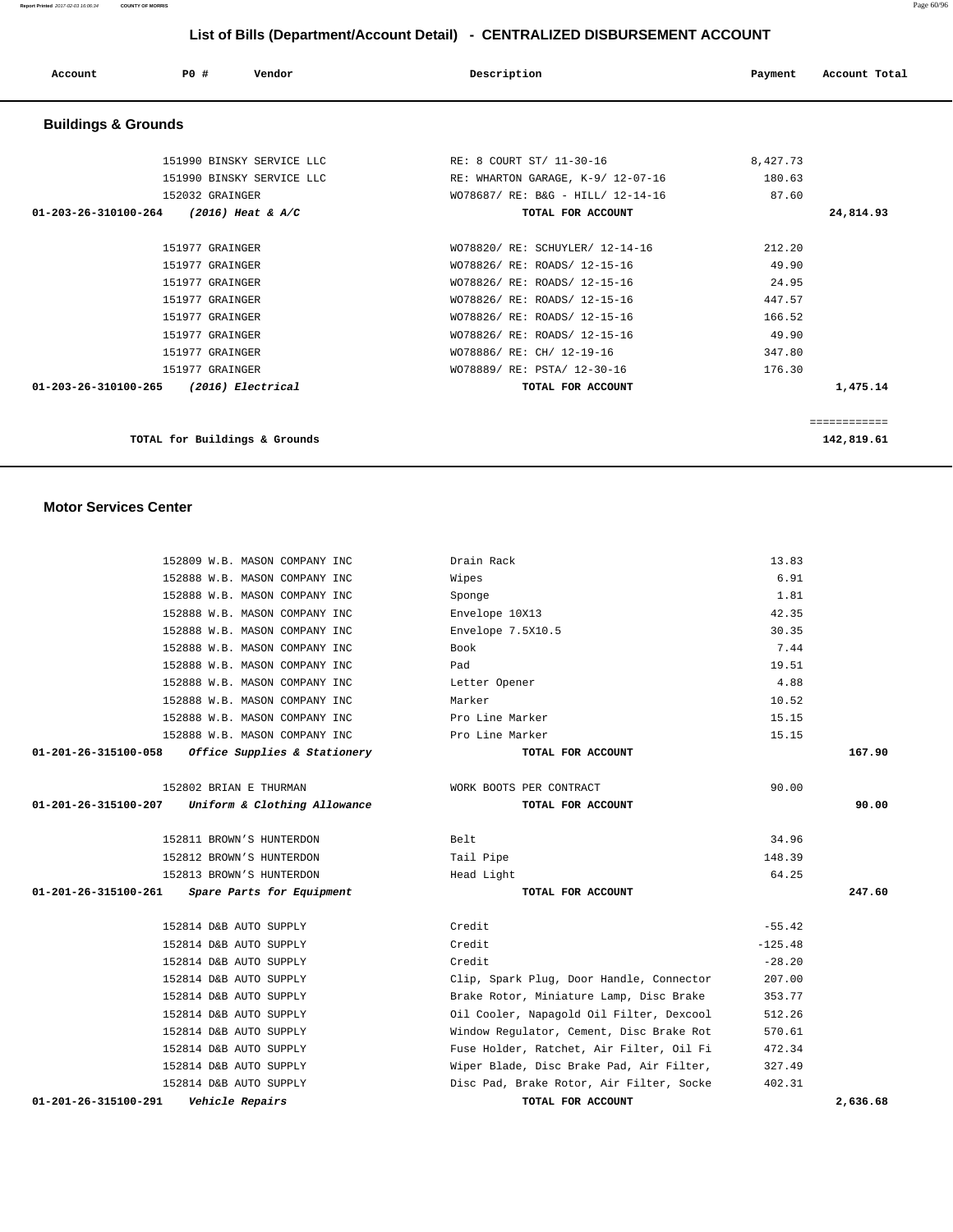| Account | <b>PO #</b> | Vendor | Description | Payment | Account Total |
|---------|-------------|--------|-------------|---------|---------------|
|         |             |        |             |         |               |

## **Motor Services Center**

| $01-203-26-315100-023$ (2016) Associations and Memberships | TOTAL FOR ACCOUNT                                                                         |          | 499.00   |
|------------------------------------------------------------|-------------------------------------------------------------------------------------------|----------|----------|
|                                                            | 152678 MC VOCATIONAL SCHOOL DISTRICT Auto Electrical Systems- Edward Satorius 859.00      |          |          |
| 01-203-26-315100-039 (2016) Education Schools & Training   | TOTAL FOR ACCOUNT                                                                         |          | 859.00   |
| 152298 W.B. MASON COMPANY INC                              | CREDIT                                                                                    | $-12.45$ |          |
| 152298 W.B. MASON COMPANY INC                              | WIPES, ORGANIZER, MOISTENER, PADS, SPONG                                                  | 307.80   |          |
| 152298 W.B. MASON COMPANY INC                              | JAN-DEC PLANNER                                                                           | 12.45    |          |
| 152298 W.B. MASON COMPANY INC                              | INK                                                                                       | 424.30   |          |
| 152298 W.B. MASON COMPANY INC                              | CARD, FILE, PURELL SPRAY                                                                  | 403.26   |          |
| 152298 W.B. MASON COMPANY INC                              | INK                                                                                       | 25.43    |          |
| 152298 W.B. MASON COMPANY INC                              | PLANNER JAN-DEC 2017                                                                      | 8.05     |          |
| 152298 W.B. MASON COMPANY INC                              | PRINTER PAPER                                                                             | 335.98   |          |
| 152298 W.B. MASON COMPANY INC                              | PLANNER JAN-DEC 2017                                                                      | 52.75    |          |
| 152298 W.B. MASON COMPANY INC                              | PLANNER JAN-DEC 2017                                                                      | 10.55    |          |
| 152582 W.B. MASON COMPANY INC                              | STAND, PAD, TAPE                                                                          | 57.08    |          |
| 152582 W.B. MASON COMPANY INC                              | RENTAL FEE                                                                                | 11.99    |          |
| 152519 W.B. MASON COMPANY INC                              | CREDIT                                                                                    | $-11.00$ |          |
| 152519 W.B. MASON COMPANY INC                              | REFILL, RETRACTABLE PEN                                                                   | 16.95    |          |
| 152519 W.B. MASON COMPANY INC                              |                                                                                           | 106.02   |          |
| 152519 W.B. MASON COMPANY INC                              | SWEEPER<br>DESK REFILLS                                                                   | 29.63    |          |
| 152519 W.B. MASON COMPANY INC                              | LABELS, FOLDER                                                                            | 102.49   |          |
|                                                            | 152679 RICOH AMERICAS CORPORATION S/N W523L801156 COPIER RENTAL, OCTOBER, 326.05          |          |          |
| 01-203-26-315100-058 (2016) Office Supplies & Stationery   | TOTAL FOR ACCOUNT                                                                         |          | 2,807.33 |
|                                                            |                                                                                           |          |          |
|                                                            | 152677 NESTLE WATERS NORTH AMERICA INC. 11/15/16-12/14/16 Hanover & Dewey Ave 207.92      |          |          |
| 152528 SGS TESTCOM INC                                     | MONTHLY INSPECTION MAINTENANCE - DECEMBE                                                  | 84.08    |          |
| 152289 SHEAFFER SUPPLY, INC.                               | <b>HEX</b>                                                                                | 3.24     |          |
| 152289 SHEAFFER SUPPLY, INC.                               | FLATWASHER                                                                                | 2.70     |          |
| 152572 LORCO PETROLEUM SERVICES USED OIL REMOVAL           |                                                                                           | 192.50   |          |
|                                                            | 152523 HOFFMAN SERVICES INC. SERVICE CALL - ROTARY - POST NOT OPERATI 1,200.00            |          |          |
|                                                            | 152523 HOFFMAN SERVICES INC. SET OF 4 STERTIL KONI MOBLILE COLUMNS                        | 350.00   |          |
|                                                            | 152495 HOFFMAN SERVICES INC. WEHICLE LIFT INSPECTIONS                                     | 90.00    |          |
| 152495 HOFFMAN SERVICES INC. LABOR TECHNICIAN              |                                                                                           | 180.00   |          |
| 152495 HOFFMAN SERVICES INC.                               | LABOR TECHNICIAN                                                                          | 180.00   |          |
| 152495 HOFFMAN SERVICES INC.                               | VELOCITY FUSE                                                                             | 196.00   |          |
| 152495 HOFFMAN SERVICES INC.                               | ELBOW AND FITTINGS                                                                        | 29.80    |          |
| 152013 GRAINGER                                            | TORQUE STICK                                                                              | 118.98   |          |
| 152013 GRAINGER                                            | BROADCAST SPREADER                                                                        | 298.98   |          |
|                                                            | 152500 ATS ENVIRONMENTAL SERVICES, LLC. ANNUAL FUEL TESTING [07/19/16] WEST HANO 1,161.37 |          |          |
| 152500 ATS ENVIRONMENTAL SERVICES, LLC.                    | ANNUALE FUEL TESTING [12/22/16] WEST HAN                                                  | 718.00   |          |
| 152004 BOONTON AUTO PARTS                                  | GREEN MASKING TAPE                                                                        | 9.22     |          |
| 152004 BOONTON AUTO PARTS                                  | 3M GREEN TAPE                                                                             | 6.90     |          |
| 152004 BOONTON AUTO PARTS                                  | FINAL KLEAN                                                                               | 100.32   |          |
| 152004 BOONTON AUTO PARTS                                  | 3M GREEN TAPE                                                                             | 106.50   |          |
| 152004 BOONTON AUTO PARTS                                  | GREEN MASKING TAPE                                                                        | 106.81   |          |
| 152004 BOONTON AUTO PARTS                                  | MASKING PAPER                                                                             | 8.80     |          |
| 152004 BOONTON AUTO PARTS                                  | GUN & EQUIPMENT CLEANER                                                                   | 24.42    |          |
| 152004 BOONTON AUTO PARTS                                  | GRAY ACRYLIC PRIMER                                                                       | 46.73    |          |
| 152004 BOONTON AUTO PARTS                                  | DURAGLAS: OUART                                                                           | 57.86    |          |
| 152004 BOONTON AUTO PARTS                                  | LITE WEIGHT 2 - OT                                                                        | 26.66    |          |
| 152004 BOONTON AUTO PARTS                                  | ADVANCE PUTTY 300Z                                                                        | 19.23    |          |
| 152004 BOONTON AUTO PARTS                                  | BLUE 40Z                                                                                  | 7.66     |          |
| 152004 BOONTON AUTO PARTS                                  | RED CREAM                                                                                 | 5.62     |          |
| 152601 CREATIVE VISUAL SYSTEMS                             | RTAPE                                                                                     | 66.25    |          |
| 152597 ATLAS DISPOSAL OPTIONS INC                          | USED OIL FILTER REMOVAL                                                                   | 225.00   |          |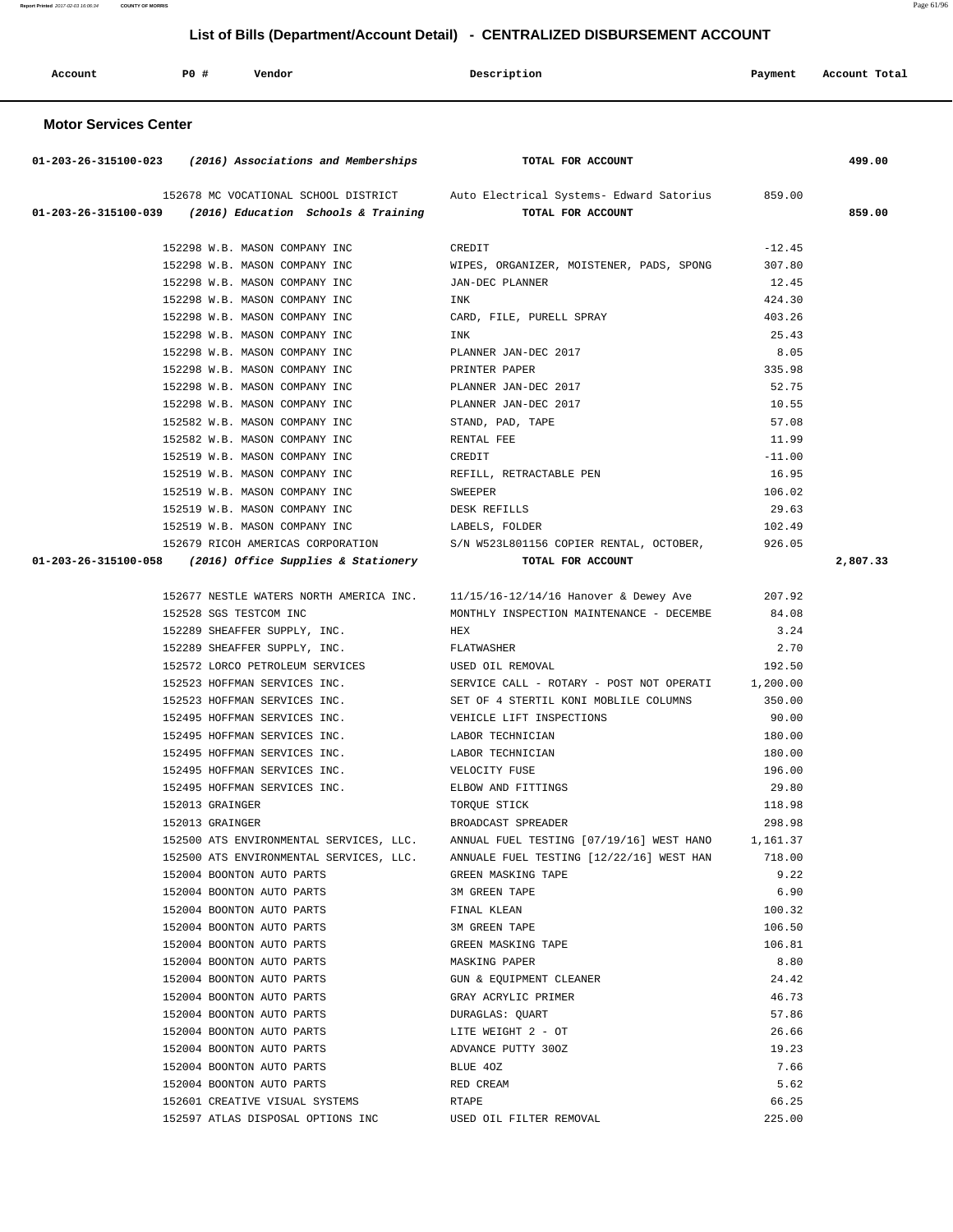**Report Printed** 2017-02-03 16:06:34 **COUNTY OF MORRIS** Page 62/96  **List of Bills (Department/Account Detail) - CENTRALIZED DISBURSEMENT ACCOUNT**

 **Account P0 # Vendor Description Payment Account Total Motor Services Center** 

| 152299 Y-PERS INC                                              | Freight                                  | 60.79            |          |
|----------------------------------------------------------------|------------------------------------------|------------------|----------|
| 152511 ONE SOURCE OF NEW JERSEY LLC                            | HEAD CAP SCREW, HEX NUT, LOCK WASHER, TO | 403.05           |          |
| 152269 MORRISTOWN LUMBER &                                     | TUBING                                   | 36.27            |          |
| 152269 MORRISTOWN LUMBER &                                     | HARDWOOD HANDLE                          | 6.99             |          |
| 152520 WHITEMARSH CORPORATION                                  | LABOR ON GASBOY                          | 395.00           |          |
| $01-203-26-315100-098$ (2016) Other Operating& Repair Supply   | TOTAL FOR ACCOUNT                        |                  | 6,940.65 |
|                                                                |                                          |                  |          |
| 152279 NORTHEAST COMMUNICATIONS, INC.                          | MOBILE POWER CABLE                       | 36.00            |          |
| 152279 NORTHEAST COMMUNICATIONS, INC.                          | BRASS MOUNT, ANTENNA, FUSE               | 130.00           |          |
| 152279 NORTHEAST COMMUNICATIONS, INC.                          | HANG UP MICROPHONE                       | 6.00             |          |
| 152510 NORTHEAST COMMUNICATIONS, INC.                          | PREM BATT                                | 198.00           |          |
| 152510 NORTHEAST COMMUNICATIONS, INC. VERTEXT SUPER            |                                          | 698.70           |          |
| $01 - 203 - 26 - 315100 - 161$ (2016) Communications Equipment | TOTAL FOR ACCOUNT                        |                  | 1,068.70 |
|                                                                |                                          |                  |          |
| 152533 AMERICAN WEAR INC.                                      | UNIFORMS                                 | 49.75            |          |
| 152533 AMERICAN WEAR INC.                                      | UNIFORMS                                 | 204.75           |          |
| 152533 AMERICAN WEAR INC.                                      | UNIFORMS & MAT RENTAL                    | 262.54           |          |
| 152533 AMERICAN WEAR INC.                                      | UNIFORMS                                 | 204.75           |          |
| 152533 AMERICAN WEAR INC.                                      | UNIFORMS & MAT RENTALS                   | 259.54           |          |
| 152533 AMERICAN WEAR INC.                                      | UNIFORMS                                 | 210.75           |          |
| 152533 AMERICAN WEAR INC.                                      | UNIFORMS & MAT RENTALS                   | 265.54           |          |
| $01-203-26-315100-207$ (2016) Uniform & Clothing Allowance     | TOTAL FOR ACCOUNT                        |                  | 1,457.62 |
|                                                                |                                          |                  |          |
| 152606 PETROCHOICE                                             | DRUM                                     | 500.00           |          |
| 01-203-26-315100-225 (2016) Chemicals & Sprays                 | TOTAL FOR ACCOUNT                        |                  | 500.00   |
|                                                                |                                          |                  |          |
| 152603 DAVID WEBER OIL COMPANY                                 | WINDSHIELD WASH FLUID                    | 147.95<br>402.60 |          |
| 152603 DAVID WEBER OIL COMPANY                                 | POWER LO<br>PERM ANTIFREEZE HD           | 491.70           |          |
|                                                                |                                          |                  |          |
| 152603 DAVID WEBER OIL COMPANY                                 |                                          |                  |          |
| 152603 DAVID WEBER OIL COMPANY                                 | SECURITY LIFE                            | 394.22           |          |
| 152603 DAVID WEBER OIL COMPANY                                 | DRUM DEPOSIT                             | 100.00           |          |
| 01-203-26-315100-232 (2016) Lubricants & Anti Freeze           | TOTAL FOR ACCOUNT                        |                  | 1,536.47 |
|                                                                |                                          |                  |          |
| 152503 GRAINGER                                                | SOCKET BIT                               | 16.00            |          |
| 152503 GRAINGER<br>152503 GRAINGER                             | SOCKET BIT                               | 8.00             |          |
| 152503 GRAINGER                                                | SOCKET BIT<br>PUMP PULLY                 | 8.00<br>120.38   |          |
| 152573 MSC INDUSTRIAL SUPPLY CO.                               | MILWAUKEE ADAPTER                        | 24.38            |          |
| 152573 MSC INDUSTRIAL SUPPLY CO.                               | DOMINATOR BAR, WIRE CUTTER               | 189.65           |          |
| 152573 MSC INDUSTRIAL SUPPLY CO.                               | RETARDANT WELDER NECK                    | 23.19            |          |
| 152498 MSC INDUSTRIAL SUPPLY CO.                               | HEX POWER BITS, BROWN JERSEY GLOVE, ELEC | 350.25           |          |
| 152498 MSC INDUSTRIAL SUPPLY CO.                               | BROWN SURFACE CONDITION                  | 19.75            |          |
| 152498 MSC INDUSTRIAL SUPPLY CO.                               | COMMERCIAL SHELF                         | 57.87            |          |
| 152527 MSC INDUSTRIAL SUPPLY CO.                               | 4 PACK BATTERIES                         | 6.48             |          |
| 152527 MSC INDUSTRIAL SUPPLY CO.                               | HEAT SHRINK                              | 139.26           |          |
| 152527 MSC INDUSTRIAL SUPPLY CO.                               | BLADE CHOP SAW                           | 205.81           |          |
| 152527 MSC INDUSTRIAL SUPPLY CO.                               | ELECTRICAL TAPE, ZINCE, HEX NUT, CABLE,  | 337.51           |          |
| 152527 MSC INDUSTRIAL SUPPLY CO.                               | PENETRATING KNOCKER                      | 59.28            |          |
| 152527 MSC INDUSTRIAL SUPPLY CO.                               | PLATFORM DETECTO                         | 948.97           |          |
| 152527 MSC INDUSTRIAL SUPPLY CO.                               | MRO PLUS SORBENT                         | 588.00           |          |
| 152527 MSC INDUSTRIAL SUPPLY CO.                               | RED FIRE EXTINGUISHER CABINET            | 100.40           |          |
| 152527 MSC INDUSTRIAL SUPPLY CO.                               | SHIPPING                                 | 30.24            |          |
| 152527 MSC INDUSTRIAL SUPPLY CO.                               | DEWALT                                   | 66.75            |          |
| 152527 MSC INDUSTRIAL SUPPLY CO.                               | FLAT WASHER, IMPORT SNAP, EXTENDED PRONG | 79.03            |          |
| 152527 MSC INDUSTRIAL SUPPLY CO.                               | BEAM LEVEL                               | 54.39            |          |
| 152527 MSC INDUSTRIAL SUPPLY CO.                               | SHIPPING                                 | 30.37            |          |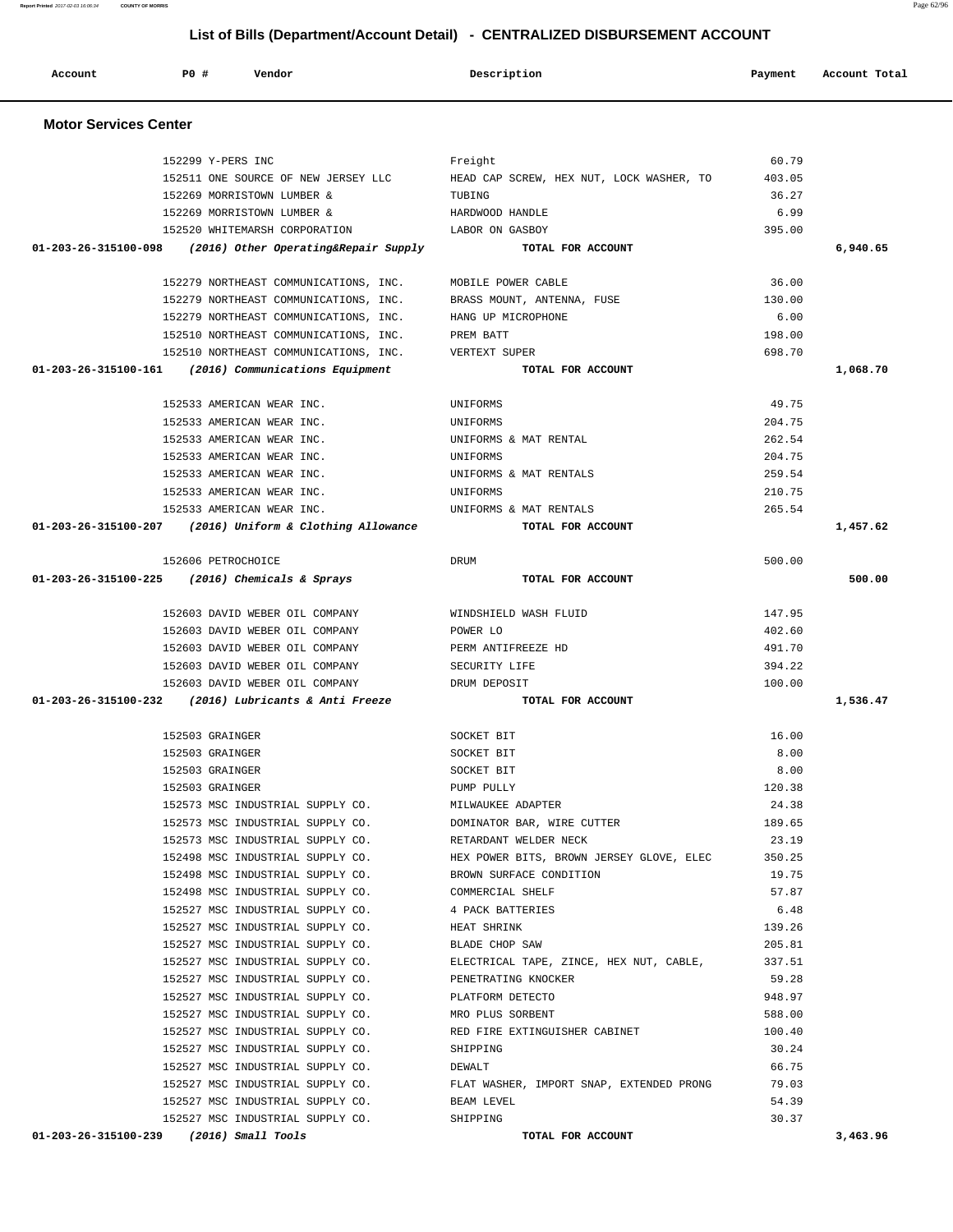|                                   | 152003 BARNWELL HOUSE OF TIRES, INC.                               | TIRES                                   | 78.86            |          |
|-----------------------------------|--------------------------------------------------------------------|-----------------------------------------|------------------|----------|
|                                   | 152003 BARNWELL HOUSE OF TIRES, INC.                               | TIRES                                   | 385.04           |          |
|                                   | 152003 BARNWELL HOUSE OF TIRES, INC.                               | TIRES                                   | 78.86            |          |
|                                   | 152003 BARNWELL HOUSE OF TIRES, INC.                               | TIRES                                   | 449.64           |          |
|                                   | 152496 INTER CITY TIRE                                             | OFF THE ROAD PACKAGE                    | 469.90           |          |
|                                   | 152496 INTER CITY TIRE                                             | OFF THE ROAD PACKAGE                    | 689.10           |          |
|                                   | 152496 INTER CITY TIRE                                             | TIRES                                   | 1,191.46         |          |
|                                   | 152496 INTER CITY TIRE                                             | TIRES                                   | 2,838.86         |          |
|                                   | 152504 INTER CITY TIRE                                             | POWERKING TRAILER                       | 311.48           |          |
|                                   | 152501 BARNWELL HOUSE OF TIRES, INC.                               | TIRES                                   | 115.72           |          |
|                                   | 152501 BARNWELL HOUSE OF TIRES, INC.                               | TIRES                                   | 371.67           |          |
|                                   | 152306 BARNWELL HOUSE OF TIRES, INC.                               | TIRES                                   | 718.18           |          |
|                                   | 152306 BARNWELL HOUSE OF TIRES, INC.                               | TIRES                                   | 161.00           |          |
|                                   | 152306 BARNWELL HOUSE OF TIRES, INC.                               | TIRES                                   | 247.78           |          |
|                                   | 152306 BARNWELL HOUSE OF TIRES, INC.                               | TIRES                                   | 200.74           |          |
|                                   | 152306 BARNWELL HOUSE OF TIRES, INC.                               | TIRES                                   | 698.84           |          |
|                                   | 152306 BARNWELL HOUSE OF TIRES, INC.                               | TIRES                                   | 78.86            |          |
| 01-203-26-315100-245 (2016) Tires |                                                                    | TOTAL FOR ACCOUNT                       |                  | 9,543.33 |
|                                   |                                                                    |                                         |                  |          |
|                                   | 152607 PRAXAIR DISTRIBUTION                                        | CYLINDER RENTAL 11/20/16-12/20/16       | 291.60           |          |
|                                   | 152284 PRAXAIR DISTRIBUTION                                        | CYLINDER RENTAL 10/20/2016 - 11/20/2016 | 291.60           |          |
|                                   | 152284 PRAXAIR DISTRIBUTION                                        | CYLINDER RENTAL 11/22/2016              | 384.30           |          |
|                                   | 152284 PRAXAIR DISTRIBUTION                                        | CYLINDER RENTAL 11/23/2016              | 357.02           |          |
|                                   | 01-203-26-315100-248 (2016) Welding-Oxygen-Acetylene Etc           | TOTAL FOR ACCOUNT                       |                  | 1,324.52 |
|                                   |                                                                    |                                         |                  |          |
|                                   | 152297 TOMAR INDUSTRIES INC                                        | REUCKWASH BRUSH                         | 75.00            |          |
|                                   | 152297 TOMAR INDUSTRIES INC                                        | LYSOL                                   | 83.40            |          |
|                                   | 152297 TOMAR INDUSTRIES INC                                        | ANTIMICROBIAL                           | 34.65            |          |
|                                   | 152297 TOMAR INDUSTRIES INC                                        | DEGREASER                               | 54.35            |          |
|                                   | 152517 TOMAR INDUSTRIES INC                                        | BLACK OUT TIRE SHINE                    | 78.00            |          |
|                                   | 152517 TOMAR INDUSTRIES INC                                        | SS-206 ROLL TOWEL-WHITE                 | 90.60            |          |
|                                   | 01-203-26-315100-252 (2016) Janitorial Supplies                    | TOTAL FOR ACCOUNT                       |                  | 416.00   |
|                                   |                                                                    |                                         |                  |          |
|                                   | 152283 PERFORMANCE TRAILERS INC. 5000 DOOR HOLDER                  |                                         | 14.00            |          |
|                                   |                                                                    |                                         |                  |          |
|                                   |                                                                    |                                         |                  |          |
|                                   | 152295 TONY SANCHEZ LTD                                            | COMPLETE REPAIR KIT FOR PUMP            | 531.30           |          |
|                                   | 152295 TONY SANCHEZ LTD                                            | FEEDBACK SENSOR                         | 717.61           |          |
|                                   | 152295 TONY SANCHEZ LTD                                            | SENSOR COUPLER                          | 437.30           |          |
|                                   | 152579 REED SYSTEMS, LTD.                                          | BR 030202                               | 98.40            |          |
|                                   | 152579 REED SYSTEMS, LTD.                                          | SHIPPING                                | 9.24             |          |
|                                   | 152579 REED SYSTEMS, LTD.                                          | FILTER SCREENS                          | 11.64            |          |
|                                   | 152579 REED SYSTEMS, LTD.                                          | SHIPPING                                | 9.24             |          |
|                                   | 152516 SOMERSET HILLS TOWING                                       | TOWING (#11/18)                         | 607.32           |          |
|                                   | 152290 SMITH TRACTOR & EQUIPMENT INC.                              | BLADE                                   | 61.20            |          |
|                                   | 152290 SMITH TRACTOR & EQUIPMENT INC.                              | EDGE                                    | 63.22            |          |
|                                   | 152271 MID-ATLANTIC TRUCK CENTRE INC                               | FILTER                                  | 85.76            |          |
|                                   | 152271 MID-ATLANTIC TRUCK CENTRE INC                               | PEDAL                                   | 374.11           |          |
|                                   | 152271 MID-ATLANTIC TRUCK CENTRE INC                               | ROD                                     | 987.33           |          |
|                                   | 152575 MONTAGE ENTERPRISES INC.                                    | SHOE WEAR BOLT                          | 29.69            |          |
|                                   | 152575 MONTAGE ENTERPRISES INC.                                    | FLAIL BLADE                             | 272.40           |          |
|                                   | 152575 MONTAGE ENTERPRISES INC.                                    | SWITCH                                  | 471.38           |          |
|                                   | 152575 MONTAGE ENTERPRISES INC.                                    | HEAVY DUTY KNIFE                        | 201.24           |          |
|                                   | 152575 MONTAGE ENTERPRISES INC.                                    | BRAHMA BELT                             | 165.33           |          |
|                                   | 152575 MONTAGE ENTERPRISES INC.                                    | RING                                    | 147.22           |          |
|                                   | 152575 MONTAGE ENTERPRISES INC.<br>152575 MONTAGE ENTERPRISES INC. | SPINNER MOTOR<br>HYD SPINNER MOTOR      | 190.00<br>760.00 |          |

#### **Motor Services Center**

## **List of Bills (Department/Account Detail) - CENTRALIZED DISBURSEMENT ACCOUNT**

Account **PO #** Vendor **Description Payment Account Total** 

152003 BARNWELL HOUSE OF TIRES, INC. TIRES TIRES 55.00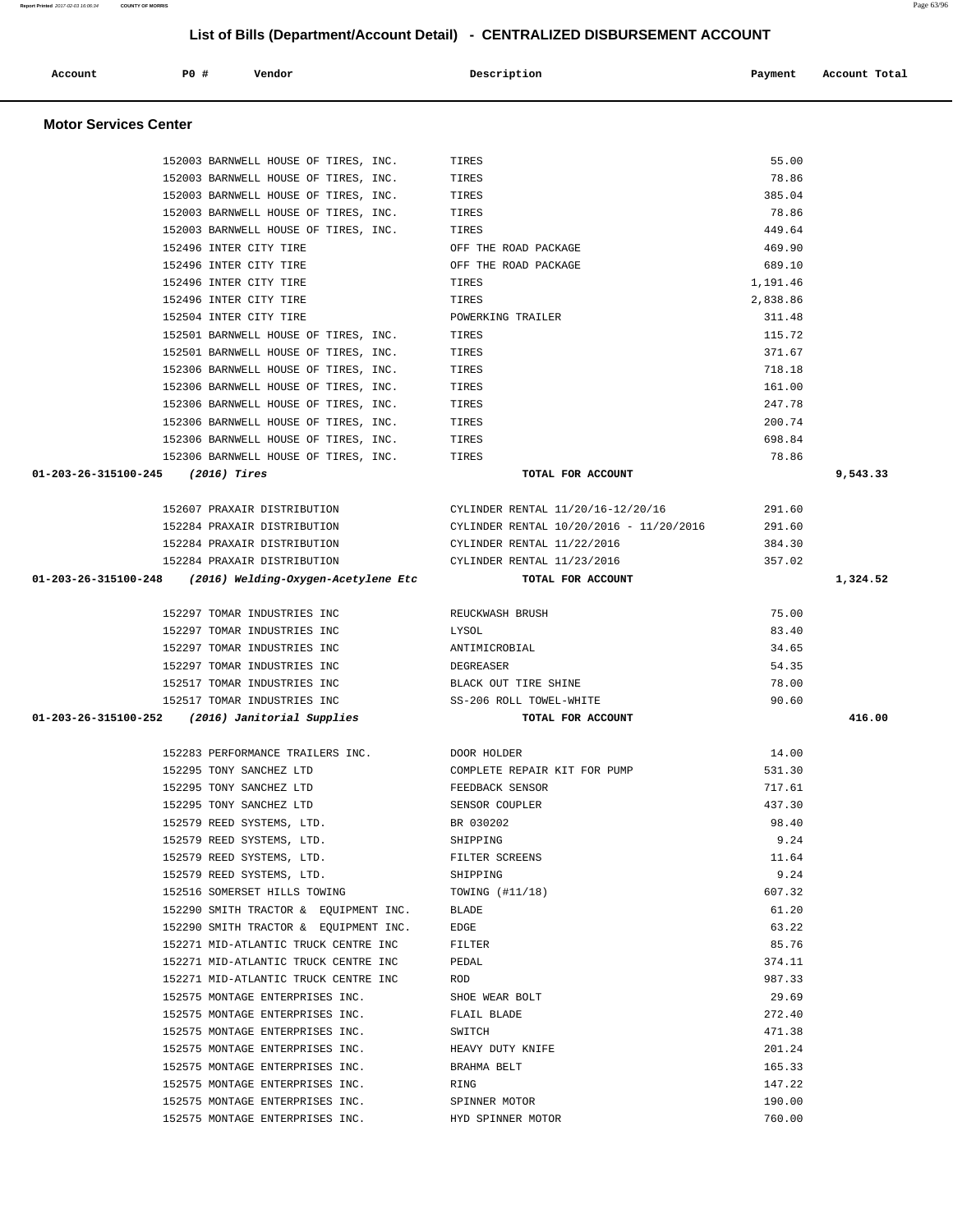|  | Account | <b>PO#</b> | Vendor | Description | Payment | Account Total |
|--|---------|------------|--------|-------------|---------|---------------|
|--|---------|------------|--------|-------------|---------|---------------|

## **Motor Services Center**

| 152525 JENSON & MITCHELL INC                                       | SPRING                                              | 891.18                |
|--------------------------------------------------------------------|-----------------------------------------------------|-----------------------|
| 152525 JENSON & MITCHELL INC                                       | HELPER SPRING                                       | 253.46                |
| 152525 JENSON & MITCHELL INC                                       | U-BOLT                                              | 279.12                |
| 152525 JENSON & MITCHELL INC                                       | REPAIR                                              | 164.86                |
| 152525 JENSON & MITCHELL INC                                       | SPRING                                              | 1,590.38              |
| 152525 JENSON & MITCHELL INC                                       | U-BOLT                                              | 93.40                 |
| 152525 JENSON & MITCHELL INC                                       | CENTER BOLT                                         | 7.04                  |
| 152525 JENSON & MITCHELL INC                                       | HELPER SPRING                                       | 387.86                |
| 152525 JENSON & MITCHELL INC                                       | CENTER BOLT                                         | 7.04                  |
| 152525 JENSON & MITCHELL INC                                       | U BOLT KIT                                          | $-93.40$              |
| 152525 JENSON & MITCHELL INC                                       | SPRING                                              | 1,516.02              |
| 152525 JENSON & MITCHELL INC                                       |                                                     | 144.60                |
| 152525 JENSON & MITCHELL INC                                       |                                                     | $-1,590.38$           |
| 152267 GROFF TRACTOR NJ, LLC                                       | FILTER                                              | 117.50                |
| 152337 DOVER BRAKE & CLUTCH CO INC                                 | HOSE ADDY                                           | 10.00                 |
| 152337 DOVER BRAKE & CLUTCH CO INC                                 | HOSE                                                | 18.99                 |
| 152337 DOVER BRAKE & CLUTCH CO INC                                 | HOSE END                                            | 14.86                 |
| 152337 DOVER BRAKE & CLUTCH CO INC                                 | PUSH-LOCK                                           | 36.48                 |
| 152009 DOVER BRAKE & CLUTCH CO INC                                 | WC AUTO SLK 6                                       | 92.00                 |
| 152009 DOVER BRAKE & CLUTCH CO INC                                 | CONTROL CABLE                                       | 41.68                 |
| 152008 CLIFFSIDE BODY CORP                                         | NOZZEL BODY                                         | 2.56                  |
| 152008 CLIFFSIDE BODY CORP                                         | NOZZEL BODY                                         | 4.52                  |
| 152008 CLIFFSIDE BODY CORP                                         | FREIGHT                                             | 6.94                  |
| 152006 BROWN'S HUNTERDON                                           | CREDIT                                              | $-133.46$             |
| 152006 BROWN'S HUNTERDON                                           | SEAL RING, FILLER HEADER, WATER INLET, B            | 143.82                |
| 152006 BROWN'S HUNTERDON                                           | HIGH PRESSURE PUMP                                  | 66.96                 |
| 152006 BROWN'S HUNTERDON                                           | FUEL FILTER                                         | 40.86                 |
| 152006 BROWN'S HUNTERDON                                           | OIL PAN                                             | 22.14                 |
| 152006 BROWN'S HUNTERDON                                           | REAR VIEW MIRROR                                    | 409.16                |
| 152006 BROWN'S HUNTERDON                                           | ALARM WARNING                                       | 28.35                 |
| 152006 BROWN'S HUNTERDON                                           | U-JOINT KIT                                         | 28.91                 |
| 152307 BROWN TRUCK GROUP                                           | AY-ASA                                              | 116.97                |
| 152308 BROWN'S HUNTERDON                                           | TERMINAL CABLE                                      | 24.00                 |
| 152002 BEYER BROS CORP                                             | MIRROR                                              | 32.42                 |
| 152001 ACTION DRIVES & BEARINGS INC.                               | $RAD$ $1-1/2$                                       | 95.00                 |
|                                                                    |                                                     | 107.00                |
| 152000 AIR BRAKE & EQUIPMENT                                       | WIPER BLADE<br>WIPER BLADE                          | 72.50                 |
| 152000 AIR BRAKE & EQUIPMENT                                       |                                                     | 666.47                |
| 152524 HOOVER TRUCK CENTERS INC                                    | SENSOR, TUBE, SCREW                                 |                       |
| 152524 HOOVER TRUCK CENTERS INC<br>152524 HOOVER TRUCK CENTERS INC | CRANKCASE                                           | 86.58<br>430.76       |
|                                                                    | SWITCH, CALIPER, HOSE, HUB CAP                      |                       |
| 152524 HOOVER TRUCK CENTERS INC<br>152524 HOOVER TRUCK CENTERS INC | SCREW<br>KIT, STUD, NUT, GASKET, CLAMP              | 49.38<br>4, 457. 43   |
| 152524 HOOVER TRUCK CENTERS INC                                    | WASHER                                              |                       |
|                                                                    |                                                     | 193.12                |
| 152524 HOOVER TRUCK CENTERS INC<br>152571 JESCO INC.               | KIT PLUS CORE DEPOSIT                               | 1,054.37              |
|                                                                    | CREDIT<br>CLAMP, FUEL FILTER, SCREW, GASKET, SEALI  | $-17.00$<br>2,430.84  |
| 152571 JESCO INC.                                                  |                                                     |                       |
| 152492 FRED BEANS PARTS, INC.<br>152309 CLIFFSIDE BODY CORP        | GASKET                                              | 2.41                  |
| 152600 BROWN'S HUNTERDON                                           | (UNIT 11-14) DISCONNECT BODY LIGHTS, REMO<br>CREDIT | 3,811.00<br>$-305.74$ |
| 152600 BROWN'S HUNTERDON                                           |                                                     |                       |
|                                                                    | FLARED TUBE, HOSE, ELBOW, GEAR STEERING             | 1,562.57              |
| 152600 BROWN'S HUNTERDON                                           | HEAD MIRROS                                         | 39.45                 |
| 152600 BROWN'S HUNTERDON                                           | TERMINAL CABLE                                      | 45.70                 |
| 152518 TONY SANCHEZ LTD                                            | COMPLETE REPAIR KIT FOR 1706 PUMO                   | 531.30                |
| 152518 TONY SANCHEZ LTD                                            | FEEDBACK SENSOR                                     | 717.61                |
| 152518 TONY SANCHEZ LTD                                            | SENSOR COUPLER                                      | 437.30                |
| 152518 TONY SANCHEZ LTD                                            | SOLENOID NEW STYLE                                  | 179.66                |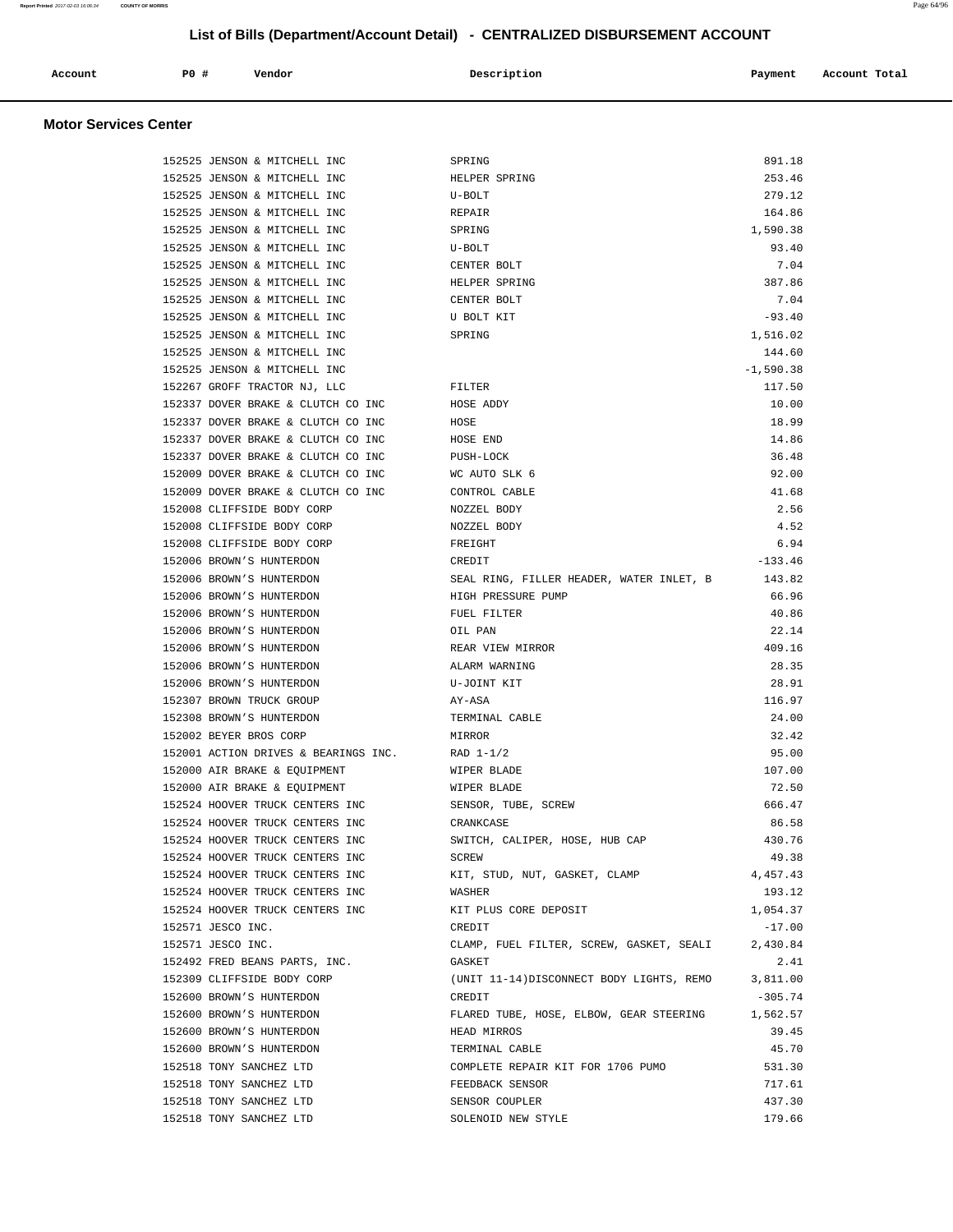| Account | PO# | Vendor | Description | Payment | Account Total |
|---------|-----|--------|-------------|---------|---------------|
|         |     | .      |             |         |               |
|         |     |        |             |         |               |

150141 TRIUS, INC. Hose 472.50

#### **Motor Services Center**

| 150141 TRIUS, INC.                                    |                                                  | Clamp                                                                                | 35.00     |           |
|-------------------------------------------------------|--------------------------------------------------|--------------------------------------------------------------------------------------|-----------|-----------|
|                                                       | 152288 RE-TRON TECHNOLOGIES INC.                 | TERMINAL MONSITER                                                                    | 657.30    |           |
|                                                       | 152288 RE-TRON TECHNOLOGIES INC.                 | TERMINAL POWER                                                                       | 219.10    |           |
|                                                       | 152288 RE-TRON TECHNOLOGIES INC.                 | STUD TERMINAL MONSTER                                                                | 328.65    |           |
|                                                       | 152288 RE-TRON TECHNOLOGIES INC.                 | 12V MONSTER POWER                                                                    | 479.94    |           |
|                                                       | 152288 RE-TRON TECHNOLOGIES INC.                 | CORE DEPOSIT                                                                         | 30.00     |           |
|                                                       | 152288 RE-TRON TECHNOLOGIES INC.                 | CROWN 1 DEEP CYCLE                                                                   | 1,045.60  |           |
|                                                       | 152288 RE-TRON TECHNOLOGIES INC.                 | CORE DEPOSIT                                                                         | 100.00    |           |
|                                                       | 152512 RE-TRON TECHNOLOGIES INC.                 | 675 CCA 12v                                                                          | 160.00    |           |
|                                                       | 152512 RE-TRON TECHNOLOGIES INC.                 | 875 CCA 12V MONSTER POWER                                                            | 159.98    |           |
|                                                       | 152005 BROWN TRUCK GROUP                         | CREDIT                                                                               | $-48.00$  |           |
|                                                       | 152005 BROWN TRUCK GROUP                         | CREDIT                                                                               | $-48.00$  |           |
|                                                       | 152005 BROWN TRUCK GROUP                         | LUBE FILTER                                                                          | 203.68    |           |
|                                                       | 152005 BROWN TRUCK GROUP                         | SHOE KIT                                                                             | 114.38    |           |
|                                                       | 152005 BROWN TRUCK GROUP                         | CORE CHARGE                                                                          | 48.00     |           |
|                                                       | 152005 BROWN TRUCK GROUP                         | BRAKE DRUM                                                                           | 318.92    |           |
|                                                       | 152005 BROWN TRUCK GROUP                         | SCOTSEALS                                                                            | 155.96    |           |
|                                                       | 152005 BROWN TRUCK GROUP                         | FUEL FILTER                                                                          | 108.81    |           |
|                                                       | 152005 BROWN TRUCK GROUP                         | TIE ROD                                                                              | 297.58    |           |
|                                                       | 152005 BROWN TRUCK GROUP                         | TIE ROD END                                                                          | 297.58    |           |
|                                                       | 152005 BROWN TRUCK GROUP                         | JOURNAL KIT                                                                          | 23.74     |           |
|                                                       | 152005 BROWN TRUCK GROUP                         | U-JOINT                                                                              | 139.39    |           |
|                                                       | 152268 KENVIL POWER EQUIPMENT, INC.              | CONTROL HANDLE                                                                       | 110.78    |           |
|                                                       | 152508 MID-ATLANTIC TRUCK CENTRE INC             | TRANSMOTOR                                                                           | 138.06    |           |
|                                                       | 152508 MID-ATLANTIC TRUCK CENTRE INC             | VALVE                                                                                | 266.59    |           |
|                                                       | 152574 MID-ATLANTIC TRUCK CENTRE INC             | ARM                                                                                  | 98.46     |           |
|                                                       |                                                  |                                                                                      |           |           |
| 01-203-26-315100-261 (2016) Spare Parts for Equipment |                                                  | TOTAL FOR ACCOUNT                                                                    |           | 33,872.25 |
|                                                       |                                                  |                                                                                      |           |           |
|                                                       | 152011 FLEMINGTON BUICK CHEVROLET                | BODY                                                                                 | 223.24    |           |
|                                                       | 152011 FLEMINGTON BUICK CHEVROLET                | GASKET                                                                               | 5.11      |           |
|                                                       | 152011 FLEMINGTON BUICK CHEVROLET                | PADEL                                                                                | 45.96     |           |
|                                                       | 152011 FLEMINGTON BUICK CHEVROLET                | ROD KIT                                                                              | 87.82     |           |
|                                                       | 152011 FLEMINGTON BUICK CHEVROLET                | MOUNT                                                                                | 92.78     |           |
|                                                       | 152012 FLEMINGTON CHRYSLER                       | FILTER                                                                               | 81.12     |           |
|                                                       | 152012 FLEMINGTON CHRYSLER                       | ANTIFREEZE                                                                           | 63.24     |           |
|                                                       | 152285 ROBERT & SON, INC.                        | 39 MTHD CUMMINS                                                                      | 245.00    |           |
|                                                       | 152285 ROBERT & SON, INC.                        | 24SI 145A 12V                                                                        | 195.00    |           |
|                                                       | 152010 D&B AUTO SUPPLY                           | CREDIT                                                                               | $-66.00$  |           |
|                                                       | 152010 D&B AUTO SUPPLY                           | CREDIT                                                                               | $-37.50$  |           |
|                                                       | 152010 D&B AUTO SUPPLY                           | CREDIT                                                                               | $-57.23$  |           |
|                                                       | 152010 D&B AUTO SUPPLY                           | CREDIT                                                                               | $-17.18$  |           |
|                                                       | 152010 D&B AUTO SUPPLY                           | CREDIT                                                                               | $-66.00$  |           |
|                                                       | 152010 D&B AUTO SUPPLY                           | CREDIT                                                                               | $-5.00$   |           |
|                                                       | 152010 D&B AUTO SUPPLY                           | CREDIT                                                                               | $-18.27$  |           |
|                                                       | 152010 D&B AUTO SUPPLY                           | CREDIT                                                                               | $-37.41$  |           |
|                                                       | 152010 D&B AUTO SUPPLY                           | CREDIT                                                                               | $-18.00$  |           |
|                                                       | 152010 D&B AUTO SUPPLY                           | CREDIT                                                                               | $-171.20$ |           |
|                                                       | 152010 D&B AUTO SUPPLY                           | PLUG WIRE, SPARK PLUG, BRAKE SHORES, MAS                                             | 115.54    |           |
|                                                       | 152010 D&B AUTO SUPPLY                           | HEATER CORE, THERMOST, GASKET, LUBRICANT                                             | 629.31    |           |
|                                                       | 152010 D&B AUTO SUPPLY                           | SENSOR, BARKE ROTOR , OIL FILTER, EXHAUS                                             | 535.93    |           |
|                                                       | 152010 D&B AUTO SUPPLY<br>152010 D&B AUTO SUPPLY | SENSOR, NEW WATER PUMP, BULB, OIL FILTER<br>SPARK PLUG, BRAKE MASTER CYLINDER, MUFFL | 257.84    |           |

 152010 D&B AUTO SUPPLY FOG LAMP, NEW ALTERNATOR, BRAKE ROTOR 340.42 152010 D&B AUTO SUPPLY OXYGEN SENSOR, LAMP, NEW STARTER, POWER 442.71 152010 D&B AUTO SUPPLY OIL FILTER, DISC PAD, BARKE ROTOR, POWER 972.05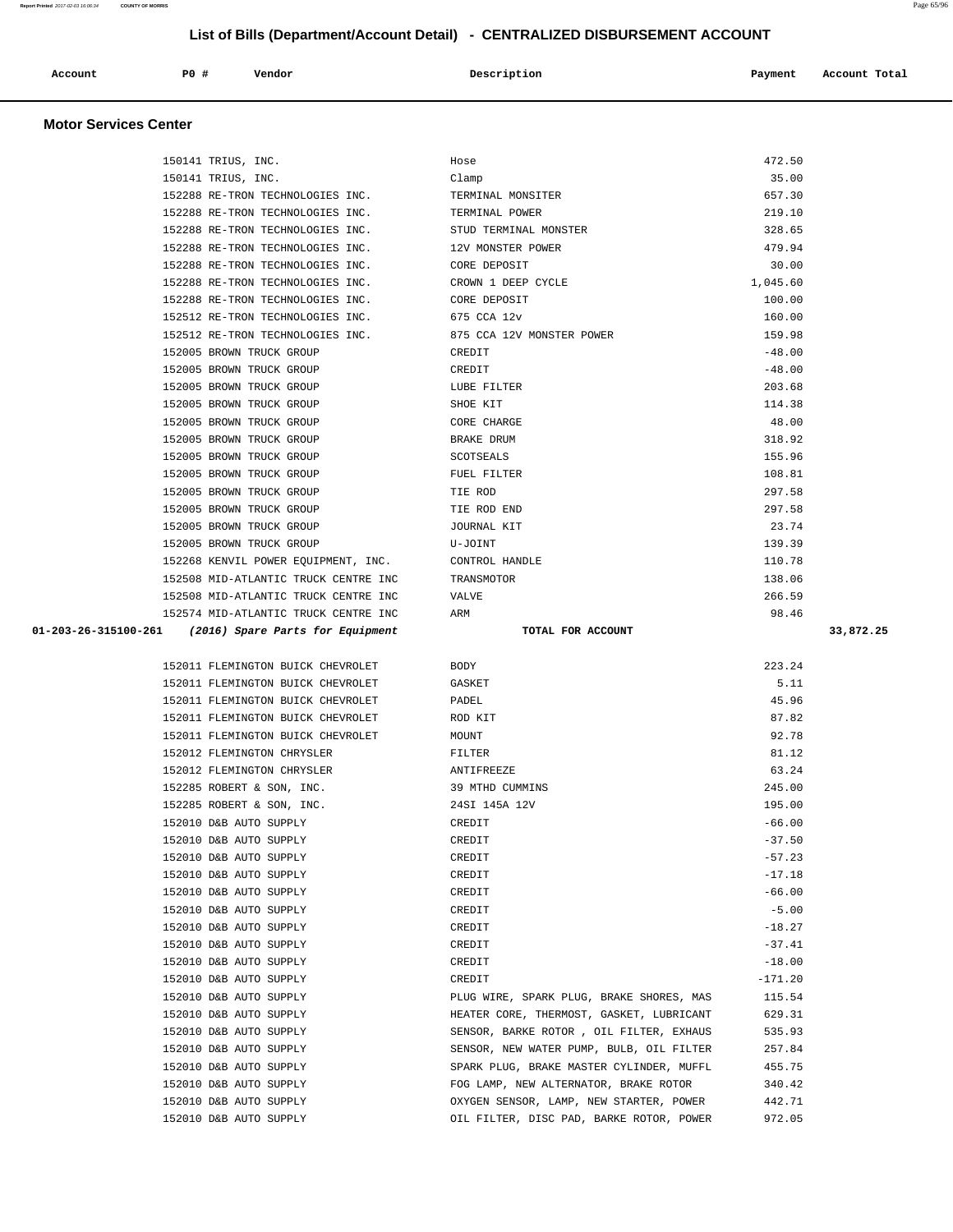| Account<br>. | <b>PO #</b> | Vendor | Description | Payment | Account Total<br>. |
|--------------|-------------|--------|-------------|---------|--------------------|
|              |             |        |             |         |                    |

## **Motor Services Center**

| 152010 D&B AUTO SUPPLY            | OIL FILTER, AIR FILTER, HANGER, CLAMP, Q 1,350.53 |           |
|-----------------------------------|---------------------------------------------------|-----------|
| 152010 D&B AUTO SUPPLY            | HEAD GASKET, MAINIFOLF SET, NOZZLE, SCRA 968.32   |           |
| 152010 D&B AUTO SUPPLY            | SPARK PLUG, BRAKE MASTER                          | 322.50    |
| 152515 SMITH MOTOR CO., INC.      | RADIATOR, SENDER, GASKET                          | 493.74    |
| 152515 SMITH MOTOR CO., INC.      | SENDER AND PUMP, RING                             | 351.07    |
| 152515 SMITH MOTOR CO., INC.      | RADIATOR, SEND AND PUMP, GASKET                   | 792.54    |
| 152294 SMITH MOTOR CO., INC.      | SEAL, BOLT, GASKET, SENDER AND PUMP, REA          | 530.08    |
| 152294 SMITH MOTOR CO., INC.      | GASKET, SENDER AND PUMP                           | 195.43    |
| 152294 SMITH MOTOR CO., INC.      | JET KIT                                           | 9.88      |
| 152509 NIELSEN DODGE - C-J-R      | BOLT HEX                                          | 70.88     |
| 152509 NIELSEN DODGE - C-J-R      | PAD KIT                                           | 89.70     |
| 152509 NIELSEN DODGE - C-J-R      | ROTOR BRA                                         | 239.20    |
| 152509 NIELSEN DODGE - C-J-R      | PAD KIT, CALIPER, PAD READ, TUBE WATE             | 359.94    |
| 152509 NIELSEN DODGE - C-J-R      | AA OIL PAN, FILTER, SEALER                        | 88.38     |
| 152509 NIELSEN DODGE - C-J-R      | <b>BUSHING</b>                                    | 21.16     |
| 152509 NIELSEN DODGE - C-J-R      | SCREW HEX                                         | 18.53     |
| 152493 FLEMINGTON BUICK CHEVROLET | SHROUD                                            | 74.36     |
| 152565 D & M AUTO BODY            | EXTERNAL WORK                                     | 3,984.85  |
| 152338 D&B AUTO SUPPLY            | CREDIT                                            | $-38.90$  |
| 152338 D&B AUTO SUPPLY            | CREDIT                                            | $-12.59$  |
|                                   |                                                   |           |
| 152338 D&B AUTO SUPPLY            | CREDIT                                            | $-107.54$ |
| 152338 D&B AUTO SUPPLY            | CREDIT                                            | $-134.23$ |
| 152338 D&B AUTO SUPPLY            | CREDIT                                            | $-10.99$  |
| 152338 D&B AUTO SUPPLY            | WHEEL NUT, ALTERNATOR, WATER PUMP, THERM          | 721.32    |
| 152338 D&B AUTO SUPPLY            | PLUG WIRE SET, ROTOR, OIL PRESSURE SWITC          | 626.98    |
| 152338 D&B AUTO SUPPLY            | FRONT IMPACT SENSOR, LED CORDLESS LAMP, 633.06    |           |
| 152338 D&B AUTO SUPPLY            | REMAN STEERING PUMP, PULLY                        | 146.34    |
| 152338 D&B AUTO SUPPLY            | CONNECTOR, PULL PIN, GAS GRANDE SHOCK, R          | 357.09    |
| 152502 D&B AUTO SUPPLY            | CREDIT                                            | $-168.40$ |
| 152502 D&B AUTO SUPPLY            | BRAKE ROTOR, PULLEY, OXYGEN SENSOR, RIGH          | 445.23    |
| 152502 D&B AUTO SUPPLY            | PLUG, OIL FILTER, DOCUMENT HOLDER, BRAKL          | 349.62    |
| 152566 D&B AUTO SUPPLY            | CLAMP, BULB, LOWER BALL JOINT, AEROSOL            | 82.09     |
| 152566 D&B AUTO SUPPLY            | OUTER TIE ROD END, INNER TIE ROD END, IG 1,004.47 |           |
| 152304 AIR CENTER INC             | AIR FILTER                                        | 22.90     |
| 152304 AIR CENTER INC             | LUBE                                              | 39.00     |
| 152304 AIR CENTER INC             | BELT                                              | 48.00     |
| 152304 AIR CENTER INC             | CONDENSOR FAN                                     | 42.34     |
| 152304 AIR CENTER INC             | SERVICE CALL JON                                  | 693.00    |
| 152304 AIR CENTER INC             | FREIGHT                                           | 15.62     |
| 152567 FLEMINGTON CHRYSLER        | FUEL TANK                                         | 479.82    |
| 152567 FLEMINGTON CHRYSLER        | FUEL SEAL                                         | 9.97      |
| 152567 FLEMINGTON CHRYSLER        | LOCK RING                                         | 9.57      |
| 152598 AAMCO TRANSMISSIONS        | AAMCO MULTI-POINT INSPECTION - ASSEMBLY,          | 2,466.71  |
| 151999 AUTOZONE, INC.             | VACUMME POWER B                                   | 108.99    |
| 151999 AUTOZONE, INC.             | CREDIT                                            | $-29.00$  |
| 152305 AW DIRECT                  | HOOK, WELD-ON ANCHOR                              | 89.95     |
| 152305 AW DIRECT                  | Freight                                           | 8.93      |
| 152580 ROUTE 23 AUTOMALL LLC      | RADIATOR, GASKET                                  | 532.14    |
| 152580 ROUTE 23 AUTOMALL LLC      | NUT- WHEEL                                        | 8.76      |
| 152580 ROUTE 23 AUTOMALL LLC      | BRAKE PAD                                         | 52.64     |
| 152580 ROUTE 23 AUTOMALL LLC      | SEAL                                              | 6.58      |
| 152580 ROUTE 23 AUTOMALL LLC      | KIT                                               | 27.60     |
| 152580 ROUTE 23 AUTOMALL LLC      | LATCH                                             | 85.88     |
| 152580 ROUTE 23 AUTOMALL LLC      | BRAKE PAD                                         | 61.40     |
| 152286 ROUTE 23 AUTOMALL LLC      | HEX NUT                                           | 27.83     |
| 152286 ROUTE 23 AUTOMALL LLC      | ELEMENT KIT                                       | 53.85     |
|                                   |                                                   |           |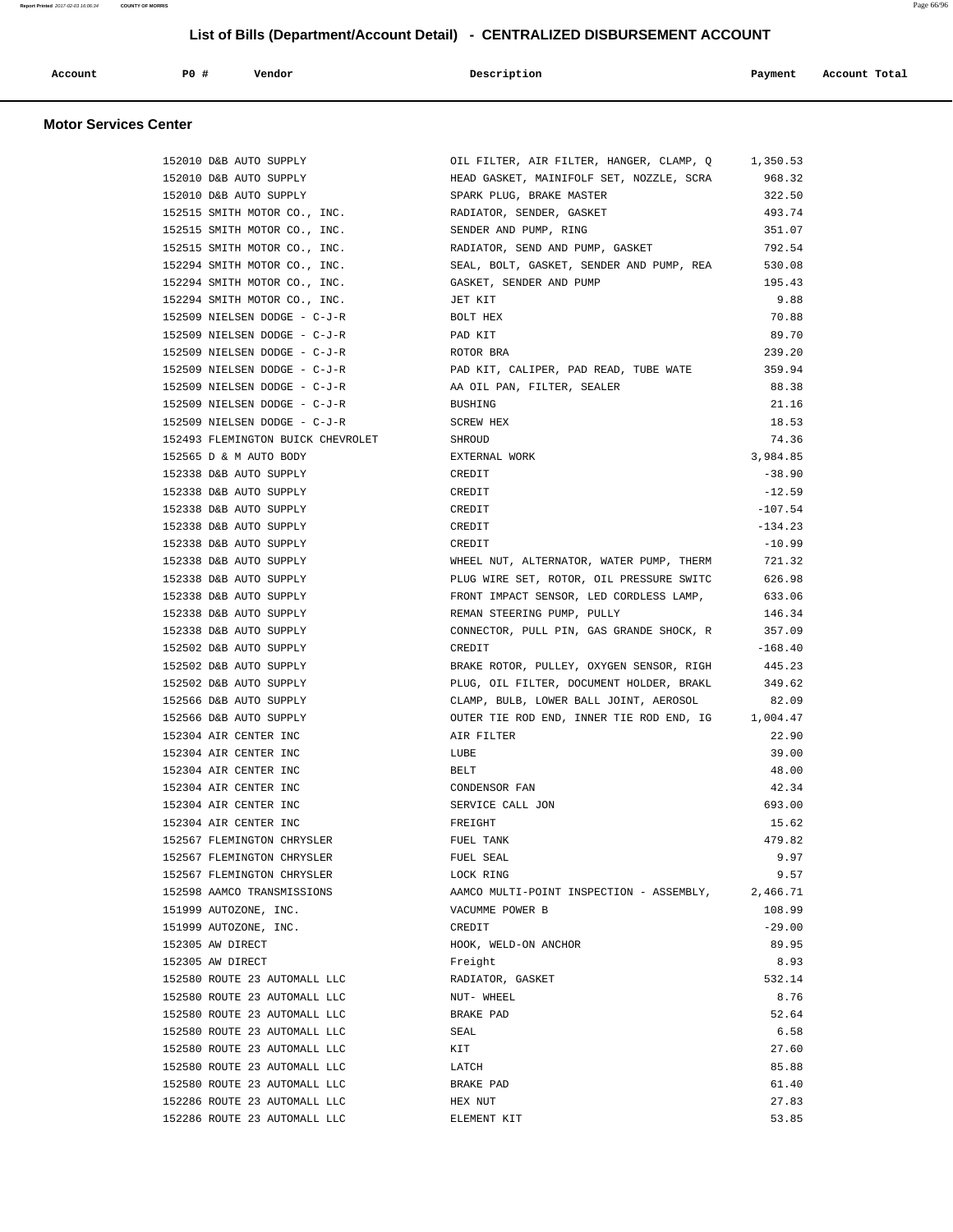| Account | $P0$ $\#$ | Vendor | Description | Payment | Account Total |
|---------|-----------|--------|-------------|---------|---------------|
|         |           |        |             |         |               |

## **Motor Services Center**

| 152513 NAPA OF ROCKAWAY                     | OZMAP-PROCYL                                 | 20.24     |
|---------------------------------------------|----------------------------------------------|-----------|
| 152513 NAPA OF ROCKAWAY                     | JOINT REPAIR                                 | 130.09    |
| 152513 NAPA OF ROCKAWAY                     | UJOINT                                       | 18.38     |
| 152514 ROUTE 23 AUTOMALL LLC                | CREDIT                                       | $-44.33$  |
| 152514 ROUTE 23 AUTOMALL LLC                | TUBE-OIL                                     | 11.76     |
| 152514 ROUTE 23 AUTOMALL LLC                | <b>ELEMENT</b>                               | 93.52     |
| 152514 ROUTE 23 AUTOMALL LLC                | KNOB                                         | 17.01     |
| 152514 ROUTE 23 AUTOMALL LLC                | OIL FILTER, AIR FILTER                       | 44.54     |
| 152514 ROUTE 23 AUTOMALL LLC                | FILTER ASY                                   | 56.28     |
| 152505 MCMASTER-CARR SUPPLY CO              | CAPACITY WELD-ON-HOOK                        | 181.86    |
| 152505 MCMASTER-CARR SUPPLY CO              | SHIPPING                                     | 6.07      |
| 152497 MCMASTER-CARR SUPPLY CO              | WELD-ON-HOOK 6600LBS                         | 118.64    |
| 152497 MCMASTER-CARR SUPPLY CO              | LIGHTNING SAME DAY SHIPPING                  | 5.54      |
| 152577 MCMASTER-CARR SUPPLY CO              | 22000LBS WELD-ON HOOK NOT FOR LIFTING 241.61 |           |
| 152577 MCMASTER-CARR SUPPLY CO              | SHIPPING                                     | 7.34      |
| 152490 MORRISTOWN NAPA, LLC                 | NAPA AIRFILTER                               | 32.88     |
| 152490 MORRISTOWN NAPA, LLC                 | FITTING                                      | 6.94      |
| 152490 MORRISTOWN NAPA, LLC                 | OIL FILTER, FUEL FILTER, FUSE, HYDRAULIC     | 213.22    |
| 152490 MORRISTOWN NAPA, LLC                 | OIL FILTER STRAP, NAPA OIL SEAL, OIL FIL     | 98.10     |
| 152490 MORRISTOWN NAPA, LLC                 | CHAIN WRENCH, LED CLAMP                      | 56.62     |
| 152490 MORRISTOWN NAPA, LLC                 | GAUGE, LOGIC PROBE, LED CORDLESS LAMP, O     | 150.50    |
| 152490 MORRISTOWN NAPA, LLC                 | WIRE STRIP, CRIMPING TOOL, FUEL LINE HOS     | 654.48    |
| 152490 MORRISTOWN NAPA, LLC                 | HALOGEN BULB, FITTING, BUTT CONNECTOR, F     | 142.40    |
| 152490 MORRISTOWN NAPA, LLC                 | BATTERY, HAL BULB, STEERING, ROTELL, FLE     | 363.99    |
| 152490 MORRISTOWN NAPA, LLC                 | HOSE, CONNECTOR, HOSE END, BLASTER, SILI     | 908.57    |
| 152490 MORRISTOWN NAPA, LLC                 | HOSE, NAPAGOLD AIR FILTER, BULB              | 478.73    |
| 152490 MORRISTOWN NAPA, LLC                 | HOSE END, RAN GREASE, AIR BRAKE, LAMP, S     | 104.88    |
| 152499 MORRISTOWN NAPA, LLC                 | FLOOR MAT, BULB, REMAN AIR DRYER             | 257.87    |
| 152499 MORRISTOWN NAPA, LLC                 | CRIMPING TOOL, ATM-2 FUSE, CONNECTOR         | 82.44     |
| 152499 MORRISTOWN NAPA, LLC                 | SHOEASSY, PLOW MODULE, U-BOLT, HALOGEN       | 368.01    |
| 152507 MORRISTOWN NAPA, LLC                 | HALOGEN LAMP                                 | 9.36      |
| 152507 MORRISTOWN NAPA, LLC                 | HALOGEN LAMP                                 | 9.32      |
| 152507 MORRISTOWN NAPA, LLC                 | JACK ASMBLY                                  | 49.99     |
| 152507 MORRISTOWN NAPA, LLC                 | FOOT                                         | 17.99     |
| 152507 MORRISTOWN NAPA, LLC                 | CONNECTOR                                    | 6.75      |
| 152507 MORRISTOWN NAPA, LLC                 | HALOGEN LAMP                                 | 18.64     |
| 152576 MORRISTOWN NAPA, LLC                 | HEX BELT                                     | 4.78      |
| 152576 MORRISTOWN NAPA, LLC                 | BATTERY, ABS SPEED SENSOR, TERMINALS         | 87.57     |
| 152576 MORRISTOWN NAPA, LLC                 | FITTING, HALOGEN LAMP                        | 44.37     |
| 152576 MORRISTOWN NAPA, LLC                 | ALLIGATOR CLIP                               | 5.50      |
| 01-203-26-315100-291 (2016) Vehicle Repairs | TOTAL FOR ACCOUNT                            | 28,861.14 |
|                                             |                                              |           |
|                                             |                                              |           |

**TOTAL for Motor Services Center 96,292.15**

============

## **Mosquito Extermination**

| 141029 ROUTE 23 AUTOMALL LLC                    | Ford F150 2015 or Newer - Color - White<br>21,952.00 |           |
|-------------------------------------------------|------------------------------------------------------|-----------|
| Transportation Vehicles<br>01-201-26-320100-167 | TOTAL FOR ACCOUNT                                    | 21,952.00 |
|                                                 |                                                      |           |
| 152555 KRISTIAN MCMORLAND                       | Reimbursement for Cell Phone October, No<br>60.00    |           |
| 152557 WILLIAM MOTT                             | Reimbursement for Cell Phone October, No<br>60.00    |           |
| 152553 WALTER JONES                             | Reimbursement for Cell Phone October, No<br>60.00    |           |
|                                                 |                                                      |           |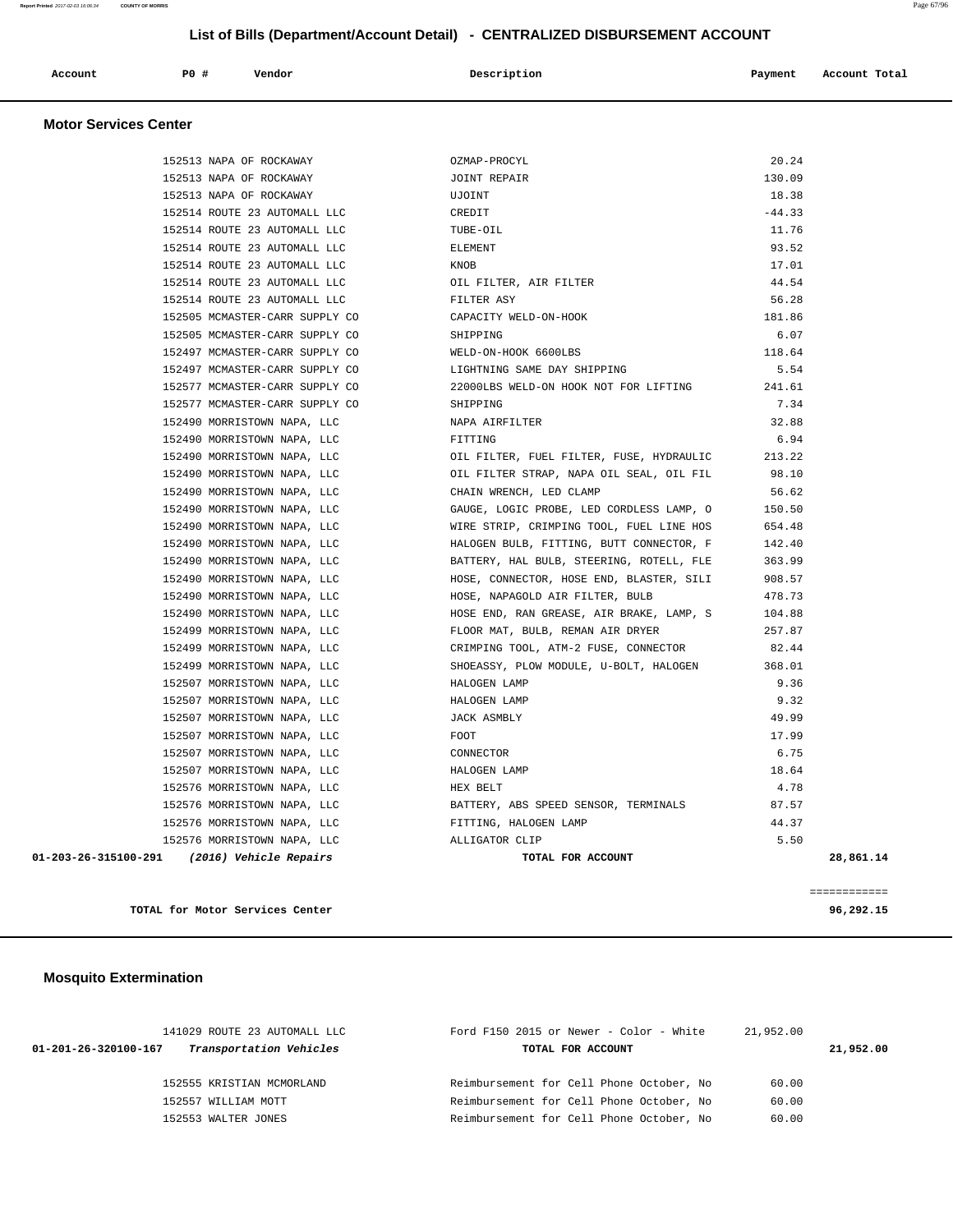| Account                       | PO#                 | Vendor                              | Description                               | Payment | Account Total |
|-------------------------------|---------------------|-------------------------------------|-------------------------------------------|---------|---------------|
| <b>Mosquito Extermination</b> |                     |                                     |                                           |         |               |
|                               |                     | 152551 TERESA DUCKWORTH             | Reimbursement for Cell Phone October, No  | 60.00   |               |
|                               |                     | 152564 SEAN DEL BENE                | Reimbursement for Cell Phone October, No  | 60.00   |               |
|                               |                     | 152554 MELISSA MARTIN               | Reimbursement for Cell Phone October, No  | 60.00   |               |
|                               |                     | 152552 MICHAEL HENDERSON            | Reimbursement for Cell Phone October, No  | 60.00   |               |
|                               |                     | 152561 JUSTIN CHUPLIS               | Reimbursement for Cell Phone Oct, Nov, &  | 60.00   |               |
|                               | 152560 JOHN ZEGERS  |                                     | Reimbursement for Cell Phone Oct, Nov & D | 60.00   |               |
|                               | 152559 JASON VIVIAN |                                     | Reimbursement of Cell Phone October, Nov  | 60.00   |               |
|                               |                     | 152550 JEFFREY DONNELLY             | Reimbursement for Cell Phone for October  | 60.00   |               |
|                               |                     | 152673 ROGER ARMSTRONG              | Reimbursement for Cell Phone October, No  | 60.00   |               |
|                               |                     | 152784 RUSSELL BERGER               | Reimbursement for Cell Phone October, No  | 60.00   |               |
|                               |                     | 152556 CHARLES MOORE                | Reimbursement for Cell Phone October, No  | 60.00   |               |
|                               |                     | 152632 ERROL WOLLARY                | Reimbursement for Cell Phone October, No  | 60.00   |               |
| 01-203-26-320100-031          |                     | (2016) Cellular Phones/Pagers       | TOTAL FOR ACCOUNT                         |         | 960.00        |
|                               |                     | 151205 CRYSTAL SPRINGS              | Cooler Rental November 2016               | 1.98    |               |
| 01-203-26-320100-058          |                     | (2016) Office Supplies & Stationery | TOTAL FOR ACCOUNT                         |         | 1.98          |
|                               |                     | 151232 AMERICAN WEAR INC.           | Clean Uniforms 12-01-16                   | 86.81   |               |
|                               |                     | 151232 AMERICAN WEAR INC.           | Clean Uniforms 12-08-16                   | 86.05   |               |
|                               |                     | 151236 AMERICAN WEAR INC.           | Clean Uniforms 12-8-16                    | 0.76    |               |
|                               |                     | 151236 AMERICAN WEAR INC.           | Clean Uniforms 12-15-16                   | 86.81   |               |
|                               |                     | 151236 AMERICAN WEAR INC.           | Clean Uniforms 12-22-16                   | 89.81   |               |
|                               |                     | 151236 AMERICAN WEAR INC.           | Clean Uniforms 12-29-16                   | 86.81   |               |
| 01-203-26-320100-251          |                     | (2016) Ground Maintenance Supplies  | TOTAL FOR ACCOUNT                         |         | 437.05        |
|                               |                     | 150339 MORRISTOWN NAPA, LLC         | Battery #7545                             | 92.66   |               |
|                               |                     | 150339 MORRISTOWN NAPA, LLC         | Core Deposit #7545                        | 5.00    |               |
|                               |                     | 150339 MORRISTOWN NAPA, LLC         | Trailer Conn Plug #755-5046               | 10.76   |               |
|                               |                     | 150339 MORRISTOWN NAPA, LLC         | LGT Kit #533DK                            | 33.64   |               |
|                               |                     | 150339 MORRISTOWN NAPA, LLC         | -20 Windshield Wash #MINUS20              | 11.34   |               |
|                               |                     | 150339 MORRISTOWN NAPA, LLC         | Brush #7601428                            | 21.60   |               |
|                               |                     | 150339 MORRISTOWN NAPA, LLC         | Core Deposit                              | $-5.00$ |               |
| 01-203-26-320100-291          |                     | (2016) Vehicle Repairs              | TOTAL FOR ACCOUNT                         |         | 170.00        |
|                               |                     |                                     |                                           |         | eeeeeeeeeee   |
|                               |                     | TOTAL for Mosquito Extermination    |                                           |         | 23,521.03     |

## **Health Management**

the control of the control of the control of the control of the control of the control of

| 151874 MORRIS COUNTY HEALTH OFFICER ASSO. Carlos Perez 2017 membership |                                          | 50.00  |        |
|------------------------------------------------------------------------|------------------------------------------|--------|--------|
| Associations and Memberships<br>$01 - 201 - 27 - 330100 - 023$         | TOTAL FOR ACCOUNT                        |        | 50.00  |
|                                                                        |                                          |        |        |
| 151878 THERMOWORKS, INC.                                               | Ouote OT 19008 dated 1/4/2017 Item THS 2 | 138.00 |        |
| 151878 THERMOWORKS, INC.                                               | IR Mini                                  | 76.00  |        |
| 151878 THERMOWORKS, INC.                                               | shipping                                 | 3.99   |        |
| 152544 JACOUELINE BOURDONY                                             | Reimbursement for daily planner          | 19.99  |        |
| 151870 BAILEY'S TEST STRIPS &                                          | Item JG145                               | 35.00  |        |
| 151870 BAILEY'S TEST STRIPS &                                          | Item QACQR                               | 50.00  |        |
| 151870 BAILEY'S TEST STRIPS &                                          | Item 8751                                | 80.00  |        |
| 153685 COUNTY OF MORRIS                                                | 2ND HALF JANUARY 2017 METERED MAIL       | 0.98   |        |
| 151872 FASTENAL COMPANY                                                | Account WHNJ1476 Ouote 44665 dated 1/5/2 | 52.49  |        |
| <i>Other Outside Services</i><br>01-201-27-330100-084                  | TOTAL FOR ACCOUNT                        |        | 456.45 |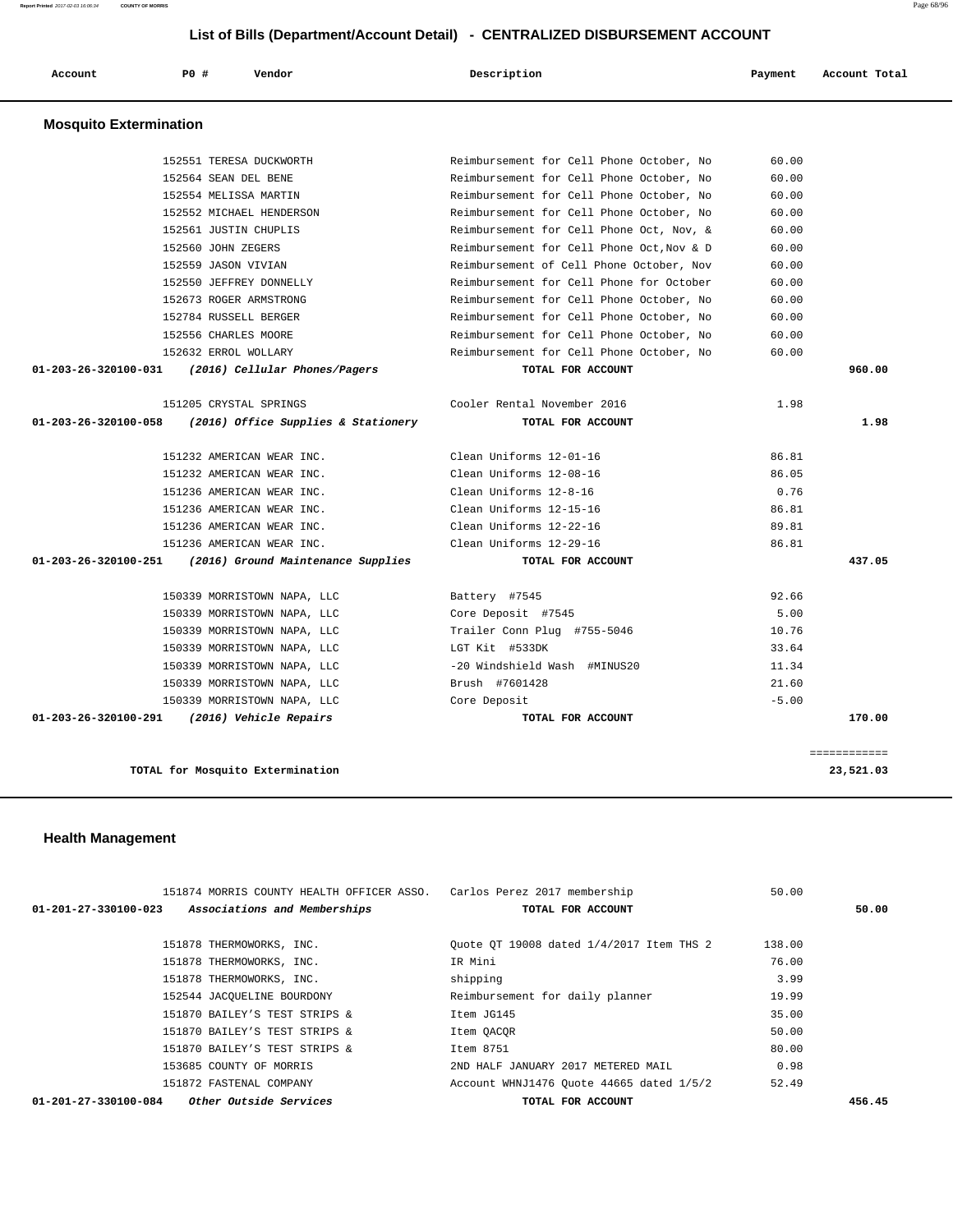| Account | P <sub>0</sub> | Vendor<br>. | Description | Payment | Account Total |
|---------|----------------|-------------|-------------|---------|---------------|
|         |                |             |             |         |               |

## **Health Management**

| 01-203-27-330100-031<br>(2016) Cellular Phone/Pagers              | TOTAL FOR ACCOUNT                        |           | 874.67       |
|-------------------------------------------------------------------|------------------------------------------|-----------|--------------|
| 152790 MORRISTOWN MEDICAL CENTER                                  | for the month of December 2016           | 10,000.00 |              |
| (2016) Special Projects<br>01-203-27-330100-079                   | TOTAL FOR ACCOUNT                        |           | 10,000.00    |
| 138412 WORK N WEAR STORE                                          | Long sleeve cotton T-shirts with logo s- | 390.00    |              |
| 138412 WORK N WEAR STORE                                          | long sleeve shirts talls-xxl             | 136.00    |              |
| 138412 WORK N WEAR STORE                                          | long sleeve shirts 3x                    | 114.00    |              |
| 151522 CRAIG GOSS                                                 | mileage reimbursement                    | 86.10     |              |
| (2016) Environmental Compliance<br>$01 - 203 - 27 - 330100 - 210$ | TOTAL FOR ACCOUNT                        |           | 726.10       |
|                                                                   |                                          |           |              |
| 151519 TREASURER-STATE OF NJ                                      | NJEMS Bill ID 163509900 invoice dated 12 | 70.00     |              |
| 150502 CLEAN VENTURE, INC.                                        | Ammo disposal Job # NJ 56307 01 10       | 16,207.80 |              |
| 01-203-27-330100-231<br>(2016) Hazardous Material Disposal        | TOTAL FOR ACCOUNT                        |           | 16,277.80    |
| 151918 CRYSTAL SPRINGS                                            | Customer # 699004915917437 invoice dated | 56.98     |              |
| $01 - 203 - 27 - 330100 - 258$<br>(2016) Equipment                | TOTAL FOR ACCOUNT                        |           | 56.98        |
|                                                                   |                                          |           |              |
|                                                                   |                                          |           | ------------ |
| TOTAL for Health Management                                       |                                          |           | 28,442.00    |

### **Human Services**

| 153685 COUNTY OF MORRIS                                     | 2ND HALF JANUARY 2017 METERED MAIL       | 121.88 |              |
|-------------------------------------------------------------|------------------------------------------|--------|--------------|
| 01-201-27-331100-068<br>Postage & Metered Mail              | TOTAL FOR ACCOUNT                        |        | 121.88       |
|                                                             |                                          |        |              |
| 153319 LONGFELLOWS SANDWICH DELI                            | Sandwiches, beverages and cookies for 14 | 162.99 |              |
| 153319 LONGFELLOWS SANDWICH DELI                            | Sandwiches, beverages and cookies for 15 | 173.99 |              |
| Meeting Exp Advisory Board Etc<br>01-201-27-331100-088      | TOTAL FOR ACCOUNT                        |        | 336.98       |
| 151271 CRYSTAL SPRINGS                                      | 2016 Department of Human Services Office | 5.99   |              |
| 153634 SODEXO INC & AFFILIATES                              | 2016 Department of Human Services Meetin | 56.90  |              |
| (2016) Office Supplies & Stationery<br>01-203-27-331100-058 | TOTAL FOR ACCOUNT                        |        | 62.89        |
|                                                             |                                          |        | ============ |
| TOTAL for Human Services                                    |                                          |        | 521.75       |
|                                                             |                                          |        |              |

## **Youth Shelter**

| 153685 COUNTY OF MORRIS                                     | 2ND HALF JANUARY 2017 METERED MAIL       | 2.11   |        |
|-------------------------------------------------------------|------------------------------------------|--------|--------|
| Postage and Metered Mail<br>01-201-27-331110-068            | TOTAL FOR ACCOUNT                        |        | 2.11   |
| 151442 NATALE'S DELI AND CATERING                           | End of Year 2016 meeting Hot Buffet Brea | 279.80 |        |
| 151442 NATALE'S DELI AND CATERING                           | Bagel Platter for 10                     | 49.90  |        |
| 151442 NATALE'S DELI AND CATERING                           | Delivery chq.                            | 5.00   |        |
| 151442 NATALE'S DELI AND CATERING                           | tax                                      | 23.43  |        |
| 01-203-27-331110-039<br>(2016) Education Schools & Training | TOTAL FOR ACCOUNT                        |        | 358.13 |
| 152654 W.B. MASON COMPANY INC.                              | Liner November 2016                      | 287.46 |        |
| 152654 W.B. MASON COMPANY INC                               | Bags                                     | 112.48 |        |
|                                                             |                                          |        |        |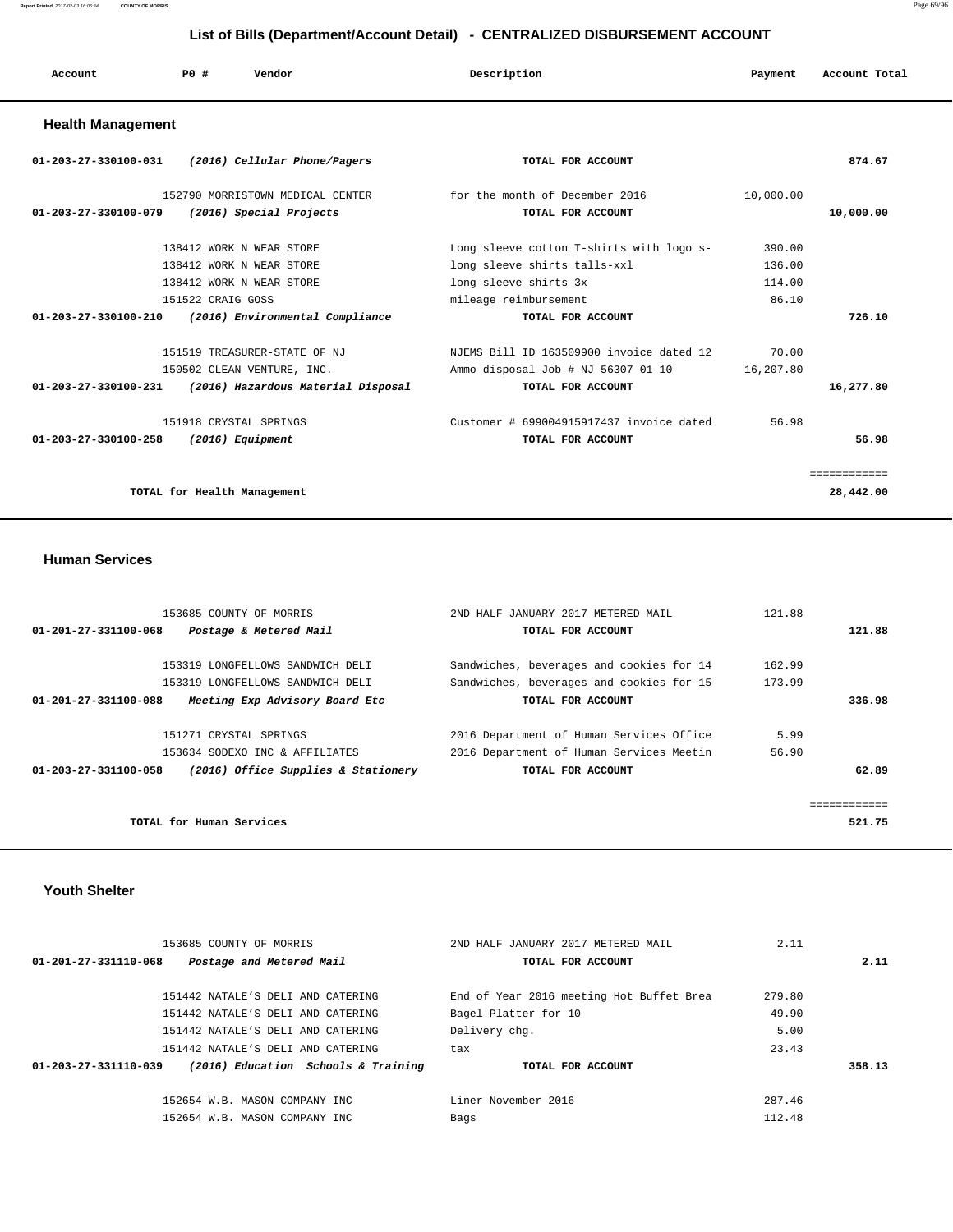| Account              | PO# | Vendor                                   | Description                              | Payment  | Account Total |
|----------------------|-----|------------------------------------------|------------------------------------------|----------|---------------|
| <b>Youth Shelter</b> |     |                                          |                                          |          |               |
|                      |     | 152654 W.B. MASON COMPANY INC            | 2017 Planner                             | 8.05     |               |
|                      |     | 152654 W.B. MASON COMPANY INC            | Ziplock storage bags                     | 35.29    |               |
|                      |     | 152654 W.B. MASON COMPANY INC            | Cups Dec. 2016                           | 266.99   |               |
|                      |     | 152654 W.B. MASON COMPANY INC            | Plastic Forks                            | 29.73    |               |
|                      |     | 152654 W.B. MASON COMPANY INC            | Plastic Knives                           | 37.22    |               |
|                      |     | 152654 W.B. MASON COMPANY INC            | Spray Disinfectant                       | 50.82    |               |
|                      |     | 152654 W.B. MASON COMPANY INC            | Dishsoap                                 | 26.34    |               |
|                      |     | 152654 W.B. MASON COMPANY INC            | Maxi Pads                                | 36.50    |               |
|                      |     | 152654 W.B. MASON COMPANY INC            | Planner Nov. 2016                        | 25.28    |               |
|                      |     | 152654 W.B. MASON COMPANY INC            | AAA Batteries                            | 70.74    |               |
|                      |     | 152654 W.B. MASON COMPANY INC            | AA Batteries                             | 56.07    |               |
|                      |     | 152654 W.B. MASON COMPANY INC            | Cartridges Dec. 2016                     | 31.80    |               |
| 01-203-27-331110-058 |     | (2016) Office Supplies & Stationery      | TOTAL FOR ACCOUNT                        |          | 1,101.49      |
|                      |     |                                          |                                          |          |               |
|                      |     | 152699 THOMAS POLLIO                     | Primary Time for youth Shelter Residents | 10.00    |               |
|                      |     | 152699 THOMAS POLLIO                     | Youth Shelter Counselor took Youth shelt | 47.00    |               |
|                      |     | 152699 THOMAS POLLIO                     | Youth Shelter Counselor needed to fill g | 10.00    |               |
|                      |     | 152699 THOMAS POLLIO                     | 12/22/16 Breakfast sandwiches for Youth  | 45.00    |               |
|                      |     | 152699 THOMAS POLLIO                     | New years eve snack reimbursement 12/30/ | 19.38    |               |
|                      |     | 152699 THOMAS POLLIO                     | Parking in Morristown Parking Authority  | 2.25     |               |
| 01-203-27-331110-059 |     | (2016) Other General Expenses            | TOTAL FOR ACCOUNT                        |          | 133.63        |
|                      |     |                                          |                                          |          |               |
|                      |     | 152696 LOVEYS PIZZA & GRILL              | December invoice for Pizza for Residents | 26.18    |               |
|                      |     | 152696 LOVEYS PIZZA & GRILL              | Dec. 12,2016 2 lg Pizzas                 | 26.18    |               |
|                      |     | 152696 LOVEYS PIZZA & GRILL              | Dec. 19, 2016 3 Pizzas                   | 40.27    |               |
|                      |     | 152696 LOVEYS PIZZA & GRILL              | Dec. 24, 2016 2 Pizzas, Chicken Fingers, | 97.00    |               |
|                      |     | 152696 LOVEYS PIZZA & GRILL              | Dec. 26 2016 2 lg Pizzas                 | 26.18    |               |
|                      |     | 152696 LOVEYS PIZZA & GRILL              | Dec. 31, 2016 2 lg. Pies, half tray 3 fo | 125.98   |               |
| 01-203-27-331110-185 |     | (2016) Food                              | TOTAL FOR ACCOUNT                        |          | 341.79        |
|                      |     |                                          |                                          |          |               |
|                      |     | 149964 WHITES HEALTHCARE ENTERPRISES INC | Supply of Medicine for the MC Youth Shel | 62.78    |               |
|                      |     | 153130 ATLANTIC CORPORATE                | Medical Services for Youth Shelter Servi | 8,533.00 |               |
|                      |     | 151513 WHITES HEALTHCARE ENTERPRISES INC | Supply of Medicine for residents at the  | 632.12   |               |
|                      |     | 151513 WHITES HEALTHCARE ENTERPRISES INC | Supply of Medicine for residents at the  | 253.40   |               |
| 01-203-27-331110-189 |     | (2016) Medical                           | TOTAL FOR ACCOUNT                        |          | 9,481.30      |
|                      |     | 151514 COLONIAL TELEVISION               | Ice maker youth shelter kitchen Model ku | 1,999.95 |               |
|                      |     | 151515 COMMERCIAL INTERIORS              | NEW BLINDS FOR RESIDENT BEDROOMS AND FRO | 756.00   |               |
| 01-203-27-331110-258 |     | $(2016)$ Equipment                       | TOTAL FOR ACCOUNT                        |          | 2,755.95      |
|                      |     | 151910 COMPLETE SECURITY SYSTEMS, INC.   | Disconnected access wire from door in Yo | 187.50   |               |
| 01-203-27-331110-262 |     | (2016) Machinery Repairs & Parts         | TOTAL FOR ACCOUNT                        |          | 187.50        |
|                      |     |                                          |                                          |          | ============  |
|                      |     | TOTAL for Youth Shelter                  |                                          |          | 14,361.90     |

# **Office on Aging**

| 153685 COUNTY OF MORRIS                        | 2ND HALF JANUARY 2017 METERED MAIL | 164.71 |        |  |
|------------------------------------------------|------------------------------------|--------|--------|--|
| Postage & Metered Mail<br>01-201-27-333100-068 | TOTAL FOR ACCOUNT                  |        | 164.71 |  |
| 152188 LUCY CANNIZZO                           | Car Ins Reim 12/2016               | 12.00  |        |  |
| 01-203-27-333100-048<br>(2016) Insurance       | TOTAL FOR ACCOUNT                  |        | 12.00  |  |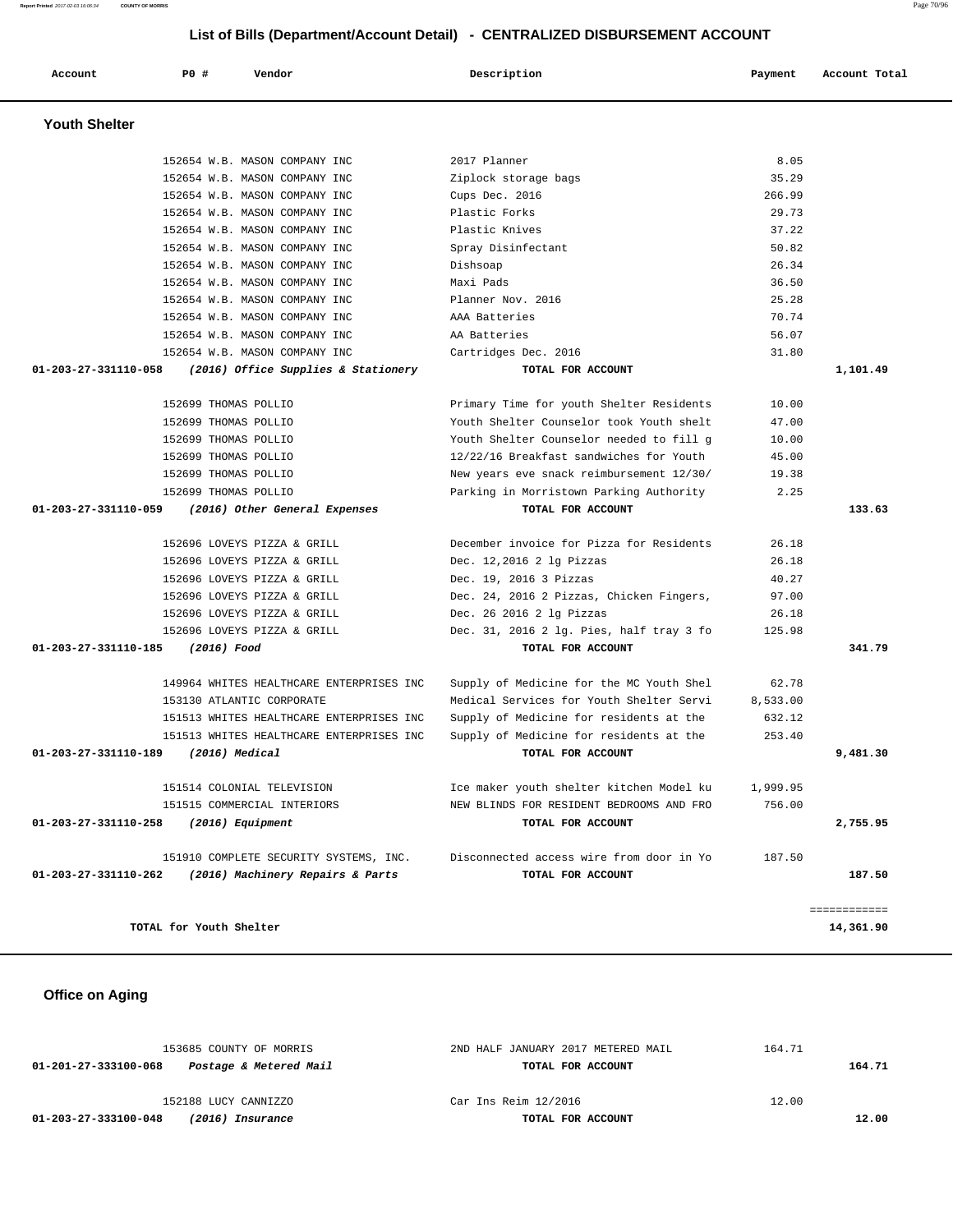**Report Printed** 2017-02-03 16:06:34 **COUNTY OF MORRIS** Page 71/96

# **List of Bills (Department/Account Detail) - CENTRALIZED DISBURSEMENT ACCOUNT**

| Account                | P0 #                      | Vendor                | Description       | Payment | Account Total |
|------------------------|---------------------------|-----------------------|-------------------|---------|---------------|
| <b>Office on Aging</b> |                           |                       |                   |         |               |
| 01-203-27-333100-082   |                           | (2016) Travel Expense | TOTAL FOR ACCOUNT |         | 70.35         |
|                        | TOTAL for Office on Aging |                       |                   |         | 247.06        |

## **Grant in Aid**

| 153023 NEW JERSEY AIDS SERVICES                                                  | Q4-GIA-1636 Transitional Housing for Per                                              | 2,270.00  |           |
|----------------------------------------------------------------------------------|---------------------------------------------------------------------------------------|-----------|-----------|
| 153149 NEW JERSEY AIDS SERVICES                                                  | Substance Abuse Sessions                                                              | 7,380.00  |           |
| 01-203-27-342000-454 (2016) Grant in Aid GIA: ERIC JOHNSON                       | TOTAL FOR ACCOUNT                                                                     |           | 9,650.00  |
|                                                                                  |                                                                                       |           |           |
| 153632 DOVER HOUSING AUTHORITY                                                   | Q4-GIA-1638 Family Self Sufficiency Prog                                              | 3,056.00  |           |
| 01-203-27-342000-455 (2016) Grant in Aid GIA:DOVER HOUSING AU                    | TOTAL FOR ACCOUNT                                                                     |           | 3,056.00  |
|                                                                                  |                                                                                       |           |           |
| 152977 HOUSING PARTNERSHIP                                                       | Q4-GIA-1608 Spanish Home Buyer Education 3,222.00                                     |           |           |
| 01-203-27-342000-459 (2016) Grant in Aid GIA: HISPANIC AFFAIR                    | TOTAL FOR ACCOUNT                                                                     |           | 3,222.00  |
|                                                                                  |                                                                                       |           |           |
| 153631 JERSEY BATTERED WOMEN'S                                                   | 04-GIA-1607 Protective Services/ Simon H                                              | 21,190.00 |           |
| 01-203-27-342000-461 (2016) Grant in Aid GIA:BATTERED WOMEN                      | TOTAL FOR ACCOUNT                                                                     |           | 21,190.00 |
|                                                                                  |                                                                                       |           |           |
| 153532 ATLANTIC HEALTH SYSTEM/MMH                                                | Q4-GIA-1609 Crisis Intervention Services                                              | 6,986.00  |           |
| 153151 ATLANTIC HEALTH SYSTEM/MMH                                                | Psych eval                                                                            | 200.00    |           |
| 153151 ATLANTIC HEALTH SYSTEM/MMH                                                | IOP                                                                                   | 1,740.00  |           |
| 153151 ATLANTIC HEALTH SYSTEM/MMH                                                | <b>UDS</b>                                                                            | 50.00     |           |
| $01-203-27-342000-464$ (2016) Grant in Aid GIA: MORR MEMOR. HOS                  | TOTAL FOR ACCOUNT                                                                     |           | 8,976.00  |
|                                                                                  |                                                                                       |           |           |
| 153520 ROXBURY DAY CARE CENTER, INC. 04-GIA-1634 Infant/Toddler Program          |                                                                                       | 3,922.00  |           |
| 01-203-27-342000-467 (2016) Grant in Aid GIA: ROXBURY DAY CARE TOTAL FOR ACCOUNT |                                                                                       |           | 3,922.00  |
|                                                                                  |                                                                                       |           |           |
| 153525 MENTAL HEALTH ASSOCIATION OF Q4-GIA-1637 Forensic Liaison                 |                                                                                       | 11,585.00 |           |
| 153519 MENTAL HEALTH ASSOCIATION OF                                              | 04-GIA-1652 Tenant Based Rental Assistan                                              | 2,011.50  |           |
| 153527 MENTAL HEALTH ASSOCIATION OF                                              | 04-GIA-1622 STEP OFF THE STREET (SOS)                                                 | 1,602.00  |           |
|                                                                                  | 153518 MENTAL HEALTH ASSOCIATION OF Q4-GIA-1668 Edna's Haven Resource Center 1,119.65 |           |           |
| 01-203-27-342000-470 (2016) Grant in Aid GIA:MC MENTAL HEALTH                    | TOTAL FOR ACCOUNT                                                                     |           | 16,318.15 |
|                                                                                  |                                                                                       |           |           |
| 153560 PARSIPPANY CHILD DAY CARE CTR. 04-GIA-1655 Infant Program                 |                                                                                       | 2,851.00  |           |
| 01-203-27-342000-478 (2016) Grant in Aid GIA: PARSIPPANY CHILD TOTAL FOR ACCOUNT |                                                                                       |           | 2,851.00  |
|                                                                                  |                                                                                       |           |           |
| 153564 CFCS - HOPE HOUSE                                                         | Dec-16-GIA-1621 The AIDS Center for Dece                                              | 2,405.00  |           |
| $01-203-27-342000-480$ (2016) Grant in Aid GIA:HOPEHOUSEOPERTNF                  | TOTAL FOR ACCOUNT                                                                     |           | 2,405.00  |
|                                                                                  |                                                                                       |           |           |
| 152978 NEWBRIDGE SERVICES INC                                                    | Q4-GIA-1629 JOBS PLUS CLINICAL CASE MANA                                              | 7,177.00  |           |
| 153052 NEWBRIDGE SERVICES INC                                                    | Q4-GIA-1611 Core Mental Health Services                                               | 61,055.00 |           |
| $01-203-27-342000-483$ (2016) Grant in Aid Aid Ment Hlth Cnt-Ne                  | TOTAL FOR ACCOUNT                                                                     |           | 68,232.00 |
|                                                                                  |                                                                                       |           |           |
| 153147 ST. CLARE'S HOSPITAL                                                      | Otr 4 2016 - IOP Sessions                                                             | 14,250.00 |           |
| 153147 ST. CLARE'S HOSPITAL                                                      | Qtr 4 2016 - Relapse Prevention                                                       | 1,700.00  |           |
| 153147 ST. CLARE'S HOSPITAL                                                      | Otr 4 - 2016 Individual Sessions                                                      | 4,240.00  |           |
| 153147 ST. CLARE'S HOSPITAL                                                      | Qtr 4 - Family Support and Ed                                                         | 3,600.00  |           |
| 153147 ST. CLARE'S HOSPITAL                                                      | Qtr 4 - Transportation                                                                | 4,995.00  |           |
| 153147 ST. CLARE'S HOSPITAL                                                      | Qtr 4 - Psych evaluations                                                             | 1,400.00  |           |
| 153147 ST. CLARE'S HOSPITAL                                                      | Qtr 4 - Psych med monitoring                                                          | 525.00    |           |
| 153147 ST. CLARE'S HOSPITAL                                                      | Qtr 4 - Urine Drug Screens                                                            | 7,600.00  |           |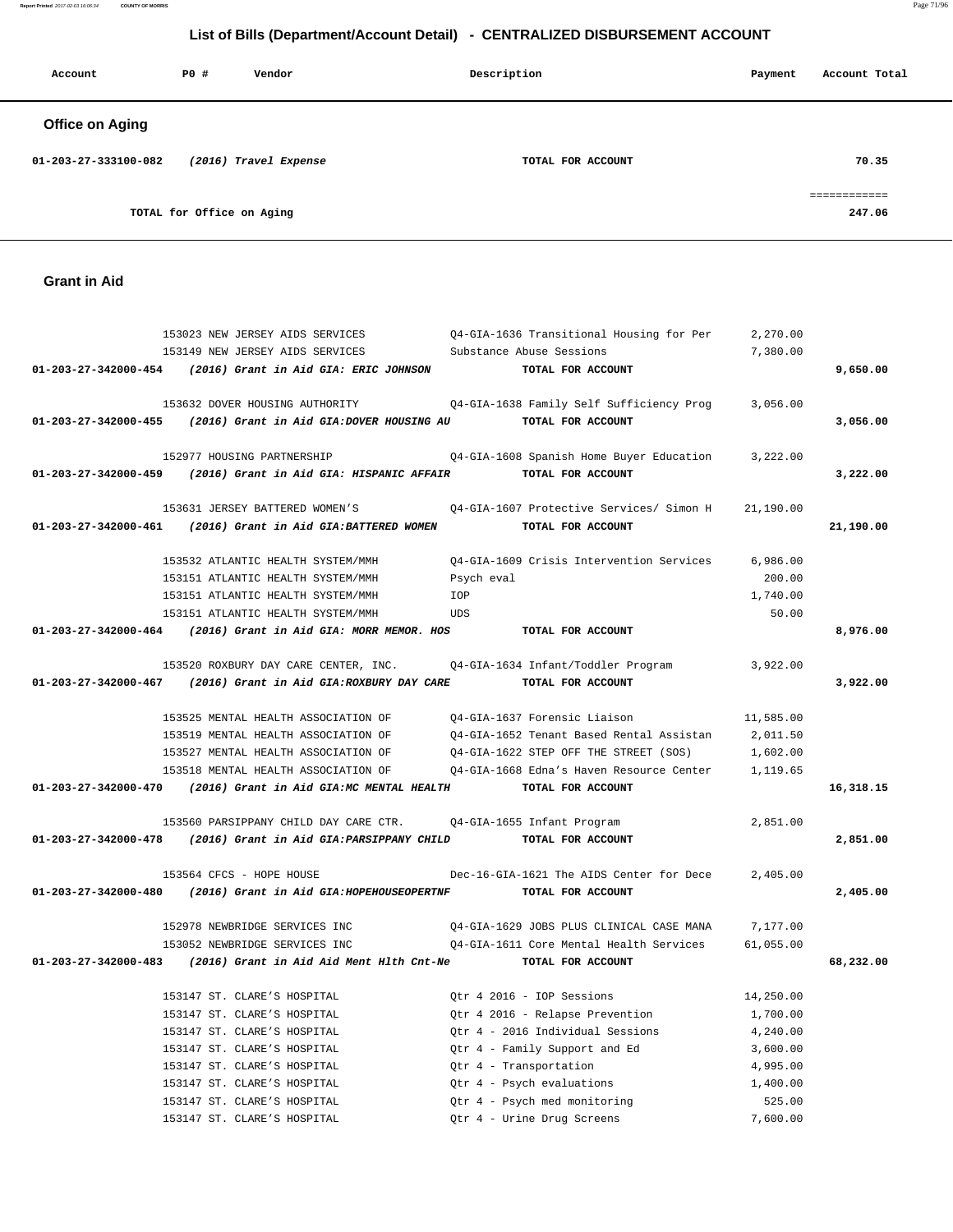**Report Printed** 2017-02-03 16:06:34 **COUNTY OF MORRIS** Page 72/96

## **List of Bills (Department/Account Detail) - CENTRALIZED DISBURSEMENT ACCOUNT**

| Account                                          | PO#                    | Vendor                                   | Description                              | Payment   | Account Total |
|--------------------------------------------------|------------------------|------------------------------------------|------------------------------------------|-----------|---------------|
| <b>Grant in Aid</b>                              |                        |                                          |                                          |           |               |
|                                                  |                        | 153163 SAINT CLARE'S HOSPITAL            | Q4-GIA-1618 Supported Community Living   | 15,942.00 |               |
|                                                  |                        | 153169 SAINT CLARE'S HOSPITAL            | 04-GIA-1616 Prime Healthcare/St. Clare's | 66,200.00 |               |
| 01-203-27-342000-484                             |                        | (2016) Grant in Aid Aid Ment Hlth Cnt-St | TOTAL FOR ACCOUNT                        |           | 203,008.00    |
|                                                  |                        | 153523 CHILD & FAMILY RESOURCES, INC.    | Q4-GIA-1627 Family Daycare, Resource and | 6,456.14  |               |
|                                                  |                        | 153528 LEGAL SERVICES OF NORTHWEST       | Q4-GIA-1628 Commitment Rights            | 17,401.00 |               |
| 01-203-27-342000-486                             |                        | (2016) Grant in Aid NJ Bureau of Chldrn  | TOTAL FOR ACCOUNT                        |           | 23,857.14     |
|                                                  |                        | 153625 DEIRDRE'S HOUSE                   | 04-GIA-1648 Child Abuse Prevention Educa | 3.000.00  |               |
|                                                  |                        | 153638 DEIRDRE'S HOUSE                   | Q4-GIA-1665 Caregiver Support and Educat | 8,963.00  |               |
| 01-203-27-342000-487                             |                        | (2016) Grant in Aid: DEIDRE OBRIEN CHILD | TOTAL FOR ACCOUNT                        |           | 11,963.00     |
|                                                  |                        | 153567 FAMILY INTERVENTION               | Q4-GIA-1623 Family Outreach Services     | 20,124.00 |               |
| $01 - 203 - 27 - 342000 - 489$                   |                        | (2016) Grant in Aid: Family Intervention | TOTAL FOR ACCOUNT                        |           | 20,124.00     |
|                                                  |                        | 153154 DAYTOP VILLAGE OF NJ, INC.        | November 2016 - IOP sessions             | 2,080.00  |               |
|                                                  |                        | 153154 DAYTOP VILLAGE OF NJ, INC.        | November 2016 - OP sessions              | 10,368.00 |               |
|                                                  |                        | 153154 DAYTOP VILLAGE OF NJ, INC.        | November 2016 - Labs                     | 100.00    |               |
|                                                  |                        | 153154 DAYTOP VILLAGE OF NJ, INC.        | November 2016 - OP Adult                 | 96.00     |               |
| 01-203-27-342000-490 (2016) Grant in Aid: Daytop |                        |                                          | TOTAL FOR ACCOUNT                        |           | 12,644.00     |
|                                                  |                        | 153184 NEW HOPE FOUNDATION INC.          | Workshop sessions                        | 2,100.00  |               |
| 01-203-27-342000-491                             |                        | (2016) Grant in Aid: New Hope            | TOTAL FOR ACCOUNT                        |           | 2,100.00      |
|                                                  |                        | 153185 MORRIS COUNTY PREVENTION          | Qtr 3 2016 - 156 Recovery Support conta  | 3,106.00  |               |
| 01-203-27-342000-497                             |                        | (2016) Grant in Aid: MC Prevention       | TOTAL FOR ACCOUNT                        |           | 3,106.00      |
|                                                  |                        |                                          |                                          |           | ============  |
|                                                  | TOTAL for Grant in Aid |                                          |                                          |           | 416,624.29    |

### **Seniors, Disabled & Veterans**

| 150441 POSITIVE PROMOTIONS, INC.                      | Sassy Pens OS-5853      | 1,125.00 |
|-------------------------------------------------------|-------------------------|----------|
| 150441 POSITIVE PROMOTIONS, INC.                      | Set-up and Grd Shipping | 158.13   |
| (2016) Other General Expenses<br>01-203-27-343100-059 | TOTAL FOR ACCOUNT       | 1,283.13 |
|                                                       |                         |          |
|                                                       |                         |          |
| TOTAL for Seniors, Disabled & Veterans                |                         | 1,283.13 |
|                                                       |                         |          |

## **County Board of Social Service**

| 152755 RICOH USA, INC.                           | 10 Copier maintenance for January to Feb | 4,500.00 |          |
|--------------------------------------------------|------------------------------------------|----------|----------|
| Office Machines - Rental<br>01-201-27-345100-164 | TOTAL FOR ACCOUNT                        |          | 4,500.00 |
| 152411 JOE COSTANTINO                            | $ADM - Mileage for 01/14 and 01/05/17$   | 49.00    |          |
| 153262 SHARI BOEHM                               | Mileage reimb. from 01/13/17 to 01/20/17 | 55.65    |          |
| 01-201-27-345100-332<br>Mileage                  | TOTAL FOR ACCOUNT                        |          | 104.65   |
| 152412 KAREN REMUS                               | ADM - Auto Ins. reimb. from Jan. to June | 72.00    |          |
| 152587 STEVEN A. TOTH                            | Auto Ins. reimb. for January to June 201 | 72.00    |          |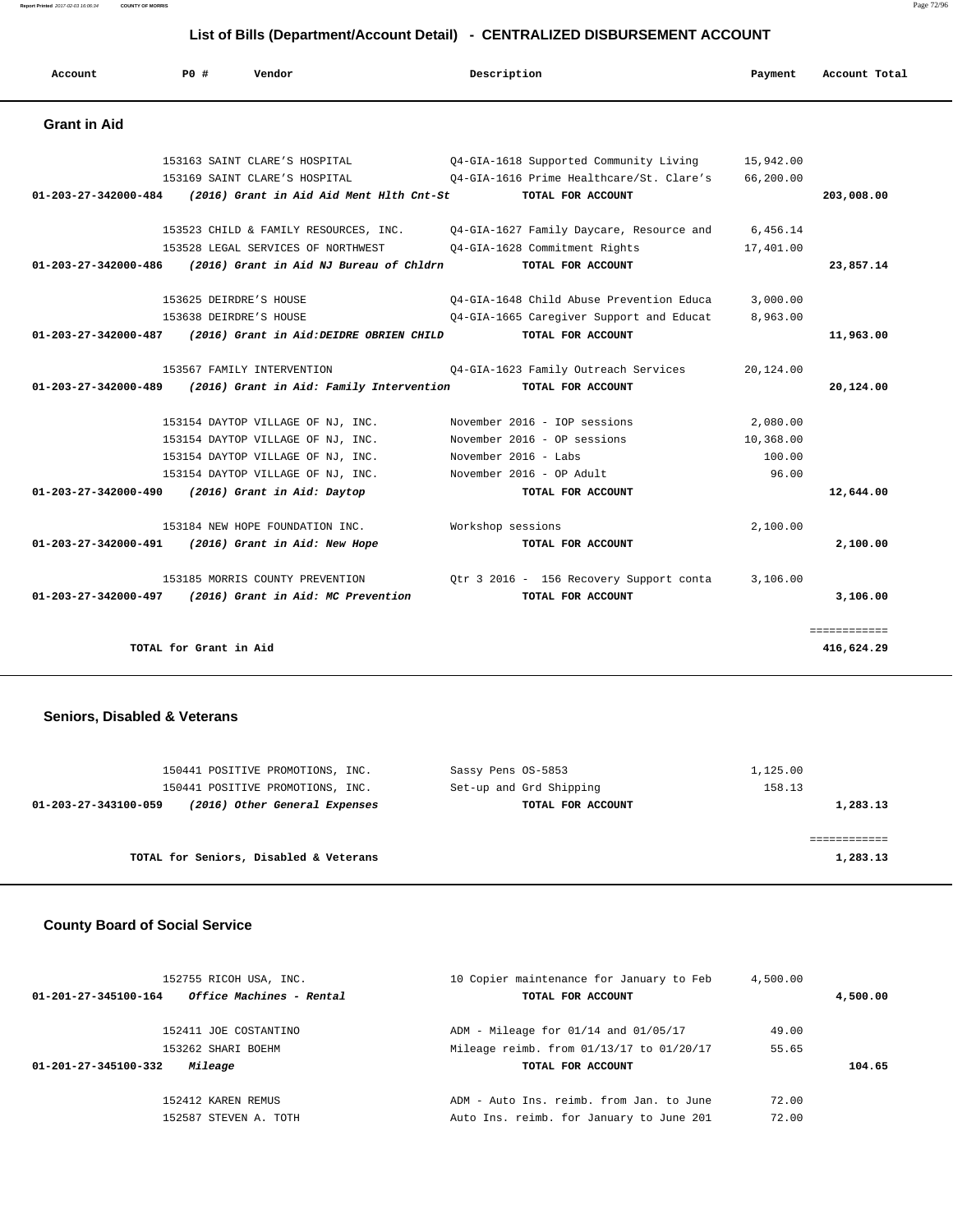| Account                               | PO#<br>Vendor                                         | Description                              | Payment   | Account Total |
|---------------------------------------|-------------------------------------------------------|------------------------------------------|-----------|---------------|
| <b>County Board of Social Service</b> |                                                       |                                          |           |               |
|                                       | 152413 CLAUDIA L. HINOJOSA                            | MAP - Auto Ins. reimb. for January to Ju | 72.00     |               |
|                                       | 152589 DIPALI PATEL                                   | Auto Ins. reimb. for January to June 201 | 72.00     |               |
|                                       | 153262 SHARI BOEHM                                    | Auto Ins. reimb. from January to June 20 | 72.00     |               |
|                                       | 152414 AMY ARCHER                                     | MAP -Auto Ins. reimb. for January to Jun | 90.00     |               |
| 01-201-27-345100-333                  | Other Allowances                                      | TOTAL FOR ACCOUNT                        |           | 522.00        |
|                                       | 152753 W.B. MASON COMPANY INC                         | Office Supplies - Order #S043296526      | 83.56     |               |
|                                       | 152753 W.B. MASON COMPANY INC                         | Office Supplies - Order #S043218388      | 865.12    |               |
|                                       | 150684 CDW GOVERNMENT                                 | HP laserjet 110V user maintenance kit (p | 2,464.14  |               |
| 01-203-27-345100-058                  | (2016) Office Supplies & Stationery                   | TOTAL FOR ACCOUNT                        |           | 3,412.82      |
|                                       | 152755 RICOH USA, INC.                                | 10 Copier maintenance for 11/22 - Dec. 2 | 2,249.62  |               |
| 01-203-27-345100-164                  | (2016) Office Machines - Rental                       | TOTAL FOR ACCOUNT                        |           | 2,249.62      |
|                                       | 152745 JOHNSON & JOHNSON, ESQS                        | Child Support - MCOTA                    | 2,928.00  |               |
|                                       | 152745 JOHNSON & JOHNSON, ESOS                        | Collections - MCOTA                      | 1,505.00  |               |
|                                       | 153755 JOHNSON & JOHNSON, ESQS                        | Child Support - Professional Servcs. MCO | 3,876.00  |               |
|                                       | 153755 JOHNSON & JOHNSON, ESQS                        | Collections Professional Servcs. - MCOT  | 723.00    |               |
| 01-203-27-345100-325                  | (2016) Special Services                               | TOTAL FOR ACCOUNT                        |           | 9,032.00      |
|                                       | 152766 LASZLO CSENGETO                                | ADM - Mileage reimb. for November 2016   | 23.80     |               |
|                                       | 152768 LASZLO CSENGETO                                | ADM - Mieage reimb. for December 2016    | 26.60     |               |
|                                       | 152762 KAITLYN HELLYER                                | FSS - Mileage reimb. for 12/09/16 to 12/ | 28.35     |               |
|                                       | 152415 MARISOL MACHADO                                | $FIS - Mileage - 12/05/16$               | 33.95     |               |
|                                       | 152410 JULIO PORRAO                                   | APS - Mileage reimb. from 10/01/16 to 12 | 115.15    |               |
|                                       | 152411 JOE COSTANTINO                                 | ADM - Mileage for 12/07/16               | 24.50     |               |
|                                       | 152764 JOAN BRUSEO                                    | ADM - Mileage reimb for 07/21/16 to 11/1 | 24.50     |               |
|                                       | 152757 ROBERT D'ANTONIO                               | FSS - Mileage reimb. for 07/11/16 to 09/ | 17.50     |               |
|                                       | 153262 SHARI BOEHM                                    | ADM - Mileage reimb. from 10/27/16 to 1  | 143.15    |               |
|                                       | 152765 BARBARA KENNEDY                                | MAP - Mileage reimb. for 07/13, 12/05 &  | 3.50      |               |
|                                       | 152414 AMY ARCHER                                     | MAP - Mileage 09/14/16 7 10/19/16        | 79.10     |               |
| 01-203-27-345100-332                  | $(2016)$ Mileage                                      | TOTAL FOR ACCOUNT                        |           | 520.10        |
|                                       | 152768 LASZLO CSENGETO                                | ADM - Car Ins. reimb. for July to Decemb | 72.00     |               |
|                                       | 152762 KAITLYN HELLYER                                | FSS - Parking Fee                        | 10.00     |               |
|                                       | 152764 JOAN BRUSEO                                    | ADM - Car Ins. reimb. for July to Decemb | 72.00     |               |
|                                       | 152760 JESSYKA THURDEKOOS                             | CSP - Car Ins. reimb. for January to Jun | 72.00     |               |
|                                       | 152760 JESSYKA THURDEKOOS                             | CSP - Car Ins. reimb. for July to Devemb | 72.00     |               |
|                                       | 153301 ERICA JOHNSON                                  | MAP- Auto Ins. reimb. for July to Decemb | 90.00     |               |
| 01-203-27-345100-333                  | (2016) Other Allowances                               | TOTAL FOR ACCOUNT                        |           | 388.00        |
|                                       | 150684 CDW GOVERNMENT                                 | Fujitsu fi-7160 document scanner         | 5,688.84  |               |
|                                       | 147656 BEYER FORD                                     | 2017 FORD EXPLORER 4X4                   | 24,708.00 |               |
|                                       | 147656 BEYER FORD                                     | ALL WEATHER MATS 16N                     | 75.00     |               |
|                                       | 147656 BEYER FORD                                     | DAYTIME RUNNING LIGHTS 942               | 45.00     |               |
|                                       | 01-203-27-345100-334 (2016) Minor Equipment Purchases | TOTAL FOR ACCOUNT                        |           | 30,516.84     |
|                                       | 149483 COMPLETE SECURITY SYSTEMS, INC.                | Supply and Installation of additional ca | 2,475.00  |               |
|                                       |                                                       |                                          |           |               |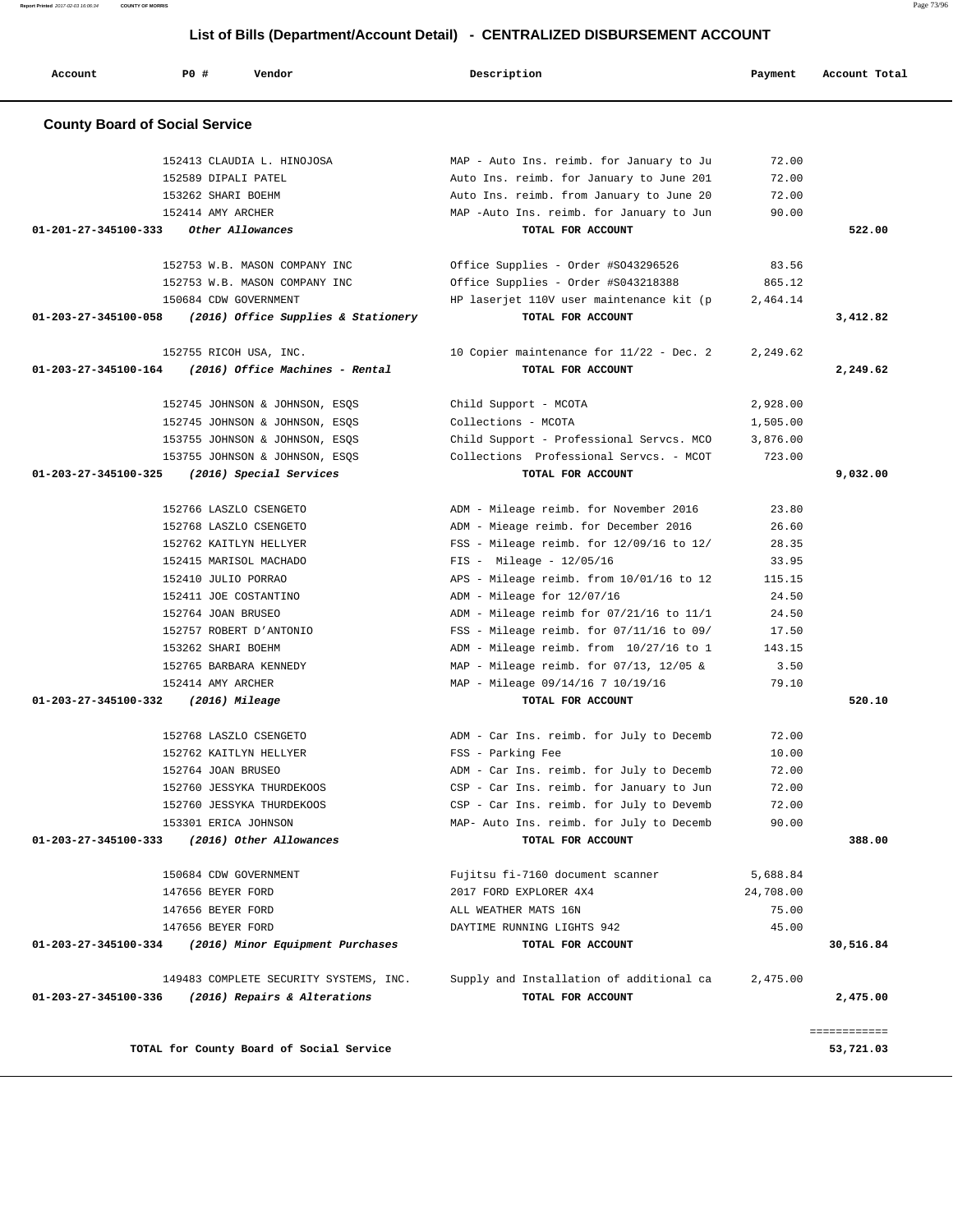| Account              | P0 #                        | Vendor                                                      | Description                              | Account Total<br>Payment |
|----------------------|-----------------------------|-------------------------------------------------------------|------------------------------------------|--------------------------|
|                      |                             |                                                             |                                          |                          |
|                      |                             | 152226 ESSEX COUNTY HOSPITAL                                | A.L. November 1-30, 2016                 | 3,775.80                 |
| 01-203-27-349110-090 |                             | 152226 ESSEX COUNTY HOSPITAL<br>(2016) Program Expenditures | November Recoveries<br>TOTAL FOR ACCOUNT | $-96.28$<br>3,679.52     |
|                      |                             |                                                             |                                          | ============             |
|                      | TOTAL for DEPARTMENT 349110 |                                                             |                                          | 3,679.52                 |

#### **MV:Administration**

|                      | 153347 ARNEL P GARCIA                       | LPN, 1-15 thru 1-28-2017                  | 2,349.29   |            |
|----------------------|---------------------------------------------|-------------------------------------------|------------|------------|
|                      | 153348 BARKEL FLEMMING                      | LPN, 1-15 thru 1-28-2017                  | 1,142.02   |            |
|                      | 153349 CANDIDO CAMPOS                       | RN, 1-15 thru 1-28-2017                   | 889.85     |            |
|                      | 153350 CARRELLE L CALIXTE                   | LPN, 1-15 thru 1-28-2017                  | 2,829.24   |            |
|                      | 153351 DAMACINA L. OKE                      | LPN, 1-15 thru 1-28-2017                  | 466.03     |            |
|                      | 153352 DANILO LAPID                         | RN, 1-15 thru 1-28-2017                   | 1,777.85   |            |
|                      | 153353 DAVID JEAN-LOUIS                     | LPN, 1-15 thru 1-28-2017                  | 2,362.63   |            |
|                      | 153354 EDITHA MAROUEZ                       | RN, 1-15 thru 1-28-2017                   | 902.06     |            |
|                      | 153355 ELLEN M. NOLL                        | LPN, 1-15 thru 1-28-2017                  | 1,751.60   |            |
|                      | 153356 EVELYN TOLENTINO                     | RN, 1-15 thru 1-28-2017                   | 959.04     |            |
|                      | 153357 GEORGINA GRAY-HORSLEY                | LPN, 1-15 thru 1-28-2017                  | 957.58     |            |
|                      | 153358 ILLIENE CHARLES, RN                  | RN, 1-15 thru 1-28-2017                   | 3,057.68   |            |
|                      | 153360 LOREEN RAFISURA                      | RN, 1-15 thru 1-28-2017                   | 805.49     |            |
|                      | 153359 LOUISE R. MACCHIA                    | RN, 1-15 thru 1-28-2017                   | 2,724.31   |            |
|                      | 153361 MADUKWE IMO IBOKO, RN                | RN, 1-15 thru 1-28-2017                   | 2,373.18   |            |
|                      | 153362 MARIA CARMELITA OBLINA               | LPN, 1-15 thru 1-28-2017                  | 466.03     |            |
|                      | 153363 MARION ENNIS                         | LPN, 1-15 thru 1-28-2017                  | 1,916.70   |            |
|                      | 153364 MARTHA YAGHI                         | RN, 1-15 thru 1-28-2017                   | 891.70     |            |
|                      | 153365 MELOJANE CELESTINO                   | RN, 1-15 thru 1-28-2017                   | 296.00     |            |
|                      | 153366 MICHELLE CAPILI                      | RN, 1-15 thru 1-28-2017                   | 2,061.64   |            |
|                      | 153367 MIRLENE ESTRIPLET                    | RN, 1-15 thru 1-28-2017                   | 3,381.06   |            |
|                      | 153368 ROSE DUMAPIT                         | RN, 1-15 thru 1-28-2017                   | 903.91     |            |
|                      | 153369 SHELLEY REINER                       | LPN, 1-15 thru 1-28-2017                  | 1,006.88   |            |
|                      | 153370 TEODORA O. DELEON                    | RN, 1-15 thru 1-28-2017                   | 620.12     |            |
| 01-201-27-350100-013 | Temporary Help - Per Diem Nurses            | TOTAL FOR ACCOUNT                         |            | 36,891.89  |
|                      | 153606 AEQUOR HEALTHCARE SERVICES, LLC      | Agency Nursing, 1-1 thru 1-7-2017         | 16,065.01  |            |
| 01-201-27-350100-016 | Outside Salaries & Wages                    | TOTAL FOR ACCOUNT                         |            | 16,065.01  |
|                      | 152659 PREMIER HEALTHCARE                   | Professional Management Services, January | 113,072.98 |            |
|                      | 153610 PREMIER HEALTHCARE                   | Professional Management Services~Februar  | 113,072.98 |            |
| 01-201-27-350100-035 | Consultation Fee                            | TOTAL FOR ACCOUNT                         |            | 226,145.96 |
|                      | 153578 ELLIOTT'S FLORIST SHOPPE             | Flowers for Nursing Administration & Uni  | 387.00     |            |
| 01-201-27-350100-041 | Employee Recognition Program                | TOTAL FOR ACCOUNT                         |            | 387.00     |
|                      | 153685 COUNTY OF MORRIS                     | 2ND HALF JANUARY 2017 METERED MAIL        | 306.80     |            |
|                      | 01-201-27-350100-068 Postage & Metered Mail | TOTAL FOR ACCOUNT                         |            | 306.80     |
|                      | 150978 PERSELAY ASSOCIATES, INC.            | Facilitator Services assisting in privat  | 40,300.00  |            |
| 01-203-27-350100-035 | (2016) Consultation Fee                     | TOTAL FOR ACCOUNT                         |            | 40,300.00  |
|                      | 152664 CORNERSTONE FAMILY                   | Morris View Social Work, November~2016    | 26,240.00  |            |
| 01-203-27-350100-036 | (2016) Contracted Services                  | TOTAL FOR ACCOUNT                         |            | 26,240.00  |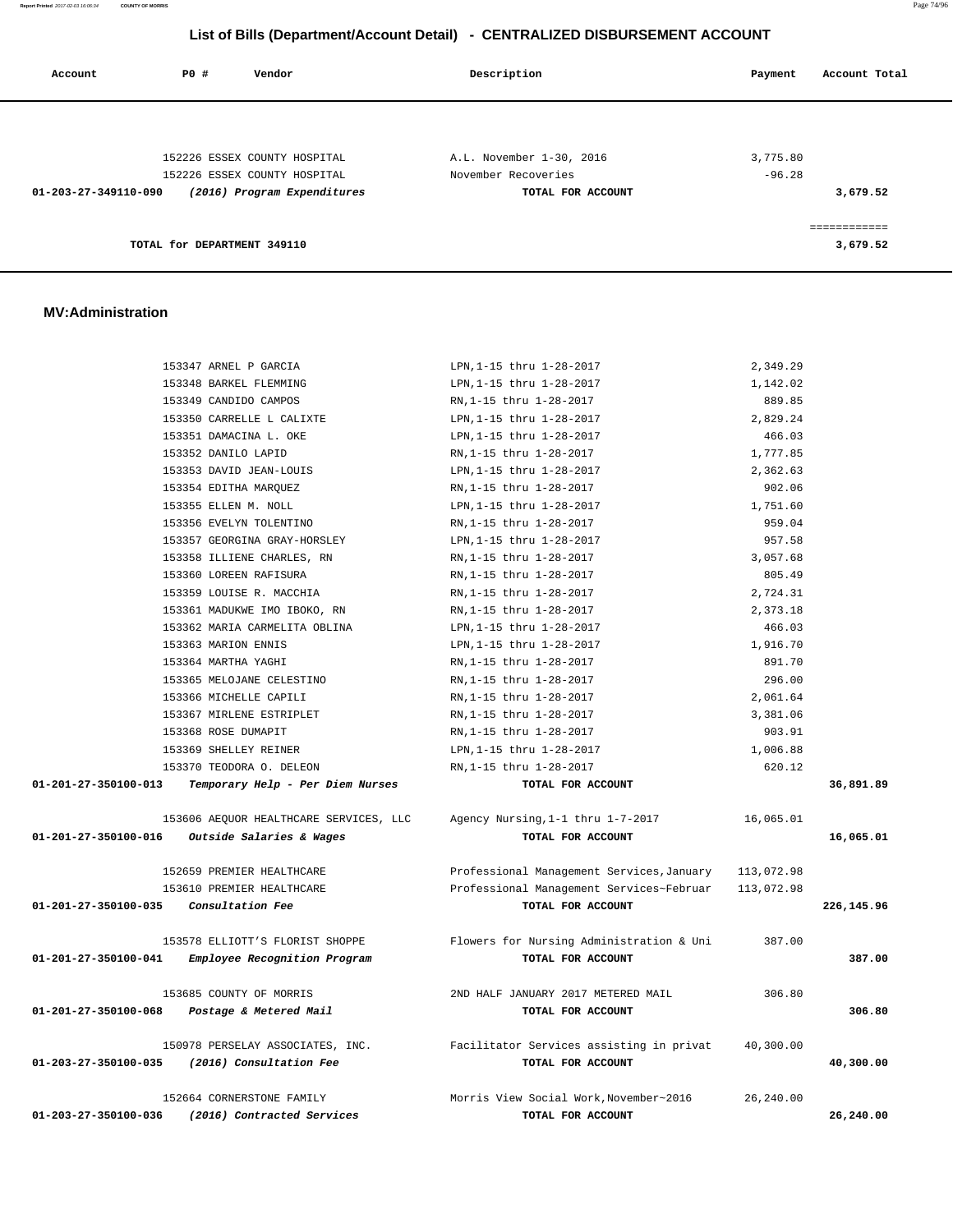| Account                        | PO# | Vendor                              | Description      |                                           | Payment  | Account Total |
|--------------------------------|-----|-------------------------------------|------------------|-------------------------------------------|----------|---------------|
| <b>MV:Administration</b>       |     |                                     |                  |                                           |          |               |
|                                |     | 152667 POINTCLICKCARE               |                  | morr-1, ADT/MDS/3rd Party Patient Billing | 3,479.15 |               |
|                                |     | 148647 DELL MARKETING L.P.          |                  | Ouote#: 10203018428830, Dell Laptop XPS 1 | 1,856.64 |               |
| $01 - 203 - 27 - 350100 - 040$ |     | (2016) Electronic Data Processing   |                  | TOTAL FOR ACCOUNT                         |          | 5,435.79      |
|                                |     | 153611 SODEXO INC & AFFILIATES      |                  | Staff Retirement, 12-21-2016              | 651.05   |               |
|                                |     | 153611 SODEXO INC & AFFILIATES      |                  | Christmas & New Years Eve Employee Cater  | 1,675.00 |               |
| $01 - 203 - 27 - 350100 - 041$ |     | (2016) Employee Recognition Program |                  | TOTAL FOR ACCOUNT                         |          | 2,326.05      |
|                                |     | 149894 READY SUPPLY                 | B060, 11-11-2016 |                                           | 359.00   |               |
| 01-203-27-350100-266           |     | (2016) Safety Items                 |                  | TOTAL FOR ACCOUNT                         |          | 359.00        |
|                                |     |                                     |                  |                                           |          |               |
|                                |     | TOTAL for MV:Administration         |                  |                                           |          | 354,457.50    |

## **MV:Building Services**

|                                 | 153581 RELIABLE LIFT TRUCK SERVICES | MOR2805, 1-4-2017        | 92.00       |            |
|---------------------------------|-------------------------------------|--------------------------|-------------|------------|
|                                 | 153581 RELIABLE LIFT TRUCK SERVICES | MOR2805, 1-4-2017        | 138.00      |            |
|                                 | 153581 RELIABLE LIFT TRUCK SERVICES | MOR2805, 1-9-2017        | 1,113.40    |            |
| 01-201-27-350110-262            | Machinery Repairs & Parts           | TOTAL FOR ACCOUNT        |             | 1,343.40   |
|                                 |                                     |                          |             |            |
|                                 | 152663 SODEXO INC & AFFILIATES      | 100022833, November~2016 | 202,466.59  |            |
|                                 | 152663 SODEXO INC & AFFILIATES      | 100022833, December~2016 | 267, 762.37 |            |
| 01-203-27-350110-036            | (2016) Contracted Services          | TOTAL FOR ACCOUNT        |             | 470,228.96 |
|                                 | 152585 RELIABLE LIFT TRUCK SERVICES | MOR2805, 12-14-2016      | 288.61      |            |
| 01-203-27-350110-262            | (2016) Machinery Repairs & Parts    | TOTAL FOR ACCOUNT        |             | 288.61     |
|                                 |                                     |                          |             |            |
| TOTAL for MV: Building Services |                                     |                          |             | 471,860.97 |

# **MV:Dietary**

|                      |                                       |                           |          | ============ |
|----------------------|---------------------------------------|---------------------------|----------|--------------|
|                      |                                       |                           |          |              |
| 01-203-27-350115-262 | (2016) Machinery Repairs & Parts      | TOTAL FOR ACCOUNT         |          | 2,171.16     |
|                      | 153612 SODEXO INC & AFFILIATES        | 100005746~December, 2016  | 2,171.16 |              |
| 01-203-27-350115-186 | (2016) Coffee / Gift Shop             | TOTAL FOR ACCOUNT         |          | 415.00       |
|                      | 152604 LIBERTY NEWS DISTRIBUTION INC. | 03801, December~2016      | 415.00   |              |
| 01-203-27-350115-185 | (2016) Food                           | TOTAL FOR ACCOUNT         |          | 13,489.71    |
|                      | 152666 STATE OF NJ                    | 24-007-900, November~2016 | 810.77   |              |
|                      | 152666 STATE OF NJ                    | 24-007-900, November~2016 | 740.62   |              |
|                      | 152666 STATE OF NJ                    | 24-007-900, November~2016 | 6,367.71 |              |
|                      | 152668 STATE OF NJ                    | 24-007-900, October~2016  | 541.47   |              |
|                      | 152668 STATE OF NJ                    | 24-007-900, October~2016  | 575.96   |              |
|                      | 152668 STATE OF NJ                    | 24-007-900, October~2016  | 4,453.18 |              |
|                      |                                       |                           |          |              |

**Report Printed** 2017-02-03 16:06:34 **COUNTY OF MORRIS** Page 75/96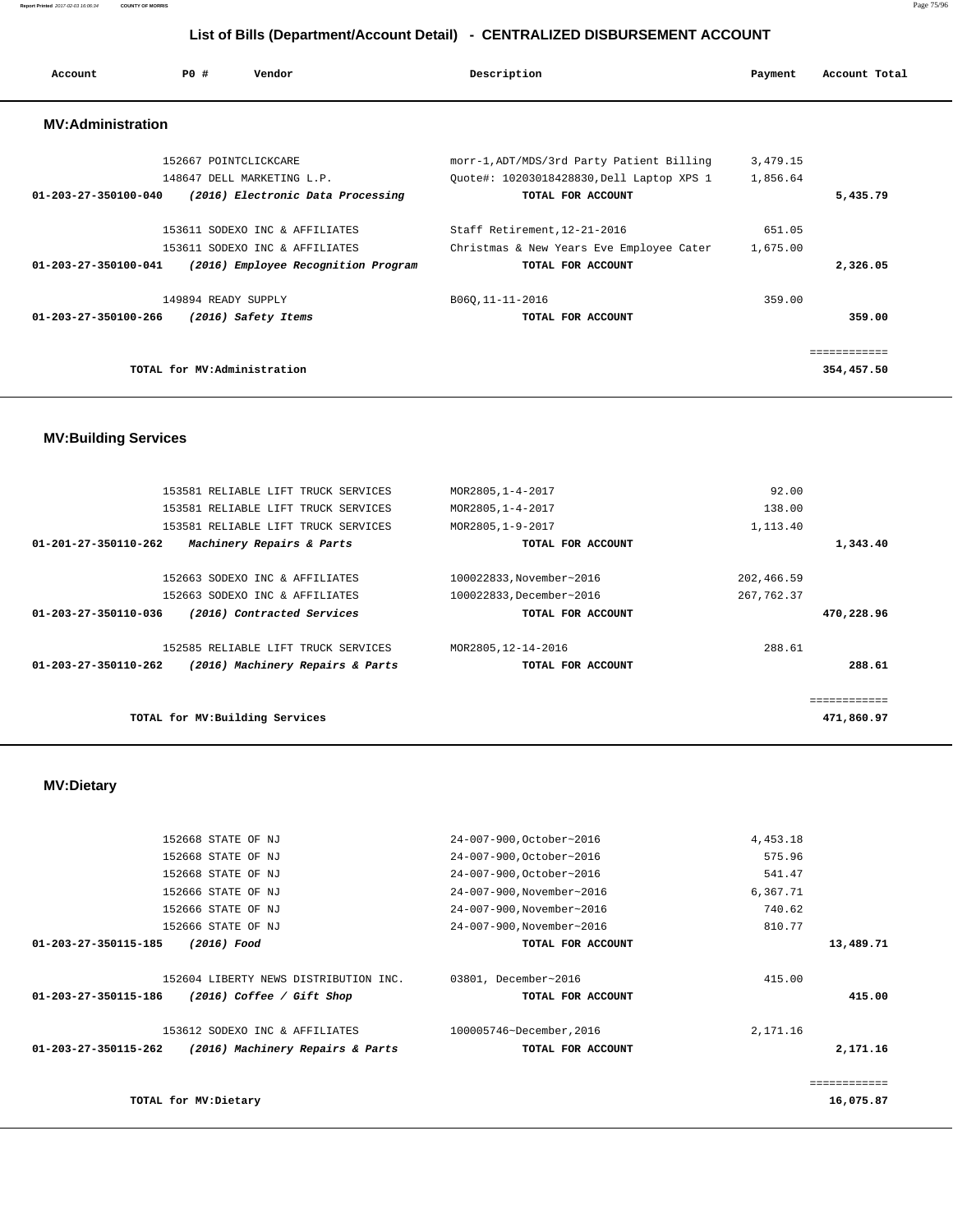| 153577 ARTISTIC AOUARIA INC | Fish Tank Maintenance, January~2017 | 587.50 |
|-----------------------------|-------------------------------------|--------|
| 153579 KERRY KUBER          | Exercise Program on 1A, 1-4-2017    | 100.00 |

#### **MV:Recreation/Volunteer Svc**

|              | 2,200.00  | Psychiatric Consulting, November~2016      | 152665 JAGDISH DANG                |                      |
|--------------|-----------|--------------------------------------------|------------------------------------|----------------------|
|              | 2,200.00  | Psychiatric Consulting, December~2016      | 152665 JAGDISH DANG                |                      |
|              | 3,679.96  | MORR02, Pharmaceutical Consultation, Novem | 152662 PHARMA CARE INC             |                      |
|              | 350.00    | Medical Records Consulting, 4th Quarter 2  | 153576 ALBERTA SCOCOZZA R.R.A.     |                      |
|              | 3,835.00  | Pharmaceutical Consultation, December-201  | 153609 PHARMA CARE INC             |                      |
| 12,264.96    |           | TOTAL FOR ACCOUNT                          | (2016) Consultation Fee            | 01-203-27-350130-035 |
|              | 2,152.14  | 5MOC02, MorPay Monthly Charges, November~2 | 152657 JML MEDICAL INC.            |                      |
|              | 642.85    | 5MOC02, 9-26-2016                          | 152657 JML MEDICAL INC.            |                      |
|              | 1,709.28  | 5MOC02, 11-22-2016                         | 152657 JML MEDICAL INC.            |                      |
|              | 368.00    | 5MOC02, 11-29-2016                         | 152657 JML MEDICAL INC.            |                      |
|              | 636.10    | 5MOC02, 12-06-2016                         | 152657 JML MEDICAL INC.            |                      |
|              | 1,085.00  | 5MOC02, 12-12-2016                         | 152657 JML MEDICAL INC.            |                      |
|              | 10,658.00 | 5MOC02, 12-14-2016                         | 152657 JML MEDICAL INC.            |                      |
|              | 8,040.00  | 5MOC02, 12-19-2016                         | 152657 JML MEDICAL INC.            |                      |
|              | 3,659.25  | 5MOC02, 12-29-2016                         | 152657 JML MEDICAL INC.            |                      |
|              | 324.99    | 5MOC02, 12-29-2016                         | 152657 JML MEDICAL INC.            |                      |
|              | 3,974.43  | 5MOC02, Monthly Supply Orders-December, 20 | 153607 JML MEDICAL INC.            |                      |
| 33,250.04    |           | TOTAL FOR ACCOUNT                          | (2016) General Stores              | 01-203-27-350130-046 |
|              | 15,203.69 | Medicare Legendary, November~2016          | 152661 GERISCRIPT PHARMACY         |                      |
|              | 19,327.30 | Medicare Legendary, December~2016          | 152661 GERISCRIPT PHARMACY         |                      |
| 34,530.99    |           | TOTAL FOR ACCOUNT                          | (2016) Legend Drugs (Prescription) | 01-203-27-350130-171 |
|              | 7,248.85  | IV Stock/Supply & OTC Pharmacy, November~  | 152661 GERISCRIPT PHARMACY         |                      |
|              | 19,367.25 | IV Stock/Supply & OTC Pharmacy, December~  | 152661 GERISCRIPT PHARMACY         |                      |
| 26,616.10    |           | TOTAL FOR ACCOUNT                          | (2016) Non-Legend Drugs (OTC)      | 01-203-27-350130-172 |
|              | 30.00     | CNA Re-Certification, 11-28-2016           | 153270 ELAINE MUCHION              |                      |
|              | 30.00     | CNA Re-Certification, 12-22-2016           | 153273 BETZAIDA GOLDRICH           |                      |
| 60.00        |           | TOTAL FOR ACCOUNT                          | $(2016)$ Nursing                   | 01-203-27-350130-191 |
| ============ |           |                                            |                                    |                      |
| 106,722.09   |           |                                            | TOTAL for MV:Nursing               |                      |
|              |           |                                            |                                    |                      |

## **MV:Nursing**

| Account              | P0 #                  | Vendor                  | Description        | Payment   | Account Total |
|----------------------|-----------------------|-------------------------|--------------------|-----------|---------------|
|                      |                       |                         |                    |           |               |
|                      |                       |                         |                    |           |               |
|                      |                       | 152658 JML MEDICAL INC. | 5MOC02, 11-29-2016 | 30,453.21 |               |
|                      |                       | 152658 JML MEDICAL INC. | 5MOC02, 12-01-2016 | 3,284.24  |               |
|                      |                       | 152658 JML MEDICAL INC. | 5MOC02, 12-08-2016 | 3,340.40  |               |
|                      |                       | 152658 JML MEDICAL INC. | 5MOC02, 12-15-2016 | 399.60    |               |
|                      |                       | 153608 JML MEDICAL INC. | 5MOC02, 12-22-2016 | 15,977.00 |               |
| 01-203-27-350125-182 |                       | $(2016)$ Diapers        | TOTAL FOR ACCOUNT  |           | 53,454.45     |
|                      |                       |                         |                    |           |               |
|                      |                       |                         |                    |           | ============  |
|                      | TOTAL for MV: Laundry |                         |                    |           | 53,454.45     |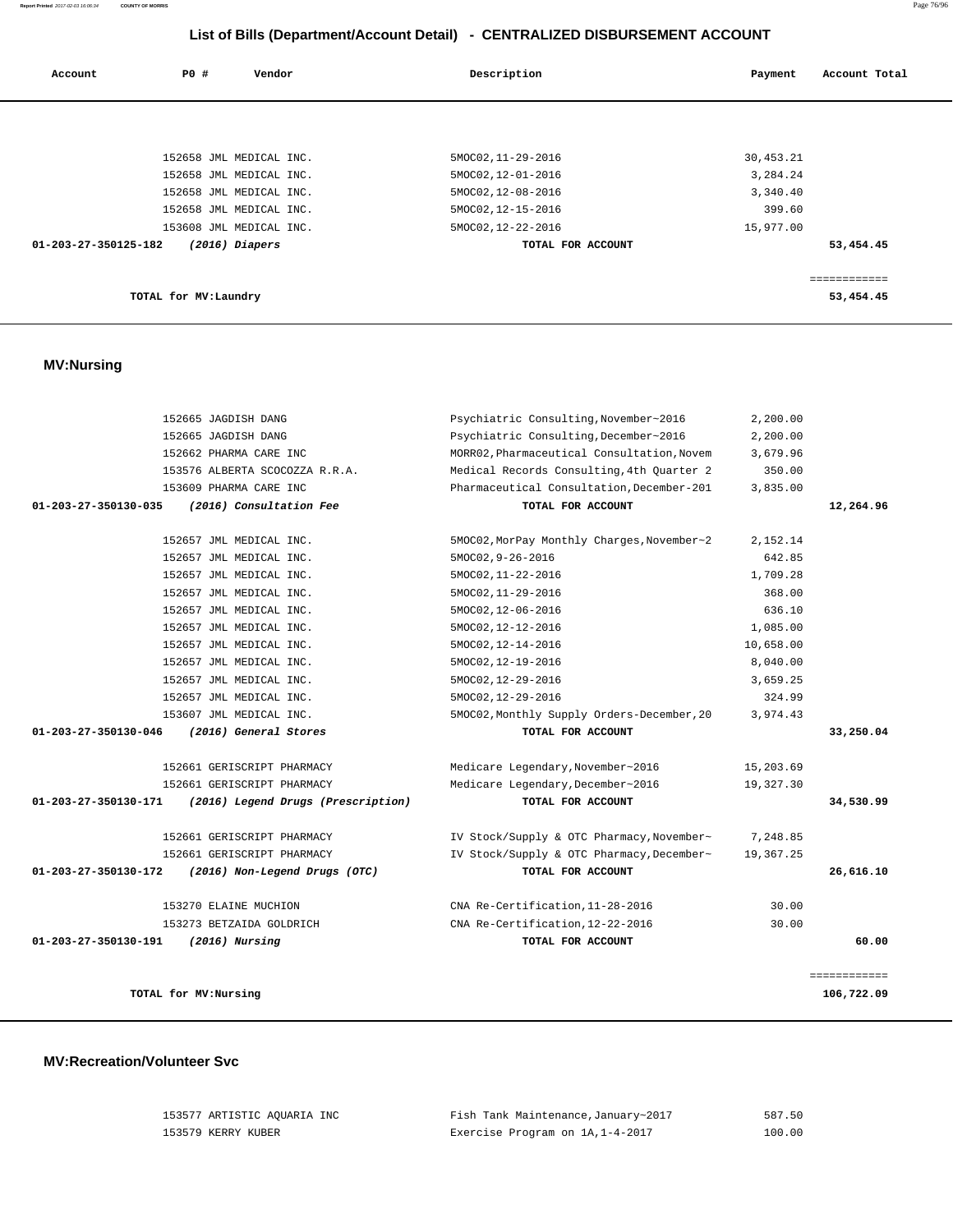| Account                            | PO#                 | Vendor                                 | Description                                                               | Payment          | Account Total |
|------------------------------------|---------------------|----------------------------------------|---------------------------------------------------------------------------|------------------|---------------|
| <b>MV:Recreation/Volunteer Svc</b> |                     |                                        |                                                                           |                  |               |
|                                    | 153579 KERRY KUBER  | 153580 LISA PROKOPOWITZ                | Exercise Program on 1D, 1-18-2017<br>Music for Worship Service, 1-14-2017 | 100.00<br>150.00 |               |
| 01-201-27-350135-194               |                     | <i>Patient Activities</i>              | TOTAL FOR ACCOUNT                                                         |                  | 1,037.50      |
|                                    | 149893 READY SUPPLY |                                        | B060,10-27-2016                                                           | 899.25           |               |
| 01-203-27-350135-036               |                     | (2016) Contracted Services             | TOTAL FOR ACCOUNT                                                         |                  | 899.25        |
|                                    |                     | 152670 JENNIFER CARPINTERI             | Holiday Activities & Decorations, Decembe                                 | 295.93           |               |
| 01-203-27-350135-194               |                     | (2016) Patient Activities              | TOTAL FOR ACCOUNT                                                         |                  | 295.93        |
|                                    |                     |                                        |                                                                           |                  | ============  |
|                                    |                     | TOTAL for MV: Recreation/Volunteer Svc |                                                                           |                  | 2,232.68      |

 **MV:Rehabilitation** 

| 152660 MEDLINE INDUSTRIES INC                 | 1183053, 12-27-2016 | 547.48   |
|-----------------------------------------------|---------------------|----------|
| 152660 MEDLINE INDUSTRIES INC                 | 1183053, 12-28-2016 | 1,670.13 |
| 152660 MEDLINE INDUSTRIES INC                 | 1183053, 12-30-2016 | 493.42   |
| (2016) General Stores<br>01-203-27-350140-046 | TOTAL FOR ACCOUNT   | 2,711.03 |
|                                               |                     |          |
|                                               |                     |          |
| TOTAL for MV:Rehabilitation                   |                     | 2,711.03 |
|                                               |                     |          |

 **County Adjuster** 

| 153685 COUNTY OF MORRIS                        | 2ND HALF JANUARY 2017 METERED MAIL | 744.23 |
|------------------------------------------------|------------------------------------|--------|
| Postage & Metered Mail<br>01-201-27-357100-068 | TOTAL FOR ACCOUNT                  | 744.23 |
|                                                |                                    |        |
|                                                |                                    |        |
| TOTAL for County Adjuster                      |                                    | 744.23 |
|                                                |                                    |        |

# **County Library**

|                      | 153685 COUNTY OF MORRIS        | 2ND HALF JANUARY 2017 METERED MAIL | 973.22 |
|----------------------|--------------------------------|------------------------------------|--------|
| 01-201-29-390100-068 | Postage & Metered Mail         | TOTAL FOR ACCOUNT                  | 973.22 |
|                      |                                |                                    |        |
|                      | 150275 GALE                    | 116418 10/27/16                    | 25.16  |
|                      | 150275 GALE                    | 116418 10/19/16                    | 608.40 |
|                      | 147849 GANN LAW BOOKS          | 000184 Quote dated 09/21/16        | 161.00 |
|                      | 148859 KIRKUS MEDIA, LLC       | 101501 dated 11/04/16              | 199.00 |
|                      | 150345 INGRAM LIBRARY SERVICES | 20C0083 dated 11/15/16             | 15.44  |
|                      | 150345 INGRAM LIBRARY SERVICES | 20C0083 dated 11/15/16             | 19.05  |
|                      | 150345 INGRAM LIBRARY SERVICES | 20C0083 dated 11/15/16             | 86.77  |
|                      | 150345 INGRAM LIBRARY SERVICES | 20C0083 dated 11/21/16             | 59.28  |
|                      | 150345 INGRAM LIBRARY SERVICES | 20C0083 dated 11/21/16             | 69.09  |
|                      | 150345 INGRAM LIBRARY SERVICES | 20C0083 dated 11/21/16             | 23.21  |
|                      | 150345 INGRAM LIBRARY SERVICES | 20C0083 dated 11/21/16             | 17.22  |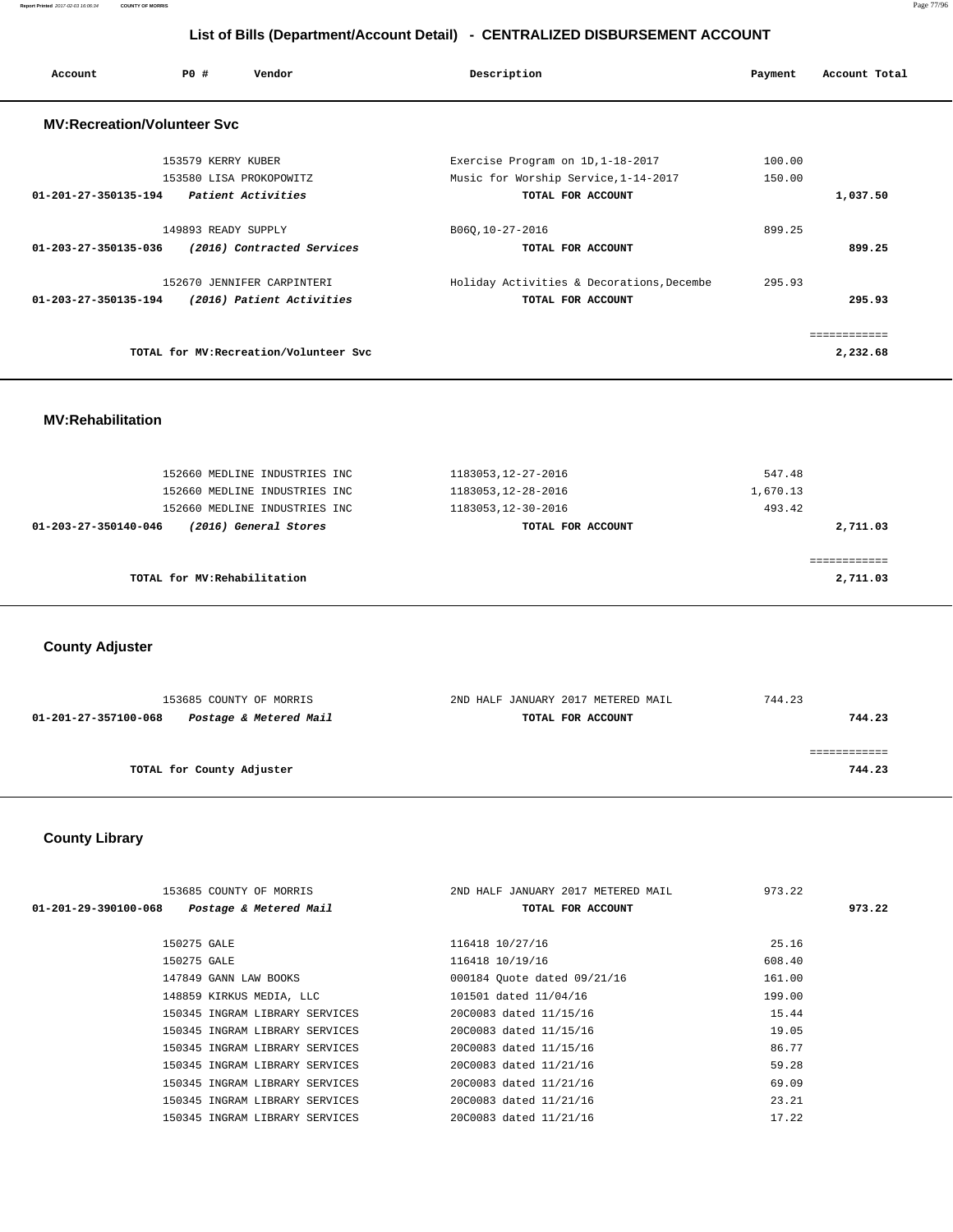**Report Printed** 2017-02-03 16:06:34 **COUNTY OF MORRIS** Page 78/96

## **List of Bills (Department/Account Detail) - CENTRALIZED DISBURSEMENT ACCOUNT**

| Account                        | PO# | Vendor                               | Description             | Payment | Account Total |
|--------------------------------|-----|--------------------------------------|-------------------------|---------|---------------|
| <b>County Library</b>          |     |                                      |                         |         |               |
| $01 - 203 - 29 - 390100 - 028$ |     | (2016) Books & Periodicals           | TOTAL FOR ACCOUNT       |         | 1,307.71      |
|                                |     | 146075 S & S WORLDWIDE, INC.         | 21013342 dated 08/25/16 | 19.98   |               |
| 01-203-29-390100-095           |     | (2016) Other Administrative Supplies | TOTAL FOR ACCOUNT       |         | 19.98         |
|                                |     |                                      |                         |         | ============  |
|                                |     | TOTAL for County Library             |                         |         | 2,300.91      |
|                                |     |                                      |                         |         |               |

## **County Superintendent of Schoo**

| 153685 COUNTY OF MORRIS                        | 2ND HALF JANUARY 2017 METERED MAIL | 81.13 |
|------------------------------------------------|------------------------------------|-------|
| Postage & Metered Mail<br>01-201-29-392100-068 | TOTAL FOR ACCOUNT                  | 81.13 |
|                                                |                                    |       |
|                                                |                                    |       |
| TOTAL for County Superintendent of Schoo       |                                    | 81.13 |

## **Contribution to County College**

| 153663 COUNTY COLLEGE OF MORRIS          | 1st HALF 2/17 OPERATING BUDGET | 492,916.67 |
|------------------------------------------|--------------------------------|------------|
| Expenditures<br>01-201-29-395100-090     | TOTAL FOR ACCOUNT              | 492,916.67 |
|                                          |                                |            |
|                                          |                                |            |
| TOTAL for Contribution to County College |                                | 492,916.67 |

#### **Rutgers Extension Service**

| 153685 COUNTY OF MORRIS                                      | 2ND HALF JANUARY 2017 METERED MAIL | 6.37   |        |
|--------------------------------------------------------------|------------------------------------|--------|--------|
| 01-201-29-396100-068 Postage & Metered Mail                  | TOTAL FOR ACCOUNT                  |        | 6.37   |
|                                                              |                                    |        |        |
| 153621 KELLY DZIAK                                           | Mileage                            | 66.09  |        |
| 01-201-29-396100-082<br>Travel Expense                       | TOTAL FOR ACCOUNT                  |        | 66.09  |
| 153621 KELLY DZIAK                                           | Administrative Supplies            | 77.74  |        |
| 01-201-29-396100-095 Other Administrative Supplies           | TOTAL FOR ACCOUNT                  |        | 77.74  |
|                                                              |                                    |        |        |
| 152901 RICOH USA, INC.                                       | copier lease                       | 992.39 |        |
| 01-201-29-396100-163 Office Machines                         | TOTAL FOR ACCOUNT                  |        | 992.39 |
|                                                              |                                    |        |        |
| 152781 W.B. MASON COMPANY INC                                | Office Supplies                    | 236.84 |        |
| 152781 W.B. MASON COMPANY INC                                | Office Supplies                    | 295.44 |        |
| 01-203-29-396100-058 (2016) Office Supplies & Stationery     | TOTAL FOR ACCOUNT                  |        | 532.28 |
| 152900 KATHY MURARIK                                         | Mileage, Conferences, Meetings     | 73.15  |        |
|                                                              |                                    |        |        |
| 153620 KELLY DZIAK                                           | Mileage                            | 112.92 |        |
| 01-203-29-396100-082 (2016) Travel Expense                   | TOTAL FOR ACCOUNT                  |        | 186.07 |
| 152900 KATHY MURARIK                                         | Administrative Supplies            | 29.00  |        |
| 01-203-29-396100-095<br>(2016) Other Administrative Supplies | TOTAL FOR ACCOUNT                  |        | 29.00  |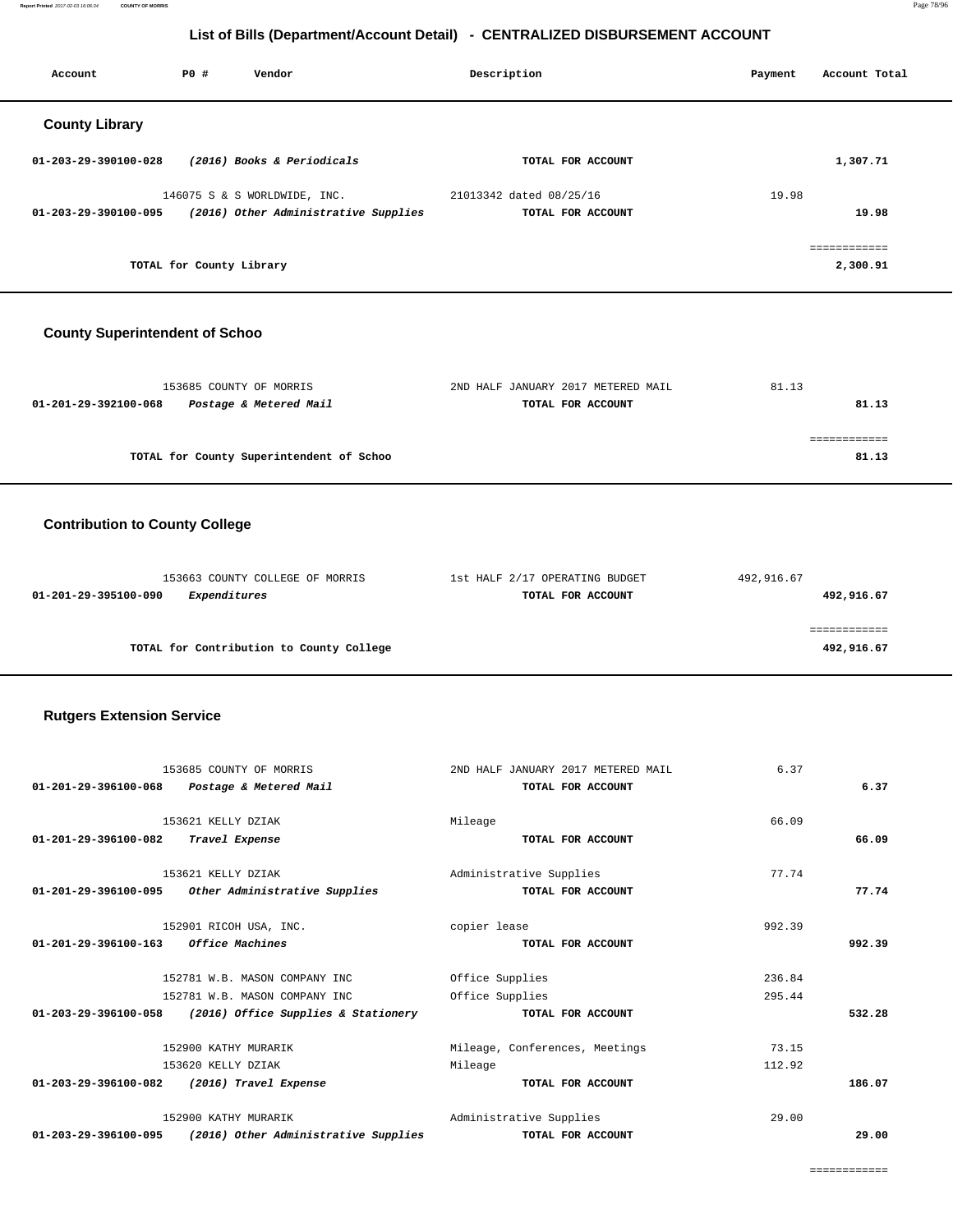| Account                           | P0 #                             | Vendor                              | Description | Payment | Account Total |  |  |
|-----------------------------------|----------------------------------|-------------------------------------|-------------|---------|---------------|--|--|
|                                   | <b>Rutgers Extension Service</b> |                                     |             |         |               |  |  |
|                                   |                                  | TOTAL for Rutgers Extension Service |             |         | 1,889.94      |  |  |
| <b>Rmh Out of Cty Two Yr Coll</b> |                                  |                                     |             |         |               |  |  |

#### **Rmb Out of Cty Two Yr Coll**

|                      | 153145 SUSSEX COUNTY COMMUNITY COLLEGE  | CHARGEBACK FOR WINTER 2017 - T. PARKER | 77.37 |  |
|----------------------|-----------------------------------------|----------------------------------------|-------|--|
| 01-201-29-397100-090 | Rmb Out of Cty Two Yr Coll Expenditures | TOTAL FOR ACCOUNT                      | 77.37 |  |
|                      |                                         |                                        |       |  |
|                      |                                         |                                        |       |  |
|                      | TOTAL for Rmb Out of Cty Two Yr Coll    |                                        | 77.37 |  |

#### **Cont M.C. School of Tech**

|                      | 153678 MC VOCATIONAL SCHOOL DISTRICT  | 2/17 DISTRICT TAXES TO BE RAISED | 800,000.00 |
|----------------------|---------------------------------------|----------------------------------|------------|
| 01-201-29-400100-090 | Cont M.C. School of Tech Expenditures | TOTAL FOR ACCOUNT                | 800,000.00 |
|                      |                                       |                                  |            |
|                      |                                       |                                  |            |
|                      | TOTAL for Cont M.C. School of Tech    |                                  | 800,000.00 |
|                      |                                       |                                  |            |

## **Fire and Police Academy**

| 153685 COUNTY OF MORRIS                                     | 2ND HALF JANUARY 2017 METERED MAIL       | 58.35     |           |
|-------------------------------------------------------------|------------------------------------------|-----------|-----------|
| 01-201-29-407100-068<br>Postage & Metered Mail              | TOTAL FOR ACCOUNT                        |           | 58.35     |
|                                                             |                                          |           |           |
| 150727 VIRTRA SYSTEMS                                       | Firearms Simulator Service Agreement per | 23,540.00 |           |
| 01-203-29-407100-044<br>(2016) Equipment Service Agreements | TOTAL FOR ACCOUNT                        |           | 23,540.00 |
|                                                             |                                          |           |           |
| 149773 AAA EMERGENCY SUPPLY CO                              | 24FT 2 Fly Alum Ladders                  | 1,180.00  |           |
| 149773 AAA EMERGENCY SUPPLY CO                              | 35FT 2 Fly Alum Ladders                  | 1,836.00  |           |
| 149773 AAA EMERGENCY SUPPLY CO                              | 10 FT Attic Ladder                       | 199.00    |           |
| 149773 AAA EMERGENCY SUPPLY CO                              | Shipping Fee                             | 600.00    |           |
| 01-203-29-407100-258<br>$(2016)$ Equipment                  | TOTAL FOR ACCOUNT                        |           | 3,815.00  |
|                                                             |                                          |           |           |
|                                                             |                                          |           |           |
| TOTAL for Fire and Police Academy                           |                                          |           | 27,413.35 |

## **Utilities**

| <i>Electricity</i><br>01-201-31-430100-137 | TOTAL FOR ACCOUNT                                  | 1,117.53 |
|--------------------------------------------|----------------------------------------------------|----------|
| 153265 JERSEY CENTRAL POWER & LIGHT        | 10-00-01-6063-0-8 Street Lighting Dover<br>680.10  |          |
| 153266 JERSEY CENTRAL POWER & LIGHT        | 10-00-05-8414-2-2 St Lighting Morristown<br>360.00 |          |
| 153267 JERSEY CENTRAL POWER & LIGHT        | 32.09<br>10-00-44-7627-6-1 Rt 46 & Canfield Ave M  |          |
| 152631 JERSEY CENTRAL POWER & LIGHT        | 10-00-84-5137-1-0 Berkshire Valley Road-<br>22.73  |          |
| 152630 JERSEY CENTRAL POWER & LIGHT        | 10-00-84-5117-1-4 Berkshire Valley Road-<br>22.61  |          |
|                                            |                                                    |          |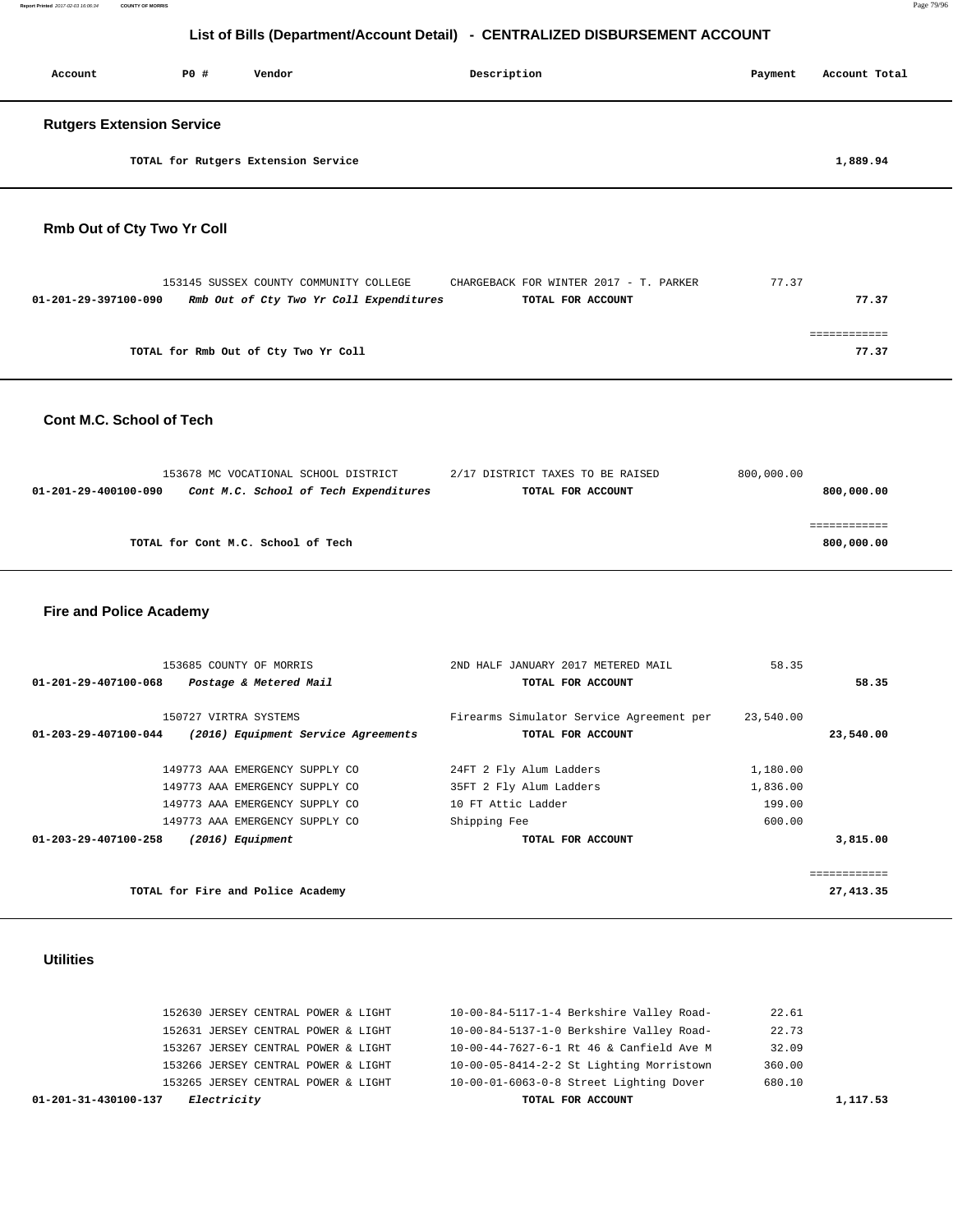| Account              | <b>PO #</b><br>Vendor                                            | Description                                                                          | Payment            | Account Total |
|----------------------|------------------------------------------------------------------|--------------------------------------------------------------------------------------|--------------------|---------------|
| <b>Utilities</b>     |                                                                  |                                                                                      |                    |               |
| 01-201-31-430100-144 | Sewer                                                            | TOTAL FOR ACCOUNT                                                                    |                    | 228.00        |
|                      | 152570 STERICYCLE INC.                                           | 8074425, Medical Waste Recycling, January-                                           | 1,340.77           |               |
|                      | 153272 STERICYCLE INC.                                           | 8074425~February, 2017                                                               | 1,340.77           |               |
| 01-201-31-430100-145 | Solid Waste Cost                                                 | TOTAL FOR ACCOUNT                                                                    |                    | 2,681.54      |
|                      | 152726 VERIZON                                                   | 973-361-0398 892 16Y, 1/1/17, Randolph T                                             | 131.56             |               |
|                      | 152726 VERIZON                                                   | 973-328-3165 445 58Y, 1/4/17, Dover WT (                                             | 35.07              |               |
|                      | 152726 VERIZON                                                   | 973-829-0312 882 15Y, 1/4/17, Randolph O                                             | 67.91              |               |
|                      | 152726 VERIZON                                                   | 973-299-6835 828 04Y, 1/10/17, Boonton T                                             | 35.06              |               |
|                      | 152726 VERIZON                                                   | 973-584-2050 195 53Y, 1/11/17, Mt Rd Rox                                             | 30.80              |               |
|                      | 152369 VERIZON                                                   | 973-455-0378 979 71Y / RE: PENTHOUSE- A                                              | 65.73              |               |
| 01-201-31-430100-146 | Telephone                                                        | TOTAL FOR ACCOUNT                                                                    |                    | 366.13        |
|                      |                                                                  |                                                                                      |                    |               |
|                      | 153501 SOUTHEAST MORRIS COUNTY                                   | 211000004000/ A & R BLDG                                                             | 604.28             |               |
|                      | 153501 SOUTHEAST MORRIS COUNTY                                   | 211000004500/ CH                                                                     | 2,901.71           |               |
|                      | 153501 SOUTHEAST MORRIS COUNTY                                   | 212000084700/ CORRECTION FACILITY                                                    | 5,774.84           |               |
|                      | 153501 SOUTHEAST MORRIS COUNTY<br>153501 SOUTHEAST MORRIS COUNTY | 211000005000/ ADM CTS                                                                | 362.70<br>3,054.64 |               |
| 01-201-31-430100-147 |                                                                  | 212000053001/ SHADETREE<br>TOTAL FOR ACCOUNT                                         |                    | 12,698.17     |
|                      | Water                                                            |                                                                                      |                    |               |
|                      | 152724 MORRISTOWN PARKING AUTHORITY                              | JCP & L/ SCHUYLER ANNEX PARKING                                                      | 1,813.81           |               |
|                      | 151451 JERSEY CENTRAL POWER & LIGHT                              | 100 105 119 190 Rt 10 & Hillside Ave-Led                                             | 41.49              |               |
|                      | 152633 BOROUGH OF BUTLER                                         | 8496-0 Rt 23 & Decker Ave                                                            | 58.34              |               |
|                      | 152633 BOROUGH OF BUTLER                                         | 8495-1 Rt 23 Traffic Light                                                           | 103.11             |               |
|                      | 152633 BOROUGH OF BUTLER                                         | 8495-0 Rt 23 So Light Pole # 144                                                     | 99.07              |               |
|                      | 152633 BOROUGH OF BUTLER                                         | 8496-0 Rt 23 & Decker Ave                                                            | 60.15              |               |
|                      | 152633 BOROUGH OF BUTLER                                         | 8495-1 Rt 23 Traffic Light                                                           | 102.69             |               |
|                      | 152633 BOROUGH OF BUTLER                                         | 8495-0 Rt 23 So Light Pole #144                                                      | 104.07             |               |
| 01-203-31-430100-137 | (2016) Electricity                                               | TOTAL FOR ACCOUNT                                                                    |                    | 2,382.73      |
|                      | 152640 ELIZABETHTOWN GAS COMPANY                                 | 3333344641 - LONG VALLEY                                                             | 765.40             |               |
|                      | 152638 PSE&G CO                                                  | REF # MOMBAG/ COUNTY OF MORRIS - MUNICIP                                             | 26, 415.24         |               |
|                      | 152714 N.J. NATURAL GAS COMPANY                                  | 22-0009-4999-6Y MONTVILLE                                                            | 1,307.20           |               |
|                      | 153652 DIRECT ENERGY BUSINESS MARKETING                          | ACCT #612830/613119                                                                  | 1,011.77           |               |
|                      | 153652 DIRECT ENERGY BUSINESS MARKETING                          | ACCT #628830/706982                                                                  | 2,620.66           |               |
|                      | 153652 DIRECT ENERGY BUSINESS MARKETING                          | ACCT #612830/706983                                                                  | 128.92             |               |
|                      | 153651 DIRECT ENERGY BUSINESS MARKETING                          | 1316 - SUMMARY GROUP #/ MORRIS COUNTY (6                                             | 40,455.96          |               |
|                      | 152723 DIRECT ENERGY BUSINESS MARKETING                          | 1316 - SUMMARY GROUP #/ MORRIS COUNTY (6                                             | 7,275.68           |               |
|                      | 152723 DIRECT ENERGY BUSINESS MARKETING                          | ACCT #628830/706981                                                                  | 1,059.24           |               |
|                      | 01-203-31-430100-141 (2016) Natural Gas                          | TOTAL FOR ACCOUNT                                                                    |                    | 81,040.07     |
|                      | 152416 WASHINGTON TOWNSHIP M.U.A.                                | 000321/ RE: LONG VALLEY GRG - SEWER                                                  | 297.21             |               |
|                      | 152641 MONTVILLE TWP WATER & SEWER                               | ACCOUNT# 103379/ SEWER                                                               | 107.60             |               |
|                      | 152719 NJ DEPARTMENT OF TREASURY                                 | RE: CENTRAL AVENUE / TWP OF PARSIPPANY-T                                             | 49.00              |               |
|                      | 01-203-31-430100-144 (2016) Sewer                                | TOTAL FOR ACCOUNT                                                                    |                    | 453.81        |
|                      | 152123 VERIZON                                                   |                                                                                      | 30.91              |               |
|                      | 152123 VERIZON                                                   | 973-326-8955 127 49Y, 12/25/16, Sheriff'<br>973-838-8083 446 48Y, 12/28/16, Kinnelon | 35.16              |               |
|                      | 151884 VERIZON                                                   | 973 993-1440 628 16Y 12/01/16                                                        | 68.00              |               |
|                      | 152485 VERIZON                                                   | 973 267-2255 222 40Y 12/19/16                                                        | 42.63              |               |
|                      | 152486 VERIZON                                                   | 973 993-1440 628 16Y 01/01/17                                                        | 67.92              |               |
|                      | 146505 SHI INTERNATIONAL CORP                                    | Embedded License, Cisco UC Virt. Foundat                                             | 4,200.00           |               |
|                      | 151249 TOWNSHIP OF RANDOLPH                                      | Reimbursement of Verizon phone bill for                                              | 459.78             |               |
|                      | 152396 VERIZON WIRELESS                                          | 486023883-00001 COUNTY WIDE VERIZON WIRE                                             | 19,537.26          |               |
| 01-203-31-430100-146 | (2016) Telephone                                                 | TOTAL FOR ACCOUNT                                                                    |                    | 24,441.66     |
|                      |                                                                  |                                                                                      |                    |               |

**Report Printed** 2017-02-03 16:06:34 **COUNTY OF MORRIS** Page 80/96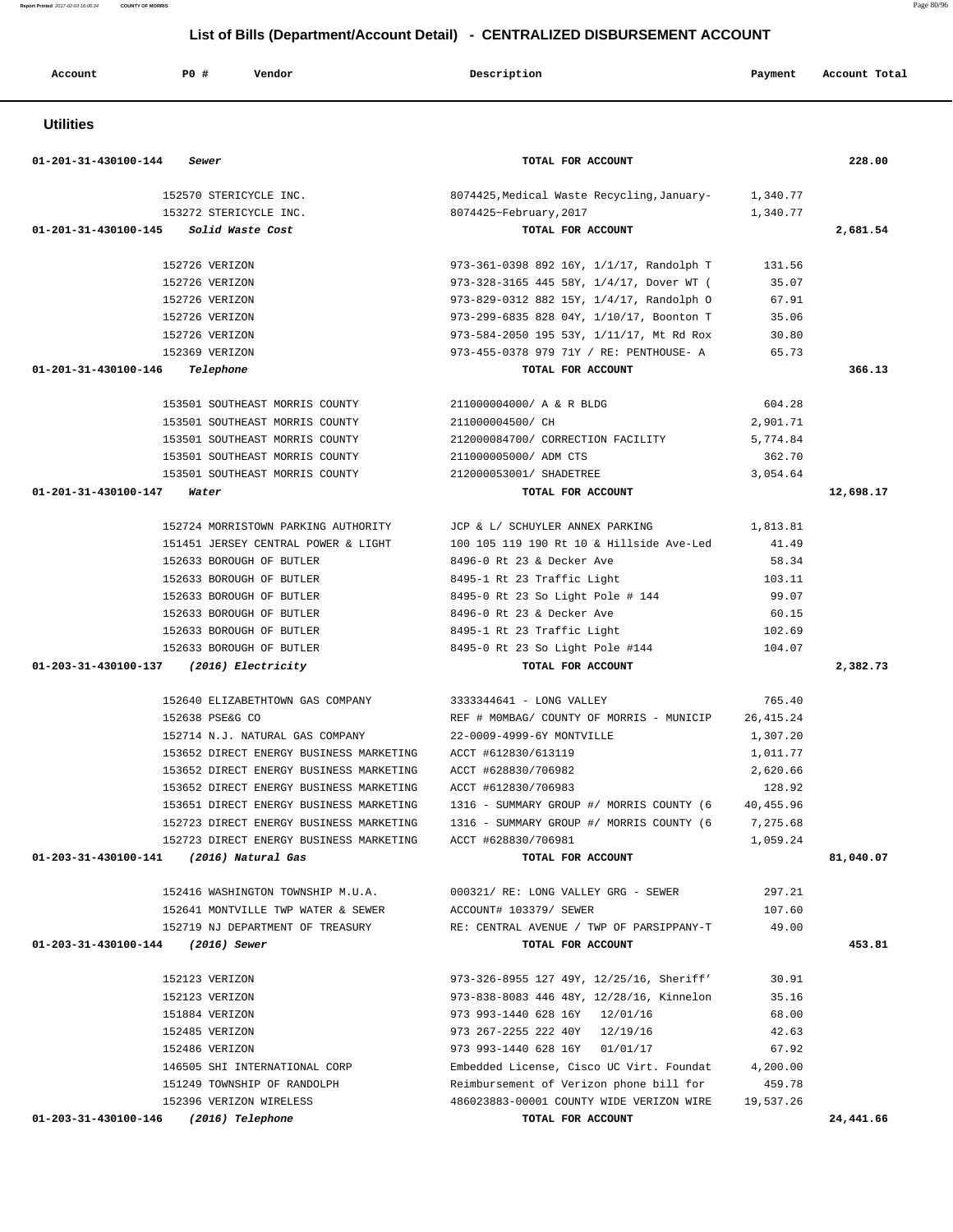**Report Printed** 2017-02-03 16:06:34 **COUNTY OF MORRIS** Page 81/96

# **List of Bills (Department/Account Detail) - CENTRALIZED DISBURSEMENT ACCOUNT**

| Account              | PO#                 | Vendor                             | Description                              | Payment | Account Total |
|----------------------|---------------------|------------------------------------|------------------------------------------|---------|---------------|
| <b>Utilities</b>     |                     |                                    |                                          |         |               |
|                      |                     | 152641 MONTVILLE TWP WATER & SEWER | ACCOUNT# 103379/ WATER                   | 23.25   |               |
|                      |                     | 152639 SOUTHEAST MORRIS COUNTY     | 0124100340.00/ 6 CT ST/ 10-02-16 THRU 01 | 71.68   |               |
|                      |                     | 152639 SOUTHEAST MORRIS COUNTY     | 0124100360.00/ 8 CT ST/ 10-03-16 THRU 01 | 317.58  |               |
|                      |                     | 152639 SOUTHEAST MORRIS COUNTY     | 0124101640.01/ W & M/ 10-03-16 THRU 01-0 | 159.50  |               |
| 01-203-31-430100-147 | $(2016)$ Water      |                                    | TOTAL FOR ACCOUNT                        |         | 646.81        |
|                      |                     |                                    |                                          |         | ============  |
|                      | TOTAL for Utilities |                                    |                                          |         | 126,056.45    |

## **Contingent**

| 153736 COUNTY OF MORRIS                      | JEFFERY fREDERICKS-1ST O 2015-EMPLOYEE C | 439.15 |
|----------------------------------------------|------------------------------------------|--------|
| 153736 COUNTY OF MORRIS                      | JEFFERY fREDERICKS-1ST O 2015-EMPLOYEE C | 30.51  |
| Program Expenditures<br>01-201-35-470100-090 | TOTAL FOR ACCOUNT                        | 469.66 |
|                                              |                                          |        |
|                                              |                                          |        |
| TOTAL for Contingent                         |                                          | 469.66 |

#### **Nutrition**

| 152788 PETER LIMONE JR<br>152787 PATRICIA HOOVER-HAGEN<br>01-203-41-716100-059<br>(2016) Other General Expenses              | entertainment for Madison nut site 12/28<br>latch boxes for jee/rox nut site<br>TOTAL FOR ACCOUNT | 75.00<br>9.94<br>84.94           |  |
|------------------------------------------------------------------------------------------------------------------------------|---------------------------------------------------------------------------------------------------|----------------------------------|--|
| 152627 JERSEY PAPER PLUS INC<br>152627 JERSEY PAPER PLUS INC<br>01-203-41-716100-098<br>(2016) Other Operating&Repair Supply | Ord# 339496<br>Ord# 340012<br>TOTAL FOR ACCOUNT                                                   | 2,654.46<br>1,373.43<br>4,027.89 |  |
| 152184 CENTURYLINK<br>01-203-41-716100-146<br>(2016) Telephone                                                               | Service 12/19/16-1/18/17Acct# 309518262<br>TOTAL FOR ACCOUNT                                      | 45.11<br>45.11                   |  |
| TOTAL for Nutrition                                                                                                          |                                                                                                   | 4,157.94                         |  |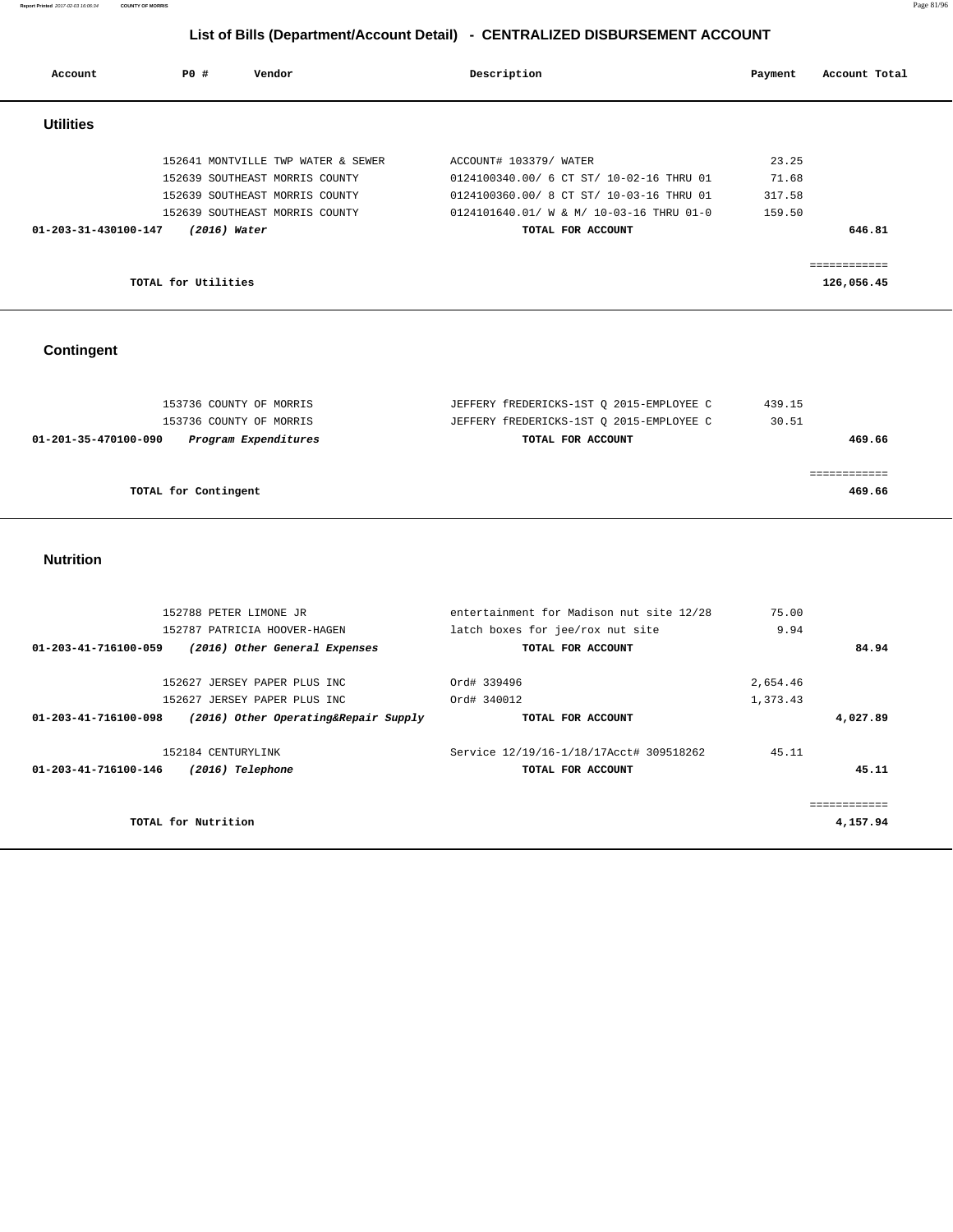**Report Printed** 2017-02-03 16:06:34 **COUNTY OF MORRIS** Page 82/96

## **List of Bills (Department/Account Detail) - CENTRALIZED DISBURSEMENT ACCOUNT**

| Account              | <b>PO #</b>                 | Vendor                                                                 |                   | Description                                             | Payment | Account Total         |
|----------------------|-----------------------------|------------------------------------------------------------------------|-------------------|---------------------------------------------------------|---------|-----------------------|
| DEPARTMENT 718710    |                             |                                                                        | <b>Grant Fund</b> |                                                         |         |                       |
| 02-213-41-718710-391 |                             | 153686 COUNTY OF MORRIS<br>Public Health Emer Grant $(7/1/16-6/30/17)$ |                   | 2ND HALF JANUARY 2017 METERED MAIL<br>TOTAL FOR ACCOUNT | 83.06   | 83.06                 |
|                      | TOTAL for DEPARTMENT 718710 |                                                                        |                   |                                                         |         | ============<br>83.06 |

#### **DEPARTMENT 741715**

|                      | 152211 GREAT-WEST               |                                          | 16,517.49 |           |
|----------------------|---------------------------------|------------------------------------------|-----------|-----------|
|                      | 153249 AVTECH INSTITUTE         | Kristen B.                               | 2,296.00  |           |
|                      | 153415 INFORMATION & TECHNOLOGY | Humaira N.                               | 1,008.00  |           |
|                      | 153418 INFORMATION & TECHNOLOGY | Sameera A.                               | 960.00    |           |
|                      | 152214 PLIC SBD GRAND ISLAND    |                                          | 10.08     |           |
|                      | 153322 SAMANTHA MARIA PIERSON   |                                          | 4.00      |           |
|                      | 152218 W.B. MASON COMPANY INC   |                                          | 58.21     |           |
|                      | 152066 BRAD SCHMITT             | Travel on 12/14/16 from Phillipsburg to  | 33.25     |           |
|                      | 153592 AEROFUND FINANCIAL INC.  | Transportation from 11/14/16 to 11/18/16 | 64.95     |           |
|                      | 152206 JANE A. ARMSTRONG        |                                          | 15.05     |           |
| 02-213-41-741715-392 | WFNJ-TANF (7/1/16-12/31/17)     | TOTAL FOR ACCOUNT                        |           | 20,967.03 |
|                      |                                 |                                          |           |           |
|                      |                                 |                                          |           |           |

**TOTAL for DEPARTMENT 741715 20,967.03**

 **DEPARTMENT 741720** 

| 152211 GREAT-WEST                                                |                                          | 14, 157.85 |           |
|------------------------------------------------------------------|------------------------------------------|------------|-----------|
| 153477 MILLENNIUM SOLUTION FOCUS                                 | Jeanie Y.                                | 750.00     |           |
| 152214 PLIC SBD GRAND ISLAND                                     |                                          | 17.65      |           |
| 153322 SAMANTHA MARIA PIERSON                                    |                                          | 7.00       |           |
| 152218 W.B. MASON COMPANY INC                                    |                                          | 101.87     |           |
| 153261 PROJECT SELF SUFFICIENCY                                  | Kim C. 30-day retention.                 | 550.00     |           |
| 153263 PROJECT SELF SUFFICIENCY                                  | Kim C., 60-day retention.                | 250.00     |           |
| 153592 AEROFUND FINANCIAL INC.                                   | Transportation from 11/14/16 to 11/18/16 | 21.65      |           |
| 152206 JANE A. ARMSTRONG                                         |                                          | 26.34      |           |
| WFNJ-General Assistance(7/1/16-12/31/17)<br>02-213-41-741720-392 | TOTAL FOR ACCOUNT                        |            | 15,882.36 |
|                                                                  |                                          |            |           |
|                                                                  |                                          |            |           |
| TOTAL for DEPARTMENT 741720                                      |                                          |            | 15,882.36 |

 **DEPARTMENT 741730** 

 152211 GREAT-WEST 4,719.28  **02-213-41-741730-392 WFNJ-WLLP (7/1/16-12/31/17) TOTAL FOR ACCOUNT 4,719.28** ============ **TOTAL for DEPARTMENT 741730 4,719.28**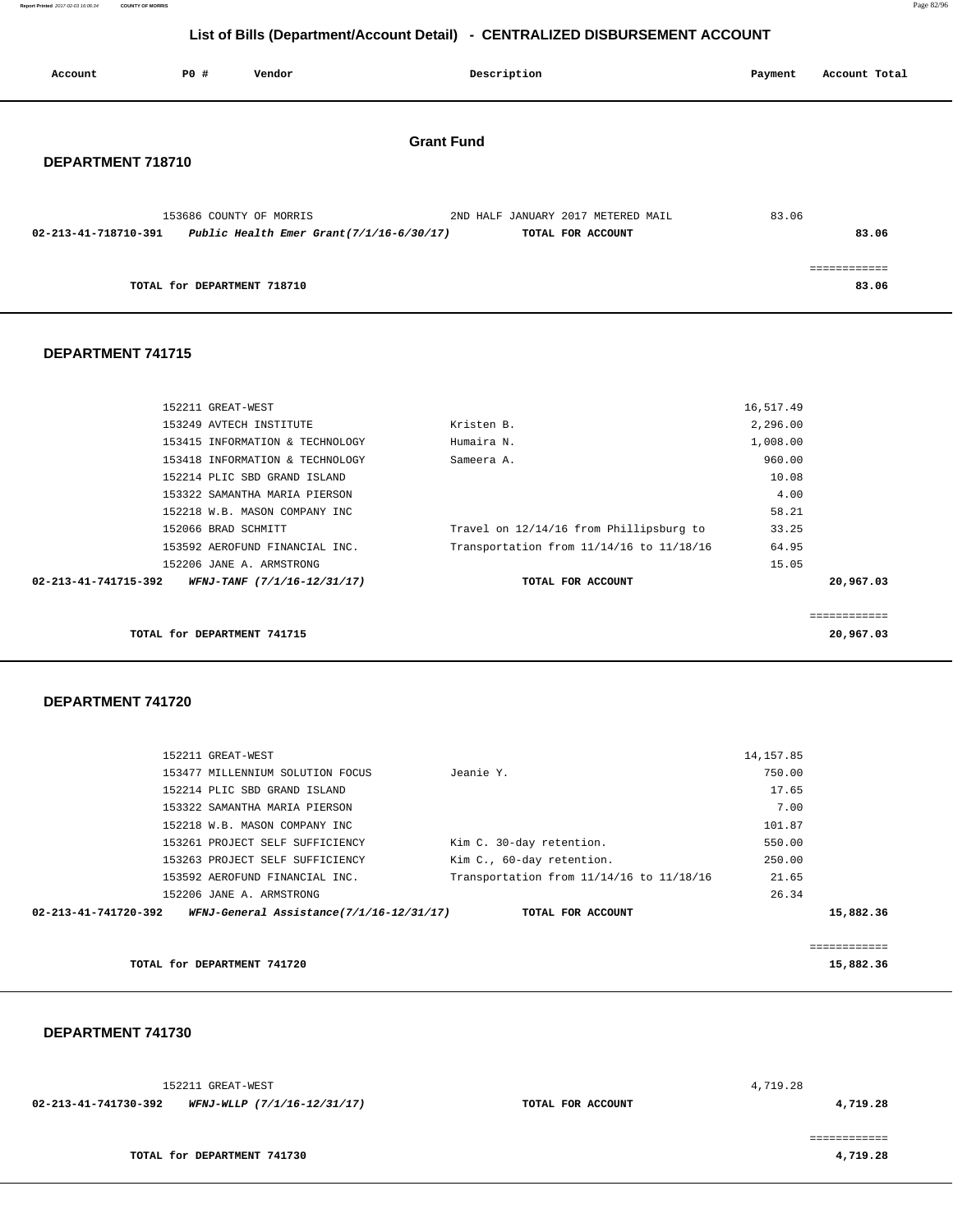**Report Printed** 2017-02-03 16:06:34 **COUNTY OF MORRIS** Page 83/96

## **List of Bills (Department/Account Detail) - CENTRALIZED DISBURSEMENT ACCOUNT**

| Account              | PO#                         | Vendor                             | Description       | Payment  | Account Total |
|----------------------|-----------------------------|------------------------------------|-------------------|----------|---------------|
| DEPARTMENT 742705    |                             |                                    |                   |          |               |
|                      |                             | 152078 EZ WHEELS DRIVING SCHOOL    | Victor B.         | 3,199.20 |               |
|                      |                             | 153427 WILLIAM PATERSON UNIVERSITY | Donna M.          | 800.00   |               |
|                      |                             | 153446 BERKELEY COLLEGE            | Erika M.          | 800.00   |               |
|                      |                             | 153587 ASHLEY NORTON, INC.         | Jadean R.         | 1,155.60 |               |
|                      |                             | 153337 RUTGERS SCHOOL OF BUSINESS  | Joyce S.          | 3,080.00 |               |
| 02-213-41-742705-391 |                             | WIOA Adult (7/1/15-6/30/17)        | TOTAL FOR ACCOUNT |          | 9,034.80      |
|                      |                             |                                    |                   |          | ============  |
|                      | TOTAL for DEPARTMENT 742705 |                                    |                   |          | 9,034.80      |

## **DEPARTMENT 742710**

| 153594 AVTECH INSTITUTE                                           | Jesus F.          | 800.00   |
|-------------------------------------------------------------------|-------------------|----------|
| 153428 RUTGERS CENTER FOR CONTINUING                              | Douglas J.        | 779.00   |
| WIOA Dislocated Worker $(7/1/15-6/30/17)$<br>02-213-41-742710-391 | TOTAL FOR ACCOUNT | 1,579.00 |
|                                                                   |                   |          |
|                                                                   |                   |          |
| TOTAL for DEPARTMENT 742710                                       |                   | 1,579.00 |
|                                                                   |                   |          |

#### **DEPARTMENT 742720**

|                                |                                    |                   |            | ========== |
|--------------------------------|------------------------------------|-------------------|------------|------------|
| $02 - 213 - 41 - 742720 - 391$ | WIOA Youth (7/1/15-6/30/17)        | TOTAL FOR ACCOUNT |            | 18,385.11  |
|                                | 152206 JANE A. ARMSTRONG           |                   | 60.20      |            |
|                                | 153436 PHILLIPSBURG SCHOOL BASED   | Thomas A.         | 486.00     |            |
|                                | 153436 PHILLIPSBURG SCHOOL BASED   | Angel H.          | 486.00     |            |
|                                | 153437 PHILLIPSBURG SCHOOL BASED   | Frank G.          | 213.00     |            |
|                                | 153429 LINCOLN TECHNICAL INSTITUTE | Cristian T.       | 633.60     |            |
|                                | 153430 FORTIS INSTITUTE            | Jermarie M.       | 1,059.30   |            |
|                                | 153447 BERKELEY COLLEGE            | Winny S.          | 1,000.00   |            |
|                                | 152218 W.B. MASON COMPANY INC      |                   | 232.84     |            |
|                                | 153322 SAMANTHA MARIA PIERSON      |                   | 16.00      |            |
|                                | 152214 PLIC SBD GRAND ISLAND       |                   | 40.32      |            |
| 152211 GREAT-WEST              |                                    |                   | 14, 157.85 |            |

**TOTAL for DEPARTMENT 742720 18,385.11** 

| 152217 KAREN GOTTSHALL               |             | 83.94     |
|--------------------------------------|-------------|-----------|
| 152211 GREAT-WEST                    |             | 23,596.41 |
| 153483 AVTECH INSTITUTE              | Polina M.   | 1,344.00  |
| 153476 RUTGERS CENTER FOR CONTINUING | Debra O.    | 2,154.00  |
| 153239 AVTECH INSTITUTE              | Frank P.    | 2,538.66  |
| 153444 JERSEY TRACTOR TRAILER        | Benjamin L. | 3,200.00  |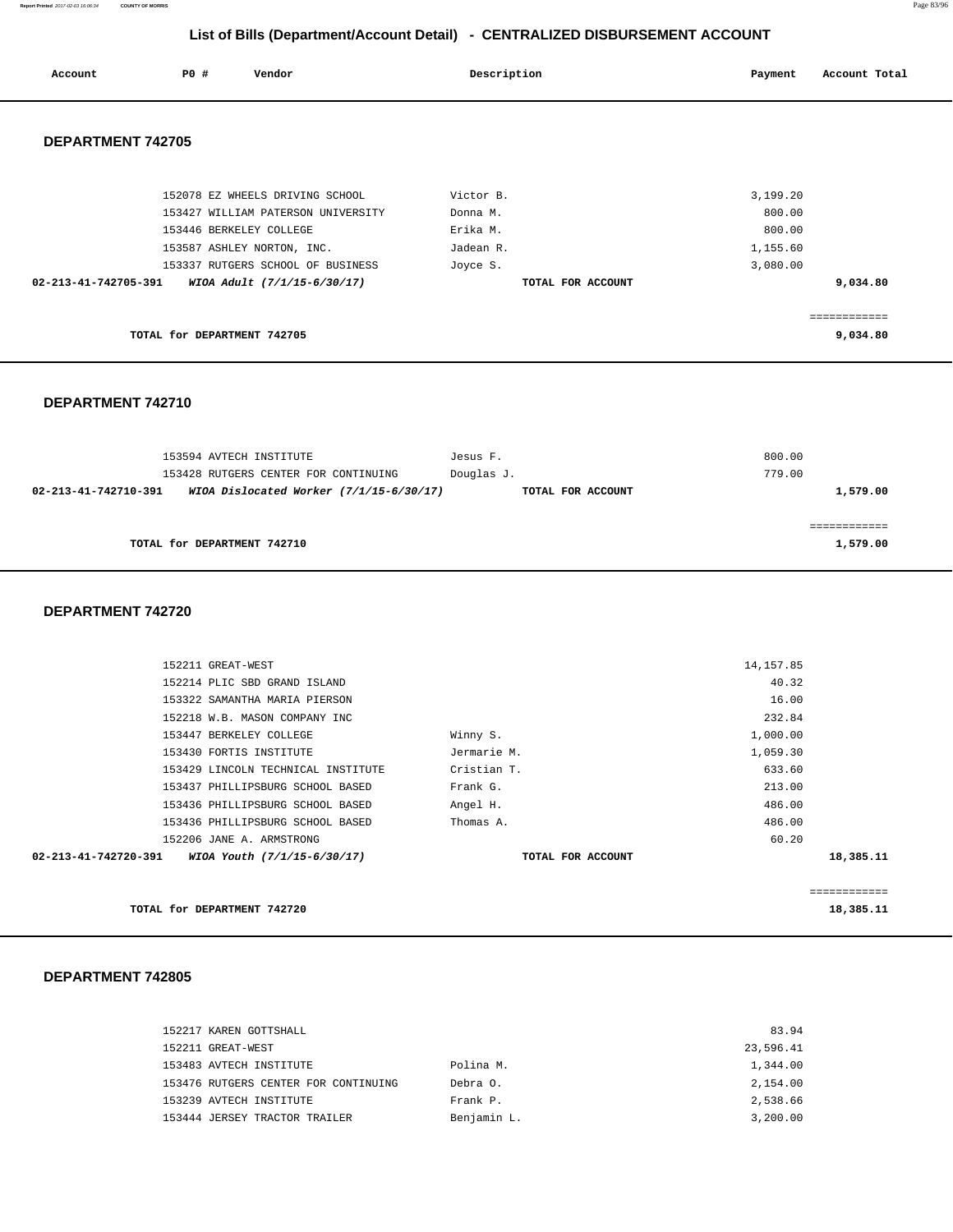| Account                  | PO# | Vendor                           | Description       | Payment  | Account Total |
|--------------------------|-----|----------------------------------|-------------------|----------|---------------|
| <b>DEPARTMENT 742805</b> |     |                                  |                   |          |               |
|                          |     | 153421 INFORMATION & TECHNOLOGY  | Martha G.         | 792.00   |               |
|                          |     | 153244 AVTECH INSTITUTE          | April M.          | 1,400.00 |               |
|                          |     | 153416 INFORMATION & TECHNOLOGY  | Edier M.          | 840.00   |               |
|                          |     | 153252 AVTECH INSTITUTE          | Nancy H.          | 784.00   |               |
|                          |     | 152214 PLIC SBD GRAND ISLAND     |                   | 60.48    |               |
|                          |     | 153474 AVTECH INSTITUTE          | Barbara D.        | 1,120.00 |               |
|                          |     | 153475 AVTECH INSTITUTE          | Barbara H.        | 1,328.00 |               |
|                          |     | 153322 SAMANTHA MARIA PIERSON    |                   | 24.00    |               |
|                          |     | 152218 W.B. MASON COMPANY INC    |                   | 349.25   |               |
|                          |     | 153473 AVTECH INSTITUTE          | Robert C.         | 1,300.00 |               |
|                          |     | 153254 AVTECH INSTITUTE          | Rosemarie C.      | 688.00   |               |
|                          |     | 153256 AVTECH INSTITUTE          | Ira S.            | 1,400.00 |               |
|                          |     | 153257 AVTECH INSTITUTE          | James S.          | 1,240.00 |               |
|                          |     | 153258 AVTECH INSTITUTE          | Jennifer M.       | 2,488.88 |               |
|                          |     | 153248 AVTECH INSTITUTE          | Ekaterina B.      | 1,184.00 |               |
|                          |     | 153587 ASHLEY NORTON, INC.       |                   | 3,843.98 |               |
|                          |     | 153443 DENTAL & MEDICAL CAREER   | Elissa W.         | 3,196.00 |               |
|                          |     | 153478 NATIONAL CAREER INSTITUTE | Robert A.         | 880.00   |               |
|                          |     | 153288 AEROFUND FINANCIAL INC.   |                   | 33.00    |               |
|                          |     | 152206 JANE A. ARMSTRONG         |                   | 90.30    |               |
| 02-213-41-742805-391     |     | WIOA Adult (7/1/16-6/30/18)      | TOTAL FOR ACCOUNT |          | 56,798.90     |
|                          |     |                                  |                   |          | ============  |

**TOTAL for DEPARTMENT 742805 56,798.90**

| 152217 KAREN GOTTSHALL                | Travel from 7/28/16 to 12/20/16.                 | 170.43   |
|---------------------------------------|--------------------------------------------------|----------|
| 152211 GREAT-WEST                     | Year-End contribution ending 12/31/16. 44,833.18 |          |
| 153433 EZ WHEELS DRIVING SCHOOL       | Edward D.                                        | 799.80   |
| 153435 EZ WHEELS DRIVING SCHOOL       | Glenn K.                                         | 1,066.40 |
| 153440 LASCOMP INSTITUTE              | Reginald M.                                      | 3,200.00 |
| 153441 DENTAL & MEDICAL CAREER        | Cindie N.                                        | 3,196.00 |
| 153442 DENTAL & MEDICAL CAREER        | Jessenia M.                                      | 799.00   |
| 153251 AVTECH INSTITUTE               | Sanjay C.                                        | 1,400.00 |
| 153250 AVTECH INSTITUTE               | Patricia B.                                      | 1,904.00 |
| 153247 AVTECH INSTITUTE               | Daniel S.                                        | 920.00   |
| 153260 AVTECH INSTITUTE               | Lisa S.                                          | 1,904.00 |
| 153240 AVTECH INSTITUTE               | Geraldine M.                                     | 728.00   |
| 153481 AVTECH INSTITUTE               | Carol G.                                         | 2,184.00 |
| 153423 INFORMATION & TECHNOLOGY       | Lilia O.                                         | 96.00    |
| 153422 INFORMATION & TECHNOLOGY       | Litzia V.                                        | 816.00   |
| 153431 RUTGERS CENTER FOR CONTINUING  | Zakiyyah S.                                      | 2,300.00 |
| 153482 AVTECH INSTITUTE               | Christopher D.                                   | 920.00   |
| 153471 AVTECH INSTITUTE               | Gerald D.                                        | 960.00   |
| 153484 AVTECH INSTITUTE               | Pratima S.                                       | 800.00   |
| 153486 AVTECH INSTITUTE               | Sharon K.                                        | 1,064.00 |
| 153485 AVTECH INSTITUTE               | Greg Y.                                          | 1,077.33 |
| 153259 AVTECH INSTITUTE               | Kevin H.                                         | 900.00   |
| 153617 LEGENDS MANAGEMENT COMPANY LLC | Thomas C., Dates: 8/23/16 to 12/30/16.           | 4,994.09 |
| 153480 WARREN COUNTY COMMUNITY COLL.  | Ligia T.                                         | 1,555.00 |
| 153479 RUTGERS CENTER FOR CONTINUING  | Beth B.                                          | 2,405.00 |
| 153472 AVTECH INSTITUTE               | Flora M.                                         | 1,904.00 |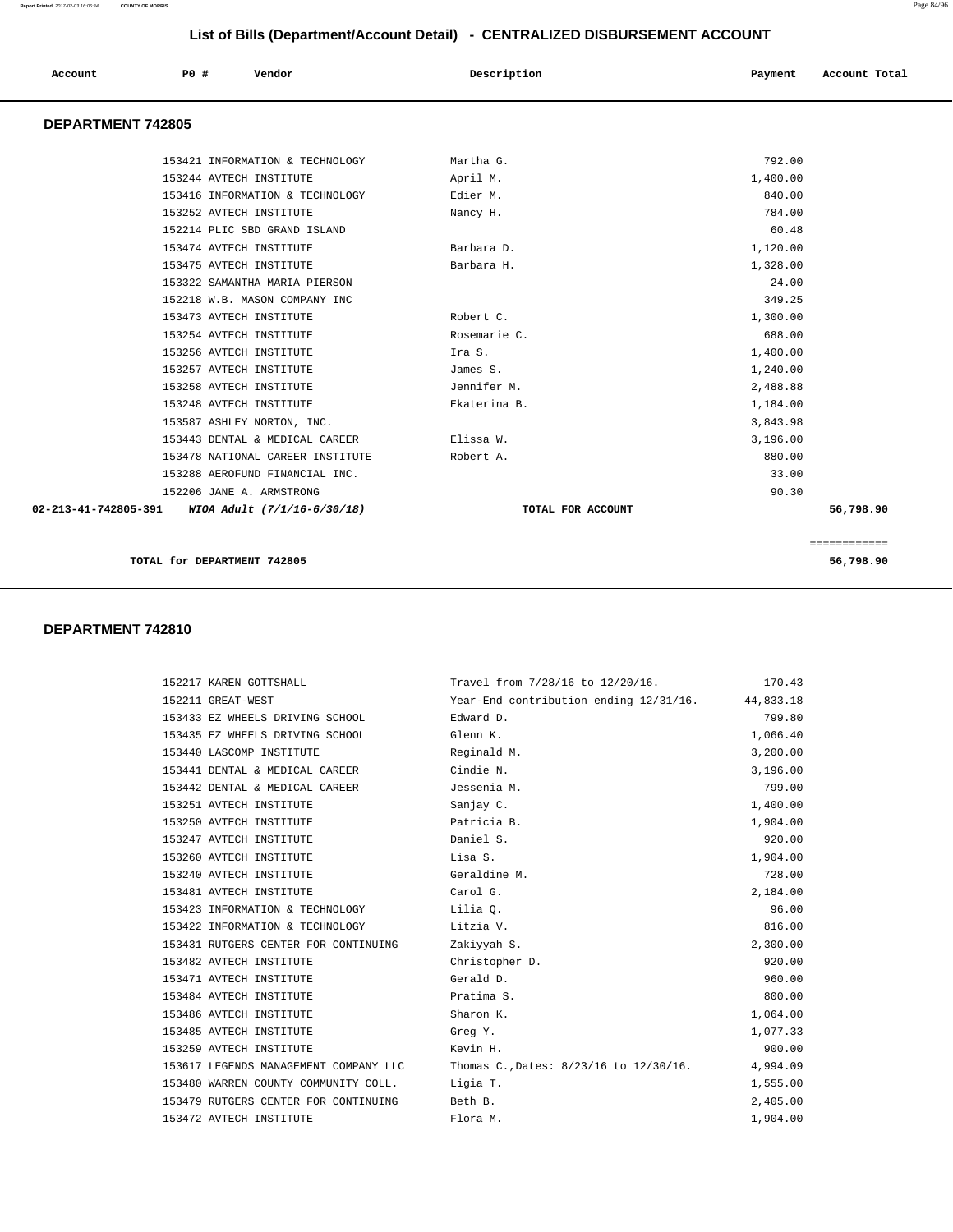| Account              | P0 #<br>Vendor                                                                                                                                                                                                                                                                                                                                                                                                                                                                                                 | Description                                                                                                                                                                                                                                                                                                | Payment                                                                                                                                                          | Account Total |
|----------------------|----------------------------------------------------------------------------------------------------------------------------------------------------------------------------------------------------------------------------------------------------------------------------------------------------------------------------------------------------------------------------------------------------------------------------------------------------------------------------------------------------------------|------------------------------------------------------------------------------------------------------------------------------------------------------------------------------------------------------------------------------------------------------------------------------------------------------------|------------------------------------------------------------------------------------------------------------------------------------------------------------------|---------------|
| DEPARTMENT 742810    |                                                                                                                                                                                                                                                                                                                                                                                                                                                                                                                |                                                                                                                                                                                                                                                                                                            |                                                                                                                                                                  |               |
|                      | 153432 EZ WHEELS DRIVING SCHOOL<br>153426 WARREN COUNTY COMMUNITY COLL.<br>153241 AVTECH INSTITUTE<br>153242 AVTECH INSTITUTE<br>153243 AVTECH INSTITUTE<br>153255 AVTECH INSTITUTE<br>153246 BERGEN BLENDED ACADEMY<br>153434 EZ WHEELS DRIVING SCHOOL<br>153419 INFORMATION & TECHNOLOGY<br>152214 PLIC SBD GRAND ISLAND<br>153245 RUTGERS CENTER FOR CONTINUING<br>153439 RUTGERS, THE STATE UNIVERSITY<br>153322 SAMANTHA MARIA PIERSON<br>152218 W.B. MASON COMPANY INC<br>153288 AEROFUND FINANCIAL INC. | Robert S.<br>Fatima B.<br>Regina K.<br>Rolando O.<br>Anthony E.<br>Vincent R.<br>Shirley A.<br>Michael D.<br>Jorge L.<br>Premium due for 1/1/17 to 1/31/17.<br>Barbara O.<br>Andrew G.<br>Reimbursement of parking fees for Januar<br>Various office supplies.<br>Transportation on 10/20/16 to the Vetera | 1,066.40<br>1,555.00<br>840.00<br>2,192.00<br>1,194.66<br>1,848.00<br>544.00<br>1,125.81<br>888.00<br>123.48<br>2,476.00<br>3,200.00<br>49.00<br>713.05<br>67.00 |               |
| 02-213-41-742810-391 | 153686 COUNTY OF MORRIS<br>152206 JANE A. ARMSTRONG<br>WIOA Dislocated Worker (7/1/16-6/30/18)                                                                                                                                                                                                                                                                                                                                                                                                                 | 2ND HALF JANUARY 2017 METERED MAIL<br>Travel expenses from 10/7/16 to 12/20/16<br>TOTAL FOR ACCOUNT                                                                                                                                                                                                        | 220.89<br>184.37                                                                                                                                                 | 101,983.89    |

**TOTAL for DEPARTMENT 742810 101,983.89 101,983.89** 

### **DEPARTMENT 742820**

| 153424 M.C. SCHOOL OF TECHNOLOGY                 | Cheyenne C.                              | 589.16   |              |
|--------------------------------------------------|------------------------------------------|----------|--------------|
| 153425 M.C. SCHOOL OF TECHNOLOGY                 | Matthew W.                               | 574.05   |              |
| 153235 PHILLIPSBURG SCHOOL BASED                 | Kayla F.                                 | 2,312.00 |              |
| 153235 PHILLIPSBURG SCHOOL BASED                 | John T.                                  | 1,091.00 |              |
| 153235 PHILLIPSBURG SCHOOL BASED                 | Jarred J.                                | 1,824.00 |              |
| 153235 PHILLIPSBURG SCHOOL BASED                 | Ryan L.                                  | 1,824.00 |              |
| 153438 PHILLIPSBURG SCHOOL BASED                 | Brittany H.                              | 92.00    |              |
| 153438 PHILLIPSBURG SCHOOL BASED                 | John T.                                  | 92.00    |              |
| 153438 PHILLIPSBURG SCHOOL BASED                 | Andrew Z.                                | 92.00    |              |
| 153438 PHILLIPSBURG SCHOOL BASED                 | Noah W.                                  | 92.00    |              |
| 153438 PHILLIPSBURG SCHOOL BASED                 | Aziza N.                                 | 92.00    |              |
| 153470 NEWBRIDGE SERVICES INC                    | July 2016 - 15 Associates (food purchase | 400.95   |              |
| 153470 NEWBRIDGE SERVICES INC                    | August 2016- 19 associates.              | 698.66   |              |
| 153470 NEWBRIDGE SERVICES INC                    | Sept.2016 1 12 associates.               | 97.80    |              |
| 02-213-41-742820-391 WIOA Youth (7/1/16-6/30/18) | TOTAL FOR ACCOUNT                        |          | 9,871.62     |
|                                                  |                                          |          |              |
|                                                  |                                          |          | ============ |

============

**TOTAL for DEPARTMENT 742820 9,871.62**

| 04-JJ-1610 Storytelling Arts Program at<br>153051 STORY TELLING ARTS INC     | 5,112.00 |
|------------------------------------------------------------------------------|----------|
| 04-JJ-1602 Telling Our Sories<br>152979 MORRIS ARTS                          | 800.00   |
| 04-JJ-1612 Comprehensive Adolescent Prog<br>153374 CENTER FOR EVALUATION     | 7,792.00 |
| 04-JJ-1604 Social Recreation Program<br>153596 MORRISTOWN NEIGHBORHOOD HOUSE | 437.00   |
| 01-JJ-1607 School Based Mentoring<br>153574 BIG BROTHERS BIG SISTERS OF      | 2,183.00 |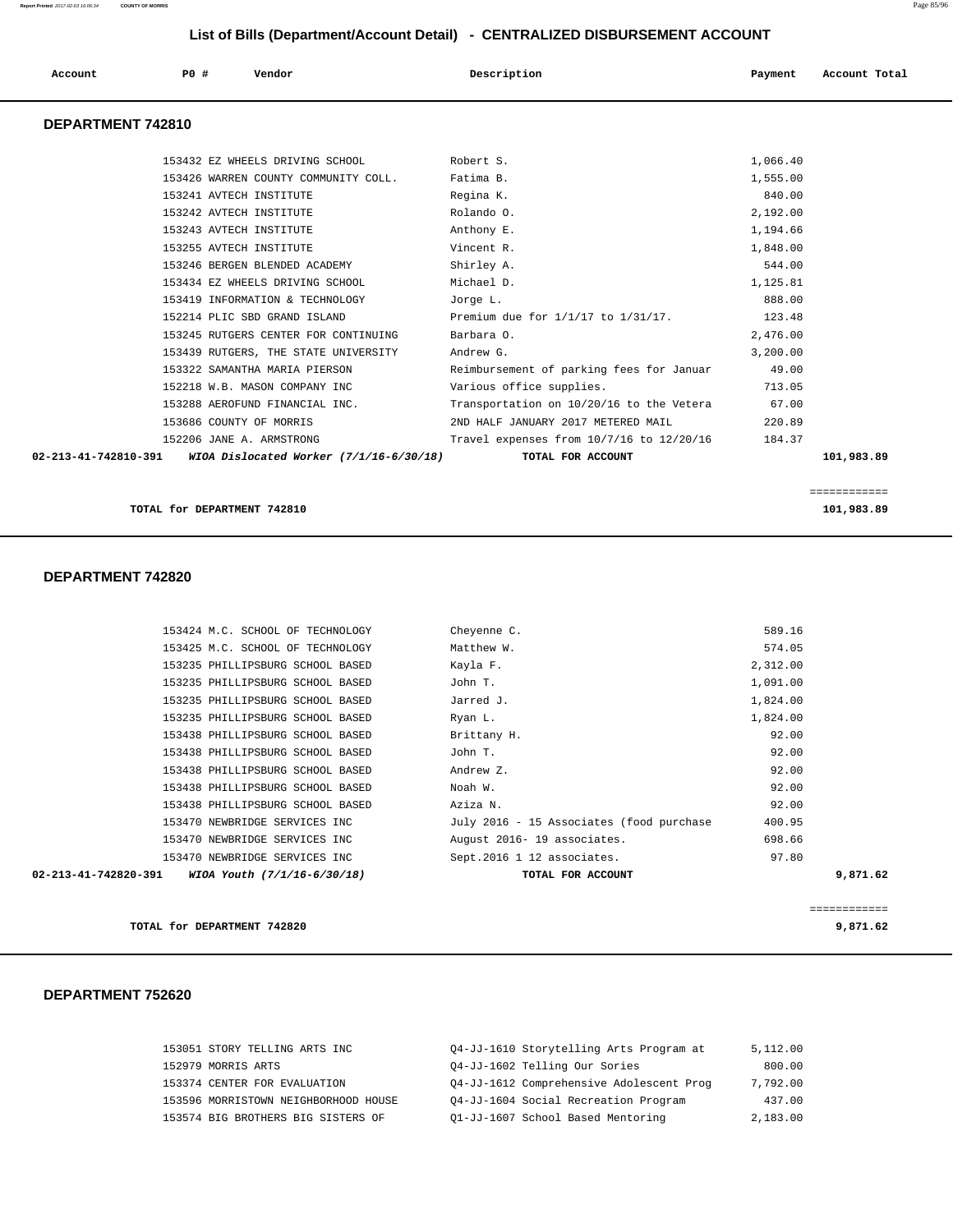**Report Printed** 2017-02-03 16:06:34 **COUNTY OF MORRIS** Page 86/96

## **List of Bills (Department/Account Detail) - CENTRALIZED DISBURSEMENT ACCOUNT**

| Account                  | PO#                         | Vendor                                                                             | Description                                         | Payment  | Account Total             |
|--------------------------|-----------------------------|------------------------------------------------------------------------------------|-----------------------------------------------------|----------|---------------------------|
| <b>DEPARTMENT 752620</b> |                             |                                                                                    |                                                     |          |                           |
| 02-213-41-752620-392     |                             | 153600 MORRISTOWN NEIGHBORHOOD HOUSE<br>$SCP-Program$ Services $(1/1/16-12/31/16)$ | Q4-JJ-1608 K.O. Boxing Program<br>TOTAL FOR ACCOUNT | 1,624.00 | 18,448.00                 |
|                          | TOTAL for DEPARTMENT 752620 |                                                                                    |                                                     |          | ------------<br>18,448.00 |

#### **DEPARTMENT 752635**

| 153170 FAMILY INTERVENTION                                 | DEC-2016-FC-1614 Family Crisis Intervent | 17,127.00 |
|------------------------------------------------------------|------------------------------------------|-----------|
| SCP-Family Court (1/1/16-12/31/16)<br>02-213-41-752635-392 | TOTAL FOR ACCOUNT                        | 17,127.00 |
|                                                            |                                          |           |
|                                                            |                                          |           |
| TOTAL for DEPARTMENT 752635                                |                                          | 17,127.00 |
|                                                            |                                          |           |

#### **DEPARTMENT 754710**

|                      | TOTAL for DEPARTMENT 754710             |                                          |           | 48,334.48 |
|----------------------|-----------------------------------------|------------------------------------------|-----------|-----------|
|                      |                                         |                                          |           |           |
| 02-213-41-754710-392 | Social Srvcs for Hmlss (7/1/16-6/30/17) | TOTAL FOR ACCOUNT                        |           | 48,334.48 |
|                      | 153376 HOMELESS SOLUTIONS, INC.         | 02-SSH-1701 Single Women Program - State | 21,199.00 |           |
|                      | 153168 FAMILY PROMISE OF                | 10/1/16-12/30/16-SSH-1702 Case Managemen | 8,361.50  |           |
|                      | 153168 FAMILY PROMISE OF                | 10/1/16-12/30/16-SSH-1702 Intensive Case | 13,999.98 |           |
|                      | 153160 FAMILY PROMISE OF                | 10/1/16-12/31/16 SSH-1702 Emergency Shel | 4,774.00  |           |
|                      |                                         |                                          |           |           |

## **Chapter 51**

|                      | 153153 ALFRE INC.                 | 49 HWH bed days                   | 2,700.00  |
|----------------------|-----------------------------------|-----------------------------------|-----------|
|                      | 153152 CURA INC.                  | November 2016 - bed days          | 3,330.00  |
|                      | 153155 DAYTOP VILLAGE OF NJ, INC. | November 2016 - IOP adolescent    | 3,640.00  |
|                      | 153155 DAYTOP VILLAGE OF NJ, INC. | November 2016 - Evaluations       | 300.00    |
|                      | 153155 DAYTOP VILLAGE OF NJ, INC. | November 2016 - Labs              | 300.00    |
|                      | 153155 DAYTOP VILLAGE OF NJ, INC. | November 2016 - Labs and Med mgmt | 80.00     |
|                      | 153155 DAYTOP VILLAGE OF NJ, INC. | Adjust to amt. left in CAF        | $-285.00$ |
|                      | 153150 FREEDOM HOUSE INC.         | November 2016 - Bed days          | 10,234.00 |
|                      | 153150 FREEDOM HOUSE INC.         | Less client share                 | $-150.00$ |
|                      | 153150 FREEDOM HOUSE INC.         | December 2016 - Bed days          | 7,998.00  |
|                      | 153150 FREEDOM HOUSE INC.         | Less client share                 | $-200.00$ |
|                      | 153182 CFCS - HOPE HOUSE          | November 2016 - Group Sessions    | 850.00    |
|                      | 153182 CFCS - HOPE HOUSE          | November 2016 - Case management   | 725.00    |
|                      | 153186 MORRIS COUNTY PREVENTION   | Recovery support contacts         | 7,100.00  |
|                      | 153183 NEW HOPE FOUNDATION INC.   | ADult Inpatient bed days          | 13,377.00 |
|                      | 153148 ST. CLARE'S HOSPITAL       | Otr 4 2016 - Detox bed days       | 7,752.00  |
| 02-213-41-757605-392 | Chapter 51 (1/1/16-12/31/16)      | TOTAL FOR ACCOUNT                 | 57,751.00 |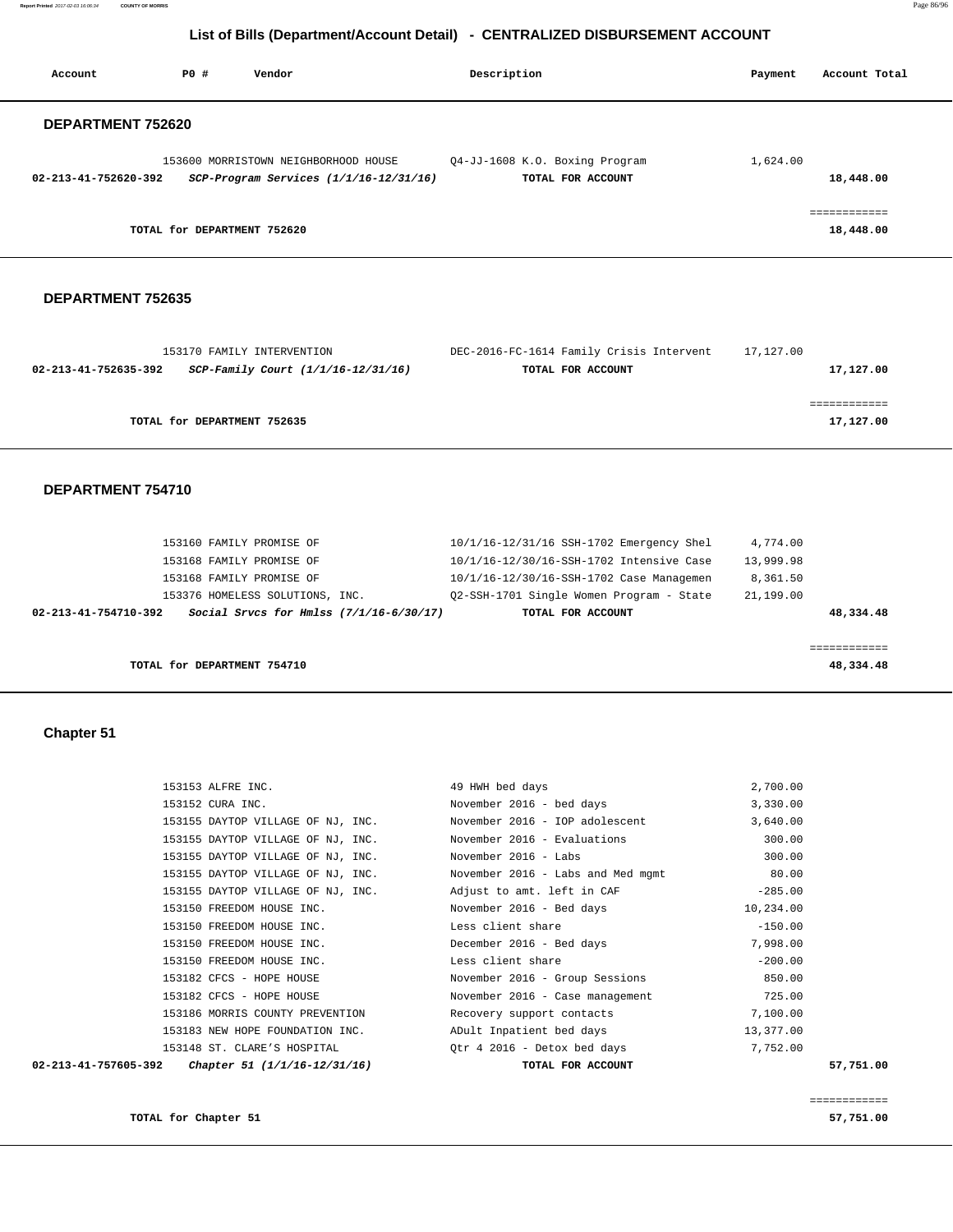| Account              | <b>PO #</b>                 | Vendor                                   | Description                              | Payment  | Account Total             |
|----------------------|-----------------------------|------------------------------------------|------------------------------------------|----------|---------------------------|
| DEPARTMENT 758610    |                             |                                          |                                          |          |                           |
|                      |                             | 153599 HANOVER TWP MUNICIPAL ALLIANCE    | Hanover Township Municipal Alliance Supp | 1,194.73 |                           |
|                      |                             | 153630 TOWNSHIP OF CHESTER               | Chester Municipal Alliance - Supplementa | 2,181.72 |                           |
|                      |                             | 153676 TOWN OF BOONTON                   | Boonton Municipal Alliance Supplemental  | 1,925.42 |                           |
| 02-213-41-758610-394 |                             | Municipal Alliance (1/1/16-12/31/16)     | TOTAL FOR ACCOUNT                        |          | 5,301.87                  |
|                      | TOTAL for DEPARTMENT 758610 |                                          |                                          |          | ============<br>5,301.87  |
| DEPARTMENT 758710    |                             |                                          |                                          |          |                           |
|                      |                             | 153024 TOWNSHIP OF MORRIS                | Morristown - Morris Township Municipal A | 8,218.66 |                           |
|                      |                             | 153633 TOWNSHIP OF CHESTER               | Chester Municipal Alliance Expenditures  | 3,157.63 |                           |
|                      |                             | 153526 KINNELON MUNICIPAL ALLIANCE       | Kinnelon Municipal Alliance Expenditures | 3,167.75 |                           |
|                      |                             | 152995 DOVER/VG MUNICIPAL ALLIANCE       | Dover-Victory Gardens Municipal Alliance | 4,966.20 |                           |
|                      |                             | 153605 TOWNSHIP OF MONTVILLE             | Montville Municipal Alliance Expenditure | 3,511.63 |                           |
|                      |                             | 153598 MORRIS PLAINS MUNICIPAL ALL.      | Morris Plains Municipal Alliance Expendi | 108.00   |                           |
|                      |                             | 153701 TOWNSHIP OF MENDHAM               | Mendham Municipal Alliance Expenditures  | 3,645.99 |                           |
|                      |                             | 153675 BOROUGH OF MADISON                | Madison Municipal Alliance Expenditures  | 550.53   |                           |
|                      |                             | 153674 HANOVER TWP MUNICIPAL ALLIANCE    | Hanover Municipal Alliance Expenditures  | 1,692.45 |                           |
| 02-213-41-758710-392 |                             | Municipal Alliance (7/1/16-6/30/17)      | TOTAL FOR ACCOUNT                        |          | 29,018.84                 |
|                      | TOTAL for DEPARTMENT 758710 |                                          |                                          |          | ============<br>29,018.84 |
| DEPARTMENT 783610    |                             |                                          |                                          |          |                           |
|                      |                             | 146438 DELL MARKETING L.P.               | DELL XPS 13 Touch with Adapter, Dell Pro | 8,356.68 |                           |
|                      |                             | 146434 ALCO SALES & SERVICE CO           | Wedgie: Pelvic Exam Wedge                | 507.00   |                           |
|                      |                             | 146434 ALCO SALES & SERVICE CO           | Pelvic Exam Wedge Cover **PreApproved SA | 330.00   |                           |
| 02-213-41-783610-391 |                             | SART/SANE Program 10/1/15-9/30/16Ex10/15 | TOTAL FOR ACCOUNT                        |          | 9,193.68                  |
|                      | TOTAL for DEPARTMENT 783610 |                                          |                                          |          | 9,193.68                  |
|                      |                             |                                          |                                          |          |                           |

**Report Printed** 2017-02-03 16:06:34 **COUNTY OF MORRIS** Page 87/96

 **DEPARTMENT 784805** 

| 146952 PMC ASSOCIATES                                                  | Communications equipment per attached Ou | 3,425.22 |
|------------------------------------------------------------------------|------------------------------------------|----------|
| $FFY15$ Homeland Security( $10/6/15-8/31/18$ )<br>02-213-41-784805-391 | TOTAL FOR ACCOUNT                        | 3,425.22 |
|                                                                        |                                          |          |
|                                                                        |                                          |          |
| TOTAL for DEPARTMENT 784805                                            |                                          | 3,425.22 |
|                                                                        |                                          |          |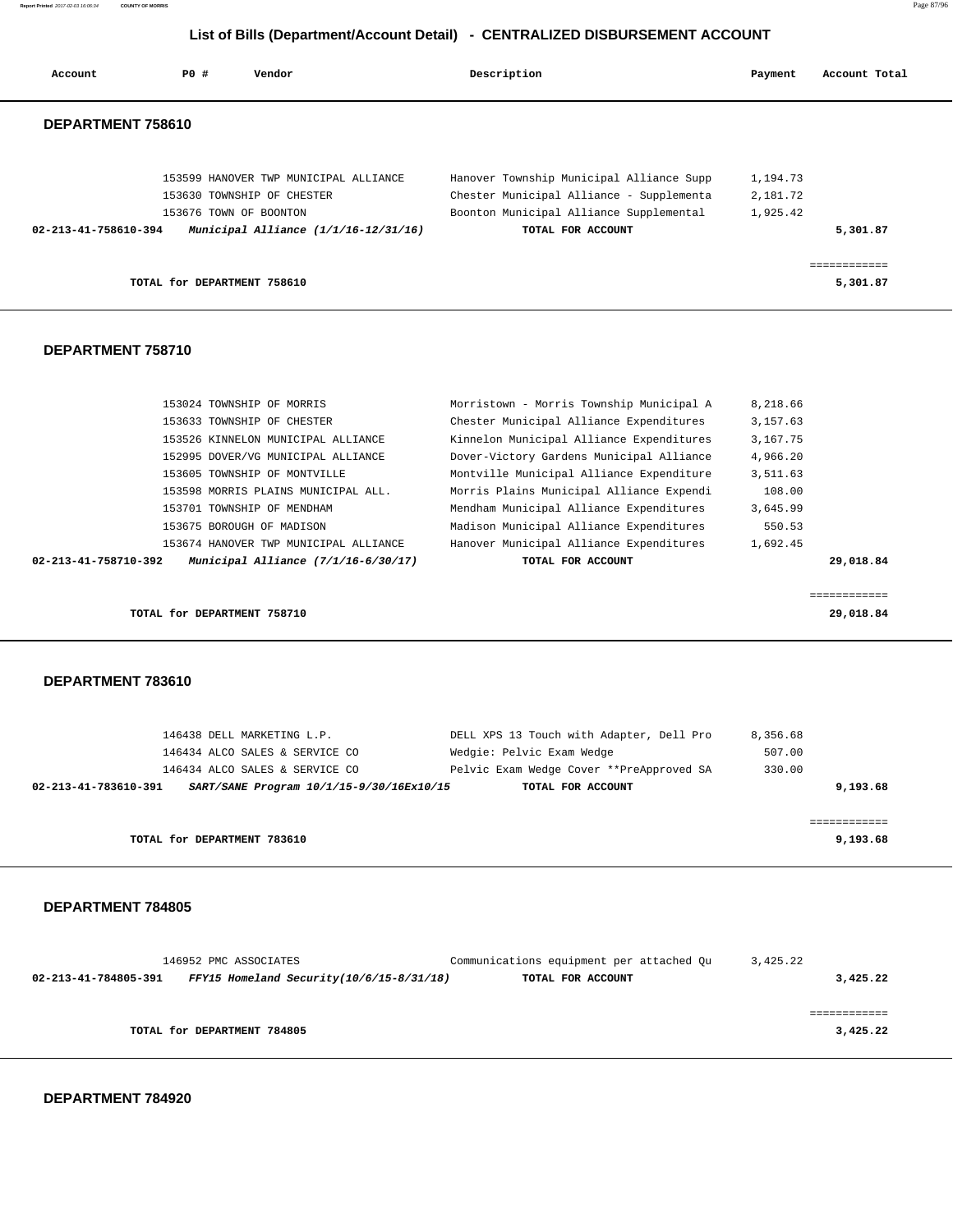**Report Printed** 2017-02-03 16:06:34 **COUNTY OF MORRIS** Page 88/96

## **List of Bills (Department/Account Detail) - CENTRALIZED DISBURSEMENT ACCOUNT**

| Account                  | PO#                         | Vendor                      | Description       | Account Total<br>Payment |
|--------------------------|-----------------------------|-----------------------------|-------------------|--------------------------|
| <b>DEPARTMENT 784920</b> |                             |                             |                   |                          |
| 02-213-41-784920-391     |                             | FFY16 UASI (9/1/16-8/31/19) | TOTAL FOR ACCOUNT | 2,663.00                 |
|                          | TOTAL for DEPARTMENT 784920 |                             |                   | ===========<br>2,663.00  |

## **NYS&W Bicycle/Pedestrian Path**

| 152468 NV5                                                       | Professional Services Rendered Concernin | 193,433.57 |
|------------------------------------------------------------------|------------------------------------------|------------|
| NYS&W Bicycle/Ped Path 9/16/09-xt6/30/17<br>02-213-41-790015-391 | TOTAL FOR ACCOUNT                        | 193,433.57 |
|                                                                  |                                          |            |
|                                                                  |                                          |            |
| TOTAL for NYS&W Bicycle/Pedestrian Path                          |                                          | 193,433.57 |

#### **DEPARTMENT 801620**

| 149342 ATLANTIC TACTICAL OF NJ, INC.                           | ITEM #PP8-NV-AP2 - Second Chance Summit  | 885.00   |
|----------------------------------------------------------------|------------------------------------------|----------|
| 149342 ATLANTIC TACTICAL OF NJ, INC.                           | ITEM #19X-NV-0 - Second Chance Extra Ape | 70.80    |
| 149473 ATLANTIC TACTICAL OF NJ, INC.                           | ITEM #HH1-NV-AP2 SecondChance Summit SM0 | 4,425.00 |
| 149473 ATLANTIC TACTICAL OF NJ, INC.                           | ITEM #PP8-NV-AP2 SeondChance Summit SM02 | 885.00   |
| 149473 ATLANTIC TACTICAL OF NJ, INC.                           | ITEM #19X-NV-0 SecondChance Extra Apex2  | 424.80   |
| Body Armor-Sheriff (10/27/16-10/26/21)<br>02-213-41-801620-392 | TOTAL FOR ACCOUNT                        | 6,690.60 |
|                                                                |                                          |          |
|                                                                |                                          |          |
| TOTAL for DEPARTMENT 801620                                    |                                          | 6,690.60 |

#### **DEPARTMENT 806025**

| 150471 TEOUIPMENT INC.                  | SMART BOARD PARTIAL PAYMENT, QUOTE # 125 | 545.00 |
|-----------------------------------------|------------------------------------------|--------|
| 02-213-41-806025-395<br>Inmate Programs | TOTAL FOR ACCOUNT                        | 545.00 |
|                                         |                                          |        |
|                                         |                                          |        |
| TOTAL for DEPARTMENT 806025             |                                          | 545.00 |
|                                         |                                          |        |

| 265,980.01 |
|------------|
|            |
|            |
|            |
| 265,980.01 |
| 265,980.01 |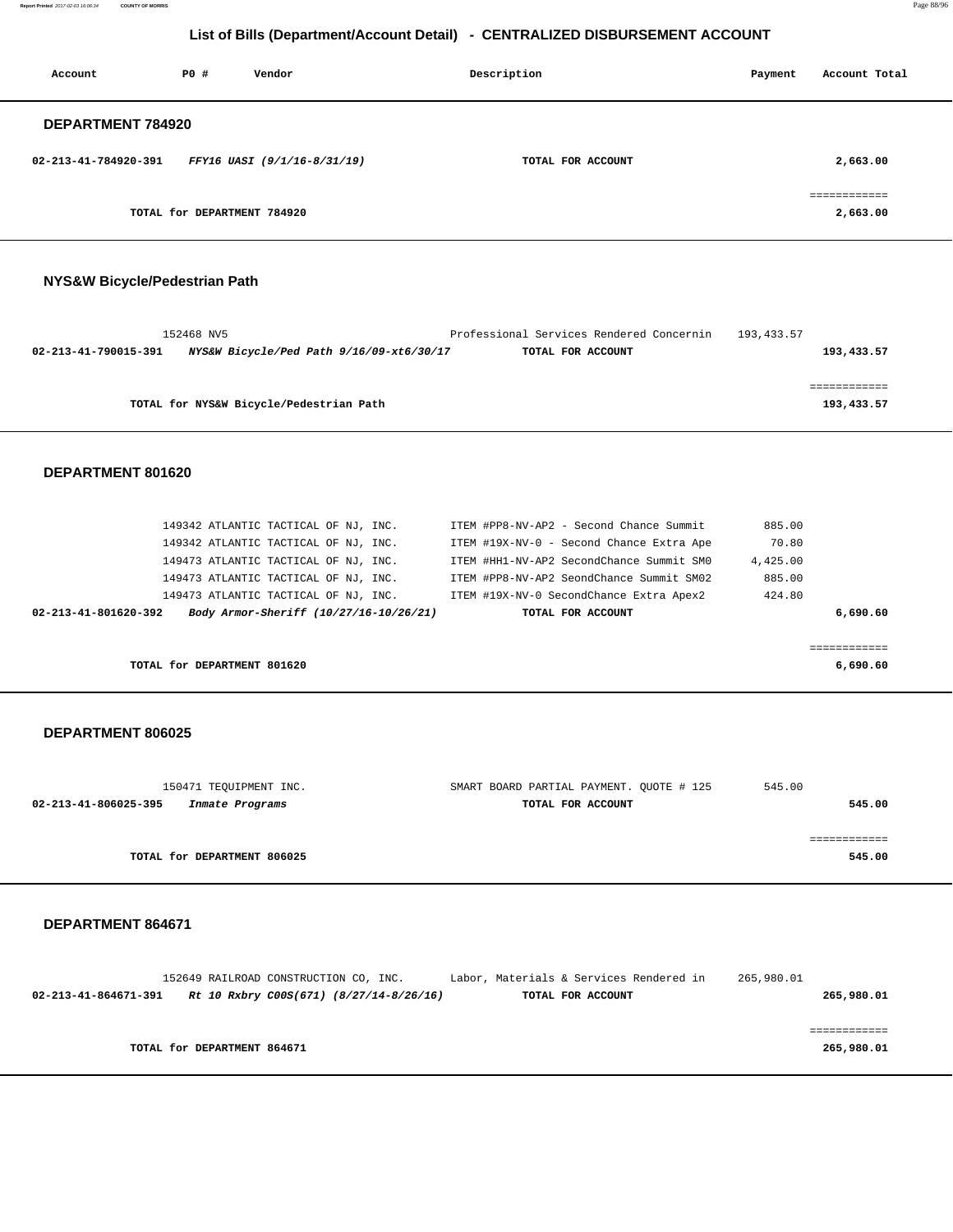| List of Bills (Department/Account Detail) - CENTRALIZED DISBURSEMENT ACCOUNT |                             |                                                                                                            |                                                                                                           |                        |                            |  |  |
|------------------------------------------------------------------------------|-----------------------------|------------------------------------------------------------------------------------------------------------|-----------------------------------------------------------------------------------------------------------|------------------------|----------------------------|--|--|
| Account                                                                      | <b>PO #</b>                 | Vendor                                                                                                     | Description                                                                                               | Payment                | Account Total              |  |  |
| Acq of prop in Twp of Washgtn                                                |                             |                                                                                                            | <b>County Capital</b>                                                                                     |                        |                            |  |  |
| 04-216-55-953029-909                                                         |                             | 153138 WATERS, MCPHERSON, MCNEILL, P.C.<br>Miscellaneous - Other                                           | Schooley's Mountain Acquisition<br>TOTAL FOR ACCOUNT                                                      | 324.00                 | 324.00<br>============     |  |  |
|                                                                              |                             | TOTAL for Acq of prop in Twp of Washgtn                                                                    |                                                                                                           |                        | 324.00                     |  |  |
| <b>Bridge DesignConst varCty Loc</b>                                         |                             |                                                                                                            |                                                                                                           |                        |                            |  |  |
| 04-216-55-953184-951                                                         |                             | 152829 RON-JON CONSTRUCTION CORP.<br>152850 REIVAX CONTRACTING CORP<br>Building & Improvements             | Replacement of Bridge No. 706 on Ironia<br>Repair Bridge No. 1400-855 on Windemere<br>TOTAL FOR ACCOUNT   | 91,276.57<br>13,367.20 | 104,643.77                 |  |  |
|                                                                              |                             | TOTAL for Bridge DesignConst varCty Loc                                                                    |                                                                                                           |                        | ============<br>104,643.77 |  |  |
| DEPARTMENT 953225                                                            |                             |                                                                                                            |                                                                                                           |                        |                            |  |  |
| 04-216-55-953225-909                                                         |                             | 152826 MALICK AND SCHERER PC<br>152851 T. Y. LIN INTERNATIONAL<br>Bridge Design, Renov, Construc - Var Loc | Professional Engineering Services per Ag<br>Jaqui Mill Pond Dam - Dam Hazard Classif<br>TOTAL FOR ACCOUNT | 1,510.44<br>300.00     | 1,810.44                   |  |  |
|                                                                              | TOTAL for DEPARTMENT 953225 |                                                                                                            |                                                                                                           |                        | ============<br>1,810.44   |  |  |
| <b>DEPARTMENT 953259</b>                                                     |                             |                                                                                                            |                                                                                                           |                        |                            |  |  |
| 04-216-55-953259-909                                                         |                             | 151946 LS ENGINEERING ASSOCIATES CORP.<br>RenovCentrlAveComplx-StClare/NonprofMall                         | OFFICE FIT OUT CENTRAL AVENUE LSEA PROJE<br>TOTAL FOR ACCOUNT                                             | 1,800.00               | 1,800.00                   |  |  |
|                                                                              | TOTAL for DEPARTMENT 953259 |                                                                                                            |                                                                                                           |                        | ============<br>1,800.00   |  |  |
| DEPARTMENT 953269                                                            |                             |                                                                                                            |                                                                                                           |                        |                            |  |  |
|                                                                              |                             | 152837 CHRISTOPHER P STATILE PA<br>152465 CHRISTOPHER P STATILE PA                                         | Engineering Services for the Replacement<br>Engineering Design Services for Rehabili                      | 14,396.25<br>2,075.00  |                            |  |  |

| 04-216-55-953269-909<br>Bridge Design/Constr - var locations | TOTAL FOR ACCOUNT                        |           | 52,050.25 |
|--------------------------------------------------------------|------------------------------------------|-----------|-----------|
| 152828 KELLER & KIRKPATRICK                                  | Construction Inspection - Clerk of the W | 6.032.00  |           |
| 152846 DEWBERRY ENGINEERS, INC                               | Professional Engineering Services for th | 12,544.00 |           |

152467 DEWBERRY ENGINEERS, INC Professional Engineering Services - Cons 17,003.00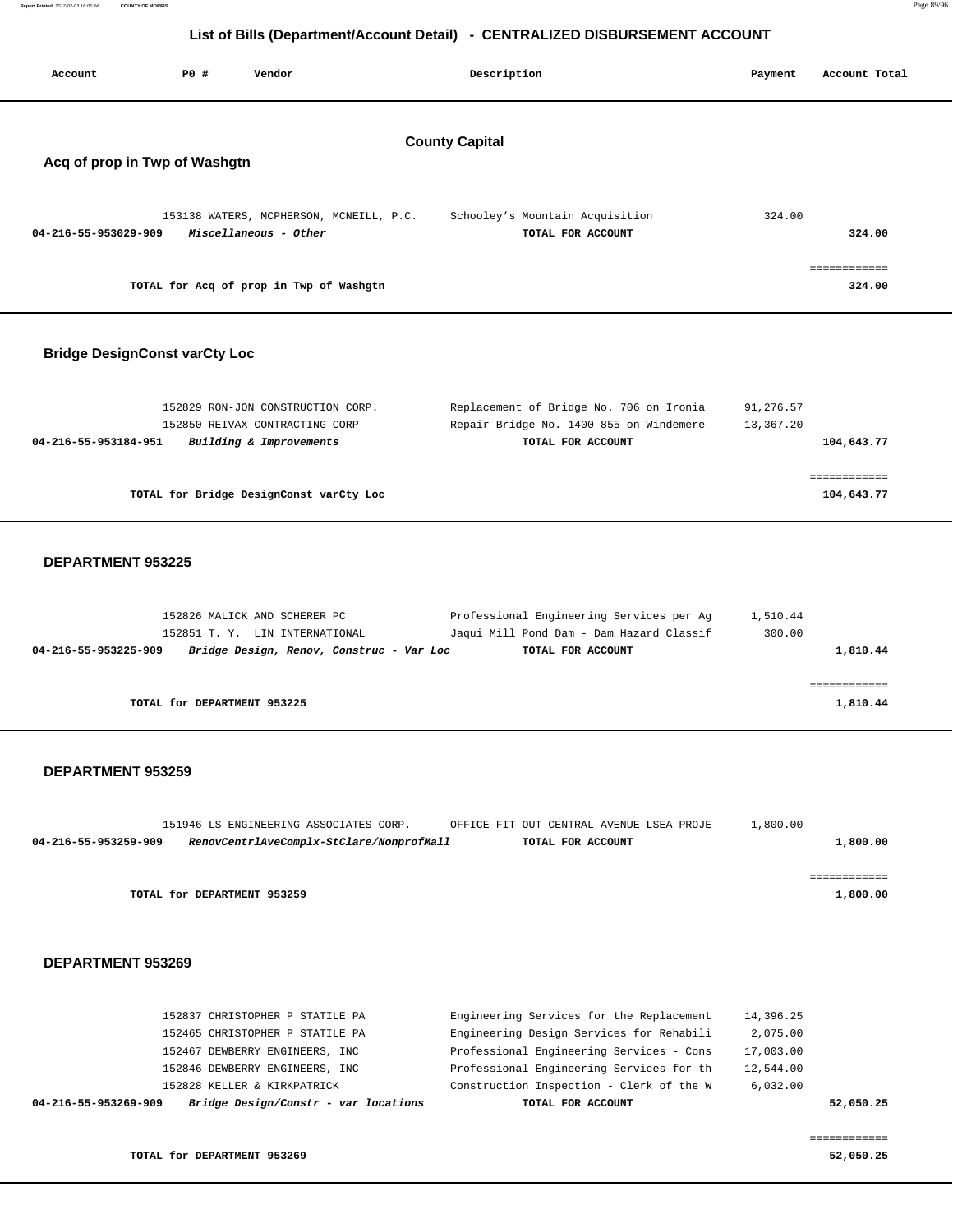**Report Printed** 2017-02-03 16:06:34 **COUNTY OF MORRIS** Page 90/96

# **List of Bills (Department/Account Detail) - CENTRALIZED DISBURSEMENT ACCOUNT**

| Account                  | <b>PO #</b>                 | Vendor                                                                                                                                                  | Description                                                                                                      | Payment                          | Account Total            |
|--------------------------|-----------------------------|---------------------------------------------------------------------------------------------------------------------------------------------------------|------------------------------------------------------------------------------------------------------------------|----------------------------------|--------------------------|
| DEPARTMENT 953270        |                             |                                                                                                                                                         |                                                                                                                  |                                  |                          |
|                          |                             |                                                                                                                                                         |                                                                                                                  |                                  |                          |
| 04-216-55-953270-909     |                             | 152841 KEEGAN TECHNOLOGY &<br>153096 KEEGAN TECHNOLOGY &<br>Road Design/Construc - var locations                                                        | Howard Boulevard Realignment, Mt. Arlingt<br>Shunpike Road Improvements in the Boroug<br>TOTAL FOR ACCOUNT       | 600.00<br>1,700.00               | 2,300.00                 |
|                          | TOTAL for DEPARTMENT 953270 |                                                                                                                                                         |                                                                                                                  |                                  | ============<br>2,300.00 |
| DEPARTMENT 953290        |                             |                                                                                                                                                         |                                                                                                                  |                                  |                          |
| 04-216-55-953290-951     |                             | 151502 WEBSTER PLUMBING &<br>Plumbing Fixture Rplcments - BldgsGrnds                                                                                    | RE: BOMB SQUAD GARAGE/ 12-20-16<br>TOTAL FOR ACCOUNT                                                             | 8,064.00                         | 8,064.00                 |
|                          | TOTAL for DEPARTMENT 953290 |                                                                                                                                                         |                                                                                                                  |                                  | 8,064.00                 |
| DEPARTMENT 953314        |                             |                                                                                                                                                         |                                                                                                                  |                                  |                          |
| 04-216-55-953314-951     |                             | 152028 CONTINENTAL HARDWARE, INC.<br>152028 CONTINENTAL HARDWARE, INC.<br>152028 CONTINENTAL HARDWARE, INC.<br>Repair/Rplcment/Upgrd VarEquip-BldgGrnds | WO78659/ RE: CH/ 12-03-16<br>WO78659/ RE: CH/ 12-03-16<br>WO78659/ RE: CH/ 11-22-16<br>TOTAL FOR ACCOUNT         | 451.20<br>199.95<br>6,755.88     | 7,407.03                 |
|                          | TOTAL for DEPARTMENT 953314 |                                                                                                                                                         |                                                                                                                  |                                  | 7,407.03                 |
| DEPARTMENT 953323        |                             |                                                                                                                                                         |                                                                                                                  |                                  |                          |
| 04-216-55-953323-909     |                             | 152833 CHERRY WEBER & ASSOC. PC<br>Bridge Design/Constr VarLoc-Public Works                                                                             | Clerk of the Works Agreement for the Con<br>TOTAL FOR ACCOUNT                                                    | 8,904.00                         | 8,904.00                 |
|                          | TOTAL for DEPARTMENT 953323 |                                                                                                                                                         |                                                                                                                  |                                  | ============<br>8,904.00 |
| <b>DEPARTMENT 953349</b> |                             |                                                                                                                                                         |                                                                                                                  |                                  |                          |
| 04-216-55-953349-956     |                             | 152418 PANCIELLO CONSTRUCTION LLC<br>151496 REDMANN ELECTRIC CO., INC.<br>152021 CONTINENTAL HARDWARE, INC.<br>Various Bldging Repairs-County Wide      | RE: MV SADDLE REPAIR/ 01-15-17<br>RE: COUNTY LIBRARY/ 11-21-16<br>WO78659/ RE: CH/ 12-03-16<br>TOTAL FOR ACCOUNT | 1,020.00<br>1,693.77<br>3,489.19 | 6,202.96                 |
|                          | TOTAL for DEPARTMENT 953349 |                                                                                                                                                         |                                                                                                                  |                                  | ============<br>6,202.96 |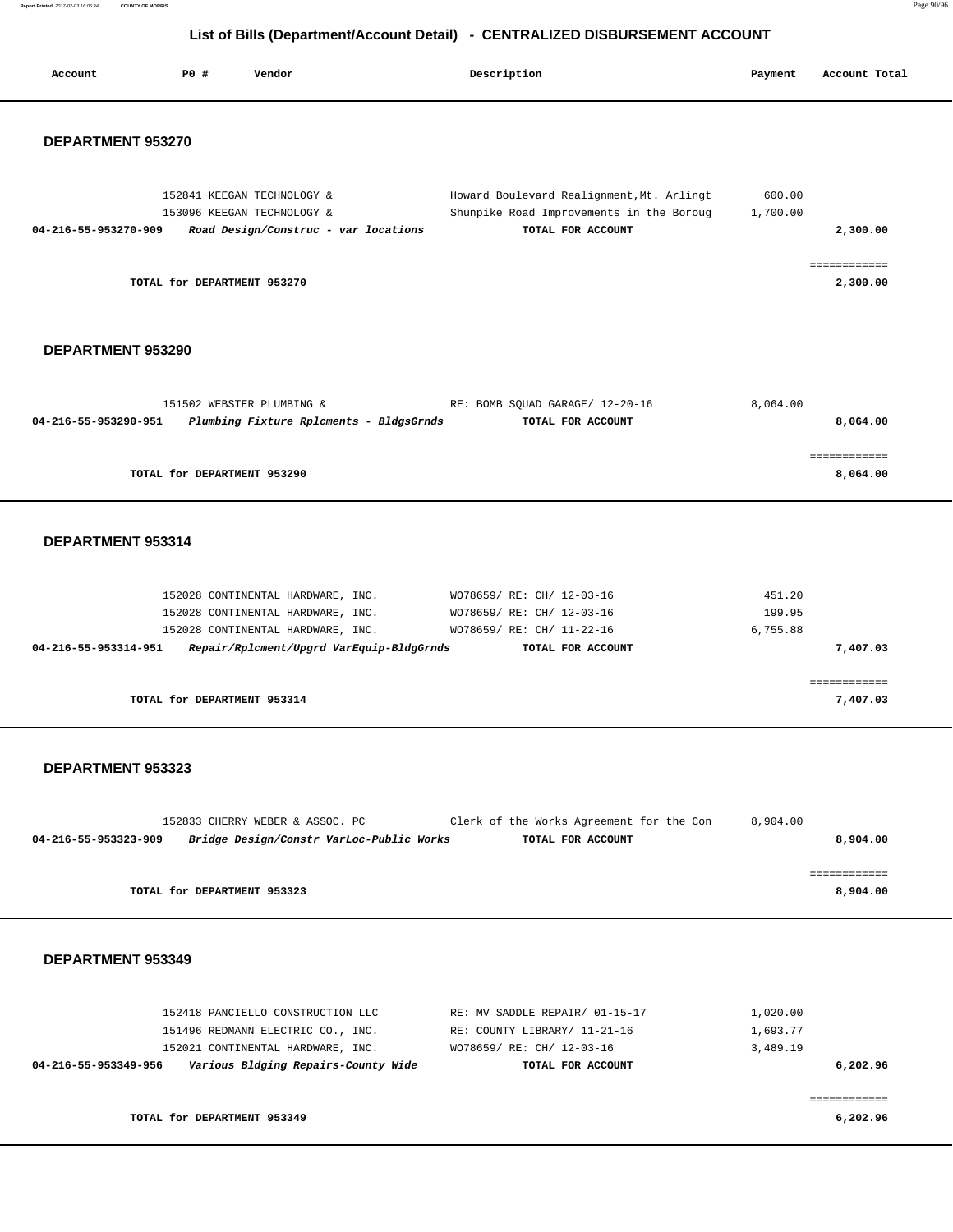**Report Printed** 2017-02-03 16:06:34 **COUNTY OF MORRIS** Page 91/96

## **List of Bills (Department/Account Detail) - CENTRALIZED DISBURSEMENT ACCOUNT**

| Account              | <b>PO #</b>                 | Vendor                                                                        | Description                                                   | Payment  | Account Total |
|----------------------|-----------------------------|-------------------------------------------------------------------------------|---------------------------------------------------------------|----------|---------------|
| DEPARTMENT 953351    |                             |                                                                               |                                                               |          |               |
| 04-216-55-953351-909 |                             | 151947 LS ENGINEERING ASSOCIATES CORP.<br>Elevator Upgrades Various Cty Bldgs | MORRIS COUNTY COURTHOUSE ELEVATOR UPGRAG<br>TOTAL FOR ACCOUNT | 2,500.00 | 2,500.00      |
|                      | TOTAL for DEPARTMENT 953351 |                                                                               |                                                               |          | 2,500.00      |

## **DEPARTMENT 953353**

|                      | 150985 T & M ASSOCIATES                   | ASBESTOS ABATEMENT AT MORRIS COUNTY COUR | 494.32   |
|----------------------|-------------------------------------------|------------------------------------------|----------|
|                      | 150987 T & M ASSOCIATES                   | ORIGINAL BUILDING - BASEMENT SMALL FIRST | 60.00    |
| 04-216-55-953353-909 | Various Improvements at Courthouse        | TOTAL FOR ACCOUNT                        | 554.32   |
|                      |                                           |                                          |          |
|                      | 151161 JUPITER ENVIRONMENTAL SERVICS INC. | ASBESTOS ABATMENT AT COURT HOUSE         | 5,900.00 |
| 04-216-55-953353-951 | Various Improvements at Courthouse        | TOTAL FOR ACCOUNT                        | 5,900,00 |
|                      |                                           |                                          |          |
|                      |                                           |                                          |          |
|                      | TOTAL for DEPARTMENT 953353               |                                          | 6,454.32 |
|                      |                                           |                                          |          |

#### **DEPARTMENT 953363**

|                      | 153139 WATERS, MCPHERSON, MCNEILL, P.C. |                                    |  | legal services - Air Products-Wharton    | 636.00   |
|----------------------|-----------------------------------------|------------------------------------|--|------------------------------------------|----------|
|                      | 153139 WATERS, MCPHERSON, MCNEILL, P.C. |                                    |  | legal services - Acq. Block 224, Lots 1, | 763.38   |
| 04-216-55-953363-909 |                                         | Paving & Resurfacing Various Roads |  | TOTAL FOR ACCOUNT                        | 1,399.38 |
|                      |                                         |                                    |  |                                          |          |
|                      |                                         |                                    |  |                                          |          |
|                      | TOTAL for DEPARTMENT 953363             |                                    |  |                                          | 1,399.38 |
|                      |                                         |                                    |  |                                          |          |

#### **DEPARTMENT 953382**

| 152649 RAILROAD CONSTRUCTION CO, INC. |                                         | 102,907.45        |            |
|---------------------------------------|-----------------------------------------|-------------------|------------|
| 04-216-55-953382-940                  | Road Resurfacing, MV arking lot, Railrd | TOTAL FOR ACCOUNT | 102,907.45 |
|                                       |                                         |                   |            |
|                                       |                                         |                   |            |
|                                       | TOTAL for DEPARTMENT 953382             |                   | 102,907.45 |

| 153410 T & M ASSOCIATES                            | Professional Services for Greystone Coal | 3,073.50 |
|----------------------------------------------------|------------------------------------------|----------|
| 152831 T & M ASSOCIATES                            | Professional Services Rendered for the G | 2,323.87 |
| 04-216-55-953384-909<br>Greystone/CAC Improvements | TOTAL FOR ACCOUNT                        | 5,397.37 |
|                                                    |                                          |          |
|                                                    |                                          |          |
| TOTAL for DEPARTMENT 953384                        |                                          | 5,397.37 |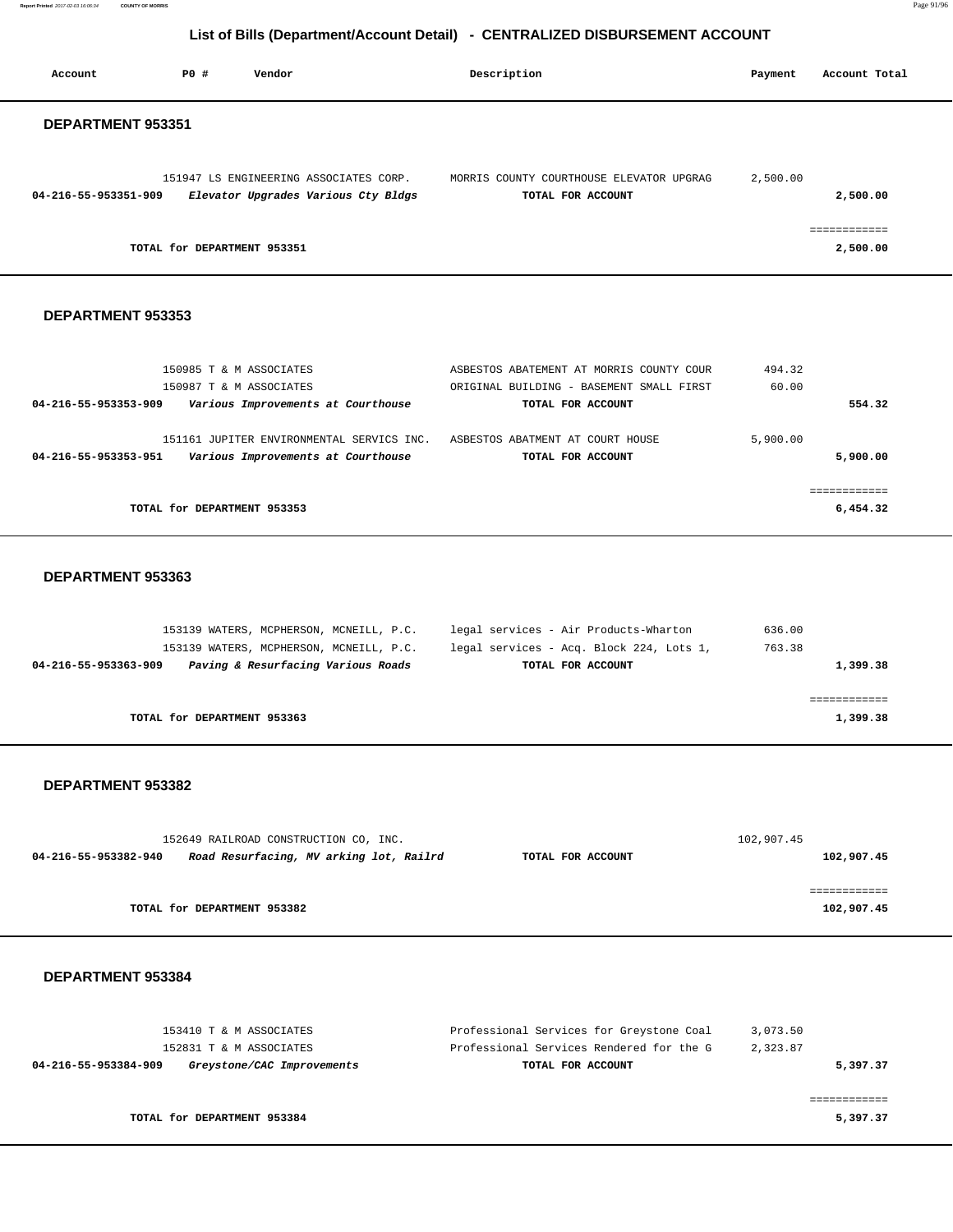| Account                  | PO# | Vendor | Description | Payment | Account Total |
|--------------------------|-----|--------|-------------|---------|---------------|
| <b>DEDARTMENT AFAAAF</b> |     |        |             |         |               |

#### **DEPARTMENT 953385**

| TOTAL for DEPARTMENT 953385 |                                 | 15,992.89    |
|-----------------------------|---------------------------------|--------------|
|                             |                                 | ------------ |
| 04-216-55-953385-940        |                                 | 15,992.89    |
| 151990 BINSKY SERVICE LLC   | RE: BOILER START UP/ 11-29-16   | 3.250.00     |
| 151990 BINSKY SERVICE LLC   | RE: K-9/ 01-06-17               | 634.00       |
| 151990 BINSKY SERVICE LLC   | RE: 30 SCHUYLER/ 01-05-17       | 1,410.36     |
| 151990 BINSKY SERVICE LLC   | RE: OLD MOSOUITO/ 12-14-16      | 1,039.45     |
| 151990 BINSKY SERVICE LLC   | RE: CH/ 12-14-16                | 1,083.70     |
| 151990 BINSKY SERVICE LLC   | RE: BOILER MAINT/ 12-13-16      | 1,435.00     |
| 151990 BINSKY SERVICE LLC   | RE: 500 W. HANOVER/ 12-08-16    | 205.00       |
| 151990 BINSKY SERVICE LLC   |                                 | 776.47       |
| 152419 BINSKY SERVICE LLC   | RE: WARRANTS/ 01-09-17          | 3,373.20     |
| 152419 BINSKY SERVICE LLC   | RE: WARRANTS - BOILER/ 01-09-17 | 2,785.71     |
|                             |                                 |              |

#### **DEPARTMENT 953387**

| 152852 BOSWELL ENGINEERING INC                     | Professional Engineering Services for MC | 7.259.25  |
|----------------------------------------------------|------------------------------------------|-----------|
| 152824 CHERRY WEBER & ASSOC. PC                    | Engineering Design Services for Bridge N | 521.00    |
| 152825 CHERRY WEBER & ASSOC. PC                    | Engineering Design Services for County B | 521.00    |
| 152702 CHRISTOPHER P STATILE PA                    | Professional Engineering Design Services | 7,869.50  |
| 153140 WATERS, MCPHERSON, MCNEILL, P.C.            | legal services - Joshua Wistuk           | 1,404.00  |
| 153140 WATERS, MCPHERSON, MCNEILL, P.C.            | legal services - Valerie Schmidt         | 60.00     |
| Various Bridge Replacement<br>04-216-55-953387-909 | TOTAL FOR ACCOUNT                        | 17,634.75 |
|                                                    |                                          |           |
|                                                    |                                          |           |
| TOTAL for DEPARTMENT 953387                        |                                          | 17,634.75 |

#### **DEPARTMENT 953388**

| 143945 BEYER FORD                                        | ONE (1) NEW, UNUSED 2017 FORD F450 CHASS | 58,923.00 |
|----------------------------------------------------------|------------------------------------------|-----------|
| 152296 T. SLACK ENVIRONMENTAL                            | MICRO MATIC RSV CONTAINER VALVE          | 163.48    |
| 152296 T. SLACK ENVIRONMENTAL                            | MICRO MATIC RSV DOWN TUBE FOR 55 GALLON  | 24.82     |
| Equip. & Vehicle Replacement-PPW<br>04-216-55-953388-957 | TOTAL FOR ACCOUNT                        | 59,111.30 |
|                                                          |                                          |           |
|                                                          |                                          |           |
| TOTAL for DEPARTMENT 953388                              |                                          | 59,111.30 |
|                                                          |                                          |           |

| 153492 THE MUSIAL GROUP PA                                          | MORRIS COUNTY COURT HOUSE LADY OF JUSTIC | 5,235.00 |
|---------------------------------------------------------------------|------------------------------------------|----------|
| <i>B&amp;G - Exterior Building Projects</i><br>04-216-55-953416-909 | TOTAL FOR ACCOUNT                        | 5,235.00 |
|                                                                     |                                          |          |
|                                                                     |                                          |          |
| TOTAL for DEPARTMENT 953416                                         |                                          | 5,235.00 |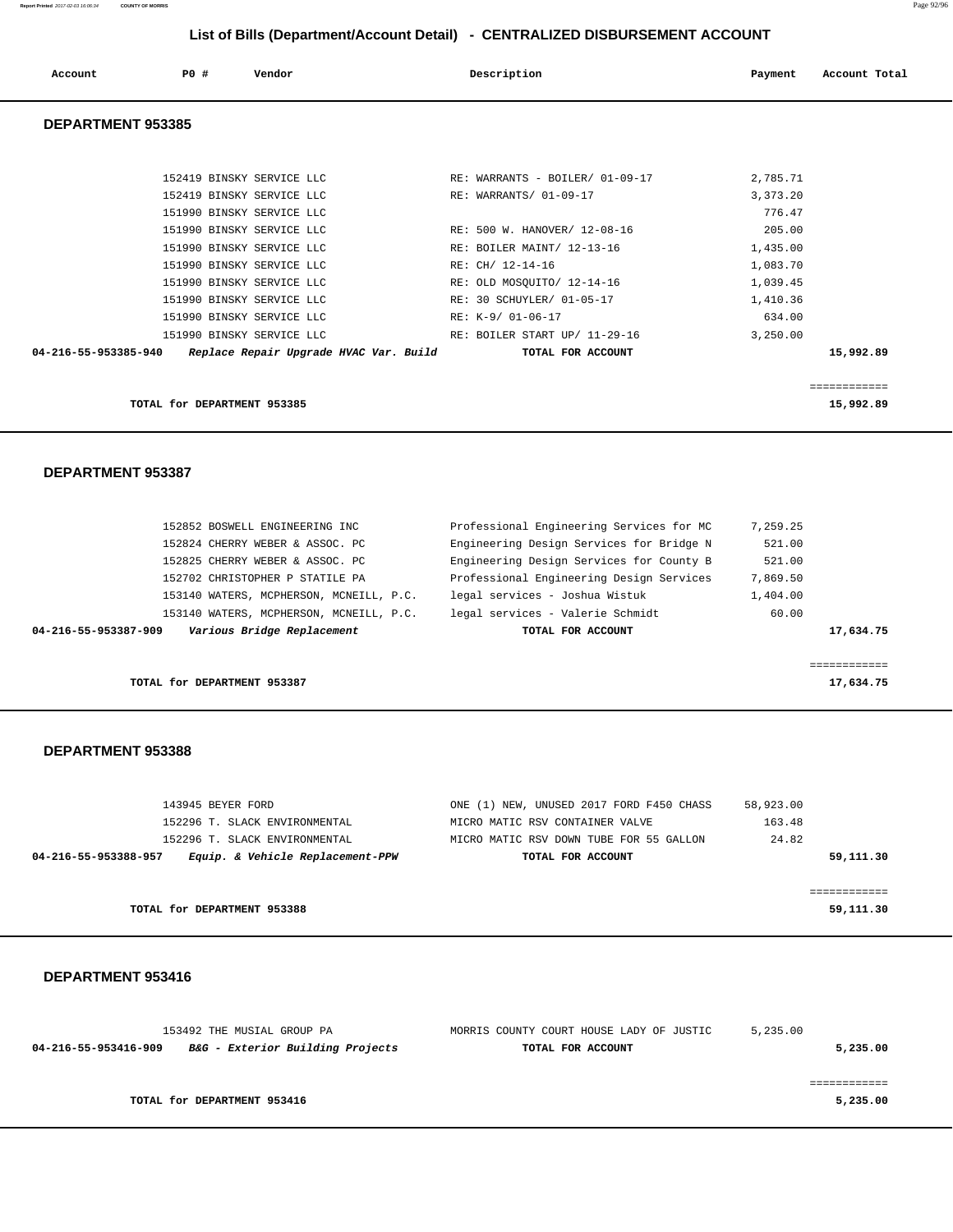| Account              | PO#                         | Vendor                                   | Description                              | Payment  | Account Total                           |
|----------------------|-----------------------------|------------------------------------------|------------------------------------------|----------|-----------------------------------------|
|                      |                             | 152832 MOTT MACDONALD LLC                | Drainage Improvements to Morris Avenue r | 1,729.45 |                                         |
| 04-216-55-953418-909 |                             | PublicWork-Bridge/DrainDesign&Recon/Repl | TOTAL FOR ACCOUNT                        |          | 1,729.45                                |
|                      | TOTAL for DEPARTMENT 953418 |                                          |                                          |          | ------------<br>-----------<br>1,729.45 |

### **DEPARTMENT 953419**

| Milling & Resurfacing of Mount Hope Road                         | 235,662.38                              |
|------------------------------------------------------------------|-----------------------------------------|
| TOTAL FOR ACCOUNT                                                | 235,662.38                              |
|                                                                  |                                         |
|                                                                  |                                         |
|                                                                  | 235,662.38                              |
| 152386 TOP LINE CONSTRUCTION CORP<br>TOTAL for DEPARTMENT 953419 | PublicWorks-Railroad&Road Constr/Resurf |

#### **DEPARTMENT 954434**

| 147025 LAWMEN SUPPLY CO OF NJ, INC.                            |                                         | 47.10     |
|----------------------------------------------------------------|-----------------------------------------|-----------|
| Sheriff - Various Upgrades & Equipment<br>04-216-55-954434-909 | TOTAL FOR ACCOUNT                       | 47.10     |
| 147025 LAWMEN SUPPLY CO OF NJ, INC.                            | ITEM: AVON PB320 Arqus 320 P-TYPE Black | 4,548.00  |
|                                                                |                                         |           |
| 141724 WITMER-PUBLIC SAFETY GROUP                              | ITEM #MISC - SilencerCo Omega-9K        | 3,372.00  |
| 141724 WITMER-PUBLIC SAFETY GROUP                              | ITEM #MISC - 3--Lug Adapters            | 624.00    |
| 04-216-55-954434-956<br>Sheriff - Various Upgrades & Equipment | TOTAL FOR ACCOUNT                       | 8,544.00  |
|                                                                |                                         | --------- |
| TOTAL for DEPARTMENT 954434                                    |                                         | 8,591.10  |

#### **DEPARTMENT 955306**

|                      | 153613 WALLKILL GROUP INC            | Project No. A4517.00, Construction thru 1 122, 935.44 |             |
|----------------------|--------------------------------------|-------------------------------------------------------|-------------|
| 04-216-55-955306-951 | Renovate Resident Tub/Shower Area-MV | TOTAL FOR ACCOUNT                                     | 122,935.44  |
|                      |                                      |                                                       |             |
|                      |                                      |                                                       | ----------- |
|                      | TOTAL for DEPARTMENT 955306          |                                                       | 122,935.44  |

| 152669 VOLKER CRANE LLC                                | VCMC#1403, Profession Consulting 11-1 thr | 1,596.00 |
|--------------------------------------------------------|-------------------------------------------|----------|
| Various Projects - Morris View<br>04-216-55-955345-909 | TOTAL FOR ACCOUNT                         | 1,596.00 |
|                                                        |                                           |          |
|                                                        |                                           |          |
| TOTAL for DEPARTMENT 955345                            |                                           | 1,596.00 |
|                                                        |                                           |          |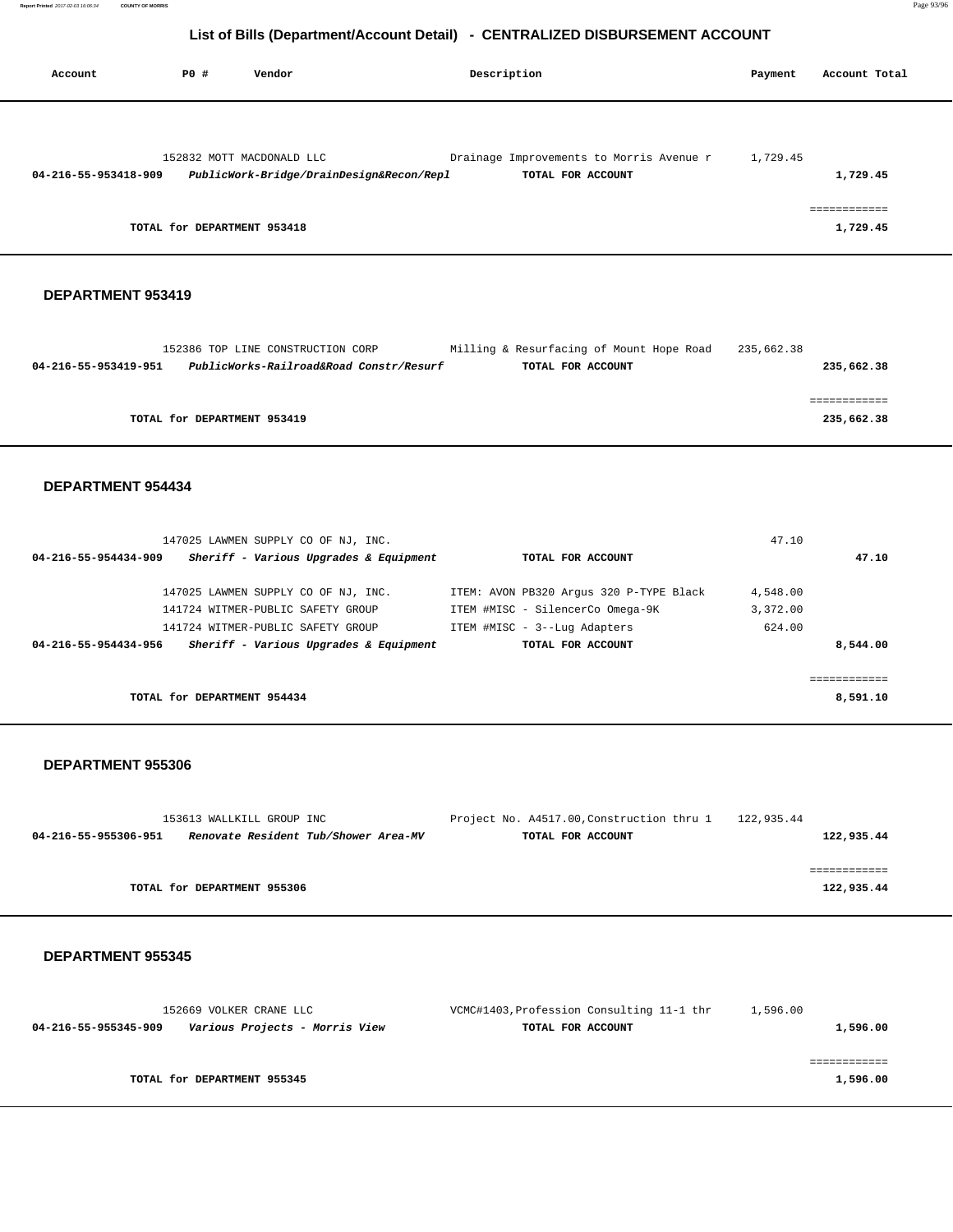**Report Printed** 2017-02-03 16:06:34 **COUNTY OF MORRIS** Page 94/96

# **List of Bills (Department/Account Detail) - CENTRALIZED DISBURSEMENT ACCOUNT**

| Account              | P0 #                        | Vendor                          | Description                     | Account Total<br>Payment |  |
|----------------------|-----------------------------|---------------------------------|---------------------------------|--------------------------|--|
|                      |                             |                                 |                                 |                          |  |
|                      |                             | 144771 DELL MARKETING L.P.      | Dell Latitude 11 Keyboard       | 149.99                   |  |
|                      |                             | 148189 DELL MARKETING L.P.      | UltraSharp 24 Monitor - U2415   | 669.22                   |  |
|                      |                             | 151417 SYSTEM ONE ALARM         | Network Video Recorder Upgrades | 35,129.00                |  |
| 04-216-55-962398-955 |                             | ITD-Computer & Newtork Upgrades | TOTAL FOR ACCOUNT               | 35,948.21                |  |
|                      |                             |                                 |                                 | ============             |  |
|                      | TOTAL for DEPARTMENT 962398 |                                 |                                 | 35,948.21                |  |
|                      |                             |                                 |                                 |                          |  |

| 148414 CDW GOVERNMENT                                           | Sony HX400V/B / DSC-HX400V               | 434.43                  |
|-----------------------------------------------------------------|------------------------------------------|-------------------------|
| 148414 CDW GOVERNMENT                                           | Power Accessory Kit For Cyber-shot / ACC | 114.87                  |
| 148414 CDW GOVERNMENT                                           | NP-BX1 X-Series Rechargeable Battery Pac | 16.44                   |
| 148414 CDW GOVERNMENT                                           | USB Travel Charger and Battery Kit / ACC | 48.12                   |
| 148414 CDW GOVERNMENT                                           | Protective Carrying Case / LCS-U21       | 26.61                   |
| 148738 SHI INTERNATIONAL CORP                                   | Autodesk Building Design Suite Premium 2 | 7,796.76                |
| 151417 SYSTEM ONE ALARM                                         | Network Video Recorder Upgrades          | 68,825.00               |
| OIT-Computer & Network Upgrades & Equip<br>04-216-55-962432-955 | TOTAL FOR ACCOUNT                        | 77,262.23               |
|                                                                 |                                          |                         |
|                                                                 |                                          | . _ _ _ _ _ _ _ _ _ _ _ |
| TOTAL for DEPARTMENT 962432                                     |                                          | 77,262.23               |
|                                                                 |                                          |                         |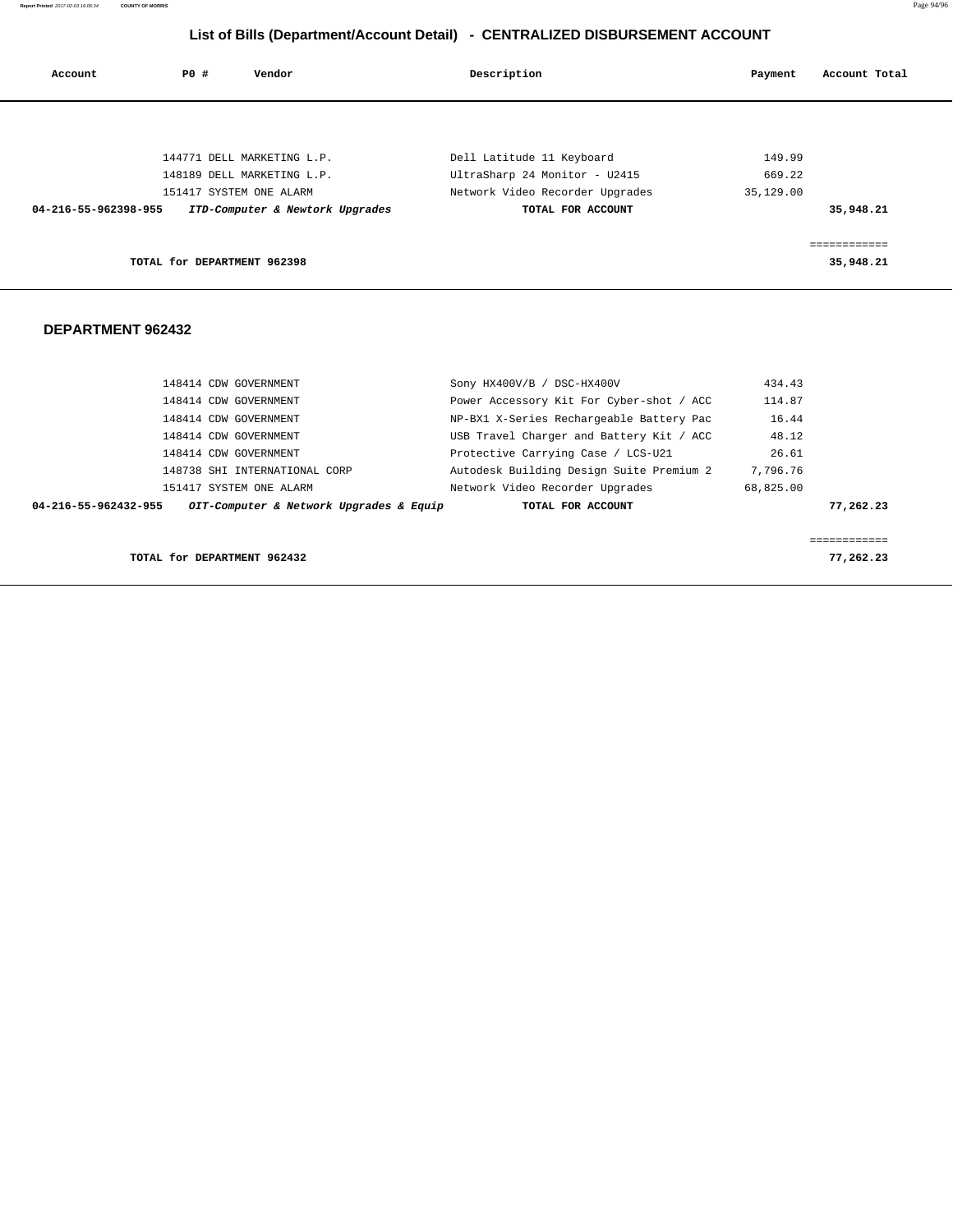| Account                                  | PO# | Vendor                                                                                                                              | Description                                                                                             | Payment                            | Account Total          |
|------------------------------------------|-----|-------------------------------------------------------------------------------------------------------------------------------------|---------------------------------------------------------------------------------------------------------|------------------------------------|------------------------|
| <b>Environ Quality &amp; Enforcement</b> |     |                                                                                                                                     | <b>Dedicated Trust</b>                                                                                  |                                    |                        |
|                                          |     | 152396 VERIZON WIRELESS<br>152794 LUM, DRASCO & POSITAN LLC<br>152794 LUM, DRASCO & POSITAN LLC<br>152794 LUM, DRASCO & POSITAN LLC | L&PS/ENVIRONMENTAL SERVICES<br>December Health Management Enforcement A<br>Pave King<br>Oakwood Village | 292.16<br>372.00<br>48.00<br>84.00 |                        |
| 13-290-56-578901-888                     |     | 152794 LUM, DRASCO & POSITAN LLC<br>152794 LUM, DRASCO & POSITAN LLC<br>Environ Quality & Enforcement                               | Accurate Removal<br>Rosemary Allocca<br>TOTAL FOR ACCOUNT                                               | 60.00<br>36.00                     | 892.16<br>------------ |
|                                          |     | TOTAL for Environ Quality & Enforcement                                                                                             |                                                                                                         |                                    | 892.16                 |

#### **DEPARTMENT 580555**

| 153680 MORRIS COUNTY MUA                 | Reimbursement for Project Costs Per Atta | 22,607.86 |
|------------------------------------------|------------------------------------------|-----------|
| 13-290-56-580555-888<br>Open Space - MUA | TOTAL FOR ACCOUNT                        | 22,607.86 |
|                                          |                                          |           |
|                                          |                                          |           |
| TOTAL for DEPARTMENT 580555              |                                          | 22,607.86 |
|                                          |                                          |           |

 **DEPARTMENT 580557** 

| 151247 HARRY L. SCHWARZ & CO.                         | MC Flood Mitigation Appraisal Review: 20 | 787.50 |
|-------------------------------------------------------|------------------------------------------|--------|
| 13-290-56-580557-888<br>Open Space - Flood Mitigation | TOTAL FOR ACCOUNT                        | 787.50 |
|                                                       |                                          |        |
|                                                       |                                          |        |
| TOTAL for DEPARTMENT 580557                           |                                          | 787.50 |
|                                                       |                                          |        |

#### **DEPARTMENT 580558**

| 150999 RIOS' ENGRAVING                         | Pens with Engraving for the MC Historic  | 220.50 |
|------------------------------------------------|------------------------------------------|--------|
| 150993 VILLAGE SUPER MARKET, INC.              | ORG ID#451191035409 CONFIRM CATERING ORD | 107.77 |
| 13-290-56-580558-888<br>Open Space - Ancillary | TOTAL FOR ACCOUNT                        | 328.27 |
|                                                |                                          |        |
|                                                |                                          |        |
| TOTAL for DEPARTMENT 580558                    |                                          | 328.27 |
|                                                |                                          |        |

#### **DEPARTMENT 580559**

| 151250 CENTRAL JERSEY TITLE CO. INC.                   | Owner's Policy \$2,154,762.00 (Standard R | 6,660.00 |
|--------------------------------------------------------|-------------------------------------------|----------|
| 151250 CENTRAL JERSEY TITLE CO. INC.                   | Survey Endorsement, Examination Charge,   | 639.00   |
| 13-290-56-580559-888<br>Open Space - Farm Preservation | TOTAL FOR ACCOUNT                         | 7,299.00 |
|                                                        |                                           |          |

============